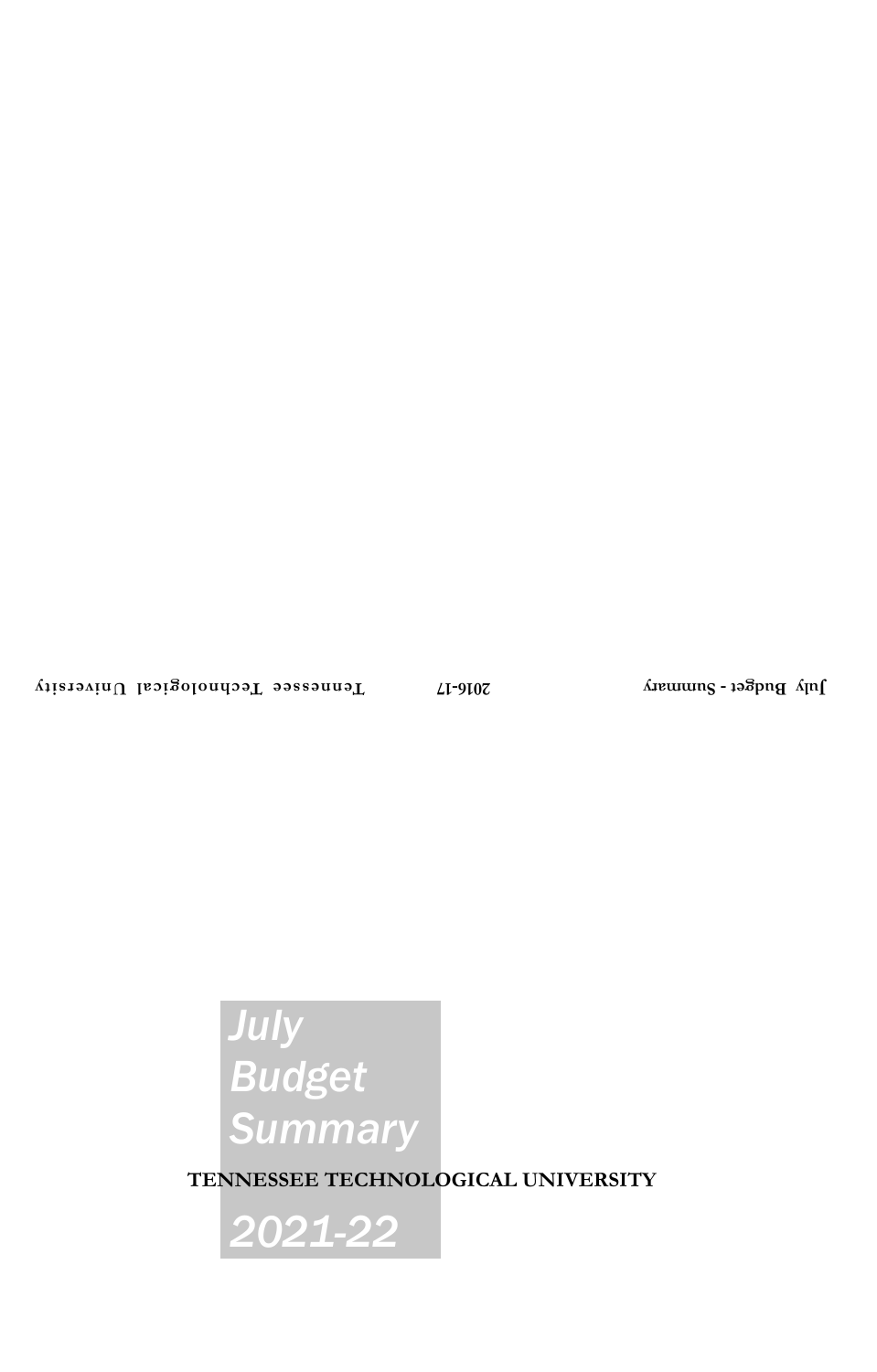Page 1<br>Run Date 01-MAY-2021 Run Date 01-MAY-2021 Run Date 01-MAY-2021 FZRJF01 TBR8: 1.1 Run Date 01-MAY-2021

#### Form I Georgian Communication of the Communication of Tennessee Tech University Communication Run Time 10:50 AM Summary Of Unrestricted Current Funds Available And Applied July Budget 2021-22

|                                                                | Actual<br>$2019 - 20$    | October<br>Budget<br>$2020 - 21$ | Estimated<br>Budget<br>$2020 - 21$ | % Change<br>Over<br>Actual | July<br>Budget<br>$2021 - 22$ | % Change<br>Over<br>Actual |
|----------------------------------------------------------------|--------------------------|----------------------------------|------------------------------------|----------------------------|-------------------------------|----------------------------|
| Unrestricted Current Fund Balances                             |                          |                                  |                                    |                            |                               |                            |
| at Beginning of Period                                         |                          |                                  |                                    |                            |                               |                            |
| Allocation for Encumbrances                                    | 2,347,579                | 1,643,400                        | 1,643,400                          | $-30.0$                    | $\Omega$                      | $-100.0$                   |
| Allocation for Working Capital                                 | 2,914,811                | 4,532,700                        | 4,532,700                          | 55.5                       | 4,532,700                     | 55.5                       |
| Special Allocations                                            | 13,339,245               | 26, 205, 400                     | 26, 205, 400                       | 96.5                       | 4,536,100                     | $-66.0$                    |
| Unallocated Balance                                            | 111,100                  | 291,700                          | 291,700                            | 162.6                      | $\Omega$                      | $-100.0$                   |
| Total Unrestricted Current Fund Balances                       | 18,712,735               | 32,673,200                       | 32,673,200                         | 74.6                       | 9,068,800                     | $-51.5$                    |
| Revenues                                                       |                          |                                  |                                    |                            |                               |                            |
| Education and General                                          |                          |                                  |                                    |                            |                               |                            |
| Tuition and Fees                                               | 99,719,243               | 97,464,900                       | 98,752,800                         | $-01.0$                    | 98,296,000                    | $-01.4$                    |
| State Appropriations                                           | 59,784,763               | 60, 227, 700                     | 60, 227, 700                       | 00.7                       | 63,514,400                    | 06.2                       |
| Federal Grants and Contracts                                   | 1,385,773                | 869,700                          | 869,700                            | $-37.2$                    | 869,700                       | $-37.2$                    |
| Local Grants and Contracts                                     | 10,616                   | 3,200                            | 3,200                              | $-69.9$                    | 3,200                         | $-69.9$                    |
| State Grants and Contracts                                     | 201,766                  | 59,400                           | 59,400                             | $-70.6$                    | 59,400                        | $-70.6$                    |
| Private Grants and Contracts                                   | 108,043                  | 39,100                           | 39,100                             | $-63.8$                    | 39,100                        | $-63.8$                    |
| Private Gifts                                                  | 194                      | $\Omega$                         | $\Omega$                           | $-100.0$                   | $\Omega$                      | $-100.0$                   |
| Sales & Services of Educ Activities                            | 743,258                  | 741,200                          | 950,700                            | 27.9                       | 872,500                       | 17.4                       |
| Sales & Services of Other Activities                           | 8,275,248                | 7,729,800                        | 8,045,700                          | $-02.8$                    | 8,707,300                     | 05.2                       |
| Other Sources                                                  | 2,627,913                | 1,301,000                        | 1,387,300                          | $-47.2$                    | 1,207,500                     | $-54.1$                    |
| Total Education and General                                    | 172,856,817              | 168,436,000                      | 170, 335, 600                      | $-01.5$                    | 173,569,100                   | 00.4                       |
| Sales & Services of Aux Enterprises                            |                          |                                  |                                    |                            |                               |                            |
| Sales and Services of Aux Enterprises                          | 18,557,121               | 18,384,200                       | 18,451,800                         | $-00.6$                    | 18,429,100                    | $-00.7$                    |
| Total Revenues                                                 | 191, 413, 938            | 186,820,200                      | 188,787,400                        | $-01.4$                    | 191,998,200                   | 00.3                       |
| Expenditures and Transfers                                     |                          |                                  |                                    |                            |                               |                            |
| Education and General                                          |                          |                                  |                                    |                            |                               |                            |
| Instruction                                                    | 70,928,419               | 85,825,800                       | 83,072,400                         | 17.1                       | 77,398,100                    | 09.1                       |
| Research                                                       | 2,061,670                | 4,354,200                        | 4,476,000                          | 117.1                      | 1,984,500                     | $-03.7$                    |
| Public Service                                                 | 2,036,262                | 2,285,600                        | 2,437,200                          | 19.7                       | 2,014,100                     | $-01.1$<br>03.9            |
| Academic Support<br>Student Services                           | 12,563,977               | 14,093,200                       | 14,463,900                         | 15.1                       | 13,049,300                    | 06.6                       |
|                                                                | 19,966,883               | 21,884,500                       | 22,504,600                         | 12.7                       | 21,290,300                    |                            |
| Institutional Support                                          | 14,285,375<br>11,729,317 | 17,974,000<br>16, 154, 100       | 18,440,100<br>16,389,500           | 29.1<br>39.7               | 18,218,200<br>15,514,700      | 27.5<br>32.3               |
| Operation & Maintenance of Plant<br>Scholarships & Fellowships | 14,721,264               | 15,698,400                       | 15,697,100                         | 06.6                       | 16,194,300                    | 10.0                       |
|                                                                |                          |                                  |                                    |                            |                               |                            |
| Total Education and General                                    | 148,293,167              | 178,269,800                      | 177,480,800                        | 19.7                       | 165,663,500                   | 11.7                       |
| Mandatory Transfers for:                                       |                          |                                  |                                    |                            |                               |                            |
| Principal & Interest                                           | 1,698,836                | 3,618,700                        | 3,628,700                          | 113.6                      | 3,628,700                     | 113.6                      |
| Renewals & Replacements                                        | $\Omega$                 | $\Omega$                         | $\Omega$                           |                            | $\Omega$                      |                            |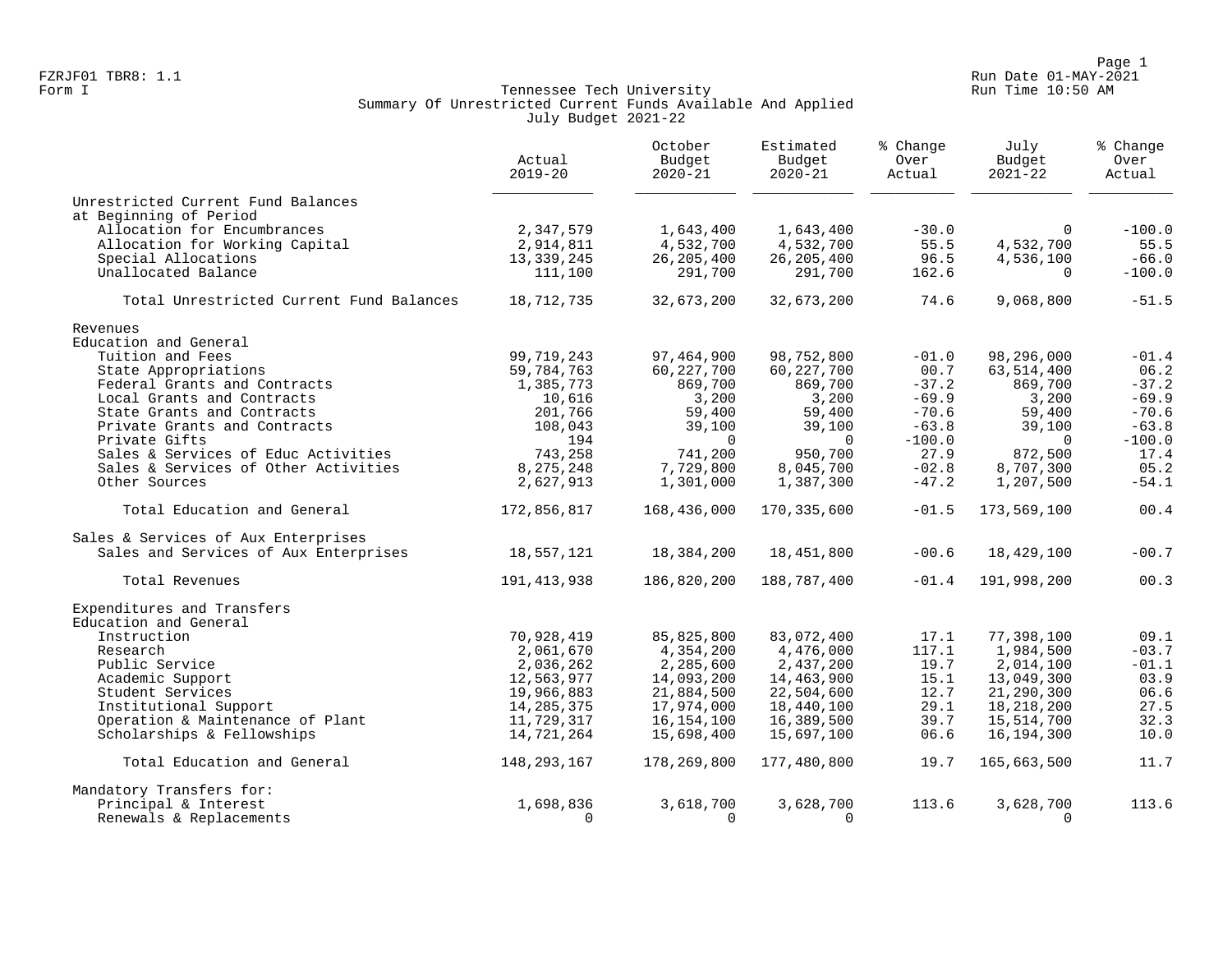Page 2<br>Run Date 01-MAY-2021 Run Date 01-MAY-2021 FZRJF01 TBR8: 1.1 Run Date 01-MAY-2021

# Form I Georgian Communication of the Communication of Tennessee Tech University Communication Run Time 10:50 AM Summary Of Unrestricted Current Funds Available And Applied July Budget 2021-22

|                                                                                                                                                                                                                                                     | Actual<br>$2019 - 20$                           | October<br>Budget<br>$2020 - 21$                                            | Estimated<br>Budget<br>$2020 - 21$ | % Change<br>Over<br>Actual                                                                                                                                                                                                                                                                                                                                                                                                                                                                                                                                                                                 | Budget<br>$2021 - 22$ | % Change<br>Over<br>Actual                      |
|-----------------------------------------------------------------------------------------------------------------------------------------------------------------------------------------------------------------------------------------------------|-------------------------------------------------|-----------------------------------------------------------------------------|------------------------------------|------------------------------------------------------------------------------------------------------------------------------------------------------------------------------------------------------------------------------------------------------------------------------------------------------------------------------------------------------------------------------------------------------------------------------------------------------------------------------------------------------------------------------------------------------------------------------------------------------------|-----------------------|-------------------------------------------------|
| Loan Fund Matching Grant                                                                                                                                                                                                                            | $\Omega$                                        | $\Omega$                                                                    | $\Omega$                           | July<br>$\Omega$<br>3,628,700<br>113.6<br>40.9<br>1,465,800<br>85.8<br>2,403,900<br>$-72.9$<br>407,300<br>$\mathbf 0$<br>$\Omega$<br>$\Omega$<br>$-100.0$<br>$\Omega$<br>40.9<br>4,277,000<br>173,569,200<br>21.9<br>8,032,700<br>18.2<br>18.2<br>8,032,700<br>7,082,100<br>61.4<br>00.0<br>$\Omega$<br>$\Omega$<br>$\Omega$<br>00.0<br>$\Omega$<br>61.4<br>7,082,100<br>00.0<br>0<br>$\Omega$<br>$-50.3$<br>3, 314, 200<br>00.0<br>$\Omega$<br>$\Omega$<br>0<br>00.0<br>$\Omega$<br>$\Omega$<br>00.0<br>$\Omega$<br>00.0<br>$\Omega$<br>3,314,200<br>$-50.3$<br>01.0<br>18,429,000<br>191,998,200<br>19.7 |                       |                                                 |
| Total Mandatory Transfers                                                                                                                                                                                                                           | 1,698,836                                       | 3,618,700                                                                   | 3,628,700                          |                                                                                                                                                                                                                                                                                                                                                                                                                                                                                                                                                                                                            |                       | 113.6                                           |
| Non-Mandatory Transfers for:<br>Transfers to Unexpended Plant Fund<br>Transfers to Renewal & Replacements<br>Transfers to Other Funds<br>Transfers from Unexpended Plant Fund<br>Transfers from Renewal & Replacements                              | 3,489,928<br>3,867,526<br>1,504,239<br>$\Omega$ | 2,858,400<br>2,696,000<br>602,500<br><sup>n</sup><br>$\Omega$               | 4,916,400<br>7,186,700<br>407,300  |                                                                                                                                                                                                                                                                                                                                                                                                                                                                                                                                                                                                            |                       | $-58.0$<br>$-37.8$<br>$-72.9$                   |
| Transfers from Other Funds                                                                                                                                                                                                                          | 20,189                                          | $\Omega$                                                                    |                                    |                                                                                                                                                                                                                                                                                                                                                                                                                                                                                                                                                                                                            |                       | $-100.0$                                        |
| Total Non-Mandatory Transfers                                                                                                                                                                                                                       | 8,881,882                                       | 6, 156, 900                                                                 | 12,510,400                         |                                                                                                                                                                                                                                                                                                                                                                                                                                                                                                                                                                                                            |                       | $-51.8$                                         |
| Total Education and General                                                                                                                                                                                                                         | 158,873,885                                     | 188,045,400                                                                 | 193,619,900                        |                                                                                                                                                                                                                                                                                                                                                                                                                                                                                                                                                                                                            |                       | 09.2                                            |
| Auxiliary Enterprises Expenditures<br>Auxiliary Enterprises Expenditures                                                                                                                                                                            | 6,780,063                                       | 7,366,500                                                                   | 8,017,400                          |                                                                                                                                                                                                                                                                                                                                                                                                                                                                                                                                                                                                            |                       | 18.5                                            |
| Total Auxiliary Expenditures                                                                                                                                                                                                                        | 6,780,063                                       | 7,366,500                                                                   | 8,017,400                          |                                                                                                                                                                                                                                                                                                                                                                                                                                                                                                                                                                                                            |                       | 18.5                                            |
| Mandatory Transfers for:                                                                                                                                                                                                                            |                                                 |                                                                             |                                    |                                                                                                                                                                                                                                                                                                                                                                                                                                                                                                                                                                                                            |                       |                                                 |
| Principal & Interest                                                                                                                                                                                                                                | 4,379,672                                       | 6,719,300                                                                   | 7,068,300                          |                                                                                                                                                                                                                                                                                                                                                                                                                                                                                                                                                                                                            |                       | 61.7                                            |
| Renewals & Replacements                                                                                                                                                                                                                             |                                                 |                                                                             |                                    |                                                                                                                                                                                                                                                                                                                                                                                                                                                                                                                                                                                                            |                       | 00.0                                            |
| Loan Fund Matching Grant                                                                                                                                                                                                                            | $\Omega$                                        | $\Omega$                                                                    |                                    |                                                                                                                                                                                                                                                                                                                                                                                                                                                                                                                                                                                                            |                       | 00.0                                            |
| Total Mandatory Transfers                                                                                                                                                                                                                           | 4,379,672                                       | 6,719,300                                                                   | 7,068,300                          |                                                                                                                                                                                                                                                                                                                                                                                                                                                                                                                                                                                                            |                       | 61.7                                            |
| Non-Mandatory Transfers for:<br>Tranfers to Unexpended Plant Fund<br>Transfers to Renewal & Replacements<br>Transfers to Other Funds<br>Transfers from Unexpended Plant Fund<br>Transfers from Renewal & Replacements<br>Transfers from Other Funds | $\Omega$<br>7,419,866<br>$\Omega$<br>$\Omega$   | $\mathbf 0$<br>4,621,600<br>$\Omega$<br>$\mathbf 0$<br>$\Omega$<br>$\Omega$ | 3,686,200                          |                                                                                                                                                                                                                                                                                                                                                                                                                                                                                                                                                                                                            |                       | 00.0<br>$-55.3$<br>00.0<br>00.0<br>00.0<br>00.0 |
| Total Non-Mandatory Transfers                                                                                                                                                                                                                       | 7,419,866                                       | 4,621,600                                                                   | 3,686,200                          |                                                                                                                                                                                                                                                                                                                                                                                                                                                                                                                                                                                                            |                       | $-55.3$                                         |
| Total Auxiliary Enterprises                                                                                                                                                                                                                         | 18,579,601                                      | 18,707,400                                                                  | 18,771,900                         |                                                                                                                                                                                                                                                                                                                                                                                                                                                                                                                                                                                                            |                       | $-00.8$                                         |
| Total Expenditures And Transfers                                                                                                                                                                                                                    | 177,453,486                                     | 206,752,800                                                                 | 212,391,800                        |                                                                                                                                                                                                                                                                                                                                                                                                                                                                                                                                                                                                            |                       | 08.2                                            |
| Other<br>Prior Period Adjustments                                                                                                                                                                                                                   | 0                                               | $\mathbf 0$                                                                 | $\mathbf 0$                        | 00.0                                                                                                                                                                                                                                                                                                                                                                                                                                                                                                                                                                                                       | $\Omega$              | 00.0                                            |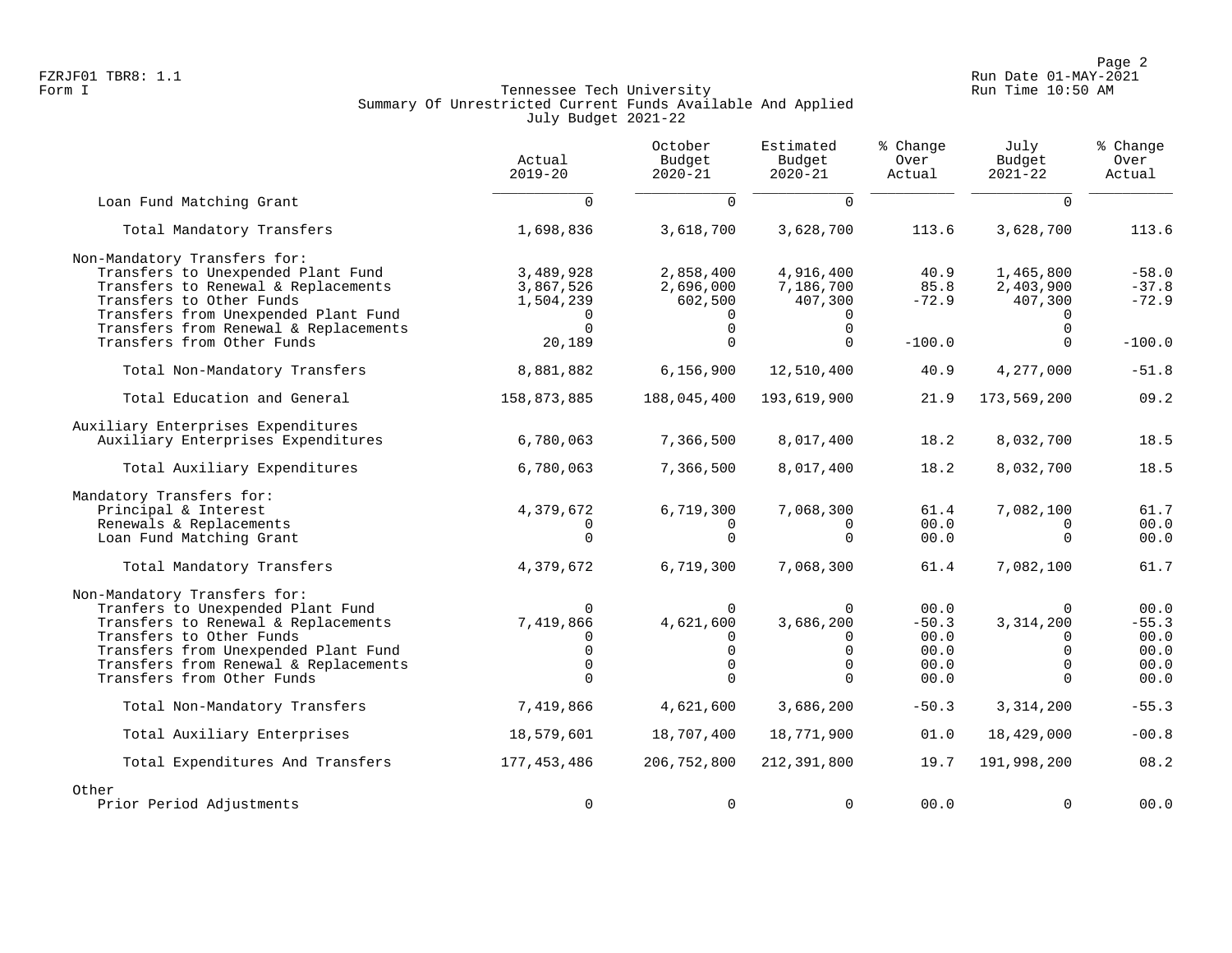Page 3<br>Run Date 01-MAY-2021 Run Date 01-MAY-2021

# Form I Georgian Communication of the Communication of Tennessee Tech University Communication Run Time 10:50 AM Summary Of Unrestricted Current Funds Available And Applied July Budget 2021-22

|                                                                                                             | Actual<br>$2019 - 20$                             | October<br>Budget<br>$2020 - 21$ | Estimated<br>Budget<br>$2020 - 21$ | % Change<br>Over<br>Actual              | July<br>Budget<br>$2021 - 22$                  | % Change<br>Over<br>Actual              |
|-------------------------------------------------------------------------------------------------------------|---------------------------------------------------|----------------------------------|------------------------------------|-----------------------------------------|------------------------------------------------|-----------------------------------------|
| Other Additions/Deductions                                                                                  | 0                                                 |                                  |                                    | 00.0                                    | 0                                              | 00.0                                    |
| Total Other                                                                                                 | 0                                                 | $\Omega$                         | $\Omega$                           | 00.0                                    | $\mathbf{0}$                                   | 00.0                                    |
| Unrestricted Current Fund Balances<br>at End of Period                                                      |                                                   |                                  |                                    |                                         |                                                |                                         |
| Allocation for Encumbrances<br>Allocation for Working Capital<br>Special Allocations<br>Unallocated Balance | 1,643,388<br>4,532,685<br>26, 205, 416<br>291,698 | 4,532,700<br>8,207,900           | 4,532,700<br>4,536,100<br>0        | $-100.0$<br>00.0<br>$-82.7$<br>$-100.0$ | $\Omega$<br>4,532,700<br>4,536,100<br>$\Omega$ | $-100.0$<br>00.0<br>$-82.7$<br>$-100.0$ |
| Total Unrestricted Current Fund Balances                                                                    | 32,673,187                                        | 12,740,600                       | 9,068,800                          | $-72.2$                                 | 9,068,800                                      | $-72.2$                                 |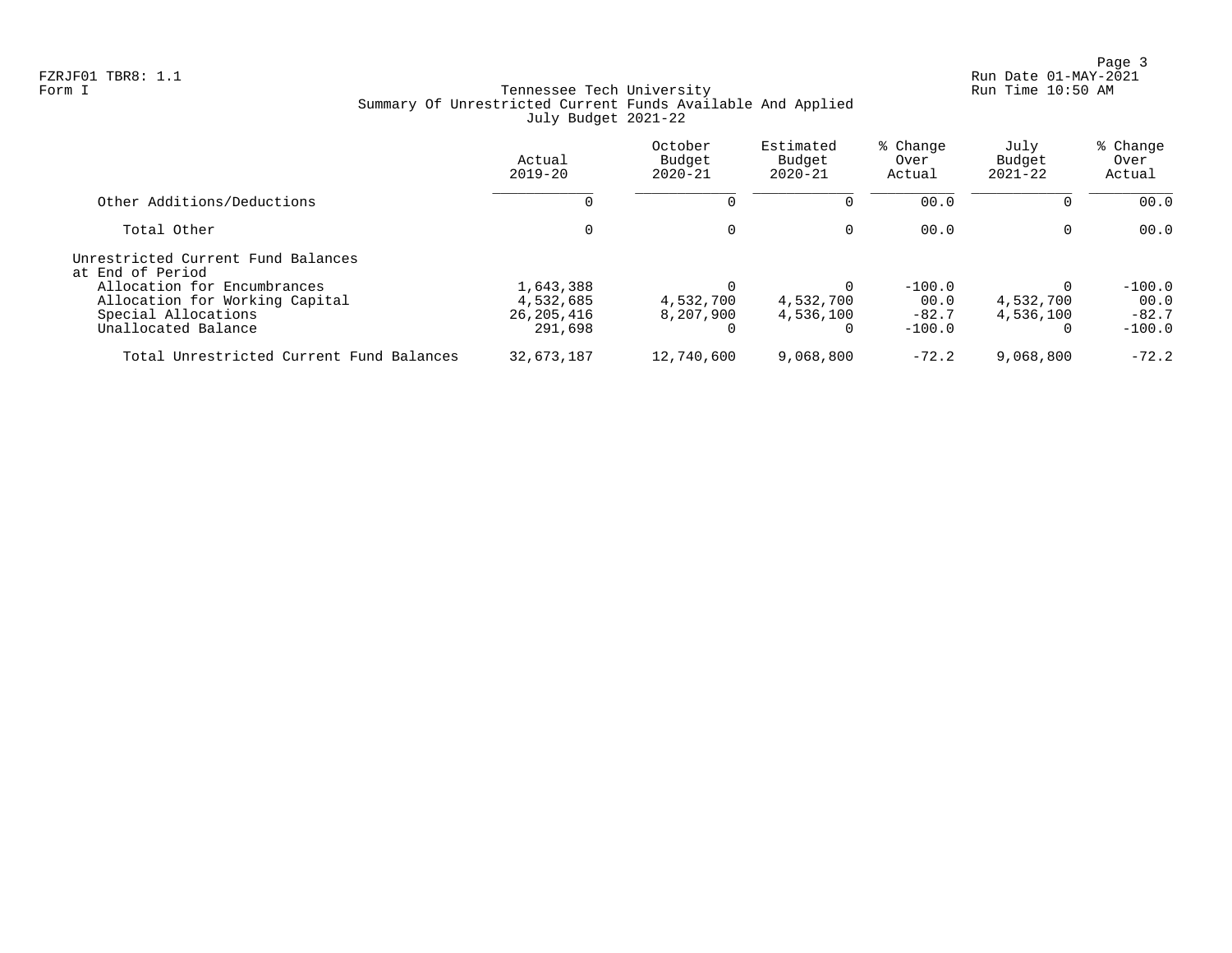# Form II Tennessee Tech University Run Time 10:59 AM Special Allocations July Budget 2021-22

|                                                                                  | Actual<br>$2019 - 20$ | October<br>Budget<br>$2020 - 21$ | Estimated<br>Budget<br>$2020 - 21$ | July<br>Budget<br>$2021 - 22$ |
|----------------------------------------------------------------------------------|-----------------------|----------------------------------|------------------------------------|-------------------------------|
| At Beginning of Period                                                           |                       |                                  |                                    |                               |
| 2% to 5% Reserve                                                                 | 9,644,676             | 21,450,377                       | 21,450,377                         | 3,613,476                     |
| Allocation for Compensated Absences                                              |                       |                                  |                                    |                               |
| Allocation for Student Activity Fees                                             | 658,709               | 1,322,338                        | 1,322,338                          |                               |
| Allocation for Technology Access Fees                                            | 753,333               | 604,148                          | 604,148                            |                               |
| Allocation for Auxiliary Contingency                                             | 956,694               | 927,934                          | 927,934                            | 922,592                       |
| Allocation for Specialized Academic Course Fees                                  | 1,325,833             | 1,900,619                        | 1,900,619                          |                               |
| Allocation for Unexpended Contracts<br>Allocation for Conferences and Institutes |                       |                                  |                                    |                               |
| Allocation for Floyd Scholarship                                                 |                       |                                  |                                    |                               |
| Allocation for RODP                                                              |                       |                                  |                                    |                               |
| Allocation for TTC Equipment Appropriation                                       |                       |                                  |                                    |                               |
| Allocation for OPEB                                                              |                       |                                  |                                    |                               |
| Allocation for Designated Appropriations                                         |                       |                                  |                                    |                               |
| Allocation for Sustainable Campus Fee                                            |                       |                                  |                                    |                               |
| Allocation for International Education Fee                                       |                       |                                  |                                    |                               |
| Total                                                                            | 13,339,245            | 26,205,416                       | 26, 205, 416                       | 4,536,068                     |
|                                                                                  |                       |                                  |                                    |                               |
| At End of Period                                                                 |                       |                                  |                                    |                               |
| 2% to 5% Reserve<br>Allocation for Compensated Absences                          | 21,450,377            | 7,288,699                        | 3,613,476                          | 3,613,466                     |
| Allocation for Student Activity Fees                                             | 1,322,338             |                                  |                                    |                               |
| Allocation for Technology Access Fees                                            | 604,148               |                                  |                                    |                               |
| Allocation for Auxiliary Contingency                                             | 927,934               | 919,209                          | 922,592                            | 922,592                       |
| Allocation for Specialized Academic Course Fees                                  | 1,900,619             |                                  |                                    |                               |
| Allocation for Unexpended Contracts                                              |                       |                                  |                                    |                               |
| Allocation for Conferences and Institutes                                        |                       |                                  |                                    |                               |
| Allocation for Floyd Scholarship                                                 |                       |                                  |                                    |                               |
| Allocation for RODP                                                              |                       |                                  |                                    |                               |
| Allocation for TTC Equipment Appropriation                                       |                       |                                  |                                    |                               |
| Allocation for OPEB                                                              |                       |                                  |                                    |                               |
| Allocation for Designated Appropriations                                         |                       |                                  |                                    |                               |
| Allocation for Sustainable Campus Fee                                            |                       |                                  |                                    |                               |
| Allocation for International Education Fee                                       |                       |                                  |                                    |                               |
| Total                                                                            | 26, 205, 416          | 8,207,908                        | 4,536,068                          | 4,536,058                     |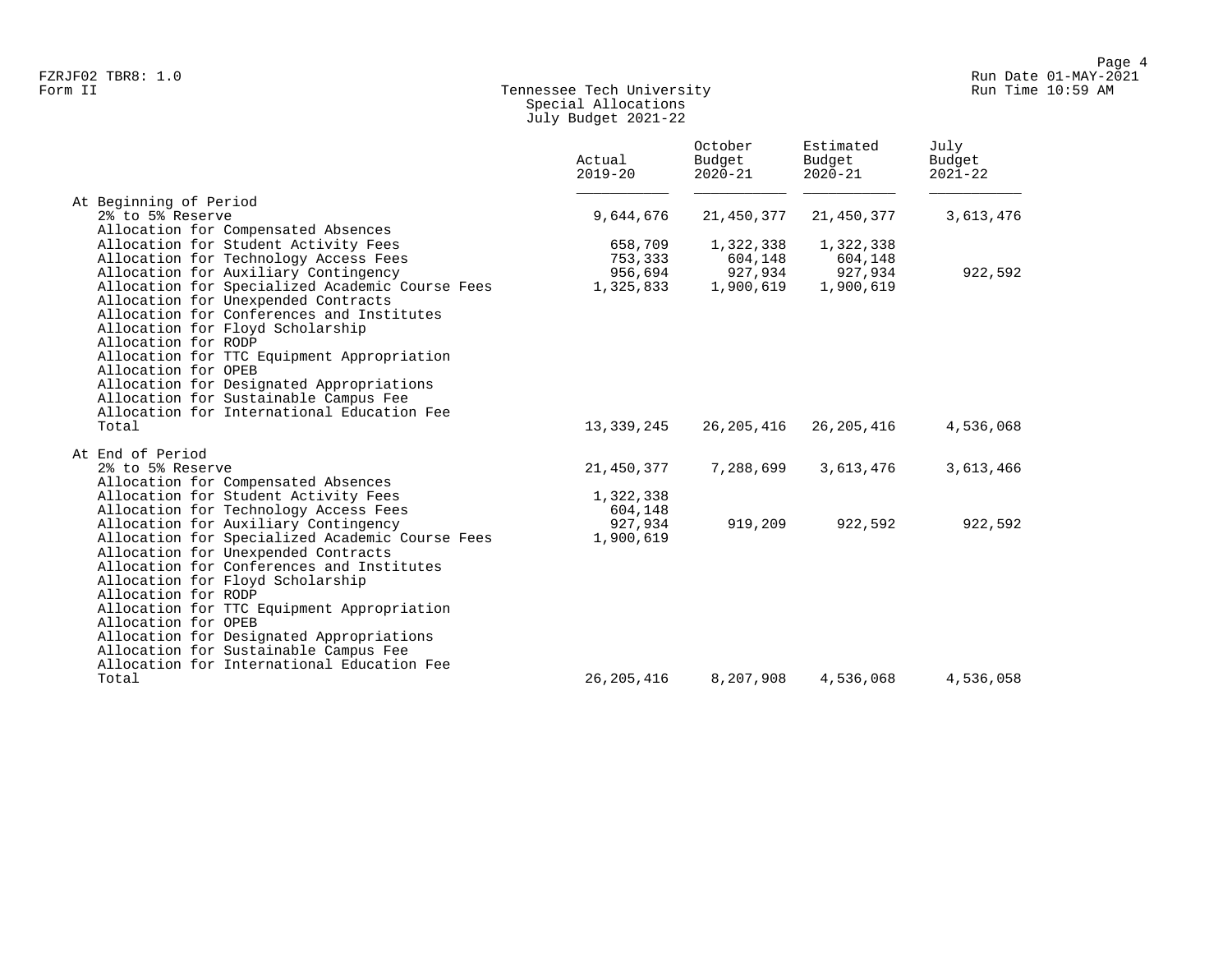FZRJF03 TBR8: 1.0<br>Form III Run Date 01-MAY-2021 Run Date 01-MAY-2021<br>Run Time 11:05 AM Run Time 11:05 AM

#### Form III Tennessee Tech University Run Time 11:05 AM Unrestricted Educational And General Expenditures By Budget Category Actual 2019-20

| UNRESTRICTED EXPENDITURES<br>EDUCATION AND GENERAL | Professional<br>Salaries | Other<br>Salaries | Employee<br>Benefits | Travel    | Operating<br>Expense | Capital<br>Outlay | Total         | % OF<br>Total<br>E & G |
|----------------------------------------------------|--------------------------|-------------------|----------------------|-----------|----------------------|-------------------|---------------|------------------------|
| Instruction                                        | 41,079,288               | 2,935,528         | 18, 128, 362         | 240,735   | 8,357,439            | 187,067           | 70,928,419    | 47.83                  |
| Research                                           | 608,294                  | 314,302           | 341,454              | 147,371   | 607,689              | 42,560            | 2,061,670     | 1.39                   |
| Public Service                                     | 417,660                  | 333,507           | 378,094              | 4,802     | 881,754              | 20,445            | 2,036,262     | 1.37                   |
| Academic Support                                   | 8,108,998                | 1,805,001         | 3,688,642            | 91,309    | $-1,845,380$         | 715,407           | 12,563,977    | 8.47                   |
| Student Services                                   | 8,038,348                | 1,621,732         | 3,962,021            | 1,130,615 | 5,096,083            | 118,084           | 19,966,883    | 13.46                  |
| Institutional Support                              | 7,055,357                | 1,233,138         | 3,157,339            | 121,855   | 2,627,649            | 90,037            | 14, 285, 375  | 9.63                   |
| Oper & Maint of Plant                              | 1,024,836                | 2,693,344         | 1,825,333            | 15,266    | 6,116,868            | 53,670            | 11,729,317    | 7.91                   |
| Scholarships & Fellow                              | $\mathbf 0$              | $\mathbf 0$       | $\mathbf 0$          | $\circ$   | 14,721,264           | $\mathbf{0}$      | 14,721,264    | 9.93                   |
| Total Educational and General                      | 66, 332, 781             | 10,936,552        | 31, 481, 245         | 1,751,953 | 36, 563, 366         | 1,227,270         | 148, 293, 167 |                        |
| Auxiliary Enterprises                              | 788,424                  | 1,355,118         | 703,014              | 6,610     | 3,915,767            | 11,130            | 6,780,063     |                        |
| Total Unrestricted                                 | 67, 121, 205             | 12,291,670        | 32, 184, 259         | 1,758,563 | 40, 479, 133         | 1,238,400         | 155,073,230   |                        |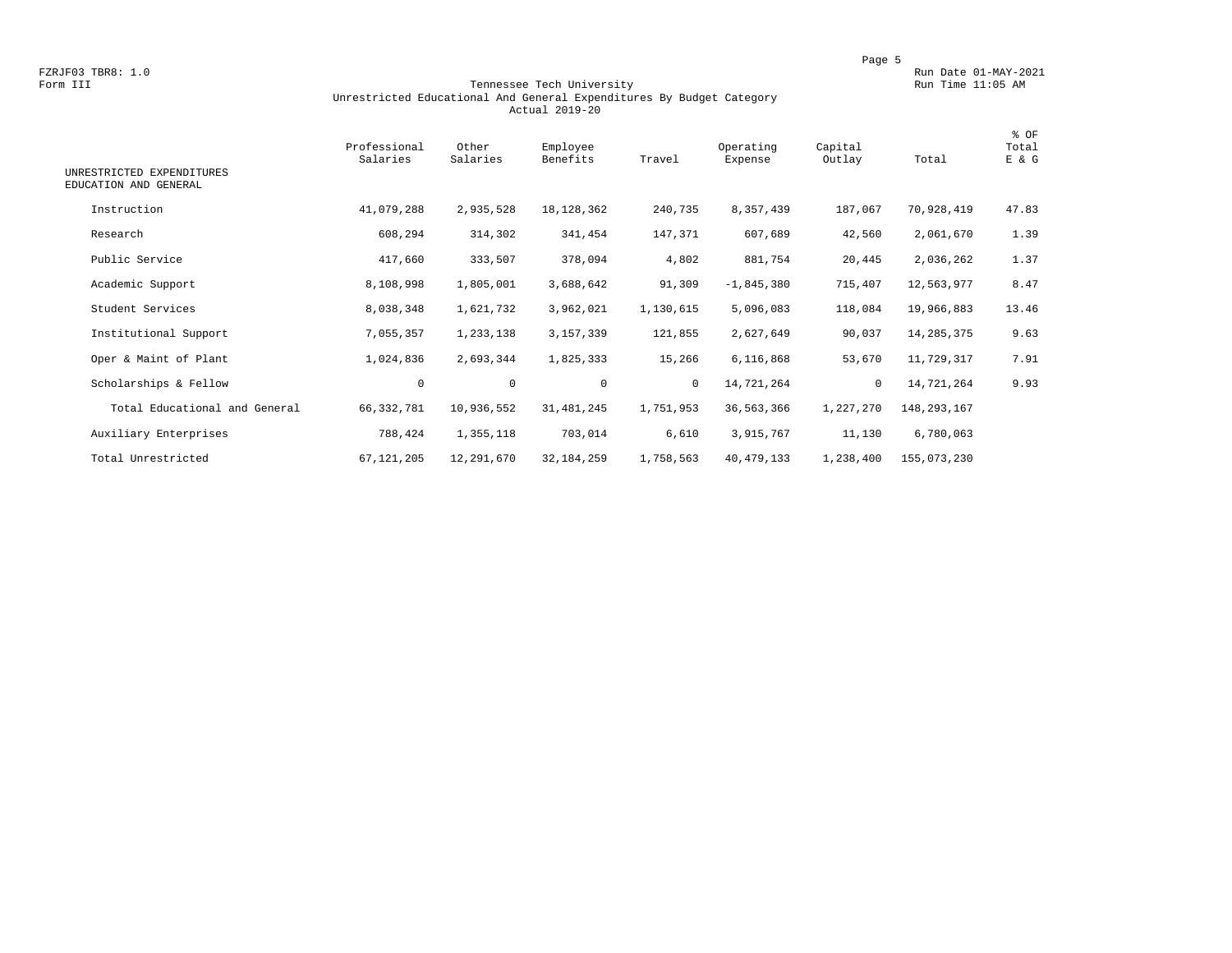FZRJF03 TBR8: 1.0<br>Form III Run Date 01-MAY-2021 Run Date 01-MAY-2021<br>Run Time 11:05 AM Run Time 11:05 AM

#### Form III Tennessee Tech University Run Time 11:05 AM Unrestricted Educational And General Expenditures By Budget Category Revised 2020-21

| UNRESTRICTED EXPENDITURES     | Professional<br>Salaries | Other<br>Salaries | Employee<br>Benefits | Travel    | Operating<br>Expense | Capital<br>Outlay | Total       | % OF<br>Total<br>E & G |
|-------------------------------|--------------------------|-------------------|----------------------|-----------|----------------------|-------------------|-------------|------------------------|
| EDUCATION AND GENERAL         |                          |                   |                      |           |                      |                   |             |                        |
| Instruction                   | 40,673,800               | 2,836,400         | 18,333,000           | 177,300   | 23,671,700           | 133,600           | 85,825,800  | 48.14                  |
| Research                      | 459,400                  | 221,000           | 431,000              | 56,500    | 3,128,600            | 57,700            | 4,354,200   | 2.44                   |
| Public Service                | 423,200                  | 287,600           | 339,000              | 2,700     | 1,233,100            | 0                 | 2,285,600   | 1.28                   |
| Academic Support              | 8,432,800                | 1,814,300         | 4,274,600            | 119,400   | $-804, 800$          | 256,900           | 14,093,200  | 7.91                   |
| Student Services              | 8,861,500                | 1,712,600         | 4,278,300            | 1,176,200 | 5,838,000            | 17,900            | 21,884,500  | 12.28                  |
| Institutional Support         | 7,352,900                | 1,367,400         | 5,359,700            | 114,700   | 3,779,300            | 0                 | 17,974,000  | 10.08                  |
| Oper & Maint of Plant         | 1,089,900                | 2,828,000         | 2,504,700            | 5,600     | 8,960,900            | 765,000           | 16,154,100  | 9.06                   |
| Scholarships & Fellow         | $\mathbf 0$              | $\mathbf 0$       | 0                    | $\circ$   | 15,698,400           | 0                 | 15,698,400  | 8.81                   |
| Total Educational and General | 67,293,500               | 11,067,300        | 35,520,300           | 1,652,400 | 61,505,200           | 1,231,100         | 178,269,800 |                        |
| Auxiliary Enterprises         | 914,700                  | 1,473,800         | 798,500              | 20,000    | 4,157,000            | 2,500             | 7,366,500   |                        |
| Total Unrestricted            | 68,208,200               | 12,541,100        | 36, 318, 800         | 1,672,400 | 65,662,200           | 1,233,600         | 185,636,300 |                        |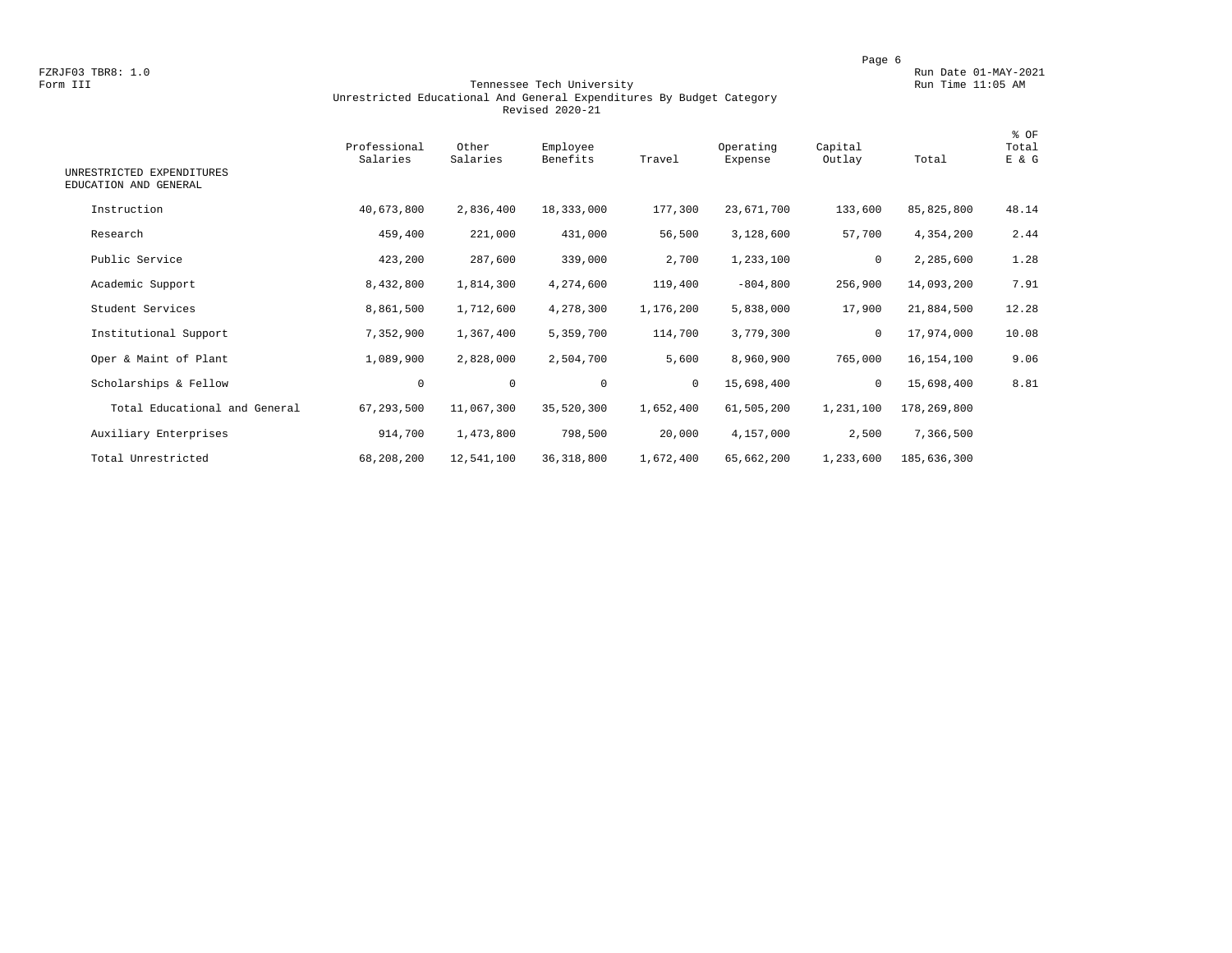FZRJF03 TBR8: 1.0<br>Form III Run Date 01-MAY-2021 Run Date 01-MAY-2021<br>Run Time 11:05 AM Run Time 11:05 AM

#### Form III Tennessee Tech University Run Time 11:05 AM Unrestricted Educational And General Expenditures By Budget Category Estimated 2020-21

| UNRESTRICTED EXPENDITURES<br>EDUCATION AND GENERAL | Professional<br>Salaries | Other<br>Salaries | Employee<br>Benefits | Travel    | Operating<br>Expense | Capital<br>Outlay | Total       | % OF<br>Total<br>E & G |
|----------------------------------------------------|--------------------------|-------------------|----------------------|-----------|----------------------|-------------------|-------------|------------------------|
| Instruction                                        | 41,876,800               | 2,966,900         | 18,181,300           | 105,100   | 19,293,100           | 649,200           | 83,072,400  | 46.81                  |
| Research                                           | 820,600                  | 317,400           | 503,700              | 58,900    | 2,717,700            | 57,700            | 4,476,000   | 2.52                   |
| Public Service                                     | 500,600                  | 287,500           | 388,900              | 800       | 1,259,400            | 0                 | 2,437,200   | 1.37                   |
| Academic Support                                   | 8,462,300                | 1,917,800         | 4,327,000            | 90,000    | $-457,700$           | 124,500           | 14,463,900  | 8.15                   |
| Student Services                                   | 8,961,300                | 1,801,800         | 4,381,700            | 1,318,200 | 6,016,100            | 25,500            | 22,504,600  | 12.68                  |
| Institutional Support                              | 7,733,400                | 1,351,300         | 5,508,700            | 87,800    | 3,750,600            | 8,300             | 18,440,100  | 10.39                  |
| Oper & Maint of Plant                              | 1,273,300                | 2,924,200         | 2,629,700            | 3,700     | 8,793,600            | 765,000           | 16,389,500  | 9.23                   |
| Scholarships & Fellow                              | $\mathbf 0$              | $\circ$           | $\mathbf 0$          | $\circ$   | 15,697,100           | 0                 | 15,697,100  | 8.84                   |
| Total Educational and General                      | 69,628,300               | 11,566,900        | 35,921,000           | 1,664,500 | 57,069,900           | 1,630,200         | 177,480,800 |                        |
| Auxiliary Enterprises                              | 1,024,400                | 1,492,000         | 811,300              | 20,000    | 4,667,200            | 2,500             | 8,017,400   |                        |
| Total Unrestricted                                 | 70,652,700               | 13,058,900        | 36,732,300           | 1,684,500 | 61,737,100           | 1,632,700         | 185,498,200 |                        |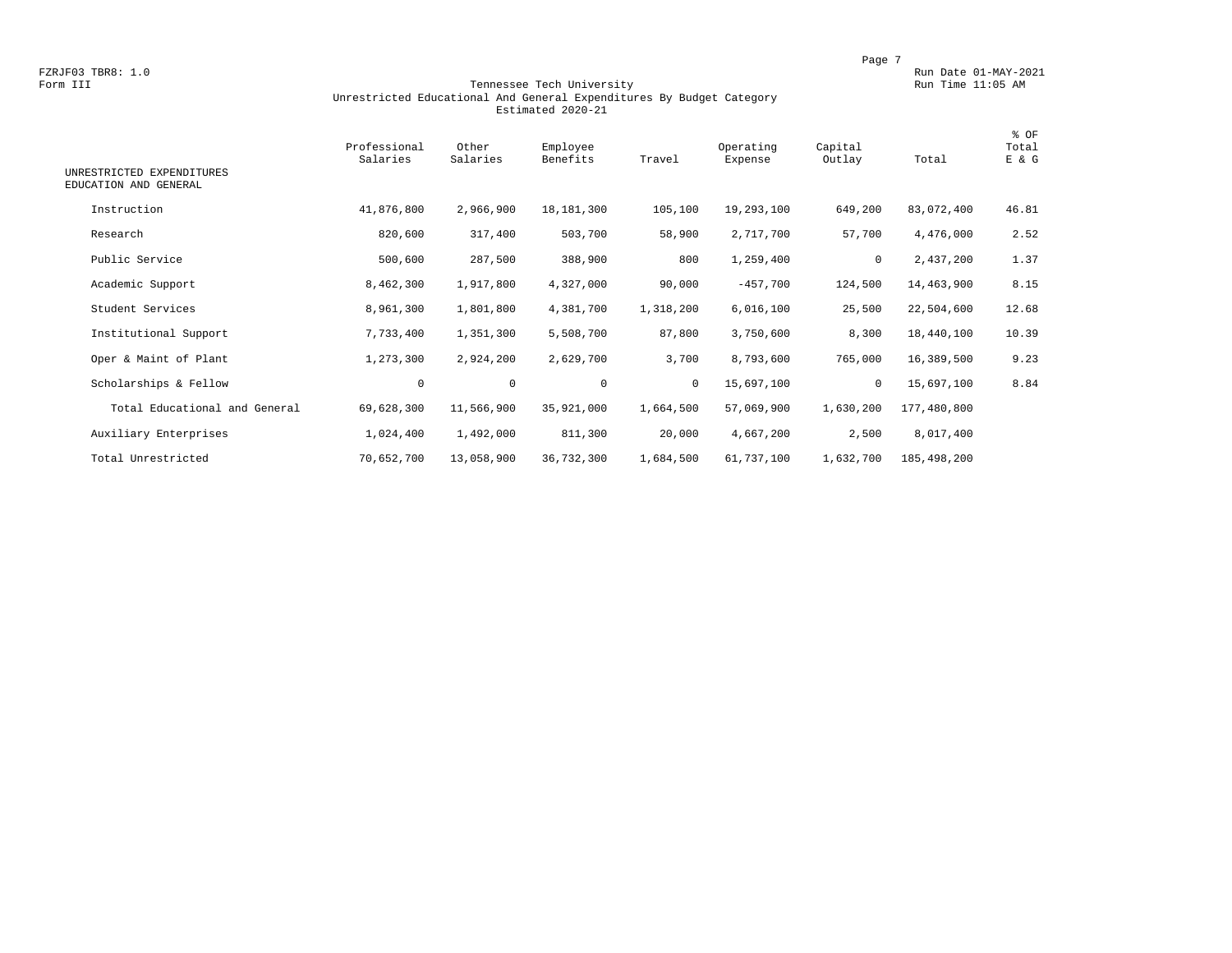FZRJF03 TBR8: 1.0<br>Form III Run Date 01-MAY-2021<br>Form III Run Time 11:05 AM

#### Tennessee Tech University Unrestricted Educational And General Expenditures By Budget Category Proposed 2021-22

| UNRESTRICTED EXPENDITURES<br>EDUCATION AND GENERAL | Professional<br>Salaries | Other<br>Salaries | Employee<br>Benefits | Travel       | Operating<br>Expense | Capital<br>Outlay | Total       | % OF<br>Total<br>E & G |
|----------------------------------------------------|--------------------------|-------------------|----------------------|--------------|----------------------|-------------------|-------------|------------------------|
| Instruction                                        | 42,749,700               | 2,751,800         | 18,404,600           | 173,100      | 13,207,400           | 111,500           | 77,398,100  | 46.72                  |
| Research                                           | 348,900                  | 181,500           | 409,600              | 46,600       | 997,900              | 0                 | 1,984,500   | 1.20                   |
| Public Service                                     | 384,400                  | 276,900           | 345,900              | 2,700        | 1,004,200            | 0                 | 2,014,100   | 1.22                   |
| Academic Support                                   | 8,745,300                | 1,925,500         | 4,437,600            | 118,200      | $-2, 397, 300$       | 220,000           | 13,049,300  | 7.88                   |
| Student Services                                   | 9,196,300                | 1,716,700         | 4,467,900            | 1,178,400    | 4,731,000            | $\mathbf 0$       | 21,290,300  | 12.85                  |
| Institutional Support                              | 7,895,800                | 1,322,800         | 5,828,700            | 114,300      | 3,056,600            | 0                 | 18,218,200  | 11.00                  |
| Oper & Maint of Plant                              | 1,365,200                | 2,988,300         | 2,715,600            | 5,600        | 8,440,000            | 0                 | 15,514,700  | 9.37                   |
| Scholarships & Fellow                              | $\circ$                  | $\mathbf 0$       | $\mathbf 0$          | $\mathbf{0}$ | 16,194,300           | $\mathbf 0$       | 16,194,300  | 9.78                   |
| Total Educational and General                      | 70,685,600               | 11,163,500        | 36,609,900           | 1,638,900    | 45, 234, 100         | 331,500           | 165,663,500 |                        |
| Auxiliary Enterprises                              | 978,300                  | 1,506,000         | 821,000              | 20,000       | 4,704,900            | 2,500             | 8,032,700   |                        |
| Total Unrestricted                                 | 71,663,900               | 12,669,500        | 37,430,900           | 1,658,900    | 49,939,000           | 334,000           | 173,696,200 |                        |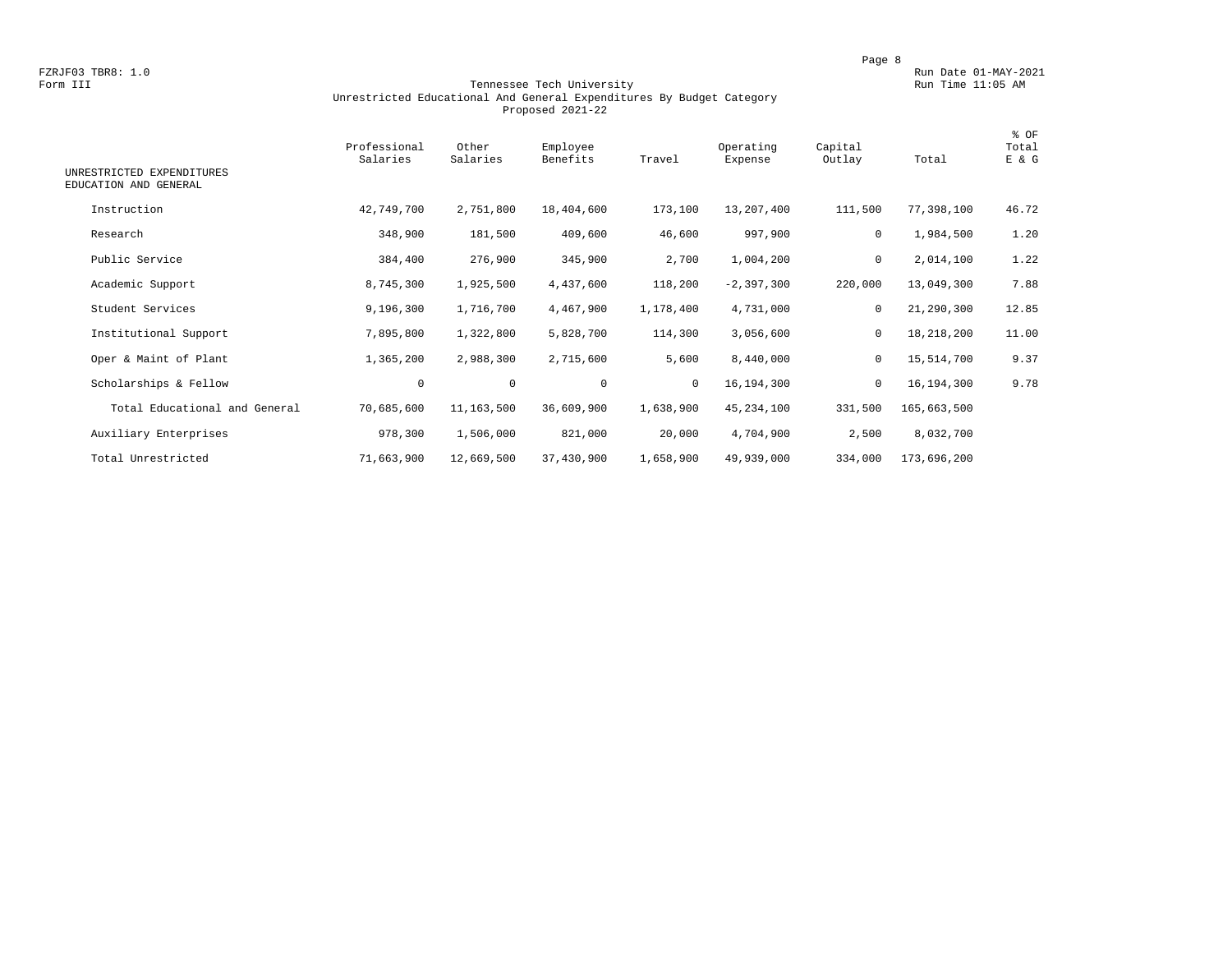#### Form IV Tennessee Tech University Run Time 11:09 AM Detail Of Transfers July Budget 2021-22

|                                                                         | Actual<br>$2019 - 20$ | October<br>Budget<br>$2020 - 21$ | Estimated<br>Budget<br>$2020 - 21$ | July<br>Budget<br>$2021 - 22$ |
|-------------------------------------------------------------------------|-----------------------|----------------------------------|------------------------------------|-------------------------------|
| Educational And General                                                 |                       |                                  |                                    |                               |
| Mandatory Transfers                                                     |                       |                                  |                                    |                               |
| Retirement of Indebtedness:<br>ROI Energy Perf 2014B 08B 915            | 284,037               | 284,038                          | 292,038                            | 292,038                       |
| ROI Energy Perf 2014B 09A 918                                           | 197,036               | 197,036                          | 199,036                            | 199,036                       |
| ROI Parking & Transportation P927                                       | 233,764               | 860,935                          | 860,935                            | 860,935                       |
| ROI Lab Science Building P928                                           | 212,552               | 646,673                          | 646,673                            | 646,673                       |
| ROI Fitness Center 2019A 927                                            | 771,447               | 1,630,000                        | 1,630,000                          | 1,630,000                     |
| Loan Fund Matching-NDSL                                                 |                       |                                  |                                    |                               |
| Renewals and Replacements:                                              |                       |                                  |                                    |                               |
| Total E&G Mandatory Transfers                                           | 1,698,836             | 3,618,682                        | 3,628,682                          | 3,628,682                     |
| Non-Mandatory Transfers To (From)                                       |                       |                                  |                                    |                               |
| Unexpended Plant Funds:                                                 |                       |                                  |                                    |                               |
| Transfers to Unexpended Plant                                           | 769,273               | 413,973                          | 745,010                            | $\Omega$                      |
| Transf to Un Ex Plant Extra Maint                                       | 90,000                | 90,000                           | 90,000                             | 90,000<br>$\Omega$            |
| Trf to Un Ex Plt Prescott 414<br>Trf to Un Ex Plt Presc 313 BIM Lab     | $\Omega$<br>$\Omega$  | $\Omega$<br>$\mathbf 0$          | 5,824<br>4,190                     | $\Omega$                      |
| Trf to Un Ex Plt PRSC 413 21-002                                        | $\Omega$              | $\mathbf 0$                      | 41,318                             | $\Omega$                      |
| Transf to Un Ex Plant Parkg Paving                                      | 214,800               | 200,805                          | 200,805                            | 200,805                       |
| Transf to Un Ex Plant Landscaping                                       | 0                     | 325,000                          | 325,000                            | $\Omega$                      |
| Trf to Un Ex Plt DBRY 146A HR                                           | $\Omega$              | 0                                | 23,170                             | $\mathbf 0$                   |
| Trf to Un Ex Plt Hlth Svcs rooms                                        | 1,570                 | $\Omega$                         | $\Omega$                           | $\mathbf 0$                   |
| Trf to Un Ex Plnt Advising Ctr                                          | 610,000               | $\mathbf 0$                      | $\Omega$                           | $\mathbf 0$                   |
| Trf to Un Ex Plt Band Practice Fld                                      | 0                     | $\Omega$                         | 150,000                            | $\mathbf 0$                   |
| Trf to Un Ex Plnt Tucker Stad Turf                                      | $\Omega$              | $\Omega$                         | 773,409                            | $\Omega$                      |
| Trf to Un Ex Plt Extra Maint Local                                      | 560,000               | 560,000                          | 560,000                            | 560,000                       |
| Trf to CLEM Chiller Install                                             | 0                     | $\Omega$                         | 37,599                             |                               |
| Trf to Un Ex Plt Var Acad Bldg                                          | $\Omega$              | 800,000                          | 800,000                            | 345,890                       |
| Trf to Un Ex Plt Quillen Lighting                                       | $\Omega$              | $\Omega$                         | 870,000                            | $\Omega$                      |
| Trf to Un Ex Plt BFA 202 Lobby Ligh                                     | 1,500                 | $\Omega$                         | $\Omega$                           | $\Omega$                      |
| Trf to Un Ex Plt Facilities Develop                                     | 720,639               | 468,589                          | 290,115                            | 269,115                       |
| Trf to Un Ex Plt DBRY 314 19-024                                        | 16,591                | 0                                | 0                                  | $\mathbf 0$                   |
| Trf to Un Ex Plt Jere Whitson 20009                                     | 1,588                 | $\mathbf 0$                      | $\Omega$<br>$\Omega$               | $\mathbf 0$<br>$\mathbf 0$    |
| Trf to Un Ex Plt W TV Dixie Prkg Pr<br>Trf to Un Ex Plt LH Lab Upgrades | 482,192<br>21,775     | $\mathbf 0$<br>$\Omega$          | $\Omega$                           | $\Omega$                      |
| Renewals and Replacements:                                              |                       |                                  |                                    |                               |
| Transfers to RR Computer Ctr                                            | 300,000               | 300,000                          | 300,000                            | 300,000                       |
| Transfers to RR Computer TAF                                            | 858,385               | $\Omega$                         | $\Omega$                           |                               |
| Transfers to RR Motor Pool                                              | $\Omega$              | $\mathbf 0$                      | 100,000                            | $\Omega$                      |
| Transfers to RR Ag Pavilion                                             | 6,000                 | $\Omega$                         | <sup>0</sup>                       | $\Omega$                      |
| Transfers to RR MP Athletics                                            | 0                     | 2,000                            | 2,000                              | 2,000                         |
| Transfers to RR MP Ext Educ                                             | 0                     | 1,000                            | 1,000                              | 1,000                         |
| Transfers to RR MP Arts n Sci                                           | 7,452                 | 10,000                           | 10,000                             | 10,000                        |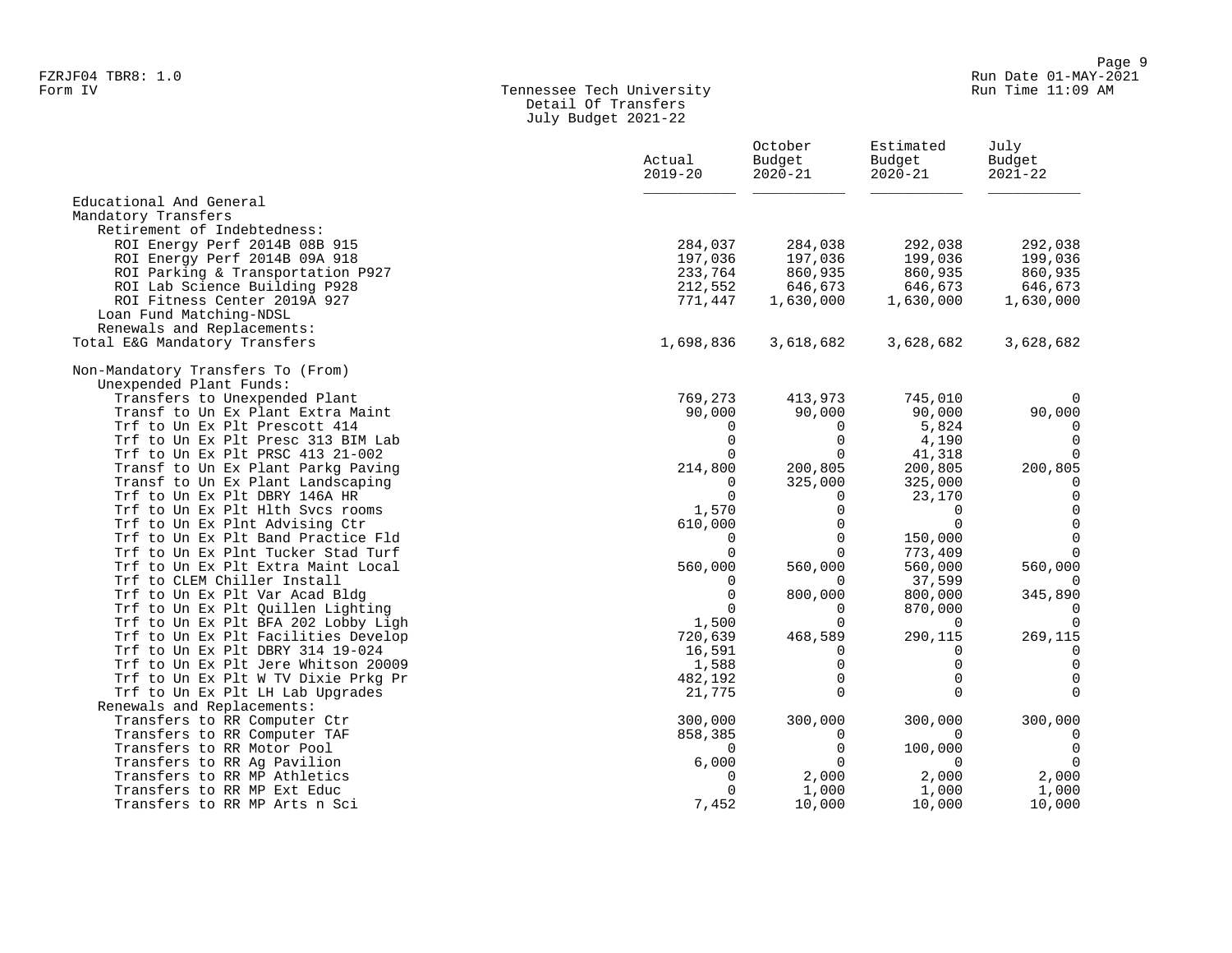#### Form IV Tennessee Tech University Run Time 11:09 AM Detail Of Transfers July Budget 2021-22

|                                     | Actual<br>$2019 - 20$ | October<br>Budget<br>$2020 - 21$ | Estimated<br>Budget<br>$2020 - 21$ | July<br>Budget<br>$2021 - 22$ |
|-------------------------------------|-----------------------|----------------------------------|------------------------------------|-------------------------------|
| Transfers to RR MP Water Ctr        | 16,925                | 10,000                           | 25,265                             | 10,000                        |
| Transfers to RR Post Office         | 69,259                | 30,000                           | 30,000                             | 30,000                        |
| Transfers to RR Reserves            | 419,343               | 939,376                          | 744,765                            | $\overline{0}$                |
| Transfers to RR Athletic Fund       | 93,387                | $\Omega$                         | $\Omega$                           | $\overline{0}$                |
| Transfers to RR Eblen Center        | $\Omega$              | 152,320                          | 152,320                            | 152,320                       |
| Transfers to RR Com Equipment Repl  | 77,110                | 77,110                           | 77,110                             | 77,110                        |
| Transfers to RR University Police   | 13,787                | $\Omega$                         | $\Omega$                           | $\overline{0}$                |
| Transfers to RR Electronic Updates  | 350,000               | 350,000                          | 350,000                            | 350,000                       |
| Transfers to RR MP Engineering      | 50                    | $\Omega$                         | $\Omega$                           | 0                             |
| Transfers to RR MP Aq HEC           | 728                   | $\mathbf 0$                      | $\Omega$                           | $\mathbf 0$                   |
| Transfer to RR Online Fee           | 851,126               | 824,150                          | 260,290                            | 337,472                       |
| Transfer to RR Library              | 157,125               | 0                                | $\Omega$                           | $\Omega$                      |
| Transfers to RR ITS Comp Refresh    | 646,849               | $\Omega$                         | $\Omega$                           | $\mathbf 0$                   |
| Tfr to RR Strat Invest Maint & Beau | 0                     | 0                                | 3,000,000                          | $\Omega$                      |
| Transfer to RR Anticipate Early Grd | $\Omega$              | $\Omega$                         | 1,133,986                          | 1,133,986                     |
| Transfer to RR ERP System Replaceme | $\Omega$              | $\Omega$                         | 1,000,000                          | $\Omega$                      |
| Other:                              |                       |                                  |                                    |                               |
| Transfers to Restricted             | $-53,261$             | $\overline{0}$                   | 0                                  | 0                             |
| Transfers to ROI Fitness Center     | 1,268,639             | 150,916                          | $\Omega$                           | $\overline{0}$                |
| Transfers to ROI Univ Center        | 90,269                | 133,774                          | 89,460                             | 89,460                        |
| Transfers to ROI Eblen Center       | 198,592               | 196,810                          | 196,810                            | 196,810                       |
| Trnsfe to ROI Str Cond 2012A 919    | $\Omega$              | 96,000                           | 96,000                             | 96,000                        |
| ROI Str Cond 2017B 919 12A 076132   | $\mathbf 0$           | 25,000                           | 25,000                             | 25,000                        |
| Transfers from Restricted           | 20,189                | $\Omega$                         | $\Omega$                           | $\Omega$                      |
| Total E&G Non-Mandatory Transfers   | 8,881,882             | 6,156,823                        | 12,510,446                         | 4,276,968                     |
| Total Educational And General       | 10,580,718            | 9,775,505                        | 16, 139, 128                       | 7,905,650                     |
| Auxiliary Enterprises               |                       |                                  |                                    |                               |
| Mandatory Transfers                 |                       |                                  |                                    |                               |
| Retirement of Indebtedness:         |                       |                                  |                                    |                               |
| ROI Dorms 10TH D 2012C 914 (2004B)  | 344,995               | 347,820                          | 348,120                            | 321,120                       |
| ROI TV Apts 2012A 920               | 339,813               | 344,570                          | 344,570                            | 300,570                       |
| ROI TV Apts Renov PH2 P921          | 405,327               | 413,770                          | 413,770                            | 370,770                       |
| ROI Warf Ellington P922             | 91,487                | 391,420                          | 354,000                            | 354,000                       |
| ROI Jobe Murphy RH P924             | 200,551               | 753,560                          | 710,560                            | 710,560                       |
| ROI TV P3 2017A P923 390250 76121   | 423,751               | 580,517                          | 608,517                            | 583,517                       |
| ROI RH 2015A 914 07C 076125 390252  | 236,663               | 236,663                          | 240,000                            | 590,000                       |
| ROI RH 2015B 917 10A 076126 390253  | 1,574,684             | 1,596,685                        | 1,596,685                          | 1,546,685                     |
| ROI M McCord B Evans P926           | 399,655               | 1,357,634                        | 1,357,634                          | 1,357,634                     |
| ROI RH 2017B 914 07C 076128 390255  | 84,203                | 85,910                           | 85,910                             | 85,910                        |
| ROI RH 2017B 917 10A 076129 390256  | 92,452                | 292,780                          | 92,780                             | 121,780                       |
| ROI TV1 2017B 920 12A 076130 390257 | 105,181               | 105,900                          | 105,900                            | 105,900                       |
| ROI TV2 2017B 921 13A 076131 390258 | 45,278                | 47,120                           | 47,120                             | 47,120                        |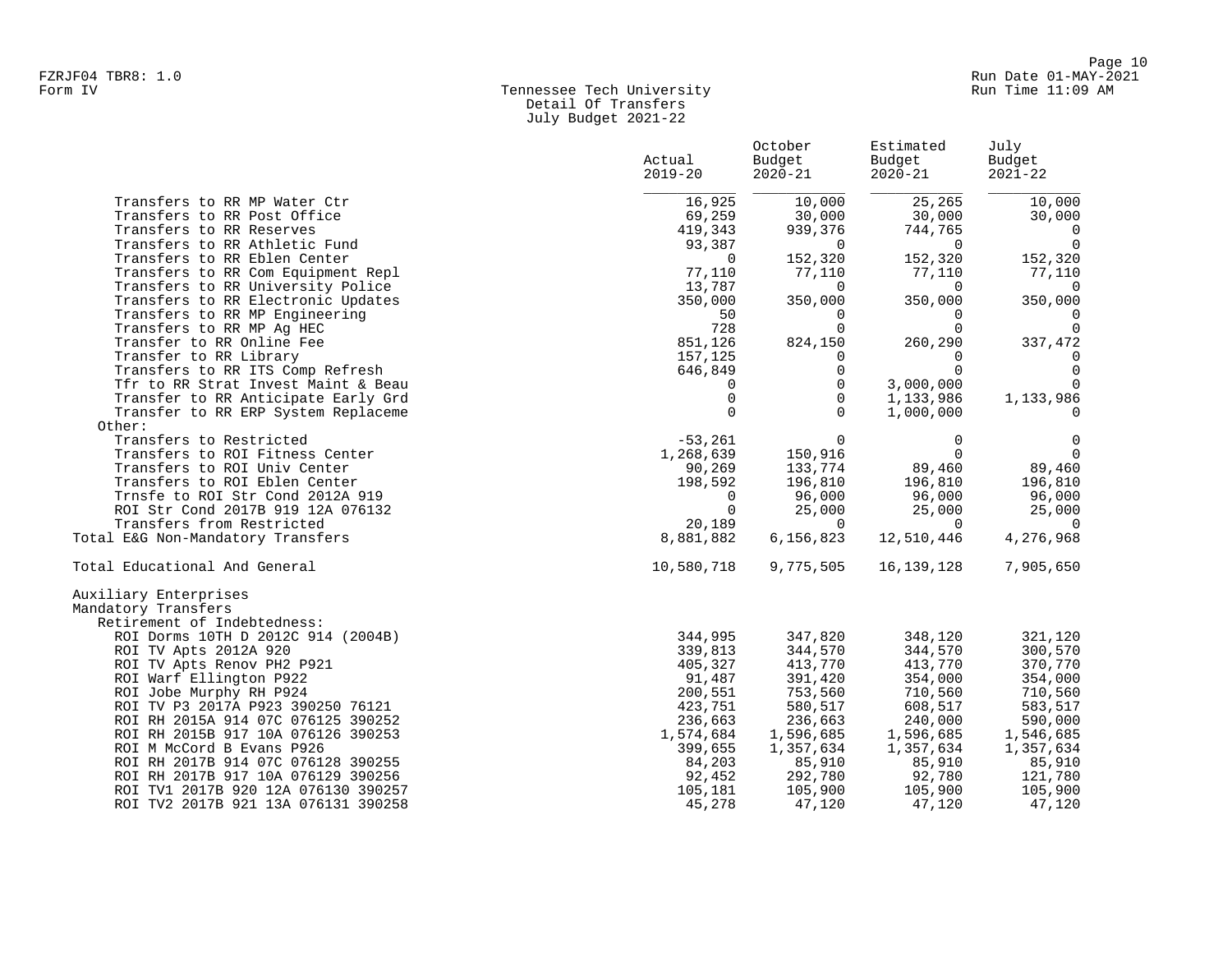#### Form IV Tennessee Tech University Run Time 11:09 AM Detail Of Transfers July Budget 2021-22

|                                         | Actual<br>$2019 - 20$ | October<br>Budget<br>2020-21 | Estimated<br>Budget<br>$2020 - 21$ | July<br>Budget<br>$2021 - 22$ |
|-----------------------------------------|-----------------------|------------------------------|------------------------------------|-------------------------------|
| ROI Cpr Dunn P930                       | 35,632                | 165,000                      | 762,700                            | 586,558                       |
| Renewals and Replacements:              |                       |                              |                                    |                               |
| Total Auxiliary Mandatory Transfers     | 4,379,672             | 6,719,349                    | 7,068,266                          | 7,082,124                     |
| Non-Mandatory Transfers To (From)       |                       |                              |                                    |                               |
| Unexpended Plant Funds:                 |                       |                              |                                    |                               |
| Renewals and Replacements:              |                       |                              |                                    |                               |
| Transfers to RR Housing                 | 3,932,599             | 677,726                      | 319,976                            | 0                             |
| Transfers to RR Aptments                | 98,964                |                              |                                    | $\mathbf 0$                   |
| Transfers to RR Bookstore               | 365,401               | 403,749                      | 406,634                            | 404,773                       |
| Transfers to RR Cafeteria               | 2,854,474             | 3,059,372                    | 2,736,885                          | 2,736,534                     |
| Transfers to RR Vending                 | 85,013                | 83,235                       | 85,325                             | 83,285                        |
| Transfers to RR Post Office             | 0                     | 4,100                        | 4,100                              | 4,100                         |
| Transfers to RR Fitness Center          | 83,360                | 348,590                      | 96,500                             | 62,981                        |
| Transfers to RR CC Housing<br>Other:    | 55                    | 44,845                       | 36,760                             | 22,571                        |
| Total Auxiliary Non-Mandatory Transfers | 7,419,866             | 4,621,617                    | 3,686,180                          | 3, 314, 244                   |
| Total Auxiliary Enterprises             | 11,799,538            | 11,340,966                   | 10,754,446                         | 10,396,368                    |
| Total Transfers                         | 22,380,256            | 21,116,471                   | 26,893,574                         | 18,302,018                    |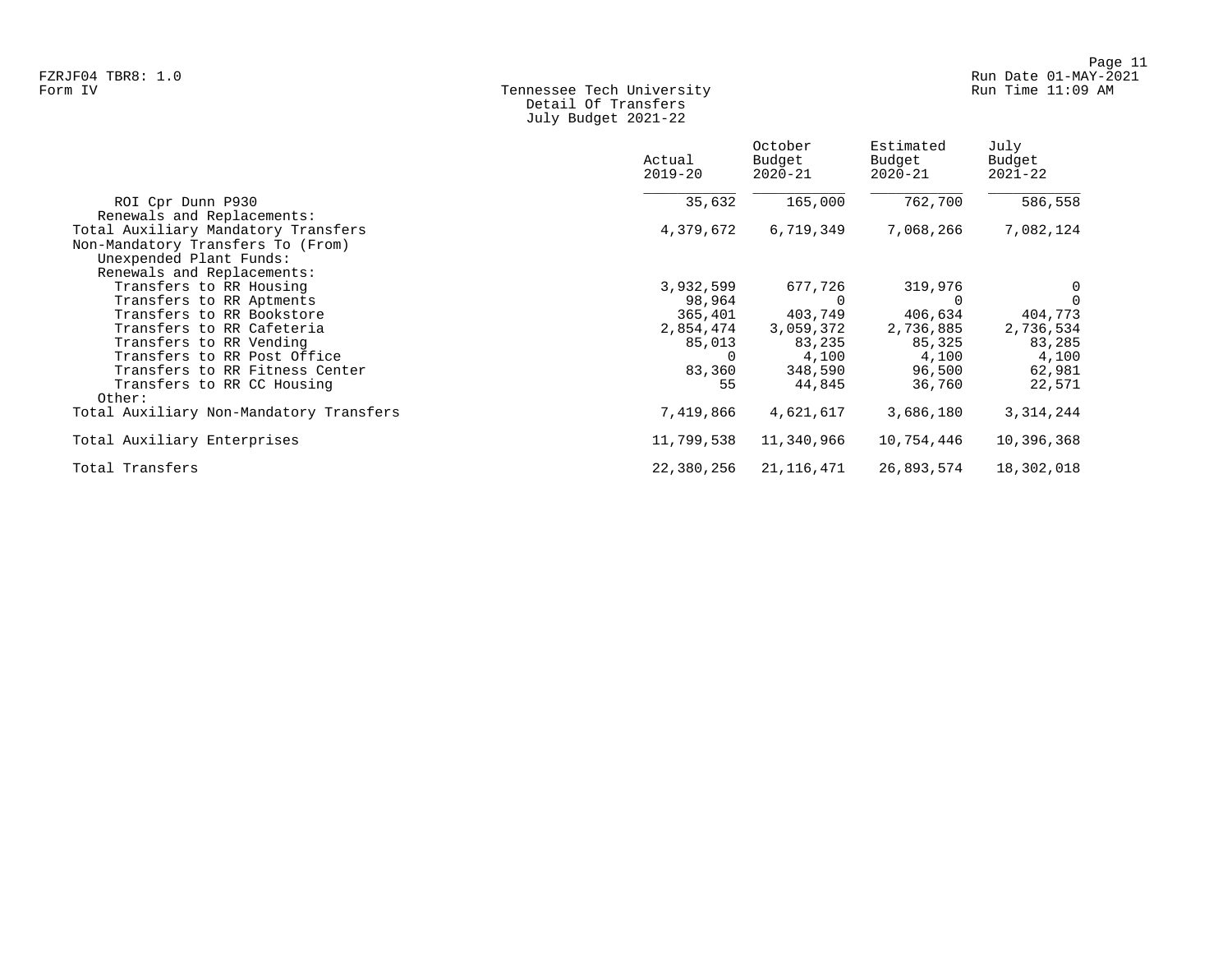Page 12 FZRJF05 TBR8: 1.0 Run Date 01-MAY-2021

#### Form V Tennessee Tech University Run Time 11:15 AM Unrestricted Expenditures And Transfers By Major Functional Area And Account For Fiscal Year Actual 2019-20

|                             |              |                | Public    | Academic     | Student      | Inst.        | Operation &    | Scholar/     | Total         |              |               |
|-----------------------------|--------------|----------------|-----------|--------------|--------------|--------------|----------------|--------------|---------------|--------------|---------------|
|                             | Instruction  | Research       | Service   | Support      | Services     | Support      | Maintenance    | Fellowships  | $E$ & G       | Auxiliary    | Total         |
| Salaries                    |              |                |           |              |              |              |                |              |               |              |               |
| Administrative/Professional | $\mathbf 0$  | $\circ$        | $\Omega$  | 2,137,294    | 449,631      | 2,529,284    | 97,676         | $\Omega$     | 5, 213, 885   | $\circ$      | 5, 213, 885   |
| Academic                    | 38, 475, 317 | 332,696        | 23,852    | 589,106      | 9,423        | 22,480       | $\Omega$       | $\Omega$     | 39, 452, 874  | $\mathbb O$  | 39, 452, 874  |
| Supporting                  | 2,150,228    | 126,072        | 266,462   | 1,662,718    | 1,406,561    | 1,184,723    | 2,643,447      | $\Omega$     | 9,440,211     | 705,569      | 10, 145, 780  |
| Students                    | 785,300      | 188,230        | 67,045    | 142,283      | 215,171      | 48,415       | 49,897         | $\Omega$     | 1,496,341     | 649,549      | 2,145,890     |
| Professional                | 2,603,971    | 275,598        | 393,808   | 5,382,598    | 7,579,294    | 4,503,593    | 927,160        | $\Omega$     | 21,666,022    | 788,424      | 22, 454, 446  |
| Total Salaries              | 44,014,816   | 922,596        | 751,167   | 9,913,999    | 9,660,080    | 8,288,495    | 3,718,180      | $\Omega$     | 77, 269, 333  | 2,143,542    | 79, 412, 875  |
| Employee Benefits           |              |                |           |              |              |              |                |              |               |              |               |
| FICA                        | 3,015,719    | 48,436         | 47,237    | 682,957      | 679,267      | 552,194      | 263, 214       | $\Omega$     | 5,289,024     | 110,653      | 5,399,677     |
| Retirement                  | 4,920,101    | 67,275         | 100,870   | 1,240,030    | 1,179,410    | 1,054,314    | 544,923        | $\Omega$     | 9,106,923     | 182,170      | 9,289,093     |
| Insurance                   | 5, 345, 685  | 57,038         | 112,962   | 1,422,885    | 1,524,312    | 1,121,679    | 850,495        | $\Omega$     | 10,435,056    | 325,326      | 10,760,382    |
| Unemployment Compensation   | 2,071        | $\mathbb O$    | 3,346     | 3,725        | 940          | 3,932        | 317            | $\mathbf{0}$ | 14,331        | 4,347        | 18,678        |
| Other                       | 4,844,786    | 168,705        | 113,679   | 339,045      | 578,092      | 425,220      | 166,384        | $\Omega$     | 6,635,911     | 80,518       | 6,716,429     |
| Total Benefits              | 18, 128, 362 | 341,454        | 378,094   | 3,688,642    | 3,962,021    | 3,157,339    | 1,825,333      | $\Omega$     | 31, 481, 245  | 703,014      | 32, 184, 259  |
| Total Personal Serv.        | 62, 143, 178 | 1,264,050      | 1,129,261 | 13,602,641   | 13,622,101   | 11, 445, 834 | 5,543,513      | $\Omega$     | 108, 750, 578 | 2,846,556    | 111,597,134   |
| Other                       |              |                |           |              |              |              |                |              |               |              |               |
| Travel                      | 240,735      | 147,371        | 4,802     | 91,309       | 1,130,615    | 121,855      | 15,266         | $\Omega$     | 1,751,953     | 6,610        | 1,758,563     |
| Printing, Duplicating, Film | 60,460       | 13,038         | 12,401    | 19,574       | 297,151      | $-308,982$   | 3,169          | $\Omega$     | 96,811        | 8,509        | 105,320       |
| Processing                  |              |                |           |              |              |              |                |              |               |              |               |
| Utilities & Fuel            | $\mathbf 0$  | $\mathbf 0$    | 378       | 4,001        | $\mathbf{0}$ | 2.616        | 4,177,529      | $\Omega$     | 4.184.524     | $\mathbf{0}$ | 4,184,524     |
| Communications & Shipping   | 187,252      | $-3,572$       | 8,524     | 140,575      | 106,133      | $-488, 843$  | 9,817          | $\circ$      | $-40,114$     | 495,255      | 455,141       |
| Cost                        |              |                |           |              |              |              |                |              |               |              |               |
| Maintenance/Repairs         | 221,906      | 5,013          | 11,644    | 143,977      | 124,501      | 91,432       | 2,496,284      | $\Omega$     | 3,094,757     | 788,100      | 3,882,857     |
| Professional/Admin.         | 1,329,501    | 128,767        | 66,009    | 2,872,206    | 2,031,697    | 2,265,927    | 196,752        | $\Omega$     | 8,890,859     | 295,637      | 9,186,496     |
| Services                    |              |                |           |              |              |              |                |              |               |              |               |
| Supplies                    | 1,558,541    | 159,323        | 74,367    | 514,908      | 1,457,177    | 473,961      | 208,912        | $\circ$      | 4, 447, 189   | 203,761      | 4,650,950     |
| Rental & Insurance          | 381,557      | 29,220         | 20,451    | 127,350      | 337,015      | 94,790       | 457,121        | $\Omega$     | 1,447,504     | 131,440      | 1,578,944     |
| Motor Vehicle Operation     | 1,529        | 3,055          | 5,933     | 19,478       | 14,597       | $-1,326$     | 94,510         | $\Omega$     | 137,776       | 2,536        | 140,312       |
| Grants & Subsidies          | 3,138        | 5,994          | $\circ$   | 31,797       | 3,053        | 5,631        | $\overline{0}$ | $\Omega$     | 49,613        | 465          | 50,078        |
| Other Services & Expenses   | 27,319       | $\overline{0}$ | $\circ$   | 23,250       | 47,690       | 222,180      | $-190$         | $\circ$      | 320,249       | 58,353       | 378,602       |
| Stores for Resale           | $\circ$      | $\circ$        | $\Omega$  | $\Omega$     | $\mathbf{0}$ | 20           | $\Omega$       | $\Omega$     | 20            | 42,826       | 42,846        |
| Equipment                   | 187,067      | 42,560         | 20,445    | 595,269      | 118,084      | 90,037       | 53,670         | $\Omega$     | 1,107,132     | 11,130       | 1,118,262     |
| Dept Revenue & Service      | 4,044,241    | 274,099        | 682,047   | $-5,790,533$ | 575,356      | 270,243      | $-1,527,036$   | $\Omega$     | $-1,471,583$  | 1,864,385    | 392,802       |
| Charges                     |              |                |           |              |              |              |                |              |               |              |               |
| Library Holdings & Bindings | $\mathbf 0$  | $\mathbf 0$    | $\Omega$  | 120,138      | $\mathbf{0}$ | $\mathbf 0$  | $\overline{0}$ | $\circ$      | 120.138       | $\circ$      | 120,138       |
| Scholarships                | 541,995      | $-7, 248$      | $\Omega$  | 48,037       | 101,713      | $\Omega$     | $\mathbf 0$    | 14,721,264   | 15, 405, 761  | 24,500       | 15, 430, 261  |
| Total Other                 | 8,785,241    | 797,620        | 907,001   | $-1,038,664$ | 6,344,782    | 2,839,541    | 6,185,804      | 14,721,264   | 39,542,589    | 3,933,507    | 43, 476, 096  |
| Total E & G                 | 70,928,419   | 2,061,670      | 2,036,262 | 12,563,977   | 19,966,883   | 14, 285, 375 | 11,729,317     | 14,721,264   | 148, 293, 167 | 6,780,063    | 155,073,230   |
| Transfers & Debt Serv.      | $\mathbf 0$  | $\overline{0}$ | $\circ$   | $^{\circ}$   | $\circ$      | $^{\circ}$   | $^{\circ}$     | $\Omega$     | 10,580,718    | 11,799,538   | 22,380,256    |
| Grand Total                 | 70,928,419   | 2,061,670      | 2,036,262 | 12,563,977   | 19,966,883   | 14, 285, 375 | 11,729,317     | 14,721,264   | 158,873,885   | 18,579,601   | 177, 453, 486 |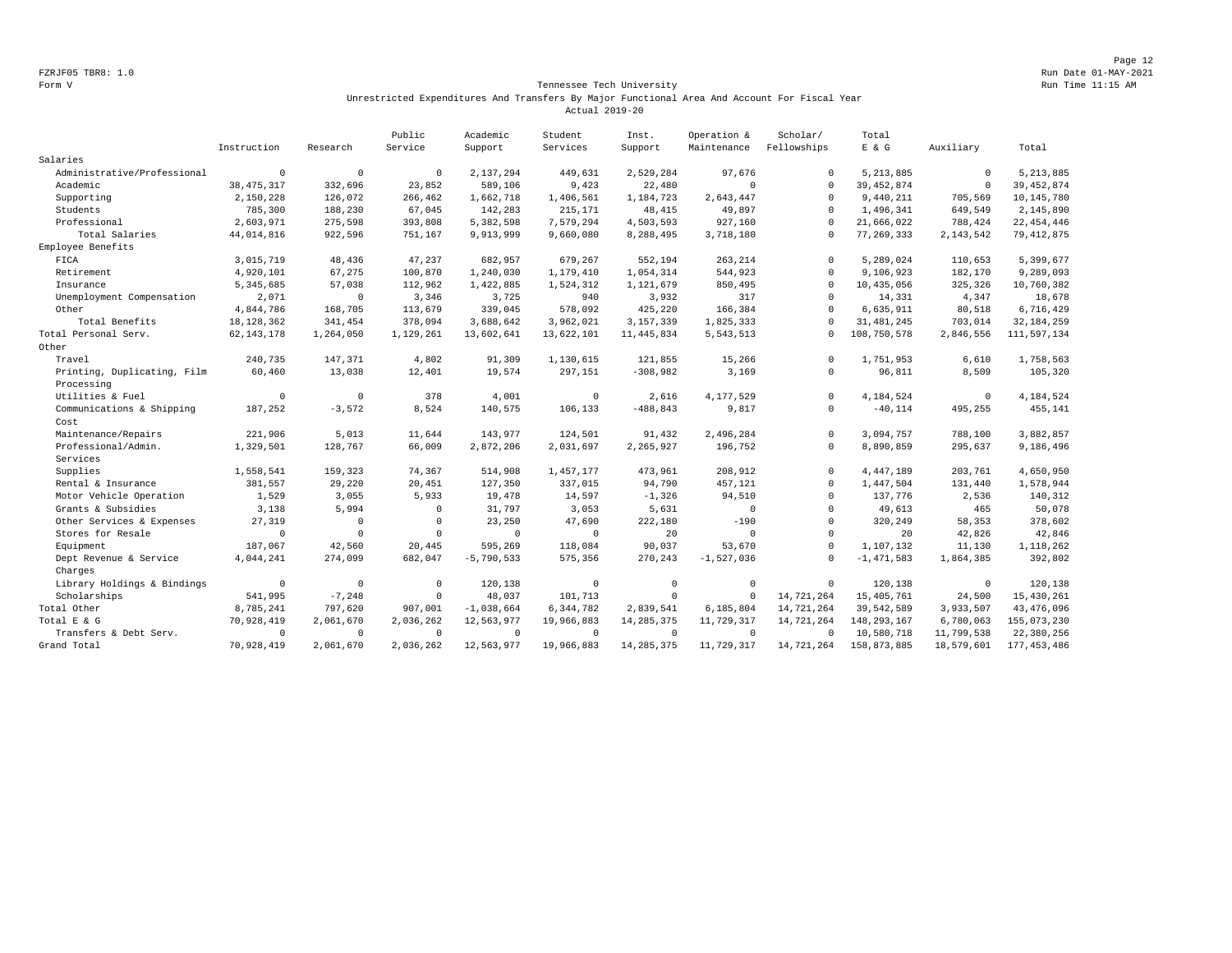Page 13 FZRJF05 TBR8: 1.0 Run Date 01-MAY-2021

#### Form V Tennessee Tech University Run Time 11:15 AM Unrestricted Expenditures And Transfers By Major Functional Area And Account For Fiscal Year Revised 2020-21

|                             |                |             | Public     | Academic     | Student     | Inst.          | Operation &    | Scholar/    | Total         |            |                |
|-----------------------------|----------------|-------------|------------|--------------|-------------|----------------|----------------|-------------|---------------|------------|----------------|
|                             | Instruction    | Research    | Service    | Support      | Services    | Support        | Maintenance    | Fellowships | $E$ & $G$     | Auxiliary  | Total          |
| Salaries                    |                |             |            |              |             |                |                |             |               |            |                |
| Administrative/Professional | 7,635          | 742         | $^{\circ}$ | 2,249,018    | 548,122     | 2,607,102      | 143,915        | $\Omega$    | 5,556,534     | $^{\circ}$ | 5,556,534      |
| Academic                    | 37,946,515     | 219,647     | 2,435      | 594.648      | 1,250       | $\overline{0}$ | $\overline{0}$ | $\Omega$    | 38,764,495    | 1,000      | 38,765,495     |
| Supporting                  | 2,290,733      | 132,124     | 257,615    | 1,689,426    | 1,440,879   | 1,257,819      | 2,808,592      | $\Omega$    | 9,877,188     | 747,561    | 10,624,749     |
| Students                    | 545,699        | 88,851      | 29,960     | 124,864      | 271,697     | 109,602        | 19,438         | $\Omega$    | 1,190,111     | 726,255    | 1,916,366      |
| Professional                | 2.719.687      | 239,052     | 420.767    | 5,589,121    | 8.312.102   | 4,745,844      | 946.012        | $\Omega$    | 22,972,585    | 913,670    | 23,886,255     |
| Total Salaries              | 43,510,269     | 680,416     | 710,777    | 10,247,077   | 10,574,050  | 8,720,367      | 3,917,957      | $\Omega$    | 78,360,913    | 2,388,486  | 80,749,399     |
| Employee Benefits           |                |             |            |              |             |                |                |             |               |            |                |
| FICA                        | 2,933,283      | 68,965      | 54,239     | 683,934      | 684,521     | 857,554        | 400,757        | $\Omega$    | 5,683,253     | 127,765    | 5,811,018      |
| Retirement                  | 5,866,565      | 137,931     | 108,478    | 1,367,868    | 1,369,043   | 1,715,108      | 801,515        | $^{\circ}$  | 11,366,508    | 255,531    | 11,622,039     |
| Insurance                   | 8,066,527      | 189,655     | 149,157    | 1,880,818    | 1,882,434   | 2,358,274      | 1,102,083      | $\Omega$    | 15,628,948    | 351,355    | 15,980,303     |
| Unemployment Compensation   | 183,330        | 4,310       | 3,390      | 42,746       | 42,783      | 53,597         | 25,047         | $\cap$      | 355,203       | 7,985      | 363,188        |
| Other                       | 1,283,311      | 30,172      | 23,730     | 299,221      | 299,478     | 375,180        | 175,331        | $\Omega$    | 2,486,423     | 55,897     | 2,542,320      |
| Total Benefits              | 18, 333, 016   | 431,033     | 338,994    | 4,274,587    | 4,278,259   | 5, 359, 713    | 2,504,733      | $\Omega$    | 35,520,335    | 798,533    | 36, 318, 868   |
| Total Personal Serv.        | 61,843,285     | 1,111,449   | 1,049,771  | 14,521,664   | 14,852,309  | 14,080,080     | 6,422,690      | $^{\circ}$  | 113,881,248   | 3,187,019  | 117,068,267    |
| Other                       |                |             |            |              |             |                |                |             |               |            |                |
| Travel                      | 177,261        | 56,485      | 2,700      | 119,361      | 1,176,207   | 114,724        | 5,642          | $\Omega$    | 1,652,380     | 20,010     | 1,672,390      |
| Operating Expense Budget    | 18,519,785     | 2,803,863   | 394,753    | 5,818,674    | 5,005,648   | 5,052,909      | 4,499,599      | $\Omega$    | 42,095,231    | 1,752,665  | 43,847,896     |
| Capital Expenditure Budget  | 133,573        | 57,685      | $^{\circ}$ | 256,855      | 17,922      | $\Omega$       | 764,958        | $\Omega$    | 1,230,993     | 2,500      | 1,233,493      |
| Utilities & Fuel            | $\overline{0}$ | $^{\circ}$  | $\Omega$   | $\Omega$     | $\mathbf 0$ | $\Omega$       | 6,913,758      | $\Omega$    | 6,913,758     | $^{\circ}$ | 6,913,758      |
| Supplies                    | 9,894          | 2,000       | 1,969      | $^{\circ}$   | $^{\circ}$  | $\Omega$       | $\Omega$       | $\cap$      | 13,863        | $^{\circ}$ | 13,863         |
| Dept Revenue & Service      | 4,758,187      | 322,745     | 836,385    | $-6,623,482$ | 658,618     | $-1, 273, 598$ | $-2,452,433$   | $\Omega$    | $-3,773,578$  | 2,404,376  | $-1, 369, 202$ |
| Charges                     |                |             |            |              |             |                |                |             |               |            |                |
| Scholarships                | 383,880        | $\circ$     | $^{\circ}$ | $\mathbf 0$  | 173,743     | $^{\circ}$     | $^{\circ}$     | 15,698,367  | 16,255,990    | $^{\circ}$ | 16,255,990     |
| Total Other                 | 23,982,580     | 3, 242, 778 | 1,235,807  | $-428,592$   | 7,032,138   | 3,894,035      | 9,731,524      | 15,698,367  | 64, 388, 637  | 4,179,551  | 68,568,188     |
| Total E & G                 | 85, 825, 865   | 4,354,227   | 2,285,578  | 14,093,072   | 21,884,447  | 17,974,115     | 16, 154, 214   | 15,698,367  | 178, 269, 885 | 7,366,570  | 185,636,455    |
| Transfers & Debt Serv.      | $\Omega$       | $^{\circ}$  | $\Omega$   | $^{\circ}$   | $^{\circ}$  | $\Omega$       | $\Omega$       | $\Omega$    | 9,775,505     | 11,340,966 | 21, 116, 471   |
| Grand Total                 | 85, 825, 865   | 4,354,227   | 2,285,578  | 14,093,072   | 21,884,447  | 17.974.115     | 16, 154, 214   | 15,698,367  | 188,045,390   | 18,707,536 | 206, 752, 926  |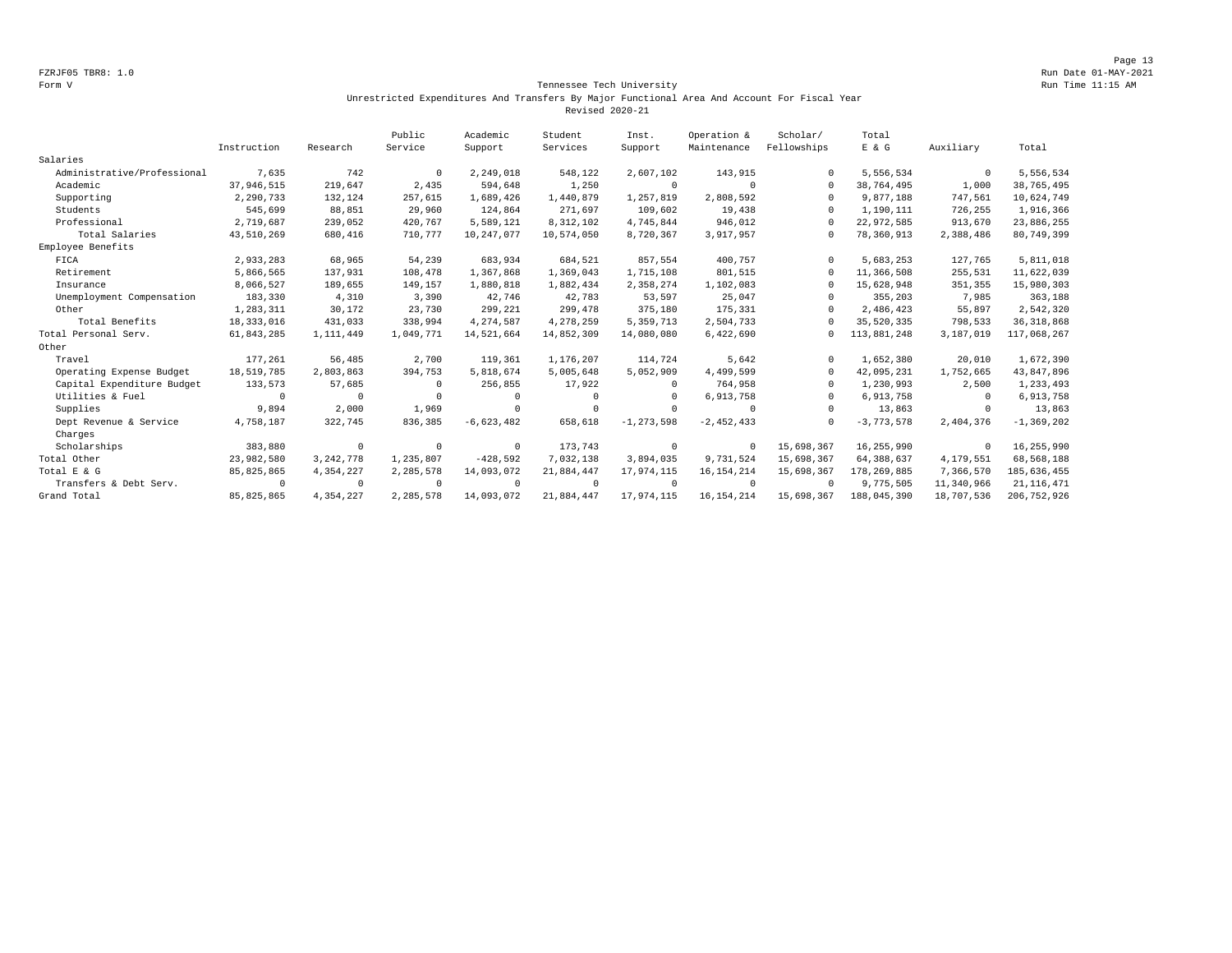Page 14 FZRJF05 TBR8: 1.0 Run Date 01-MAY-2021

#### Form V Tennessee Tech University Run Time 11:15 AM Unrestricted Expenditures And Transfers By Major Functional Area And Account For Fiscal Year Estimated 2020-21

|                             |              |                | Public    | Academic     | Student      | Inst.          | Operation &  | Scholar/    | Total         |              |                |
|-----------------------------|--------------|----------------|-----------|--------------|--------------|----------------|--------------|-------------|---------------|--------------|----------------|
|                             | Instruction  | Research       | Service   | Support      | Services     | Support        | Maintenance  | Fellowships | $E$ & $G$     | Auxiliary    | Total          |
| Salaries                    |              |                |           |              |              |                |              |             |               |              |                |
| Administrative/Professional | 7,635        | 742            | $\circ$   | 2,169,844    | 606,759      | 2,839,055      | 118,102      | $\Omega$    | 5,742,137     | $\circ$      | 5,742,137      |
| Academic                    | 38,697,958   | 559,926        | 23,623    | 620,753      | 10,950       | 4,800          | $\Omega$     |             | 39,918,010    | 688          | 39,918,698     |
| Supporting                  | 2,288,240    | 144,823        | 246,865   | 1,775,348    | 1,488,753    | 1,246,103      | 2,912,476    | $\Omega$    | 10,102,608    | 765,875      | 10,868,483     |
| Students                    | 678,675      | 172,573        | 40,640    | 142,470      | 313,007      | 105,183        | 11,728       | $\Omega$    | 1,464,276     | 726,127      | 2,190,403      |
| Professional                | 3, 171, 220  | 259,936        | 476,995   | 5,671,707    | 8,343,614    | 4,889,546      | 1,155,179    |             | 23,968,197    | 1,023,669    | 24,991,866     |
| Total Salaries              | 44,843,728   | 1,138,000      | 788,123   | 10,380,122   | 10,763,083   | 9,084,687      | 4,197,485    | $\Omega$    | 81, 195, 228  | 2,516,359    | 83, 711, 587   |
| Employee Benefits           |              |                |           |              |              |                |              |             |               |              |                |
| FICA                        | 2,909,002    | 80,597         | 62,222    | 692,313      | 701,073      | 881,399        | 420,749      | $\cap$      | 5,747,355     | 129,812      | 5,877,167      |
| Retirement                  | 5,818,004    | 161,195        | 124,444   | 1,384,627    | 1,402,145    | 1,762,798      | 841,499      | $\cup$      | 11, 494, 712  | 259,624      | 11,754,336     |
| Insurance                   | 7,999,756    | 221,643        | 171,111   | 1,903,862    | 1,927,950    | 2,423,847      | 1,157,061    | $\Omega$    | 15,805,230    | 356,983      | 16, 162, 213   |
| Unemployment Compensation   | 181,813      | 5,037          | 3,889     | 43,270       | 43,817       | 55,087         | 26,297       |             | 359,210       | 8,113        | 367,323        |
| Other                       | 1,272,688    | 35,261         | 27,222    | 302,887      | 306,719      | 385,612        | 184,078      | $\Omega$    | 2,514,467     | 56,793       | 2,571,260      |
| Total Benefits              | 18, 181, 263 | 503,733        | 388,888   | 4,326,959    | 4,381,704    | 5,508,743      | 2,629,684    |             | 35,920,974    | 811,325      | 36,732,299     |
| Total Personal Serv.        | 63,024,991   | 1,641,733      | 1,177,011 | 14,707,081   | 15, 144, 787 | 14,593,430     | 6,827,169    | $\Omega$    | 117, 116, 202 | 3,327,684    | 120, 443, 886  |
| Other                       |              |                |           |              |              |                |              |             |               |              |                |
| Travel                      | 105,090      | 58,938         | 800       | 89,955       | 1,318,213    | 87,832         | 3,696        |             | 1,664,524     | 20,010       | 1,684,534      |
| Operating Expense Budget    | 13,853,268   | 2,389,680      | 412,469   | 6,480,987    | 5,195,683    | 4,994,982      | 5,033,526    |             | 38, 360, 595  | 2,014,605    | 40, 375, 200   |
| Capital Expenditure Budget  | 649,224      | 57,685         |           | 124,544      | 25,522       | 8,310          | 764,958      | $\Omega$    | 1,630,243     | 2,500        | 1,632,743      |
| Utilities & Fuel            | $\Omega$     | $\Omega$       | $\Omega$  | 3,500        | $\Omega$     | $\Omega$       | 6,163,087    | $\Omega$    | 6,166,587     | $\circ$      | 6,166,587      |
| Communications & Shipping   | $\Omega$     | $\Omega$       | $\Omega$  | 32,100       | $\Omega$     | $\Omega$       | $\Omega$     | $\Omega$    | 32,100        | $^{\circ}$   | 32,100         |
| Cost                        |              |                |           |              |              |                |              |             |               |              |                |
| Maintenance/Repairs         | $\Omega$     | $\Omega$       | $\Omega$  | 461          | $\circ$      | $\Omega$       | $\Omega$     | $\Omega$    | 461           | $\mathbf{0}$ | 461            |
| Professional/Admin.         | $\Omega$     | $\overline{0}$ | $\circ$   | 1,425        | $\mathbf{0}$ | $\Omega$       | 0            | $^{\circ}$  | 1,425         | $^{\circ}$   | 1,425          |
| Services                    |              |                |           |              |              |                |              |             |               |              |                |
| Supplies                    | 9,894        | 2,000          | 1,969     | 4.017        | $\Omega$     | $\circ$        | $\Omega$     | $\Omega$    | 17,880        | $^{\circ}$   | 17,880         |
| Motor Vehicle Operation     | 215          | $^{\circ}$     | $\Omega$  | $\Omega$     | $\Omega$     | $\Omega$       | $\Omega$     | $\Omega$    | 215           | $^{\circ}$   | 215            |
| Dept Revenue & Service      | 4,806,837    | 326,046        | 844,939   | $-6,980,223$ | 665,354      | $-1, 244, 381$ | $-2,403,035$ | $\Omega$    | $-3,984,463$  | 2,652,561    | $-1, 331, 902$ |
| Charges                     |              |                |           |              |              |                |              |             |               |              |                |
| Scholarships                | 622,880      | $\mathbb O$    | $\Omega$  | $\mathbb O$  | 155,043      | $\overline{0}$ | $^{\circ}$   | 15,697,067  | 16,474,990    | $^{\circ}$   | 16,474,990     |
| Total Other                 | 20,047,408   | 2,834,349      | 1,260,177 | $-243, 234$  | 7,359,815    | 3,846,743      | 9,562,232    | 15,697,067  | 60, 364, 557  | 4,689,676    | 65,054,233     |
| Total E & G                 | 83,072,399   | 4,476,082      | 2,437,188 | 14, 463, 847 | 22,504,602   | 18,440,173     | 16,389,401   | 15,697,067  | 177,480,759   | 8,017,360    | 185, 498, 119  |
| Transfers & Debt Serv.      | $^{\circ}$   | $\overline{0}$ | $\circ$   | $\mathbf 0$  | $\circ$      | $\overline{0}$ | $^{\circ}$   | $\Omega$    | 16, 139, 128  | 10,754,446   | 26,893,574     |
| Grand Total                 | 83,072,399   | 4,476,082      | 2,437,188 | 14, 463, 847 | 22,504,602   | 18,440,173     | 16,389,401   | 15,697,067  | 193,619,887   | 18,771,806   | 212, 391, 693  |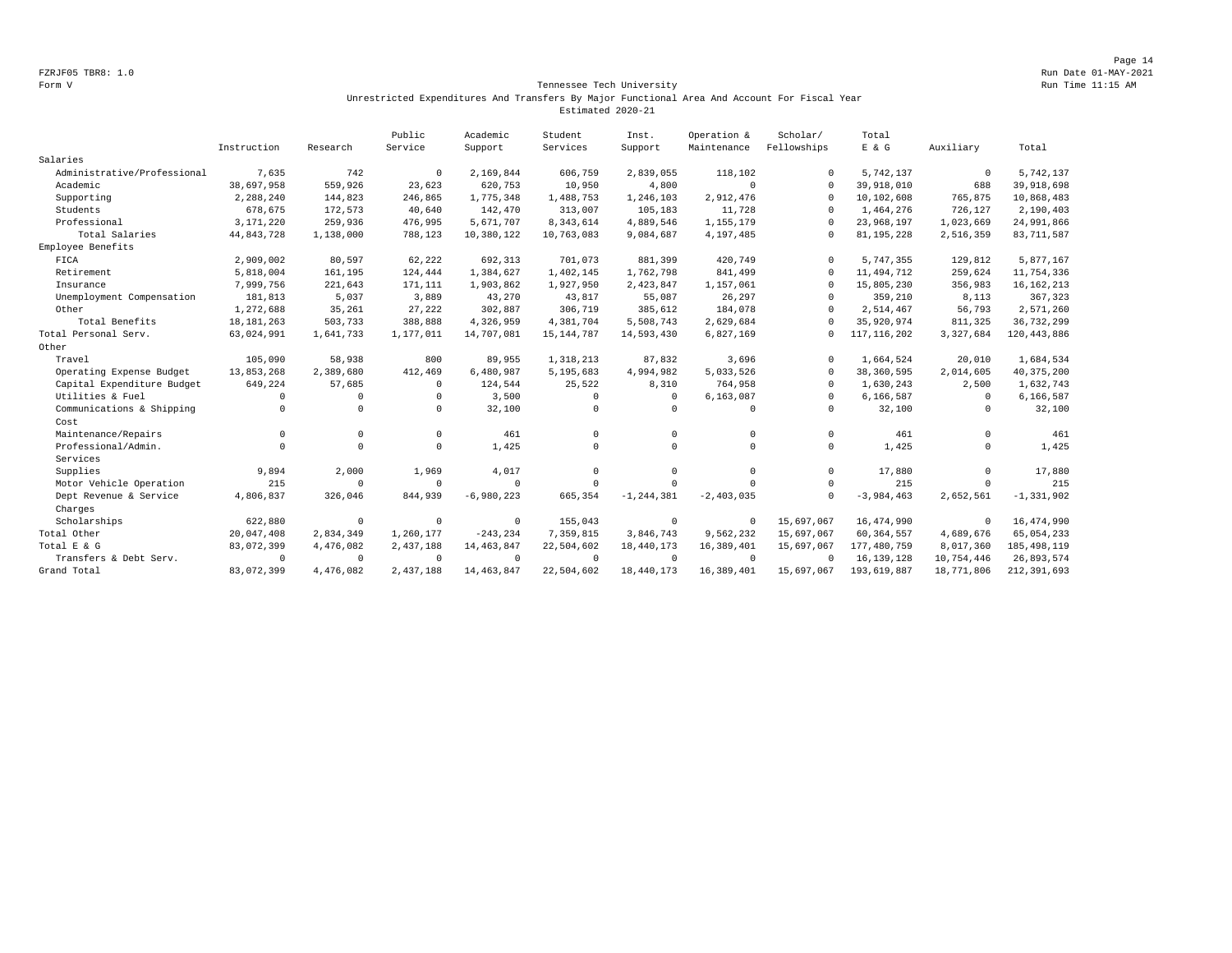Page 15 FZRJF05 TBR8: 1.0 Run Date 01-MAY-2021

#### Form V Tennessee Tech University Run Time 11:15 AM Unrestricted Expenditures And Transfers By Major Functional Area And Account For Fiscal Year Proposed 2021-22

|                             |              |            | Public       | Academic       | Student     | Inst.          | Operation &  | Scholar/     | Total        |            |              |
|-----------------------------|--------------|------------|--------------|----------------|-------------|----------------|--------------|--------------|--------------|------------|--------------|
|                             | Instruction  | Research   | Service      | Support        | Services    | Support        | Maintenance  | Fellowships  | E & G        | Auxiliary  | Total        |
| Salaries                    |              |            |              |                |             |                |              |              |              |            |              |
| Administrative/Professional | 7,635        | 742        | $\mathbf{0}$ | 2,331,148      | 625,025     | 2,917,531      | 137,515      | $\Omega$     | 6,019,596    | $^{\circ}$ | 6,019,596    |
| Academic                    | 39,889,272   | 132,788    | 2,435        | 614,248        | 100         | $^{\circ}$     | $\Omega$     | $\cap$       | 40,638,843   | 1,000      | 40,639,843   |
| Supporting                  | 2,206,228    | 145,032    | 246,981      | 1,799,111      | 1,451,808   | 1,249,503      | 2,966,883    | $\cap$       | 10,065,546   | 779,700    | 10,845,246   |
| Students                    | 545,556      | 36,424     | 29,960       | 126,414        | 264,854     | 73,317         | 21,438       | $\Omega$     | 1,097,963    | 726,255    | 1,824,218    |
| Professional                | 2,852,829    | 215,406    | 381,999      | 5,799,864      | 8,571,217   | 4,978,258      | 1,227,689    | $\Omega$     | 24,027,262   | 977,324    | 25,004,586   |
| Total Salaries              | 45,501,520   | 530,392    | 661,375      | 10,670,785     | 10,913,004  | 9,218,609      | 4,353,525    | $\Omega$     | 81,849,210   | 2,484,279  | 84, 333, 489 |
| Employee Benefits           |              |            |              |                |             |                |              |              |              |            |              |
| FICA                        | 2,944,736    | 65,531     | 55,351       | 710,017        | 714,862     | 932,586        | 434,493      | $\Omega$     | 5,857,576    | 131,364    | 5,988,940    |
| Retirement                  | 5,889,472    | 131,061    | 110,701      | 1,420,035      | 1,429,725   | 1,865,172      | 868,986      | $\Omega$     | 11,715,152   | 262,728    | 11,977,880   |
| Insurance                   | 8,098,024    | 180,209    | 152,214      | 1,952,548      | 1,965,872   | 2,564,611      | 1,194,856    | $\Omega$     | 16,108,334   | 361,251    | 16, 469, 585 |
| Unemployment Compensation   | 184,046      | 4,096      | 3,459        | 44,376         | 44,679      | 58.287         | 27,156       | $\cap$       | 366,099      | 8,210      | 374,309      |
| Other                       | 1,288,322    | 28,670     | 24,216       | 310,633        | 312,752     | 408,006        | 190,091      | $\cap$       | 2,562,690    | 57,472     | 2,620,162    |
| Total Benefits              | 18,404,600   | 409,567    | 345,941      | 4,437,609      | 4,467,890   | 5,828,662      | 2,715,582    | $\Omega$     | 36,609,851   | 821,025    | 37, 430, 876 |
| Total Personal Serv.        | 63,906,120   | 939,959    | 1,007,316    | 15,108,394     | 15,380,894  | 15,047,271     | 7,069,107    | $\Omega$     | 118,459,061  | 3,305,304  | 121,764,365  |
| Other                       |              |            |              |                |             |                |              |              |              |            |              |
| Travel                      | 173,061      | 46,620     | 2,700        | 118,175        | 1,178,395   | 114,299        | 5,642        | $\cap$       | 1,638,892    | 20,010     | 1,658,902    |
| Operating Expense Budget    | 8,309,171    | 1,191,700  | 210,672      | 4,048,317      | 3,932,748   | 4,329,157      | 4,561,214    | $\Omega$     | 26,582,979   | 1,948,743  | 28,531,722   |
| Capital Expenditure Budget  | 111,500      | $^{\circ}$ | $\Omega$     | 220,000        | $\mathbf 0$ | $\Omega$       | $\Omega$     | $\Omega$     | 331,500      | 2,500      | 334,000      |
| Utilities & Fuel            | $\Omega$     | $^{\circ}$ | $\Omega$     | 0              | $^{\circ}$  | $\Omega$       | 6,376,087    | $\Omega$     | 6,376,087    | $^{\circ}$ | 6,376,087    |
| Dept Revenue & Service      | 4,514,299    | $-193,796$ | 793,520      | $-6, 445, 648$ | 624,863     | $-1, 272, 560$ | $-2,497,333$ | $\Omega$     | $-4,476,655$ | 2,756,157  | $-1,720,498$ |
| Charges                     |              |            |              |                |             |                |              |              |              |            |              |
| Scholarships                | 383,880      | $^{\circ}$ | $\Omega$     | $^{\circ}$     | 173,400     | $^{\circ}$     | $^{\circ}$   | 16, 194, 291 | 16,751,571   | $\Omega$   | 16,751,571   |
| Total Other                 | 13, 491, 911 | 1,044,524  | 1,006,892    | $-2,059,156$   | 5,909,406   | 3,170,896      | 8,445,610    | 16, 194, 291 | 47, 204, 374 | 4,727,410  | 51,931,784   |
| Total E & G                 | 77,398,031   | 1,984,483  | 2,014,208    | 13,049,238     | 21,290,300  | 18, 218, 167   | 15, 514, 717 | 16, 194, 291 | 165,663,435  | 8,032,714  | 173,696,149  |
| Transfers & Debt Serv.      | $^{\circ}$   | $^{\circ}$ | $\Omega$     | $\mathbf 0$    | $^{\circ}$  | $^{\circ}$     | $\Omega$     | $\Omega$     | 7,905,650    | 10,396,368 | 18,302,018   |
| Grand Total                 | 77,398,031   | 1,984,483  | 2,014,208    | 13,049,238     | 21,290,300  | 18, 218, 167   | 15, 514, 717 | 16, 194, 291 | 173,569,085  | 18,429,082 | 191,998,167  |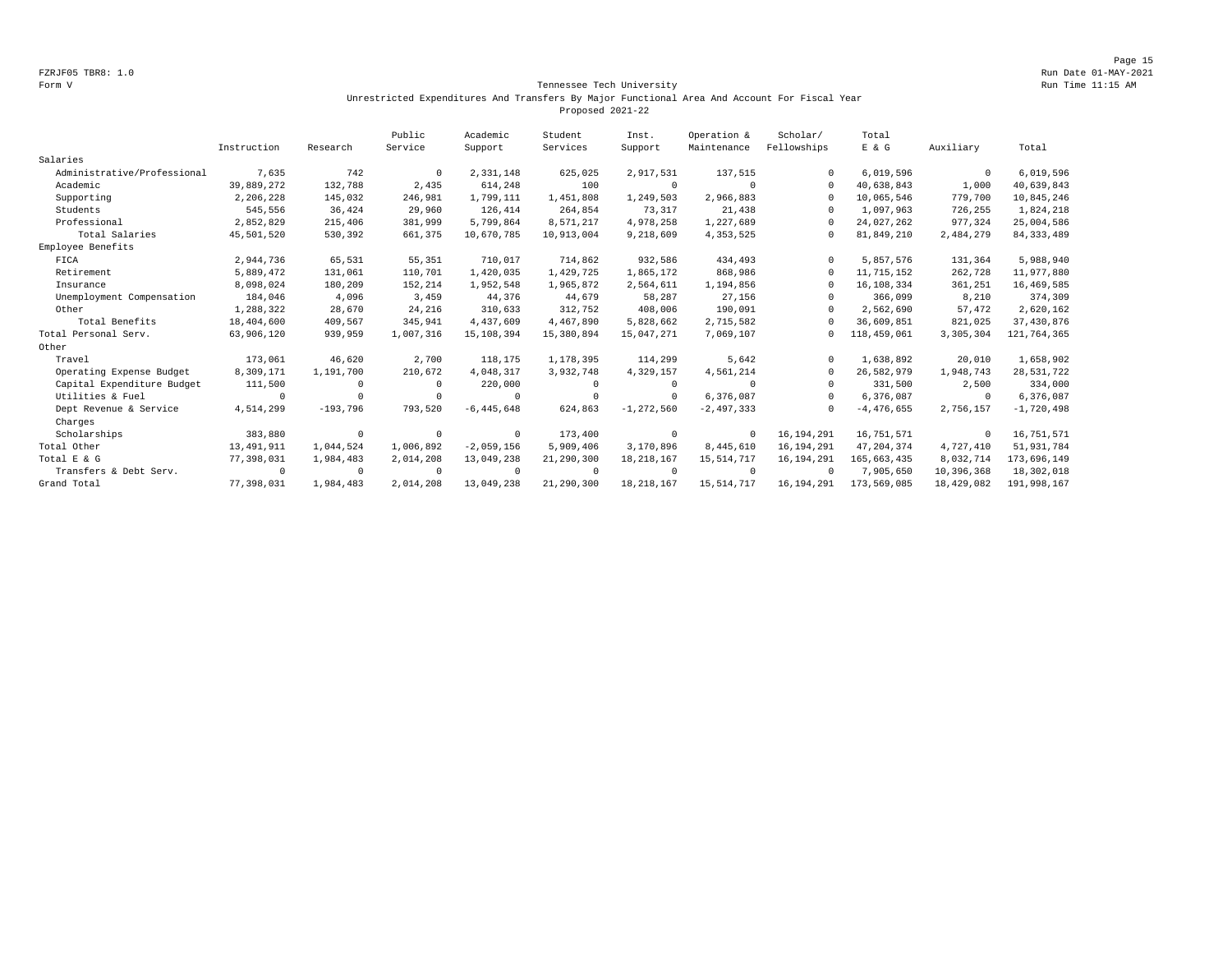#### PAGE 16 FZRJF06 TBR8: 1.1 RUN DATE 01-MAY-2021 RUN TIME 11:20 AM

| Form VI | Tennessee Tech University |
|---------|---------------------------|
|         | Current Fund Revenues     |
|         | July Budget 2021-22       |

|                                                                      | Actual<br>$2019 - 20$ | October<br>Budget<br>$2020 - 21$ | Estimated<br>Budget<br>$2020 - 21$ | July<br>Budget<br>$2021 - 22$ |
|----------------------------------------------------------------------|-----------------------|----------------------------------|------------------------------------|-------------------------------|
| Education and General                                                |                       |                                  |                                    |                               |
| Tuition and Fees                                                     |                       |                                  |                                    |                               |
| Mandatory Fees                                                       |                       |                                  |                                    |                               |
| Maintenance Fees                                                     | 77,722,661            | 77,569,350                       | 79,362,600                         | 78,867,100                    |
| Out-Of-State Tuition                                                 | 5,361,456             | 3,258,000                        | 3,448,500                          | 3,728,500                     |
| Debt Service Fees<br>General Access                                  | 2,328,948             | 2,458,120                        | 2,353,830                          | 2,439,000                     |
| Student Mental Health Wellness Fee                                   | 57,857                | 58,584                           | 60,000                             | 58,500                        |
| Technology Access Fee                                                | 2,507,842             | 2,553,648                        | 2,609,000                          | 2,547,500                     |
| Facilities Fee                                                       | 933,192               | 977,931                          | 936,788                            | 915,788                       |
|                                                                      |                       |                                  |                                    |                               |
| Total Mandatory Fees                                                 | 88, 911, 956          | 86,875,633                       | 88,770,718                         | 88,556,388                    |
| Non-Mandatory Fees                                                   |                       |                                  |                                    |                               |
| CEU Student Fees                                                     | 2,910                 | 48,000                           | 48,000                             | 48,000                        |
| Application Fees                                                     | 245,715               | 231,525                          | 203,025                            | 202,500                       |
| Late Registration Fees                                               | 110,400               | 53,000                           | $\Omega$                           | $\Omega$                      |
| Institution On-Line Course Fee                                       | 3,169,440             | 3,311,067                        | 2,486,385                          | 2,460,935                     |
| RODP Fee                                                             | 406,441               | 340,000                          | 329,000                            | 304,500                       |
| Specialized Academic Course Fee                                      |                       |                                  |                                    |                               |
| SACFee Engineering Regr Term                                         | 2,518,009             | 2,507,000                        | 2,640,250                          | 2,585,750                     |
| SACFee Engineering Summ Term                                         | 121,908               | $\Omega$                         | $\Omega$                           | $\Omega$                      |
| SACFee Business Regr Term                                            | 1,065,012             | 1,104,000                        | 1,169,750                          | 1,143,500                     |
| SACFee Business Summ Term                                            | 105,119               | $\Omega$                         | $\Omega$                           | $\Omega$                      |
| SACFee Nursing Regr Term                                             | 611,951               | 665,000<br>$\Omega$              | 739,250                            | 674,250<br>$\Omega$           |
| SACFee Nursing Summ Term                                             | 73,471                | $\Omega$                         | $\Omega$<br>$\Omega$               | $\mathbf 0$                   |
| SACFee Nurs Regr Term TN eCampus<br>SACFee Nurs Summ Term TN eCampus | 8,813<br>3,391        | $\Omega$                         |                                    |                               |
| SACFee Education Regr Term                                           | 690,376               | 698,000                          | 750,250                            | 734,500                       |
| SACFee Education Summ Term                                           | 35,639                | $\Omega$                         | $\Omega$                           |                               |
| SACF-Agric/Human Ecology                                             | 201,170               | 196,000                          | 202,250                            | 198,000                       |
| SACF-Agric/Human Ecology-Summer                                      | 13,646                | $\Omega$                         | $\Omega$                           | $\Omega$                      |
| SACF-Arts & Sciences                                                 | 910,388               | 954,000                          | 938,750                            | 921,250                       |
| SACF-Arts & Sciences-Summer                                          | 40,659                | $\Omega$                         | $\Omega$                           | $\Omega$                      |
| SACF-Music & Art                                                     | 241,335               | 240,000                          | 233,750                            | 229,500                       |
| SACF-Music & Art-Summer                                              | 7,516                 | $\Omega$                         | $\Omega$                           | $\overline{0}$                |
| Music Private Lesson Fees                                            | 78,455                | 77,000                           | 69,500                             | 69,500                        |
| Craft Ctr Workshop Fees                                              | 44,063                | 50,000                           | 50,900                             | 50,000                        |
| Credit By Examination                                                | 1,380                 | 2,000                            | 2,000                              | 2,000                         |
| Return Check Fines                                                   | 6,540                 | 5,250                            | 5,250                              | 5,250                         |
| Laboratory Breakage                                                  | 2,469                 | 2,800                            | 2,800                              | 2,800                         |
| Thesis Binding                                                       | $\Omega$              | 2,000                            | 2,000                              | 2,000                         |
| Library Fines                                                        | 7,461                 | 1,500                            | 4,750                              | 4,750                         |
| LRC Library Fines                                                    | 405                   | 250                              | $\Omega$                           | $\mathbf 0$                   |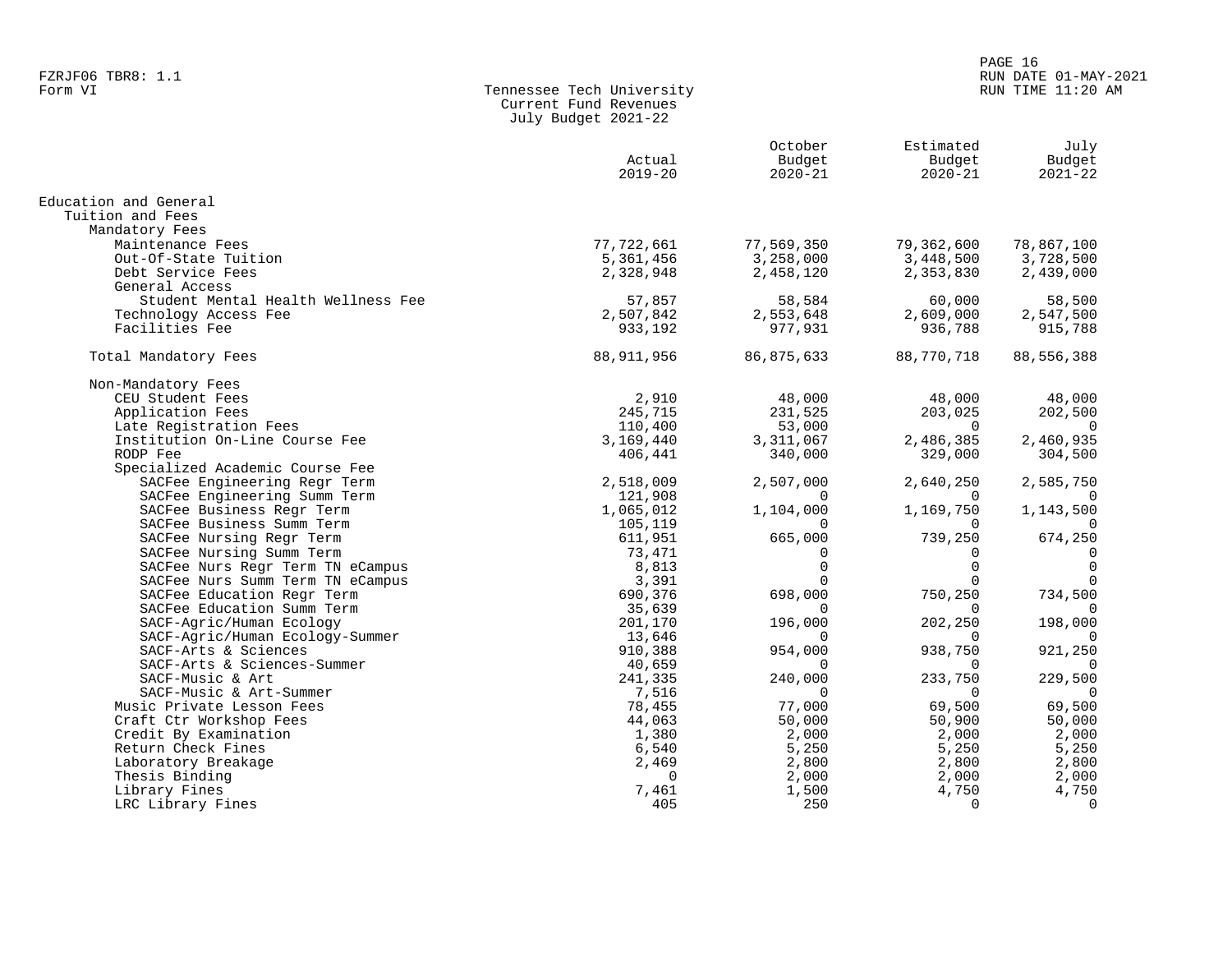# PAGE 17 FZRJF06 TBR8: 1.1 RUN DATE 01-MAY-2021

# Tennessee Tech University Current Fund Revenues July Budget 2021-22

|                                                                                                       | Actual<br>$2019 - 20$        | October<br>Budget<br>$2020 - 21$       | Estimated<br>Budget<br>$2020 - 21$     | July<br>Budget<br>$2021 - 22$                |
|-------------------------------------------------------------------------------------------------------|------------------------------|----------------------------------------|----------------------------------------|----------------------------------------------|
| Transcription Fees<br>Eagle Card Replacement Fees<br>Recital Fees<br>Examination and Testing Fees NES | 173<br>8,175<br>3,200<br>511 | $\Omega$<br>1,000<br>2,750<br>$\Omega$ | $\Omega$<br>3,540<br>3,000<br>$\Omega$ | $\Omega$<br>1,500<br>3,000<br>$\overline{0}$ |
| Golf Fees<br>Nursing Graduate Fee Regular Term<br>Nursing Graduate Fee Summer Term                    | 10,425<br>48,600<br>13,068   | 10,150<br>87,000<br>0                  | 7,650<br>90,000<br>$\Omega$            | 7,650<br>88,500<br>$\mathbf 0$               |
| Sales Tax Transmitted                                                                                 | $-947$                       | $\Omega$                               | $\Omega$                               | $\mathbf 0$                                  |
| Total Non-Mandatory Fees                                                                              | 10,807,287                   | 10,589,292                             | 9,982,050                              | 9,739,635                                    |
| Total Tuition & Fees                                                                                  | 99,719,243                   | 97, 464, 925                           | 98,752,768                             | 98,296,023                                   |
| State Appropriations                                                                                  | 59,784,763                   | 60, 227, 700                           | 60, 227, 700                           | 63,514,400                                   |
| Federal Grants and Contracts                                                                          | 1,385,773                    | 869,670                                | 869,670                                | 869,670                                      |
| State Grants & Contracts                                                                              | 201,766                      | 59,400                                 | 59,400                                 | 59,400                                       |
| Local Grants & Contracts<br>Private Grants & Contracts                                                | 10,616<br>108,043            | 3,200<br>39,100                        | 3,200<br>39,100                        | 3,200<br>39,100                              |
| Private Gifts                                                                                         | 194                          | $\Omega$                               | $\Omega$                               | $\Omega$                                     |
| Sales & Services of Educ. Activities                                                                  |                              |                                        |                                        |                                              |
| Child Care Centers - Educational                                                                      | 474,967                      | 393,040                                | 626,417                                | 526,309                                      |
| Band Camps                                                                                            | $\Omega$                     | 53,330                                 | 53,330                                 | 53,330                                       |
| Livestock Dairy Beef Cattle                                                                           | 36,506                       | 38,900                                 | 34,700                                 | 38,900                                       |
| Livestock Dairy Sheep                                                                                 | 13,770                       | 6,900                                  | 9,990                                  | 6,900                                        |
| Livestock Dairy Hogs                                                                                  | 6,168                        | 13,870                                 | 12,420                                 | 13,870                                       |
| Dramatics                                                                                             | 4,269                        | 2,420                                  | 2,420                                  | 2,420                                        |
| Choral Concert Clinic Taxable Sales                                                                   | 3,007                        | 0                                      | $\Omega$                               | $\overline{0}$                               |
| Sales Svcs Edu Depts Taxable                                                                          | 1,808                        | 7,580                                  | 8,580                                  | 5,580                                        |
| Sales Svcs Edu Depts Nontaxable                                                                       | 5,400                        | 8,915                                  | 9,628                                  | 8,915                                        |
| Sales Tax Transmitted<br>Workshop Fees                                                                | $-861$<br>22,983             | $\Omega$<br>575                        | $-88$<br>575                           | $\Omega$<br>575                              |
| Dairy Cattle                                                                                          | $\Omega$                     | 430                                    | $\Omega$                               | 430                                          |
| Showing Fitting Services                                                                              | $\Omega$                     | 5,240                                  | $\Omega$                               | 5,240                                        |
| Bull Development Center                                                                               | 6,045                        | 6,000                                  | 810                                    | 6,000                                        |
| Sponsorships                                                                                          | 33,254                       | $\Omega$                               | $\Omega$                               | $\Omega$                                     |
| Vegetables and Garden Products                                                                        | 1,880                        | 71,000                                 | 24,000                                 | 71,000                                       |
| Bull Sales                                                                                            | 51,870                       | 50,000                                 | 82,090                                 | 50,000                                       |
| Plant Sales                                                                                           | 964                          | 2,220                                  | 2,220                                  | 2,220                                        |
| Competitions                                                                                          | 69                           | $\Omega$                               | $\Omega$                               | $\Omega$                                     |
| Instructional Equipment Rental                                                                        | 1,382                        | 2,000                                  | 2,000                                  | 2,000                                        |
| Examination and Testing Fees                                                                          | 5,705                        | 8,500                                  | 11,315                                 | 8,500                                        |
| Examination and Testing COMPASS                                                                       | 1,920                        | 6,000                                  | 6,000                                  | 6,000                                        |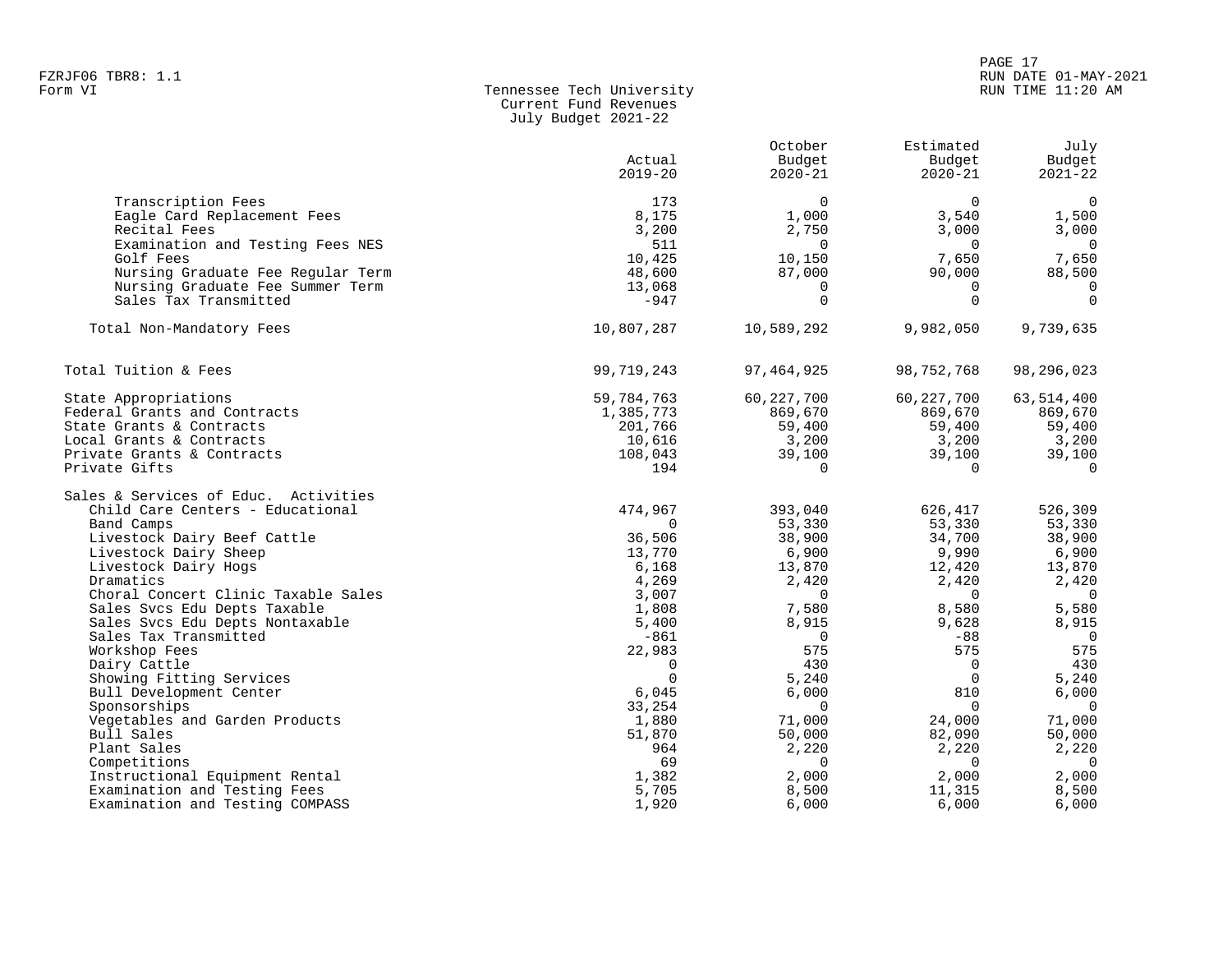#### PAGE 18 FZRJF06 TBR8: 1.1 RUN DATE 01-MAY-2021 RUN TIME 11:20 AM

| Form VI | Tennessee Tech University |
|---------|---------------------------|
|         | Current Fund Revenues     |
|         | July Budget 2021-22       |

|                                            |                | October     | Estimated      | July           |
|--------------------------------------------|----------------|-------------|----------------|----------------|
|                                            | Actual         | Budget      | Budget         | Budget         |
|                                            | $2019 - 20$    | $2020 - 21$ | $2020 - 21$    | $2021 - 22$    |
|                                            |                |             |                |                |
| ACT GED Testing                            | $\mathbf 0$    | 70          | 70             | 70             |
| Certified Teacher Test/Praxis              | 21,525         | 40,000      | 40,000         | 40,000         |
| Lab Manuals                                | 51,451         | 24,231      | 24,231         | 24,231         |
| CLEP Testing Fees                          | 2,000          | $\Omega$    | $\Omega$       | $\Omega$       |
| Sales &Services Edu Bad Debt Contra        | $-2,824$       | $\Omega$    | $\Omega$       | $\Omega$       |
|                                            |                |             |                |                |
| Total Sales & Services of Educ. Activities | 743,258        | 741,221     | 950,708        | 872,490        |
| Sales & Services of Other Activities       |                |             |                |                |
| Athletics                                  | 6,076,824      | 5,490,350   | 5,795,770      | 6,423,890      |
| Sales and Service Other Act Taxable        | 77,191         | 70,940      | 71,041         | 70,940         |
| Sales and Serv Other Act Nontaxable        | 193,535        | 199,500     | 207,135        | 206,450        |
| Sales & Serv Oth Sales Tax Transmit        | $-6,952$       | $-4,230$    | $-4,230$       | $-4,230$       |
| Parking Permits-Staff                      |                |             |                | 305,750        |
|                                            | 284,363        | 266,000     | 291,250        |                |
| Parking Permits-Student                    | 1,020,373      | 1,031,250   | 1,013,500      | 1,064,000      |
| Facilities Rental                          | 77,487         | 112,440     | 112,440        | 103,440        |
| Agric Pavilion Concessions Taxable         | $\mathbf 0$    | 46,000      | 46,000         | 46,000         |
| Agric Pavilion Student Resid Rent          | 3,255          | 4,980       | 4,980          | 4,980          |
| Salvage Income                             | 38,013         | 40,000      | 40,000         | 40,000         |
| Commissions on Other Sources               | $\overline{0}$ | 37,500      | 37,500         | 37,500         |
| PSC Metals Salvage                         | 5,322          | $\Omega$    | $\overline{0}$ | $\overline{0}$ |
| Photo Services Sales Taxable               | 933            | 32,490      | 32,490         | 6,000          |
| Photo Services Sales Nontaxable            | 16,059         | $\Omega$    |                |                |
| International Student Reg Fee              | 61,675         | 35,000      | 35,000         | 35,000         |
| Intrastate Long Distance (9.75%)           | 8,529          | 21,000      | 21,000         | 21,000         |
| Interstate Long Distance (8.50%)           | 296            | $\Omega$    | $\Omega$       | $\overline{0}$ |
| Long Distance Nontaxable                   | 1,781          | $\Omega$    | $\Omega$       | $\overline{0}$ |
| Printing Services Taxable                  | 8,278          | 47,160      | 47,160         | 47,160         |
| Printing Services Nontaxable               | 122,554        | 50,000      | 50,000         | 50,000         |
| Cable TV Taxable                           | 415            | 600         | 600            | 600            |
| Clinics                                    | 5,080          | 2,475       | 2,475          | 2,475          |
| Career Services                            | 183,910        | 71,600      | 71,600         | 71,600         |
| Pharmacy                                   | 37,096         | 63,800      | 63,800         | 63,800         |
| Infirmary Lab                              | 17,433         | 27,000      | 27,000         | 27,000         |
|                                            | 1,900          | $\Omega$    | 700            | $\overline{0}$ |
| Health Services Faculty Staff              |                |             |                |                |
| Student Orientation SOAR Req Fees          | 15,801         | 50,000      | 50,000         | 50,000         |
| Student Orientation SOAR Hours Taxb        | 3,542          | 15,000      | 15,000         | 15,000         |
| Career College Fair                        | 5,250          | 5,880       | 5,880          | 5,880          |
| Replacement Diplomas                       | 1,890          | 250         | 250            | 250            |
| Advertising                                | 6,912          | 6,780       | 6,780          | 6,780          |
| Yearbook Sales Taxable                     | 13             | 500         | 500            | 500            |
| Yearbook Sales Nontaxable                  | 64             | $\Omega$    | $\Omega$       | $\Omega$       |
| Copies Taxable                             | 3,767          | 5,535       | 75             | 5,535          |
| Salvage of Fixed Assets                    | 2,659          | $\Omega$    | $\Omega$       | $\Omega$       |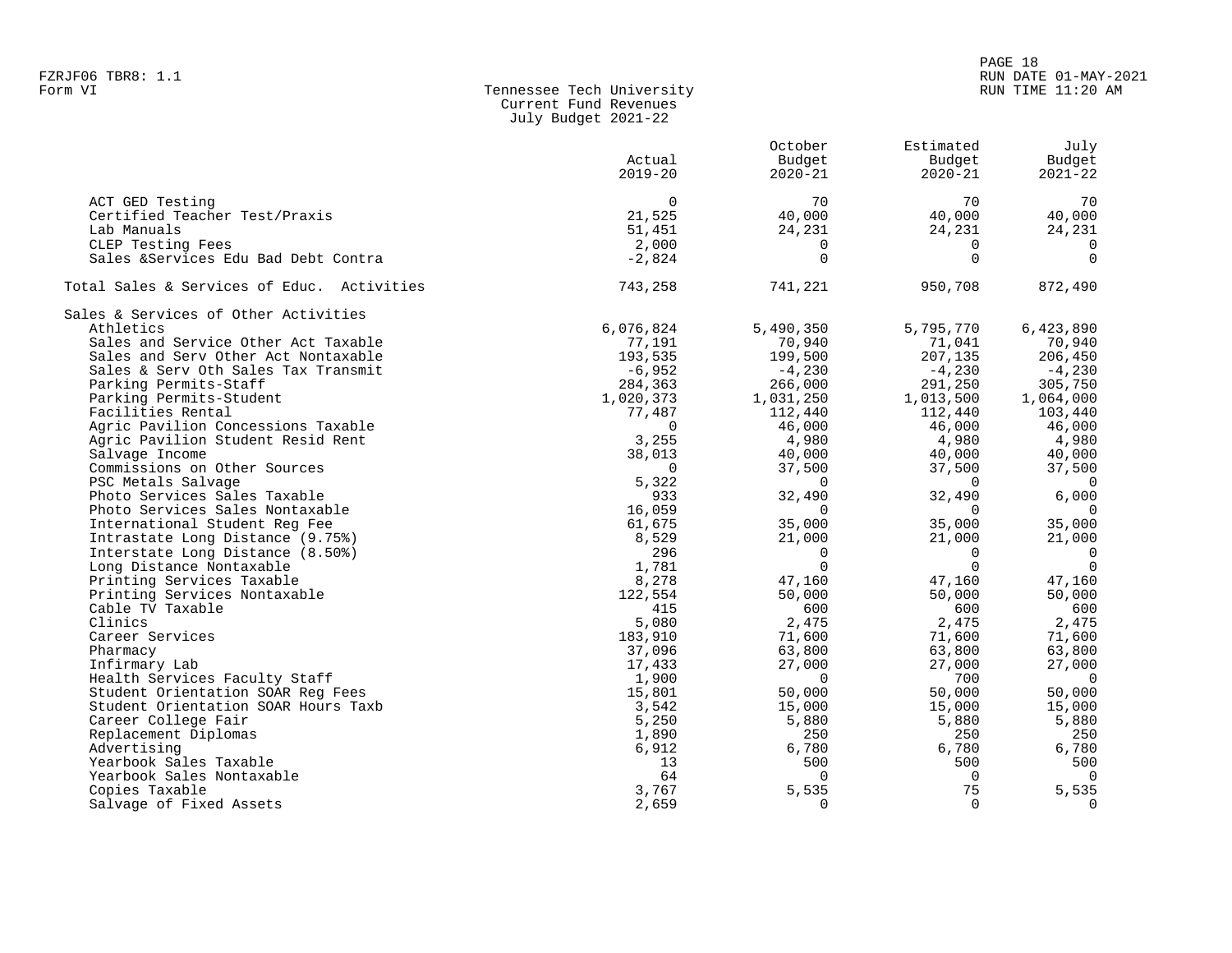# PAGE 19 FZRJF06 TBR8: 1.1 RUN DATE 01-MAY-2021

# Form VI Tennessee Tech University RUN TIME 11:20 AM Current Fund Revenues July Budget 2021-22

|                                            | Actual<br>$2019 - 20$ | October<br>Budget<br>$2020 - 21$ | Estimated<br>Budget<br>$2020 - 21$ | July<br>Budget<br>$2021 - 22$ |
|--------------------------------------------|-----------------------|----------------------------------|------------------------------------|-------------------------------|
| Total Sales & Services of Other Activities | 8,275,248             | 7,729,800                        | 8,045,696                          | 8,707,300                     |
| Other Sources                              |                       |                                  |                                    |                               |
| Traffic Fines                              | 117,805               | 75,250                           | 141,500                            | 141,500                       |
| Over and Short General Nontaxable          | 25                    | $\Omega$                         | $\Omega$                           |                               |
| Miscellaneous Income Taxable               | 610                   | $\Omega$                         | $\Omega$                           | $\Omega$                      |
| Miscellaneous Income Nontaxable            | 132,165               | 30,000                           | 30,000                             | 30,000                        |
| Expired Grants                             | $\Omega$              | 159,790                          | 159,790                            | $\Omega$                      |
| Property Management Income                 | 61,034                | 0                                | 20,000                             | $\Omega$                      |
| Other Operating Rev Bad Debt Contra        | $-231$                | $\Omega$                         | $\Omega$                           | $\Omega$                      |
| Other Nonoperating Bad Debt Contra         | $-739$                | 0                                | $\Omega$                           | $\Omega$                      |
| Wellness Incentive Revenue                 | 32,875                | $\Omega$                         |                                    | $\Omega$                      |
| Interest Income                            | 2,285,227             | 1,035,000                        | 1,035,000                          | 1,035,000                     |
| Unrealized Gains and Losses                | $-858$                | 1,000                            | 1,000                              | 1,000                         |
| Total Other Sources                        | 2,627,913             | 1,301,040                        | 1,387,290                          | 1,207,500                     |
| Total Educational & General                | 172,856,817           | 168,436,056                      | 170,335,532                        | 173,569,083                   |
| Auxiliary Enterprises Revenues             |                       |                                  |                                    |                               |
| Book & University Store                    | 409,782               | 459,639                          | 459,639                            | 459,639                       |
| Food Services                              | 3,215,986             | 2,949,731                        | 2,949,731                          | 2,949,731                     |
| Housing                                    | 13,535,282            | 13,181,900                       | 13,181,900                         | 13,181,900                    |
| Post Office                                | $\Omega$              | 4,750                            | 4,750                              | 4,750                         |
| Wellness Facility                          | 1,216,417             | 1,518,158                        | 1,585,811                          | 1,563,061                     |
| Other Auxiliaries                          | 179,654               | 270,000                          | 270,000                            | 270,000                       |
| Total Auxiliary Revenues                   | 18,557,121            | 18,384,178                       | 18,451,831                         | 18,429,081                    |
| Total Revenues                             | 191, 413, 938         | 186,820,234                      | 188,787,363                        | 191,998,164                   |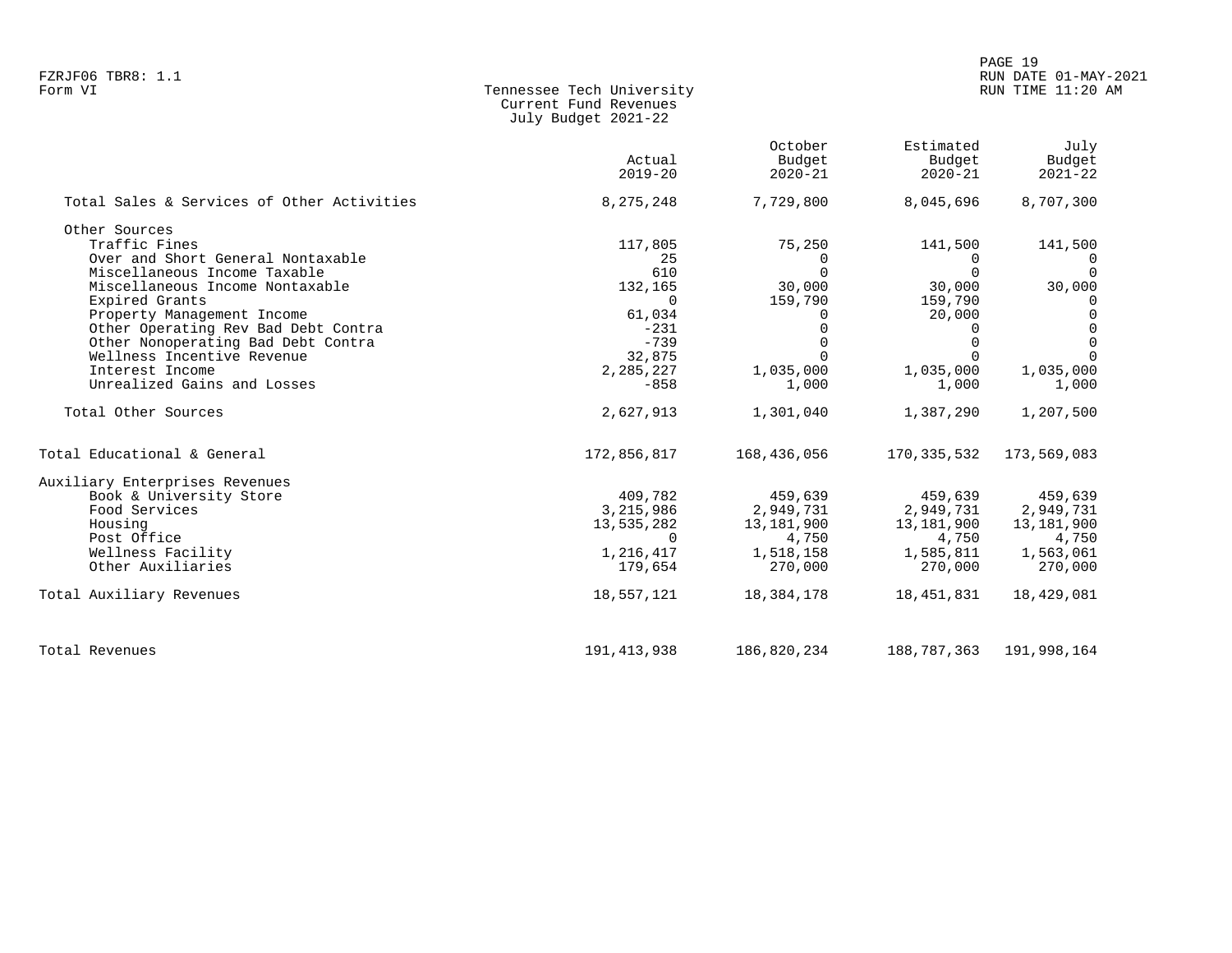|                                                                | Actual<br>$2019 - 20$ | October<br>$2020 - 21$ | Estimated<br>$2020 - 21$ | July<br>$2021 - 22$ |
|----------------------------------------------------------------|-----------------------|------------------------|--------------------------|---------------------|
| Education and General<br>Instruction (20)<br>Instruction (200) |                       |                        |                          |                     |
| Summer School (120004)                                         |                       |                        |                          |                     |
| Salaries - Academic                                            | 16,056                | 17,044                 | 17,044                   | 17,044              |
| Employee Benefits                                              | 2,834                 | 4,531                  | 4,531                    | 4,531               |
| Total - Summer School (120004):                                | 18,890                | 21,575                 | 21,575                   | 21,575              |
| Online & Distance Education (120022)                           |                       |                        |                          |                     |
| Salaries - Supporting                                          | 0                     | 21,213                 | 21,213                   | 21,213              |
| Total - Online & Distance Education (120022):                  | $\Omega$              | 21,213                 | 21,213                   | 21,213              |
| SAF Student Success Fee (121000)                               |                       |                        |                          |                     |
| Salaries - Academic                                            | 78,500                | 20,000                 | 17,290                   | 20,000              |
| Salaries - Students                                            | 26,155                | $\Omega$               | 1,710                    | $\Omega$            |
| Salaries - Professional                                        | 71,643                | 61,791                 | 63,491                   | 1,120               |
| Employee Benefits                                              | 49,505                | 59,027                 | 59,027                   | 36,677              |
| Operating Expenses                                             | 5,293                 | $\Omega$               | $\Omega$                 | $\Omega$            |
| Total - SAF Student Success Fee (121000):                      | 231,096               | 140,818                | 141,518                  | 57,797              |
| SAF SS Fee Villages (121001)                                   |                       |                        |                          |                     |
| Salaries - Academic                                            | 69,450                | $\Omega$               | $\Omega$                 | $\mathbf 0$         |
| Salaries - Students                                            | 25,891                | $\Omega$               | $\Omega$                 | $\mathbf 0$         |
| Employee Benefits                                              | 28,044                | $\Omega$               | $\Omega$                 | $\mathbf 0$         |
| Travel                                                         | 7,623                 | $\mathbf 0$            | $\mathbf 0$              | $\Omega$            |
| Operating Expenses                                             | 92,872                | $\Omega$               | $\mathbf 0$              | $\Omega$            |
| Total - SAF SS Fee Villages (121001):                          | 223,880               | $\mathbf 0$            | $\mathbf 0$              | $\Omega$            |
|                                                                |                       |                        |                          |                     |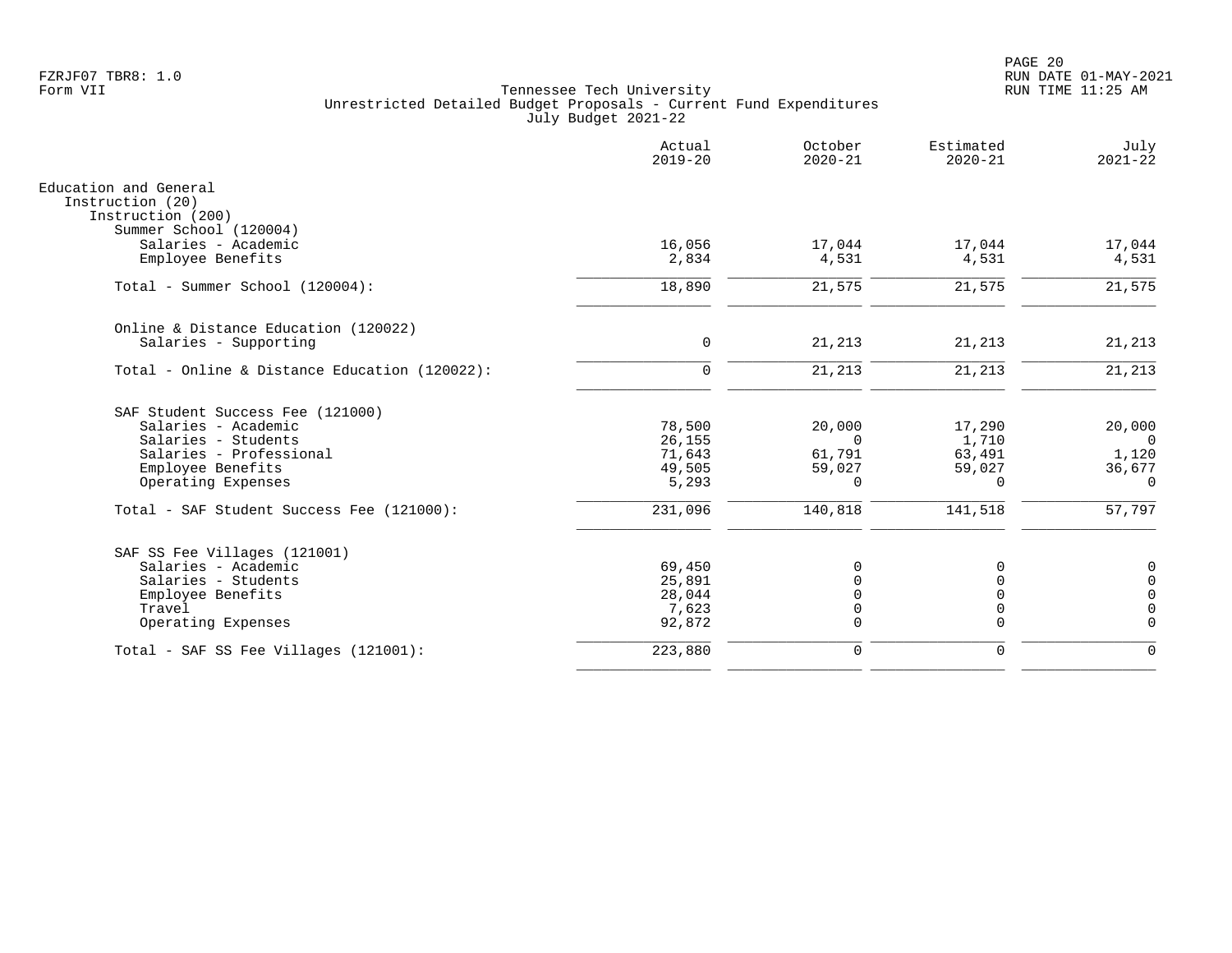|                                                      | Actual<br>$2019 - 20$ | October<br>$2020 - 21$ | Estimated<br>$2020 - 21$ | July<br>$2021 - 22$ |
|------------------------------------------------------|-----------------------|------------------------|--------------------------|---------------------|
| Instr TAF Equipment (121600)                         |                       |                        |                          |                     |
| Operating Expenses                                   | 12,691                | 0                      | 0                        | $\mathbf 0$         |
| Total - Instr TAF Equipment (121600):                | 12,691                | $\mathbf 0$            | $\Omega$                 | $\Omega$            |
| Center for Career Dev - COOP (121801)                |                       |                        |                          |                     |
| Salaries - Professional                              | 50,545                | 50,890                 | 51,390                   | 50,990              |
| Employee Benefits                                    | 23,167                | 24,055                 | 25,055                   | 25,055              |
| Operating Expenses                                   | 1,580                 | 1,500                  | 1,500                    | 1,500               |
| Total - Center for Career Dev - COOP (121801):       | 75,292                | 76,445                 | 77,945                   | 77,545              |
| Honors College (121900)                              |                       |                        |                          |                     |
| Salaries - Academic                                  | 31,791                | 36,500                 | 33,080                   | 36,500              |
| Salaries - Supporting                                | 26,925                | 26,400                 | 26,900                   | 26,500              |
| Salaries - Students                                  | 2,396                 | 3,780                  | 3,780                    | 3,780               |
| Salaries - Professional                              | 116,985               | 119,438                | 120,438                  | 119,538             |
| Employee Benefits                                    | 43,001                | 45,918                 | 48,918                   | 48,918              |
| Travel                                               | 2,531                 | $\Omega$               | $\Omega$                 | $\Omega$            |
| Operating Expenses                                   | 6,769                 | 7,054                  | 10,474                   | 7,054               |
| Total - Honors College (121900):                     | 230,398               | 239,090                | 243,590                  | 242,290             |
| Federal College Work Study Program (122001)          |                       |                        |                          |                     |
| Salaries - Students                                  | 41,933                | 57,730                 | 57,730                   | 57,730              |
| Total - Federal College Work Study Program (122001): | 41,933                | 57,730                 | 57,730                   | 57,730              |
|                                                      |                       |                        |                          |                     |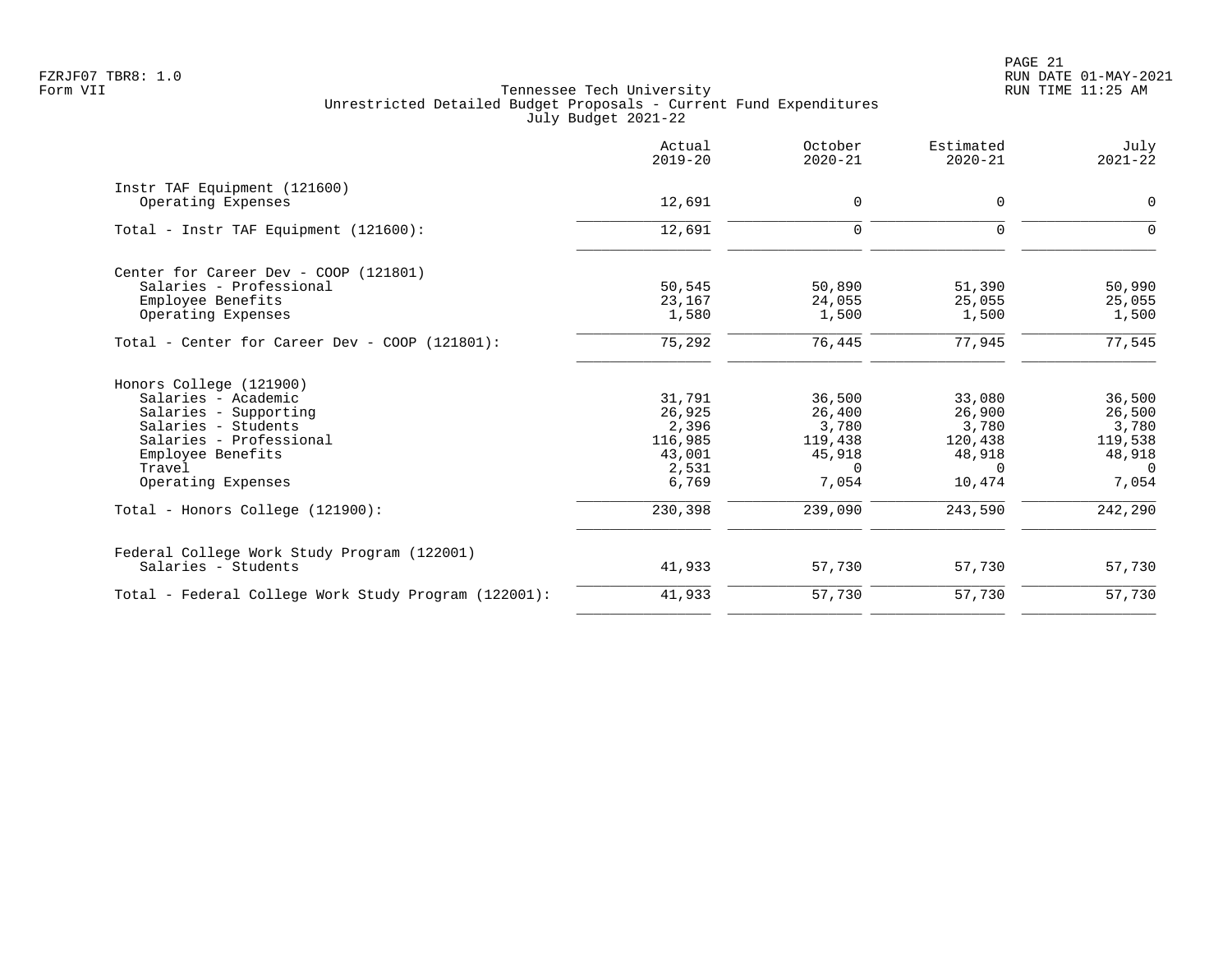|                                                       | Actual<br>$2019 - 20$ | October<br>$2020 - 21$ | Estimated<br>$2020 - 21$ | July<br>$2021 - 22$ |
|-------------------------------------------------------|-----------------------|------------------------|--------------------------|---------------------|
| Military Science (125600)                             |                       |                        |                          |                     |
| Salaries - Supporting                                 | 36,276                | 36,514                 | 37,014                   | 36,514              |
| Employee Benefits                                     | 22,785                | 27,150                 | 27,150                   | 27,150              |
| Operating Expenses                                    | 10,715                | 11,460                 | 11,460                   | 11,460              |
| Total - Military Science (125600):                    | 69,776                | 75,124                 | 75,624                   | 75,124              |
| Arts and Sci Grad Assist (130001)                     |                       |                        |                          |                     |
| Employee Benefits                                     | 150,232               | 162,410                | 104,133                  | 162,410             |
| Total - Arts and Sci Grad Assist (130001):            | 150,232               | 162,410                | 104,133                  | 162,410             |
| Online Course Dev Arts and Science (130010)           |                       |                        |                          |                     |
| Operating Expenses                                    | 0                     | $\mathbf 0$            | $\mathbf 0$              | 11,800              |
| Total - Online Course Dev Arts and Science (130010):  | $\Omega$              | $\Omega$               | $\Omega$                 | 11,800              |
| SACF Arts & Sciences (130016)                         |                       |                        |                          |                     |
| Employee Benefits                                     | 207,478               | 129,157                | 129,157                  | 129,157             |
| Operating Expenses                                    | $\Omega$              | 237,908                | 83,656                   | 129,493             |
| Total - SACF Arts & Sciences (130016):                | 207,478               | 367,065                | 212,813                  | 258,650             |
| Summer School Col of Arts & Science (130028)          |                       |                        |                          |                     |
| Salaries - Academic                                   | 635,243               | 393,130                | 393,130                  | 393,130             |
| Salaries - Students                                   | 233                   | $\Omega$               | $\Omega$                 | $\Omega$            |
| Employee Benefits                                     | 126,904               | 126,503                | 126,503                  | 126,503             |
| Operating Expenses                                    | $\overline{0}$        | $\Omega$               | 141,312                  | 141,312             |
| Total - Summer School Col of Arts & Science (130028): | 762,380               | 519,633                | 660,945                  | 660,945             |
|                                                       |                       |                        |                          |                     |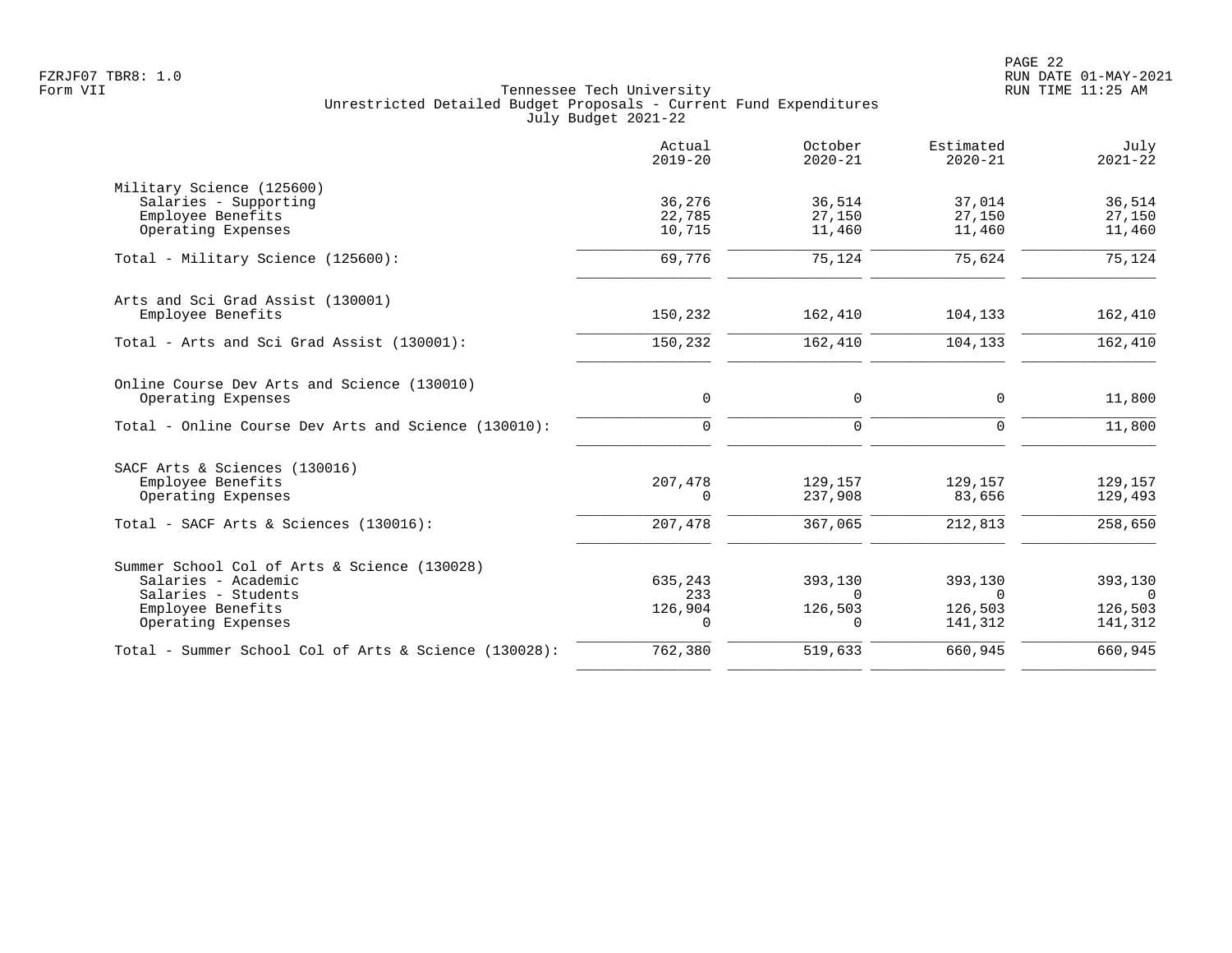|                                                    | Actual<br>$2019 - 20$ | October<br>$2020 - 21$ | Estimated<br>$2020 - 21$ | July<br>$2021 - 22$ |
|----------------------------------------------------|-----------------------|------------------------|--------------------------|---------------------|
| TN eCampus Col of Arts & Science (130031)          |                       |                        |                          |                     |
| Salaries - Academic                                | 117,344               | 121,441                | 121,441                  | 121,441             |
| Employee Benefits                                  | 18,441                | 35,000                 | 25,000                   | 25,000              |
| Total - TN eCampus Col of Arts & Science (130031): | 135,785               | 156,441                | 146,441                  | 146,441             |
| OA FEE-Dean Arts & Sci (130035)                    |                       |                        |                          |                     |
| Salaries - Academic                                | 0                     | 39,351                 | 114,277                  | 39,351              |
| Employee Benefits                                  | $\mathsf{O}$          | 15,740                 | 29,947                   | 15,740              |
| Operating Expenses                                 | $\Omega$              | 538,691                | 279,059                  | 181,267             |
| Total - OA FEE-Dean Arts & Sci $(130035)$ :        | $\mathbf 0$           | 593,782                | 423,283                  | 236,358             |
| Biology (131000)                                   |                       |                        |                          |                     |
| Salaries - Academic                                | 1,243,556             | 1,236,400              | 1,129,766                | 1,347,530           |
| Salaries - Supporting                              | 76,630                | 100,904                | 67,986                   | 77,281              |
| Salaries - Professional                            | 88,889                | 89,521                 | 106,017                  | 129,550             |
| Employee Benefits                                  | 502,908               | 588,929                | 567,299                  | 576,933             |
| Travel                                             | 352                   | $\Omega$               | 48                       | $\Omega$            |
| Operating Expenses                                 | 33,927                | 34,000                 | 37,063                   | 34,000              |
| $Total - Biology (131000):$                        | 1,946,262             | 2,049,754              | 1,908,179                | 2,165,294           |
| Biology Lab Manuals (131008)                       |                       |                        |                          |                     |
| Operating Expenses                                 | $\mathbf 0$           | 5,650                  | 5,650                    | 1,915               |
| Total - Biology Lab Manuals (131008):              | $\mathbf 0$           | 5,650                  | 5,650                    | 1,915               |
|                                                    |                       |                        |                          |                     |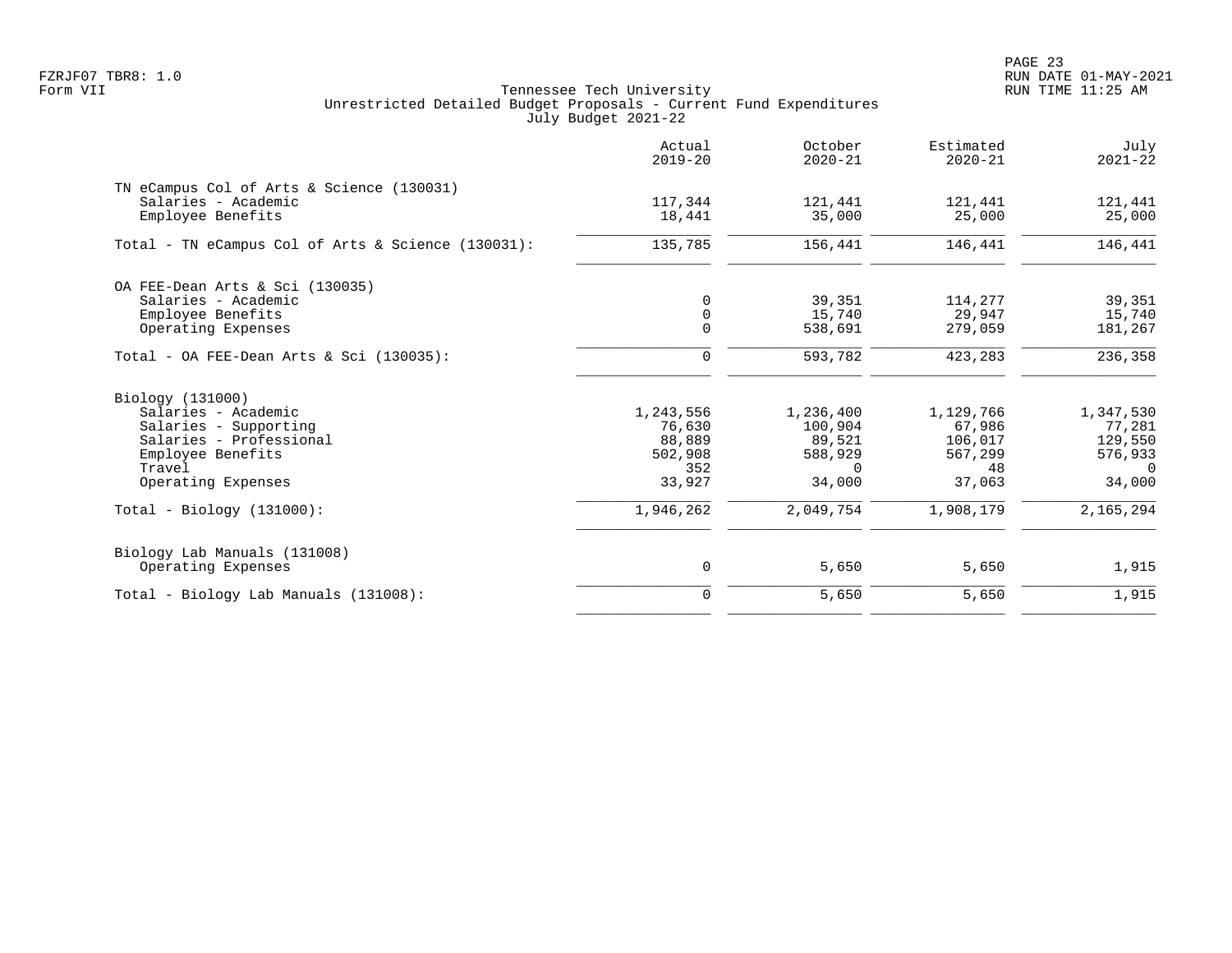|                                                      | Actual<br>$2019 - 20$ | October<br>$2020 - 21$ | Estimated<br>$2020 - 21$ | July<br>$2021 - 22$ |
|------------------------------------------------------|-----------------------|------------------------|--------------------------|---------------------|
| SACF Biology (131016)                                |                       |                        |                          |                     |
| Salaries - Academic                                  | 81,600                | 120,000                | 120,000                  | 115,200             |
| Salaries - Students                                  | 68,913                | 68,000                 | 71,000                   | 68,000              |
| Employee Benefits                                    | 164                   | 3,400                  | 3,219                    | $\Omega$            |
| Operating Expenses                                   | 31,405                | $\Omega$               | 30,000                   | $\Omega$            |
| Capital Outlay                                       | 15,869                | $\Omega$               | $\Omega$                 | $\Omega$            |
| Total - SACF Biology (131016):                       | 197,951               | 191,400                | 224,219                  | 183,200             |
| SACF Biology Lab (131017)                            |                       |                        |                          |                     |
| Travel                                               | 6,584                 | 9,400                  | 9,235                    | 9,400               |
| Operating Expenses                                   | 75,869                | 76,000                 | 76,165                   | 76,000              |
| Total - SACF Biology Lab (131017):                   | 82,453                | 85,400                 | 85,400                   | 85,400              |
| SACF Biology Equipment Maintenance (131018)          |                       |                        |                          |                     |
| Operating Expenses                                   | 516                   | 10,000                 | 10,000                   | 10,000              |
| Total - SACF Biology Equipment Maintenance (131018): | 516                   | 10,000                 | 10,000                   | 10,000              |
| Chemistry (131500)                                   |                       |                        |                          |                     |
| Salaries - Academic                                  | 1,452,402             | 1,455,003              | 1,411,749                | 1,453,803           |
| Salaries - Supporting                                | 82,651                | 81,787                 | 83,287                   | 82,087              |
| Salaries - Professional                              | 60,733                | 59,620                 | 60,120                   | 59,720              |
| Employee Benefits                                    | 572,404               | 611,980                | 611,980                  | 611,980             |
| Travel                                               | 575                   | 2,000                  | 2,000                    | 2,000               |
| Operating Expenses                                   | 25,872                | 34,000                 | 34,000                   | 34,000              |
| Total - Chemistry $(131500)$ :                       | 2,194,637             | 2,244,390              | 2,203,136                | 2,243,590           |
|                                                      |                       |                        |                          |                     |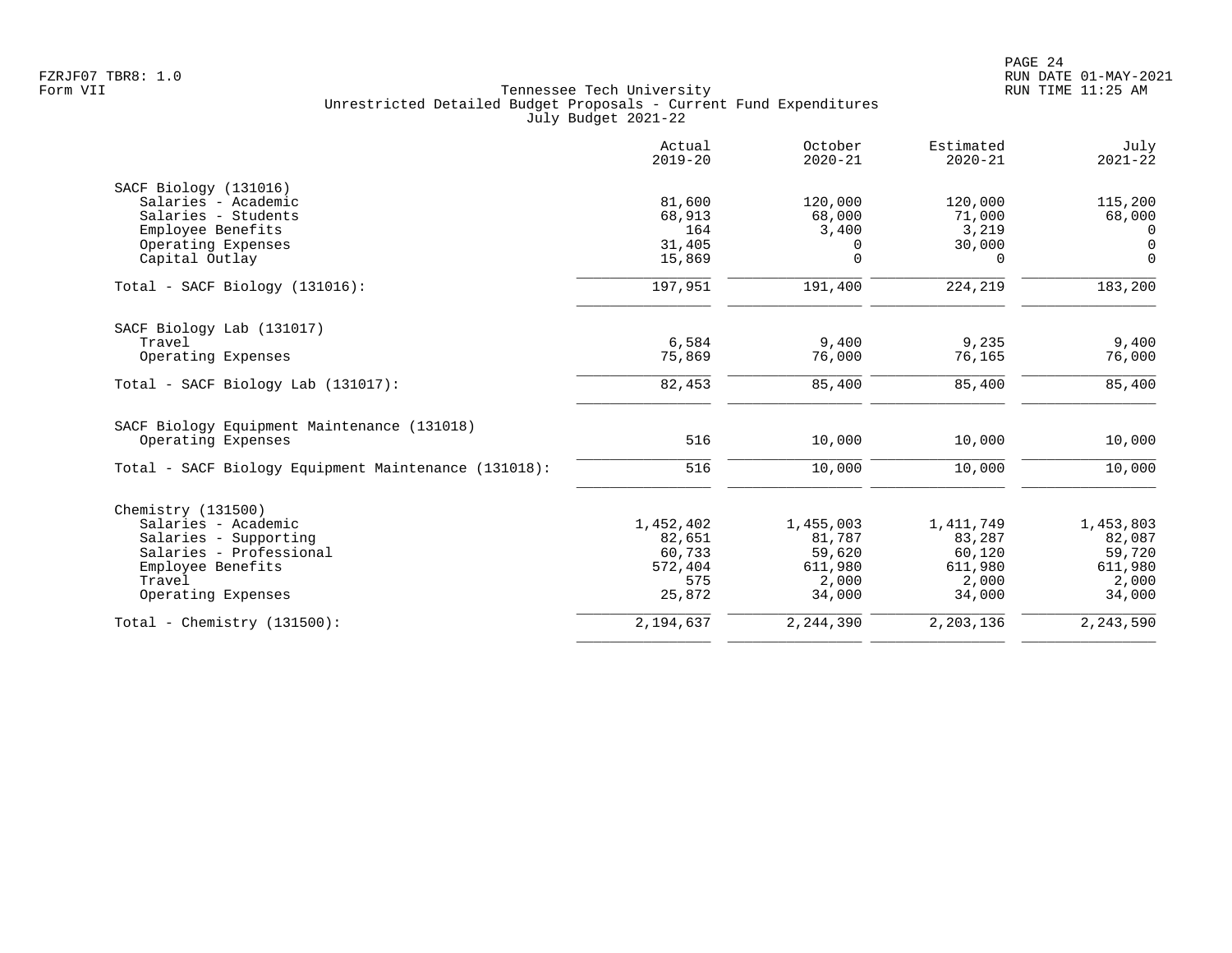|                                                   | Actual<br>$2019 - 20$ | October<br>$2020 - 21$ | Estimated<br>$2020 - 21$ | July<br>$2021 - 22$ |
|---------------------------------------------------|-----------------------|------------------------|--------------------------|---------------------|
| Chemistry Lab Fees (131502)                       |                       |                        |                          |                     |
| Operating Expenses                                | 2,004                 | 2,800                  | 2,800                    | 2,800               |
| Total - Chemistry Lab Fees (131502):              | 2,004                 | 2,800                  | 2,800                    | 2,800               |
| Preprofessional Health Services (131503)          |                       |                        |                          |                     |
| Salaries - Supporting                             | 23,768                | 23,927                 | 24,427                   | 24,027              |
| Employee Benefits                                 | 10,355                | 10,884                 | 11,184                   | 11,184              |
| Travel                                            | 0                     | 500                    | $\Omega$                 | 500                 |
| Operating Expenses                                | 998                   | 860                    | 1,360                    | 860                 |
| Total - Preprofessional Health Services (131503): | 35,121                | 36,171                 | 36,971                   | 36,571              |
| Environmental Science PHD (131504)                |                       |                        |                          |                     |
| Salaries - Academic                               | 37,100                | 72,650                 | 30,496                   | 72,650              |
| Salaries - Supporting                             | 987                   | $\Omega$               | $\Omega$                 | $\bigcirc$          |
| Salaries - Students                               | 36,790                | 37,900                 | 52,220                   | 37,900              |
| Salaries - Professional                           | 27,363                | 14,030                 | 38,294                   | 14,030              |
| Employee Benefits                                 | 1,674                 | 1,063                  | 1,182                    | 1,063               |
| Travel<br>Operating Expenses                      | 4,581<br>24,779       | 3,700<br>5,660         | 3,700<br>8,686           | 3,700<br>5,660      |
|                                                   |                       |                        |                          |                     |
| Total - Environmental Science PHD (131504):       | 133,274               | 135,003                | 134,578                  | 135,003             |
| SACF Chemistry (131517)                           |                       |                        |                          |                     |
| Salaries - Academic                               | 157,250               | 151,700                | 151,700                  | 144,000             |
| Salaries - Students                               | 18,947                | 27,000                 | 27,000                   | 27,000              |
| Employee Benefits                                 | 125                   | 2,500                  | 2,015                    | $\mathbf 0$         |
| Operating Expenses                                | 8,398                 | $\Omega$               | 30,000                   | $\overline{0}$      |
| Capital Outlay                                    | 14,380                | $\Omega$               | $\Omega$                 | $\Omega$            |
| Total - SACF Chemistry (131517):                  | 199,100               | 181,200                | 210,715                  | 171,000             |
|                                                   |                       |                        |                          |                     |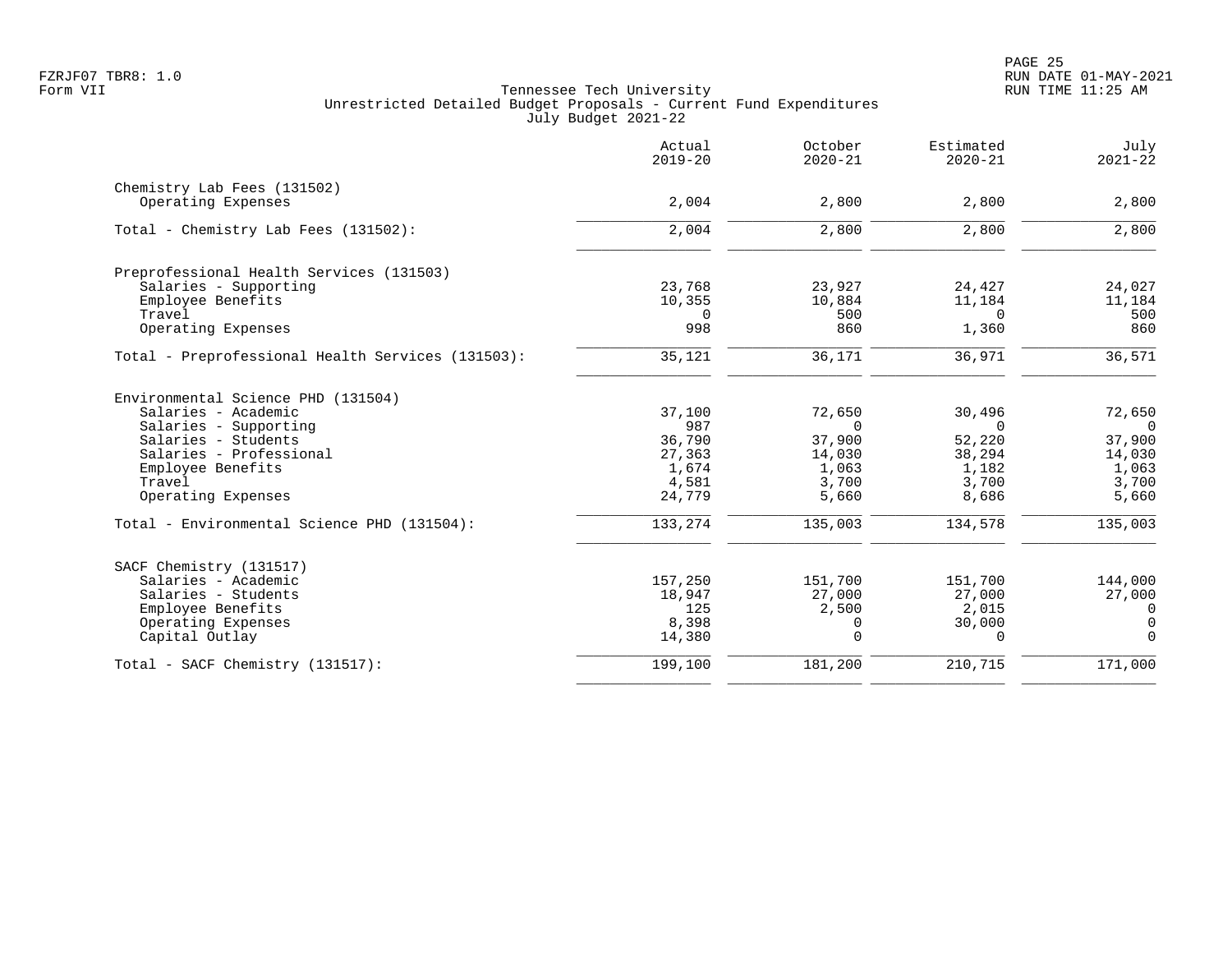|                                                  | Actual<br>$2019 - 20$ | October<br>$2020 - 21$ | Estimated<br>$2020 - 21$ | July<br>$2021 - 22$ |
|--------------------------------------------------|-----------------------|------------------------|--------------------------|---------------------|
| SACF Chemistry Lab Expenses (131518)             |                       |                        |                          |                     |
| Operating Expenses                               | 27,703                | 46,000                 | 46,000                   | 46,000              |
| Total - SACF Chemistry Lab Expenses (131518):    | 27,703                | 46,000                 | 46,000                   | 46,000              |
| SACF Chemistry Equipment Maint (131519)          |                       |                        |                          |                     |
| Operating Expenses                               | 147,009               | 100,000                | 140,000                  | 100,000             |
| Total - SACF Chemistry Equipment Maint (131519): | 147,009               | 100,000                | 140,000                  | 100,000             |
| SACF Chemistry Cryogens (131520)                 |                       |                        |                          |                     |
| Operating Expenses                               | 37,697                | 21,000                 | 21,000                   | 21,000              |
| Total - SACF Chemistry Cryogens (131520):        | 37,697                | 21,000                 | 21,000                   | 21,000              |
| Computer Science (132000)                        |                       |                        |                          |                     |
| Salaries - Academic                              | 1,729,795             | 1,629,487              | 1,640,364                | 1,776,028           |
| Salaries - Supporting                            | 48,348                | 51,950                 | 52,950                   | 52,050              |
| Salaries - Students                              | 11,537                | 0                      | 10,049                   | 0                   |
| Salaries - Professional                          | 31,555<br>495,148     | $\Omega$<br>729,497    | 21,666<br>709,697        | $\Omega$<br>772,757 |
| Employee Benefits<br>Travel                      | 5,529                 | $\Omega$               | $\Omega$                 | $\Omega$            |
| Operating Expenses                               | 41,953                | 28,610                 | 45,322                   | 13,796              |
| Capital Outlay                                   | 12,162                | 10,015                 | 28,783                   | $\Omega$            |
| Total - Computer Science (132000):               | 2,376,027             | 2,449,559              | 2,508,831                | 2,614,631           |
|                                                  |                       |                        |                          |                     |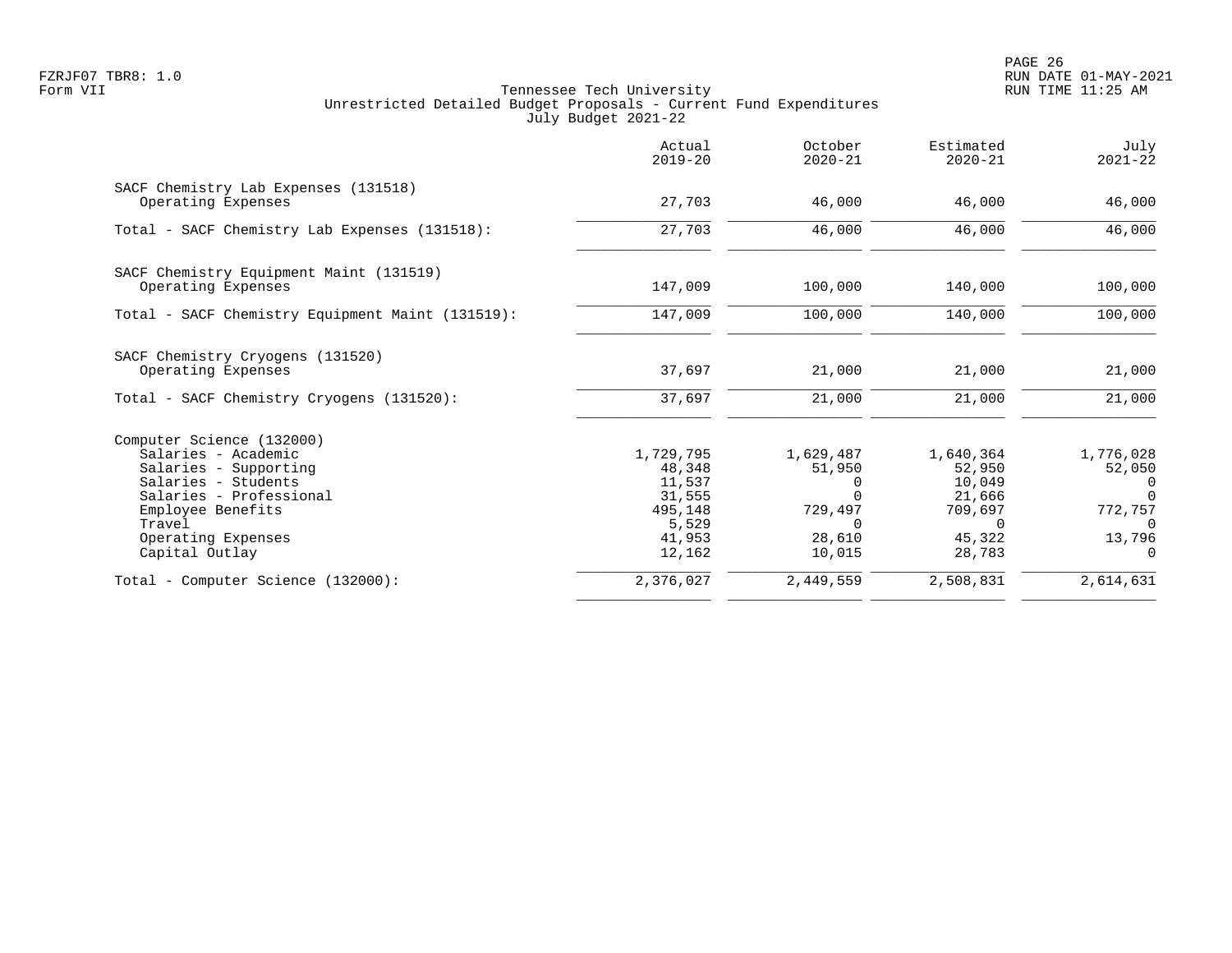PAGE 27 FZRJF07 TBR8: 1.0 RUN DATE 01-MAY-2021

|                                                                                                                                         | Actual<br>$2019 - 20$                     | October<br>$2020 - 21$                       | Estimated<br>$2020 - 21$                      | July<br>$2021 - 22$                               |
|-----------------------------------------------------------------------------------------------------------------------------------------|-------------------------------------------|----------------------------------------------|-----------------------------------------------|---------------------------------------------------|
| Computer Science Grad Assist (132001)<br>Employee Benefits                                                                              | 18,344                                    | 15,234                                       | 40,799                                        | $\mathbf 0$                                       |
| Total - Computer Science Grad Assist (132001):                                                                                          | 18,344                                    | 15,234                                       | 40,799                                        | $\mathbf 0$                                       |
| SACF Comp Sci GTAs (132007)<br>Employee Benefits                                                                                        | 101,861                                   | 64,802                                       | 132,836                                       | $\mathbf 0$                                       |
| Total - SACF Comp Sci GTAs (132007):                                                                                                    | 101,861                                   | 64,802                                       | 132,836                                       | 0                                                 |
| Earth Sciences (132500)<br>Salaries - Academic<br>Salaries - Supporting<br>Employee Benefits<br>Operating Expenses                      | 572,012<br>31,988<br>213,025<br>12,969    | 546,988<br>31,034<br>199,369<br>15,000       | 561,288<br>31,534<br>203,369<br>15,000        | 544,588<br>31,134<br>203,369<br>15,000            |
| Total - Earth Sciences (132500):                                                                                                        | 829,994                                   | 792,391                                      | 811,191                                       | 794,091                                           |
| SACF Earth Sciences (132516)<br>Salaries - Academic<br>Salaries - Students<br>Employee Benefits<br>Operating Expenses<br>Capital Outlay | $\Omega$<br>5,557<br>79<br>4,118<br>7,452 | 14,534<br>5,300<br>1,600<br>0<br>$\mathbf 0$ | 14,598<br>6,050<br>1,438<br>9,200<br>$\Omega$ | $\mathbf 0$<br>5,300<br>0<br>$\Omega$<br>$\Omega$ |
| Total - SACF Earth Sciences (132516):                                                                                                   | 17,206                                    | 21,434                                       | 31,286                                        | 5,300                                             |
|                                                                                                                                         |                                           |                                              |                                               |                                                   |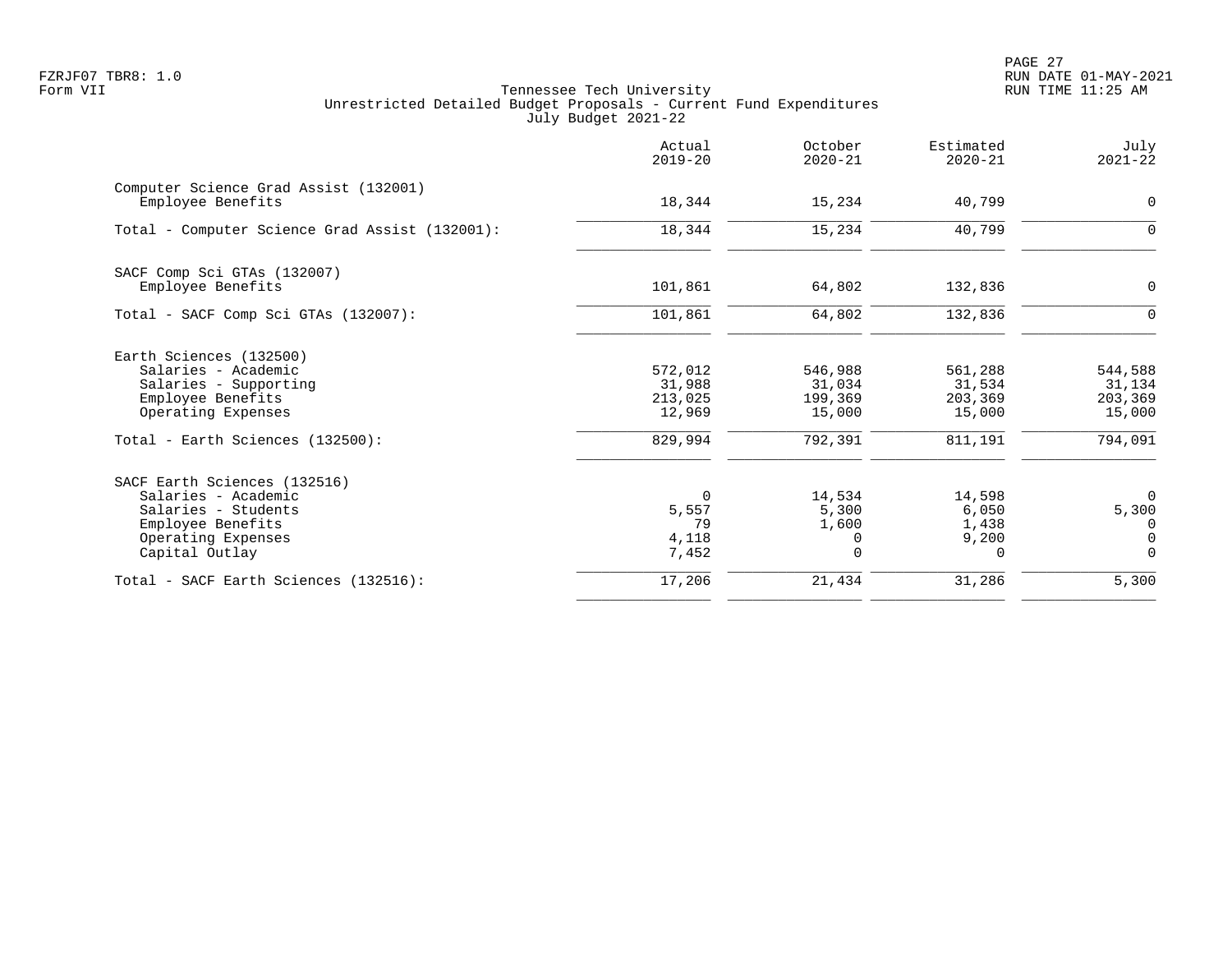|                                                       | Actual<br>$2019 - 20$ | October<br>$2020 - 21$ | Estimated<br>$2020 - 21$ | July<br>$2021 - 22$ |
|-------------------------------------------------------|-----------------------|------------------------|--------------------------|---------------------|
| SACF Earth Sciences Lab Expenses (132517)             |                       |                        |                          |                     |
| Travel<br>Operating Expenses                          | 1,109<br>5,547        | 2,500<br>7,200         | 1,750<br>7,200           | 2,500<br>7,200      |
| Total - SACF Earth Sciences Lab Expenses (132517):    | 6,656                 | 9,700                  | 8,950                    | 9,700               |
| SACF Earth Sciences Equipment Maint (132518)          |                       |                        |                          |                     |
| Operating Expenses                                    | 18,907                | 12,000                 | 19,566                   | 12,000              |
| Total - SACF Earth Sciences Equipment Maint (132518): | 18,907                | 12,000                 | 19,566                   | 12,000              |
| English (133000)                                      |                       |                        |                          |                     |
| Salaries - Academic                                   | 1,973,856             | 1,895,259              | 1,855,129                | 1,883,059           |
| Salaries - Supporting<br>Salaries - Students          | 58,674<br>.5          | 59,385<br>300          | 60,385<br>300            | 59,585              |
| Employee Benefits                                     | 604,381               | 639,600                | 619,600                  | 300<br>619,600      |
| Travel                                                | 200                   | $\Omega$               | $\Omega$                 | $\Omega$            |
| Operating Expenses                                    | 33,869                | 28,100                 | 43,073                   | 28,100              |
| Total - English $(133000)$ :                          | 2,670,985             | 2,622,644              | 2,578,487                | 2,590,644           |
| Speech (133001)                                       |                       |                        |                          |                     |
| Travel                                                | 6,454                 | 20,000                 | 1,806                    | 20,000              |
| Operating Expenses                                    | 4,203                 | $\Omega$               | 10,000                   | $\Omega$            |
| Total - Speech (133001):                              | 10,657                | 20,000                 | 11,806                   | 20,000              |
|                                                       |                       |                        |                          |                     |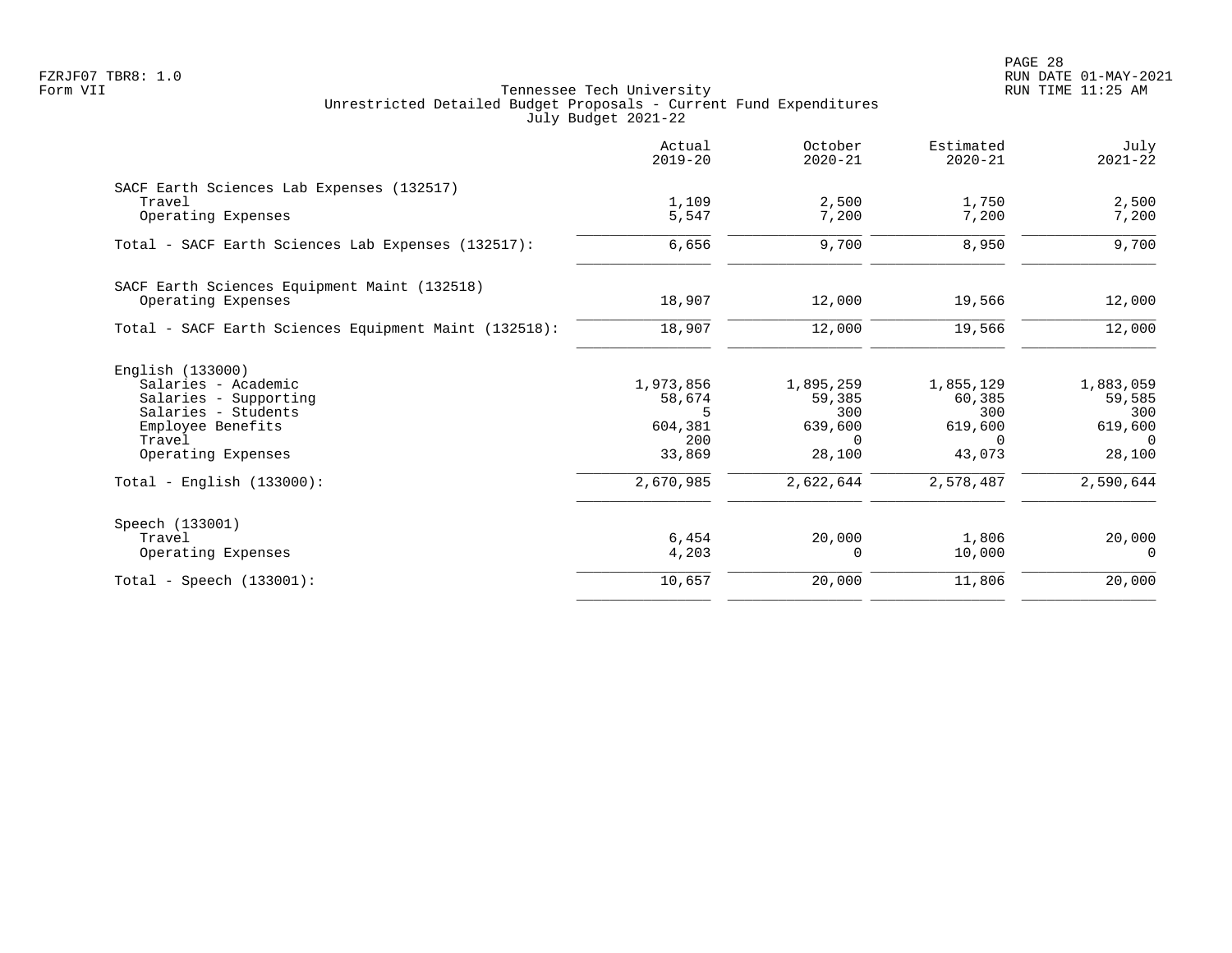|                                                    | Actual<br>$2019 - 20$ | October<br>$2020 - 21$ | Estimated<br>$2020 - 21$ | July<br>$2021 - 22$ |
|----------------------------------------------------|-----------------------|------------------------|--------------------------|---------------------|
| Communication (133003)                             |                       |                        |                          |                     |
| Salaries - Academic                                | 671,568               | 654,466                | 652,660                  | 654,666             |
| Salaries - Supporting                              | 33,715                | 31,101                 | 31,601                   | 31,201              |
| Salaries - Professional                            | 3,926                 | $\Omega$               | $\Omega$                 | $\Omega$            |
| Employee Benefits                                  | 226,720               | 214,373                | 217,373                  | 217,373             |
| Travel                                             | 2,663                 | 2,500                  | 2,500                    | 2,500               |
| Operating Expenses                                 | 18,193                | 48,766                 | 63,766                   | 12,825              |
| Total - Communication (133003):                    | 956,785               | 951,206                | 967,900                  | 918,565             |
| Theatre (133004)                                   |                       |                        |                          |                     |
| Salaries - Supporting                              | $\Omega$              | 20,000                 | 10,664                   | 20,000              |
| Salaries - Students                                | 19,974                | $\Omega$               | 9,336                    | $\overline{0}$      |
| Employee Benefits                                  | 987                   | 1,530                  | 1,530                    | 1,530               |
| Operating Expenses                                 | 20,573                | 22,420                 | 22,420                   | 22,420              |
| Total - Theatre $(133004)$ :                       | 41,534                | 43,950                 | 43,950                   | 43,950              |
| Upper Cumberland Writing Project (133007)          |                       |                        |                          |                     |
| Operating Expenses                                 | $\mathbf 0$           | 76                     | 76                       | $\Omega$            |
| Total - Upper Cumberland Writing Project (133007): | $\mathbf 0$           | 76                     | 76                       | $\Omega$            |
| Foreign Languages (133500)                         |                       |                        |                          |                     |
| Salaries - Academic                                | 443,468               | 514,184                | 477,316                  | 496,078             |
| Salaries - Supporting                              | 34,044                | 32,587                 | 33,087                   | 32,687              |
| Salaries - Students                                | 950                   | 5,220                  | 80                       | 5,220               |
| Employee Benefits                                  | 172,328               | 161,936                | 175,936                  | 175,936             |
| Operating Expenses                                 | 9,922                 | 10,000                 | 15,140                   | 10,000              |
| Total - Foreign Languages (133500):                | 660,712               | 723,927                | 701,559                  | 719,921             |
|                                                    |                       |                        |                          |                     |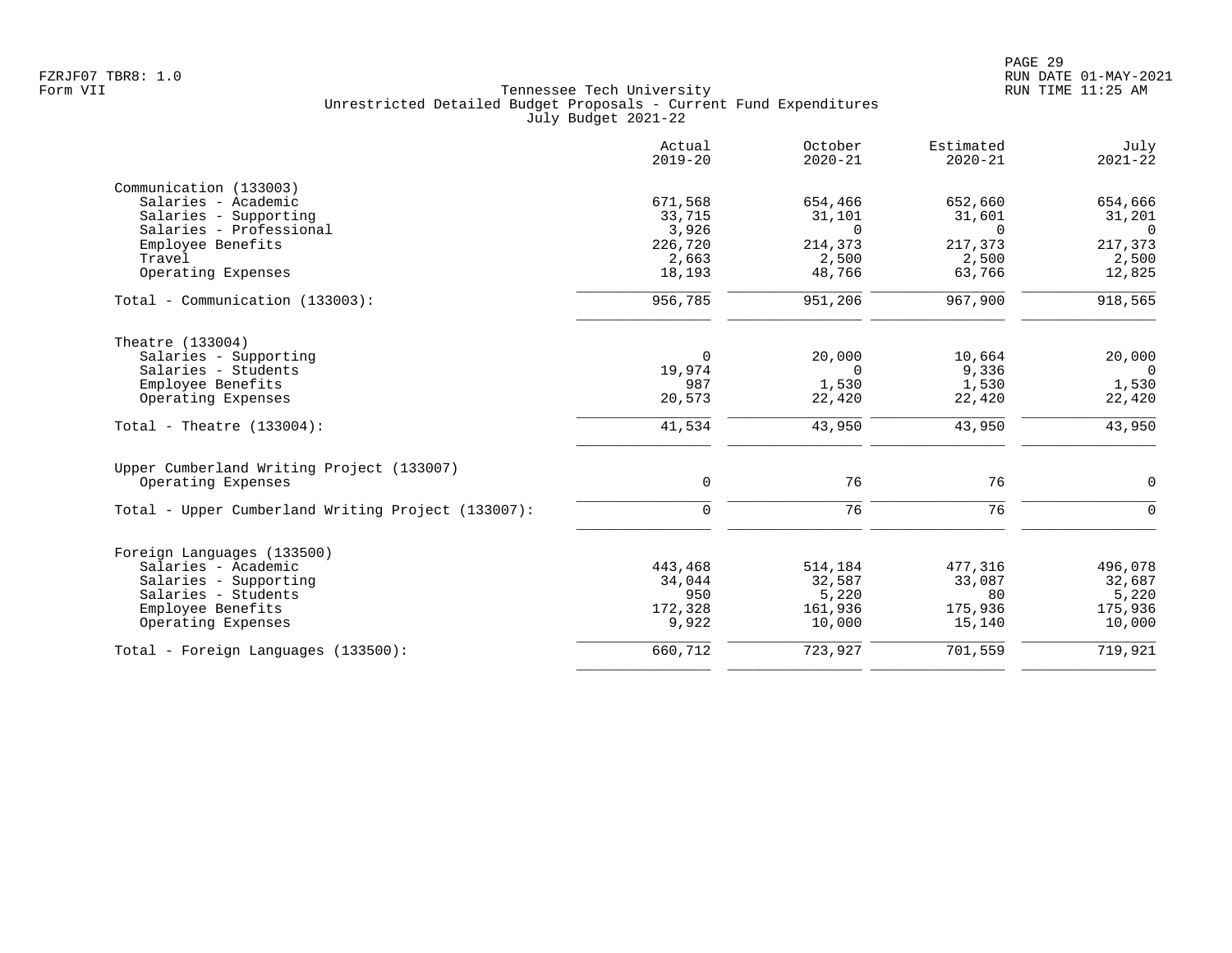|                                         | Actual<br>$2019 - 20$ | October<br>$2020 - 21$ | Estimated<br>$2020 - 21$ | July<br>$2021 - 22$ |
|-----------------------------------------|-----------------------|------------------------|--------------------------|---------------------|
| History (134000)                        |                       |                        |                          |                     |
| Salaries - Academic                     | 736,185               | 745,632                | 739,084                  | 735,632             |
| Salaries - Supporting                   | 30,337                | 30,567                 | 31,067                   | 30,667              |
| Employee Benefits                       | 248,627               | 254,270                | 254,270                  | 254,270             |
| Operating Expenses                      | 8,917                 | 11,810                 | 17,181                   | 11,810              |
| Total - History $(134000)$ :            | 1,024,066             | 1,042,279              | 1,041,602                | 1,032,379           |
| Mathematics (134500)                    |                       |                        |                          |                     |
| Salaries - Academic                     | 1,674,097             | 1,632,279              | 1,596,117                | 1,725,589           |
| Salaries - Supporting                   | 64,702                | 62,281                 | 63,281                   | 62,381              |
| Salaries - Students                     | 11,068                | 20,000                 | $\Omega$                 | 20,000              |
| Employee Benefits                       | 605,225               | 616,060                | 606,060                  | 606,060             |
| Travel                                  | 588                   | $\Omega$               | $\Omega$                 | $\Omega$            |
| Operating Expenses                      | 24,876                | 24,000                 | 25,200                   | 24,000              |
| Total - Mathematics (134500):           | 2,380,556             | 2,354,620              | 2,290,658                | 2,438,030           |
| Math Grad Assist TIKI (134502)          |                       |                        |                          |                     |
| Salaries - Professional                 | 9,600                 | 9,600                  | 9,600                    | $\overline{0}$      |
| Employee Benefits                       | 10,488                | 9,468                  | 9,468                    | 480                 |
| Total - Math Grad Assist TIKI (134502): | 20,088                | 19,068                 | 19,068                   | 480                 |
| Physics (135000)                        |                       |                        |                          |                     |
| Salaries - Academic                     | 724,610               | 729,017                | 721,045                  | 729,517             |
| Salaries - Supporting                   | 83,788                | 81,471                 | 82,471                   | 81,571              |
| Employee Benefits                       | 251,255               | 239,266                | 236,398                  | 239,266             |
| Operating Expenses                      | 10,222                | 12,000                 | 12,000                   | 12,000              |
| Total - Physics $(135000)$ :            | 1,069,875             | 1,061,754              | 1,051,914                | 1,062,354           |
|                                         |                       |                        |                          |                     |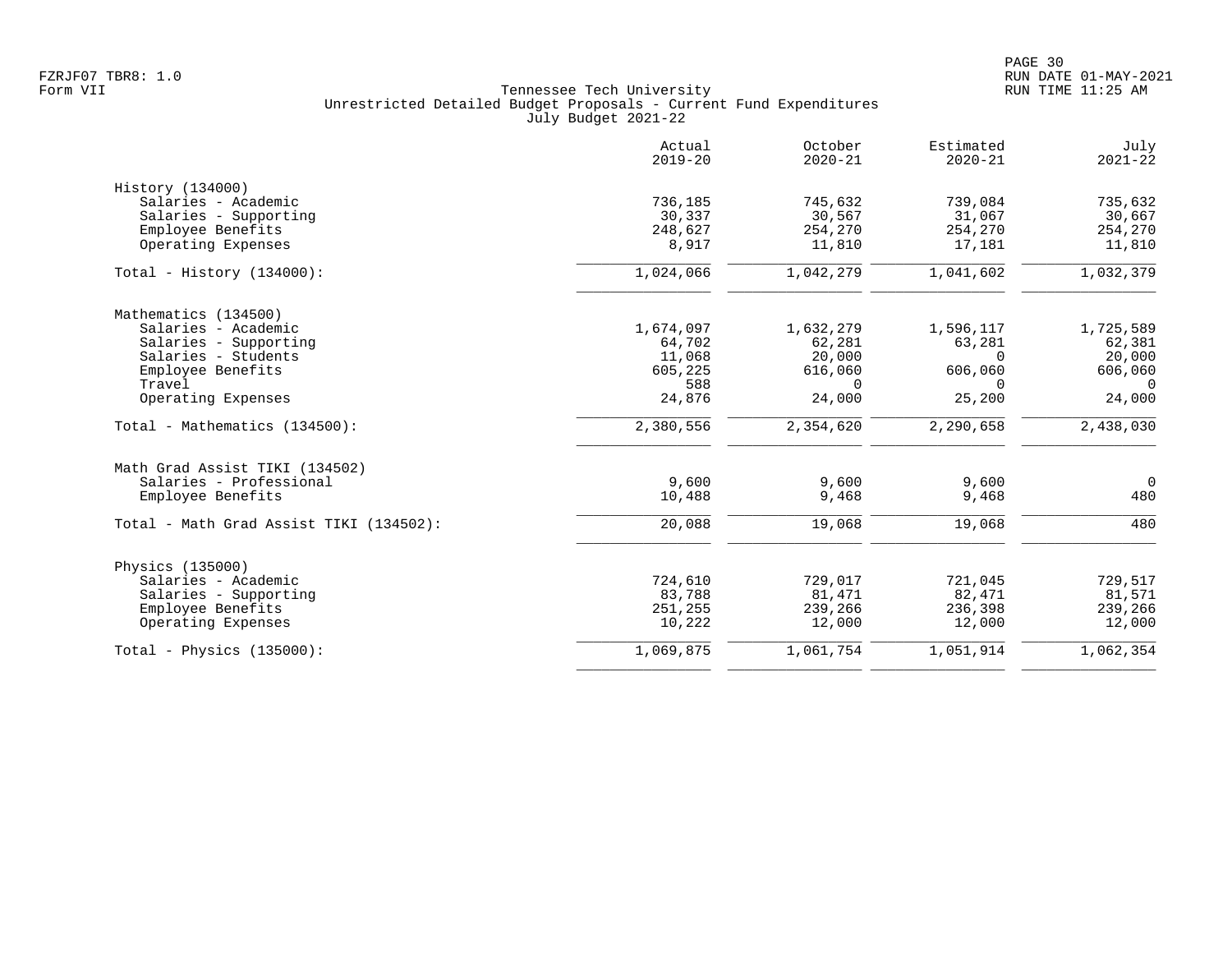|                                                      | Actual<br>$2019 - 20$ | October<br>$2020 - 21$ | Estimated<br>$2020 - 21$ | July<br>$2021 - 22$ |
|------------------------------------------------------|-----------------------|------------------------|--------------------------|---------------------|
| Physics Lab Fees (135001)                            |                       |                        |                          |                     |
| Operating Expenses                                   | 8,912                 | 18,930                 | 18,930                   | 18,930              |
| Total - Physics Lab Fees (135001):                   | 8,912                 | 18,930                 | 18,930                   | 18,930              |
| SACF Physics (135016)                                |                       |                        |                          |                     |
| Salaries - Students                                  | 16,371                | 19,000                 | 24,000                   | 19,000              |
| Operating Expenses                                   | 3,349                 | $\Omega$               | 15,000                   | $\Omega$            |
| Capital Outlay                                       | $\Omega$              | 12,058                 | 12,058                   | $\Omega$            |
| Total - SACF Physics (135016):                       | 19,720                | 31,058                 | 51,058                   | 19,000              |
| Sociology and Political Science (135500)             |                       |                        |                          |                     |
| Salaries - Academic                                  | 968,117               | 982,398                | 910,098                  | 983,298             |
| Salaries - Supporting                                | 18,917                | 29,318                 | 21,759                   | 29,318              |
| Employee Benefits                                    | 341,268               | 366,700                | 346,700                  | 346,700             |
| Travel                                               | 3,504                 | $\Omega$               | $\Omega$                 | $\Omega$            |
| Operating Expenses                                   | 26,376                | 16,000                 | 33,303                   | 16,000              |
| Total - Sociology and Political Science (135500):    | 1,358,182             | 1,394,416              | 1,311,860                | 1,375,316           |
| General Curriculum Student Success (136000)          |                       |                        |                          |                     |
| Salaries - Supporting                                | 27,135                | 28,070                 | 28,070                   | 28,070              |
| Salaries - Students                                  | $\Omega$              | 1,300                  | $\Omega$                 | 1,300               |
| Salaries - Professional                              | 109,390               | 106,362                | 107,082                  | 80,960              |
| Employee Benefits                                    | 47,332                | 49,751                 | 49,751                   | 40,471              |
| Operating Expenses                                   | 3,319                 | 3,050                  | 4,350                    | 3,050               |
| Total - General Curriculum Student Success (136000): | 187,176               | 188,533                | 189,253                  | 153,851             |
|                                                      |                       |                        |                          |                     |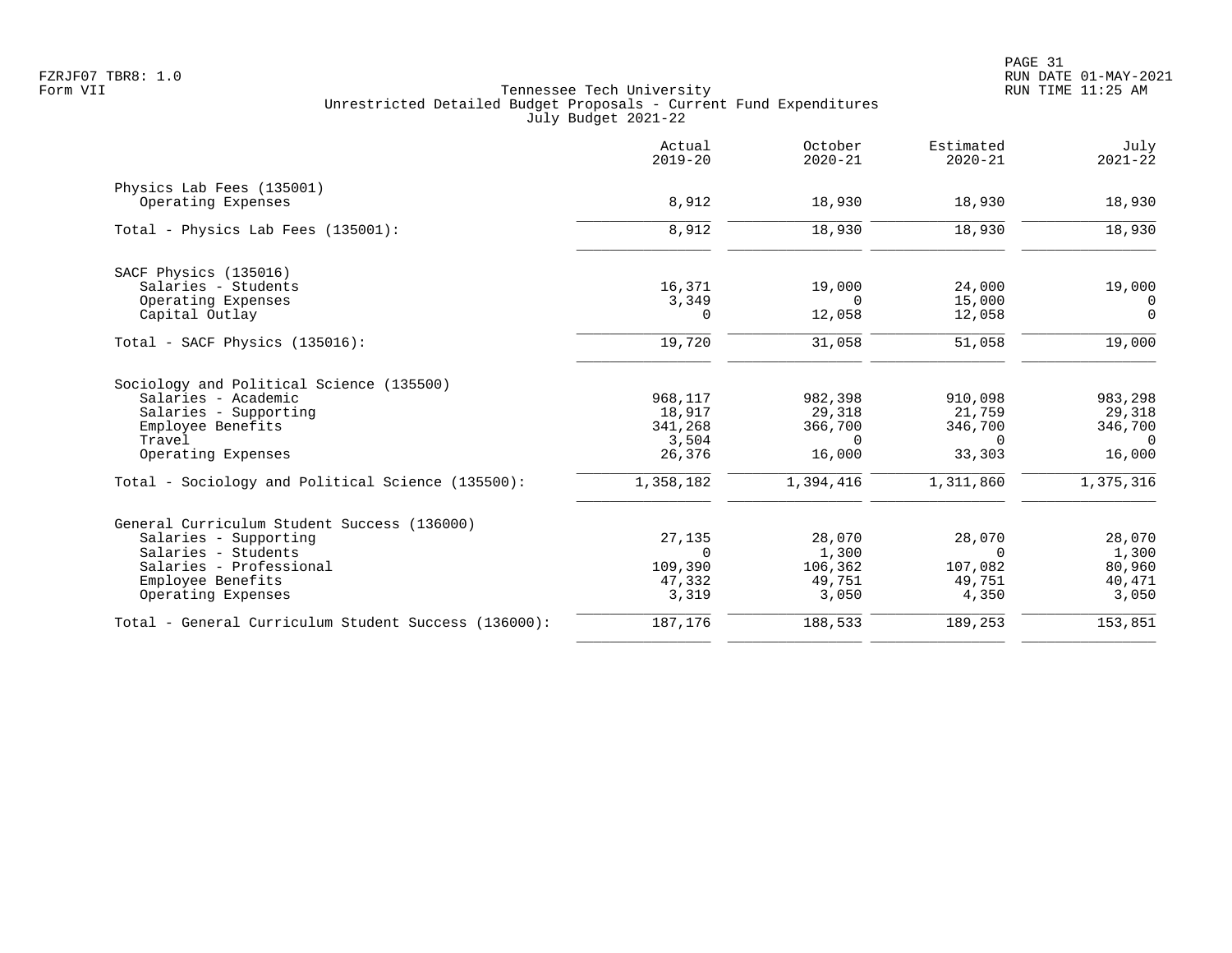|                                                       | Actual<br>$2019 - 20$ | October<br>$2020 - 21$ | Estimated<br>$2020 - 21$ | July<br>$2021 - 22$ |
|-------------------------------------------------------|-----------------------|------------------------|--------------------------|---------------------|
| Gen Curr Studt Succ Grad Assist (136001)              |                       |                        |                          |                     |
| Employee Benefits                                     | 12,993                | 10,895                 | 11,895                   | 10,895              |
| Total - Gen Curr Studt Succ Grad Assist (136001):     | 12,993                | 10,895                 | 11,895                   | 10,895              |
| SACF Engineering Spec Acad Crs Fees (137001)          |                       |                        |                          |                     |
| Salaries - Academic                                   | 732,395               | 536,913                | 1,149,505                | 701,333             |
| Salaries - Supporting                                 | 3,790                 | $\Omega$               | $\Omega$                 | $\Omega$            |
| Salaries - Students                                   | 153,089               | 73,000                 | 143,000                  | 73,000              |
| Salaries - Professional                               | 8,293                 | 134,858                | 150,469                  | 135,128             |
| Employee Benefits                                     | 27,663                | 398,245                | 174,000                  | 398,245             |
| Travel                                                | 32,153                | 36,000                 | 6,000                    | 36,000              |
| Operating Expenses                                    | 599,064               | 1,839,674              | 1,221,587                | 1,012,438           |
| Capital Outlay                                        | 47,907                | 6,000                  | 88,524                   | 6,000               |
| Total - SACF Engineering Spec Acad Crs Fees (137001): | 1,604,354             | 3,024,690              | 2,933,085                | 2,362,144           |
| SACF Enginrg Student Success (137002)                 |                       |                        |                          |                     |
| Salaries - Supporting                                 | 32,422                | 32,599                 | 33,141                   | 32,599              |
| Salaries - Students                                   | 7,075                 | $\Omega$               | 8,000                    | $\overline{0}$      |
| Salaries - Professional                               | 114,848               | 126,202                | 127,202                  | 126,402             |
| Employee Benefits                                     | 61,443                | 61,293                 | 61,293                   | 61,293              |
| Operating Expenses                                    | 2,494                 | 13,643                 | 4,840                    | 3,312               |
| Total - SACF Enginrg Student Success (137002):        | 218,282               | 233,737                | 234,476                  | 223,606             |
| SACF Dean of Engineering GTAs (137010)                |                       |                        |                          |                     |
| Employee Benefits                                     | 7,944                 | 6,813                  | 12,663                   | 0                   |
| Total - SACF Dean of Engineering GTAs (137010):       | 7,944                 | 6,813                  | 12,663                   | $\mathbf 0$         |
|                                                       |                       |                        |                          |                     |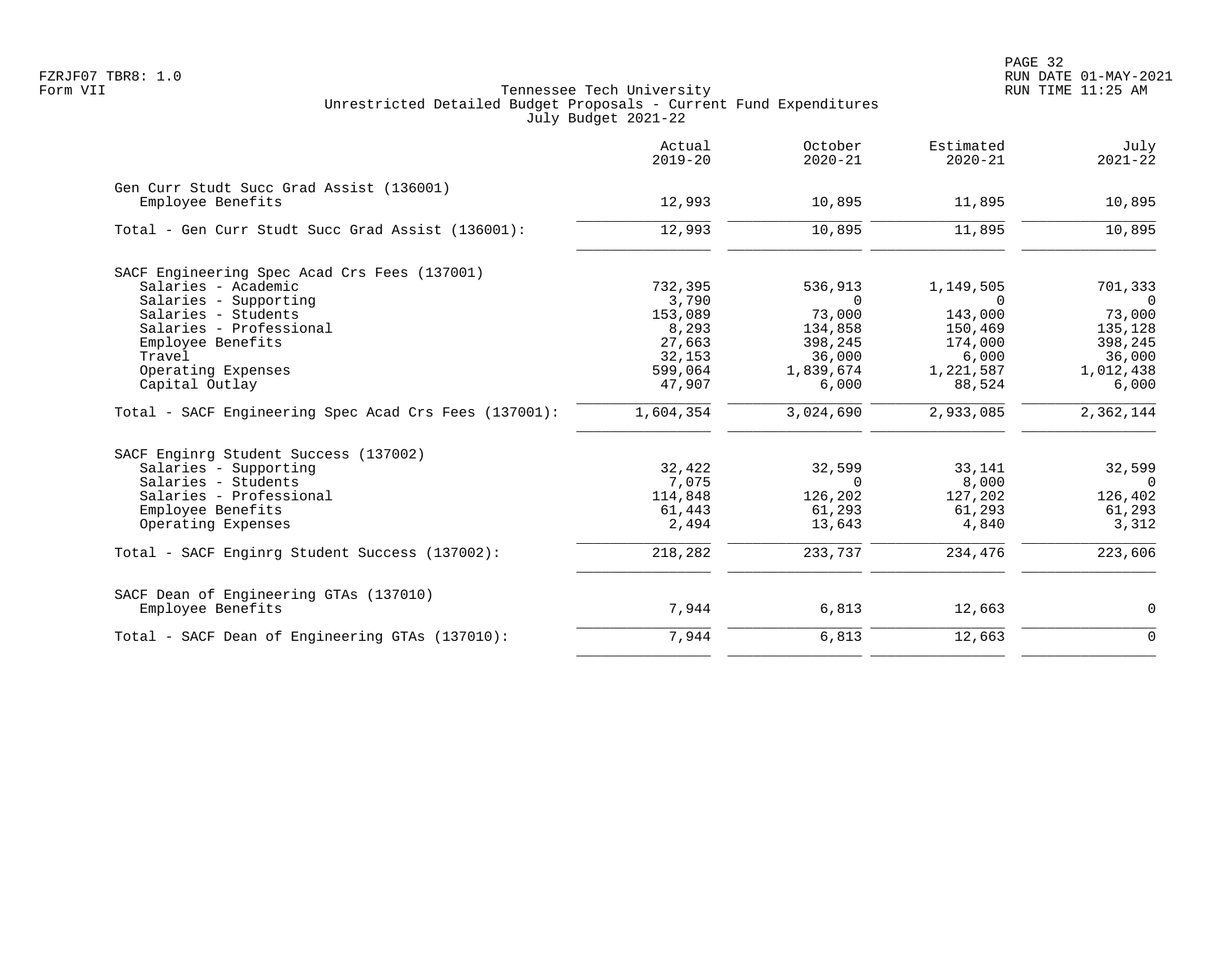|                                                      | Actual<br>$2019 - 20$ | October<br>$2020 - 21$ | Estimated<br>$2020 - 21$ | July<br>$2021 - 22$ |
|------------------------------------------------------|-----------------------|------------------------|--------------------------|---------------------|
| Engineering MOE Funding (137020)                     |                       |                        |                          |                     |
| Salaries - Academic                                  | 383,266               | 318,907                | 319,907                  | 319,107             |
| Employee Benefits                                    | 117,005               | 128,000                | 113,000                  | 113,000             |
| Total - Engineering MOE Funding (137020):            | 500,271               | 446,907                | 432,907                  | 432,107             |
| College of Engr Grad Asst (137023)                   |                       |                        |                          |                     |
| Employee Benefits                                    | 7,035                 | 0                      | 0                        | 0                   |
| Total - College of Engr Grad Asst (137023):          | 7,035                 | $\mathbf 0$            | $\Omega$                 | $\Omega$            |
| Summer School Col of Engineering (137028)            |                       |                        |                          |                     |
| Salaries - Academic                                  | 381,781               | 342,751                | 342,751                  | 342,751             |
| Salaries - Students                                  | 16,189                | $\Omega$               | $\Omega$                 | $\overline{0}$      |
| Employee Benefits                                    | 73,246                | 100,111                | 100,111                  | 100,111             |
| Operating Expenses                                   | $\cap$                | 0                      | 87,504                   | 87,504              |
| Total - Summer School Col of Engineering (137028):   | 471,216               | 442,862                | 530,366                  | 530,366             |
| Desig Grad Stud Assist-Engineering (137032)          |                       |                        |                          |                     |
| Salaries - Students                                  | 83,025                |                        | $\Omega$                 | 0                   |
| Salaries - Professional                              | 163,356               |                        | 175,000                  | $\Omega$            |
| Employee Benefits                                    | 70,737                | 307,090                | 132,090                  | 307,090             |
| Total - Desig Grad Stud Assist-Engineering (137032): | 317,118               | 307,090                | 307,090                  | 307,090             |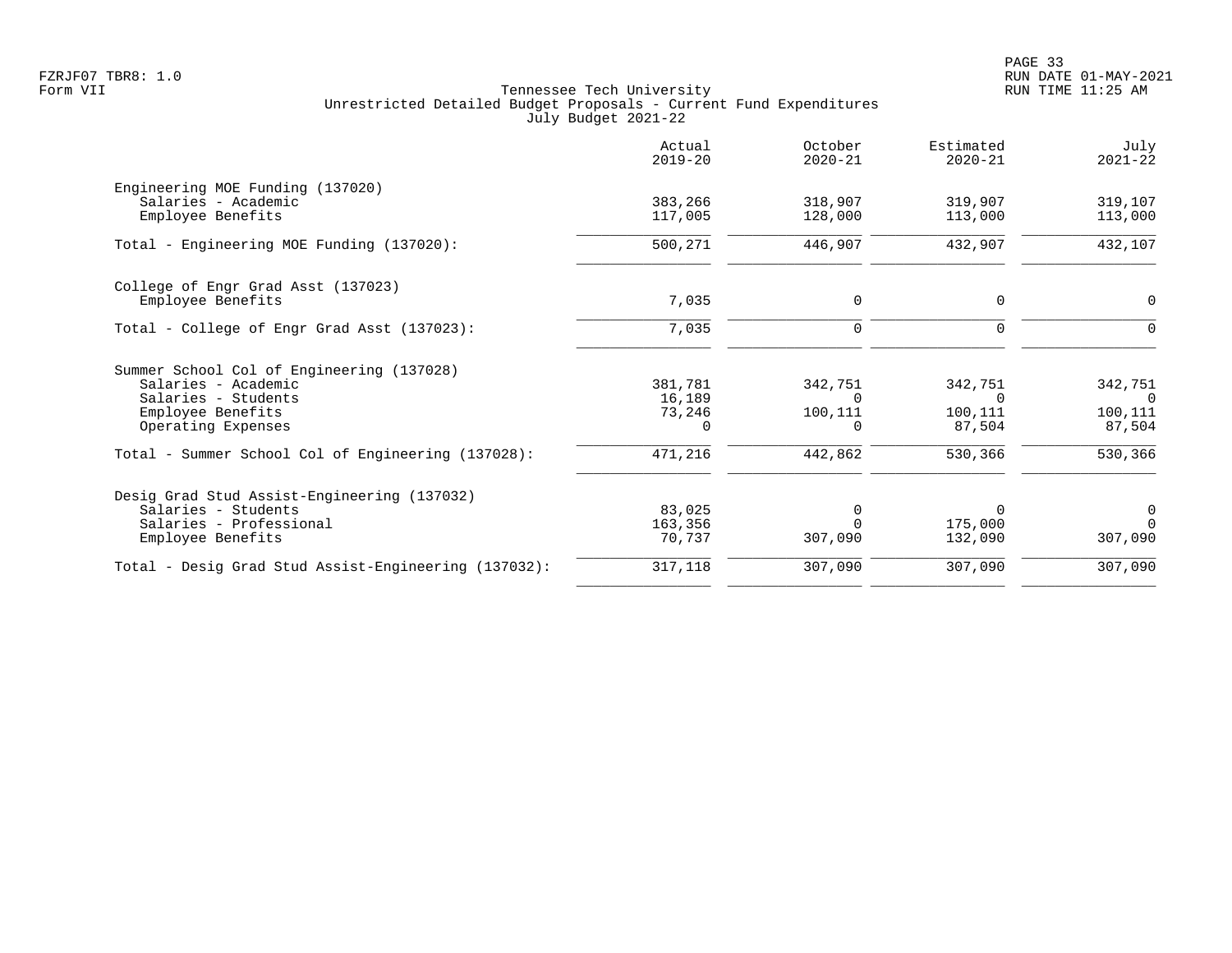|                                                                                                                                           | Actual<br>$2019 - 20$                         | October<br>$2020 - 21$                              | Estimated<br>$2020 - 21$                           | July<br>$2021 - 22$                                      |
|-------------------------------------------------------------------------------------------------------------------------------------------|-----------------------------------------------|-----------------------------------------------------|----------------------------------------------------|----------------------------------------------------------|
| College of Engr State Approp (137035)<br>Operating Expenses                                                                               | 0                                             | 4,493,932                                           | 3,094,526                                          | 1,525,822                                                |
| Total - College of Engr State Approp (137035):                                                                                            | 0                                             | 4,493,932                                           | 3,094,526                                          | 1,525,822                                                |
| LSP-Dean Engineering (137036)<br>Operating Expenses                                                                                       | $\mathbf 0$                                   | 6,505                                               | 28,593                                             | $\mathbf 0$                                              |
| Total - LSP-Dean Engineering (137036):                                                                                                    | $\Omega$                                      | 6,505                                               | 28,593                                             | $\Omega$                                                 |
| AO FEE-Dean Engineering (137037)<br>Operating Expenses                                                                                    | $\mathbf 0$                                   | 4,309                                               | 6,850                                              | 2,698                                                    |
| Total - AO FEE-Dean Engineering (137037):                                                                                                 | $\mathbf 0$                                   | 4,309                                               | 6,850                                              | 2,698                                                    |
| General & Basic Engineering (137200)<br>Salaries - Academic<br>Salaries - Supporting<br>Employee Benefits<br>Travel<br>Operating Expenses | 278,781<br>30,898<br>132,474<br>557<br>15,683 | 448,022<br>31,153<br>179,330<br>$\Omega$<br>124,531 | 432,601<br>31,653<br>179,330<br>$\Omega$<br>88,341 | 449,217<br>31,253<br>179,330<br>$\overline{0}$<br>93,083 |
| Total - General & Basic Engineering (137200):                                                                                             | 458,393                                       | 783,036                                             | 731,925                                            | 752,883                                                  |
| Basic Engr Lab Fees (137203)<br>Salaries - Academic<br>Salaries - Students<br>Operating Expenses                                          | 0<br>$\Omega$<br>18,400                       | 0<br>$\Omega$<br>25,933                             | 9,600<br>5,520<br>10,813                           | $\mathbf 0$<br>$\Omega$<br>18,400                        |
| Total - Basic Engr Lab Fees (137203):                                                                                                     | 18,400                                        | 25,933                                              | 25,933                                             | 18,400                                                   |
|                                                                                                                                           |                                               |                                                     |                                                    |                                                          |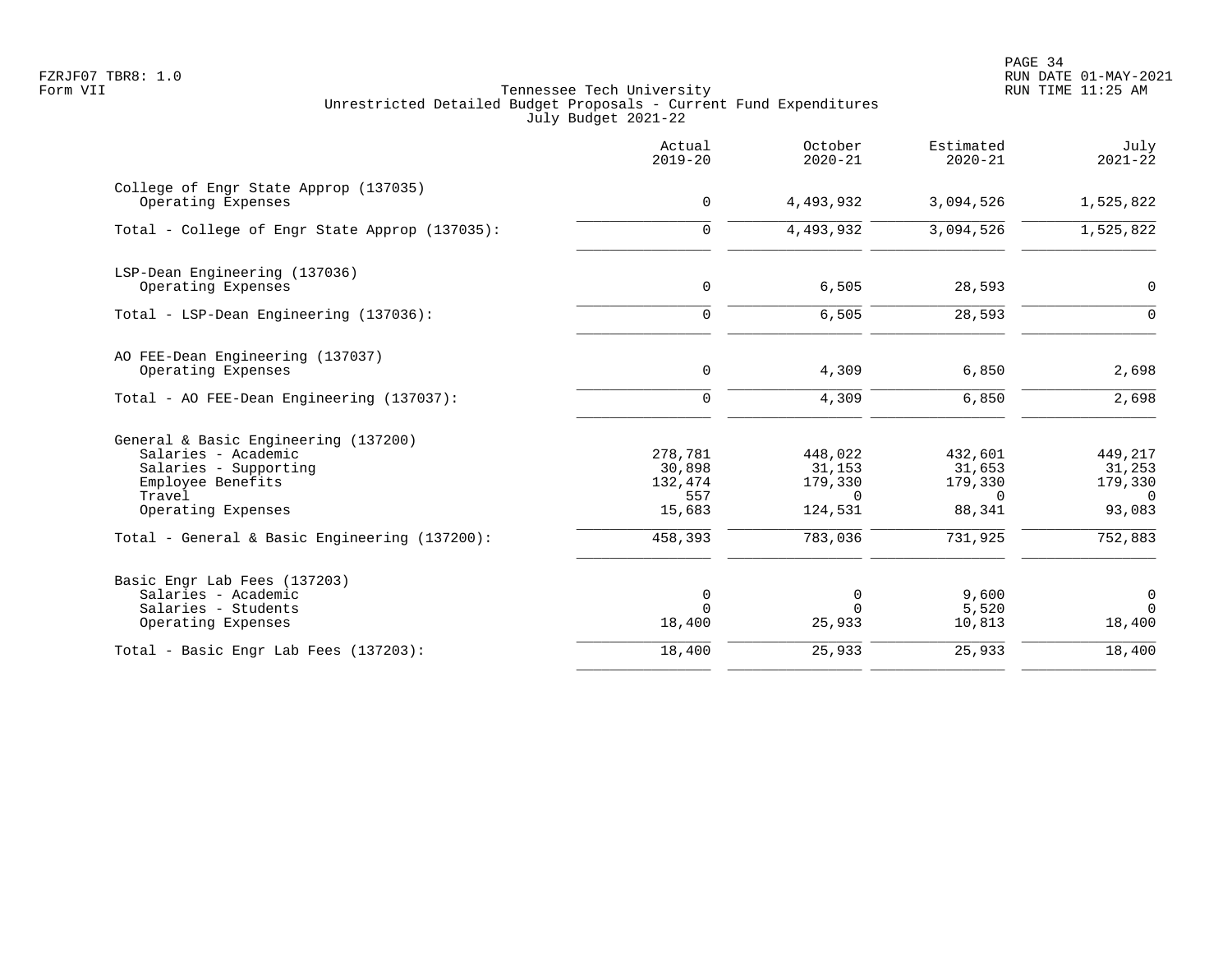PAGE 35 FZRJF07 TBR8: 1.0 RUN DATE 01-MAY-2021

| Actual<br>$2019 - 20$ | October<br>$2020 - 21$ | Estimated<br>$2020 - 21$ | July<br>$2021 - 22$ |
|-----------------------|------------------------|--------------------------|---------------------|
|                       |                        |                          |                     |
| 15,957                | 9,768                  | 19,731                   | $\Omega$            |
| 15,957                | 9,768                  | 19,731                   | $\Omega$            |
|                       |                        |                          |                     |
| 20,503                |                        |                          | 0                   |
| 600                   |                        |                          | $\Omega$            |
| 17,574                |                        |                          | $\Omega$            |
| 1,216                 |                        |                          | $\mathbf 0$         |
| 5,354                 |                        |                          | $\Omega$            |
| 45,247                | 0                      | $\mathbf 0$              | $\Omega$            |
|                       |                        |                          |                     |
| 819,776               | 810,025                | 785,672                  | 810,025             |
| 82,922                | 56,092                 | 68,168                   | 56,292              |
| 7,763                 | $\Omega$               | $\Omega$                 | $\Omega$            |
| 279,301               | 258,953                | 261,953                  | 261,953             |
| 25,663                | 13,212                 | 70,557                   | 13,212              |
| $\Omega$              | $\Omega$               |                          | $\Omega$            |
| 1, 215, 425           | 1,138,282              | 1,249,322                | 1,141,482           |
|                       |                        |                          |                     |
| 9,006                 | 0                      | 0                        | 0                   |
| 9,006                 | $\mathbf 0$            | $\Omega$                 | $\Omega$            |
|                       |                        |                          | 62,972              |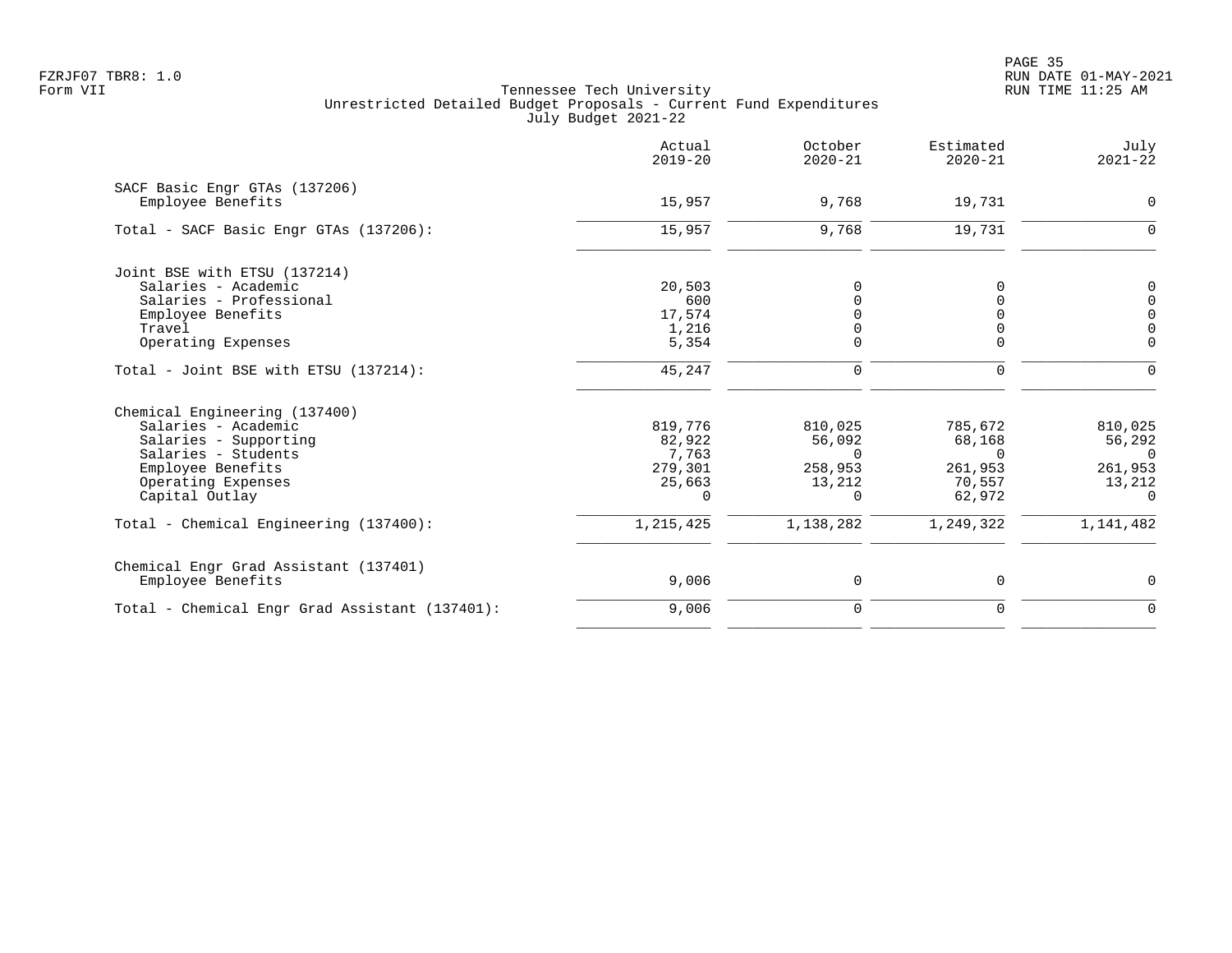en and the state of the state of the state of the state of the state of the state of the state of the state of the state of the state of the state of the state of the state of the state of the state of the state of the sta FZRJF07 TBR8: 1.0 RUN DATE 01-MAY-2021

|                                                       | Actual<br>$2019 - 20$ | October<br>$2020 - 21$ | Estimated<br>$2020 - 21$ | July<br>$2021 - 22$ |
|-------------------------------------------------------|-----------------------|------------------------|--------------------------|---------------------|
| Chemical Engr Lab Fees (137402)<br>Operating Expenses | 5,773                 | 5,800                  | 5,800                    | 5,800               |
|                                                       |                       |                        |                          |                     |
| Total - Chemical Engr Lab Fees (137402):              | 5,773                 | 5,800                  | 5,800                    | 5,800               |
| SACF Chemical Engrg GTA (137406)                      |                       |                        |                          |                     |
| Employee Benefits                                     | 37,917                | 17,028                 | 38,267                   | 0                   |
| Total - SACF Chemical Engrg GTA (137406):             | 37,917                | 17,028                 | 38,267                   | $\Omega$            |
| Chem Engr Chall Grad Assit (137408)                   |                       |                        |                          |                     |
| Salaries - Academic                                   | 6,000                 | $\mathbf 0$            |                          | $\overline{0}$      |
| Salaries - Students                                   | 1,080                 |                        |                          | $\overline{0}$      |
| Employee Benefits                                     | 3,972                 | 21,770                 | 21,770                   | 370                 |
| Total - Chem Engr Chall Grad Assit (137408):          | 11,052                | 21,770                 | 21,770                   | 370                 |
| Civil and Environmental Engineering (137600)          |                       |                        |                          |                     |
| Salaries - Academic                                   | 1,180,723             | 1,226,566              | 1,188,167                | 1,227,084           |
| Salaries - Supporting                                 | 98,769                | 98,657                 | 100,160                  | 98,960              |
| Employee Benefits                                     | 444,278               | 449,040                | 439,537                  | 449,040             |
| Travel                                                | 2,419                 | $\Omega$               | 208                      | $\Omega$            |
| Operating Expenses                                    | 107,521               | 17,677                 | 124,737                  | 17,677              |
| Capital Outlay                                        | 0                     | 0                      | 195,194                  | $\Omega$            |
| Total - Civil and Environmental Engineering (137600): | 1,833,710             | 1,791,940              | 2,048,003                | 1,792,761           |
|                                                       |                       |                        |                          |                     |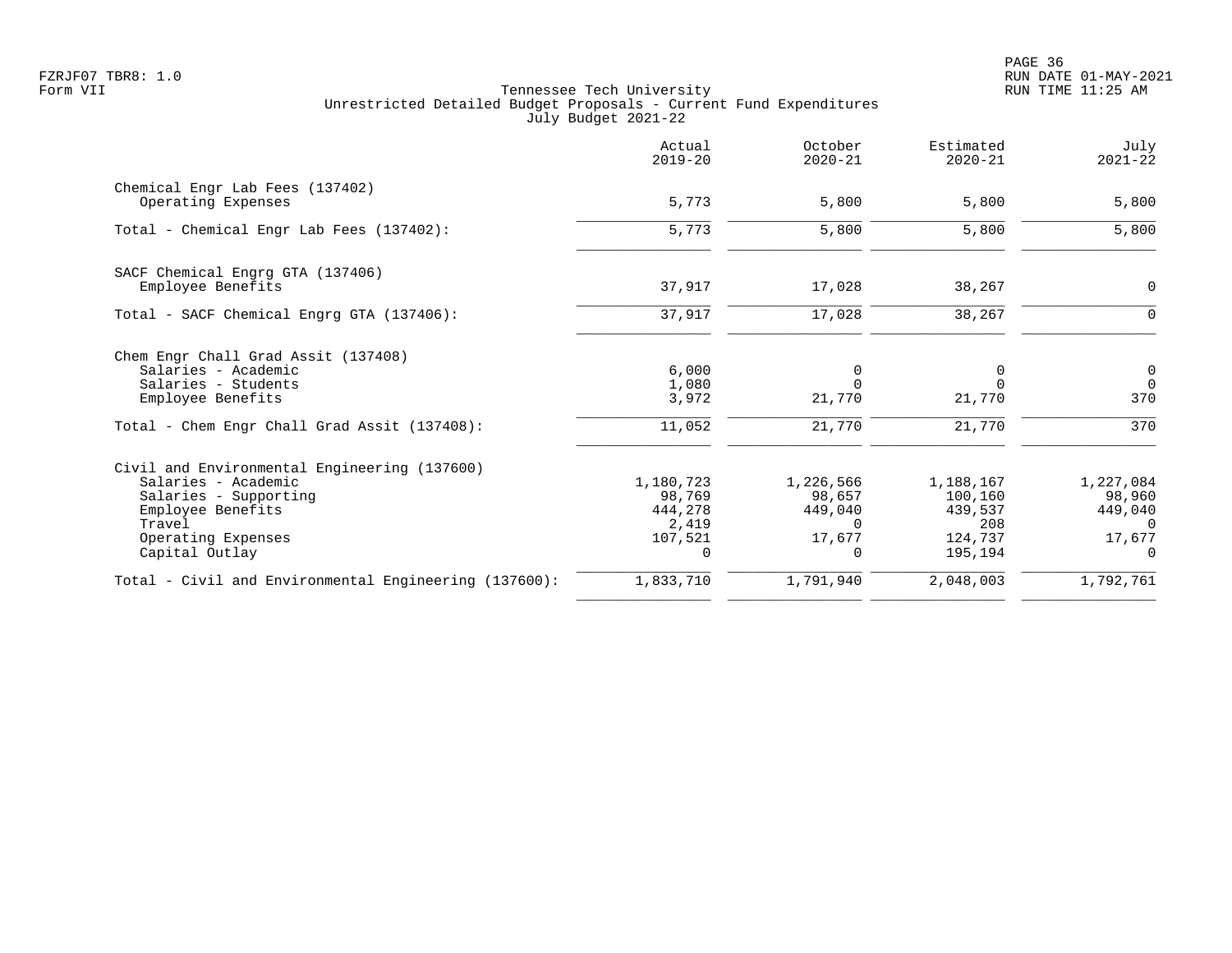PAGE 37 FZRJF07 TBR8: 1.0 RUN DATE 01-MAY-2021

|                                                               | Actual<br>$2019 - 20$ | October<br>$2020 - 21$ | Estimated<br>$2020 - 21$ | July<br>$2021 - 22$     |
|---------------------------------------------------------------|-----------------------|------------------------|--------------------------|-------------------------|
| Civil and Envir Grad Assistant (137601)<br>Employee Benefits  | 0                     | 0                      | 5,850                    | $\mathbf 0$             |
| Total - Civil and Envir Grad Assistant (137601):              | $\Omega$              | $\Omega$               | 5,850                    | $\Omega$                |
| Civil and Envir Lab Fees (137602)                             |                       |                        |                          |                         |
| Travel<br>Operating Expenses                                  | 20<br>4,100           | $\Omega$<br>4,000      | 0<br>4,000               | $\overline{0}$<br>4,000 |
| Total - Civil and Envir Lab Fees (137602):                    | 4,120                 | 4,000                  | 4,000                    | 4,000                   |
| SACF Civil n Envir Engrg GTA (137606)                         |                       |                        |                          |                         |
| Employee Benefits                                             | 39,957                | 25,286                 | 48,594                   | 0                       |
| Total - SACF Civil n Envir Engrg GTA (137606):                | 39,957                | 25,286                 | 48,594                   | $\mathbf 0$             |
| Elect and Comptr Engr Office (137800)                         |                       |                        |                          |                         |
| Salaries - Academic                                           | 1,425,268             | 1,346,020              | 1,313,729                | 1,396,310               |
| Salaries - Supporting<br>Salaries - Professional              | 56,399<br>172,275     | 56,395<br>120,124      | 57,395<br>139,370        | 56,595<br>166,734       |
| Employee Benefits                                             | 563,235               | 567,148                | 542,998                  | 559,690                 |
| Operating Expenses                                            | 83,912                | 70,738                 | 176,434                  | 18,344                  |
| Total - Elect and Comptr Engr Office (137800):                | 2,301,089             | 2,160,425              | 2,229,926                | 2,197,673               |
| Elect and Comp Engr Grad Assist (137801)<br>Employee Benefits | 14,394                | 5,899                  | 11,749                   | 480                     |
| Total - Elect and Comp Engr Grad Assist (137801):             | 14,394                | 5,899                  | 11,749                   | 480                     |
|                                                               |                       |                        |                          |                         |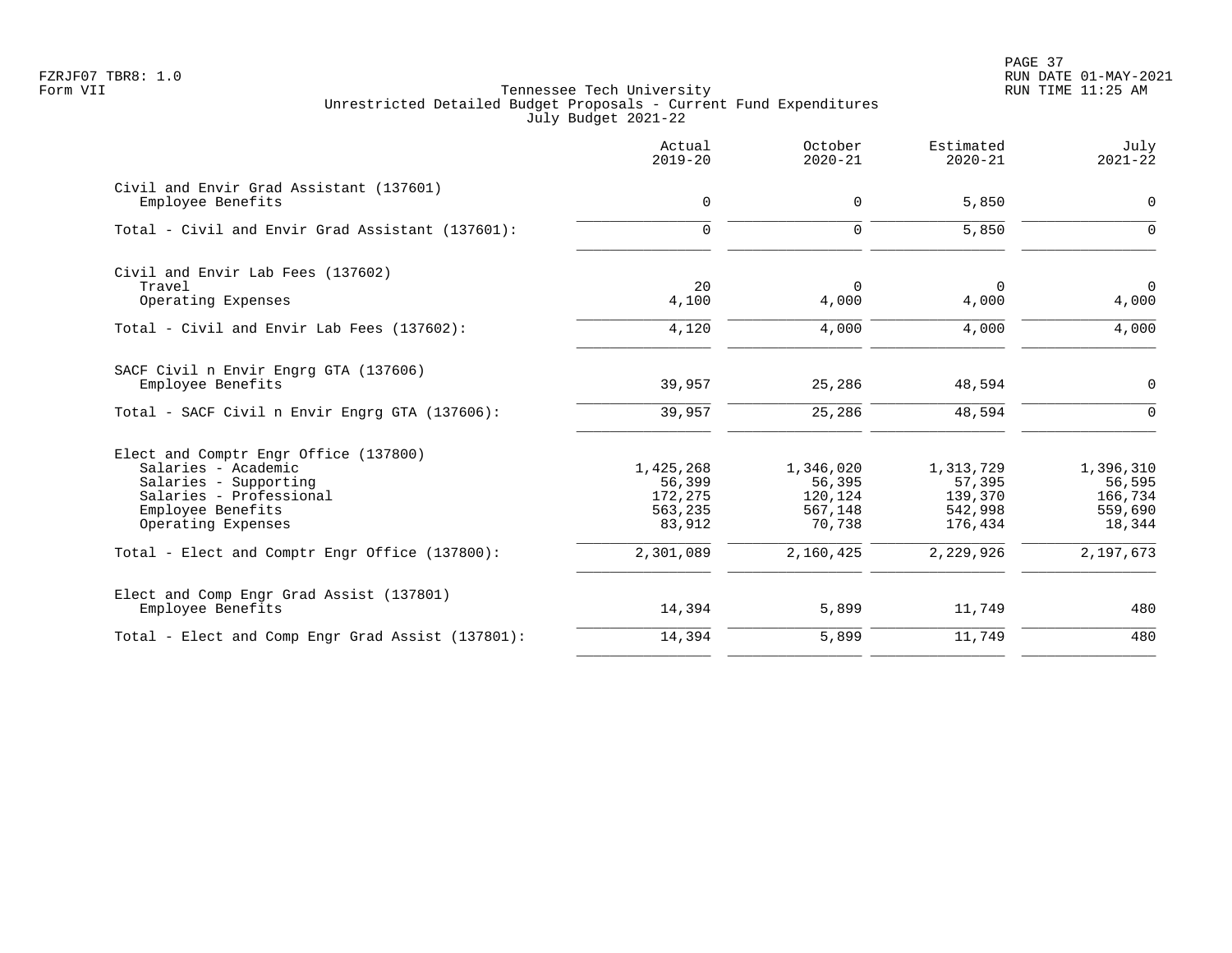PAGE 38 FZRJF07 TBR8: 1.0 RUN DATE 01-MAY-2021

|                                                                                                                                                                                     | Actual<br>$2019 - 20$                                        | October<br>$2020 - 21$                                       | Estimated<br>$2020 - 21$                                   | July<br>$2021 - 22$                                          |
|-------------------------------------------------------------------------------------------------------------------------------------------------------------------------------------|--------------------------------------------------------------|--------------------------------------------------------------|------------------------------------------------------------|--------------------------------------------------------------|
| Elect and Comp Lab Fees (137802)<br>Operating Expenses                                                                                                                              | 4,500                                                        | 4,500                                                        | 4,500                                                      | 4,500                                                        |
| Total - Elect and Comp Lab Fees (137802):                                                                                                                                           | 4,500                                                        | 4,500                                                        | 4,500                                                      | 4,500                                                        |
| SACF Elect n Comp GTAs (137807)<br>Employee Benefits                                                                                                                                | 70,908                                                       | 57,527                                                       | 110,334                                                    | $\mathbf 0$                                                  |
| Total - SACF Elect n Comp GTAs (137807):                                                                                                                                            | 70,908                                                       | 57,527                                                       | 110,334                                                    | $\Omega$                                                     |
| Dept Manuf & EngineeringTechnology (138200)<br>Salaries - Academic<br>Salaries - Supporting<br>Salaries - Professional<br>Employee Benefits<br>Operating Expenses<br>Capital Outlay | 395,301<br>44,107<br>59,771<br>156,668<br>12,309<br>$\Omega$ | 378,743<br>34,655<br>35,774<br>159,074<br>10,530<br>$\Omega$ | 381,243<br>35,155<br>51,004<br>162,224<br>15,388<br>47,320 | 379,043<br>34,655<br>35,874<br>161,074<br>10,530<br>$\Omega$ |
| Total - Dept Manuf & EngineeringTechnology (138200):                                                                                                                                | 668,156                                                      | 618,776                                                      | 692,334                                                    | 621,176                                                      |
| Manuf & Engineering Tech Lab Fees (138202)<br>Travel<br>Operating Expenses                                                                                                          | $\Omega$<br>5,000                                            | 0<br>5,000                                                   | 192<br>4,808                                               | $\overline{0}$<br>5,000                                      |
| Total - Manuf & Engineering Tech Lab Fees (138202):                                                                                                                                 | 5,000                                                        | 5,000                                                        | 5,000                                                      | 5,000                                                        |
|                                                                                                                                                                                     |                                                              |                                                              |                                                            |                                                              |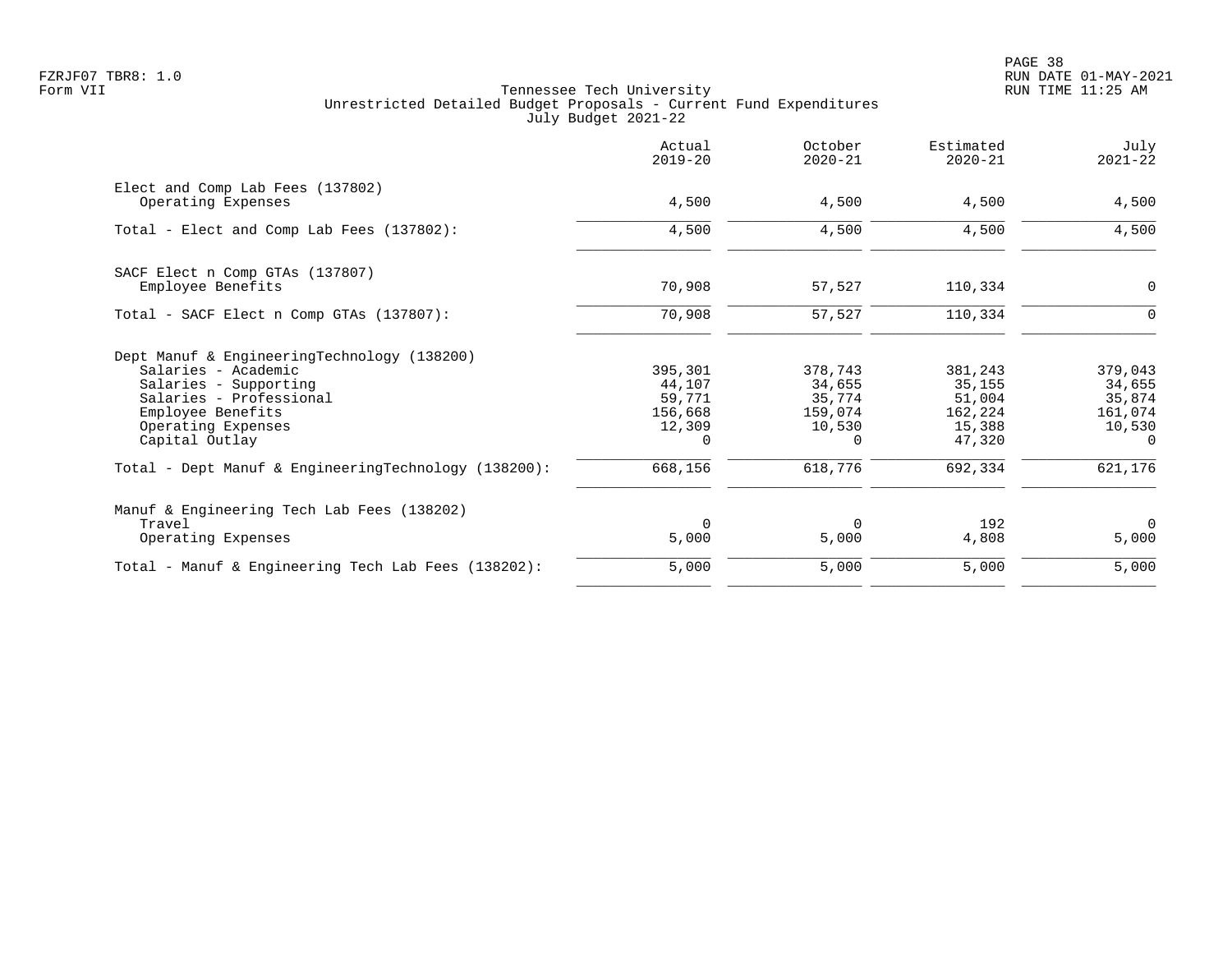| Actual<br>$2019 - 20$ | October<br>$2020 - 21$                        | Estimated<br>$2020 - 21$ | July<br>$2021 - 22$       |
|-----------------------|-----------------------------------------------|--------------------------|---------------------------|
|                       |                                               |                          |                           |
|                       |                                               |                          | 0                         |
| 4,161                 | 659                                           | 659                      | $\Omega$                  |
|                       |                                               |                          |                           |
| 1,583,360             | 1,715,198                                     | 1,655,396                | 1,722,118                 |
| 113,597               | 114,015                                       | 115,522                  | 114,422                   |
| 102,665               | 102,865                                       | 103,865                  | 103,065                   |
|                       | 664,629                                       | 631,157                  | 647,800                   |
|                       | $\Omega$                                      | $\cap$                   | $\Omega$                  |
|                       |                                               |                          | 23,385                    |
|                       | 0                                             |                          | $\Omega$                  |
| 2,455,470             | 2,620,092                                     | 2,736,713                | 2,610,790                 |
|                       |                                               |                          |                           |
| 0                     | 310                                           | 310                      | 310                       |
| $\mathbf 0$           | 310                                           | 310                      | 310                       |
|                       |                                               |                          |                           |
| 20                    | $\Omega$                                      | $\Omega$                 | $\overline{0}$            |
| 12,180                | 12,200                                        | 12,200                   | 12,200                    |
| 12,200                | 12,200                                        | 12,200                   | 12,200                    |
|                       | 4,161<br>580,969<br>3,678<br>38,575<br>32,626 | 659<br>23,385            | 659<br>125,896<br>104,877 |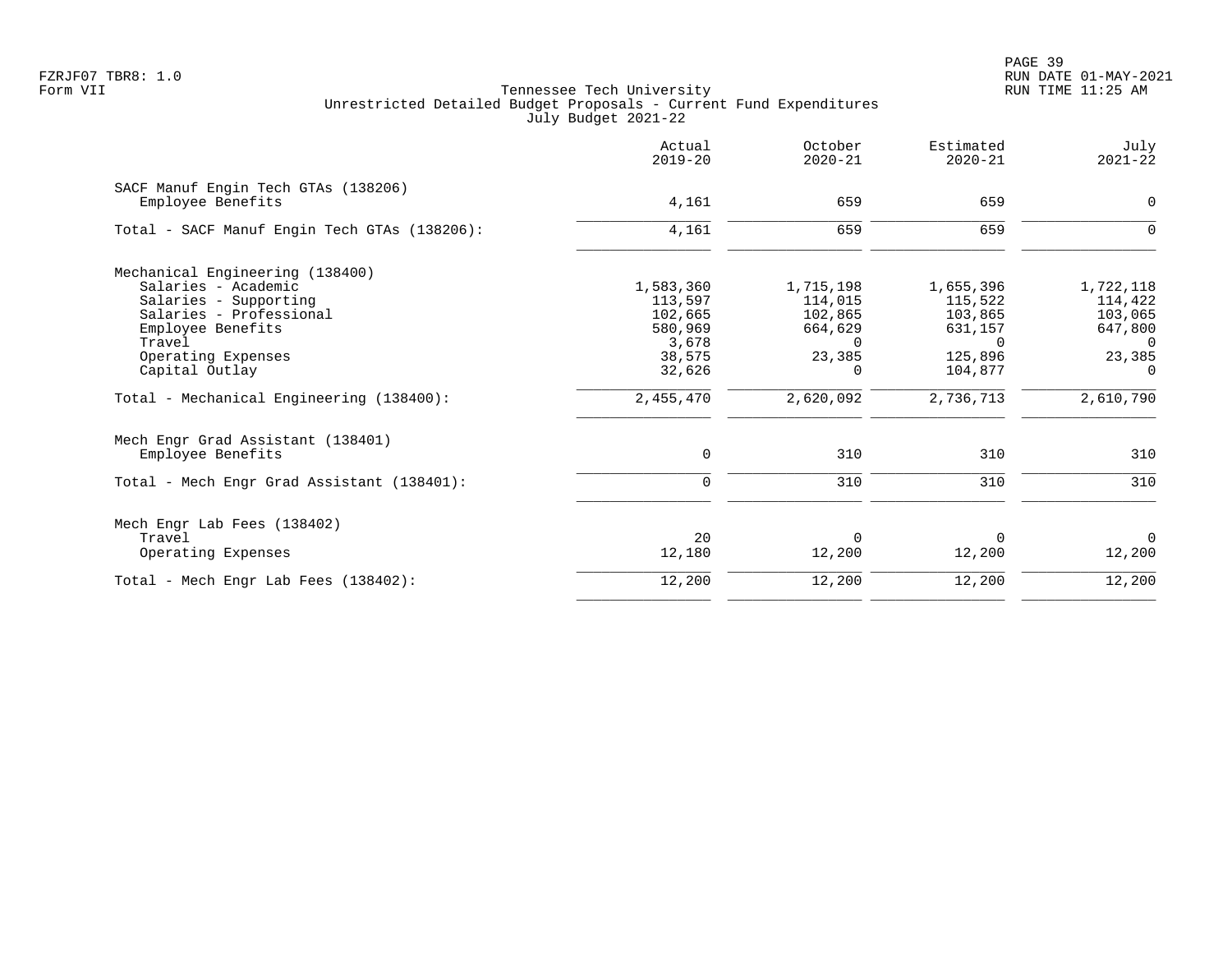|                                                      | Actual<br>$2019 - 20$ | October<br>$2020 - 21$ | Estimated<br>$2020 - 21$ | July<br>$2021 - 22$ |
|------------------------------------------------------|-----------------------|------------------------|--------------------------|---------------------|
| SACF Mechanical Eng GTAs (138406)                    |                       |                        |                          |                     |
| Employee Benefits                                    | 103,495               | 47,159                 | 90,074                   | 0                   |
| Total - SACF Mechanical Eng GTAs (138406):           | 103,495               | 47,159                 | 90,074                   | $\Omega$            |
| Summer School Col of Inter Studies (139328)          |                       |                        |                          |                     |
| Salaries - Academic                                  | 100,372               | 53,484                 | 53,484                   | 53,484              |
| Employee Benefits                                    | 16,936                | 14,217                 | 14,217                   | 14,217              |
| Operating Expenses                                   | 0                     | 0                      | 46,509                   | 46,509              |
| Total - Summer School Col of Inter Studies (139328): | 117,308               | 67,701                 | 114,210                  | 114,210             |
| TN eCampus Col Interdisci Studies (139331)           |                       |                        |                          |                     |
| Salaries - Academic                                  | 41,146                | 56,677                 | 56,677                   | 56,677              |
| Employee Benefits                                    | 6,860                 | 4,000                  | 4,000                    | 4,000               |
| Total - TN eCampus Col Interdisci Studies (139331):  | 48,006                | 60,677                 | 60,677                   | 60,677              |
| OA Fee-Dean IDS (139333)                             |                       |                        |                          |                     |
| Salaries - Academic                                  | 33,300                | $\Omega$               | 59,867                   | 0                   |
| Employee Benefits                                    | 3,391                 |                        | 8,048                    | $\Omega$            |
| Operating Expenses                                   |                       | 267,611                | 174,290                  | 127,520             |
| Capital Outlay                                       | $\Omega$              |                        | 3,996                    | $\Omega$            |
| Total - OA Fee-Dean IDS $(139333)$ :                 | 36,691                | 267,611                | 246,201                  | 127,520             |
|                                                      |                       |                        |                          |                     |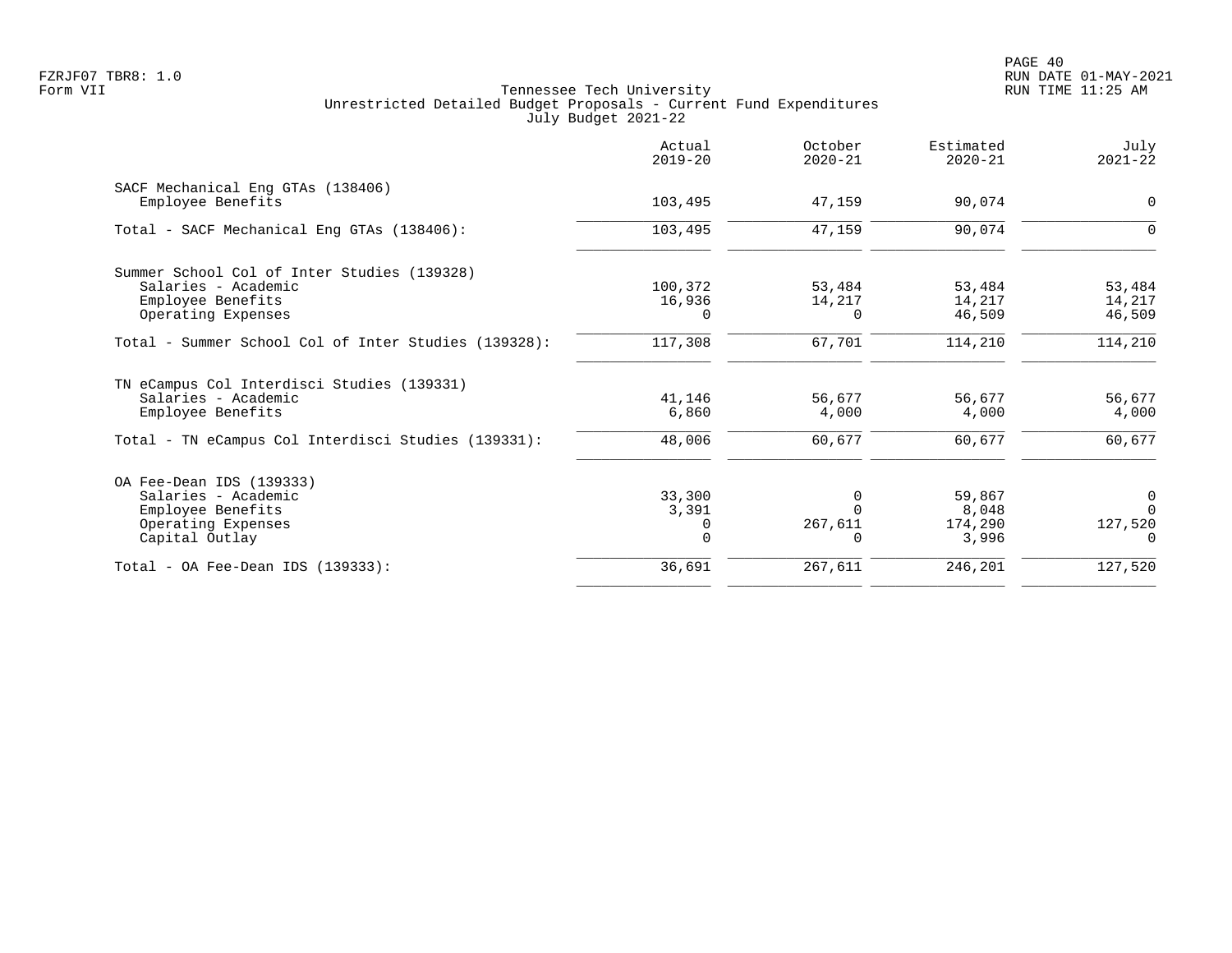PAGE 41 FZRJF07 TBR8: 1.0 RUN DATE 01-MAY-2021

|                                                      | Actual<br>$2019 - 20$ | October<br>$2020 - 21$ | Estimated<br>$2020 - 21$ | July<br>$2021 - 22$ |
|------------------------------------------------------|-----------------------|------------------------|--------------------------|---------------------|
| SACF Business Spec Acad Course Fee (140002)          |                       |                        |                          |                     |
| Salaries - Students                                  | 247                   | 0                      | 0                        | $\overline{0}$      |
| Travel                                               | 370                   | $\Omega$               | $\Omega$                 | $\Omega$            |
| Operating Expenses                                   | 6,496                 | 134,710                | 170,415                  | 39,036              |
| Total - SACF Business Spec Acad Course Fee (140002): | 7,113                 | 134,710                | 170,415                  | 39,036              |
| Summer School College of Business (140028)           |                       |                        |                          |                     |
| Salaries - Academic                                  | 348,135               | 205,105                | 205,105                  | 205,105             |
| Employee Benefits                                    | 63,554                | 54,522                 | 54,522                   | 54,522              |
| Operating Expenses                                   |                       | $\Omega$               | 208,677                  | 208,677             |
| Total - Summer School College of Business (140028):  | 411,689               | 259,627                | 468,304                  | 468,304             |
| TN eCampus College of Business (140031)              |                       |                        |                          |                     |
| Salaries - Academic                                  | 14,917                | 34,520                 | 34,520                   | 34,520              |
| Employee Benefits                                    | 1,141                 | 1,209                  | 1,209                    | 1,209               |
| Total - TN eCampus College of Business (140031):     | 16,058                | 35,729                 | 35,729                   | 35,729              |
| OA Fee-Dean Business (140037)                        |                       |                        |                          |                     |
| Salaries - Academic                                  | 99,715                | 75,538                 | 75,538                   | $\mathbf 0$         |
| Employee Benefits                                    | 16,350                | 12,101                 | 12,995                   | $\overline{0}$      |
| Travel                                               | 3,145                 | $\Omega$               | 0                        | $\Omega$            |
| Operating Expenses                                   | 39,456                | 106,410                | 8,503                    | 134,093             |
| Capital Outlay                                       | 5,501                 | $\Omega$               | 0                        | $\Omega$            |
| Total - OA Fee-Dean Business (140037):               | 164,167               | 194,049                | 97,036                   | 134,093             |
|                                                      |                       |                        |                          |                     |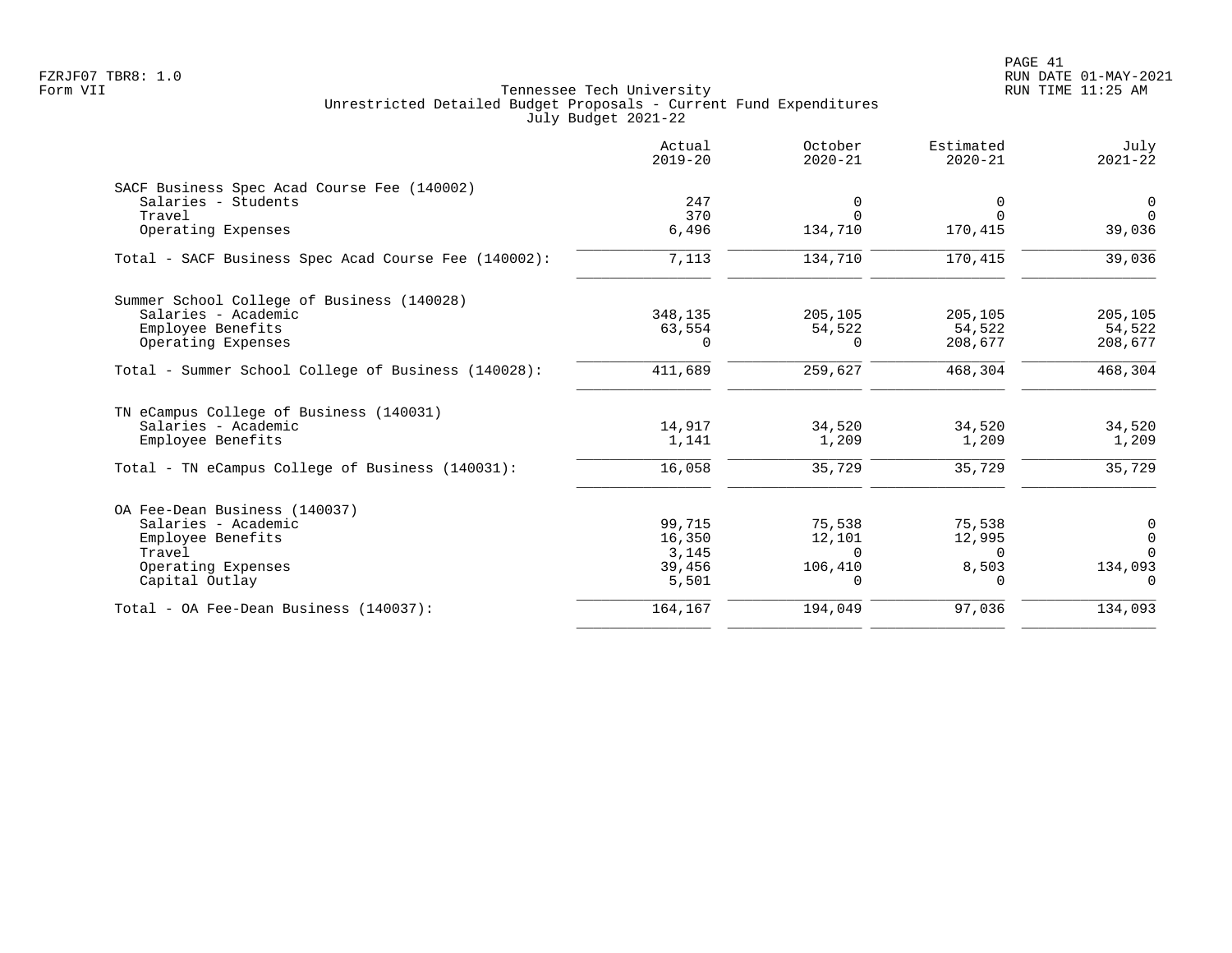| Actual<br>$2019 - 20$ | October<br>$2020 - 21$ | Estimated<br>$2020 - 21$ | July<br>$2021 - 22$ |
|-----------------------|------------------------|--------------------------|---------------------|
|                       |                        |                          | 13,409              |
|                       |                        |                          |                     |
| 7,919                 | 13,409                 | 13,409                   | 13,409              |
|                       |                        |                          |                     |
| 900,841               | 908,762                | 927,391                  | 897,272             |
| 30,063                | 29,568                 | 30,068                   | 29,668              |
| 574                   | 930                    | 930                      | 930                 |
| 344,288               | 355,260                | 335,260                  | 335,260             |
| 390                   | $\Omega$               | $\Omega$                 | $\Omega$            |
| 1,276,156             | 1,294,520              | 1,293,649                | 1,263,130           |
|                       |                        |                          |                     |
| 288,990               | 216,358                | 217,108                  | 288,558             |
| 24,276                | 57,000                 | 56,255                   | 50,815              |
| 7,360                 | 3,500                  | 10,567                   | $\Omega$            |
| 320,626               | 276,858                | 283,930                  | 339,373             |
|                       |                        |                          |                     |
|                       |                        |                          | 28,486              |
| 106,493               | 117,387                | 117,887                  | 117,487             |
| 42,874                | 47,277                 | 48,277                   | 48,277              |
| 2,806                 | 1,295                  | 1,295                    | 1,295               |
| 178,073               | 194,501                | 196,406                  | 195,545             |
|                       | 7,919<br>25,900        | 13,409<br>28,542         | 13,409<br>28,947    |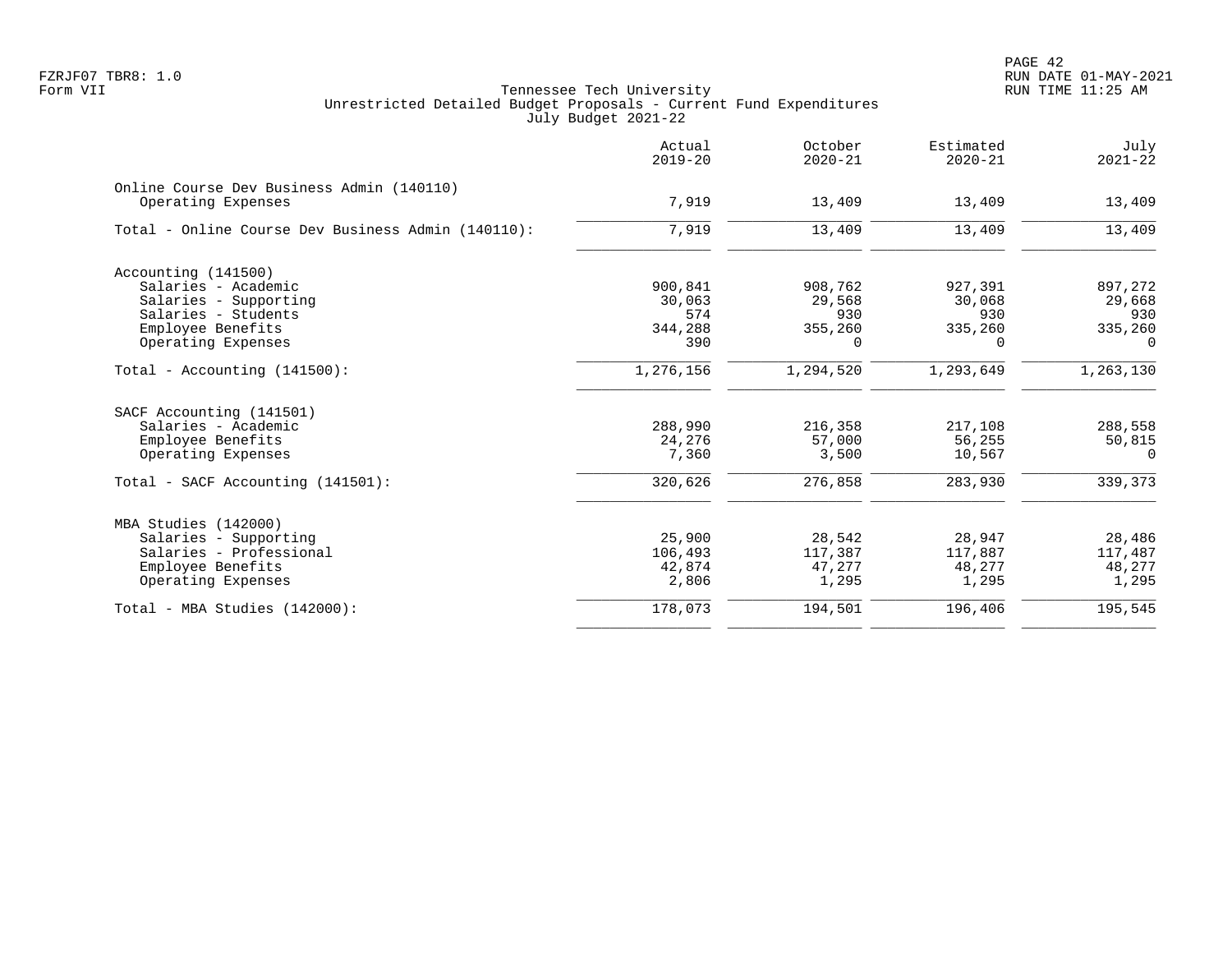|                                                                                                                                     | Actual<br>$2019 - 20$                | October<br>$2020 - 21$                     | Estimated<br>$2020 - 21$                       | July<br>$2021 - 22$                        |
|-------------------------------------------------------------------------------------------------------------------------------------|--------------------------------------|--------------------------------------------|------------------------------------------------|--------------------------------------------|
| SACF MBA Studies (142001)<br>Operating Expenses                                                                                     | 1,423                                | 0                                          | 2,000                                          | 0                                          |
| Total - SACF MBA Studies (142001):                                                                                                  | 1,423                                | $\mathbf 0$                                | 2,000                                          | $\Omega$                                   |
| MBA Bus Grad Assist (142004)<br>Employee Benefits                                                                                   | 123,514                              | 125,240                                    | 125,240                                        | 125,240                                    |
| Total - MBA Bus Grad Assist (142004):                                                                                               | 123,514                              | 125,240                                    | 125,240                                        | 125,240                                    |
| Master of Accountancy (142200)<br>Salaries - Academic<br>Salaries - Supporting<br>Employee Benefits<br>Operating Expenses           | 94,344<br>37<br>16,102<br>9,142      | 72,000<br>$\Omega$<br>18,288<br>12,462     | 76,916<br>18,288<br>42,546                     | 72,000<br>- 0<br>18,288<br>47,212          |
| Total - Master of Accountancy (142200):                                                                                             | 119,625                              | 102,750                                    | 137,750                                        | 137,500                                    |
| Economics Finance and Marketing (142500)<br>Salaries - Academic<br>Salaries - Supporting<br>Employee Benefits<br>Operating Expenses | 1,223,630<br>25,396<br>379,474<br>43 | 1,318,205<br>25,764<br>407,840<br>$\Omega$ | 1,351,130<br>26,264<br>404,452<br><sup>n</sup> | 1,326,728<br>25,864<br>415,536<br>$\Omega$ |
| Total - Economics Finance and Marketing (142500):                                                                                   | 1,628,543                            | 1,751,809                                  | 1,781,846                                      | 1,768,128                                  |
|                                                                                                                                     |                                      |                                            |                                                |                                            |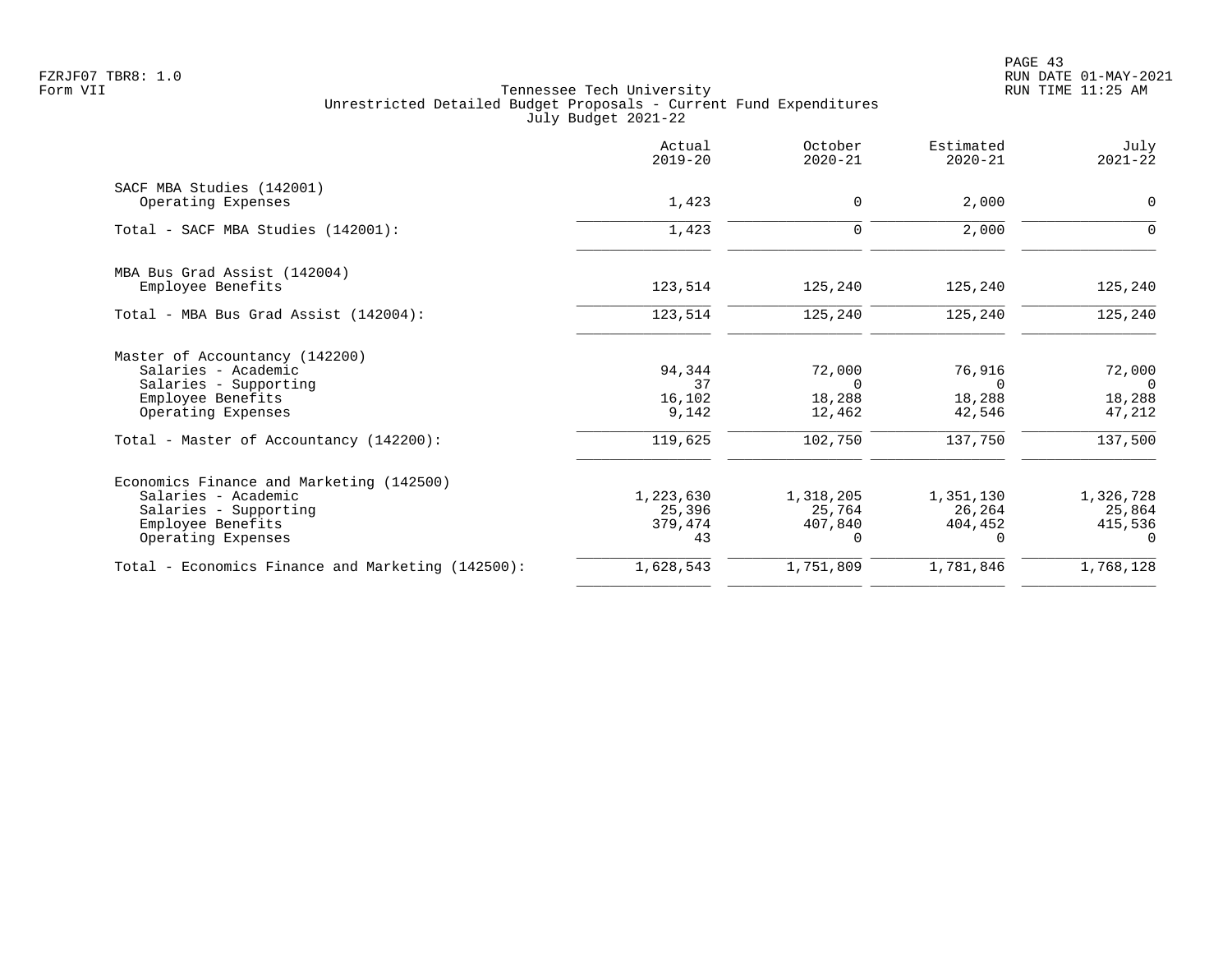|                                                    | Actual<br>$2019 - 20$ | October<br>$2020 - 21$ | Estimated<br>$2020 - 21$ | July<br>$2021 - 22$ |
|----------------------------------------------------|-----------------------|------------------------|--------------------------|---------------------|
| SACF Econ Fin and Marketing (142501)               |                       |                        |                          |                     |
| Salaries - Academic                                | 203,974               | 286,615                | 287,975                  | 285,915             |
| Employee Benefits                                  | 38,658                | 93,194                 | 65,290                   | 36,300              |
| Travel                                             | 261                   | $\Omega$               | $\Omega$                 | $\Omega$            |
| Operating Expenses                                 | 12,297                | 3,500                  | 13,367                   | $\Omega$            |
| Total - SACF Econ Fin and Marketing (142501):      | 255,190               | 383,309                | 366,632                  | 322,215             |
| Basic Business (143000)                            |                       |                        |                          |                     |
| Salaries - Academic                                | $\Omega$              | 4,800                  | 7,200                    | $\overline{0}$      |
| Salaries - Supporting                              | 67,843                | 68,219                 | 69,219                   | 68,219              |
| Salaries - Students                                | 2,149                 | 1,204                  | 4,398                    | 2,346               |
| Salaries - Professional                            | 129,061               | 129,816                | 107,343                  | 130,156             |
| Employee Benefits                                  | 73,365                | 68,209                 | 73,797                   | 85,209              |
| Operating Expenses                                 | 4,081                 | 21,142                 | 20,000                   | $\Omega$            |
| Total - Basic Business (143000):                   | 276,499               | 293,390                | 281,957                  | 285,930             |
| SACF Basic Business (143001)                       |                       |                        |                          |                     |
| Salaries - Professional                            | 35,946                | 36,204                 | 36,624                   | 36,064              |
| Employee Benefits                                  | 21,566                | 19,921                 | 23,491                   | 25,000              |
| Travel                                             | 85                    | $\overline{0}$         | $\mathbf 0$              | $\overline{0}$      |
| Operating Expenses                                 | 6,709                 | 3,500                  | 5,915                    | $\overline{0}$      |
| Total - SACF Basic Business (143001):              | 64,306                | 59,625                 | 66,030                   | 61,064              |
| Decision Sciences and Management (144000)          |                       |                        |                          |                     |
| Salaries - Academic                                | 1,319,731             | 1,275,641              | 1,297,989                | 1,290,087           |
| Salaries - Supporting                              | 33,060                | 28,977                 | 29,727                   | 29,077              |
| Employee Benefits                                  | 358,703               | 391,130                | 391,130                  | 413,682             |
| Operating Expenses                                 | 443                   | $\Omega$               | $\Omega$                 | $\Omega$            |
| Total - Decision Sciences and Management (144000): | 1,711,937             | 1,695,748              | 1,718,846                | 1,732,846           |
|                                                    |                       |                        |                          |                     |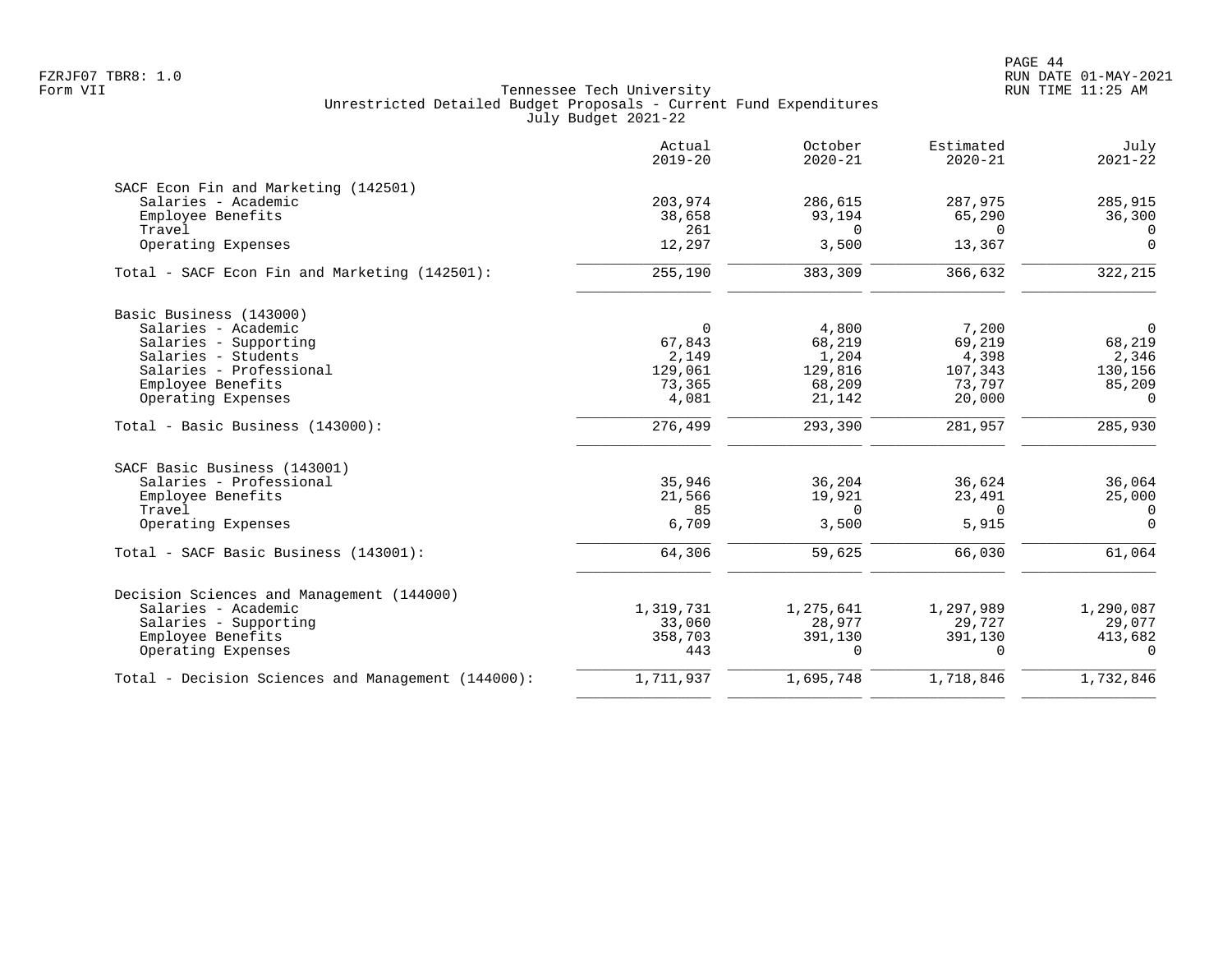PAGE 45 FZRJF07 TBR8: 1.0 RUN DATE 01-MAY-2021

|                                                                                                                                              | Actual<br>$2019 - 20$                   | October<br>$2020 - 21$                        | Estimated<br>$2020 - 21$                      | July<br>$2021 - 22$                          |
|----------------------------------------------------------------------------------------------------------------------------------------------|-----------------------------------------|-----------------------------------------------|-----------------------------------------------|----------------------------------------------|
| SACF Decision Sciences and Mangmt (144001)<br>Salaries - Academic<br>Employee Benefits<br>Operating Expenses                                 | 282,653<br>76,569<br>9,543              | 305,008<br>43,886<br>6,014                    | 302,972<br>73,375<br>9,556                    | 311,312<br>43,886<br>6,014                   |
| Total - SACF Decision Sciences and Mangmt (144001):                                                                                          | 368,765                                 | 354,908                                       | 385,903                                       | 361,212                                      |
| World Cultures (144003)<br>Operating Expenses                                                                                                | 950                                     | 950                                           | 950                                           | 950                                          |
| Total - World Cultures (144003):                                                                                                             | 950                                     | 950                                           | 950                                           | 950                                          |
| Fleetguard Cummins Computer Ctr (145000)<br>Operating Expenses                                                                               | 2,891                                   | 3,936                                         | 3,936                                         | 3,420                                        |
| Total - Fleetquard Cummins Computer Ctr (145000):                                                                                            | 2,891                                   | 3,936                                         | 3,936                                         | 3,420                                        |
| SACF SBDC (147001)<br>Employee Benefits                                                                                                      | 0                                       | 850                                           | 850                                           | 850                                          |
| Total - SACF SBDC (147001):                                                                                                                  | $\Omega$                                | 850                                           | 850                                           | 850                                          |
| Governors Schools (148000)<br>Salaries - Academic<br>Salaries - Supporting<br>Salaries - Students<br>Employee Benefits<br>Operating Expenses | 6,096<br>2,362<br>2,741<br>1,834<br>913 | 5,500<br>4,000<br>$\Omega$<br>3.000<br>18,624 | 5,500<br>4,000<br>$\Omega$<br>3,000<br>18,624 | 5,500<br>4,000<br>$\Omega$<br>3,000<br>3,578 |
| Total - Governors Schools (148000):                                                                                                          | 13,946                                  | 31,124                                        | 31,124                                        | 16,078                                       |
|                                                                                                                                              |                                         |                                               |                                               |                                              |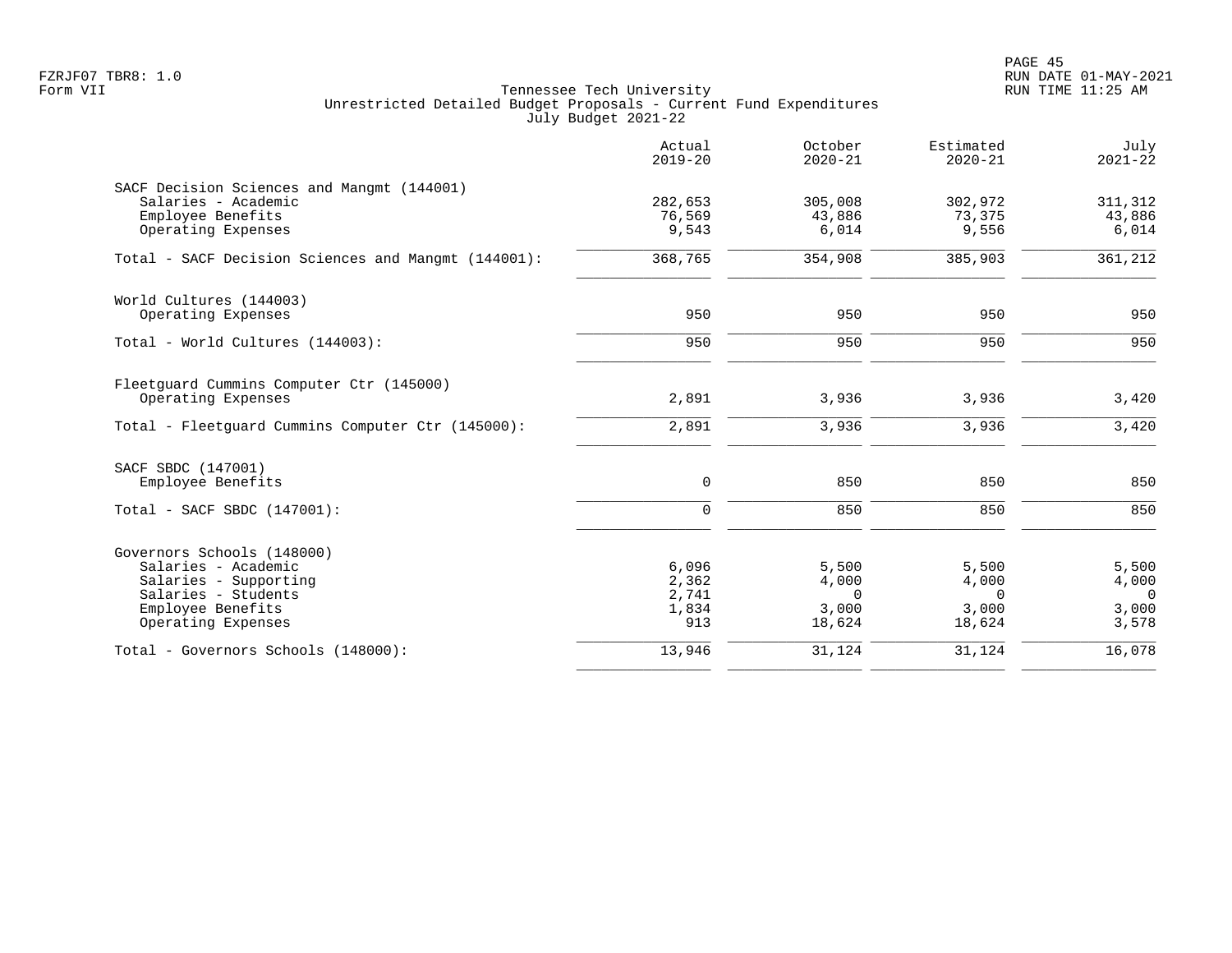|                                                 | Actual<br>$2019 - 20$ | October<br>$2020 - 21$ | Estimated<br>$2020 - 21$ | July<br>$2021 - 22$ |
|-------------------------------------------------|-----------------------|------------------------|--------------------------|---------------------|
| Education Grad Assistant (150001)               |                       |                        |                          |                     |
| Employee Benefits                               | 306,794               | 282,540                | 294,870                  | 275,740             |
| Total - Education Grad Assistant (150001):      | 306,794               | 282,540                | 294,870                  | 275,740             |
| Educ TIKI Grad Assistant (150002)               |                       |                        |                          |                     |
| Salaries - Professional                         | 10,682                | 0                      | 12,000                   | $\overline{0}$      |
| Employee Benefits                               | 14,414                | 22,010                 | 14,310                   | 610                 |
| Total - Educ TIKI Grad Assistant (150002):      | 25,096                | 22,010                 | 26,310                   | 610                 |
| SACF Education (150008)                         |                       |                        |                          |                     |
| Employee Benefits                               | $\Omega$              | $\Omega$               | 22,000                   | $\Omega$            |
| Travel                                          |                       | 25,000                 | 5,000                    | 25,000              |
| Operating Expenses                              | 54,558                | 356,303                | 137,264                  | 122,237             |
| Total - SACF Education (150008):                | 54,558                | 381,303                | 164,264                  | 147,237             |
| SACF Education Ready-to-Teach (150009)          |                       |                        |                          |                     |
| Salaries - Supporting                           | 56,007                | 137,000                | 87,000                   | 131,800             |
| Salaries - Professional                         | 107,589               | 108,414                | 109,414                  | 108,614             |
| Employee Benefits                               | 53,539                | 62,040                 | 53,040                   | 62,040              |
| Travel                                          | 14,435                | 4,046                  | 19,046                   | 4,046               |
| Operating Expenses                              | 4                     | 163,326                | 209,826                  | 2,500               |
| Total - SACF Education Ready-to-Teach (150009): | 231,574               | 474,826                | 478,326                  | 309,000             |
|                                                 |                       |                        |                          |                     |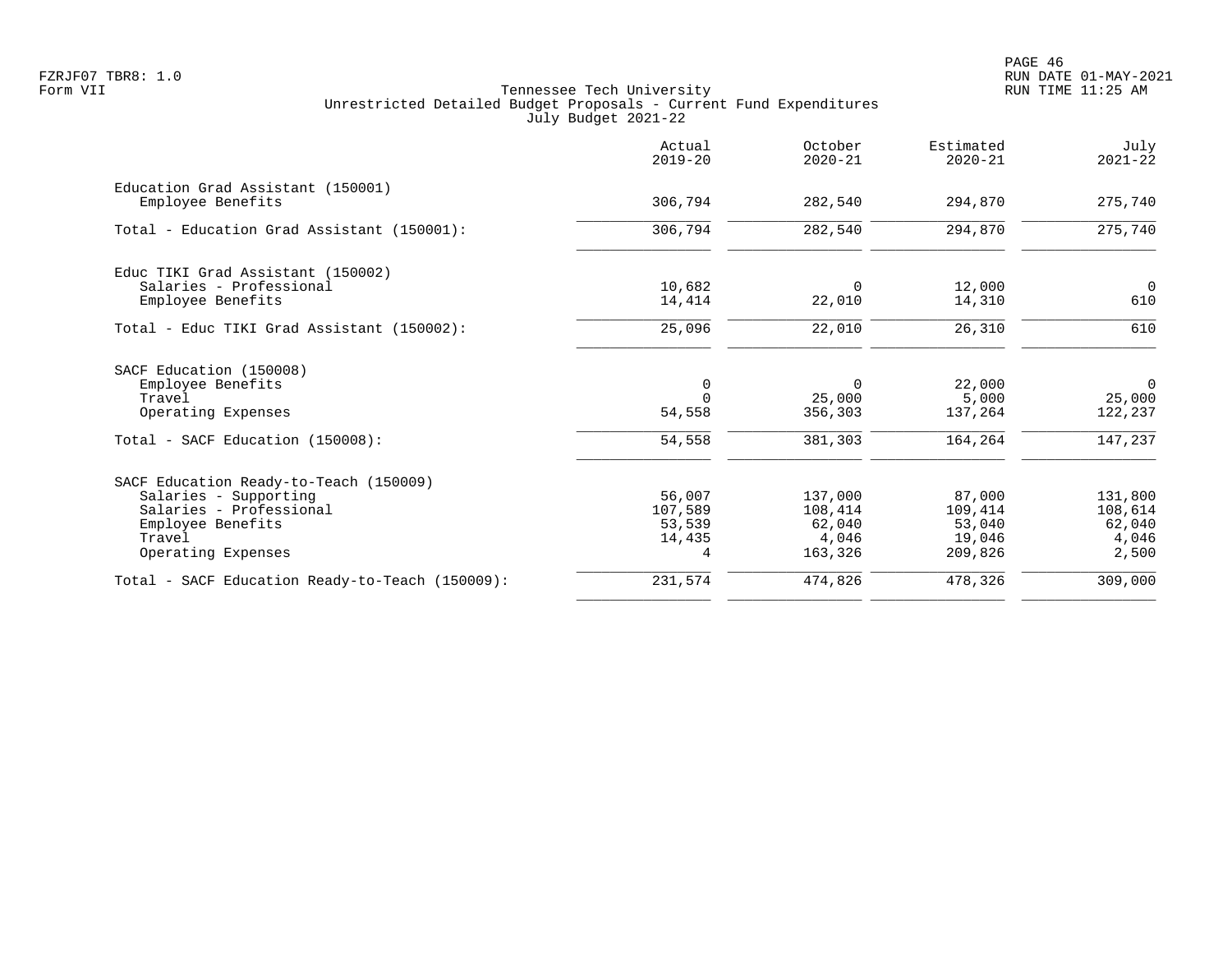PAGE 47 FZRJF07 TBR8: 1.0 RUN DATE 01-MAY-2021

|                                                  | Actual<br>$2019 - 20$ | October<br>$2020 - 21$ | Estimated<br>$2020 - 21$ | July<br>$2021 - 22$ |
|--------------------------------------------------|-----------------------|------------------------|--------------------------|---------------------|
| Summer School Col of Education (150028)          |                       |                        |                          |                     |
| Salaries - Academic                              | 499,574               | 408,849                | 408,849                  | 408,849             |
| Employee Benefits                                | 110,774               | 155,681                | 155,681                  | 155,681             |
| Operating Expenses                               | $\Omega$              | $\Omega$               | 38,269                   | 38,269              |
| Total - Summer School Col of Education (150028): | 610,348               | 564,530                | 602,799                  | 602,799             |
| LSP-Dean Education (150033)                      |                       |                        |                          |                     |
| Operating Expenses                               | 0                     | 9,470                  | 9,470                    | $\mathbf 0$         |
| Total - LSP-Dean Education (150033):             | 0                     | 9,470                  | 9,470                    | $\mathbf 0$         |
| OA Fee-Dean Education (150034)                   |                       |                        |                          |                     |
| Salaries - Academic                              | 76,488                | 0                      | 164,151                  | 131,551             |
| Employee Benefits                                | 19,603                | $\Omega$               | 33,030                   | 33,030              |
| Operating Expenses                               | 10,975                | 595,239                | 219,962                  | 146,711             |
| Total - OA Fee-Dean Education (150034):          | 107,066               | 595,239                | 417,143                  | 311,292             |
| Learning Support Program (151000)                |                       |                        |                          |                     |
| Salaries - Academic                              | 329,902               | 316,291                | 324,255                  | 316,291             |
| Salaries - Supporting                            | 400                   | $\Omega$               | $\Omega$                 | $\Omega$            |
| Salaries - Students                              | 860                   | 4,000                  | ∩                        | 4,000               |
| Employee Benefits                                | 106,845               | 100,176                | 100,176                  | 100,176             |
| Travel                                           | $\Omega$              | 1,020                  | 0                        | 1,020               |
| Operating Expenses                               | 6,171                 | 8,630                  | 8,630                    | 8,630               |
| Total - Learning Support Program (151000):       | 444,178               | 430,117                | 433,061                  | 430,117             |
|                                                  |                       |                        |                          |                     |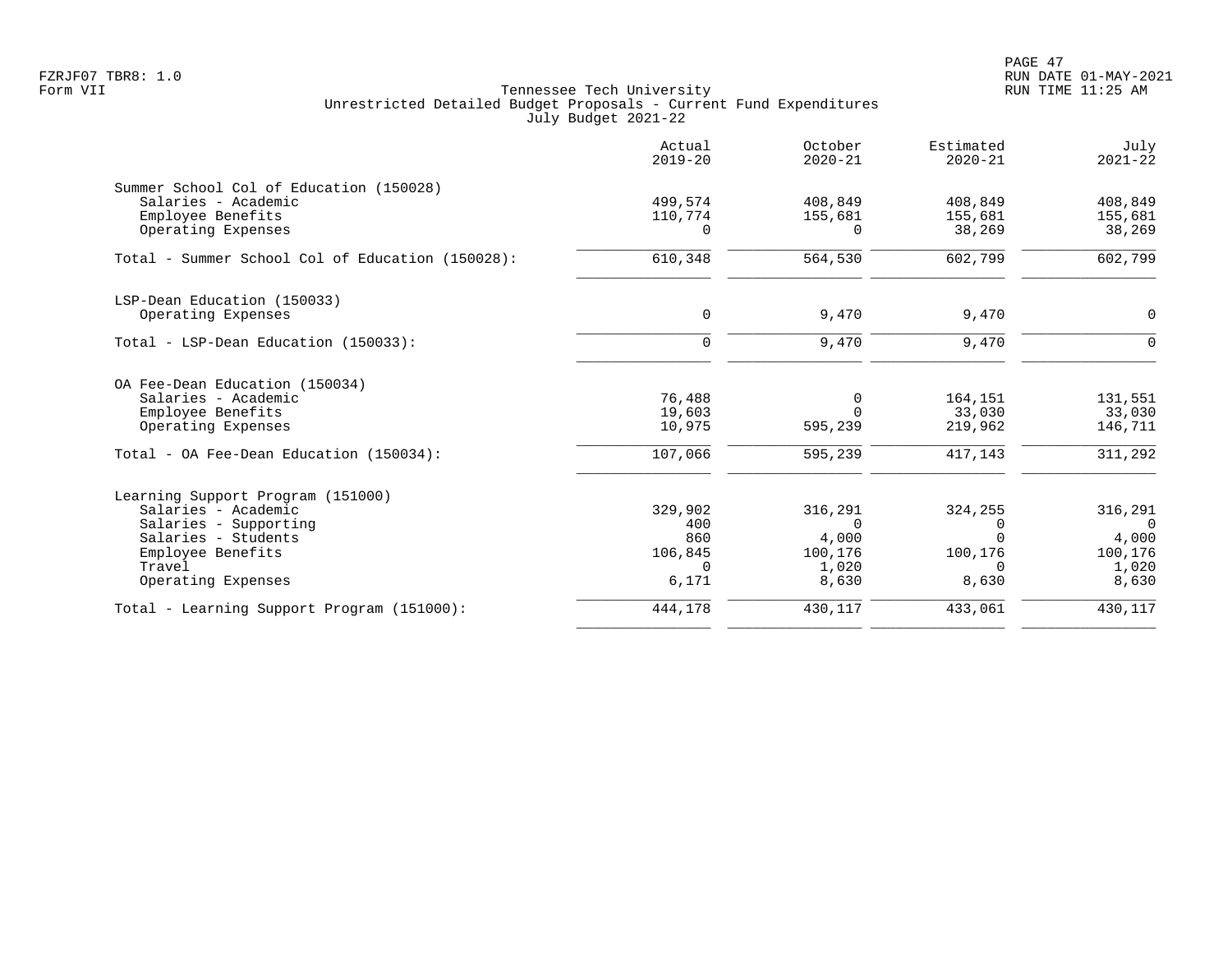|                                               | Actual<br>$2019 - 20$ | October<br>$2020 - 21$ | Estimated<br>$2020 - 21$ | July<br>$2021 - 22$ |
|-----------------------------------------------|-----------------------|------------------------|--------------------------|---------------------|
| ETS Site (151300)                             |                       |                        |                          |                     |
| Salaries - Supporting                         | 794                   | 0                      | $\Omega$                 | $\overline{0}$      |
| Salaries - Professional                       | 2,293                 | $\Omega$               | 2,500                    | $\overline{0}$      |
| Employee Benefits                             | 698                   | 521                    | 521                      | 521                 |
| Operating Expenses                            | 5,115                 | 169,008                | 166,508                  | 39,479              |
| Total - ETS Site (151300):                    | 8,900                 | 169,529                | 169,529                  | 40,000              |
| Associate Dean Coll of Educ (151500)          |                       |                        |                          |                     |
| Salaries - Supporting                         | 31,910                | 32,010                 | 32,510                   | 32,110              |
| Salaries - Students                           | 2,209                 | $\Omega$               | 159                      | $\bigcap$           |
| Salaries - Professional                       | 77,847                | 205,174                | 204,799                  | 211,977             |
| Employee Benefits                             | 40,629                | 59,724                 | 89,217                   | 89,724              |
| Travel                                        | 45                    | $\Omega$               | $\Omega$                 | $\Omega$            |
| Operating Expenses                            | 9,061                 | 1,283                  | 1,124                    | 1,283               |
| Total - Associate Dean Coll of Educ (151500): | 161,701               | 298,191                | 327,809                  | 335,094             |
| Education PHD (151501)                        |                       |                        |                          |                     |
| Salaries - Academic                           | 12,849                | 8,558                  | 8,558                    | 8,558               |
| Salaries - Students                           | 554                   | $\Omega$               | 0                        | $\overline{0}$      |
| Salaries - Professional                       | 73,855                | 84,000                 | 84,000                   | 84,000              |
| Employee Benefits                             | 2,065                 | 2,565                  | 2,565                    | 2,565               |
| Operating Expenses                            | 3,851                 | 3,572                  | 3,572                    | 3,572               |
| Total - Education PHD (151501):               | 93,174                | 98,695                 | 98,695                   | 98,695              |
|                                               |                       |                        |                          |                     |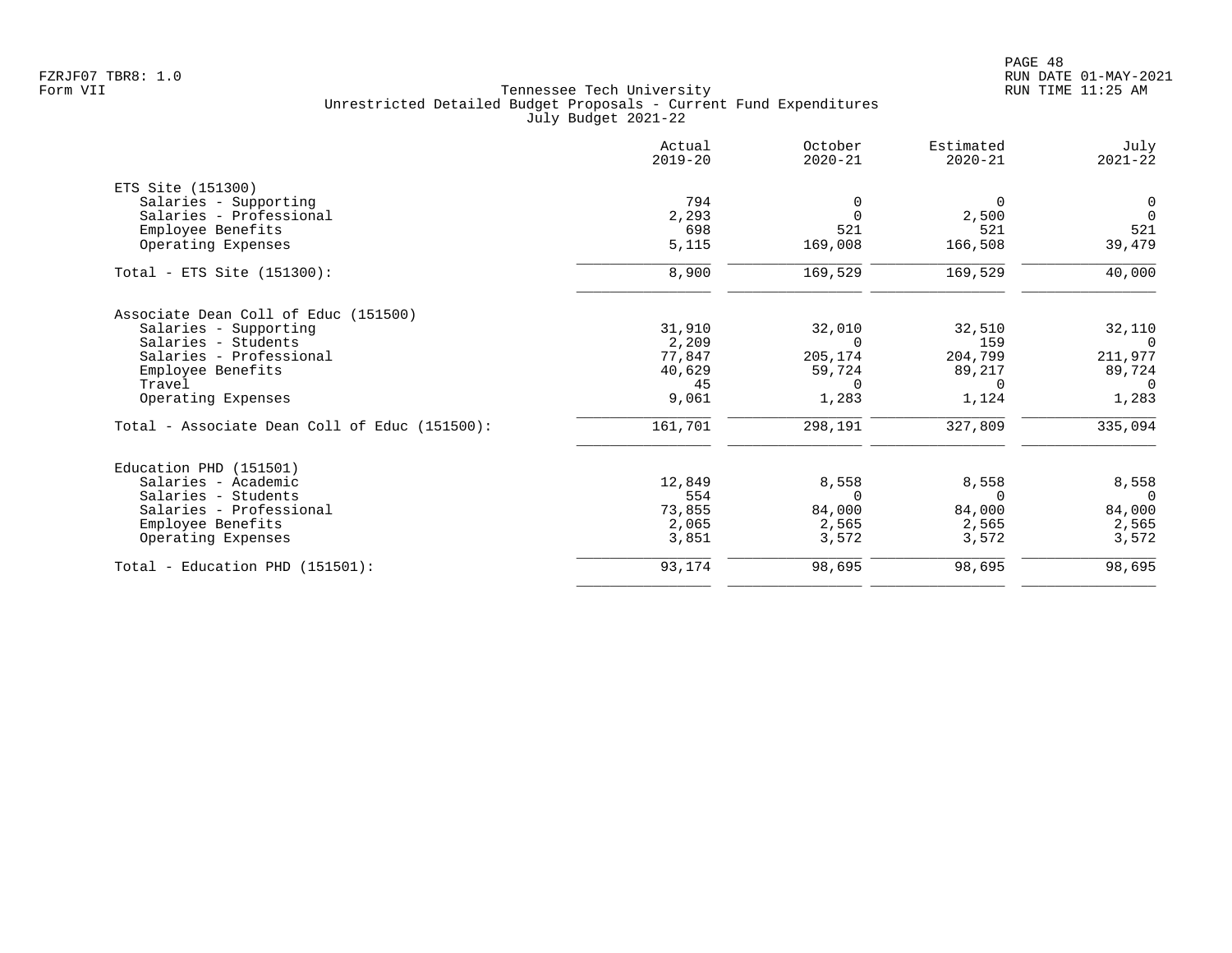|                                                              | Actual<br>$2019 - 20$ | October<br>$2020 - 21$ | Estimated<br>$2020 - 21$ | July<br>$2021 - 22$ |
|--------------------------------------------------------------|-----------------------|------------------------|--------------------------|---------------------|
| Exceptional Learning Grad Asst (151502)<br>Employee Benefits | 76,221                | 88,640                 | 84,340                   | 88,640              |
|                                                              |                       |                        |                          |                     |
| Total - Exceptional Learning Grad Asst (151502):             | 76,221                | 88,640                 | 84,340                   | 88,640              |
| Desig Grad Stud Assist-Except Learn (151505)                 |                       |                        |                          |                     |
| Salaries - Professional                                      | 60,550                | $\Omega$               | 72,000                   | 72,000              |
| Employee Benefits                                            | 72,172                | 152,530                | 80,530                   | 80,530              |
| Total - Desig Grad Stud Assist-Except Learn (151505):        | 132,722               | 152,530                | 152,530                  | 152,530             |
| Counseling and Psychology (152000)                           |                       |                        |                          |                     |
| Salaries - Academic                                          | 1,080,103             | 1,221,391              | 1,206,191                | 1,190,103           |
| Salaries - Supporting                                        | 29,870                | 37,874                 | 29,739                   | 29,339              |
| Salaries - Students                                          | $\cap$                | 860                    | $\Omega$                 | $\Omega$            |
| Salaries - Professional                                      | 9,400                 | 9,400                  | 14,450                   | 10,700              |
| Employee Benefits                                            | 389,064               | 465,400                | 465,400                  | 465,400             |
| Travel                                                       | 4,270                 | 4,292                  | 170                      | 92                  |
| Operating Expenses                                           | 18,258                | 12,116                 | 35,348                   | 22,694              |
| Total - Counseling and Psychology (152000):                  | 1,530,965             | 1,751,333              | 1,751,298                | 1,718,328           |
| Counseling and Psychology TAs (152001)                       |                       |                        |                          |                     |
| Salaries - Academic                                          | 0                     | 36,000                 | 36,000                   | 36,000              |
| Employee Benefits                                            | $\Omega$              | 46,665                 | 46,665                   | 46,665              |
| Total - Counseling and Psychology TAs (152001):              | $\mathbf 0$           | 82,665                 | 82,665                   | 82,665              |
|                                                              |                       |                        |                          |                     |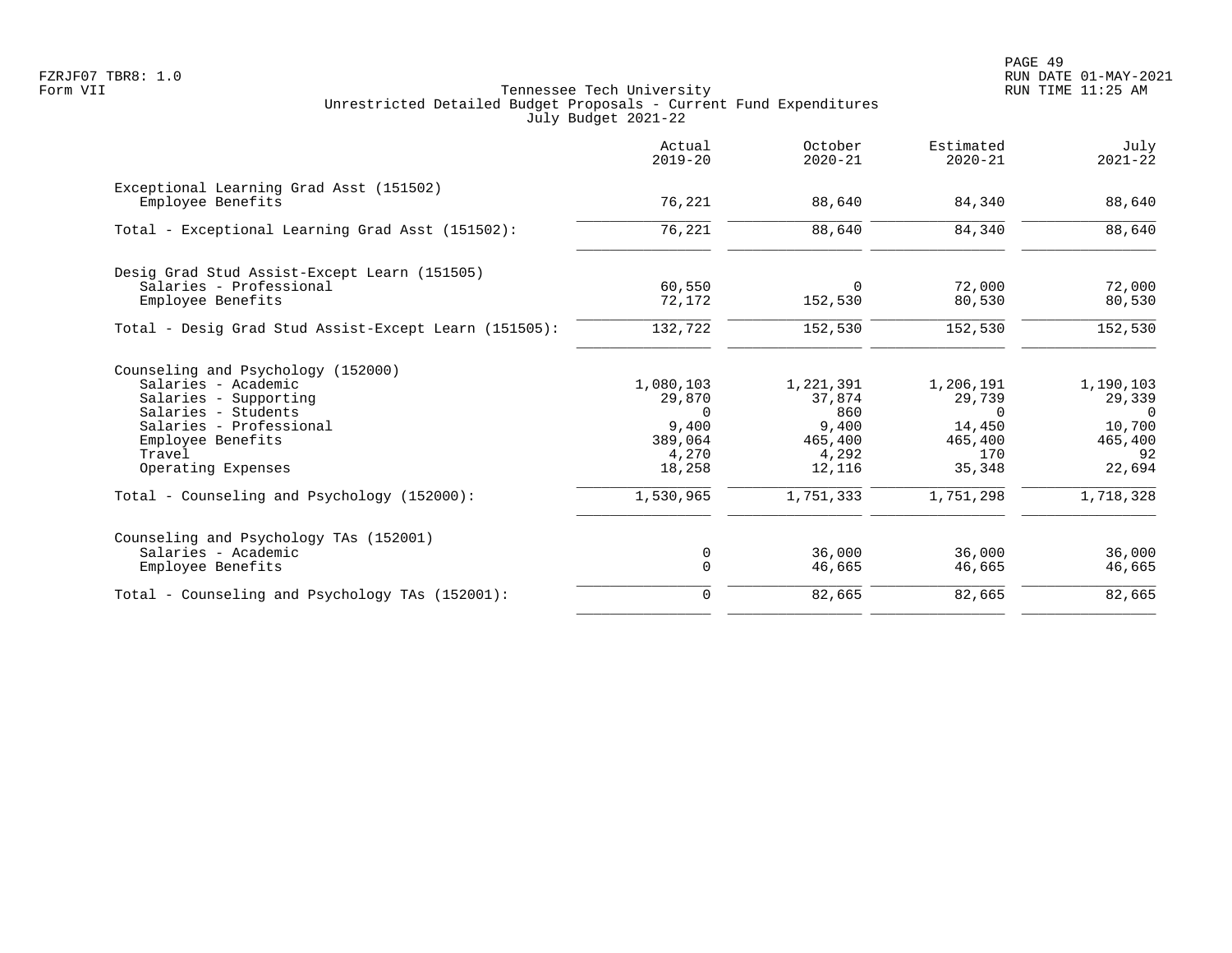|                                                   | Actual<br>$2019 - 20$ | October<br>$2020 - 21$ | Estimated<br>$2020 - 21$ | July<br>$2021 - 22$ |
|---------------------------------------------------|-----------------------|------------------------|--------------------------|---------------------|
| SACF Counseling and Psychology (152008)           |                       |                        |                          |                     |
| Salaries - Academic                               | 12,660                | 22,887                 | 22,487                   | 22,887              |
| Employee Benefits                                 | 2,025                 | O                      | 400                      | $\Omega$            |
| Travel                                            | 13,465                | U                      | $\Omega$                 | $\Omega$            |
| Operating Expenses                                | 33,795                | 26,203                 | 85,721                   | 26,203              |
| Total - SACF Counseling and Psychology (152008):  | 61,945                | 49,090                 | 108,608                  | 49,090              |
| Department of Teacher Education (152500)          |                       |                        |                          |                     |
| Salaries - Academic                               | 137,760               | 128,529                | 129,529                  | 128,664             |
| Salaries - Supporting                             | 27,188                | 28,175                 | 26,675                   | 26,175              |
| Salaries - Professional                           | 156,266               | 266,832                | 277,517                  | 276,342             |
| Employee Benefits                                 | 132,928               | 188,002                | 193,002                  | 193,002             |
| Travel                                            | 2,224                 | 2,500                  | 2,500                    | 2,500               |
| Operating Expenses                                | 98,036                | 65,357                 | 59,172                   | 44,747              |
| Total - Department of Teacher Education (152500): | 554,402               | 679,395                | 688,395                  | 671,430             |
| Curriculum and Instr Office (153000)              |                       |                        |                          |                     |
| Salaries - Academic                               | 2,119,626             | 1,967,003              | 1,981,187                | 1,972,217           |
| Salaries - Supporting                             | 91,851                | 89,602                 | 99,102                   | 89,902              |
| Salaries - Students                               | $\Omega$              | $\left( \right)$       | 375                      | $\Omega$            |
| Salaries - Professional                           | 4,920                 |                        | 6,000                    | $\Omega$            |
| Employee Benefits                                 | 826,543               | 811,438                | 781,438                  | 785,140             |
| Travel                                            | 37,399                | <sup>n</sup>           | 2,050                    | $\Omega$            |
| Operating Expenses                                | 61,815                | 12,055                 | 18,655                   | 18,080              |
| Total - Curriculum and Instr Office (153000):     | 3, 142, 154           | 2,880,098              | 2,888,807                | 2,865,339           |
|                                                   |                       |                        |                          |                     |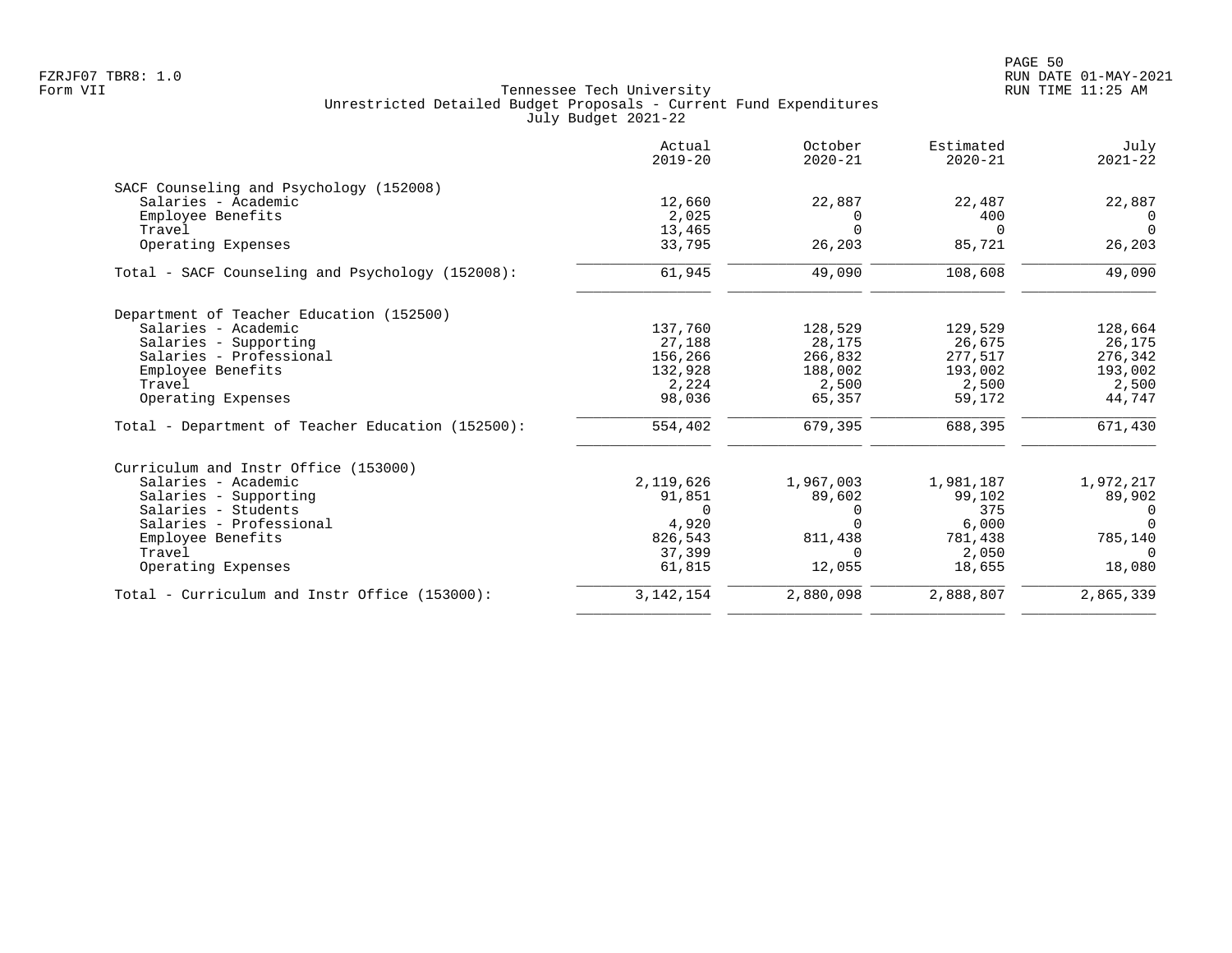PAGE 51 FZRJF07 TBR8: 1.0 RUN DATE 01-MAY-2021

|                                                 | Actual<br>$2019 - 20$ | October<br>$2020 - 21$ | Estimated<br>$2020 - 21$ | July<br>$2021 - 22$ |
|-------------------------------------------------|-----------------------|------------------------|--------------------------|---------------------|
| C&I Grad Assistant (153001)                     |                       |                        |                          |                     |
| Salaries - Academic                             | $-5,200$              | $\mathbf 0$            | $\Omega$                 | 0                   |
| Total - C&I Grad Assistant (153001):            | $-5,200$              | $\mathbf 0$            | $\Omega$                 | $\Omega$            |
| SACF Curriculum & Instruction (153008)          |                       |                        |                          |                     |
| Salaries - Academic                             | 87,060                | 105,306                | 171,332                  | 105,306             |
| Salaries - Professional                         | 700                   | $\Omega$               | $\Omega$                 | $\Omega$            |
| Employee Benefits                               | 12,417                | 8,214                  | 25,088                   | 8,214               |
| Travel                                          | 13,995                | 21,000                 | 21,000                   | 21,000              |
| Operating Expenses                              | 101,553               | 34,778                 | 99,092                   | 34,778              |
| Total - SACF Curriculum & Instruction (153008): | 215,725               | 169,298                | 316,512                  | 169,298             |
| Two Plus Two Tullahoma (153050)                 |                       |                        |                          |                     |
| Salaries - Academic                             | 60,594                | 60,694                 | 61,194                   | 60,794              |
| Employee Benefits                               | 26,221                | 19,624                 | 25,624                   | 25,624              |
| Total - Two Plus Two Tullahoma (153050):        | 86,815                | 80,318                 | 86,818                   | 86,418              |
| Two Plus Two Crossville (153051)                |                       |                        |                          |                     |
| Salaries - Academic                             | 32,672                | 1,800                  | 1,800                    | 1,800               |
| Employee Benefits                               | 15,904                | 6,205                  | 6,205                    | 6,205               |
| Total - Two Plus Two Crossville (153051):       | 48,576                | 8,005                  | 8,005                    | 8,005               |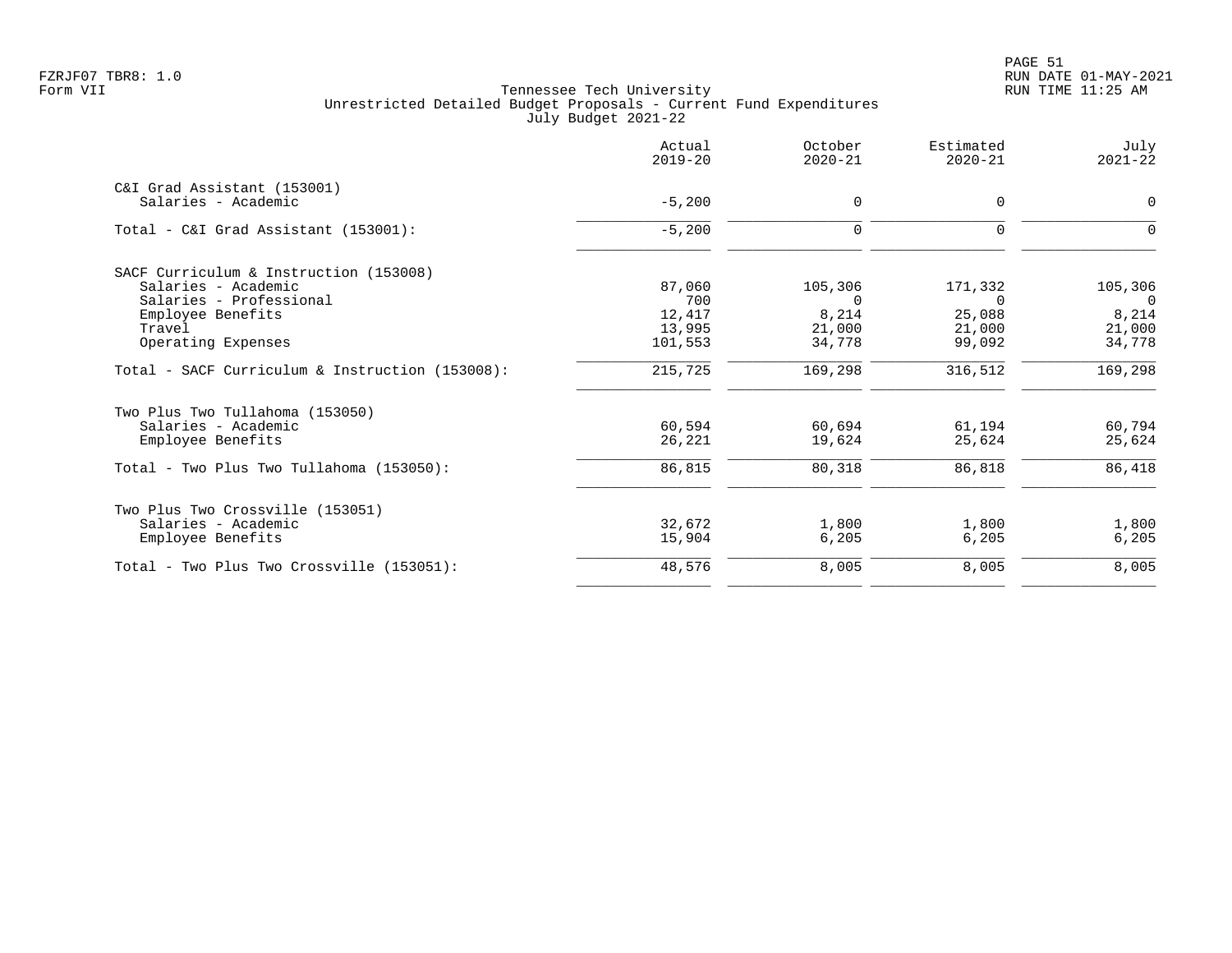|                                                                                     | Actual<br>$2019 - 20$      | October<br>$2020 - 21$ | Estimated<br>$2020 - 21$ | July<br>$2021 - 22$ |
|-------------------------------------------------------------------------------------|----------------------------|------------------------|--------------------------|---------------------|
| Two Plus Two Oak Ridge (153052)<br>Salaries - Academic<br>Employee Benefits         | 219,641<br>93,724          | 148,839<br>87,188      | 185,045<br>87,188        | 146,039<br>87,188   |
| Total - Two Plus Two Oak Ridge $(153052)$ :                                         | 313,365                    | 236,027                | 272,233                  | 233, 227            |
| Two Plus Two Pellissippi (153053)<br>Salaries - Academic<br>Employee Benefits       | 203,965<br>84,825          | 130,198<br>78,860      | 131,198<br>63,860        | 128,798<br>63,860   |
| Total - Two Plus Two Pellissippi (153053):                                          | 288,790                    | 209,058                | 195,058                  | 192,658             |
| Two Plus Two Chattanooga (153054)<br>Salaries - Academic<br>Employee Benefits       | 94,435<br>41,137           | 94,635<br>37,892       | 95,635<br>39,892         | 94,835<br>39,892    |
| Total - Two Plus Two Chattanooga (153054):                                          | 135,572                    | 132,527                | 135,527                  | 134,727             |
| Two Plus Two Motlow (153055)<br>Salaries - Academic<br>Employee Benefits            | $\mathbf 0$<br>$\mathbf 0$ | 2,000<br>29,270        | 2,000<br>14,270          | 2,000<br>14,270     |
| Total - Two Plus Two Motlow (153055):                                               | $\mathbf 0$                | 31,270                 | 16,270                   | 16,270              |
| Two Plus Two Roane St Harriman (153056)<br>Salaries - Academic<br>Employee Benefits | 76,226<br>36,707           | 78,876<br>26,023       | 79,376<br>36,023         | 78,976<br>36,023    |
| Total - Two Plus Two Roane St Harriman (153056):                                    | 112,933                    | 104,899                | 115,399                  | 114,999             |
|                                                                                     |                            |                        |                          |                     |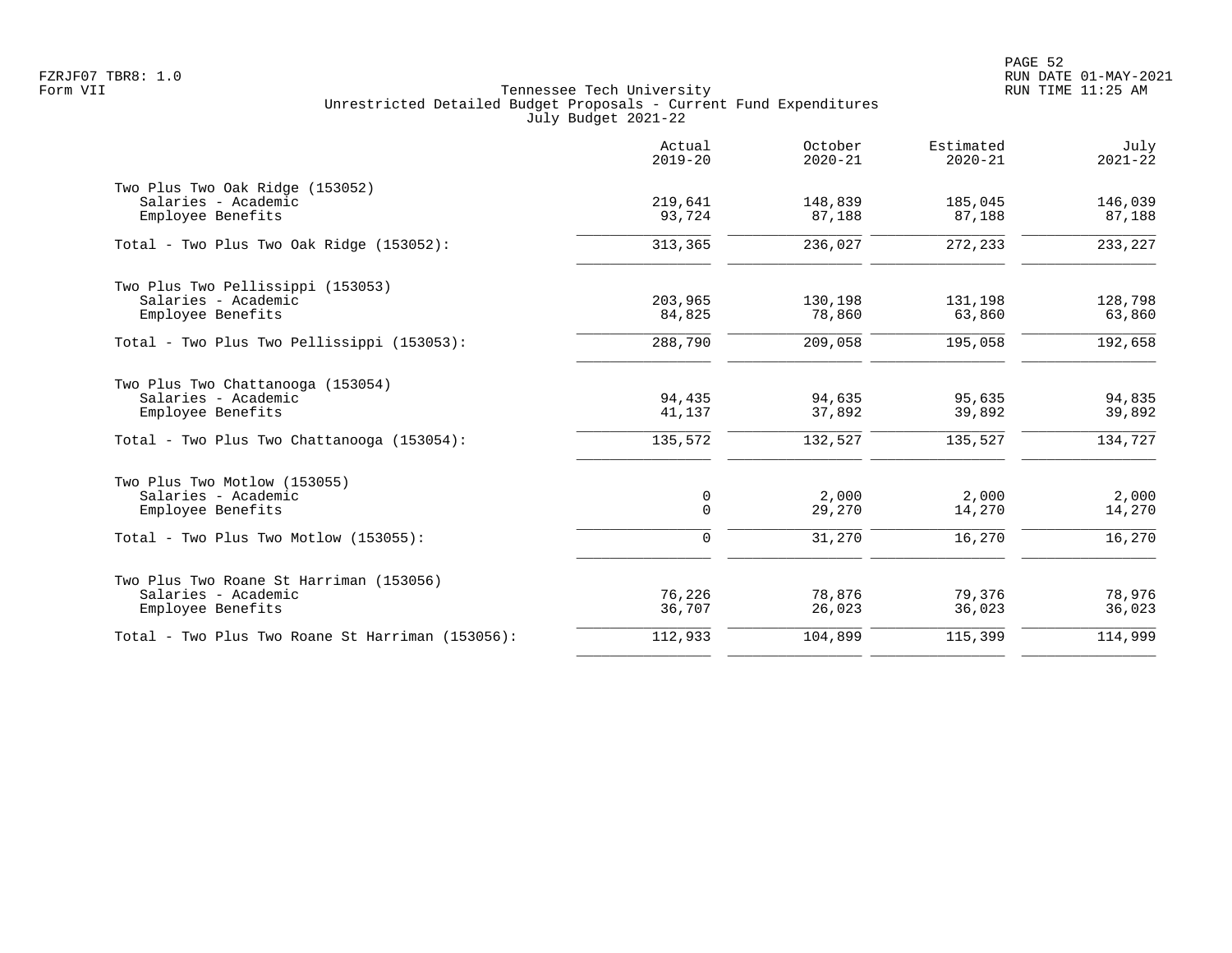PAGE 53 FZRJF07 TBR8: 1.0 RUN DATE 01-MAY-2021

|                                                     | Actual<br>$2019 - 20$ | October<br>$2020 - 21$ | Estimated<br>$2020 - 21$ | July<br>$2021 - 22$ |
|-----------------------------------------------------|-----------------------|------------------------|--------------------------|---------------------|
| Two Plus Two Scott Co (153059)                      |                       |                        |                          |                     |
| Salaries - Academic                                 | 46,850                | 49,410                 | 49,910                   | 49,510              |
| Employee Benefits                                   | 28,073                | 21,263                 | 28,263                   | 28,263              |
| Total - Two Plus Two Scott Co (153059):             | 74,923                | 70,673                 | 78,173                   | 77,773              |
| Exercise Sci Physical Ed Wellness (154000)          |                       |                        |                          |                     |
| Salaries - Academic                                 | 730,126               | 631,473                | 641,723                  | 633,424             |
| Salaries - Supporting                               | 58,769                | 44,264                 | 43,092                   | 44,889              |
| Salaries - Students                                 | 3,039                 | 525                    | 525                      | 100                 |
| Salaries - Professional                             | 5,200                 | 4,000                  | 4,000                    | 4,000               |
| Employee Benefits                                   | 305,997               | 295,475                | 295,475                  | 295,475             |
| Travel                                              | 495                   | $\Omega$               | $\Omega$                 | $\Omega$            |
| Operating Expenses                                  | 62,116                | 24,136                 | 13,817                   | 19,154              |
| Total - Exercise Sci Physical Ed Wellness (154000): | 1,165,742             | 999,873                | 998,632                  | 997,042             |
| EXPW Special Courses Transf In (154002)             |                       |                        |                          |                     |
| Salaries - Students                                 | 902                   | 3,000                  | 3,000                    | 3,000               |
| Operating Expenses                                  | 6,990                 | 5,550                  | 5,550                    | 5,000               |
| Total - EXPW Special Courses Transf In (154002):    | 7,892                 | 8,550                  | 8,550                    | 8,000               |
| EXPW Golf Fees (154004)                             |                       |                        |                          |                     |
| Operating Expenses                                  | 10,425                | 10,150                 | 7,650                    | 7,650               |
| Total - EXPW Golf Fees (154004):                    | 10,425                | 10,150                 | 7,650                    | 7,650               |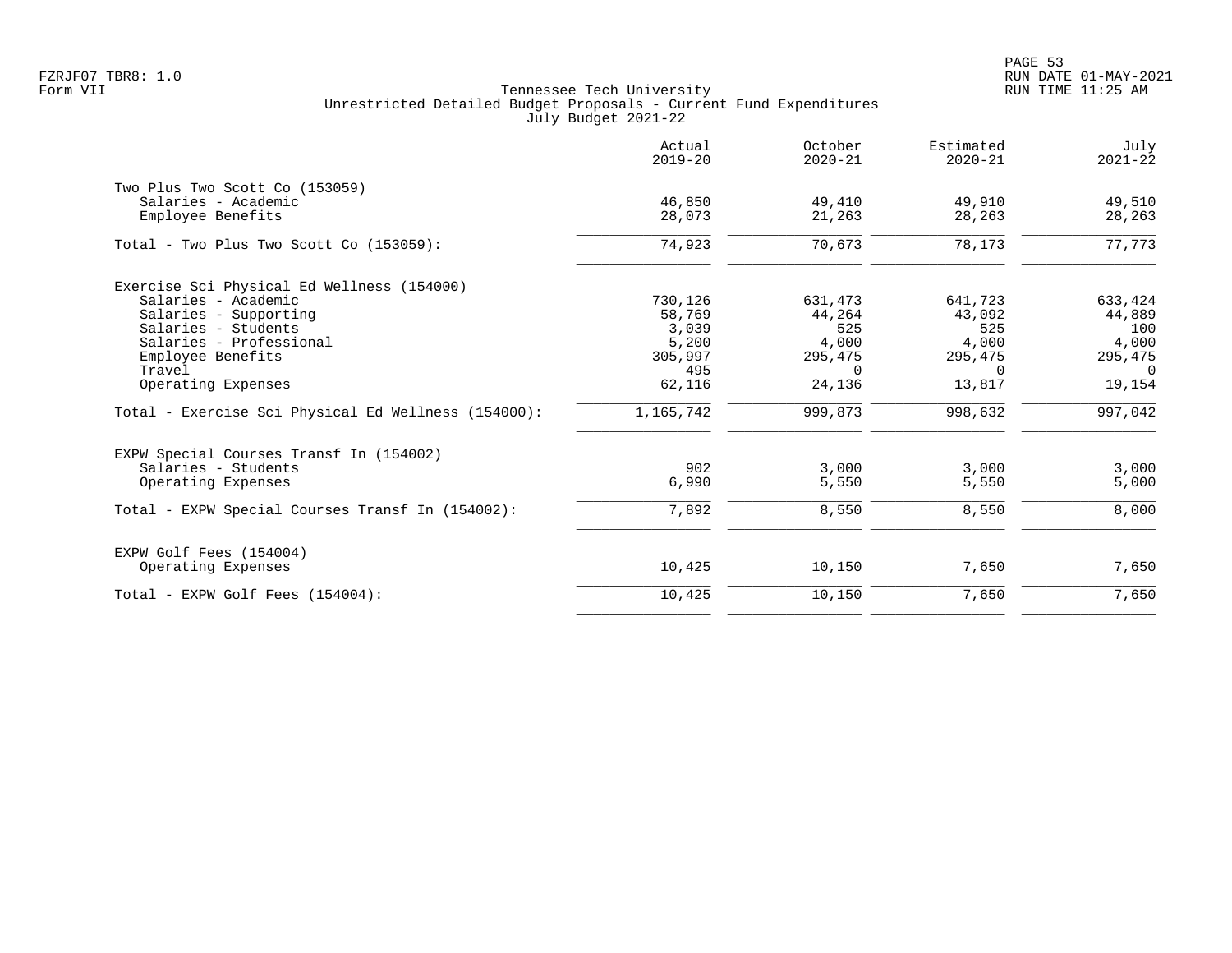|                                                      | Actual<br>$2019 - 20$ | October<br>$2020 - 21$  | Estimated<br>$2020 - 21$ | July<br>$2021 - 22$        |
|------------------------------------------------------|-----------------------|-------------------------|--------------------------|----------------------------|
| Athletic Exer Sci Phys Ed Wellness (154007)          |                       |                         |                          |                            |
| Salaries - Academic                                  | 121,384               | $\Omega$                | 0                        | 0                          |
| Salaries - Supporting<br>Employee Benefits           | 8,271<br>40,477       | $\mathbf 0$<br>$\Omega$ | $\Omega$<br>$\Omega$     | $\mathbf 0$<br>$\mathbf 0$ |
| Operating Expenses                                   | $\Omega$              | $-13,500$               | $\Omega$                 | $\Omega$                   |
| Total - Athletic Exer Sci Phys Ed Wellness (154007): | 170,132               | $-13,500$               | 0                        | $\Omega$                   |
| EXPW Lab Manuals (154008)                            |                       |                         |                          |                            |
| Operating Expenses                                   | 3,134                 | 12,524                  | 12,524                   | 3,000                      |
| Total - EXPW Lab Manuals (154008):                   | 3,134                 | 12,524                  | 12,524                   | 3,000                      |
| SACF EXPW (154018)                                   |                       |                         |                          |                            |
| Salaries - Academic                                  | $\mathbf 0$           | 42,500                  | 60,880                   | 42,500                     |
| Salaries - Supporting                                | $\mathbf 0$           | $\Omega$                | 5,360                    | $\overline{0}$             |
| Employee Benefits<br>Travel                          | $\Omega$<br>9,088     | 5,375<br>12,000         | 5,375<br>340             | 5,375<br>12,000            |
| Operating Expenses                                   | 21,907                | $\Omega$                | 33,477                   | $\Omega$                   |
| Total - SACF EXPW (154018):                          | 30,995                | 59,875                  | 105,432                  | 59,875                     |
| Music (155000)                                       |                       |                         |                          |                            |
| Salaries - Academic                                  | 1,619,483             | 1,531,801               | 1,544,702                | 1,560,401                  |
| Salaries - Supporting                                | 121,958               | 125,947                 | 137,557                  | 95,402                     |
| Salaries - Students<br>Employee Benefits             | 690<br>646,286        | 1,000<br>691,500        | 1,000<br>691,500         | 1,000<br>691,500           |
| Travel                                               | 9,078                 | 1,316                   | 600                      | 1,316                      |
| Operating Expenses                                   | 28,238                | 26,737                  | 19,487                   | 34,645                     |
| Total - Music (155000):                              | 2,425,733             | 2,378,301               | 2,394,846                | 2,384,264                  |
|                                                      |                       |                         |                          |                            |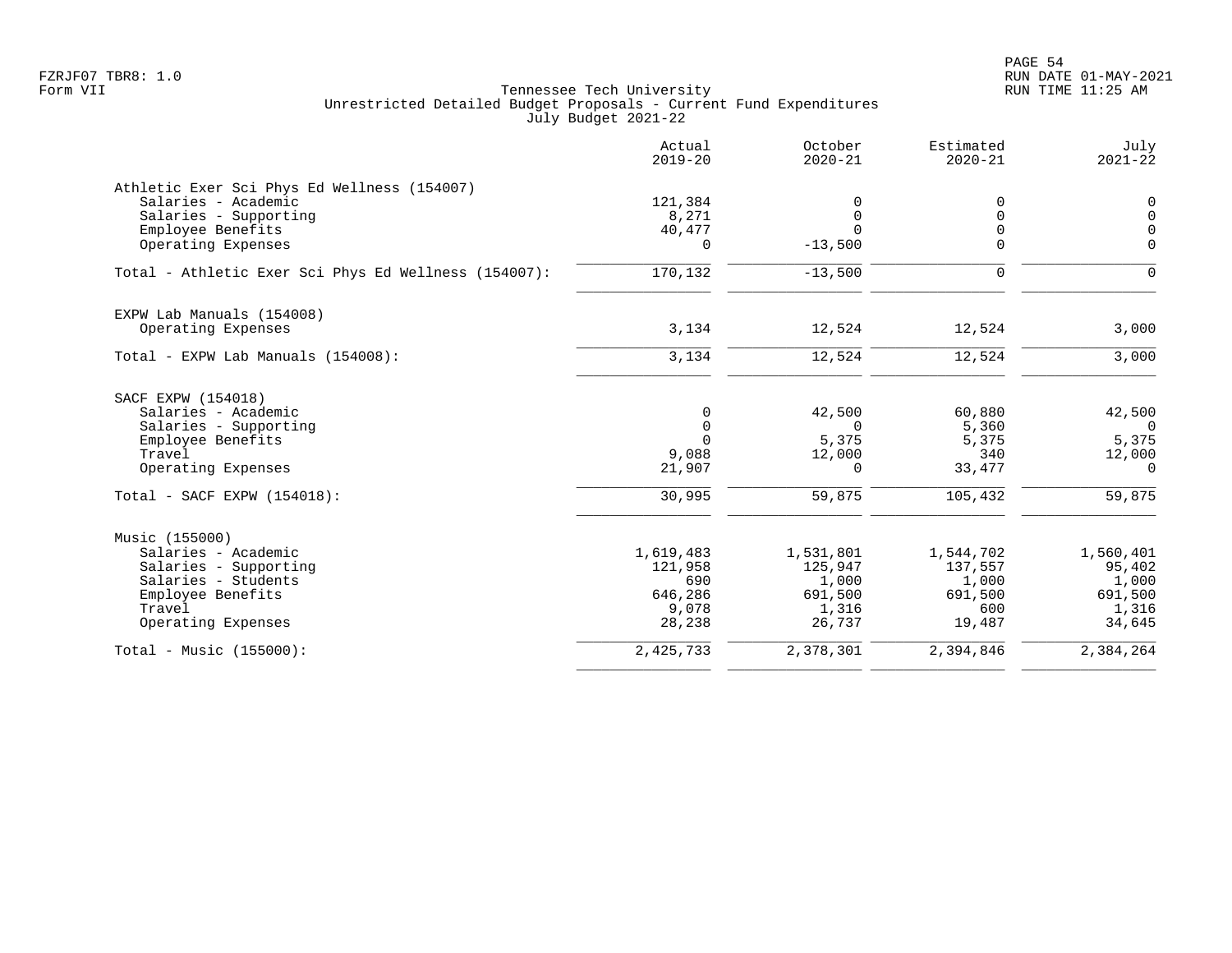PAGE 55 FZRJF07 TBR8: 1.0 RUN DATE 01-MAY-2021

|                                                   | Actual<br>$2019 - 20$ | October<br>$2020 - 21$ | Estimated<br>$2020 - 21$ | July<br>$2021 - 22$                  |
|---------------------------------------------------|-----------------------|------------------------|--------------------------|--------------------------------------|
| Music Scholarships (155005)<br>Operating Expenses | 328,450               | 383,880                | 404,880                  | 383,880                              |
|                                                   |                       |                        |                          |                                      |
| Total - Music Scholarships (155005):              | 328,450               | 383,880                | 404,880                  | 383,880                              |
| Choral (155008)                                   |                       |                        |                          |                                      |
| Operating Expenses                                | 11,092                | 5,964                  | 5,964                    | 4,180                                |
| Total - Choral $(155008):$                        | 11,092                | 5,964                  | 5,964                    | 4,180                                |
| String Project (155016)                           |                       |                        |                          |                                      |
| Salaries - Academic                               | 1,575                 | 0                      | 141                      | $\overline{0}$                       |
| Employee Benefits                                 | 658                   | $\Omega$               | $\Omega$                 | $\mathsf 0$                          |
| Operating Expenses                                | 337                   | 9,074                  | 9,646                    | $\mathbf 0$                          |
| Total - String Project (155016):                  | 2,570                 | 9,074                  | 9,787                    | $\mathbf 0$                          |
| SACF Music (155017)                               |                       |                        |                          |                                      |
| Salaries - Academic                               | 53,515                | 49,016                 | 56,016                   | 49,016                               |
| Salaries - Supporting                             | 3,209                 | $\Omega$               | 1,179                    | 0                                    |
| Salaries - Students                               | 187                   |                        |                          | $\begin{matrix} 0 \\ 0 \end{matrix}$ |
| Employee Benefits                                 | 566                   | 0                      |                          |                                      |
| Travel                                            | 6,168                 | $\Omega$               | $\Omega$                 | $\Omega$                             |
| Operating Expenses                                | 54,704                | 25,984                 | 55,301                   | 25,984                               |
| Capital Outlay                                    | 2,225                 | 0                      | 0                        | $\Omega$                             |
| $Total - SACF Music (155017):$                    | 120,574               | 75,000                 | 112,496                  | 75,000                               |
|                                                   |                       |                        |                          |                                      |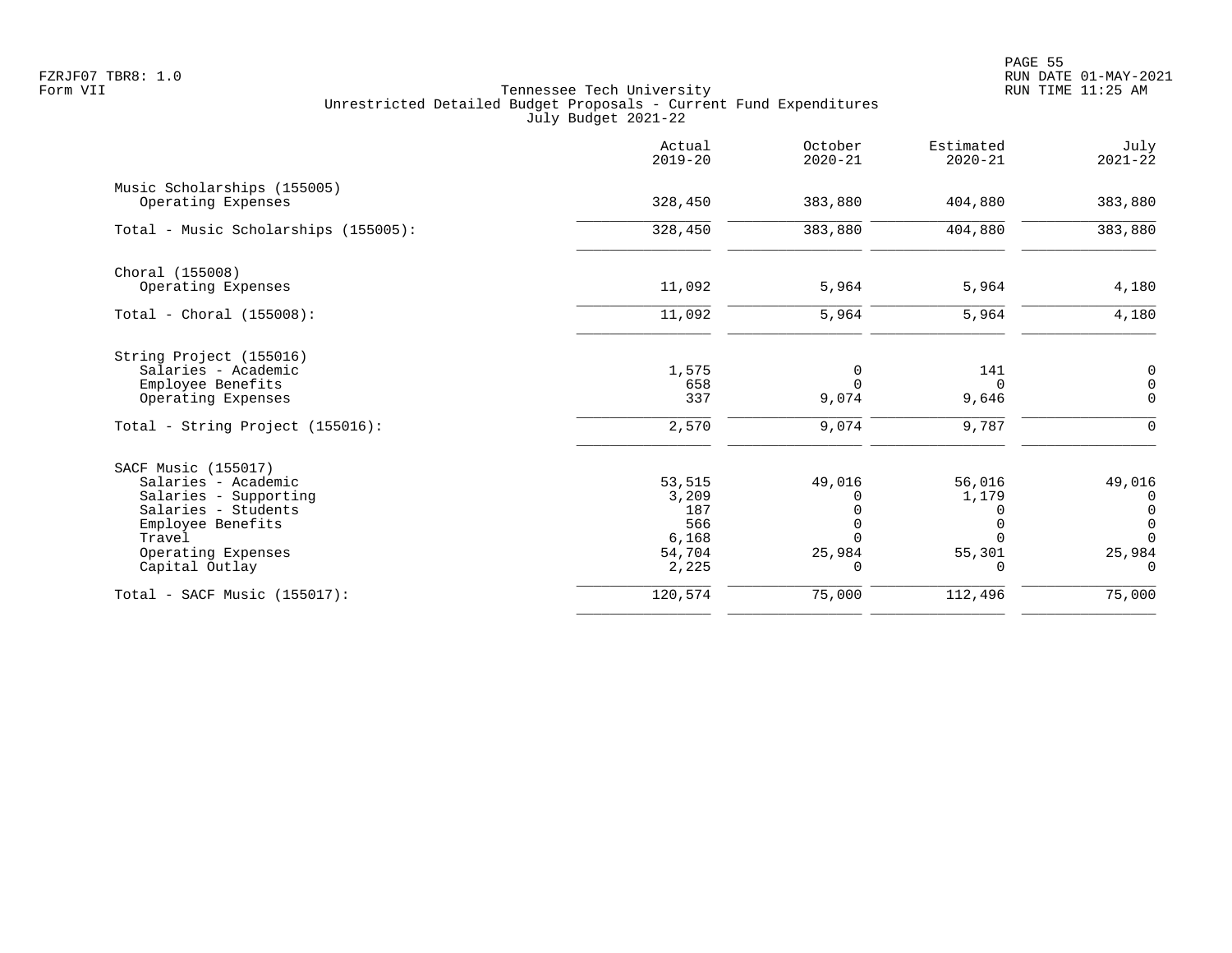en and the state of the state of the state of the state of the state of the state of the state of the state of the state of the state of the state of the state of the state of the state of the state of the state of the sta FZRJF07 TBR8: 1.0 RUN DATE 01-MAY-2021

|                                                  | Actual<br>$2019 - 20$ | October<br>$2020 - 21$ | Estimated<br>$2020 - 21$ | July<br>$2021 - 22$        |
|--------------------------------------------------|-----------------------|------------------------|--------------------------|----------------------------|
| Match Music (155025)<br>Salaries - Academic      | 3,695                 | 5,196                  | 5,196                    | $\Omega$                   |
| Employee Benefits                                | 9                     | <sup>0</sup>           | $\Omega$                 | $\Omega$                   |
| Total - Match Music (155025):                    | 3,704                 | 5,196                  | 5,196                    | $\Omega$                   |
| LSP-Dean Fine Arts (155030)                      |                       |                        |                          |                            |
| Operating Expenses                               | $\mathbf 0$           | 5,724                  | 2,578                    | $\mathbf 0$                |
| Total - LSP-Dean Fine Arts (155030):             | $\Omega$              | 5,724                  | 2,578                    | ∩                          |
| OA Fee-Dean Fine Arts (155031)                   |                       |                        |                          |                            |
| Salaries - Academic                              | 39,801                | 26,854<br>805          | 47,195                   | $\mathbf 0$                |
| Salaries - Supporting<br>Salaries - Professional | $\Omega$              | 1,400                  | 2,188<br>7,700           | $\mathbf 0$<br>$\mathbf 0$ |
| Employee Benefits                                | 7,865                 | 4,925                  | 8,319                    | $\Omega$                   |
| Operating Expenses                               | $\Omega$              | 90,480                 | 4,398                    | 75,557                     |
| Total - OA Fee-Dean Fine Arts (155031):          | 47,666                | 124,464                | 69,800                   | 75,557                     |
| SACF Music & Art (155200)                        |                       |                        |                          |                            |
| Salaries - Supporting                            | 0                     |                        | 2,662                    | $\mathbf 0$                |
| Employee Benefits                                | $\Omega$              |                        | 203                      | $\overline{0}$             |
| Travel<br>Operating Expenses                     | $-370$<br>270         | 192,618                | $\cap$<br>85,546         | $\Omega$<br>64,320         |
| Capital Outlay                                   | 5,000                 |                        | $\Omega$                 | $\Omega$                   |
| Total - SACF Music & Art $(155200)$ :            | 4,900                 | 192,618                | 88,411                   | 64,320                     |
|                                                  |                       |                        |                          |                            |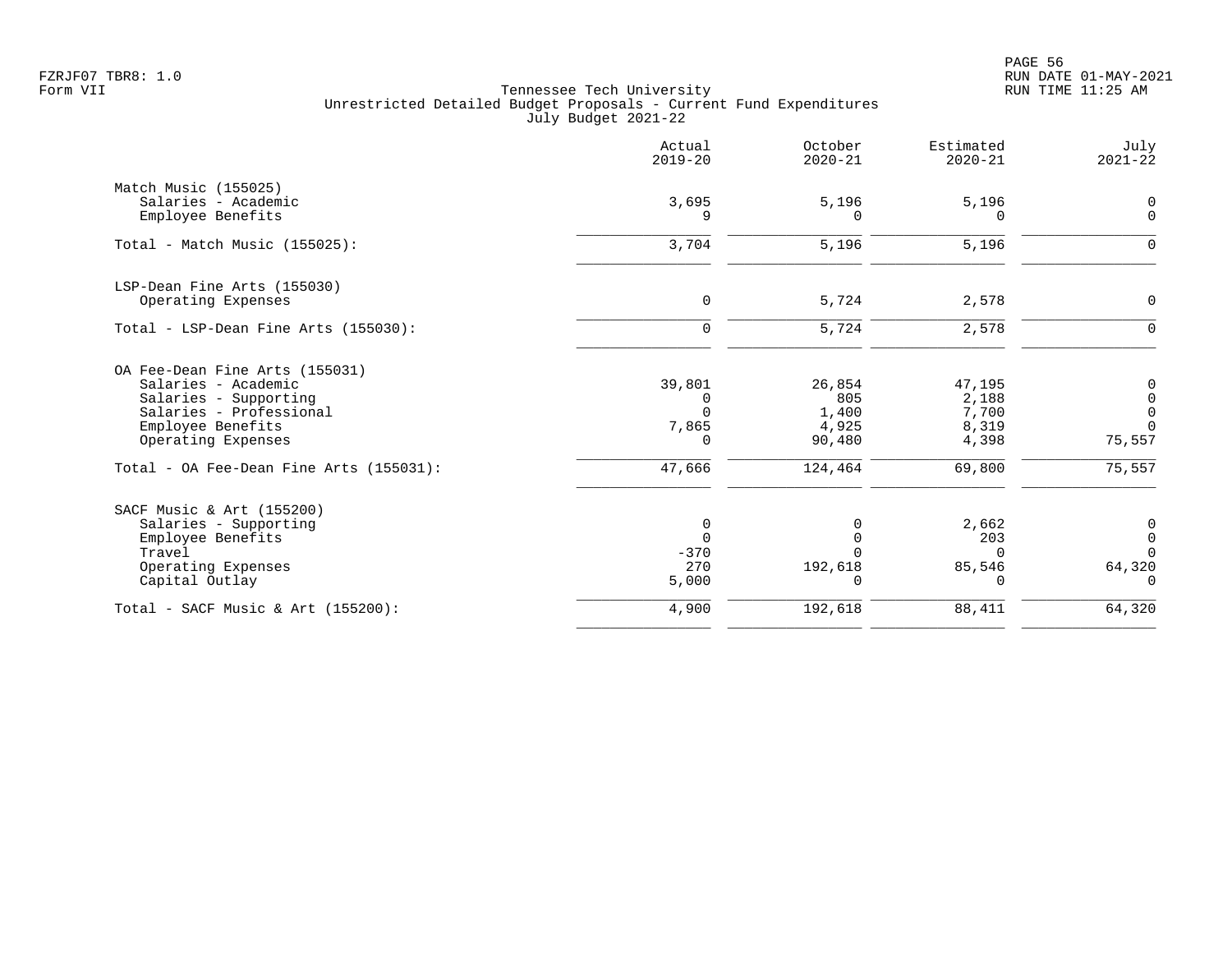|                                              | Actual<br>$2019 - 20$ | October<br>$2020 - 21$ | Estimated<br>$2020 - 21$ | July<br>$2021 - 22$ |
|----------------------------------------------|-----------------------|------------------------|--------------------------|---------------------|
| Art, Craft & Design (155300)                 |                       |                        |                          |                     |
| Salaries - Academic                          | 436,052               | 398,562                | 411,864                  | 379,883             |
| Salaries - Supporting                        | 32,250                | 29,936                 | 30,436                   | 30,036              |
| Salaries - Professional                      | 4,200                 | $\Omega$               | $\cap$                   | $\bigcap$           |
| Employee Benefits                            | 179,024               | 147,670                | 147,670                  | 147,670             |
| Travel                                       | 1,487                 | 1,306                  | 3,486                    | 1,306               |
| Operating Expenses                           | 15,096                | 25,556                 | 21,276                   | 25,108              |
| Total - Art, Craft & Design $(155300)$ :     | 668,109               | 603,030                | 614,732                  | 584,003             |
| Art Course Fee (155301)                      |                       |                        |                          |                     |
| Salaries - Students                          | 120                   | $\Omega$               | 620                      | $\Omega$            |
| Operating Expenses                           | 6,582                 | 7,108                  | 6,488                    | 7,108               |
| Total - Art Course Fee (155301):             | 6,702                 | 7,108                  | 7,108                    | 7,108               |
| Art Faculty CC (155302)                      |                       |                        |                          |                     |
| Salaries - Academic                          | 243,032               | 305,424                | 307,924                  | 294,524             |
| Salaries - Professional                      | $\Omega$              | $\Omega$               | 100                      | $\Omega$            |
| Employee Benefits                            | 85,454                | 106,765                | 106,765                  | 106,765             |
| Travel                                       | 924                   | $\Omega$               | $\Omega$                 | $\Omega$            |
| Operating Expenses                           | 28,023                | 42,240                 | 42,140                   | 42,240              |
| Capital Outlay                               | 7,180                 | $\Omega$               | $\cap$                   | $\Omega$            |
| Total - Art Faculty CC $(155302)$ :          | 364,613               | 454,429                | 456,929                  | 443,529             |
| Match Art, Craft, & Design (155305)          |                       |                        |                          |                     |
| Salaries - Academic                          | 0                     | 0                      | 540                      | 0                   |
| Employee Benefits                            | $\mathbf 0$           | $\mathbf 0$            | 233                      | $\mathbf 0$         |
| Total - Match Art, Craft, & Design (155305): | $\mathbf 0$           | $\mathbf 0$            | 773                      | $\mathbf 0$         |
|                                              |                       |                        |                          |                     |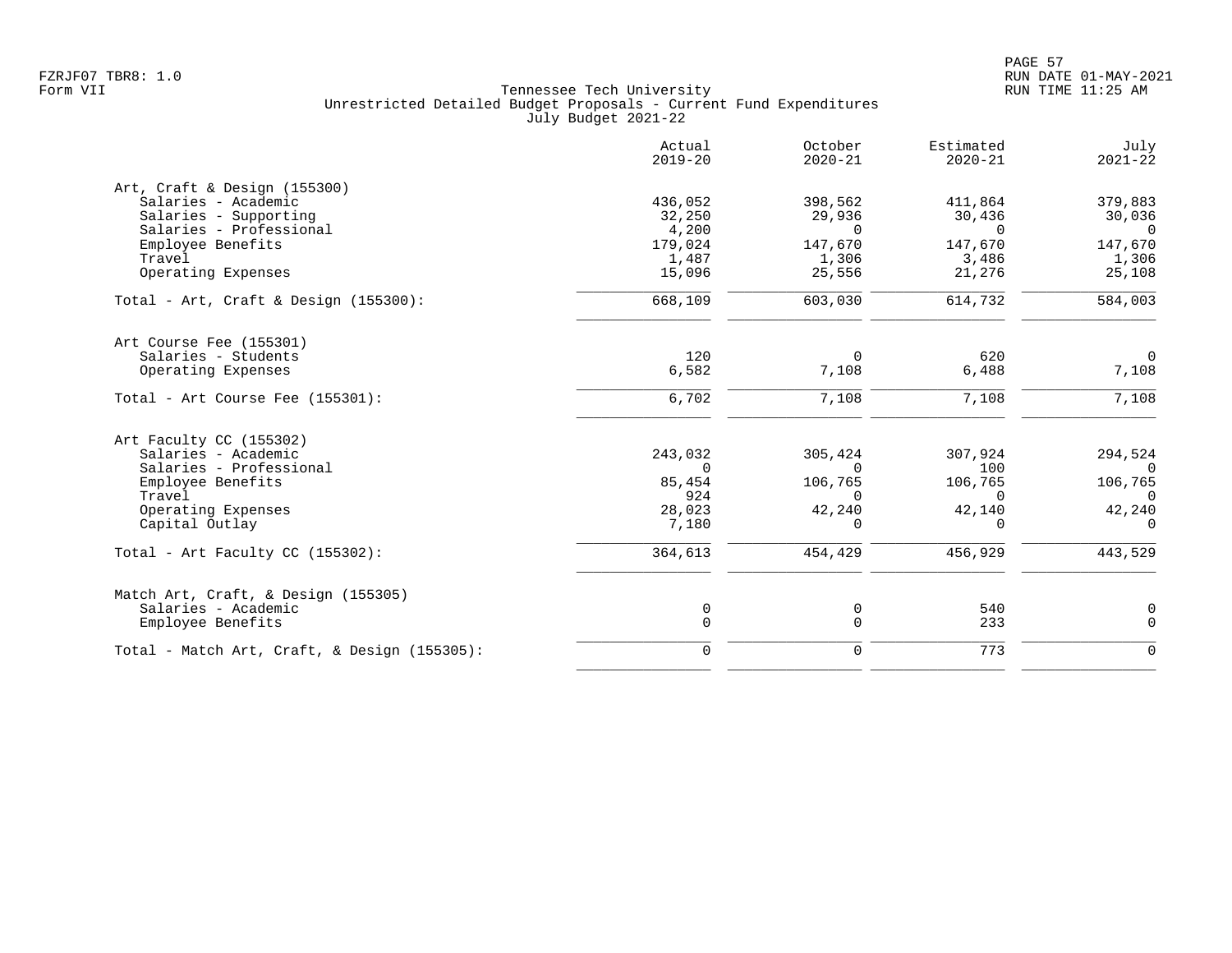|                                                       | Actual<br>$2019 - 20$ | October<br>$2020 - 21$ | Estimated<br>$2020 - 21$ | July<br>$2021 - 22$ |
|-------------------------------------------------------|-----------------------|------------------------|--------------------------|---------------------|
| SACF Art, Craft & Design (155308)                     |                       |                        |                          |                     |
| Salaries - Academic                                   | 66,420                | 61,400                 | 66,400                   | 59,180              |
| Salaries - Professional                               | 2,100                 | 700                    | 700                      | $\Omega$            |
| Employee Benefits                                     | $-5,493$              | 800                    | 23,900                   | 8,100               |
| Travel                                                | 2,784                 | $\Omega$               | $\Omega$                 | $\Omega$            |
| Operating Expenses                                    | 21,867                | 27,100                 | 65,961                   | 22,900              |
| Total - SACF Art, Craft & Design (155308):            | 87,678                | 90,000                 | 156,961                  | 90,180              |
| Match Craft Center (155505)                           |                       |                        |                          |                     |
| Salaries - Academic                                   | 3,864                 | 0                      | 0                        | $\mathbf 0$         |
| Salaries - Professional                               | $\Omega$              | 0                      | 1,195                    | $\mathbf 0$         |
| Employee Benefits                                     | 1,342                 | $\Omega$               | 586                      | $\Omega$            |
| Operating Expenses                                    | 864                   | 12                     | 2,022                    | 0                   |
| Total - Match Craft Center (155505):                  | 6,070                 | $12$                   | 3,803                    | $\mathbf 0$         |
| SACF Agriculture & Human Ecology (160008)             |                       |                        |                          |                     |
| Salaries - Academic                                   | 37,080                | 0                      | 0                        | 0                   |
| Salaries - Students                                   | 397                   | $\Omega$               | 0                        | $\mathsf{O}$        |
| Employee Benefits                                     | 4,360                 | $\Omega$               | 0                        | $\mathbf 0$         |
| Travel                                                | 12,353                |                        | U                        | $\Omega$            |
| Operating Expenses                                    | 9,627                 | 106,972                | 113,222                  | 61,225              |
| Total - SACF Agriculture & Human Ecology (160008):    | 63,817                | 106,972                | 113,222                  | 61,225              |
| Online Course Dev Ag and Human Ecol (160010)          |                       |                        |                          |                     |
| Operating Expenses                                    | 0                     | 1,678                  | 1,678                    | 1,678               |
| Total - Online Course Dev Ag and Human Ecol (160010): | 0                     | 1,678                  | 1,678                    | 1,678               |
|                                                       |                       |                        |                          |                     |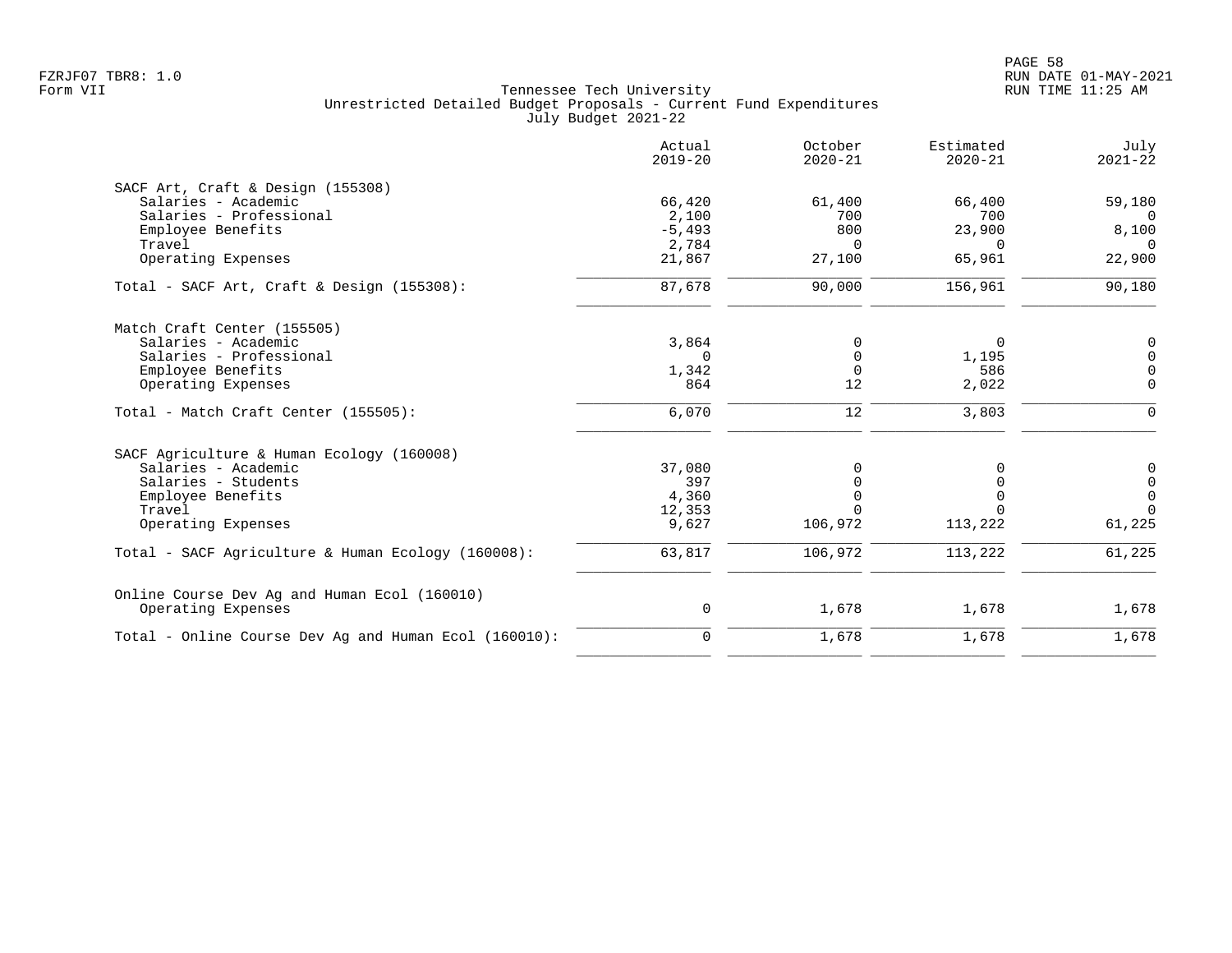PAGE 59 FZRJF07 TBR8: 1.0 RUN DATE 01-MAY-2021

|                                                            | Actual<br>$2019 - 20$ | October<br>$2020 - 21$ | Estimated<br>$2020 - 21$ | July<br>$2021 - 22$ |
|------------------------------------------------------------|-----------------------|------------------------|--------------------------|---------------------|
| Summer School Col Aq & HEC (160028)<br>Salaries - Academic | 52,282                | 45,253                 | 45,253                   | 45,253              |
| Employee Benefits<br>Operating Expenses                    | 9,912<br>$\Omega$     | 19,029<br>$\Omega$     | 19,029<br>47,188         | 19,029<br>47,188    |
| Total - Summer School Col Aq & HEC (160028):               | 62,194                | 64,282                 | 111,470                  | 111,470             |
| LSP-Dean Aq & HEC (160032)                                 |                       |                        |                          |                     |
| Operating Expenses                                         | 0                     | $\mathbf 0$            | 91,420                   | $\mathbf{0}$        |
| Total - LSP-Dean Aq & HEC $(160032)$ :                     | $\mathbf 0$           | $\Omega$               | 91,420                   | $\Omega$            |
| OA Fee-Dean Aq & HEC (160033)                              |                       |                        |                          |                     |
| Salaries - Academic                                        | 33,793                | 25,500                 | 25,670                   | 25,500              |
| Employee Benefits<br>Operating Expenses                    | 6,133<br>0            | 12,777<br>99,910       | 12,777<br>63,317         | 12,777<br>12,302    |
| Total - OA Fee-Dean Aq & HEC $(160033)$ :                  | 39,926                | 138,187                | 101,764                  | 50,579              |
| School of Agriculture (163000)                             |                       |                        |                          |                     |
| Salaries - Academic                                        | 843,296               | 942,996                | 734,550                  | 939,612             |
| Salaries - Supporting                                      | 34,013                | 34,088                 | 34,588                   | 34,188              |
| Salaries - Students<br>Employee Benefits                   | $\Omega$<br>331,362   | $\Omega$<br>410,785    | 280<br>392,785           | $\Omega$<br>392,785 |
| Travel                                                     | 367                   | 500                    | 220                      | 500                 |
| Operating Expenses                                         | 19,007                | 12,744                 | 10,044                   | 18,564              |
| Capital Outlay                                             | 10,843                | $\Omega$               | $\Omega$                 | $\Omega$            |
| Total - School of Agriculture (163000):                    | 1,238,888             | 1,401,113              | 1,172,467                | 1,385,649           |
|                                                            |                       |                        |                          |                     |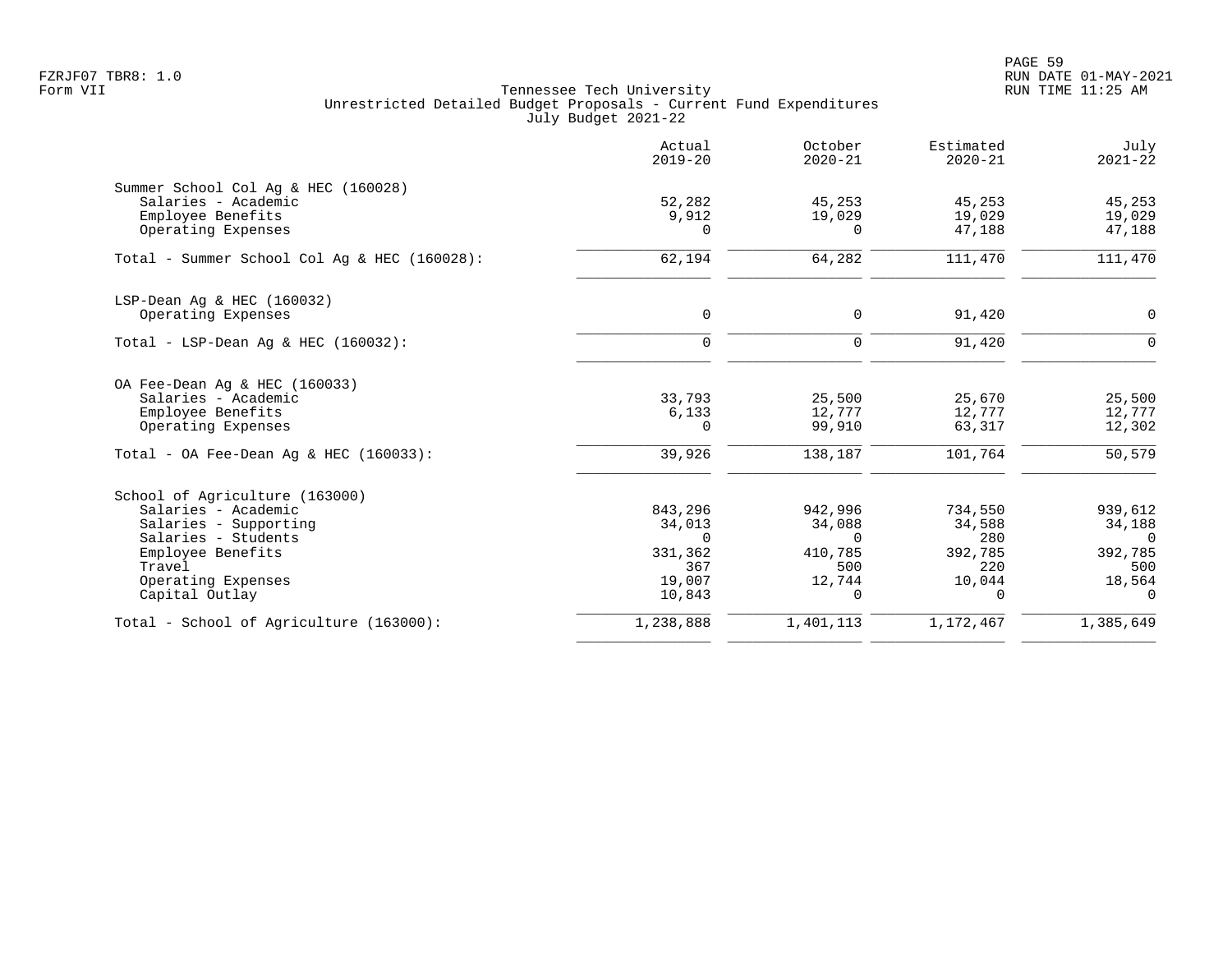|                                             | Actual<br>$2019 - 20$ | October<br>$2020 - 21$ | Estimated<br>$2020 - 21$ | July<br>$2021 - 22$ |
|---------------------------------------------|-----------------------|------------------------|--------------------------|---------------------|
| Lab Fee Agriculture (163001)                |                       |                        |                          |                     |
| Travel                                      | 1,750                 | 220                    | 220                      | 220                 |
| Operating Expenses                          | 15,031                | 15,980                 | 15,980                   | 15,980              |
| Total - Lab Fee Agriculture (163001):       | 16,781                | 16,200                 | 16,200                   | 16,200              |
| SACF Agriculture (163008)                   |                       |                        |                          |                     |
| Salaries - Academic                         | 71,375                | 71,675                 | 71,675                   | 71,775              |
| Employee Benefits                           | $-43$                 | $\Omega$               | $\Omega$                 | $\Omega$            |
| Total - SACF Agriculture (163008):          | 71,332                | 71,675                 | 71,675                   | 71,775              |
| Two Plus Two Lawrenceburg (163009)          |                       |                        |                          |                     |
| Salaries - Academic                         | 0                     | 58,300                 | 58,800                   | 55,000              |
| Employee Benefits                           | $\mathbf 0$           | 13,100                 | 15,100                   | 15,100              |
| Total - Two Plus Two Lawrenceburg (163009): | $\mathbf 0$           | 71,400                 | 73,900                   | 70,100              |
| School of Human Ecology (165000)            |                       |                        |                          |                     |
| Salaries - Academic                         | 543,089               | 559,586                | 563,708                  | 620,172             |
| Salaries - Supporting                       | 31,009                | 31,259                 | 31,759                   | 31,659              |
| Salaries - Professional                     | $-17$                 | $\Omega$               | 17                       | $\Omega$            |
| Employee Benefits                           | 242,045               | 207,771                | 207,771                  | 227,771             |
| Travel                                      | 1,402                 | 2,000                  | 1,983                    | 2,000               |
| Operating Expenses                          | 42,961                | 17,717                 | 17,925                   | 17,925              |
| Total - School of Human Ecology (165000):   | 860,489               | 818,333                | 823,163                  | 899,527             |
|                                             |                       |                        |                          |                     |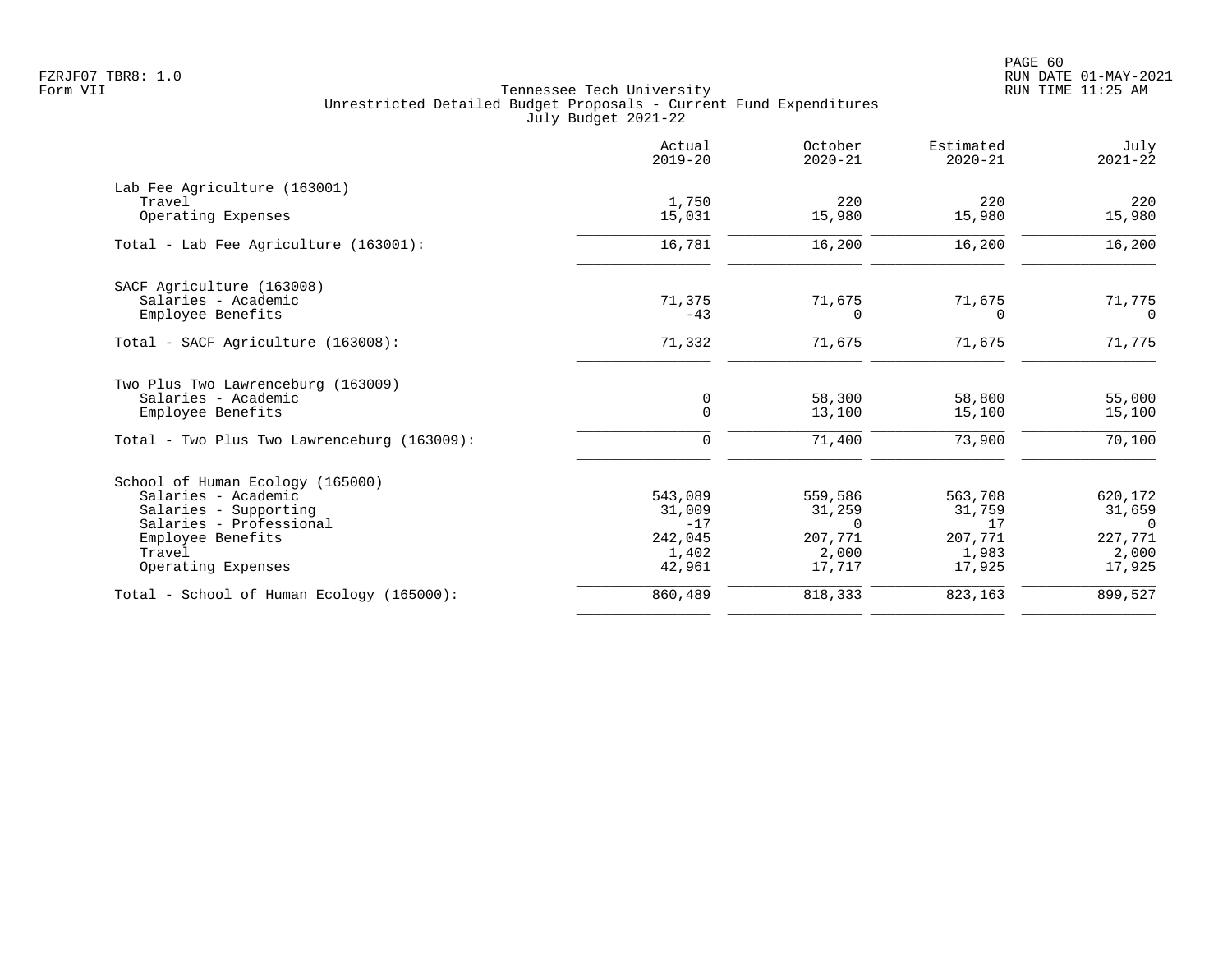|                                                                         | Actual<br>$2019 - 20$ | October<br>$2020 - 21$ | Estimated<br>$2020 - 21$ | July<br>$2021 - 22$ |
|-------------------------------------------------------------------------|-----------------------|------------------------|--------------------------|---------------------|
| Lab Fee Human Ecology (165001)<br>Operating Expenses                    | 3,440                 | 3,500                  | 3,500                    | 3,500               |
| Total - Lab Fee Human Ecology (165001):                                 | 3,440                 | 3,500                  | 3,500                    | 3,500               |
| Human Ecology South Hall Cafe (165006)<br>Operating Expenses            | 1,631                 | 2,000                  | 2,912                    | $\mathsf{O}$        |
| Total - Human Ecology South Hall Cafe (165006):                         | 1,631                 | 2,000                  | 2,912                    | $\mathbf 0$         |
| Human Ecology Tartan Commission (165007)<br>Operating Expenses          | 0                     | 339                    | 339                      | 0                   |
| Total - Human Ecology Tartan Commission (165007):                       | 0                     | 339                    | 339                      | $\Omega$            |
| SACF Human Ecology (165008)<br>Salaries - Academic<br>Employee Benefits | 65,000<br>$-2$        | 65,000<br>0            | 65,000<br>$\Omega$       | 65,000<br>$\Omega$  |
| Total - SACF Human Ecology (165008):                                    | 64,998                | 65,000                 | 65,000                   | 65,000              |
| Lab Fee Nursing (166000)<br>Operating Expenses<br>Capital Outlay        | 37,464<br>5,254       | 22,800<br>$\Omega$     | 22,800<br>$\Omega$       | 22,800<br>$\Omega$  |
| Total - Lab Fee Nursing (166000):                                       | 42,718                | 22,800                 | 22,800                   | 22,800              |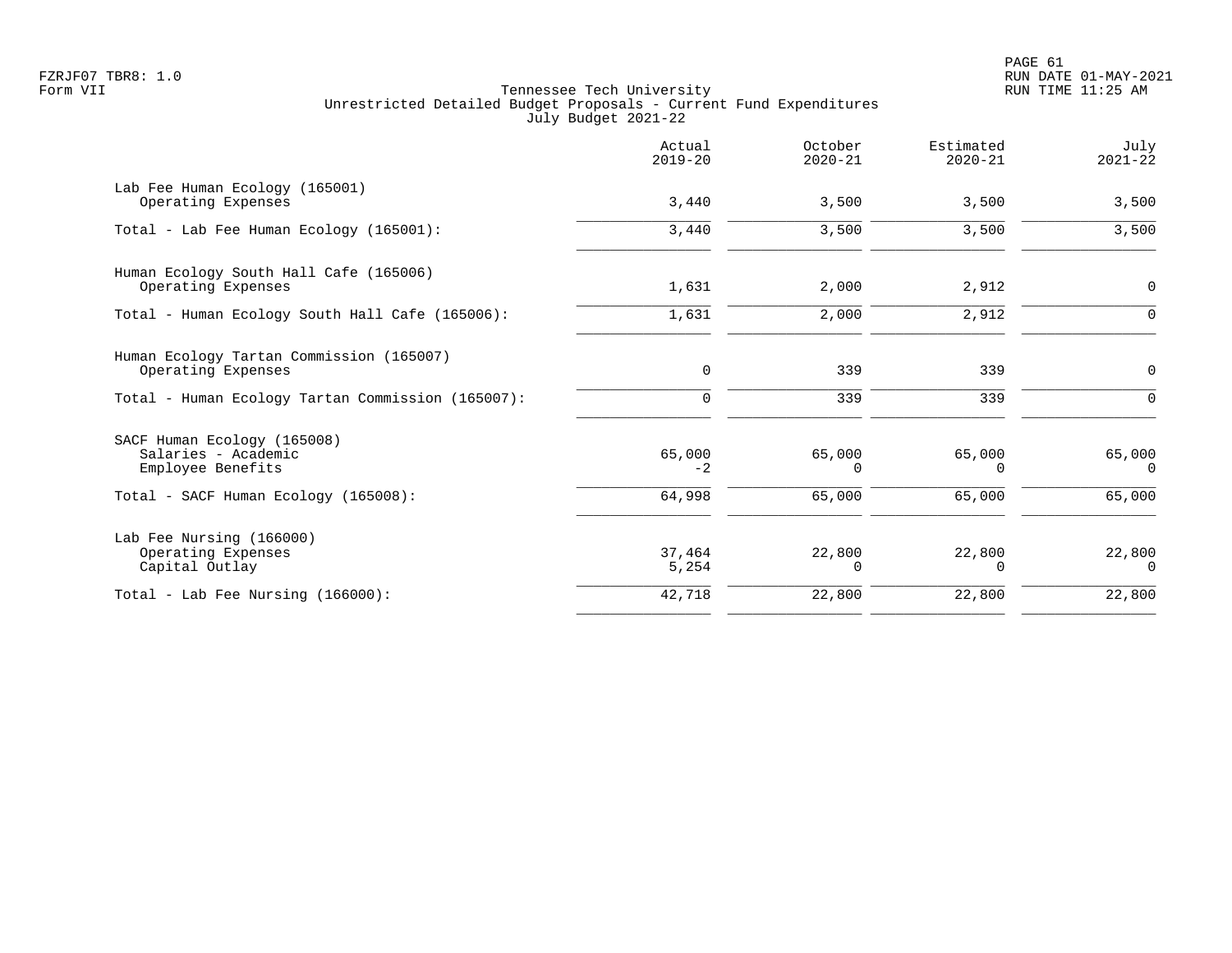|                                             | Actual<br>$2019 - 20$ | October<br>$2020 - 21$ | Estimated<br>$2020 - 21$ | July<br>$2021 - 22$ |
|---------------------------------------------|-----------------------|------------------------|--------------------------|---------------------|
| Nursing Instruction (166001)                |                       |                        |                          |                     |
| Salaries - Academic                         | 1,275,296             | 1,469,341              | 1,493,750                | 1,468,412           |
| Salaries - Supporting                       | 111,927               | 122,539                | 112,694                  | 63,029              |
| Salaries - Professional                     | 280,517               | 297,199                | 301,699                  | 299,199             |
| Employee Benefits                           | 658,641               | 707,185                | 707,185                  | 707,185             |
| Travel                                      | 11,545                | 4,690                  | 4,690                    | 4,690               |
| Operating Expenses                          | 37,404                | 44,777                 | 46,221                   | 44,063              |
| Total - Nursing Instruction (166001):       | 2,375,330             | 2,645,731              | 2,666,239                | 2,586,578           |
| Nursing Exam and Testing (166002)           |                       |                        |                          |                     |
| Salaries - Academic                         | 3,750                 | 3,500                  | 0                        | 3,500               |
| Employee Benefits                           | 6,389                 | 500                    | $\Omega$                 | 500                 |
| Operating Expenses                          | 29,966                | 32,963                 | 36,963                   | 32,963              |
| Total - Nursing Exam and Testing (166002):  | 40,105                | 36,963                 | 36,963                   | 36,963              |
| SACF Nursing (166003)                       |                       |                        |                          |                     |
| Salaries - Academic                         | 624,205               | 401,691                | 404,666                  | 408,991             |
| Employee Benefits                           | 124,828               | 37,390                 | 37,390                   | 37,390              |
| Operating Expenses                          | 13,737                | 164,882                | 206,407                  | 105,369             |
| $Total - SACF Nursing (166003):$            | 762,770               | 603,963                | 648,463                  | 551,750             |
| Online Course Dev Nursing (166010)          |                       |                        |                          |                     |
| Operating Expenses                          | 4,113                 | 23,072                 | 23,072                   | 23,072              |
| Total - Online Course Dev Nursing (166010): | 4,113                 | 23,072                 | 23,072                   | 23,072              |
|                                             |                       |                        |                          |                     |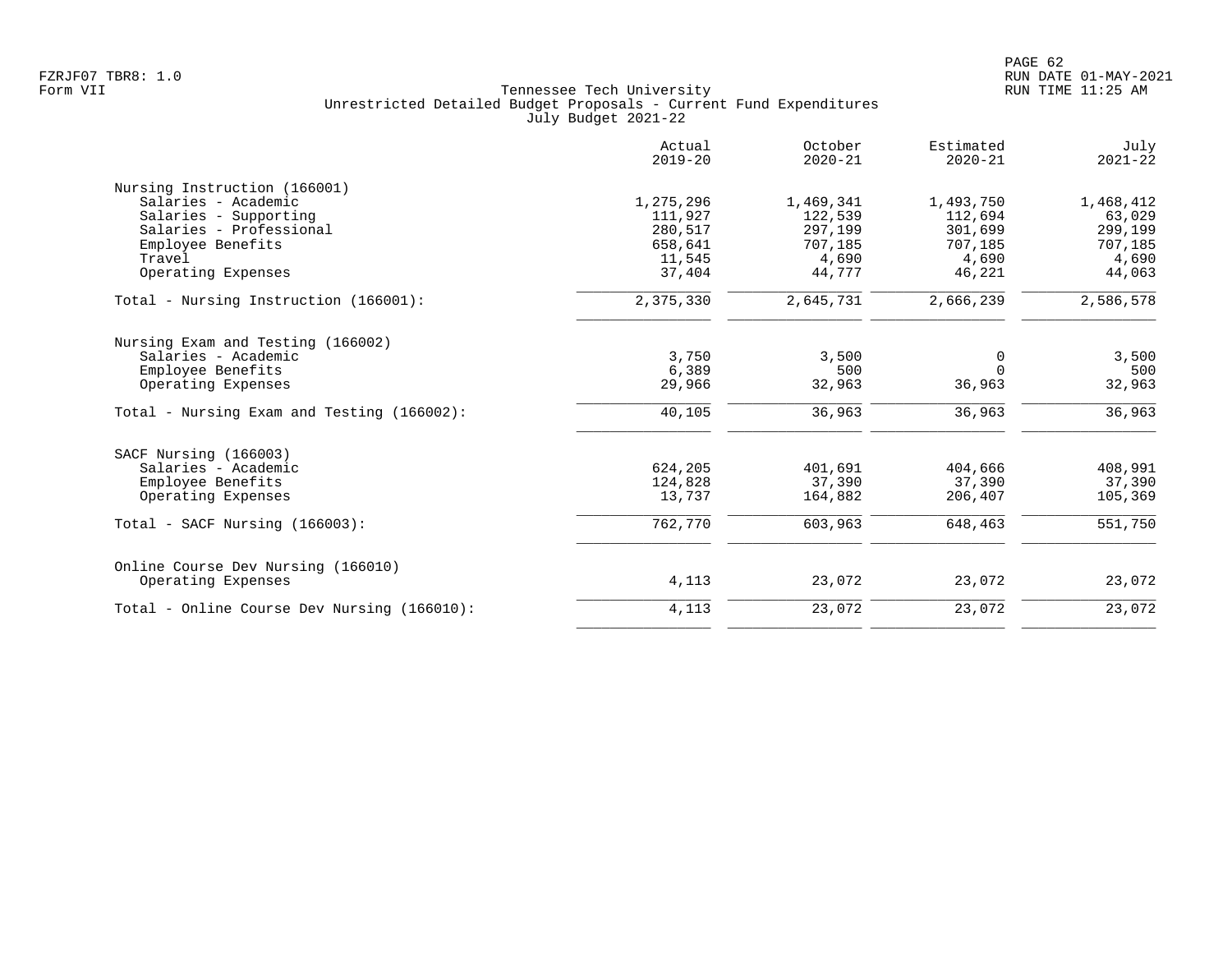|                                                                                                            | Actual<br>$2019 - 20$ | October<br>$2020 - 21$  | Estimated<br>$2020 - 21$    | July<br>$2021 - 22$         |
|------------------------------------------------------------------------------------------------------------|-----------------------|-------------------------|-----------------------------|-----------------------------|
| SACF Nursing Joint DNP (166016)<br>Salaries - Academic<br>Employee Benefits<br>Operating Expenses          | 15,200<br>1,162<br>0  | 0<br>$\Omega$<br>66,933 | 18,059<br>1,415<br>75,459   | 0<br>$\Omega$<br>40,750     |
| Total - SACF Nursing Joint DNP (166016):                                                                   | 16,362                | 66,933                  | 94,933                      | 40,750                      |
| Nursing Joint DNP Grad Fee (166017)<br>Operating Expenses                                                  | 0                     | 60,000                  | 60,000                      | 58,500                      |
| Total - Nursing Joint DNP Grad Fee (166017):                                                               | $\overline{0}$        | 60,000                  | 60,000                      | 58,500                      |
| Summer School School of Nursing (166028)<br>Salaries - Academic<br>Employee Benefits<br>Operating Expenses | 80,931<br>19,219<br>0 | 41,657<br>11,073<br>0   | 41,657<br>11,073<br>207,829 | 41,657<br>11,073<br>207,829 |
| Total - Summer School School of Nursing (166028):                                                          | 100,150               | 52,730                  | 260,559                     | 260,559                     |
| TN eCampus School of Nursing (166031)<br>Salaries - Academic<br>Employee Benefits                          | 82,207<br>41,372      | $\Omega$<br>3,000       | 0<br>3,000                  | $\mathbf 0$<br>3,000        |
| Total - TN eCampus School of Nursing (166031):                                                             | 123,579               | 3,000                   | 3,000                       | 3,000                       |
| LSP-Dean Nursing (166032)<br>Operating Expenses                                                            | 0                     | 7,108                   | 0                           | 0                           |
| Total - LSP-Dean Nursing (166032):                                                                         | $\overline{0}$        | 7,108                   | $\mathbf 0$                 | $\mathbf 0$                 |
|                                                                                                            |                       |                         |                             |                             |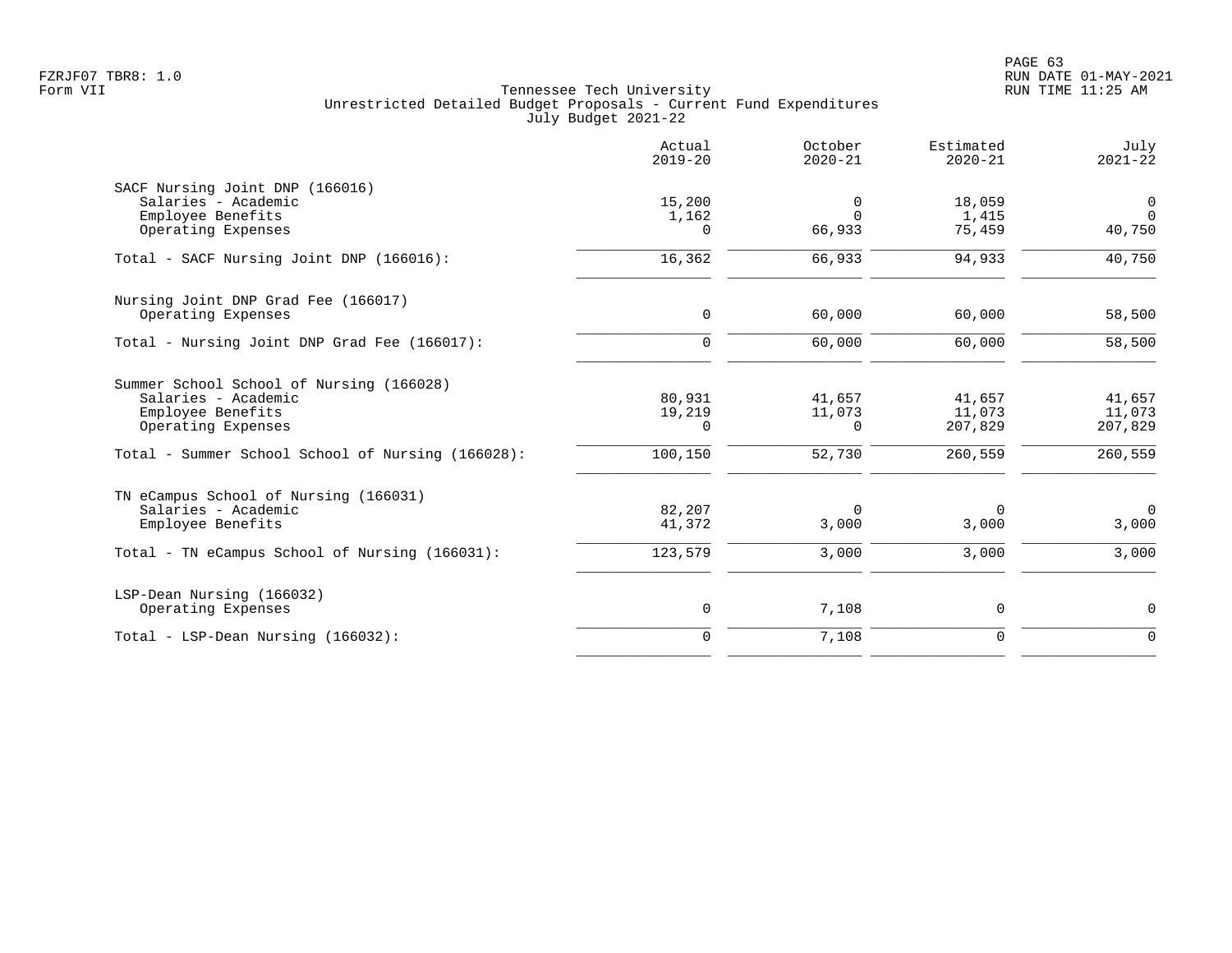|                                                                                                                                       | Actual<br>$2019 - 20$       | October<br>$2020 - 21$       | Estimated<br>$2020 - 21$     | July<br>$2021 - 22$                  |
|---------------------------------------------------------------------------------------------------------------------------------------|-----------------------------|------------------------------|------------------------------|--------------------------------------|
| OA Fee-Dean Nursing (166033)<br>Salaries - Academic<br>Operating Expenses                                                             | 29,687<br>0                 | $\Omega$<br>10,092           | $\Omega$<br>22,983           | $\overline{0}$<br>9,410              |
| Total - OA Fee-Dean Nursing (166033):                                                                                                 | 29,687                      | 10,092                       | 22,983                       | 9,410                                |
| GA Instruction Pool (170006)<br>Employee Benefits                                                                                     | 0                           | 19,200                       | 19,200                       | 79,200                               |
| Total - GA Instruction Pool (170006):                                                                                                 | $\mathbf 0$                 | 19,200                       | 19,200                       | 79,200                               |
| GA Project Inspire (170007)<br>Employee Benefits                                                                                      | 0                           | 550                          | 550                          | 550                                  |
| Total - GA Project Inspire (170007):                                                                                                  | $\mathbf 0$                 | 550                          | 550                          | 550                                  |
| Minority Graduate Assistant (176004)<br>Salaries - Professional<br>Employee Benefits<br>Total - Minority Graduate Assistant (176004): | 62,039<br>54,955<br>116,994 | 49,910<br>246,656<br>296,566 | 49,910<br>246,656<br>296,566 | 49,910<br>156,870<br>206,780         |
| Summer School Col of Fine Arts (177028)<br>Salaries - Academic<br>Employee Benefits<br>Operating Expenses                             | 22,078<br>3,824<br>$\Omega$ | 0<br>$\mathsf 0$<br>$\Omega$ | 0<br>$\Omega$<br>42,535      | $\overline{0}$<br>$\Omega$<br>42,535 |
| Total - Summer School Col of Fine Arts (177028):                                                                                      | 25,902                      | $\mathbf 0$                  | 42,535                       | 42,535                               |
|                                                                                                                                       |                             |                              |                              |                                      |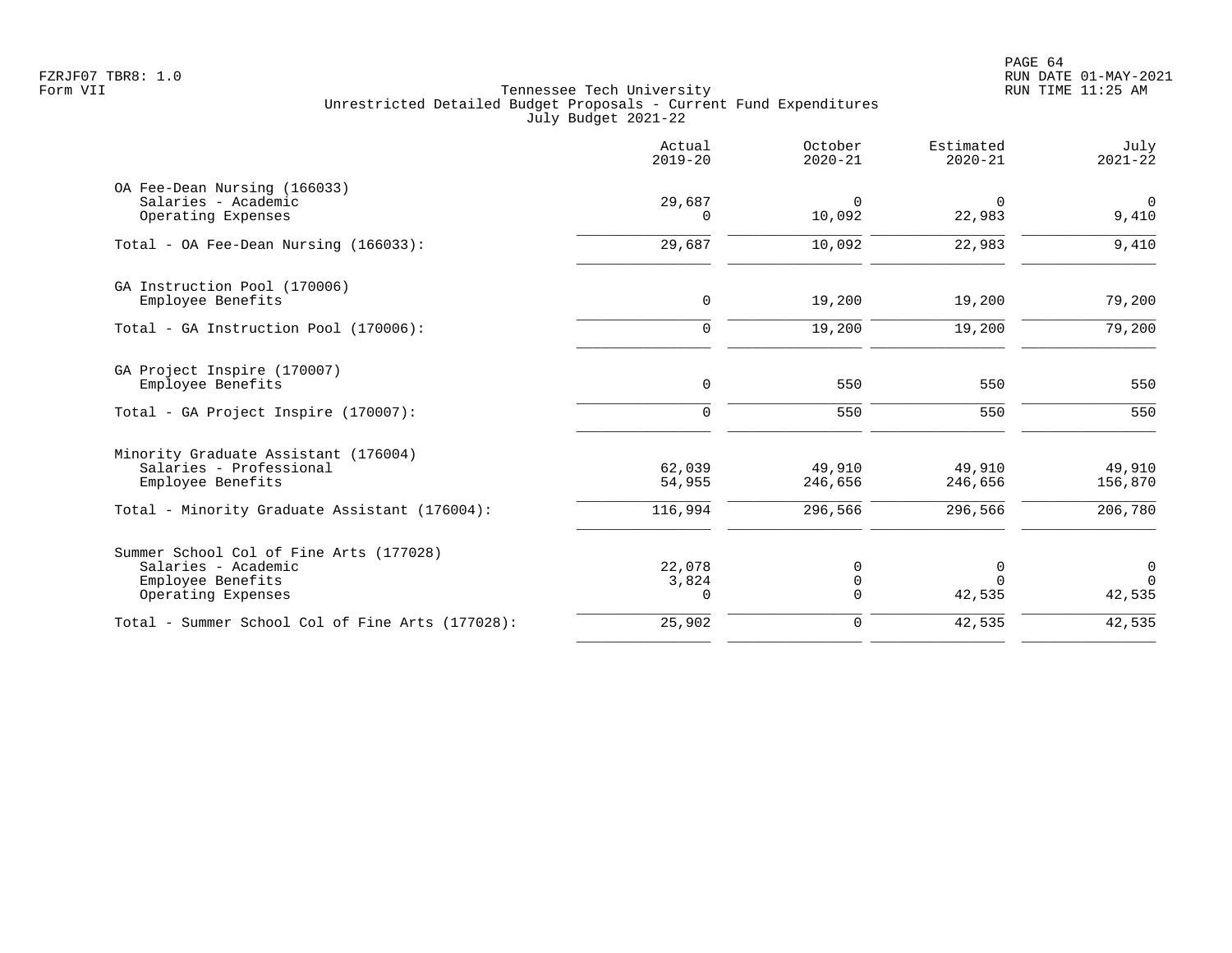PAGE 65 FZRJF07 TBR8: 1.0 RUN DATE 01-MAY-2021

|                                                | Actual<br>$2019 - 20$ | October<br>$2020 - 21$ | Estimated<br>$2020 - 21$ | July<br>$2021 - 22$ |
|------------------------------------------------|-----------------------|------------------------|--------------------------|---------------------|
| Ext Edu Off Campus (180003)                    |                       |                        |                          |                     |
| Salaries - Students                            | $\overline{0}$        | 650                    | 650                      | 650                 |
| Travel                                         | 2,791                 | $\Omega$               | 198                      | $\Omega$            |
| Operating Expenses                             | 1,852                 | 3,000                  | 2,802                    | 3,000               |
| Total - Ext Edu Off Campus (180003):           | 4,643                 | 3,650                  | 3,650                    | 3,650               |
| Ext Educ Overload (180005)                     |                       |                        |                          |                     |
| Operating Expenses                             | 869                   | $\mathbf 0$            | 0                        | $\Omega$            |
| Total - Ext Educ Overload (180005):            | 869                   | $\mathbf 0$            | $\mathbf 0$              | $\Omega$            |
| Distance MBA (180500)                          |                       |                        |                          |                     |
| Salaries - Academic                            | 40,500                | 118,470                | 84,996                   | 163,766             |
| Salaries - Supporting                          | 10,582                | 6,714                  | 14,909                   | 6,871               |
| Salaries - Students                            | 1,820                 | 0                      | $\Omega$                 | $\overline{0}$      |
| Salaries - Professional                        | 7,000                 | $\Omega$               | 1,476                    | $\Omega$            |
| Employee Benefits                              | 14,366                | 91,290                 | 91,290                   | 91,290              |
| Travel                                         | 566                   | $\Omega$               | $\Omega$                 | $\Omega$            |
| Operating Expenses                             | 122,914               | 416,572                | 332,470                  | 220,605             |
| Total - Distance MBA (180500):                 | 197,748               | 633,046                | 525,141                  | 482,532             |
| Non Credit Extended Programs (181002)          |                       |                        |                          |                     |
| Salaries - Academic                            | $\Omega$              | 6,000                  | 6,000                    | 6,000               |
| Salaries - Supporting                          | 3,150                 | 12,521                 | 12,521                   | 12,521              |
| Employee Benefits                              | 237                   | 316                    | 316                      | 316                 |
| Travel                                         | 328                   | 200                    | 200                      | 200                 |
| Operating Expenses                             | 4,283                 | 29,747                 | 29,747                   | 29,747              |
| Department Revenues                            | $-300$                | $\Omega$               | $\Omega$                 | $\Omega$            |
| Total - Non Credit Extended Programs (181002): | 7,698                 | 48,784                 | 48,784                   | 48,784              |
|                                                |                       |                        |                          |                     |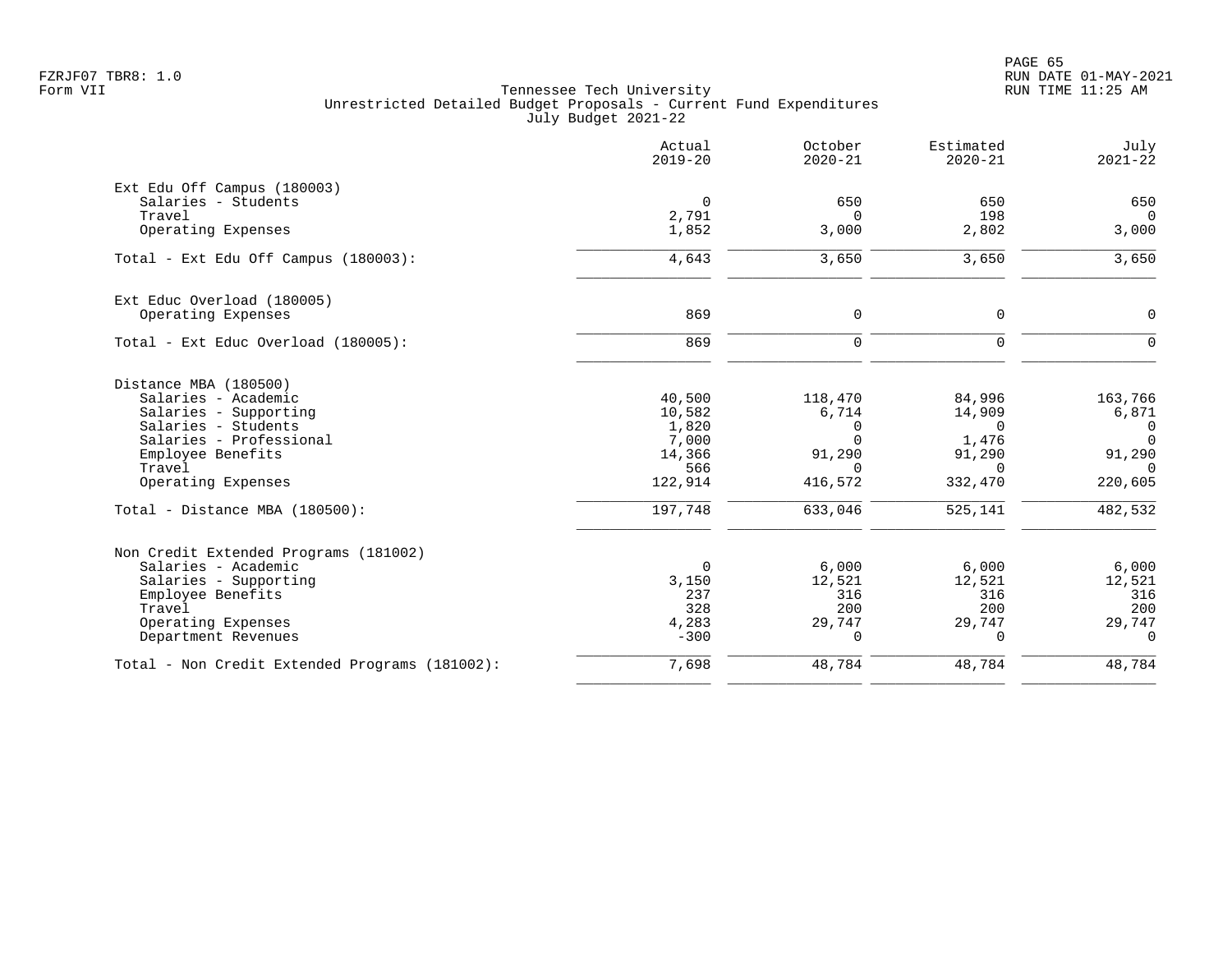PAGE 66 FZRJF07 TBR8: 1.0 RUN DATE 01-MAY-2021

|                                                       | Actual<br>$2019 - 20$ | October<br>$2020 - 21$ | Estimated<br>$2020 - 21$ | July<br>$2021 - 22$ |
|-------------------------------------------------------|-----------------------|------------------------|--------------------------|---------------------|
| Governor Sch fr Emerging Technology (183000)          |                       |                        |                          |                     |
| Salaries - Students                                   | 120                   | 0                      | 0                        | $\mathbf 0$         |
| Salaries - Professional                               | 600                   | $\Omega$               | $\Omega$                 | $\Omega$            |
| Operating Expenses                                    | 0                     | 17,826                 | 17,826                   | 5,359               |
| Total - Governor Sch fr Emerging Technology (183000): | 720                   | 17,826                 | 17,826                   | 5,359               |
| Two Plus Two Crossville (184000)                      |                       |                        |                          |                     |
| Salaries - Supporting                                 | 2,742                 | $\Omega$               | $\Omega$                 | $\overline{0}$      |
| Employee Benefits                                     | 749                   | 999                    | 999                      | 999                 |
| Operating Expenses                                    | 415                   | $\Omega$               | $\Omega$                 | $\Omega$            |
| Total - Two Plus Two Crossville (184000):             | 3,906                 | 999                    | 999                      | 999                 |
| Two Plus Two Oak Ridge (184001)                       |                       |                        |                          |                     |
| Salaries - Professional                               | 3,967                 | 17,784                 | 18,034                   | 17,784              |
| Employee Benefits                                     | 1,333                 | 10,682                 | 10,682                   | 10,682              |
| Travel                                                | 83                    | 156                    | 156                      | 156                 |
| Operating Expenses                                    | 211                   | 12,066                 | 12,066                   | 12,066              |
| Total - Two Plus Two Oak Ridge (184001):              | 5,594                 | 40,688                 | 40,938                   | 40,688              |
| Two Plus Two Pellissippii (184002)                    |                       |                        |                          |                     |
| Salaries - Supporting                                 | 12,753                | 12,853                 | 13,103                   | 12,853              |
| Employee Benefits                                     | 4,083                 | 4,074                  | 4,374                    | 4,374               |
| Travel                                                | 89                    | 1,290                  | 1,290                    | 1,290               |
| Operating Expenses                                    | 21,208                | 14,600                 | 14,600                   | 14,600              |
| Total - Two Plus Two Pellissippii (184002):           | 38,133                | 32,817                 | 33,367                   | 33,117              |
|                                                       |                       |                        |                          |                     |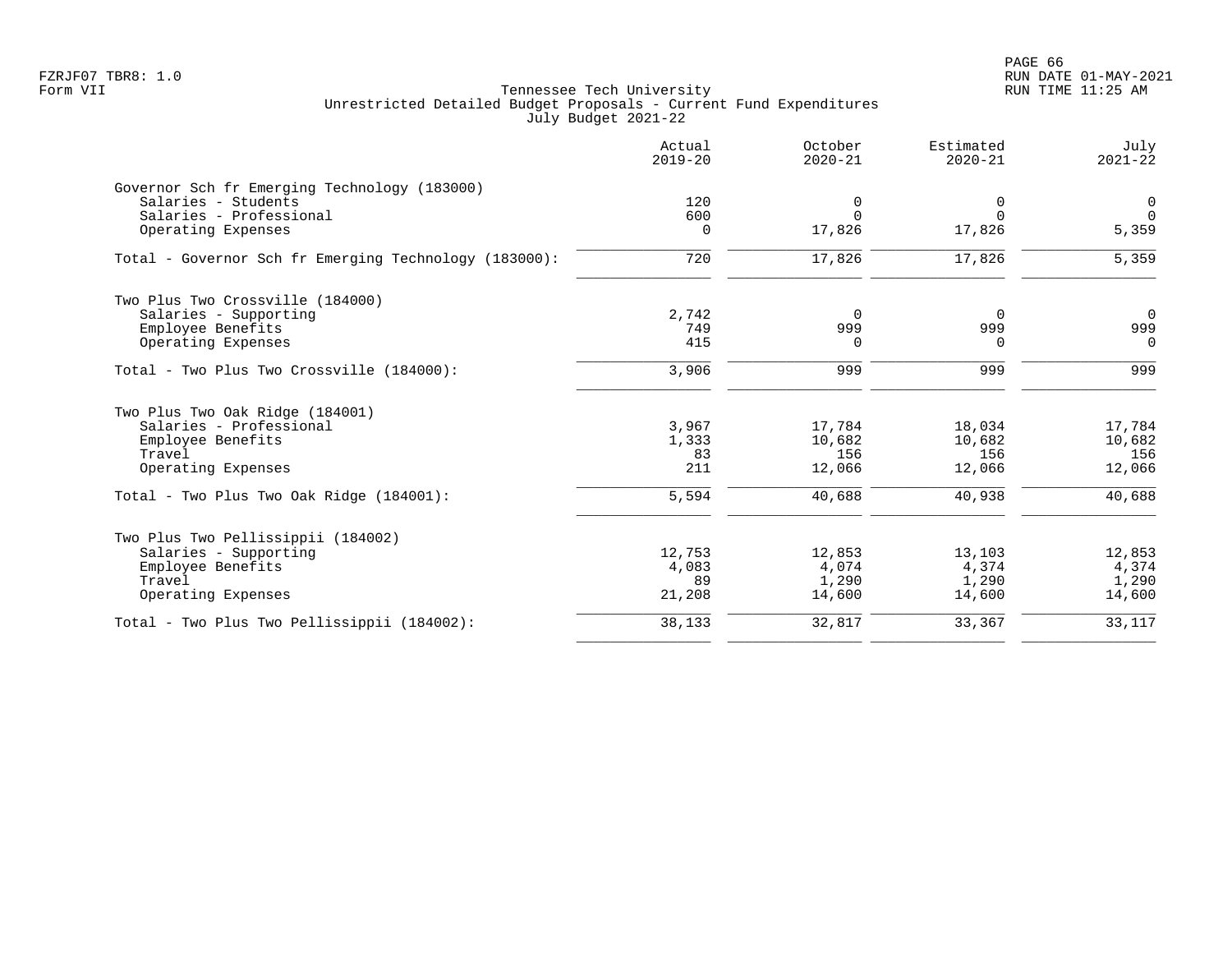|                                            | Actual<br>$2019 - 20$ | October<br>$2020 - 21$ | Estimated<br>$2020 - 21$ | July<br>$2021 - 22$ |
|--------------------------------------------|-----------------------|------------------------|--------------------------|---------------------|
| Two Plus Two Chattanooga (184003)          |                       |                        |                          |                     |
| Operating Expenses                         | 9,634                 | 10,900                 | 10,900                   | 10,900              |
| Total - Two Plus Two Chattanooga (184003): | 9,634                 | 10,900                 | 10,900                   | 10,900              |
| Two Plus Two Motlow (184004)               |                       |                        |                          |                     |
| Salaries - Academic                        | $\overline{0}$        | 690                    | 690                      | 690                 |
| Salaries - Students                        | 190                   | O                      | 0                        | $\mathbf 0$         |
| Salaries - Professional                    | 8,176                 | $\Omega$               | 0                        | $\mathbf 0$         |
| Employee Benefits                          | 3,790                 | $\Omega$               | $\Omega$                 | $\Omega$            |
| Travel                                     | 0                     | 3,000                  | 2,050                    | 3,000               |
| Operating Expenses                         | $\Omega$              | 2,800                  | 3,750                    | 2,800               |
| Total - Two Plus Two Motlow (184004):      | 12,156                | 6,490                  | 6,490                    | 6,490               |
| Two Plus Two Tullahoma (184005)            |                       |                        |                          |                     |
| Travel                                     | 0                     | 1,000                  | 1,000                    | 1,000               |
| Operating Expenses                         | $\mathbf 0$           | 5,500                  | 5,500                    | 5,500               |
| Total - Two Plus Two Tullahoma (184005):   | $\Omega$              | 6,500                  | 6,500                    | 6,500               |
| Two Plus Two RS Harriman (184006)          |                       |                        |                          |                     |
| Salaries - Academic                        | $\mathbf 0$           | 1,300                  | 1,300                    | 1,300               |
| Travel                                     | $\Omega$              | 750                    | 750                      | 750                 |
| Operating Expenses                         | 108                   | 4,002                  | 4,002                    | 4,002               |
| Total - Two Plus Two RS Harriman (184006): | 108                   | 6,052                  | 6,052                    | 6,052               |
|                                            |                       |                        |                          |                     |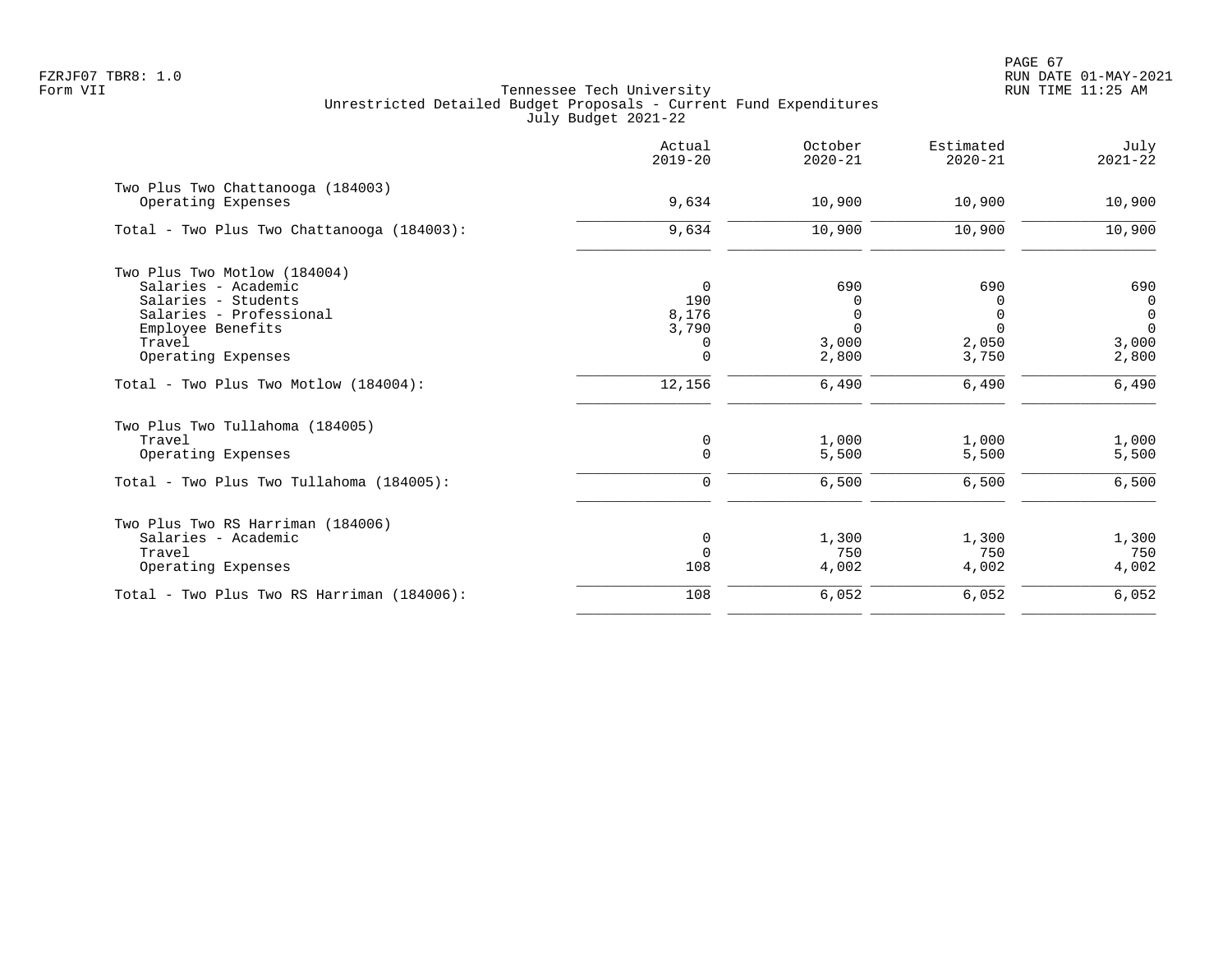|                                                | Actual<br>$2019 - 20$ | October<br>$2020 - 21$ | Estimated<br>$2020 - 21$ | July<br>$2021 - 22$ |
|------------------------------------------------|-----------------------|------------------------|--------------------------|---------------------|
| Two Plus Two Scott Co (184007)                 |                       |                        |                          |                     |
| Salaries - Academic                            | $\mathbf 0$           | 550                    | $\Omega$                 | 550                 |
| Salaries - Supporting                          | 13,861                | $\Omega$               | 8,550                    | $\Omega$            |
| Employee Benefits                              | 1,060                 | 1,047                  | 1,047                    | 1,047               |
| Travel                                         | 346                   | 1,382                  | 1,382                    | 1,382               |
| Operating Expenses                             | 5,148                 | 9,990                  | 2,990                    | 9,990               |
| Total - Two Plus Two Scott Co (184007):        | 20,415                | 12,969                 | 13,969                   | 12,969              |
| Two Plus Two Columbia (184008)                 |                       |                        |                          |                     |
| Salaries - Academic                            | 8,898                 | 0                      | 0                        | 0                   |
| Salaries - Supporting                          | 12,596                | $\Omega$               | $\Omega$                 | $\Omega$            |
| Salaries - Professional                        | 14,820                | 35,568                 | 36,068                   | 35,568              |
| Employee Benefits                              | 6,414                 | 12,942                 | 13,242                   | 13,242              |
| Travel                                         | 148                   | $\Omega$               | $\Omega$                 | $\Omega$            |
| Operating Expenses                             | 3,593                 | 1,800                  | 1,800                    | 1,800               |
| Total - Two Plus Two Columbia (184008):        | 46,469                | 50,310                 | 51,110                   | 50,610              |
| Two Plus Two Cookeville CHEC (184009)          |                       |                        |                          |                     |
| Salaries - Professional                        | 12,898                | 17,784                 | 18,034                   | 17,784              |
| Employee Benefits                              | 3,523                 | 5,078                  | 5,078                    | 5,078               |
| Travel                                         | $\Omega$              | 1,090                  | 1,090                    | 1,090               |
| Operating Expenses                             | 1,381                 | 1,860                  | 860                      | 1,860               |
| Total - Two Plus Two Cookeville CHEC (184009): | 17,802                | 25,812                 | 25,062                   | 25,812              |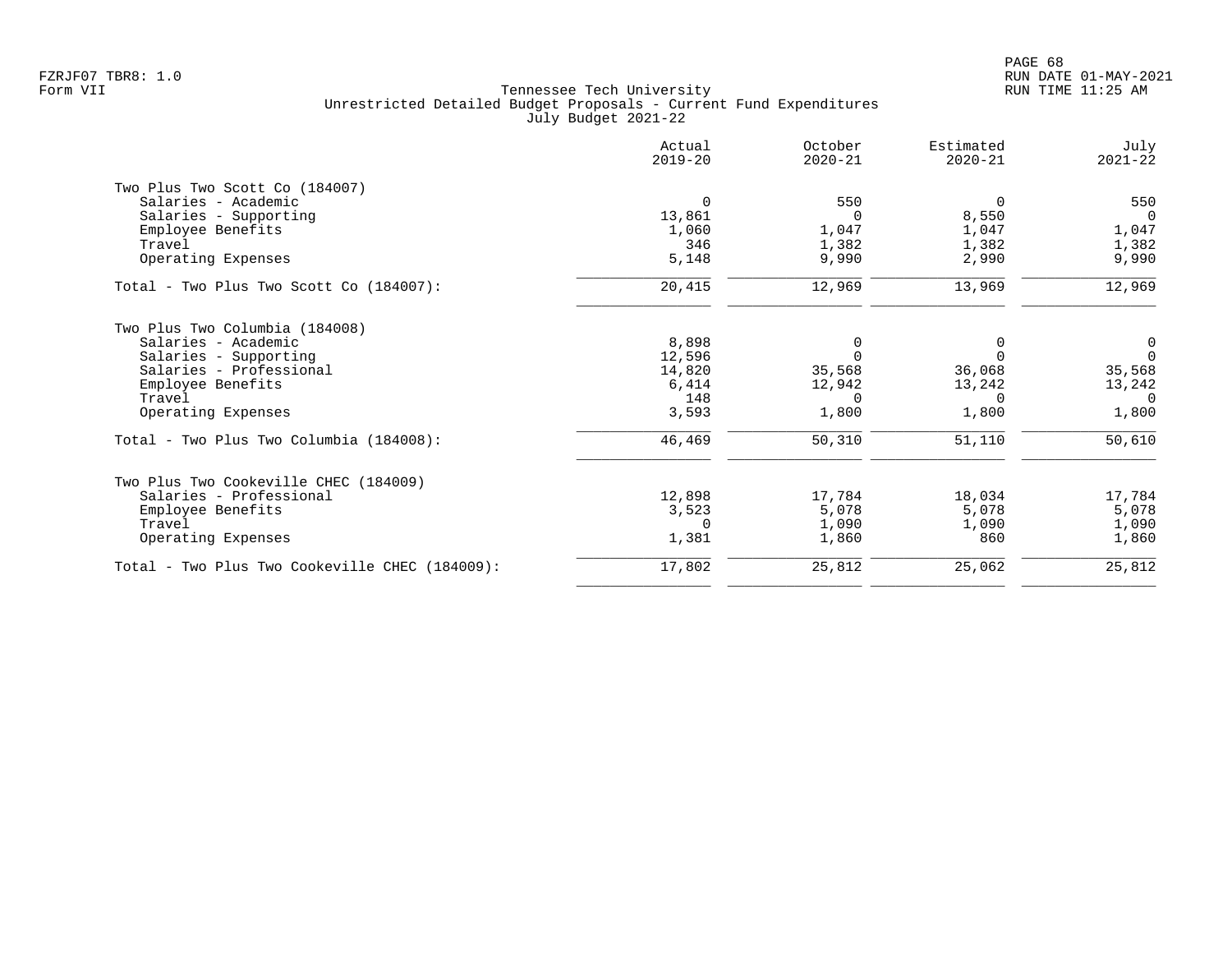| Actual<br>$2019 - 20$ | October<br>$2020 - 21$                           | Estimated<br>$2020 - 21$            | July<br>$2021 - 22$                                  |
|-----------------------|--------------------------------------------------|-------------------------------------|------------------------------------------------------|
|                       |                                                  |                                     |                                                      |
| 303,725               | 308,703                                          | 299,591                             | 308,903                                              |
| 27,901                | 28,126                                           | 28,626                              | 28,226                                               |
| 96,591                | 110,375                                          | 110,375                             | 110,375                                              |
| 4,830                 | 2,673                                            | $\Omega$                            | 2,673                                                |
| 22,896                | 12,520                                           | 26,305                              | 12,520                                               |
| 455,943               | 462,397                                          | 464,897                             | 462,697                                              |
|                       |                                                  |                                     |                                                      |
|                       |                                                  |                                     | 69,043                                               |
|                       |                                                  |                                     | 35,002                                               |
|                       |                                                  |                                     | 39,941                                               |
| $\Omega$              | 2,000                                            | 1,000                               | 2,000                                                |
| 6,394                 | 5,100                                            | 5,100                               | 5,100                                                |
| 97,764                | 143,943                                          | 156,143                             | 151,086                                              |
|                       |                                                  |                                     |                                                      |
|                       |                                                  |                                     | 1,491                                                |
|                       | 600                                              |                                     | 700                                                  |
| 3,923                 | 41,080                                           | 41,580                              | 41,080                                               |
| 26,041                | 28,468                                           | 28,468                              | 28,468                                               |
| 330                   | 330                                              | 330                                 | 330                                                  |
| 4,651                 | 5,398                                            | 5,398                               | 5,398                                                |
| 65,684                | 77,367                                           |                                     | 77,467                                               |
|                       | 32,790<br>36,065<br>22,515<br>$-4.493$<br>35,232 | 67,000<br>34,902<br>34,941<br>1,491 | 74,700<br>35,402<br>39,941<br>1,491<br>600<br>77,867 |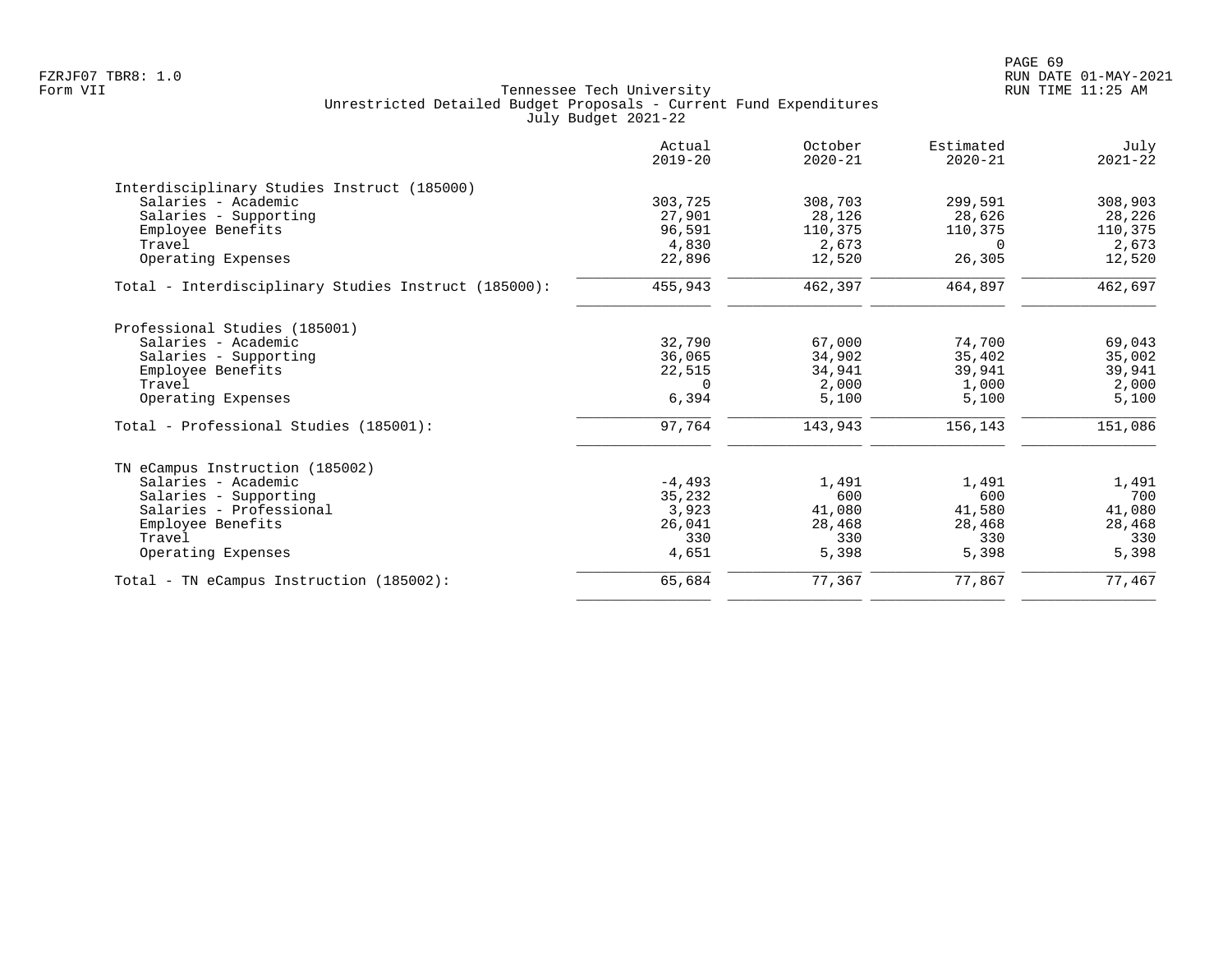|                                                       | Actual<br>$2019 - 20$ | October<br>$2020 - 21$ | Estimated<br>$2020 - 21$ | July<br>$2021 - 22$ |
|-------------------------------------------------------|-----------------------|------------------------|--------------------------|---------------------|
| Environmental Studies Udrgrd (185005)                 |                       |                        |                          |                     |
| Salaries - Administrative                             | $\Omega$              | 5,000                  | 5.000                    | 5,000               |
| Salaries - Academic                                   | 284,539               | 304,368                | 294,164                  | 304,768             |
| Salaries - Supporting                                 | 29,470                | 28,689                 | 29,189                   | 28,789              |
| Salaries - Professional                               | $\Omega$              | 9,204                  | 2,204                    | 9,204               |
| Employee Benefits                                     | 103,440               | 98,039                 | 101,039                  | 101,039             |
| Travel                                                | 145                   | 1,900                  | 1,900                    | 1,900               |
| Operating Expenses                                    | 8,979                 | 5,000                  | 9,000                    | 5,000               |
| Total - Environmental Studies Udrgrd (185005):        | 426,573               | 452,200                | 442,496                  | 455,700             |
| Interdisc Studies Online Course Fee (185008)          |                       |                        |                          |                     |
| Operating Expenses                                    | $\mathbf 0$           | $-6,047$               | 0                        | $\mathbf 0$         |
| Total - Interdisc Studies Online Course Fee (185008): | 0                     | $-6,047$               | 0                        | $\Omega$            |
| Public Safety Instruction (185502)                    |                       |                        |                          |                     |
| Salaries - Academic                                   | $\mathbf 0$           | 943                    | 0                        | $\mathbf 0$         |
| Total - Public Safety Instruction (185502):           | $\Omega$              | 943                    | $\Omega$                 | $\Omega$            |
| Environmental Sci Grad Assist (188000)                |                       |                        |                          |                     |
| Employee Benefits                                     | 44,936                | 45,880                 | 50,733                   | 45,880              |
| Total - Environmental Sci Grad Assist (188000):       | 44,936                | 45,880                 | 50,733                   | 45,880              |
|                                                       |                       |                        |                          |                     |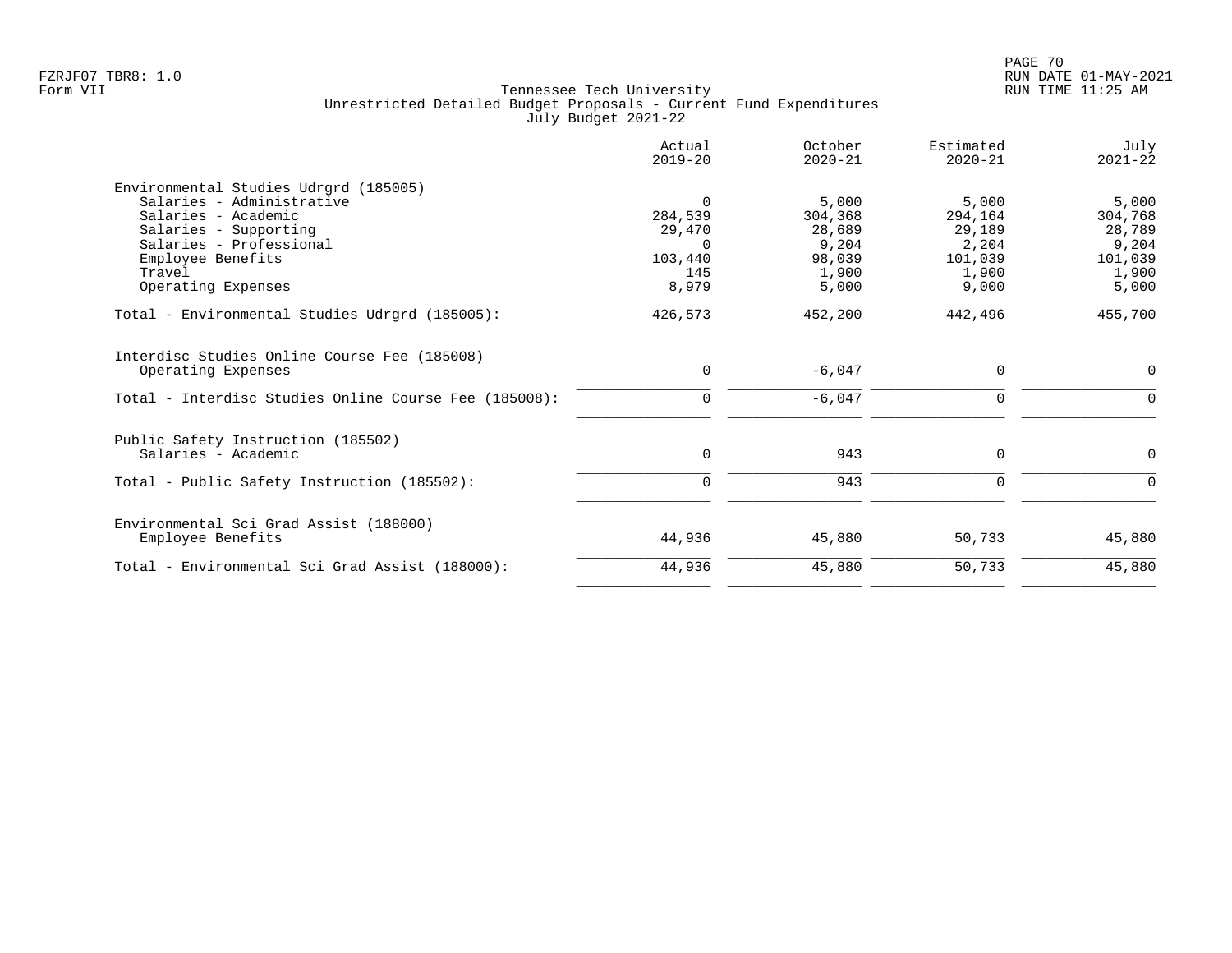|                                                      | Actual<br>$2019 - 20$ | October<br>$2020 - 21$ | Estimated<br>$2020 - 21$ | July<br>$2021 - 22$ |
|------------------------------------------------------|-----------------------|------------------------|--------------------------|---------------------|
| EVS Challenge (188001)                               |                       |                        |                          |                     |
| Salaries - Professional                              | 14,000                | 21,400                 | 17,500                   | $\mathbf 0$         |
| Total - EVS Challenge (188001):                      | 14,000                | 21,400                 | 17,500                   | $\Omega$            |
| Environmental Science Masters (188002)               |                       |                        |                          |                     |
| Salaries - Academic                                  | 4,939                 | 0                      | 4,604                    | $\mathsf 0$         |
| Salaries - Students                                  | 6,893                 | $\Omega$               | 3,563                    | $\mathbf 0$         |
| Salaries - Professional                              | 1,582                 | $\Omega$               | 9,600                    | $\Omega$            |
| Employee Benefits                                    | 904                   | 921                    | 1,121                    | 1,121               |
| Travel                                               | 163                   | 3,000                  | 3,000                    | 3,000               |
| Operating Expenses                                   | 3,600                 | 3,000                  | 3,848                    | 3,000               |
| Total - Environmental Science Masters (188002):      | 18,081                | 6,921                  | 25,736                   | 7,121               |
| Desig Grad Stud Assist-Environ Sci (188003)          |                       |                        |                          |                     |
| Salaries - Academic                                  | 42,000                | $\Omega$               | 42,000                   | 0                   |
| Salaries - Students                                  | 30,557                | $\Omega$               | 28,400                   | $\mathbf 0$         |
| Salaries - Professional                              | 23,864                |                        | 24,500                   | $\Omega$            |
| Employee Benefits                                    | 33,870                | 131,998                | 37,098                   | 161,450             |
| Total - Desig Grad Stud Assist-Environ Sci (188003): | 130,291               | 131,998                | 131,998                  | 161,450             |
| Interdisciplinary Student Success (189000)           |                       |                        |                          |                     |
| Salaries - Students                                  | 50                    | $\Omega$               | $\Omega$                 | $\mathbf 0$         |
| Salaries - Professional                              | 191,063               | 203,051                | 205,051                  | 203,351             |
| Employee Benefits                                    | 94,088                | 111,325                | 111,325                  | 111,325             |
| Travel                                               | 1,795                 | 2,000                  | 2,000                    | 2,000               |
| Operating Expenses                                   | 2,079                 | 5,000                  | 5,000                    | 5,000               |
| Total - Interdisciplinary Student Success (189000):  | 289,075               | 321,376                | 323,376                  | 321,676             |
|                                                      |                       |                        |                          |                     |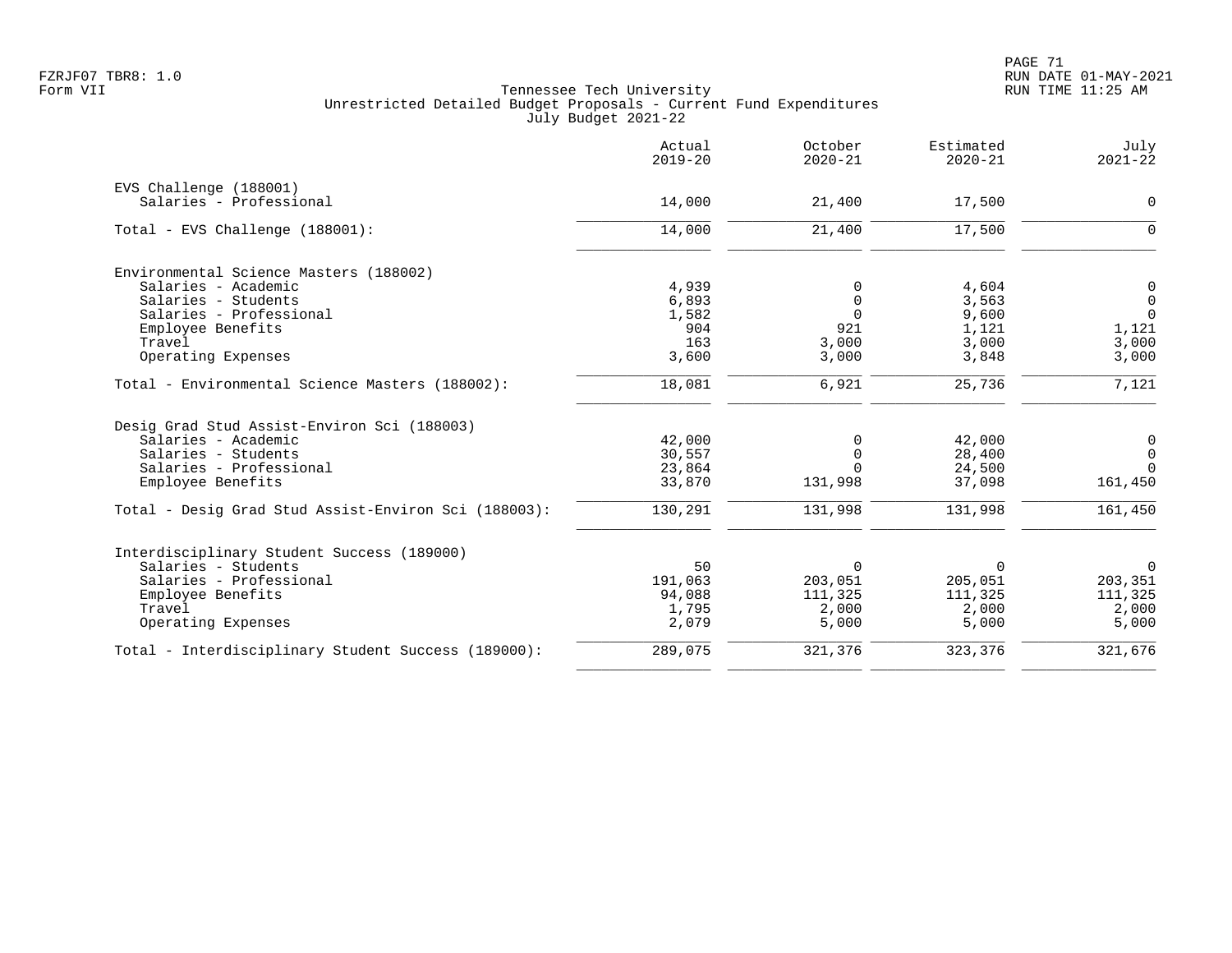| Actual<br>$2019 - 20$ | October<br>$2020 - 21$                      | Estimated<br>$2020 - 21$                    | July<br>$2021 - 22$                         |
|-----------------------|---------------------------------------------|---------------------------------------------|---------------------------------------------|
|                       |                                             |                                             |                                             |
|                       |                                             |                                             | 215,000                                     |
|                       |                                             |                                             | 4,000                                       |
| 20,668                | 105,500                                     | 105,500                                     | 1,729,946<br>105,500                        |
| 1,447,903             | 2,665,142                                   | 2,717,994                                   | 2,054,446                                   |
|                       |                                             |                                             |                                             |
|                       |                                             |                                             | $-374,000$                                  |
| $-374,000$            | $-374,000$                                  | $-374,000$                                  | $-374,000$                                  |
| 450,148               | 514,957                                     | 504,957                                     | 504,957                                     |
| 450,148               | 514,957                                     | 504,957                                     | 504,957                                     |
|                       |                                             |                                             |                                             |
| 91,814                | 92,273                                      | 92,273                                      | 92,273                                      |
| 91,814                | 92,273                                      | 92,273                                      | 92,273                                      |
|                       |                                             |                                             |                                             |
| 4,040,950             | 4,758,187                                   | 4,806,837                                   | 4,514,299                                   |
| 4,040,950             | 4,758,187                                   | 4,806,837                                   | 4,514,299                                   |
|                       | 176,060<br>2,357<br>1,248,818<br>$-374,000$ | 215,000<br>4,000<br>2,340,642<br>$-374,000$ | 215,000<br>4,000<br>2,393,494<br>$-374,000$ |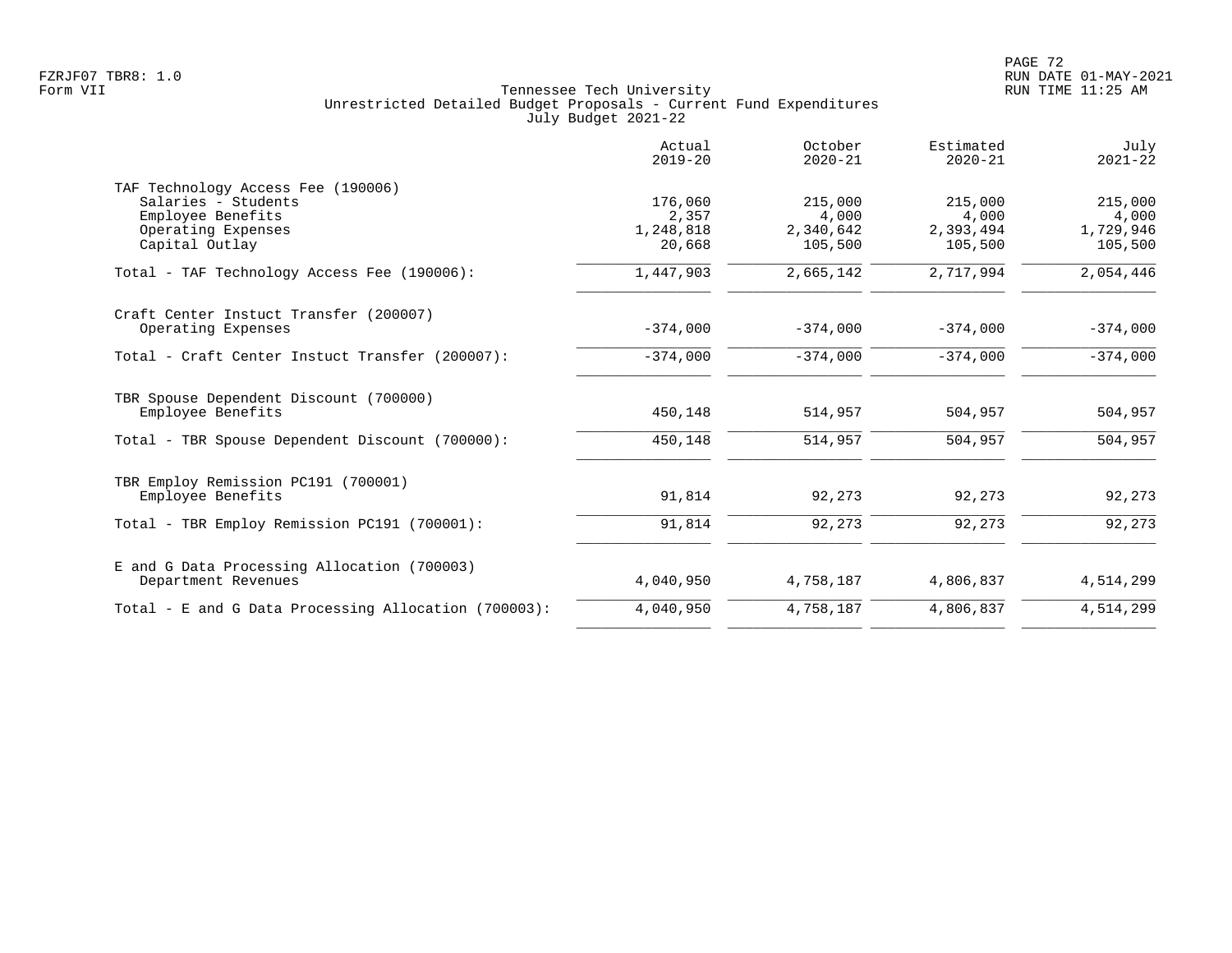|                                                                                                                                                                               | Actual<br>$2019 - 20$                                       | October<br>$2020 - 21$                                         | Estimated<br>$2020 - 21$                                       | July<br>$2021 - 22$                                                 |
|-------------------------------------------------------------------------------------------------------------------------------------------------------------------------------|-------------------------------------------------------------|----------------------------------------------------------------|----------------------------------------------------------------|---------------------------------------------------------------------|
| E and G Claims Adjustment (700004)<br>Operating Expenses                                                                                                                      | 181,278                                                     | 280,090                                                        | 280,090                                                        | 280,090                                                             |
| Total - E and G Claims Adjustment (700004):                                                                                                                                   | 181,278                                                     | 280,090                                                        | 280,090                                                        | 280,090                                                             |
| $E$ and G Support (700005)<br>Salaries - Administrative<br>Salaries - Academic<br>Salaries - Supporting<br>Salaries - Professional<br>Employee Benefits<br>Operating Expenses | 0<br>0<br>$\mathsf 0$<br>$\Omega$<br>2,187,205<br>$-63,728$ | 2,635<br>549,776<br>80,034<br>32,305<br>680,590<br>$-108, 252$ | 2,635<br>802,941<br>116,034<br>62,310<br>941,590<br>$-141,855$ | 2,635<br>1,806,733<br>120,711<br>104,498<br>1,209,783<br>$-142,892$ |
| Total - E and G Support $(700005)$ :                                                                                                                                          | 2, 123, 477                                                 | 1,237,088                                                      | 1,783,655                                                      | 3,101,468                                                           |
| Pool Reclass (700007)<br>Salaries - Supporting                                                                                                                                | $\mathbf 0$                                                 | 10,000                                                         | 10,000                                                         | 10,000                                                              |
| Total - Pool Reclass (700007):                                                                                                                                                | $\Omega$                                                    | 10,000                                                         | 10,000                                                         | 10,000                                                              |
| Pool Degree Adj (700008)<br>Salaries - Academic                                                                                                                               | 0                                                           | 5,000                                                          | 5,000                                                          | 5,000                                                               |
| Total - Pool Degree Adj (700008):                                                                                                                                             | $\mathbf 0$                                                 | 5,000                                                          | 5,000                                                          | 5,000                                                               |
| E and G Other Salary Pool (700009)<br>Salaries - Academic<br>Salaries - Supporting                                                                                            | 0<br>$\mathbf 0$                                            | 110,800<br>5,650                                               | 110,800<br>5,650                                               | 110,800<br>5,650                                                    |
| Total - E and G Other Salary Pool (700009):                                                                                                                                   | $\mathbf 0$                                                 | 116,450                                                        | 116,450                                                        | 116,450                                                             |
|                                                                                                                                                                               |                                                             |                                                                |                                                                |                                                                     |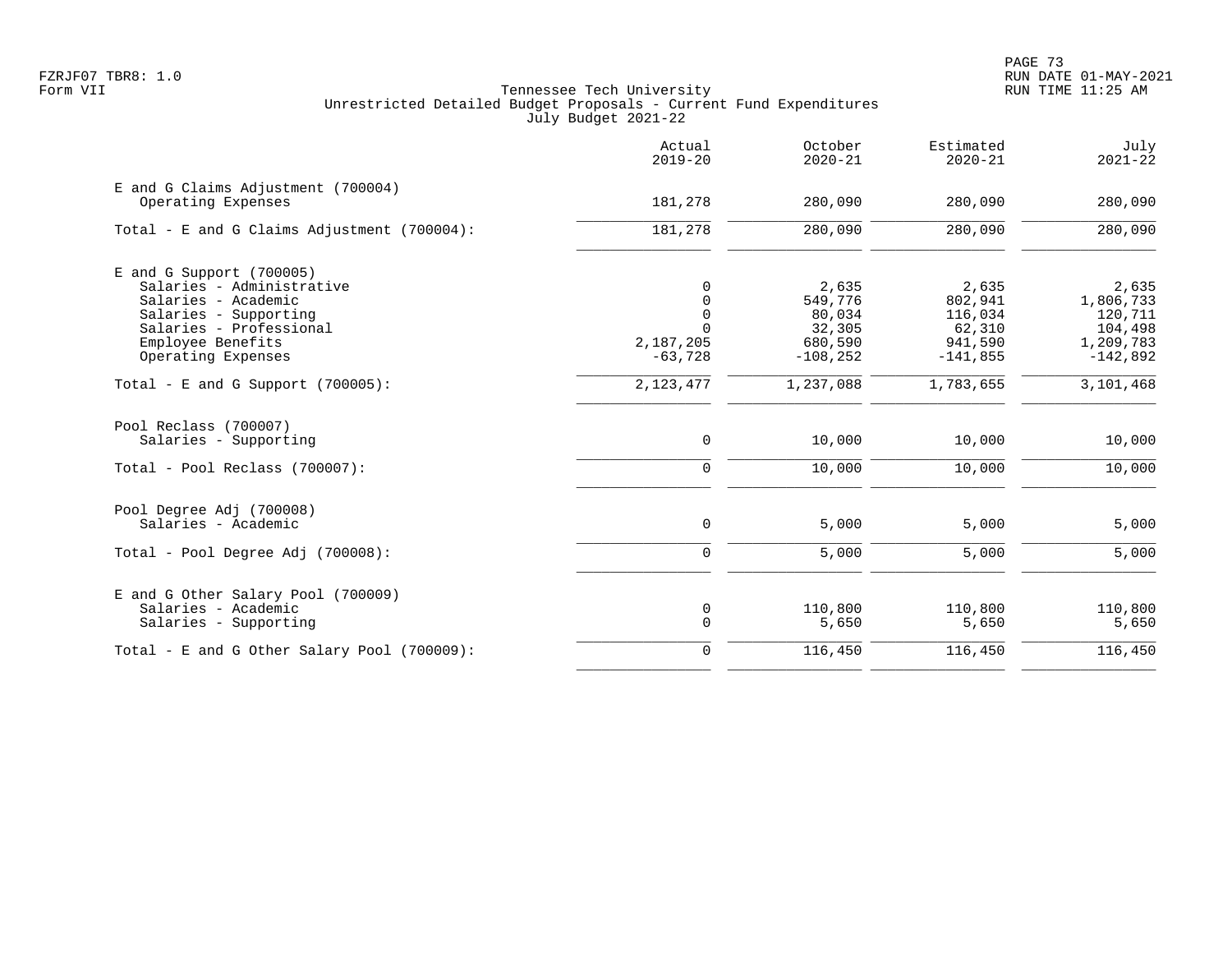|                                                                 | Actual<br>$2019 - 20$     | October<br>$2020 - 21$  | Estimated<br>$2020 - 21$  | July<br>$2021 - 22$     |
|-----------------------------------------------------------------|---------------------------|-------------------------|---------------------------|-------------------------|
| Post Office Allocation (700045)                                 |                           |                         |                           |                         |
| Operating Expenses<br>Department Revenues                       | $\mathbf 0$<br>3,591      | 27,340<br>$\Omega$      | 27,340<br>$\Omega$        | 27,340<br>$\Omega$      |
| Total - Post Office Allocation (700045):                        | 3,591                     | 27,340                  | 27,340                    | 27,340                  |
| TTU Staff Tuit Maint Reimbursment (700068)<br>Employee Benefits | 87,383                    | 15,195                  | 30,195                    | 15,000                  |
|                                                                 |                           |                         |                           |                         |
| Total - TTU Staff Tuit Maint Reimbursment (700068):             | 87,383                    | 15,195                  | 30,195                    | 15,000                  |
| LSP-Strategic Investment Pool (700074)                          |                           |                         |                           |                         |
| Operating Expenses                                              | 27,235                    | 4,496,396               | 1,619,267                 | 305,888                 |
| Total - LSP-Strategic Investment Pool (700074):                 | 27,235                    | 4,496,396               | 1,619,267                 | 305,888                 |
| Wellness Incentive (700075)                                     |                           |                         |                           |                         |
| Employee Benefits                                               | 32,975                    | 38,756                  | 38,756                    | 38,756                  |
| Total - Wellness Incentive (700075):                            | 32,975                    | 38,756                  | 38,756                    | 38,756                  |
| Total - Instruction (200):                                      |                           |                         |                           |                         |
| Salaries - Administrative                                       | $\Omega$                  | 7,635                   | 7,635                     | 7,635                   |
| Salaries - Academic                                             | 38, 475, 317              | 37,946,515              | 38,697,958                | 39,889,272              |
| Salaries - Supporting                                           | 2,150,228                 | 2,290,733               | 2,288,240                 | 2,206,228               |
| Salaries - Students                                             | 785,300                   | 545,699                 | 678,675                   | 545,556                 |
| Salaries - Professional<br>Employee Benefits                    | 2,603,971<br>18, 128, 362 | 2,719,687<br>18,333,017 | 3,171,220<br>18, 181, 264 | 2,852,829<br>18,404,599 |
| Travel                                                          | 240,735                   | 177,261                 | 105,090                   | 173,061                 |
| Operating Expenses                                              | 4, 313, 198               | 18,913,559              | 14,486,257                | 8,693,051               |
| Capital Outlay                                                  | 187,067                   | 133,573                 | 649,224                   | 111,500                 |
| Department Revenues                                             | 4,044,241                 | 4,758,187               | 4,806,837                 | 4,514,299               |
| Total                                                           | 70,928,419                | 85, 825, 866            | 83,072,400                | 77,398,030              |
|                                                                 |                           |                         |                           |                         |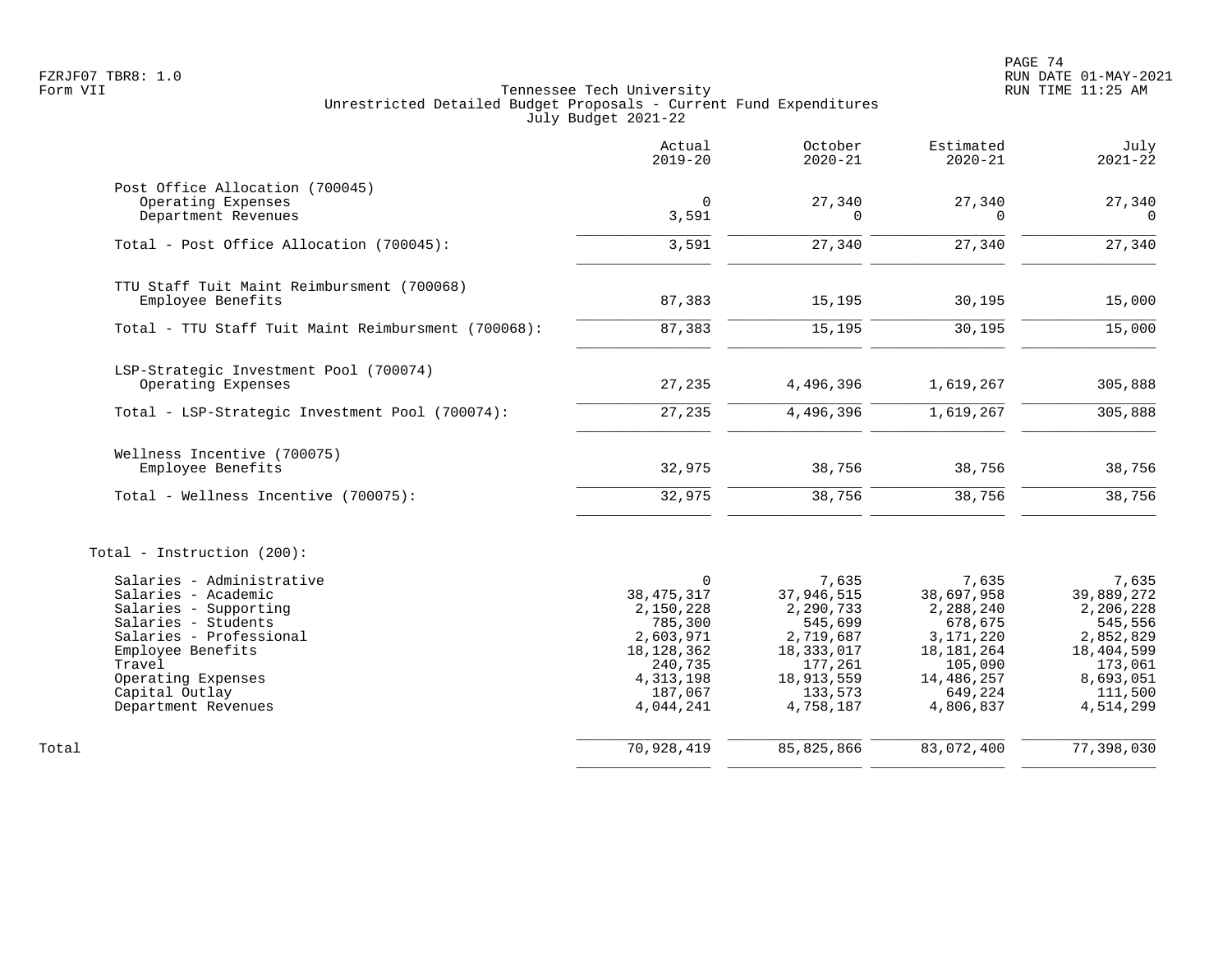|                                                                                                                                                                                                                          | Actual<br>$2019 - 20$                                                                                                         | October<br>$2020 - 21$                                                                                                  | Estimated<br>$2020 - 21$                                                                                                | July<br>$2021 - 22$                                                                                                    |
|--------------------------------------------------------------------------------------------------------------------------------------------------------------------------------------------------------------------------|-------------------------------------------------------------------------------------------------------------------------------|-------------------------------------------------------------------------------------------------------------------------|-------------------------------------------------------------------------------------------------------------------------|------------------------------------------------------------------------------------------------------------------------|
| Total - Instruction $(20)$ :                                                                                                                                                                                             |                                                                                                                               |                                                                                                                         |                                                                                                                         |                                                                                                                        |
| Salaries - Administrative<br>Salaries - Academic<br>Salaries - Supporting<br>Salaries - Students<br>Salaries - Professional<br>Employee Benefits<br>Travel<br>Operating Expense<br>Capital Outlay<br>Department Revenues | $\Omega$<br>38, 475, 317<br>2,150,228<br>785,300<br>2,603,971<br>18,128,362<br>240,735<br>4, 313, 198<br>187,067<br>4,044,241 | 7,635<br>37,946,515<br>2,290,733<br>545,699<br>2,719,687<br>18,333,017<br>177,261<br>18,913,559<br>133,573<br>4,758,187 | 7,635<br>38,697,958<br>2,288,240<br>678,675<br>3,171,220<br>18,181,264<br>105,090<br>14,486,257<br>649,224<br>4,806,837 | 7,635<br>39,889,272<br>2,206,228<br>545,556<br>2,852,829<br>18,404,599<br>173,061<br>8,693,051<br>111,500<br>4,514,299 |
| Total                                                                                                                                                                                                                    | 70,928,419                                                                                                                    | 85, 825, 866                                                                                                            | 83,072,400                                                                                                              | 77,398,030                                                                                                             |
| Research (25)<br>Research (250)<br>Indirect Cost Office of President (110029)<br>Operating Expenses                                                                                                                      | 10,250                                                                                                                        | $\mathbf 0$                                                                                                             | 0                                                                                                                       | 0                                                                                                                      |
| Total - Indirect Cost Office of President (110029):                                                                                                                                                                      | 10,250                                                                                                                        | $\Omega$                                                                                                                | $\mathbf 0$                                                                                                             | $\Omega$                                                                                                               |
| Strategic Research Initiatives (118001)<br>Operating Expenses                                                                                                                                                            | 11,525                                                                                                                        | $\mathbf 0$                                                                                                             | 0                                                                                                                       | 0                                                                                                                      |
| Total - Strategic Research Initiatives (118001):                                                                                                                                                                         | 11,525                                                                                                                        | $\mathbf 0$                                                                                                             | $\mathbf 0$                                                                                                             | $\mathbf 0$                                                                                                            |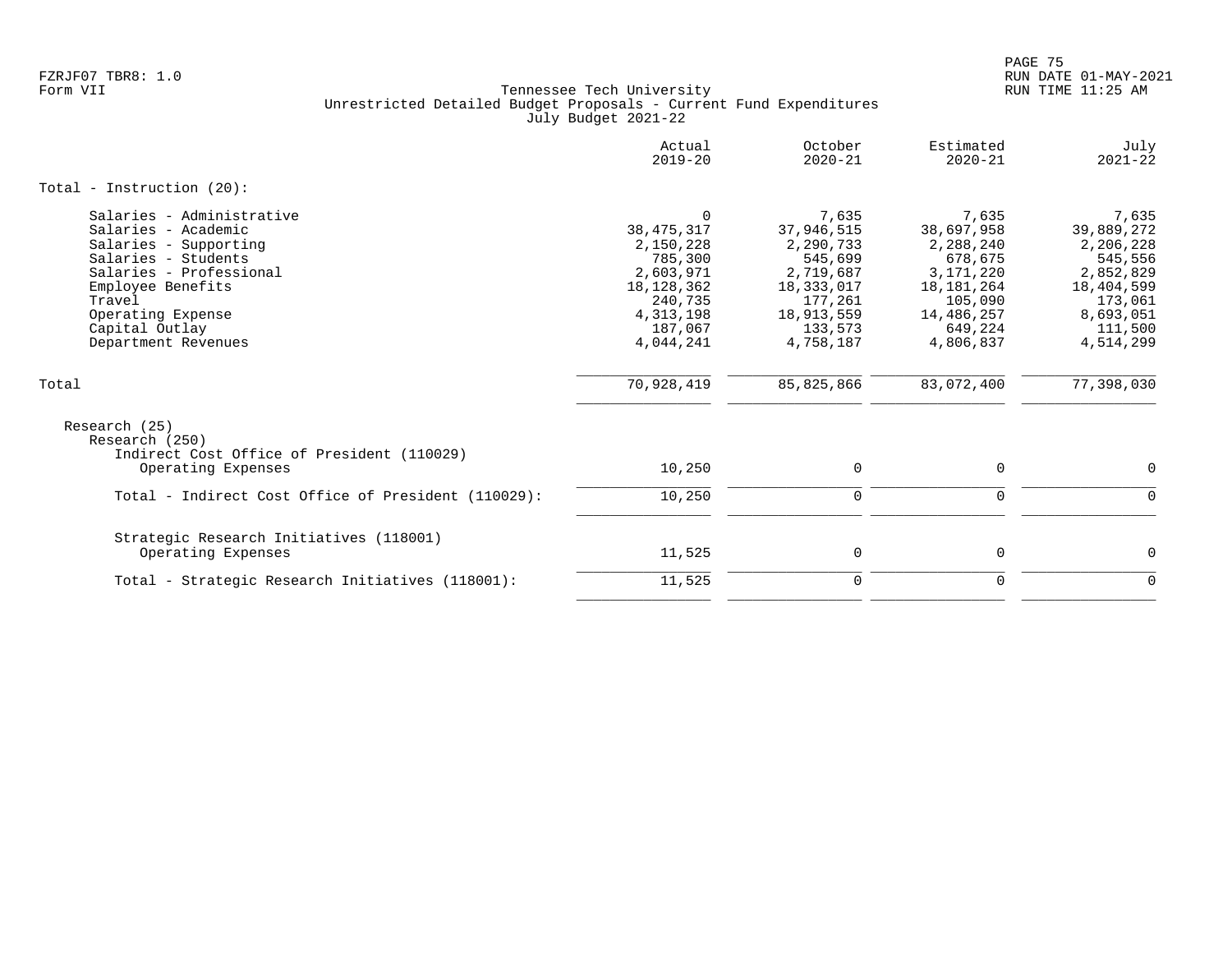en and the set of the set of the set of the set of the set of the set of the set of the set of the set of the set of the set of the set of the set of the set of the set of the set of the set of the set of the set of the se FZRJF07 TBR8: 1.0 RUN DATE 01-MAY-2021

|                                                                                                                                                                               | Actual<br>$2019 - 20$                                               | October<br>$2020 - 21$                                             | Estimated<br>$2020 - 21$                                             | July<br>$2021 - 22$                                                |
|-------------------------------------------------------------------------------------------------------------------------------------------------------------------------------|---------------------------------------------------------------------|--------------------------------------------------------------------|----------------------------------------------------------------------|--------------------------------------------------------------------|
| Indirect Cost VP Research Econ Dev (118029)<br>Operating Expenses                                                                                                             | 0                                                                   | 23,206                                                             | 23,206                                                               | $\mathbf 0$                                                        |
| Total - Indirect Cost VP Research Econ Dev (118029):                                                                                                                          | $\mathbf 0$                                                         | 23,206                                                             | 23,206                                                               | $\overline{0}$                                                     |
| Distinguished Faculty Fellowships (120024)<br>Employee Benefits                                                                                                               | $\mathbf 0$                                                         | 5,300                                                              | 5,300                                                                | 5,300                                                              |
| Total - Distinguished Faculty Fellowships (120024):                                                                                                                           | $\Omega$                                                            | 5,300                                                              | 5,300                                                                | 5,300                                                              |
| SAF Undergrad Research Initiative (121002)<br>Salaries - Academic<br>Salaries - Students<br>Employee Benefits<br>Travel<br>Operating Expenses                                 | 5,000<br>5,031<br>946<br>33,733<br>15,261                           | 0<br>$\Omega$<br>$\Omega$<br>0<br>$\Omega$                         | $\mathbf 0$<br>706<br>38<br>441<br>147                               | 0<br>$\mathbf 0$<br>$\Omega$<br>$\overline{0}$<br>$\Omega$         |
| Total - SAF Undergrad Research Initiative (121002):                                                                                                                           | 59,971                                                              | $\mathbf 0$                                                        | 1,332                                                                | $\Omega$                                                           |
| Indirect Cost Digital & Distance Ed (121429)<br>Operating Expenses                                                                                                            | 0                                                                   | 630                                                                | 630                                                                  | $\mathbf 0$                                                        |
| Total - Indirect Cost Digital & Distance Ed (121429):                                                                                                                         | $\mathbf 0$                                                         | 630                                                                | 630                                                                  | $\Omega$                                                           |
| QEP Operating (121702)<br>Salaries - Academic<br>Salaries - Supporting<br>Salaries - Students<br>Salaries - Professional<br>Employee Benefits<br>Travel<br>Operating Expenses | 63,446<br>21,447<br>127,391<br>17,000<br>51,934<br>20,297<br>88,042 | 5,000<br>21,794<br>6,034<br>$\Omega$<br>43,543<br>1,000<br>669,568 | 68,406<br>22,169<br>60,516<br>$\Omega$<br>43,543<br>1,795<br>550,885 | 5,000<br>21,794<br>6,034<br>$\Omega$<br>43,543<br>1,000<br>487,966 |
| Total - OEP Operating $(121702)$ :                                                                                                                                            | 389,557                                                             | 746,939                                                            | 747,314                                                              | 565,337                                                            |
|                                                                                                                                                                               |                                                                     |                                                                    |                                                                      |                                                                    |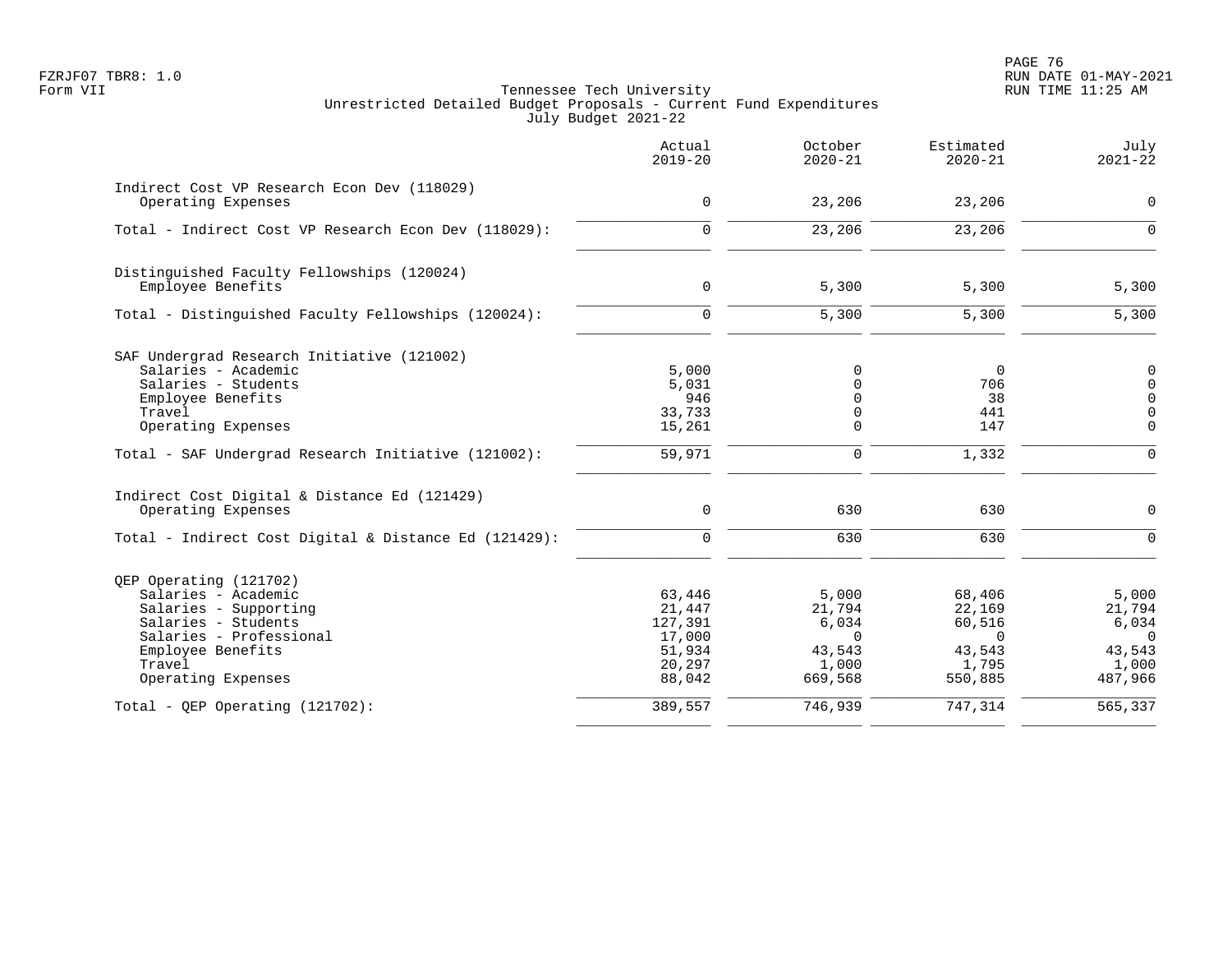PAGE 77 FZRJF07 TBR8: 1.0 RUN DATE 01-MAY-2021

|                                                                                   | Actual<br>$2019 - 20$ | October<br>$2020 - 21$ | Estimated<br>$2020 - 21$ | July<br>$2021 - 22$        |
|-----------------------------------------------------------------------------------|-----------------------|------------------------|--------------------------|----------------------------|
| Federal College Work Study Program (122001)<br>Salaries - Students                | $\mathbf 0$           | 390                    | 390                      | 390                        |
| Total - Federal College Work Study Program (122001):                              | $\mathbf 0$           | 390                    | 390                      | 390                        |
| IC Faculty Financial Aid (122021)<br>Salaries - Academic<br>Employee Benefits     | 171<br>28             | 0<br>$\mathbf 0$       | 0<br>$\mathbf 0$         | $\mathbf 0$<br>$\mathbf 0$ |
| Total - IC Faculty Financial Aid (122021):                                        | 199                   | $\mathbf 0$            | 0                        | $\Omega$                   |
| Student Affairs Indirect Cost (127029)<br>Operating Expenses                      | $\mathbf 0$           | 7,660                  | 7,660                    | $\mathbf 0$                |
| Total - Student Affairs Indirect Cost (127029):                                   | $\Omega$              | 7,660                  | 7,660                    | ∩                          |
| IC Faculty Counseling Center (127211)<br>Salaries - Academic<br>Employee Benefits | 1,288<br>352          | 0<br>$\Omega$          | 0<br>$\Omega$            | 0<br>$\Omega$              |
| Total - IC Faculty Counseling Center (127211):                                    | 1,640                 | $\Omega$               | $\Omega$                 | $\Omega$                   |
| Indirect Cost Counseling Center (127229)<br>Operating Expenses                    | 0                     | 14,310                 | 14,310                   | $\Omega$                   |
| Total - Indirect Cost Counseling Center (127229):                                 | $\mathbf 0$           | 14,310                 | 14,310                   | $\mathbf 0$                |
|                                                                                   |                       |                        |                          |                            |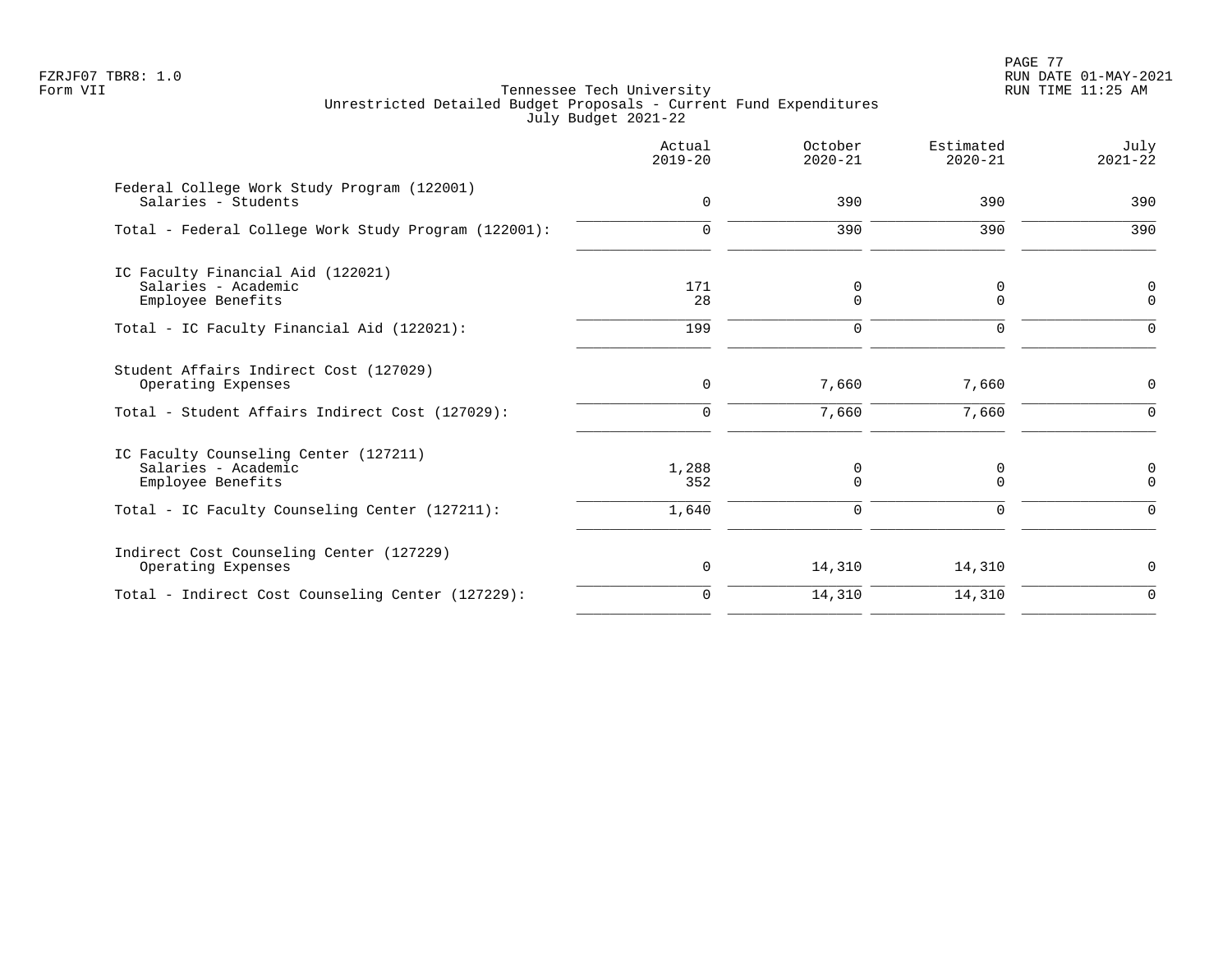|                                                  | Actual<br>$2019 - 20$ | October<br>$2020 - 21$ | Estimated<br>$2020 - 21$ | July<br>$2021 - 22$        |
|--------------------------------------------------|-----------------------|------------------------|--------------------------|----------------------------|
| Upper Cumberland Hum Sci (130008)<br>Travel      |                       | 470                    |                          | 470                        |
| Operating Expenses                               | 0<br>1,440            | 970                    | 0<br>1,440               | 970                        |
| Total - Upper Cumberland Hum Sci (130008):       | 1,440                 | 1,440                  | 1,440                    | 1,440                      |
| Research Arts and Science (130014)               |                       |                        |                          |                            |
| Travel<br>Operating Expenses                     | 2,037<br>$\Omega$     | $\Omega$<br>6,128      | $\Omega$<br>6,128        | $\mathbf 0$<br>$\mathbf 0$ |
|                                                  |                       |                        |                          |                            |
| Total - Research Arts and Science (130014):      | 2,037                 | 6,128                  | 6,128                    | $\Omega$                   |
| Match Arts & Sciences (130015)                   |                       |                        |                          |                            |
| Salaries - Students                              | 1,985                 | 5,150                  | 13,470                   | $\mathbf 0$                |
| Employee Benefits<br>Travel                      | 105<br>$\Omega$       | 394<br>3,000           | 1,078<br>3,000           | $\Omega$<br>$\Omega$       |
| Operating Expenses                               | 1,985                 | 4,307                  | 1,014                    | $\Omega$                   |
| Total - Match Arts & Sciences (130015):          | 4,075                 | 12,851                 | 18,562                   | $\mathbf 0$                |
| Indirect Cost Arts and Science (130029)          |                       |                        |                          |                            |
| Operating Expenses                               | $\mathbf 0$           | 74,121                 | 74,121                   | $\mathbf 0$                |
| Total - Indirect Cost Arts and Science (130029): | $\Omega$              | 74,121                 | 74,121                   | $\Omega$                   |
| Match Biology (131005)                           |                       |                        |                          |                            |
| Salaries - Academic                              | 980                   | 5,710                  | 5,710                    | $\mathbf 0$                |
| Employee Benefits<br>Operating Expenses          | 447<br>$\Omega$       | 2,504<br>585           | 2,504<br>585             | 0<br>$\Omega$              |
| Total - Match Biology (131005):                  | 1,427                 | 8,799                  | 8,799                    | $\mathbf 0$                |
|                                                  |                       |                        |                          |                            |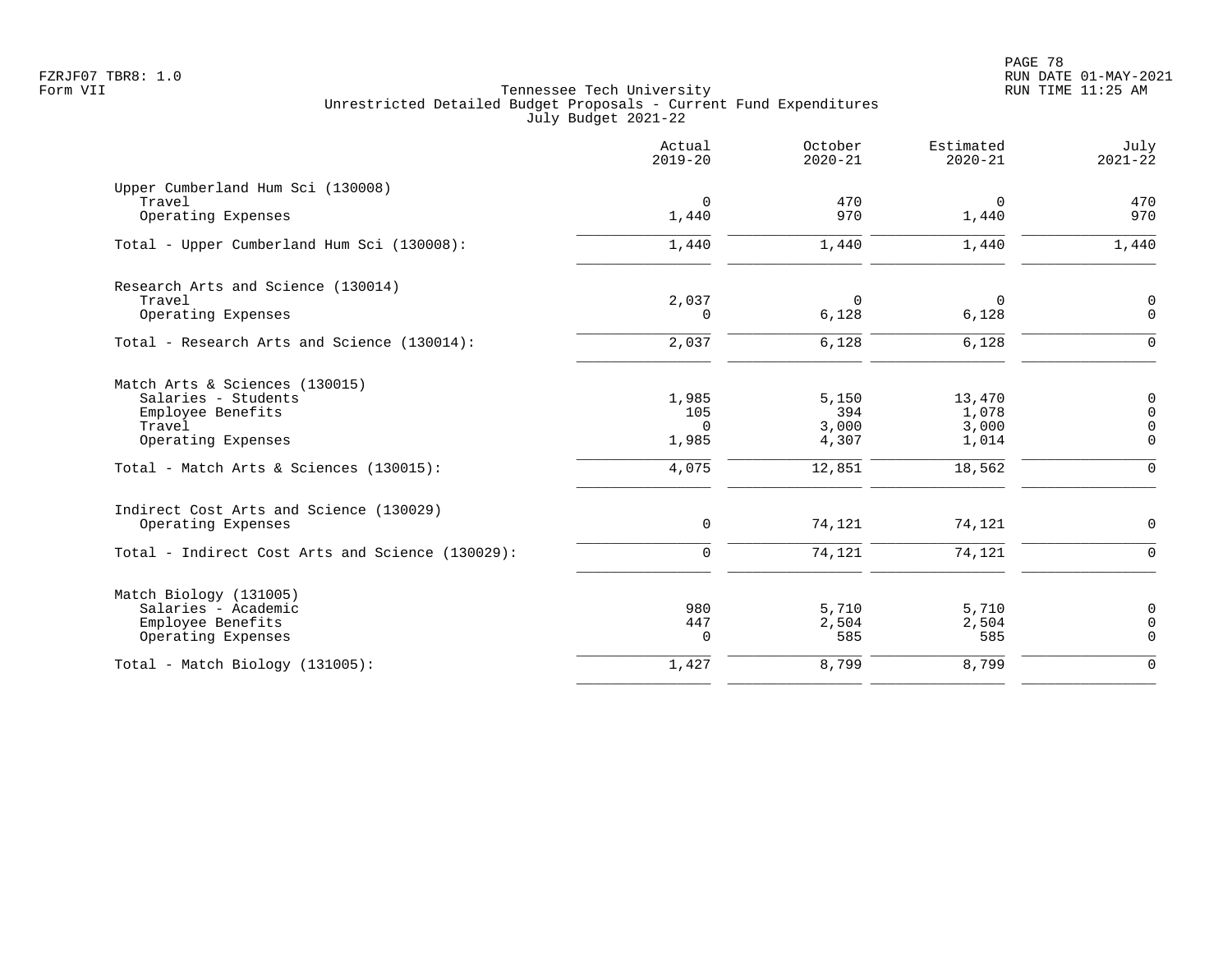PAGE 79 FZRJF07 TBR8: 1.0 RUN DATE 01-MAY-2021

|                                            | Actual<br>$2019 - 20$ | October<br>$2020 - 21$ | Estimated<br>$2020 - 21$ | July<br>$2021 - 22$ |
|--------------------------------------------|-----------------------|------------------------|--------------------------|---------------------|
| IC Faculty Biology (131011)                |                       |                        |                          |                     |
| Salaries - Academic                        | 4,240                 | 0                      | 5,521                    | $\mathbf 0$         |
| Employee Benefits                          | 770                   | $\Omega$               | 989                      | $\Omega$            |
| Operating Expenses                         | $\Omega$              | 997                    | 3,727                    | $\mathbf 0$         |
| Total - IC Faculty Biology (131011):       | 5,010                 | 997                    | 10,237                   | $\Omega$            |
| Faculty Start-Up Biology (131012)          |                       |                        |                          |                     |
| Salaries - Students                        | 3,723                 | 0                      |                          | $\mathbf 0$         |
| Employee Benefits                          | 33                    | $\Omega$               | $\Omega$                 | $\Omega$            |
| Travel                                     | 3,572                 |                        |                          |                     |
| Operating Expenses                         | 7,731                 | 71,956                 | 10,224                   | $\Omega$            |
| Total - Faculty Start-Up Biology (131012): | 15,059                | 71,956                 | 10,224                   | $\Omega$            |
| Restricted Biology (131013)                |                       |                        |                          |                     |
| Operating Expenses                         | $\mathbf 0$           | 367                    | 367                      | 0                   |
| Total - Restricted Biology (131013):       | $\Omega$              | 367                    | 367                      | ∩                   |
| Biology Faculty Research (131014)          |                       |                        |                          |                     |
| Travel                                     | 4,165                 | $\Omega$               | 0                        | 0                   |
| Operating Expenses                         | 8,119                 | 7,715                  | 7,715                    | $\Omega$            |
| Total - Biology Faculty Research (131014): | 12,284                | 7,715                  | 7,715                    | $\mathbf 0$         |
|                                            |                       |                        |                          |                     |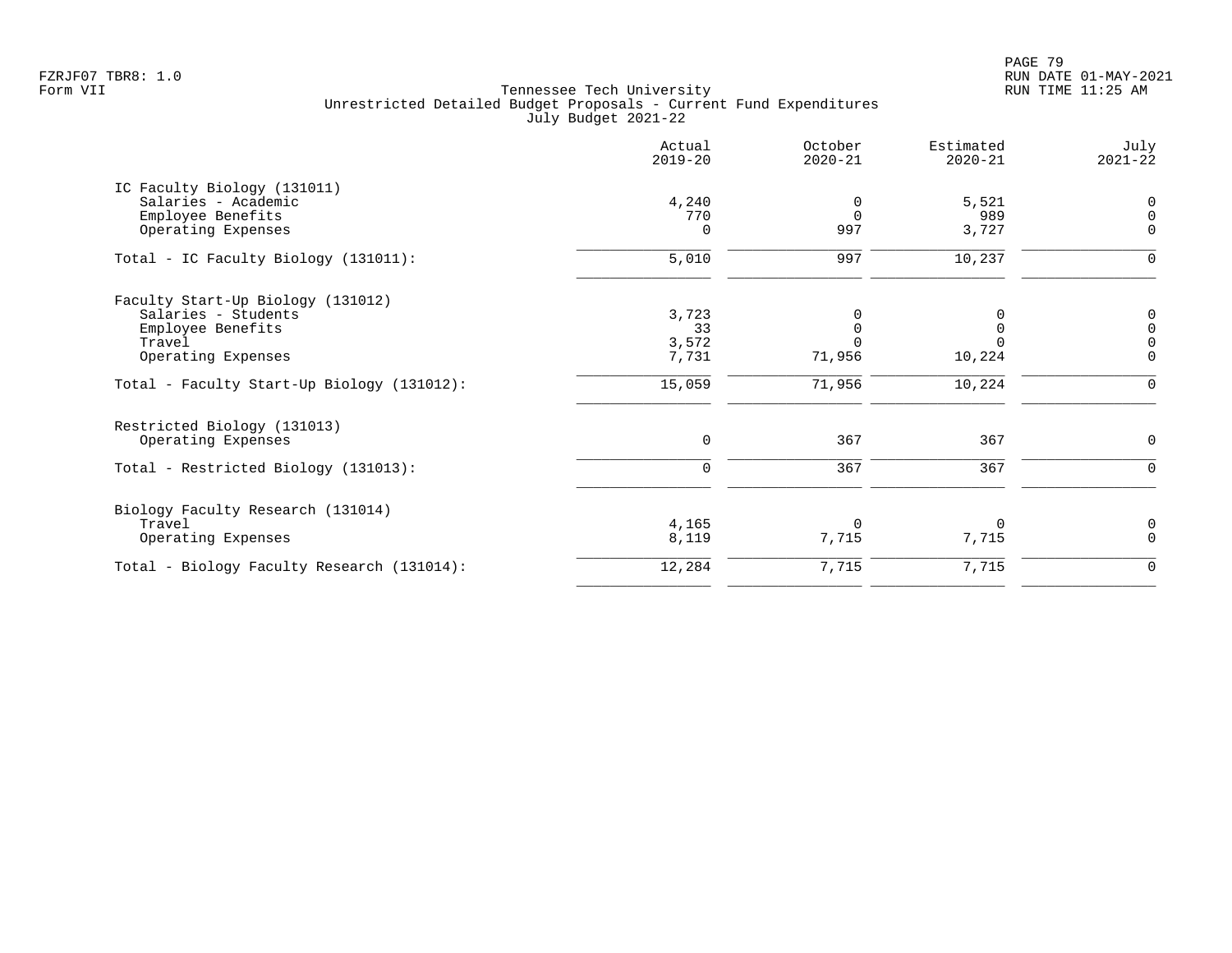PAGE 80 FZRJF07 TBR8: 1.0 RUN DATE 01-MAY-2021

|                                                        | Actual<br>$2019 - 20$ | October<br>$2020 - 21$ | Estimated<br>$2020 - 21$ | July<br>$2021 - 22$ |
|--------------------------------------------------------|-----------------------|------------------------|--------------------------|---------------------|
| IC Faculty Fisheries (131021)<br>Operating Expenses    | $\mathbf 0$           | 4,345                  | 4,345                    | $\mathbf 0$         |
| Total - IC Faculty Fisheries (131021):                 | $\Omega$              | 4,345                  | 4,345                    | $\Omega$            |
| Indirect Cost Biology (131029)                         |                       |                        |                          |                     |
| Salaries - Students                                    | 2,505                 | $\Omega$               |                          | $\mathsf 0$         |
| Salaries - Professional                                | 10,911                | $\Omega$               |                          | $\mathbf 0$         |
| Employee Benefits                                      | 2,574                 | $\Omega$               | $\Omega$                 | $\mathsf{O}\xspace$ |
| Travel                                                 | 1,039                 | $\Omega$               | U                        | $\overline{0}$      |
| Operating Expenses                                     | 2,116                 | 23,366                 | 23,366                   | $\Omega$            |
| Total - Indirect Cost Biology (131029):                | 19,145                | 23,366                 | 23,366                   | $\Omega$            |
| Indirect Cost Fisheries (131039)<br>Operating Expenses | 5,145                 | 9,845                  | 9,845                    | $\Omega$            |
|                                                        |                       |                        |                          |                     |
| Total - Indirect Cost Fisheries (131039):              | 5,145                 | 9,845                  | 9,845                    | $\Omega$            |
| Chemistry Student Research Developm (131510)           |                       |                        |                          |                     |
| Operating Expenses                                     | 16,183                | 38,243                 | 38,243                   | 12,613              |
| Total - Chemistry Student Research Developm (131510):  | 16,183                | 38,243                 | 38,243                   | 12,613              |
| IC Faculty Chemistry (131511)                          |                       |                        |                          |                     |
| Salaries - Academic                                    | 3,969                 | 0                      | 1,309                    | 0                   |
| Employee Benefits                                      | 679                   | $\mathbf 0$            | 231                      | $\mathbf 0$         |
| Operating Expenses                                     | 486                   | 74                     | 334                      | $\mathbf 0$         |
| Total - IC Faculty Chemistry (131511):                 | 5,134                 | 74                     | 1,874                    | $\Omega$            |
|                                                        |                       |                        |                          |                     |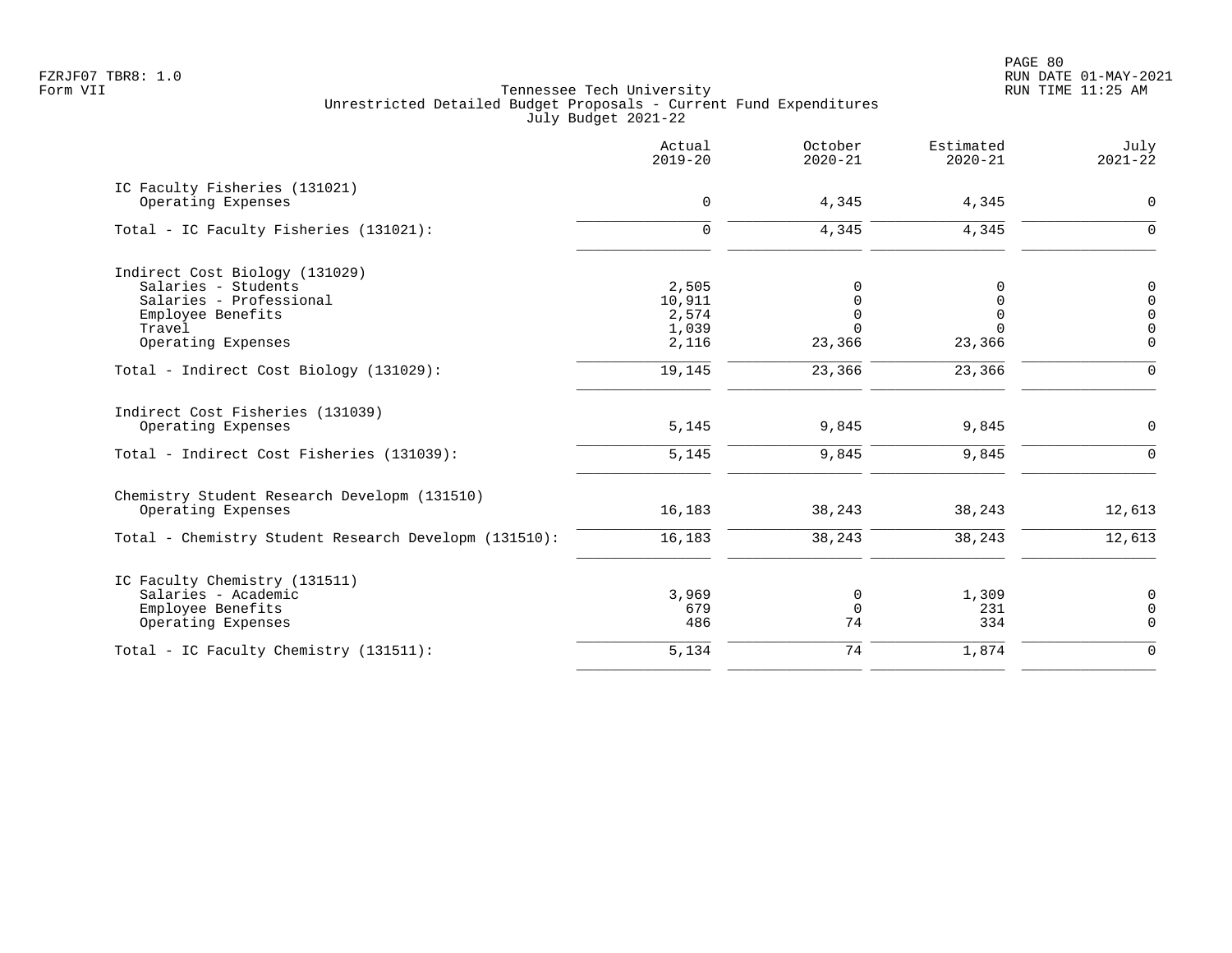|                                                 | Actual<br>$2019 - 20$ | October<br>$2020 - 21$ | Estimated<br>$2020 - 21$ | July<br>$2021 - 22$ |
|-------------------------------------------------|-----------------------|------------------------|--------------------------|---------------------|
| Faculty Research Chemistry (131514)             |                       |                        |                          |                     |
| Salaries - Students                             | 292                   |                        |                          | $\mathbf 0$         |
| Employee Benefits                               | 22                    | $\mathbf 0$            | $\Omega$                 | $\Omega$            |
| Travel                                          | 5,308                 | $\Omega$               | $\cap$                   | $\cap$              |
| Operating Expenses                              | 0                     | 14,139                 | 14,139                   | $\Omega$            |
| Total - Faculty Research Chemistry (131514):    | 5,622                 | 14,139                 | 14,139                   | ∩                   |
| Indirect Cost Chemistry (131529)                |                       |                        |                          |                     |
| Operating Expenses                              | 1,799                 | 12,375                 | 12,375                   | $\Omega$            |
| Total - Indirect Cost Chemistry (131529):       | 1,799                 | 12,375                 | 12,375                   | $\Omega$            |
| Faculty Research Computer Sci (132004)          |                       |                        |                          |                     |
| Salaries - Students                             | $\Omega$              | 15,800                 | 15,800                   | 0                   |
| Travel                                          | $\mathbf 0$           | 1,300                  | $\Omega$                 |                     |
| Operating Expenses                              | $\Omega$              | 2,900                  | 4,200                    | $\Omega$            |
| Total - Faculty Research Computer Sci (132004): | 0                     | 20,000                 | 20,000                   | $\Omega$            |
| Match Computer Science (132005)                 |                       |                        |                          |                     |
| Salaries - Academic                             | 0                     | 10,556                 | 10,556                   | 0                   |
| Employee Benefits                               | $\Omega$              | 3,800                  | 3,800                    | $\Omega$            |
| Total - Match Computer Science (132005):        | $\mathbf 0$           | 14,356                 | 14,356                   | $\mathbf 0$         |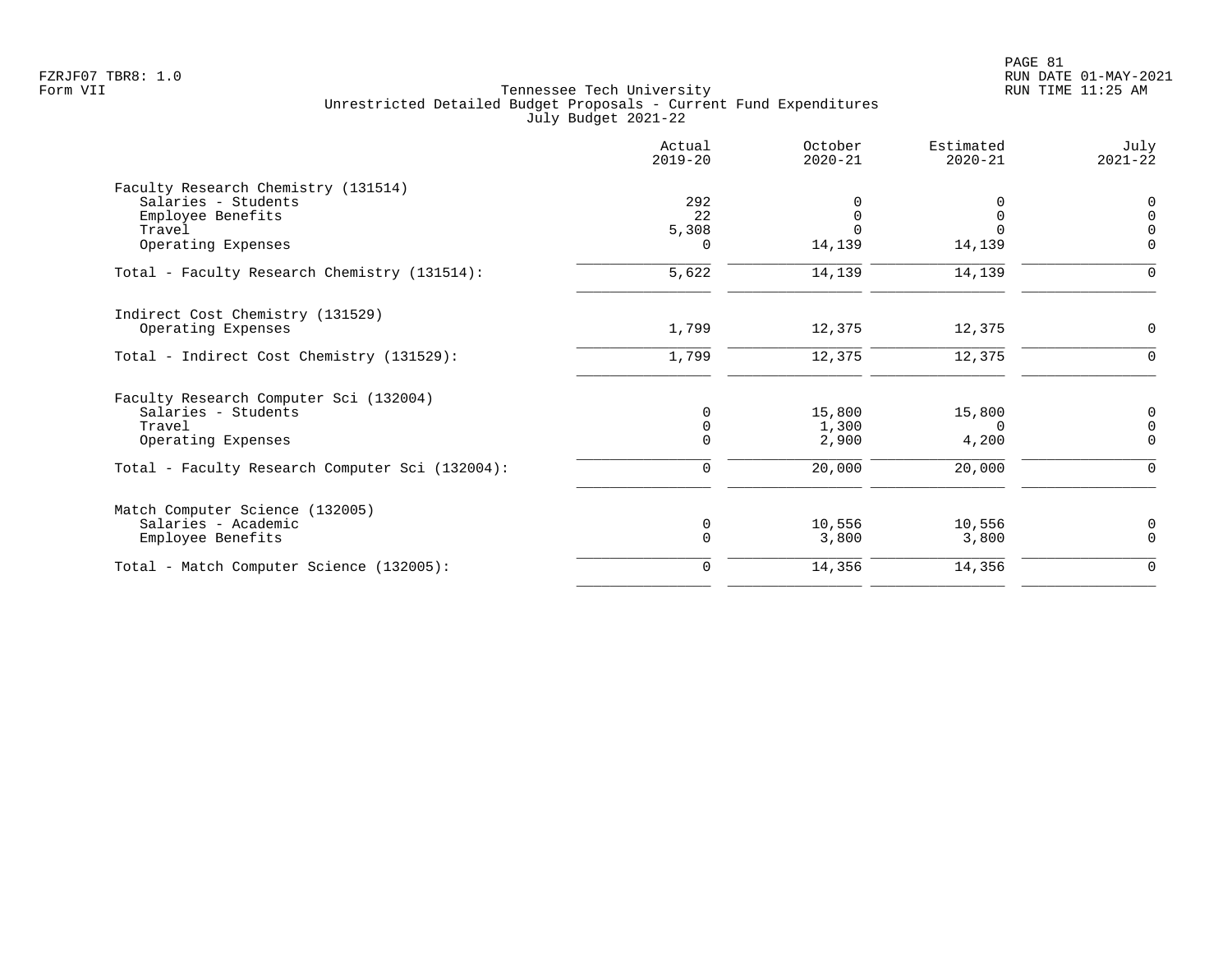|                                                   | Actual<br>$2019 - 20$ | October<br>$2020 - 21$ | Estimated<br>$2020 - 21$ | July<br>$2021 - 22$ |
|---------------------------------------------------|-----------------------|------------------------|--------------------------|---------------------|
| IC Faculty Computer Sci (132011)                  |                       |                        |                          |                     |
| Salaries - Academic                               | 8,462                 |                        | 9,119                    | $\Omega$            |
| Employee Benefits                                 | 1,176                 | $\Omega$               | 1,671                    | $\Omega$            |
| Travel                                            | 4,272                 | $\Omega$               | $\Omega$                 | $\Omega$            |
| Operating Expenses                                | $\Omega$              | 12,760                 | 17,970                   | $\Omega$            |
| Total - IC Faculty Computer Sci (132011):         | 13,910                | 12,760                 | 28,760                   | ∩                   |
| Indirect Cost Computer Science (132029)           |                       |                        |                          |                     |
| Salaries - Students                               | 0                     | 179                    | 179                      | 0                   |
| Employee Benefits                                 | $\Omega$              | 14                     | 14                       | $\Omega$            |
| Travel                                            | 276                   | $\Omega$               | $\Omega$                 |                     |
| Operating Expenses                                | 2,936                 | 119,625                | 119,625                  | $\mathbf 0$         |
| Total - Indirect Cost Computer Science (132029):  | 3,212                 | 119,818                | 119,818                  | $\Omega$            |
| IC Faculty Earth Science (132511)                 |                       |                        |                          |                     |
| Salaries - Academic                               | 1,088                 | $\Omega$               | 535                      | $\mathbf 0$         |
| Employee Benefits                                 | 192                   |                        | 95                       | $\Omega$            |
| Operating Expenses                                | $\Omega$              | 2,282                  | 2,282                    | $\Omega$            |
| Total - IC Faculty Earth Science (132511):        | 1,280                 | 2,282                  | 2,912                    | $\Omega$            |
| Faculty Start-Up Earth Sciences (132512)          |                       |                        |                          |                     |
| Operating Expenses                                | 4,708                 | 795                    | 795                      | $\Omega$            |
| Total - Faculty Start-Up Earth Sciences (132512): | 4,708                 | 795                    | 795                      | $\mathbf 0$         |
|                                                   |                       |                        |                          |                     |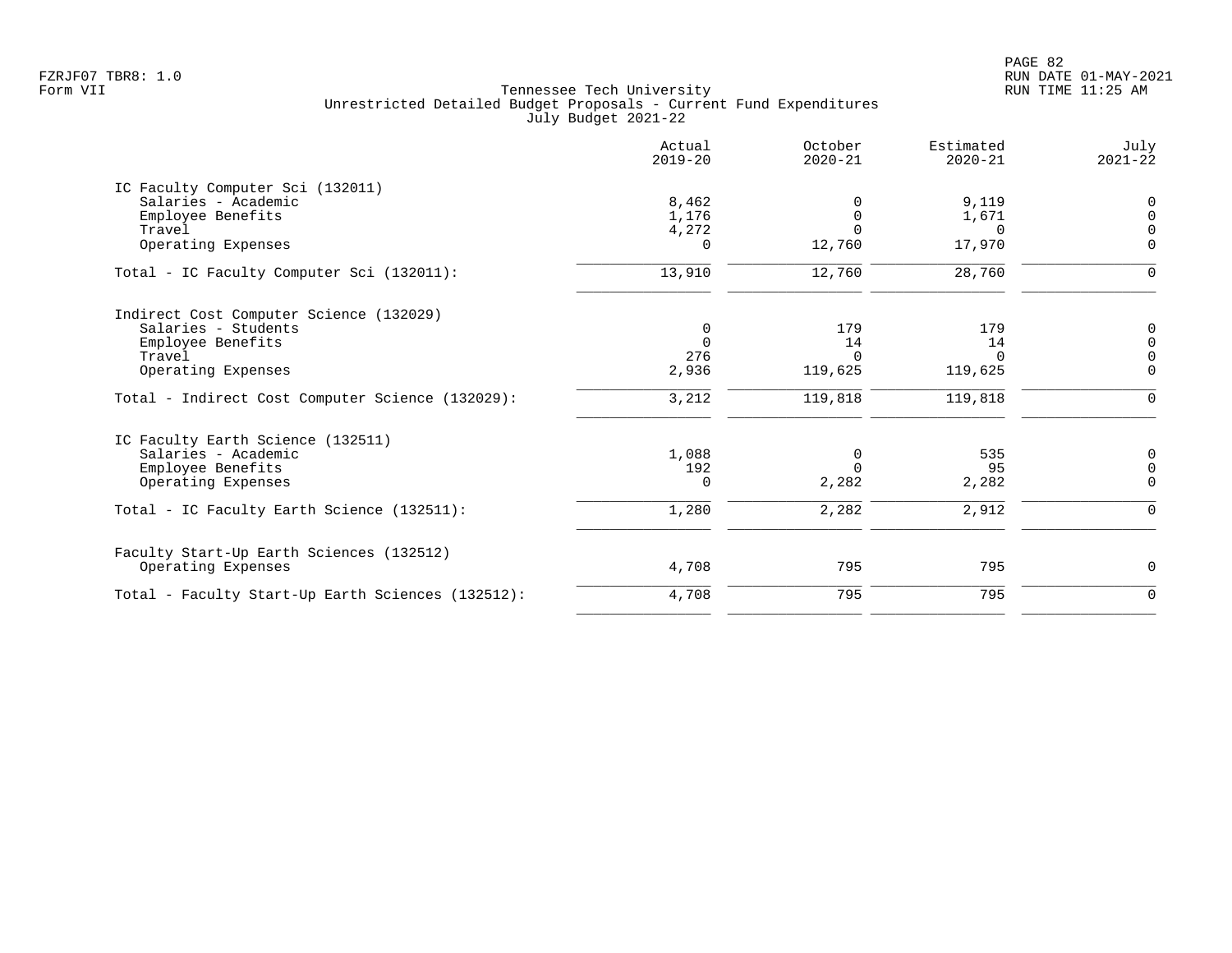|                                                                 | Actual<br>$2019 - 20$ | October<br>$2020 - 21$ | Estimated<br>$2020 - 21$ | July<br>$2021 - 22$ |
|-----------------------------------------------------------------|-----------------------|------------------------|--------------------------|---------------------|
| Indirect Cost Earth Sciences (132529)<br>Operating Expenses     | $\mathbf 0$           | 4,557                  | 4,557                    | $\mathbf 0$         |
| Total - Indirect Cost Earth Sciences (132529):                  | $\Omega$              | 4,557                  | 4,557                    | $\Omega$            |
| Indirect Cost Communication (133009)<br>Operating Expenses      | $\mathbf 0$           | 1,792                  | 1,792                    | $\mathbf 0$         |
| Total - Indirect Cost Communication (133009):                   | $\Omega$              | 1,792                  | 1,792                    | $\Omega$            |
| Indirect Cost English Communicat (133029)<br>Operating Expenses | $\mathbf 0$           | 1,570                  | 1,570                    | $\mathbf 0$         |
| Total - Indirect Cost English Communicat (133029):              | $\Omega$              | 1,570                  | 1,570                    | $\Omega$            |
| Faculty Research History (134014)<br>Travel                     | 1,422                 | 11                     | 11                       | $\mathbf 0$         |
| Total - Faculty Research History (134014):                      | 1,422                 | 11                     | 11                       | $\Omega$            |
| Indirect Cost History (134029)<br>Operating Expenses            | $\mathbf 0$           | 785                    | 785                      | $\mathbf 0$         |
| Total - Indirect Cost History (134029):                         |                       | 785                    | 785                      | $\Omega$            |
|                                                                 |                       |                        |                          |                     |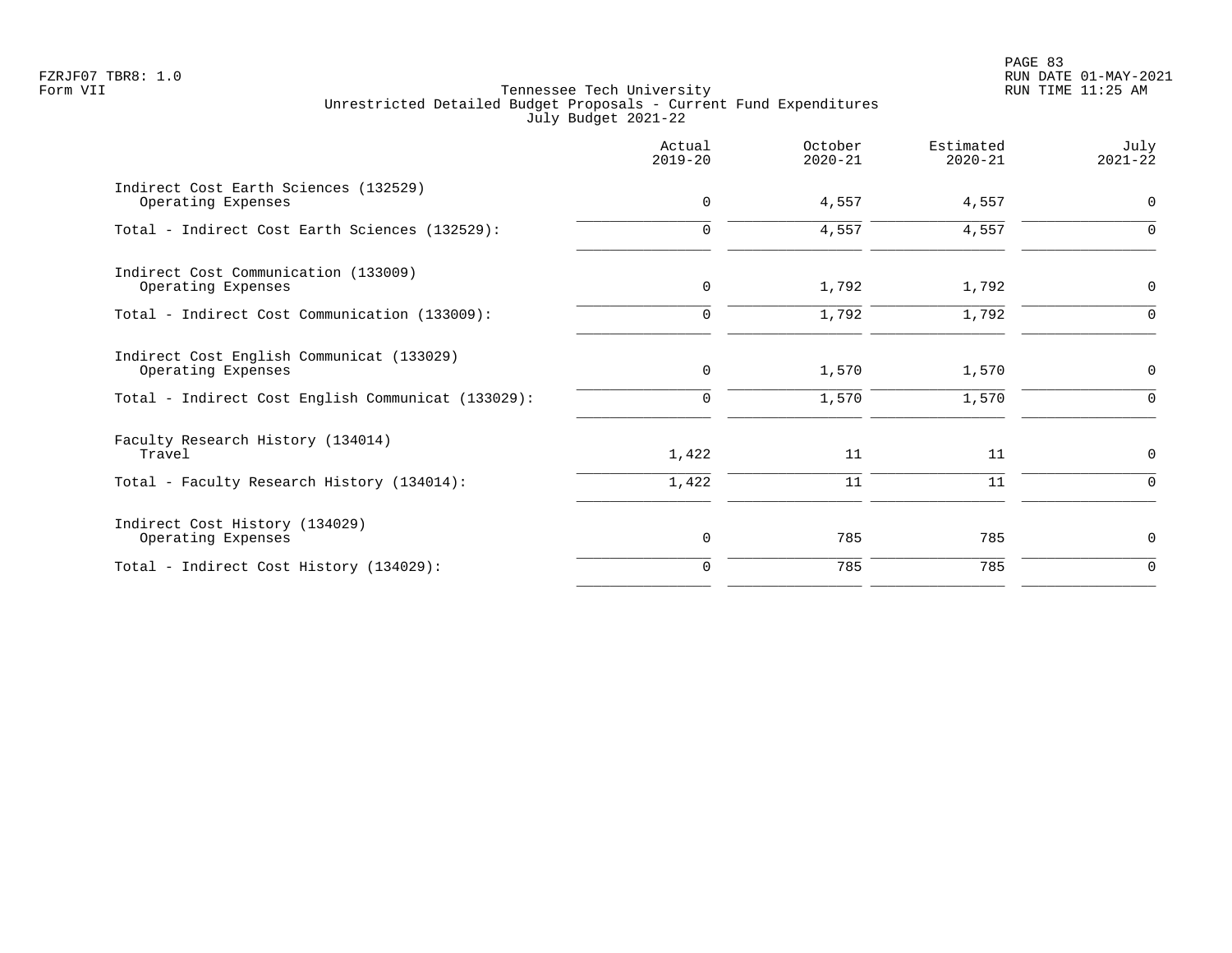PAGE 84 FZRJF07 TBR8: 1.0 RUN DATE 01-MAY-2021

|                                                                                               | Actual<br>$2019 - 20$       | October<br>$2020 - 21$  | Estimated<br>$2020 - 21$ | July<br>$2021 - 22$                    |
|-----------------------------------------------------------------------------------------------|-----------------------------|-------------------------|--------------------------|----------------------------------------|
| Indirect Cost Mathematics (134529)<br>Operating Expenses                                      | 235                         | 0                       | 0                        | $\mathbf 0$                            |
| Total - Indirect Cost Mathematics (134529):                                                   | 235                         | $\Omega$                | $\Omega$                 | $\Omega$                               |
| Match Physics (135004)<br>Salaries - Academic<br>Employee Benefits                            | $\mathsf{O}$<br>$\mathbf 0$ | 0<br>0                  | 9,783<br>2,868           | 0<br>$\Omega$                          |
| Total - Match Physics (135004):                                                               | $\mathbf 0$                 | $\mathbf 0$             | 12,651                   | $\Omega$                               |
| IC Faculty Physics (135011)<br>Salaries - Academic<br>Employee Benefits<br>Operating Expenses | 5,202<br>876<br>1,396       | 0<br>$\Omega$<br>8,255  | 4,008<br>682<br>11,205   | $\mathbf 0$<br>$\mathbf 0$<br>$\Omega$ |
| Total - IC Faculty Physics (135011):                                                          | 7,474                       | 8,255                   | 15,895                   | $\Omega$                               |
| Indirect Cost Physics (135029)<br>Salaries - Students<br>Travel<br>Operating Expenses         | 58<br>582<br>3,216          | 0<br>$\Omega$<br>53,967 | 0<br>$\Omega$<br>53,967  | 0<br>$\mathbf 0$<br>$\Omega$           |
| Total - Indirect Cost Physics (135029):                                                       | 3,856                       | 53,967                  | 53,967                   | $\Omega$                               |
| Summer Research Soc Pol (135510)<br>Salaries - Academic<br>Employee Benefits                  | 10,000<br>2,759             | 10,000<br>$\Omega$      | 10,000<br>4,000          | $\mathbf 0$<br>4,000                   |
| Total - Summer Research Soc Pol (135510):                                                     | 12,759                      | 10,000                  | 14,000                   | 4,000                                  |
|                                                                                               |                             |                         |                          |                                        |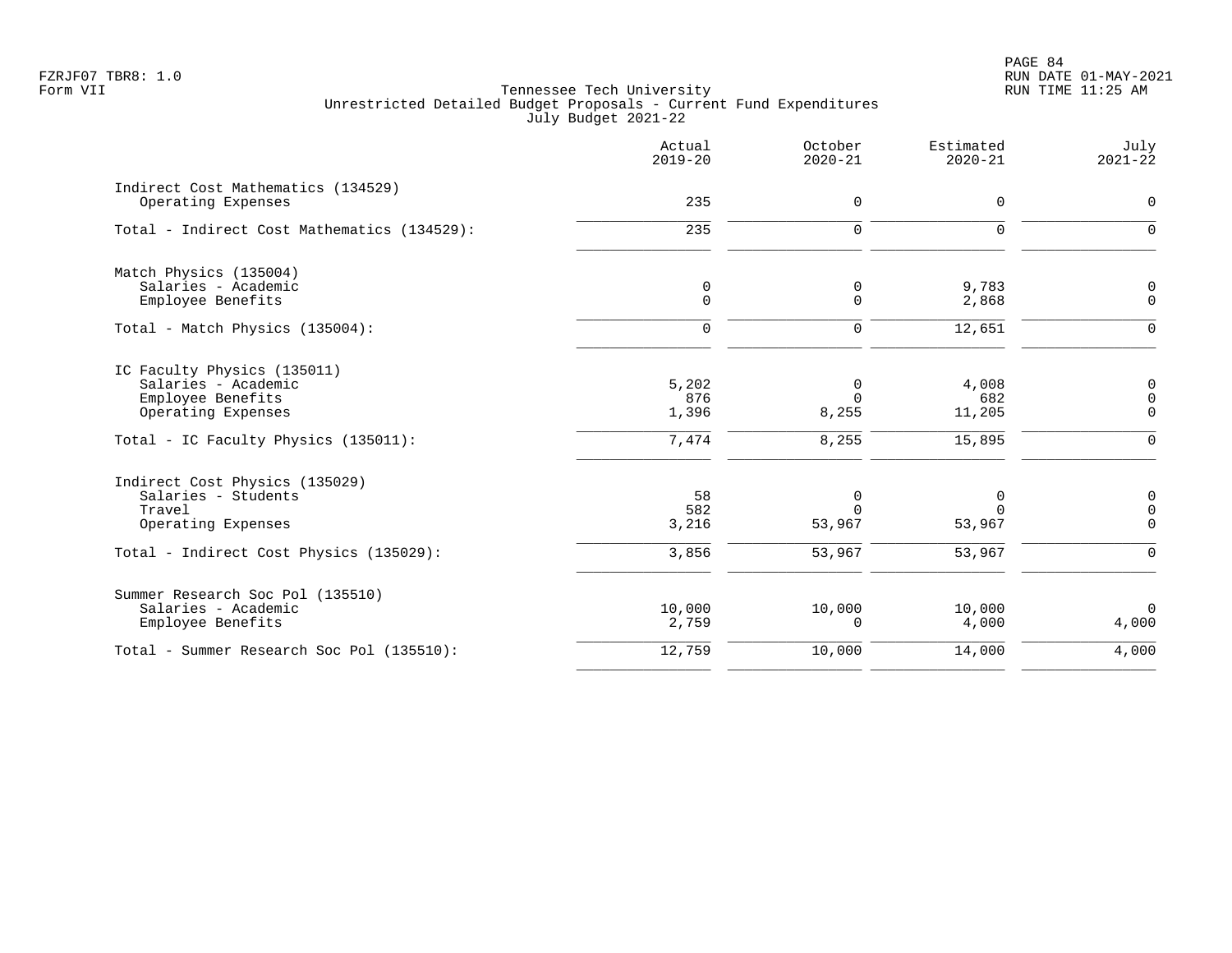PAGE 85 FZRJF07 TBR8: 1.0 RUN DATE 01-MAY-2021

|                                                                                                                           | Actual<br>$2019 - 20$            | October<br>$2020 - 21$       | Estimated<br>$2020 - 21$     | July<br>$2021 - 22$                 |
|---------------------------------------------------------------------------------------------------------------------------|----------------------------------|------------------------------|------------------------------|-------------------------------------|
| IC Faculty Sociology and Pol Sci (135511)<br>Salaries - Academic<br>Employee Benefits<br>Operating Expenses               | $\Omega$<br>$\Omega$<br>$\Omega$ | 0<br>$\Omega$<br>8,407       | 382<br>68<br>8,407           | $\mathbf 0$<br>$\Omega$<br>$\Omega$ |
| Total - IC Faculty Sociology and Pol Sci (135511):                                                                        | $\mathbf 0$                      | 8,407                        | 8,857                        | $\Omega$                            |
| Faculty Research Sociology & Pol Sc (135514)<br>Travel<br>Operating Expenses                                              | $\Omega$<br>2,678                | $-4,554$<br>4,554            | $-4,554$<br>4,554            | $\Omega$<br>$\mathbf 0$             |
| Total - Faculty Research Sociology & Pol Sc (135514):                                                                     | 2,678                            | $\mathbf 0$                  | $\mathbf 0$                  | $\Omega$                            |
| Indirect Cost Soc and Pol Sci (135529)<br>Travel<br>Operating Expenses<br>Total - Indirect Cost Soc and Pol Sci (135529): | 1,430<br>760<br>2,190            | $\Omega$<br>25,474<br>25,474 | $\Omega$<br>25,474<br>25,474 | 0<br>$\mathbf 0$<br>$\Omega$        |
| Research College of Engineering (137004)<br>Travel<br>Operating Expenses                                                  | 2,500<br>$\Omega$                | $\Omega$<br>2,500            | 0<br>2,500                   | 0<br>$\Omega$                       |
| Total - Research College of Engineering (137004):                                                                         | 2,500                            | 2,500                        | 2,500                        | $\Omega$                            |
| Match Dean Engineering (137005)<br>Salaries - Professional<br>Employee Benefits<br>Operating Expenses                     | 10,011<br>4,817<br>$\Omega$      | 0<br>$\Omega$<br>11,926      | 12,929<br>9,336<br>691       | 115<br>$\mathbf 0$<br>$\Omega$      |
| Total - Match Dean Engineering (137005):                                                                                  | 14,828                           | 11,926                       | 22,956                       | $\frac{115}{115}$                   |
|                                                                                                                           |                                  |                              |                              |                                     |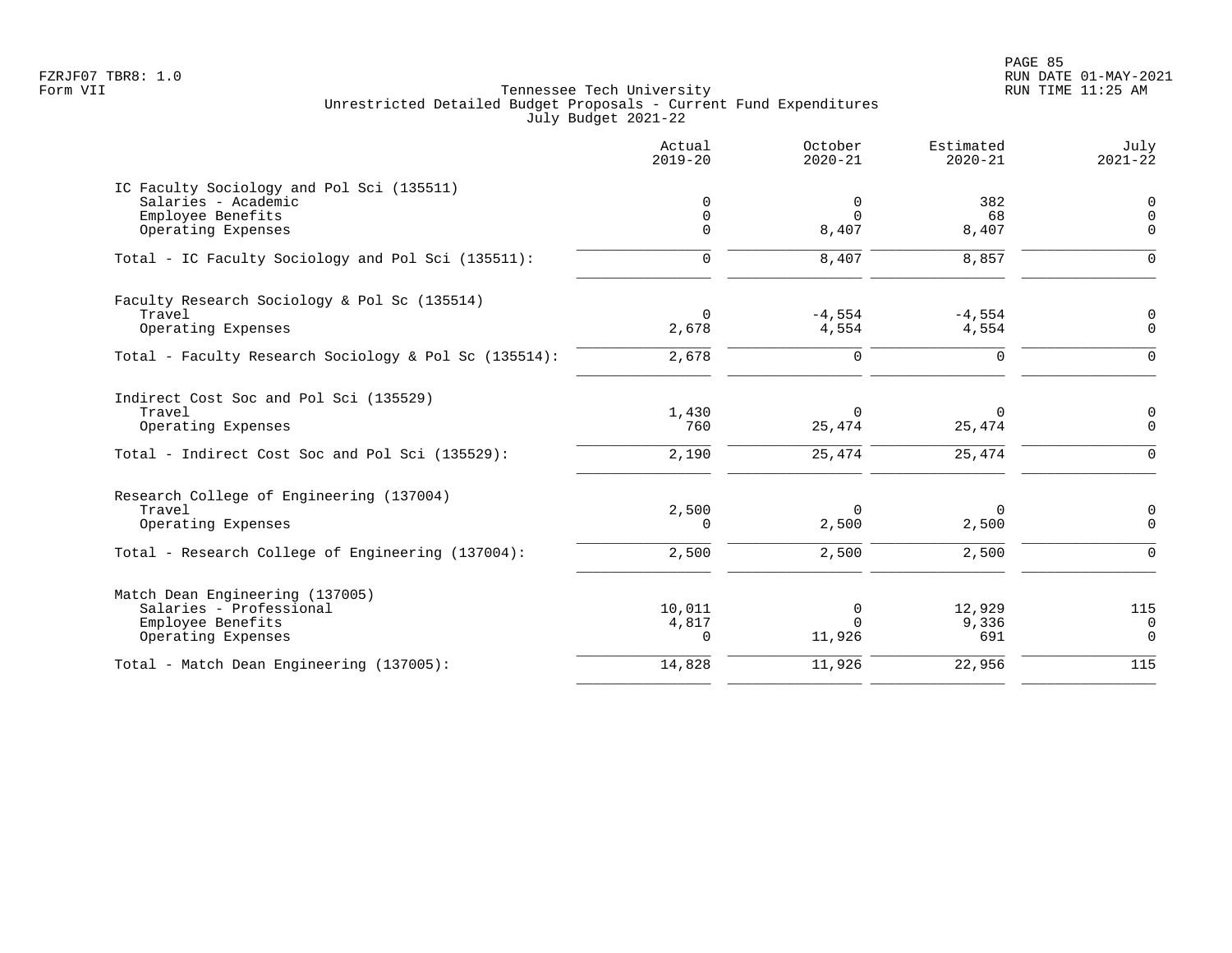PAGE 86 FZRJF07 TBR8: 1.0 RUN DATE 01-MAY-2021

|                                                     | Actual<br>$2019 - 20$ | October<br>$2020 - 21$ | Estimated<br>$2020 - 21$ | July<br>$2021 - 22$ |
|-----------------------------------------------------|-----------------------|------------------------|--------------------------|---------------------|
| IC Faculty Dean of Engineering (137011)             |                       |                        |                          |                     |
| Salaries - Academic                                 | 0                     | 0                      | 738                      | 0                   |
| Employee Benefits                                   | 0                     | $\Omega$               | 92                       | $\Omega$            |
| Operating Expenses                                  |                       | 2,075                  | 2,075                    | $\Omega$            |
| Total - IC Faculty Dean of Engineering (137011):    | $\Omega$              | 2,075                  | 2,905                    | $\Omega$            |
| Indirect Cost Coll of Engineering (137029)          |                       |                        |                          |                     |
| Salaries - Academic                                 | 6,244                 | $\Omega$               | $\Omega$                 | $\overline{0}$      |
| Salaries - Supporting                               | 32,461                | 31,596                 | 40,795                   | 41,095              |
| Employee Benefits                                   | 10,467                | 10,450                 | 10,450                   | 10,450              |
| Travel                                              | 7,455                 | $\Omega$               | $\Omega$                 | $\Omega$            |
| Operating Expenses                                  | 17,653                | 160,073                | 151,374                  | $-48, 445$          |
| Capital Outlay                                      | 3,280                 | $\Omega$               | $\Omega$                 | $\Omega$            |
| Total - Indirect Cost Coll of Engineering (137029): | 77,560                | 202,119                | 202,619                  | 3,100               |
| IC Faculty Basic Engineering (137211)               |                       |                        |                          |                     |
| Operating Expenses                                  | 173                   | 0                      | $\mathbf 0$              | 0                   |
| Total - IC Faculty Basic Engineering (137211):      | 173                   | $\mathbf 0$            | $\Omega$                 | $\Omega$            |
| Indirect Cost Basic Engineering (137229)            |                       |                        |                          |                     |
| Salaries - Students                                 | $\Omega$              | $\Omega$               | 846                      | 0                   |
| Operating Expenses                                  | $\Omega$              | 14,140                 | 13,294                   | $\Omega$            |
| Total - Indirect Cost Basic Engineering (137229):   | $\mathbf 0$           | 14,140                 | 14,140                   | $\mathbf 0$         |
|                                                     |                       |                        |                          |                     |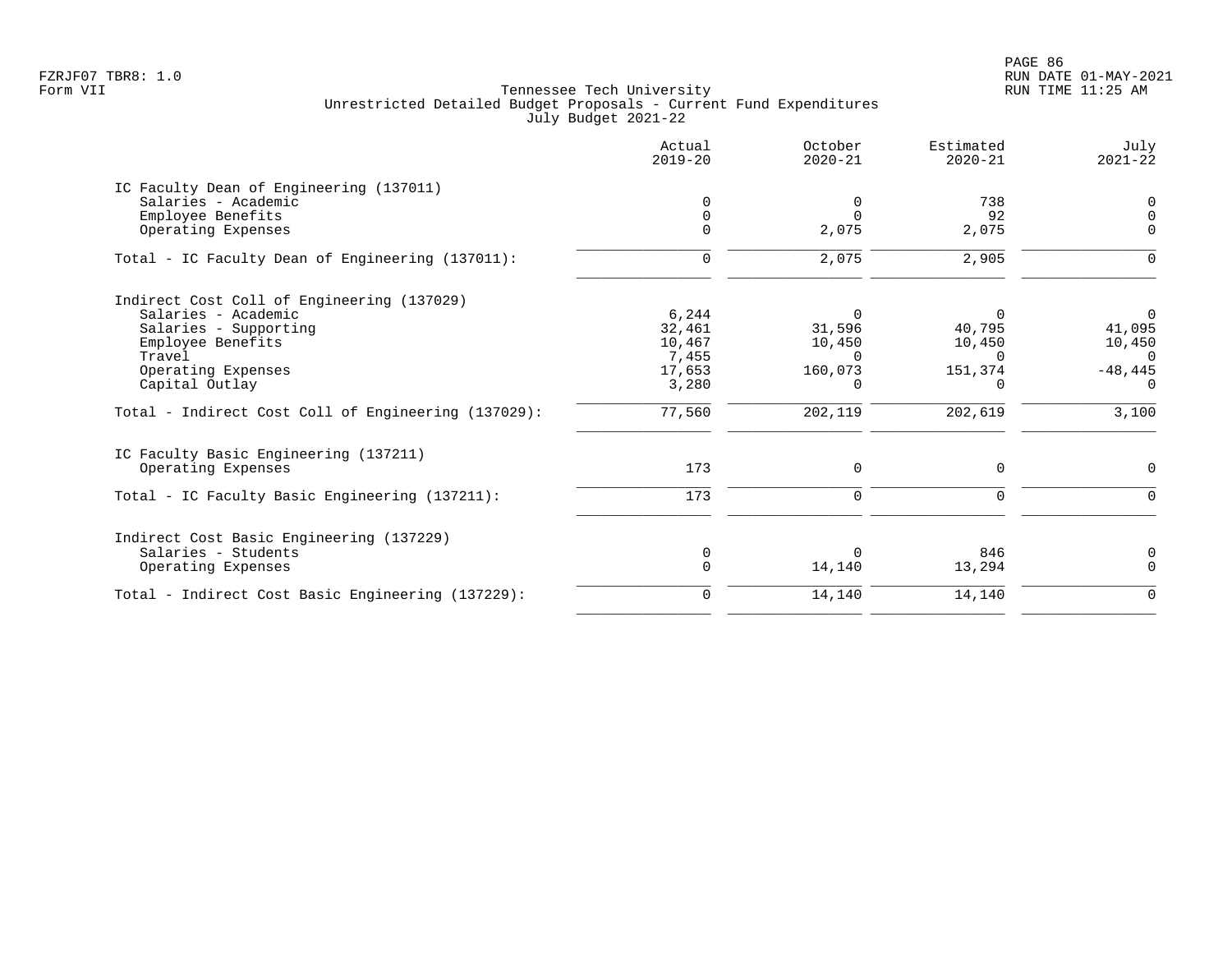| Actual<br>$2019 - 20$ | October<br>$2020 - 21$                                                   | Estimated<br>$2020 - 21$                                           | July<br>$2021 - 22$                                                   |
|-----------------------|--------------------------------------------------------------------------|--------------------------------------------------------------------|-----------------------------------------------------------------------|
|                       |                                                                          |                                                                    |                                                                       |
| $\Omega$              | 3,000                                                                    | 3,000                                                              | $\mathbf 0$                                                           |
| 10,556                | 3,400                                                                    | 4,794                                                              | $\Omega$                                                              |
| 3,900                 | $\Omega$                                                                 | $\Omega$                                                           | $\Omega$                                                              |
|                       |                                                                          |                                                                    | $\Omega$                                                              |
|                       |                                                                          |                                                                    | $\Omega$                                                              |
|                       |                                                                          |                                                                    |                                                                       |
|                       |                                                                          |                                                                    | $\Omega$                                                              |
| 28,539                | 21,461                                                                   | 21,461                                                             | $\Omega$                                                              |
|                       |                                                                          |                                                                    |                                                                       |
|                       |                                                                          |                                                                    | $\mathbf 0$                                                           |
|                       |                                                                          |                                                                    | $\Omega$                                                              |
|                       | $\Omega$                                                                 | $\Omega$                                                           | $\Omega$                                                              |
| 2,621                 | 11,720                                                                   | 13,340                                                             | $\Omega$                                                              |
| 4,346                 | 11,720                                                                   | 14,680                                                             | $\Omega$                                                              |
|                       |                                                                          |                                                                    |                                                                       |
| 10,590                | $\Omega$                                                                 | 0                                                                  | 0                                                                     |
| 4,815                 | 16,066                                                                   | 16,066                                                             | $\Omega$                                                              |
| 15,405                | 16,066                                                                   | 16,066                                                             | $\Omega$                                                              |
|                       |                                                                          |                                                                    |                                                                       |
|                       |                                                                          |                                                                    | $\Omega$                                                              |
|                       |                                                                          |                                                                    | $\Omega$                                                              |
| 0                     | 4,143                                                                    | 4,036                                                              | $\Omega$                                                              |
| 15,531                | 4,143                                                                    | 32,651                                                             | $\Omega$                                                              |
|                       | 394<br>4,076<br>6,333<br>3,280<br>1,132<br>186<br>407<br>10,528<br>5,003 | $\Omega$<br>1,800<br>13,261<br>$\Omega$<br>0<br>0<br>0<br>$\Omega$ | 106<br>1,800<br>11,761<br>$\Omega$<br>1,148<br>192<br>19,112<br>9,503 |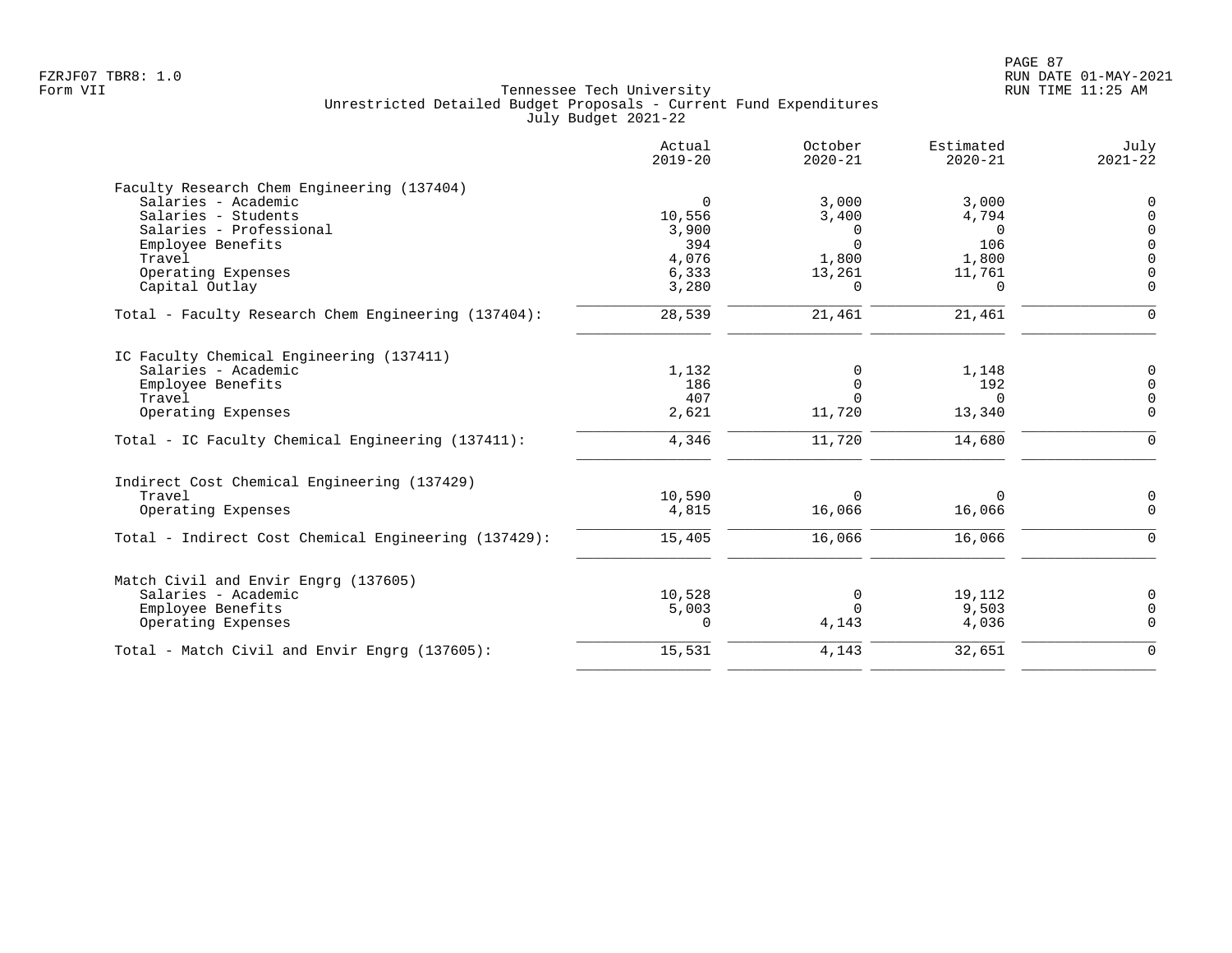PAGE 88 FZRJF07 TBR8: 1.0 RUN DATE 01-MAY-2021

| Actual<br>$2019 - 20$ | October<br>$2020 - 21$                          | Estimated<br>$2020 - 21$             | July<br>$2021 - 22$                              |
|-----------------------|-------------------------------------------------|--------------------------------------|--------------------------------------------------|
|                       |                                                 |                                      |                                                  |
| 6,232                 | $\Omega$                                        | 4,967                                | $\Omega$                                         |
| 1,087                 | 0                                               | 892                                  | $\Omega$                                         |
| 298                   | $\Omega$                                        | 77                                   | $\Omega$                                         |
| 1,622                 | 5,060                                           | 5,834                                | $\Omega$                                         |
| 9,239                 | 5,060                                           | 11,770                               | $\Omega$                                         |
|                       |                                                 |                                      |                                                  |
|                       |                                                 |                                      | $\Omega$                                         |
|                       | $\Omega$                                        |                                      | $\Omega$                                         |
|                       |                                                 |                                      | $\Omega$                                         |
| 29                    | 10,034                                          | 10,034                               | $\Omega$                                         |
| 3,996                 | 16,005                                          | 16,005                               | $\Omega$                                         |
|                       |                                                 |                                      |                                                  |
|                       |                                                 |                                      | $\mathbf 0$                                      |
|                       | $\Omega$                                        | $\Omega$                             | $\Omega$                                         |
| 1,085                 | 63,526                                          | 63,526                               | $\Omega$                                         |
| 1,150                 | 63,526                                          | 63,526                               | $\Omega$                                         |
|                       |                                                 |                                      |                                                  |
|                       |                                                 |                                      | 0                                                |
|                       |                                                 |                                      | $\Omega$                                         |
| 689                   | 12,543                                          | 12,543                               | $\Omega$                                         |
| 3,158                 | 26,843                                          | 26,843                               | $\Omega$                                         |
|                       | 1,689<br>27<br>2,251<br>63<br>2<br>2,369<br>100 | 5,383<br>588<br>0<br>12,300<br>2,000 | 5,383<br>$\Omega$<br>588<br>0<br>12,300<br>2,000 |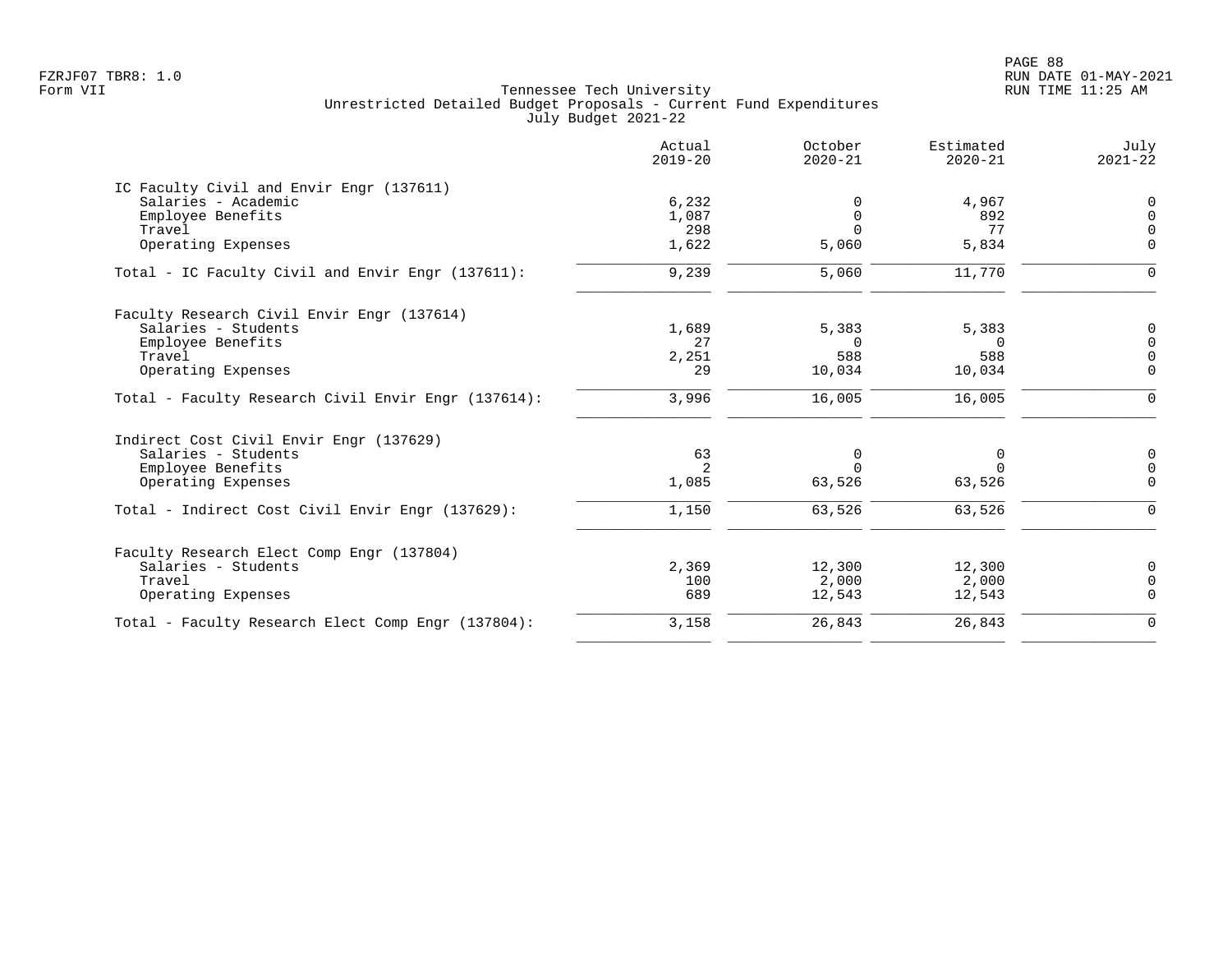PAGE 89 FZRJF07 TBR8: 1.0 RUN DATE 01-MAY-2021

|                                                       | Actual<br>$2019 - 20$ | October<br>$2020 - 21$ | Estimated<br>$2020 - 21$ | July<br>$2021 - 22$     |
|-------------------------------------------------------|-----------------------|------------------------|--------------------------|-------------------------|
| Match Dept of Elect Comp Engrg (137805)               |                       |                        |                          |                         |
| Salaries - Academic<br>Employee Benefits              | 0<br>$\Omega$         | 8,090<br>2,942         | 8,090<br>2,942           | $\mathbf 0$<br>$\Omega$ |
| Total - Match Dept of Elect Comp Engrg (137805):      | $\mathbf 0$           | 11,032                 | 11,032                   | $\Omega$                |
| IC Faculty Elect and Comp Engr (137811)               |                       |                        |                          |                         |
| Salaries - Academic                                   | 6,832                 | 0                      | 15,439                   | 0                       |
| Employee Benefits                                     | 731                   | $\Omega$               | 1,731                    | $\Omega$                |
| Operating Expenses                                    | $\Omega$              | 2,460                  | 2,460                    | $\mathbf 0$             |
| Total - IC Faculty Elect and Comp Engr (137811):      | 7,563                 | 2,460                  | 19,630                   | $\Omega$                |
| Faculty Start-Up Elect & Comp Engr (137812)<br>Travel | 1,461                 | 0                      | 0                        | $\mathbf 0$             |
| Total - Faculty Start-Up Elect & Comp Engr (137812):  | 1,461                 | 0                      | $\Omega$                 | $\Omega$                |
| Indirect Cost Elect Comp Engr (137829)                |                       |                        |                          |                         |
| Salaries - Academic                                   | 0                     | $\Omega$               | 970                      | $\mathbf 0$             |
| Employee Benefits                                     | $\Omega$              |                        | 270                      | $\Omega$                |
| Travel                                                | 33                    |                        | $\Omega$                 |                         |
| Operating Expenses                                    | 3,490                 | 77,401                 | 77,401                   | $\Omega$                |
| Total - Indirect Cost Elect Comp Engr (137829):       | 3,523                 | 77,401                 | 78,641                   | $\Omega$                |
|                                                       |                       |                        |                          |                         |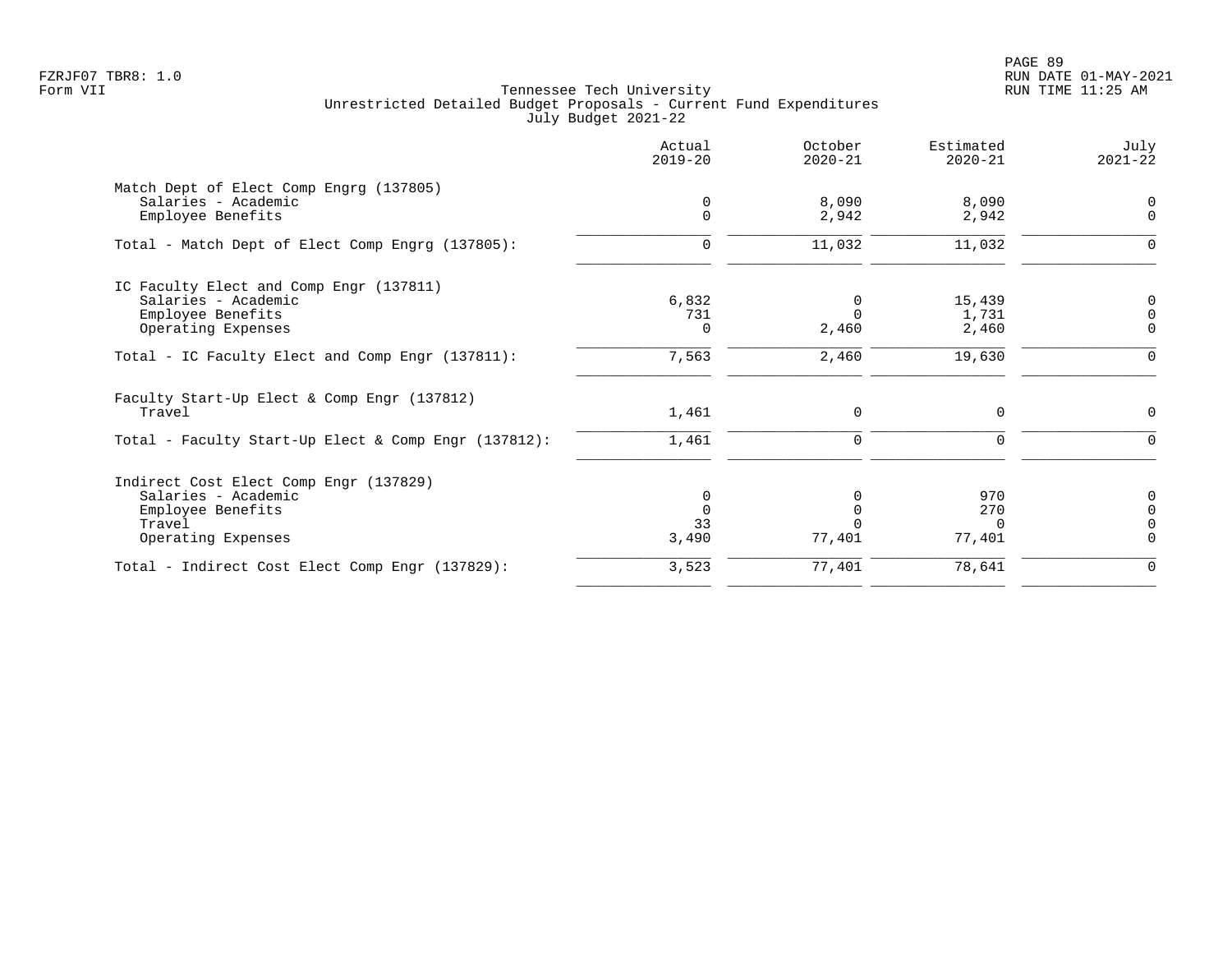PAGE 90 FZRJF07 TBR8: 1.0 RUN DATE 01-MAY-2021

|                                                                                                                                              | Actual<br>$2019 - 20$                 | October<br>$2020 - 21$        | Estimated<br>$2020 - 21$                       | July<br>$2021 - 22$                          |
|----------------------------------------------------------------------------------------------------------------------------------------------|---------------------------------------|-------------------------------|------------------------------------------------|----------------------------------------------|
| Faculty Research Manuf Enginrg Tech (138204)<br>Travel<br>Operating Expenses                                                                 | 2,408<br>1,499                        | $\Omega$<br>6,093             | $\Omega$<br>6,093                              | $\mathbf 0$<br>$\mathbf 0$                   |
| Total - Faculty Research Manuf Enginrg Tech (138204):                                                                                        | 3,907                                 | 6,093                         | 6,093                                          | ∩                                            |
|                                                                                                                                              |                                       |                               |                                                |                                              |
| Matching Manuf & Engineering Tech (138205)<br>Operating Expenses                                                                             | $\mathbf 0$                           | 22                            | 22                                             | $\Omega$                                     |
| Total - Matching Manuf & Engineering Tech (138205):                                                                                          | $\mathbf 0$                           | 22                            | 22                                             | $\Omega$                                     |
| IC Faculty Manuf & Engineering Tech (138211)<br>Salaries - Academic<br>Employee Benefits                                                     | 5,014<br>884                          | 0<br>$\Omega$                 | 4,958<br>862                                   | 0<br>$\Omega$                                |
| Total - IC Faculty Manuf & Engineering Tech (138211):                                                                                        | 5,898                                 | $\Omega$                      | 5,820                                          | $\Omega$                                     |
| Indirect Cost Manuf & Enginrg Tech (138229)<br>Operating Expenses                                                                            | $\mathbf 0$                           | 30,826                        | 30,826                                         | $\Omega$                                     |
| Total - Indirect Cost Manuf & Enginrg Tech (138229):                                                                                         | $\Omega$                              | 30,826                        | 30,826                                         | $\Omega$                                     |
| Match Mechanical Engineering (138405)<br>Salaries - Academic<br>Salaries - Professional<br>Employee Benefits<br>Travel<br>Operating Expenses | 8,501<br>7,200<br>5,605<br>1,826<br>0 | $\Omega$<br>$\Omega$<br>3,232 | 47,740<br>$\Omega$<br>13,818<br>2,000<br>3,232 | $\Omega$<br>$\Omega$<br>$\Omega$<br>$\Omega$ |
| Total - Match Mechanical Engineering (138405):                                                                                               | 23,132                                | 3,232                         | 66,790                                         | $\Omega$                                     |
|                                                                                                                                              |                                       |                               |                                                |                                              |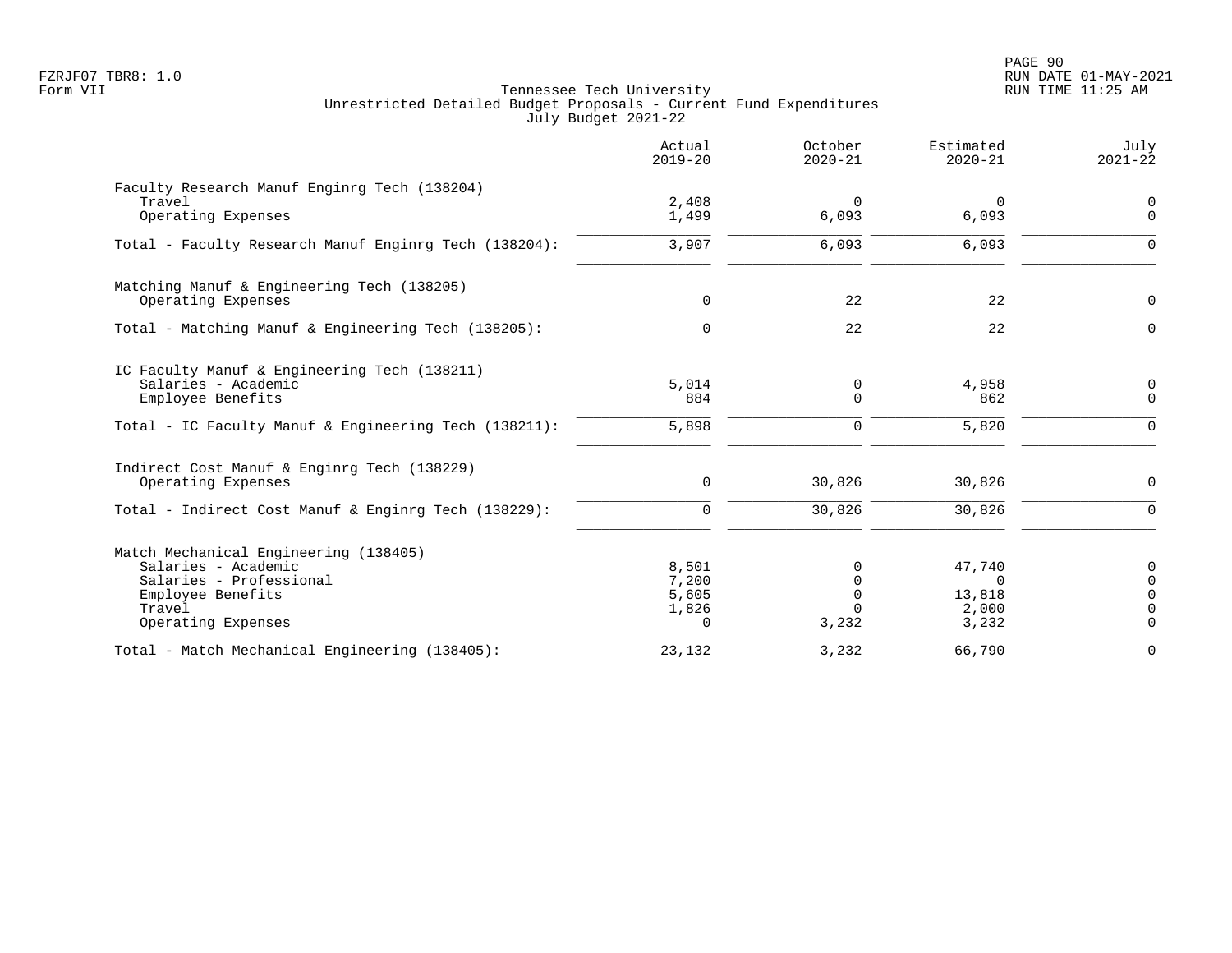PAGE 91 FZRJF07 TBR8: 1.0 RUN DATE 01-MAY-2021

|                                                     | Actual<br>$2019 - 20$ | October<br>$2020 - 21$ | Estimated<br>$2020 - 21$ | July<br>$2021 - 22$ |
|-----------------------------------------------------|-----------------------|------------------------|--------------------------|---------------------|
| IC Faculty Mechanical Engineering (138411)          |                       |                        |                          |                     |
| Salaries - Academic                                 | 23,861                | 0                      | 19,549                   | 0                   |
| Employee Benefits                                   | 4,390                 | $\Omega$               | 3,561                    | $\overline{0}$      |
| Operating Expenses                                  | 1,097                 | 15,340                 | 15,340                   | $\Omega$            |
| Total - IC Faculty Mechanical Engineering (138411): | 29,348                | 15,340                 | 38,450                   | $\Omega$            |
| Faculty Research Mechanical Engrg (138414)          |                       |                        |                          |                     |
| Salaries - Students                                 | 4,731                 | 6,100                  | 6,100                    | $\mathbf 0$         |
| Employee Benefits                                   | 222                   | $\Omega$               | $\Omega$                 | $\Omega$            |
| Travel                                              | 1,000                 | 2,000                  | 2,000                    | $\Omega$            |
| Operating Expenses                                  | 3,814                 | 6,233                  | 6,233                    | $\Omega$            |
| Capital Outlay                                      | $\Omega$              | 5,900                  | 5,900                    | $\Omega$            |
| Total - Faculty Research Mechanical Engrg (138414): | 9,767                 | 20,233                 | 20,233                   | $\Omega$            |
| Indirect Cost Mech Engr (138429)                    |                       |                        |                          |                     |
| Salaries - Students                                 | 6,565                 | 3,615                  | 3,615                    | 0                   |
| Salaries - Professional                             | $\Omega$              | 10,800                 | 10,800                   | $\mathbf 0$         |
| Employee Benefits                                   | 439                   | 11,171                 | 11,171                   | $\Omega$            |
| Travel                                              | 430                   | $\Omega$               | 910                      | $\mathbf 0$         |
| Operating Expenses                                  | 10,925                | 19,419                 | 16,509                   | $\Omega$            |
| Total - Indirect Cost Mech Engr (138429):           | 18,359                | 45,005                 | 43,005                   | $\Omega$            |
| IC Faculty Manufacturing Center (139011)            |                       |                        |                          |                     |
| Salaries - Academic                                 | 142                   | 0                      | 2,412                    | 0                   |
| Employee Benefits                                   | 18                    | $\Omega$               | 328                      | $\Omega$            |
| Operating Expenses                                  | $\mathbf 0$           | 543                    | 543                      | $\Omega$            |
| Total - IC Faculty Manufacturing Center (139011):   | 160                   | 543                    | 3,283                    | $\Omega$            |
|                                                     |                       |                        |                          |                     |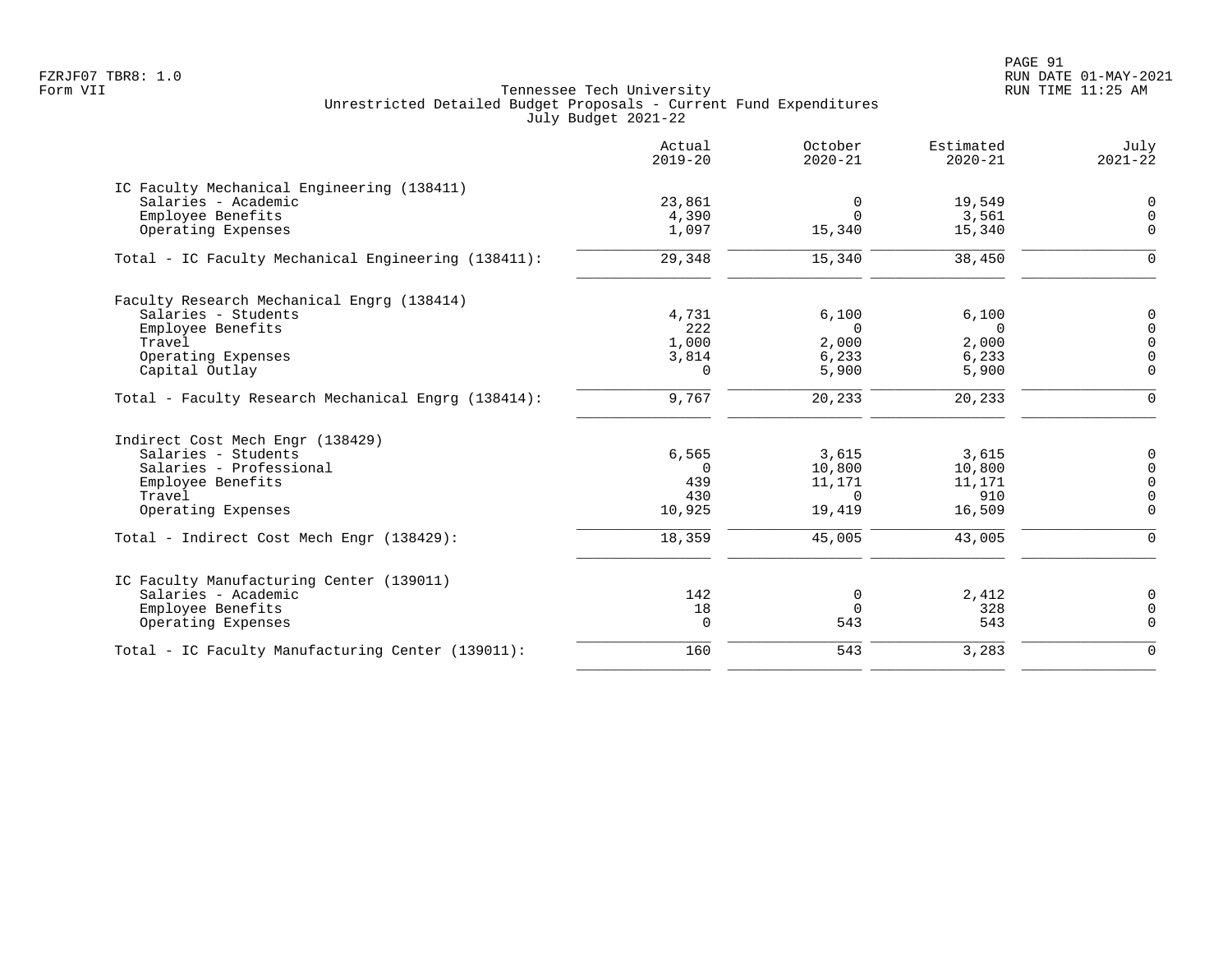|                                                                                          | Actual<br>$2019 - 20$ | October<br>$2020 - 21$ | Estimated<br>$2020 - 21$ | July<br>$2021 - 22$        |
|------------------------------------------------------------------------------------------|-----------------------|------------------------|--------------------------|----------------------------|
| Indirect Cost Manuf Res Center (139029)<br>Operating Expenses                            | $\mathbf 0$           | 47,579                 | 47,579                   | $\mathbf 0$                |
| Total - Indirect Cost Manuf Res Center (139029):                                         | $\Omega$              | 47,579                 | 47,579                   | $\Omega$                   |
| IC Faculty Energy Sys Research Ctr (139211)<br>Salaries - Academic<br>Employee Benefits  | 909<br>150            | 0<br>0                 | 7,038<br>1,172           | $\mathbf 0$<br>$\mathbf 0$ |
| Total - IC Faculty Energy Sys Research Ctr (139211):                                     | 1,059                 | $\mathbf 0$            | 8,210                    | $\Omega$                   |
| Indirect Cost Energy Syst Res Ctr (139229)<br>Operating Expenses                         | 5,130                 | 7,670                  | 7,670                    | $\mathbf 0$                |
| Total - Indirect Cost Energy Syst Res Ctr (139229):                                      | 5,130                 | 7,670                  | 7,670                    | $\Omega$                   |
| IC Faculty Interdisciplinary Studie (139311)<br>Salaries - Academic<br>Employee Benefits | 128<br>23             | 0<br>$\Omega$          | 153<br>27                | $\mathbf 0$<br>$\Omega$    |
| Total - IC Faculty Interdisciplinary Studie (139311):                                    | 151                   | $\Omega$               | 180                      | $\Omega$                   |
| Indirect Cost Interdisciplinary Stu (139329)<br>Operating Expenses                       | 0                     | 2,245                  | 2,245                    | $\mathbf 0$                |
| Total - Indirect Cost Interdisciplinary Stu (139329):                                    | $\mathbf 0$           | 2,245                  | 2,245                    | $\mathbf 0$                |
|                                                                                          |                       |                        |                          |                            |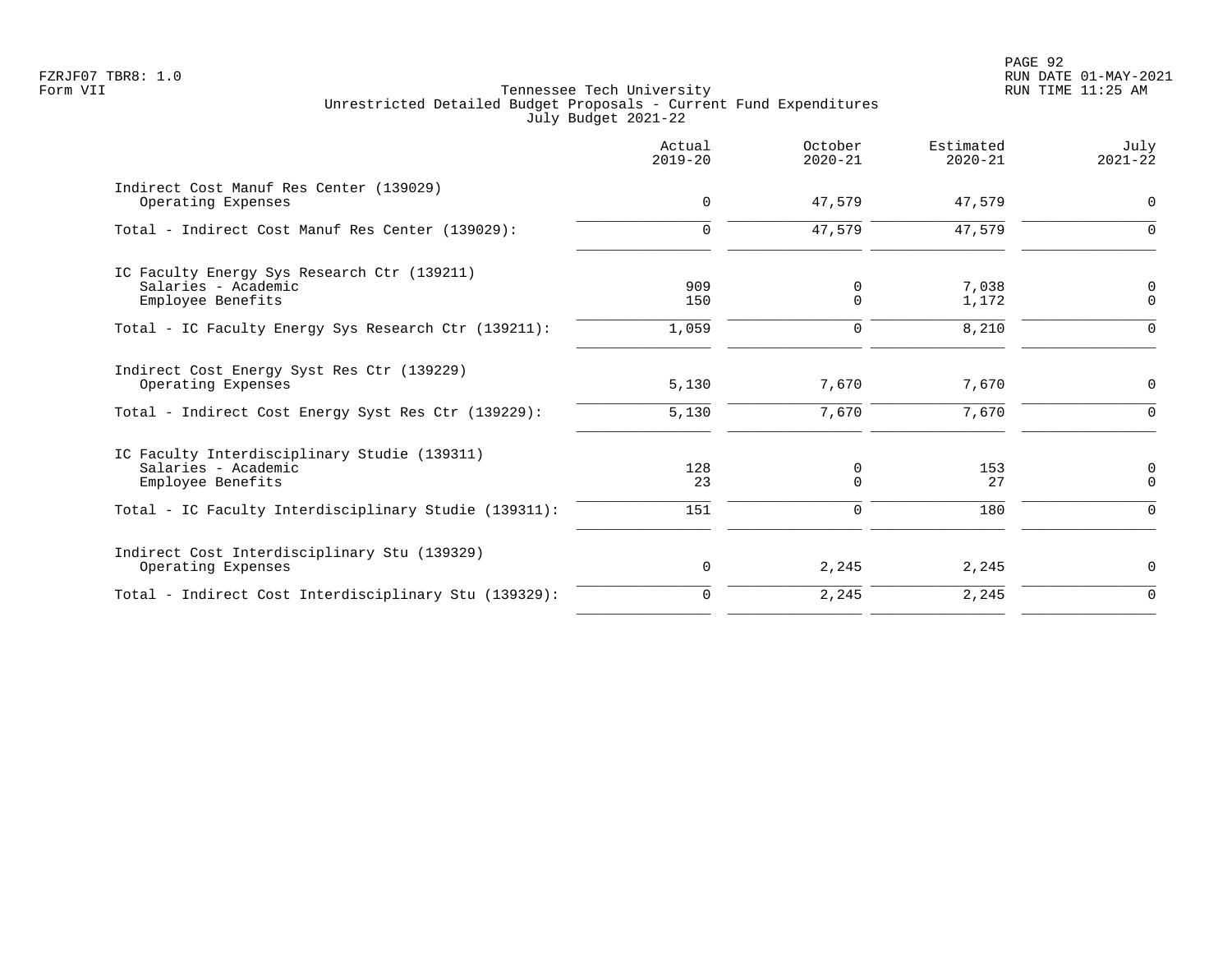|                                                      | Actual<br>$2019 - 20$ | October<br>$2020 - 21$ | Estimated<br>$2020 - 21$ | July<br>$2021 - 22$ |
|------------------------------------------------------|-----------------------|------------------------|--------------------------|---------------------|
| Match Water Center (139405)                          |                       |                        |                          |                     |
| Salaries - Academic                                  | $\mathbf 0$           | 8,920                  | 8,920                    | $\mathbf 0$         |
| Employee Benefits                                    | $\Omega$              | 3,171                  | 3,171                    | $\Omega$            |
| Operating Expenses                                   | 2,790                 | 1,737                  | 1,737                    | $\Omega$            |
| Total - Match Water Center (139405):                 | 2,790                 | 13,828                 | 13,828                   | $\Omega$            |
| IC Faculty Water Center (139411)                     |                       |                        |                          |                     |
| Operating Expenses                                   | $\mathbf 0$           | 160                    | 160                      | 0                   |
| Total - IC Faculty Water Center (139411):            | $\Omega$              | 160                    | 160                      | $\Omega$            |
| Indirect Cost Water Res Center (139429)              |                       |                        |                          |                     |
| Operating Expenses                                   | $\mathbf 0$           | 6,540                  | 6,540                    | $\Omega$            |
| Total - Indirect Cost Water Res Center (139429):     | $\Omega$              | 6,540                  | 6,540                    | $\Omega$            |
| Cybersecurity Educ Research Center (139600)          |                       |                        |                          |                     |
| Salaries - Academic                                  | 36,289                | 45,983                 | 46,133                   | 45,983              |
| Salaries - Supporting                                | 35,038                | 36,800                 | 37,300                   | 36,900              |
| Salaries - Students                                  | 17,355                | 30,000                 | 30,000                   | 30,000              |
| Salaries - Professional                              | 135,583               | 157,825                | 158,825                  | 160,525             |
| Employee Benefits                                    | 93,462                | 120,239                | 120,239                  | 120,239             |
| Travel                                               | 17,325                | 30,000                 | 30,000                   | 30,000              |
| Operating Expenses                                   | 73,357                | 325,239                | 278,097                  | 79,953              |
| Capital Outlay                                       | $\Omega$              | 10,985                 | 10,985                   | $\Omega$            |
| Department Revenues                                  | $\Omega$              | 0                      | $\Omega$                 | $-500,000$          |
| Total - Cybersecurity Educ Research Center (139600): | 408,409               | 757,071                | 711,579                  | 3,600               |
|                                                      |                       |                        |                          |                     |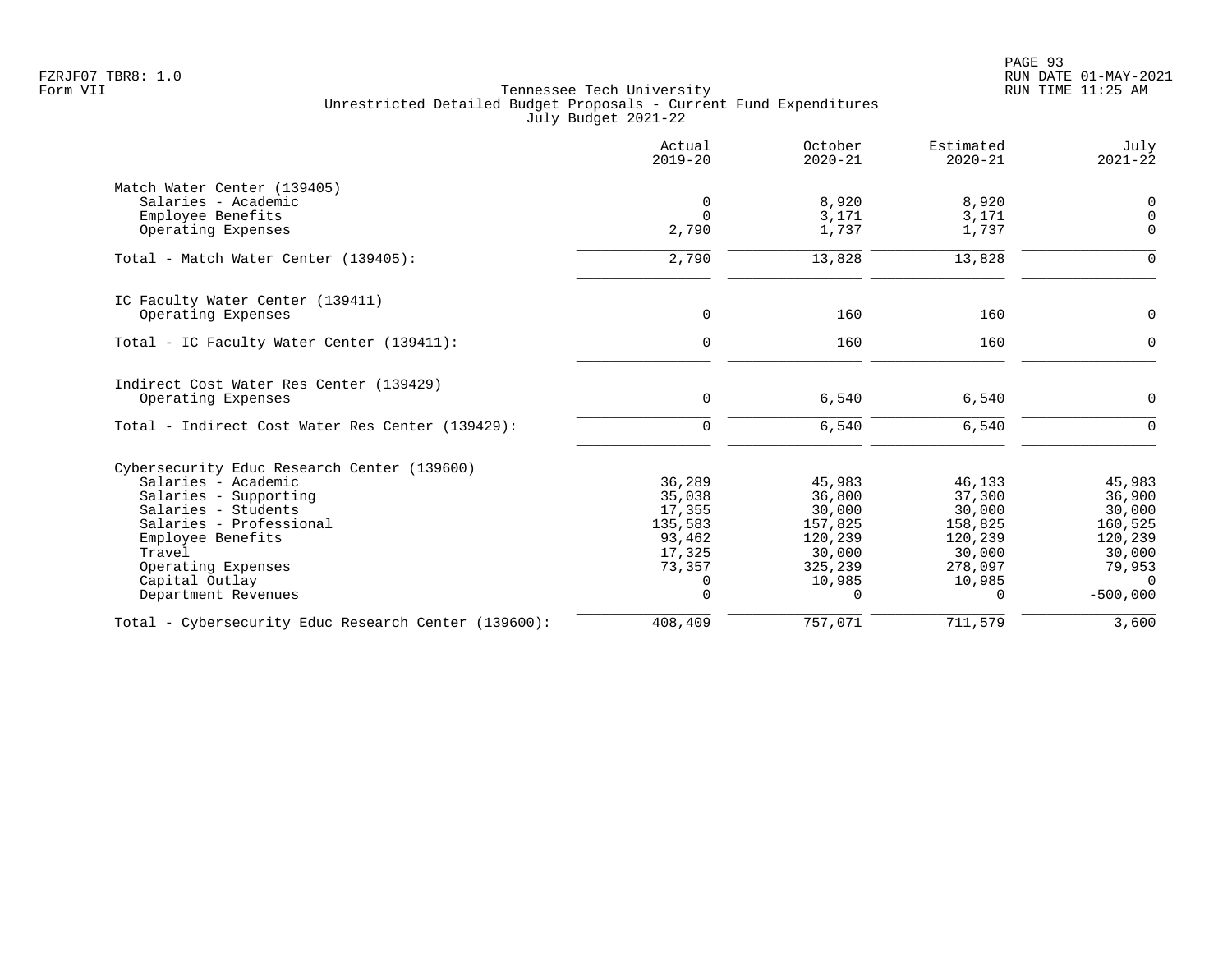| Actual<br>$2019 - 20$ | October<br>$2020 - 21$ | Estimated<br>$2020 - 21$ | July<br>$2021 - 22$                     |
|-----------------------|------------------------|--------------------------|-----------------------------------------|
| $\mathbf 0$           | 3,047                  | 3,047                    | $\mathbf 0$                             |
| $\mathbf 0$           | 3,047                  | 3,047                    | $\Omega$                                |
|                       |                        |                          |                                         |
| 10,822                |                        | 125                      | 0                                       |
|                       |                        | $\Omega$                 | $\Omega$                                |
| 0                     |                        |                          | $\mathbf 0$                             |
| 12,803                | 119,588                | 119,713                  | $\Omega$                                |
|                       |                        |                          |                                         |
| 1,585                 |                        | 1,623                    | 0                                       |
| 0                     |                        |                          | $\Omega$                                |
| $\Omega$              |                        |                          | 1,845                                   |
|                       |                        |                          | $\Omega$                                |
|                       |                        |                          | $\Omega$                                |
| 2,102                 | 6,478                  | 10,858                   | 1,845                                   |
|                       |                        |                          |                                         |
| 0                     | 435                    | 435                      | $\Omega$                                |
| $\Omega$              | 435                    | 435                      | $\Omega$                                |
|                       | 1,981<br>281<br>236    | 119,588<br>6,478         | 119,588<br>125<br>2,345<br>287<br>6,478 |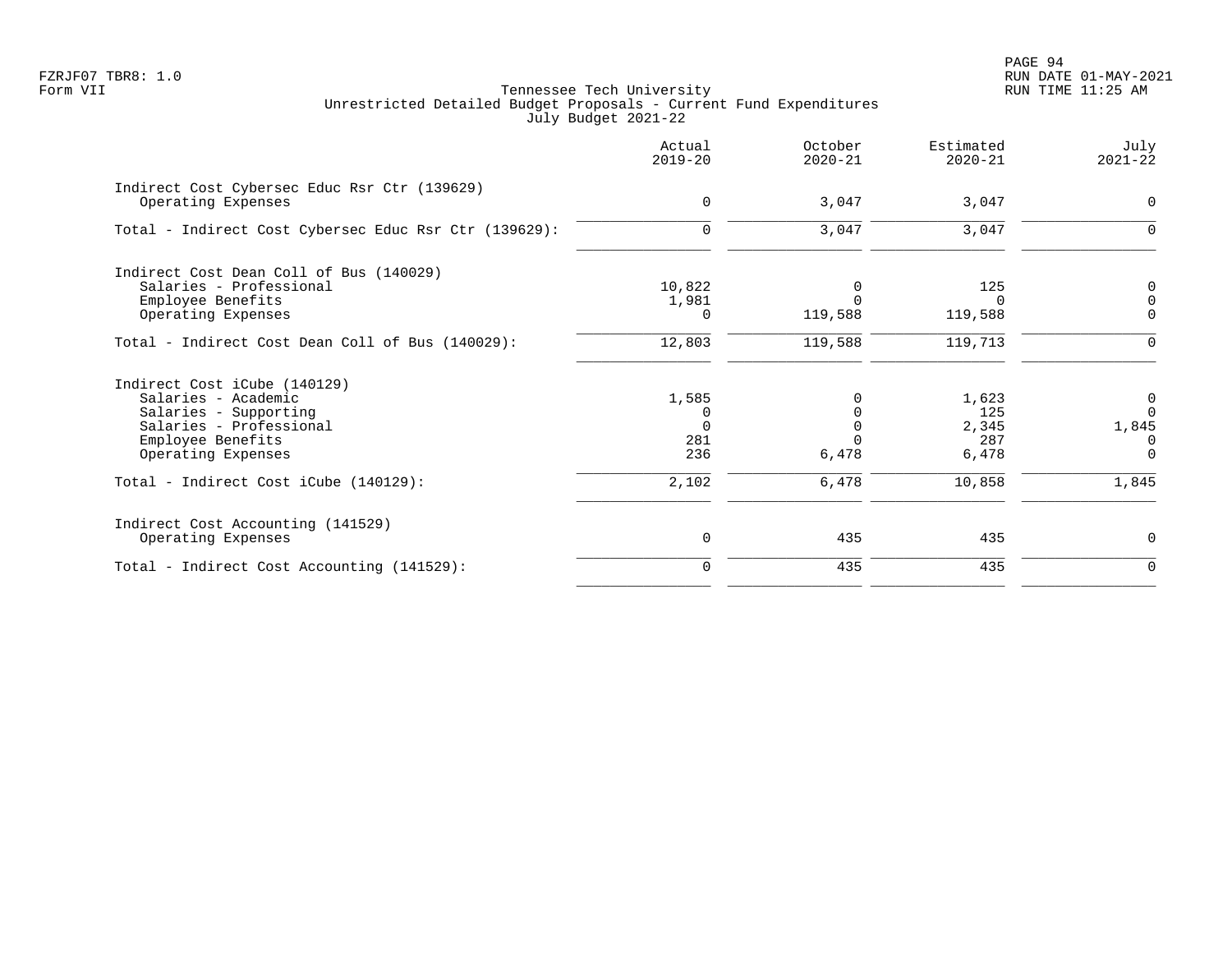PAGE 95 FZRJF07 TBR8: 1.0 RUN DATE 01-MAY-2021

|                                                                                                                                                               | Actual<br>$2019 - 20$       | October<br>$2020 - 21$          | Estimated<br>$2020 - 21$       | July<br>$2021 - 22$          |
|---------------------------------------------------------------------------------------------------------------------------------------------------------------|-----------------------------|---------------------------------|--------------------------------|------------------------------|
| IC Faculty Econ Finance Marketing (142511)<br>Salaries - Academic<br>Employee Benefits<br>Operating Expenses                                                  | 21,996<br>2,808<br>$\Omega$ | 0<br>$\Omega$<br>2,228          | 20,288<br>3,582<br>2,228       | 0<br>$\mathbf 0$<br>$\Omega$ |
| Total - IC Faculty Econ Finance Marketing (142511):                                                                                                           | 24,804                      | 2,228                           | 26,098                         | $\Omega$                     |
| Indirect Cost Econ and Finance (142529)<br>Operating Expenses                                                                                                 | $\mathbf 0$                 | 840                             | 840                            | 0                            |
| Total - Indirect Cost Econ and Finance (142529):                                                                                                              | $\mathbf 0$                 | 840                             | 840                            | $\mathbf 0$                  |
| Indirect Cost Dec Sci and Mgnt (144029)<br>Salaries - Academic<br>Employee Benefits<br>Operating Expenses<br>Total - Indirect Cost Dec Sci and Mgnt (144029): | 1,088<br>192<br>0<br>1,280  | 0<br>$\Omega$<br>4,128<br>4,128 | 2,227<br>393<br>4,128<br>6,748 | 0<br>$\mathbf 0$<br>0<br>0   |
| Match Dean College of Education (150015)<br>Operating Expenses<br>Total - Match Dean College of Education (150015):                                           | $-8,248$<br>$-8, 248$       | 29,582<br>29,582                | 29,582<br>29,582               | 0<br>$\mathbf 0$             |
| Indirect Cost College of Educ (150029)<br>Travel<br>Operating Expenses                                                                                        | 210<br>6,183                | $\Omega$<br>24,034              | $\Omega$<br>24,034             | 0<br>$\mathbf 0$             |
| Total - Indirect Cost College of Educ (150029):                                                                                                               | 6,393                       | 24,034                          | 24,034                         | $\mathbf 0$                  |
|                                                                                                                                                               |                             |                                 |                                |                              |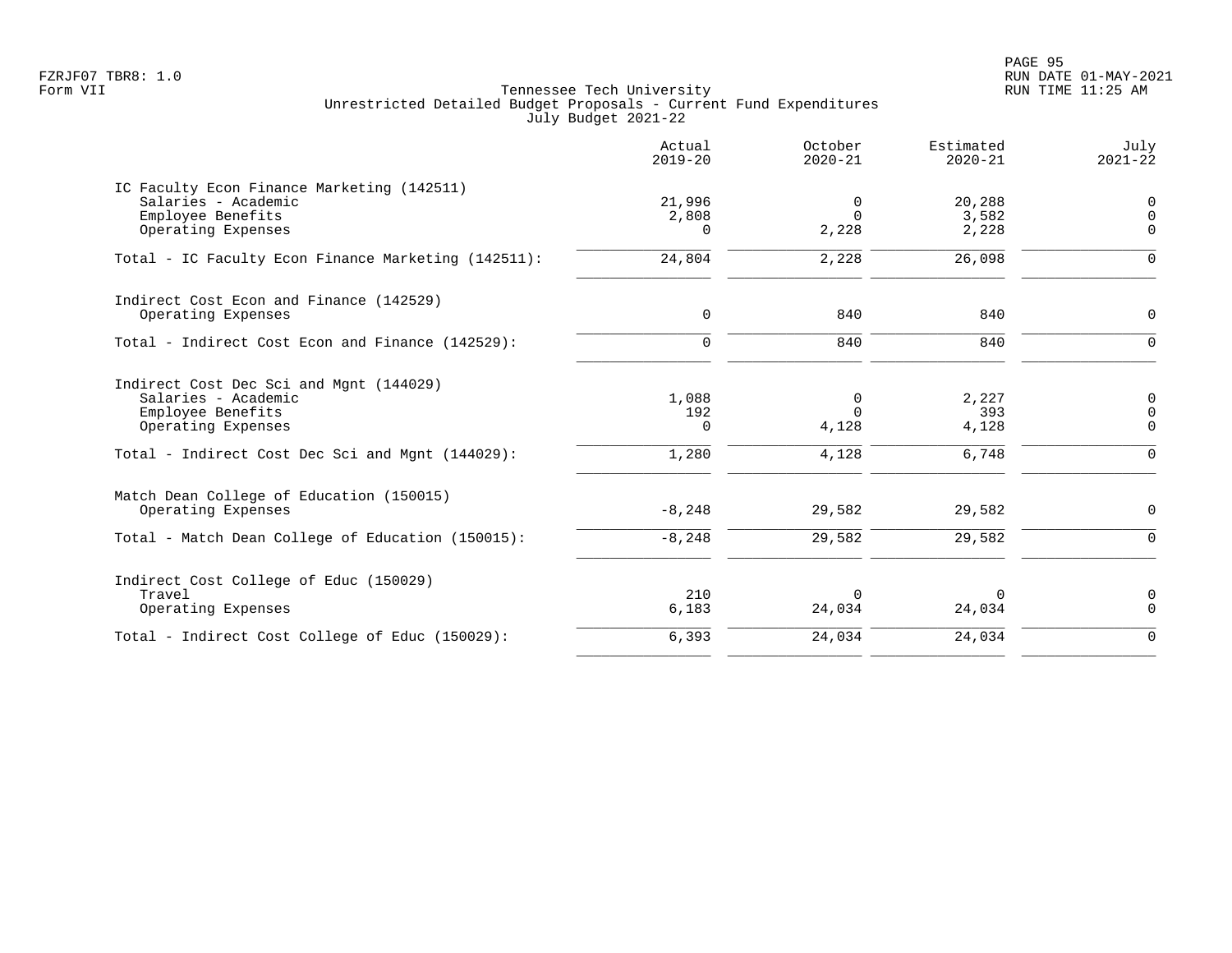|                                                                                      | Actual<br>$2019 - 20$ | October<br>$2020 - 21$ | Estimated<br>$2020 - 21$ | July<br>$2021 - 22$        |
|--------------------------------------------------------------------------------------|-----------------------|------------------------|--------------------------|----------------------------|
| Research Education (151504)<br>Travel<br>Operating Expenses                          | 940<br>0              | $\Omega$<br>4,264      | $\mathbf 0$<br>4,264     | $\mathbf 0$<br>$\mathbf 0$ |
| Total - Research Education (151504):                                                 | 940                   | 4,264                  | 4,264                    | $\Omega$                   |
| IC Faculty Assoc Dean Education (151511)<br>Salaries - Academic<br>Employee Benefits | 189<br>31             | 0<br>$\Omega$          | 0<br>$\Omega$            | $\Omega$<br>$\Omega$       |
| Total - IC Faculty Assoc Dean Education (151511):                                    | 220                   | $\Omega$               | $\mathbf 0$              | $\Omega$                   |
| Match Assoc Dean Education (151515)<br>Salaries - Professional<br>Employee Benefits  | 0<br>$\mathbf 0$      | 0<br>$\mathbf 0$       | 1,378<br>507             | 0<br>$\mathbf 0$           |
| Total - Match Assoc Dean Education (151515):                                         | $\mathbf 0$           | $\mathbf 0$            | 1,885                    | $\Omega$                   |
| Indirect Cost Assoc Dean Educ (151529)<br>Travel<br>Operating Expenses               | 85<br>$\mathbf 0$     | 0<br>117               | 0<br>117                 | 0<br>$\Omega$              |
| Total - Indirect Cost Assoc Dean Educ (151529):                                      | 85                    | 117                    | 117                      | $\mathbf 0$                |
| IC Faculty Counseling and Psych (152011)<br>Operating Expenses                       | 0                     | 517                    | 517                      | 0                          |
| Total - IC Faculty Counseling and Psych (152011):                                    | $\mathbf 0$           | 517                    | 517                      | $\mathbf 0$                |
|                                                                                      |                       |                        |                          |                            |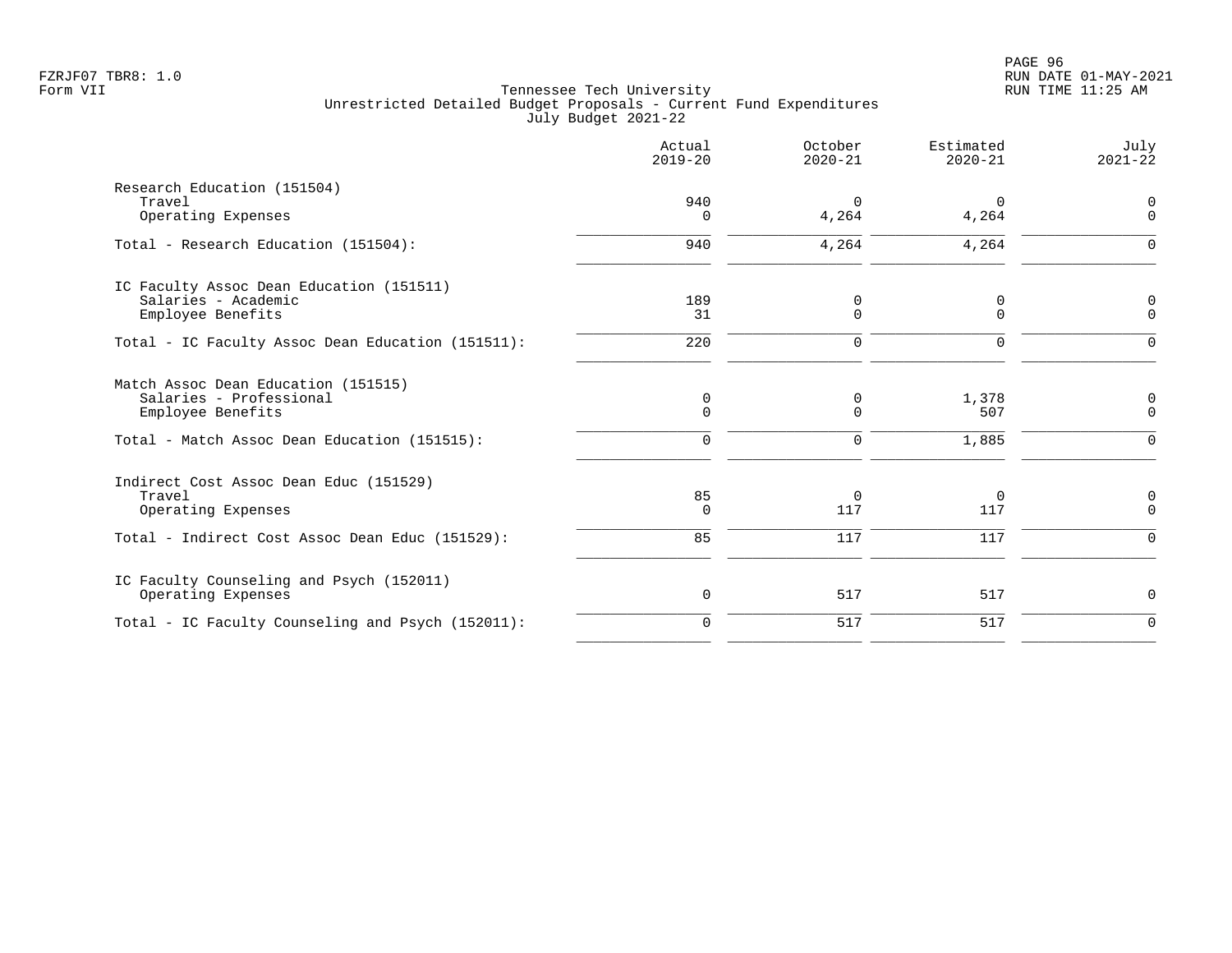|                                                                                                                                     | Actual<br>$2019 - 20$      | October<br>$2020 - 21$     | Estimated<br>$2020 - 21$   | July<br>$2021 - 22$       |
|-------------------------------------------------------------------------------------------------------------------------------------|----------------------------|----------------------------|----------------------------|---------------------------|
| Faculty Research Counsel and Psych (152014)<br>Travel<br>Operating Expenses                                                         | 3,000<br>$\Omega$          | $\Omega$<br>6,000          | $\Omega$<br>6,000          | 0<br>$\Omega$             |
| Total - Faculty Research Counsel and Psych (152014):                                                                                | 3,000                      | 6,000                      | 6,000                      | $\Omega$                  |
| Indirect Cost Counsel and Psychol (152029)<br>Operating Expenses                                                                    | 3,203                      | 50                         | 50                         | 0                         |
| Total - Indirect Cost Counsel and Psychol (152029):                                                                                 | 3,203                      | 50                         | 50                         | $\Omega$                  |
| Faculty Research Teacher Education (152504)<br>Travel<br>Operating Expenses<br>Total - Faculty Research Teacher Education (152504): | 1,450<br>5,700<br>7,150    | $\Omega$<br>2,850<br>2,850 | $\Omega$<br>2,850<br>2,850 | 0<br>$\Omega$<br>$\Omega$ |
| Indirect Cost Teacher Education (152529)<br>Operating Expenses<br>Total - Indirect Cost Teacher Education (152529):                 | $\mathbf 0$<br>$\mathbf 0$ | 440<br>440                 | 440<br>440                 | 0<br>$\Omega$             |
| Faculty Research Curr Instruct (153004)<br>Operating Expenses                                                                       | $-450$                     | 450                        | 450                        | 0                         |
| Total - Faculty Research Curr Instruct (153004):                                                                                    | $-450$                     | 450                        | 450                        | $\mathbf 0$               |
|                                                                                                                                     |                            |                            |                            |                           |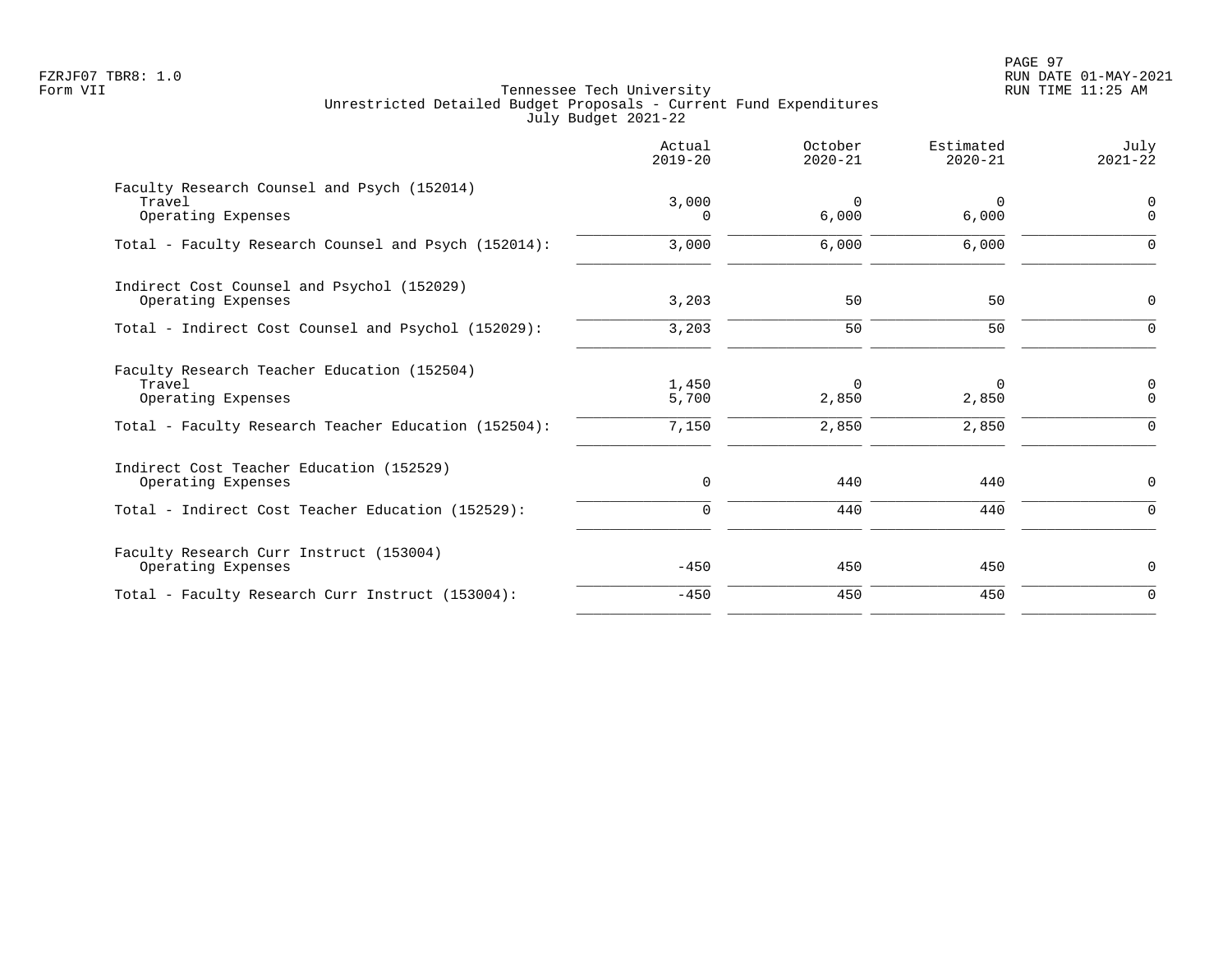|                                                                                                                      | Actual<br>$2019 - 20$         | October<br>$2020 - 21$             | Estimated<br>$2020 - 21$             | July<br>$2021 - 22$                                 |
|----------------------------------------------------------------------------------------------------------------------|-------------------------------|------------------------------------|--------------------------------------|-----------------------------------------------------|
| IC Faculty Curr and Instruction (153011)<br>Salaries - Academic<br>Employee Benefits<br>Travel<br>Operating Expenses | 12,155<br>2,701<br>240<br>845 | O<br>$\Omega$<br>$\Omega$<br>1,348 | 12,329<br>2,821<br>$\Omega$<br>1,348 | $\mathbf 0$<br>$\Omega$<br><sup>n</sup><br>$\Omega$ |
| Total - IC Faculty Curr and Instruction (153011):                                                                    | 15,941                        | 1,348                              | 16,498                               | $\Omega$                                            |
| Indirect Cost Curr and Instruct (153029)<br>Operating Expenses                                                       | 10,508                        | 38,856                             | 38,856                               | $\mathbf 0$                                         |
| Total - Indirect Cost Curr and Instruct (153029):                                                                    | 10,508                        | 38,856                             | 38,856                               | $\mathbf 0$                                         |
| Faculty Research Music Art (155014)<br>Operating Expenses                                                            | 3,000                         | 6,000                              | 6,000                                | 0                                                   |
| Total - Faculty Research Music Art (155014):                                                                         | 3,000                         | 6,000                              | 6,000                                | $\Omega$                                            |
| Indirect Cost Music and Art (155029)<br>Operating Expenses                                                           | $\mathbf 0$                   | 328                                | 328                                  | $\mathbf 0$                                         |
| Total - Indirect Cost Music and Art (155029):                                                                        | $\mathbf 0$                   | 328                                | 328                                  | $\Omega$                                            |
| Indirect Cost Art Craft & Design (155329)<br>Operating Expenses                                                      | 0                             | 120                                | 120                                  | 0                                                   |
| Total - Indirect Cost Art Craft & Design (155329):                                                                   | $\Omega$                      | 120                                | 120                                  | $\Omega$                                            |
|                                                                                                                      |                               |                                    |                                      |                                                     |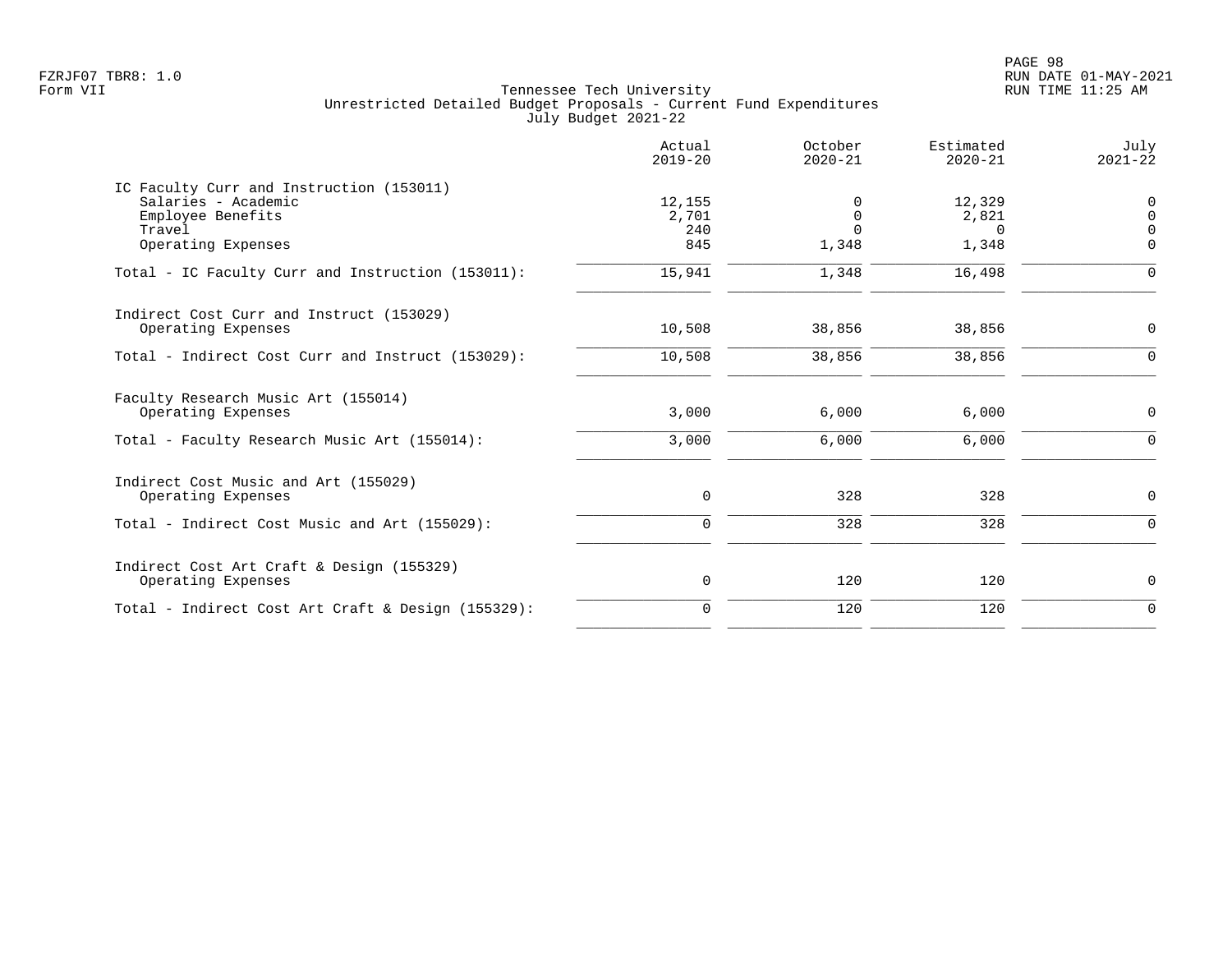|                                              | Actual<br>$2019 - 20$ | October<br>$2020 - 21$ | Estimated<br>$2020 - 21$ | July<br>$2021 - 22$ |
|----------------------------------------------|-----------------------|------------------------|--------------------------|---------------------|
| Match STEM (156005)                          |                       |                        |                          |                     |
| Salaries - Professional                      | 1,105                 | 0                      | 3,142                    | $\overline{0}$      |
| Employee Benefits                            | 468                   | $\Omega$               | 1,382                    | 0                   |
| Operating Expenses                           | $\Omega$              | 997                    | 997                      | $\mathbf 0$         |
| Total - Match STEM (156005):                 | 1,573                 | 997                    | 5,521                    | $\Omega$            |
| Indirect Costs STEM Center (156009)          |                       |                        |                          |                     |
| Salaries - Students                          | 0                     | 0                      | 14,355                   | 0                   |
| Employee Benefits                            | $\mathbf 0$           | $\Omega$               | 93                       | $\mathsf{O}$        |
| Operating Expenses                           | $\mathbf 0$           | 34,155                 | 19,707                   | $\mathbf{0}$        |
| Total - Indirect Costs STEM Center (156009): | $\mathbf 0$           | 34,155                 | 34,155                   | $\mathbf 0$         |
| IC Faculty STEM (156021)                     |                       |                        |                          |                     |
| Operating Expenses                           | 0                     | 220                    | 790                      | $\mathbf 0$         |
| Total - IC Faculty STEM (156021):            | $\mathbf 0$           | 220                    | 790                      | $\Omega$            |
| Horticulture Res Staff (160001)              |                       |                        |                          |                     |
| Salaries - Academic                          | 74,301                | 74,301                 | 74,626                   | 73,266              |
| Salaries - Supporting                        | 37,126                | 37,124                 | 37,624                   | 37,124              |
| Salaries - Professional                      | 46,120                | 44,887                 | 45,387                   | 44,987              |
| Employee Benefits                            | 61,951                | 63,248                 | 65,248                   | 65,248              |
| Travel                                       | $\Omega$              | 470                    | 470                      | 470                 |
| Operating Expenses                           | 4,944                 | 4,980                  | 4,980                    | 4,980               |
| Total - Horticulture Res Staff (160001):     | 224,442               | 225,010                | 228,335                  | 226,075             |
|                                              |                       |                        |                          |                     |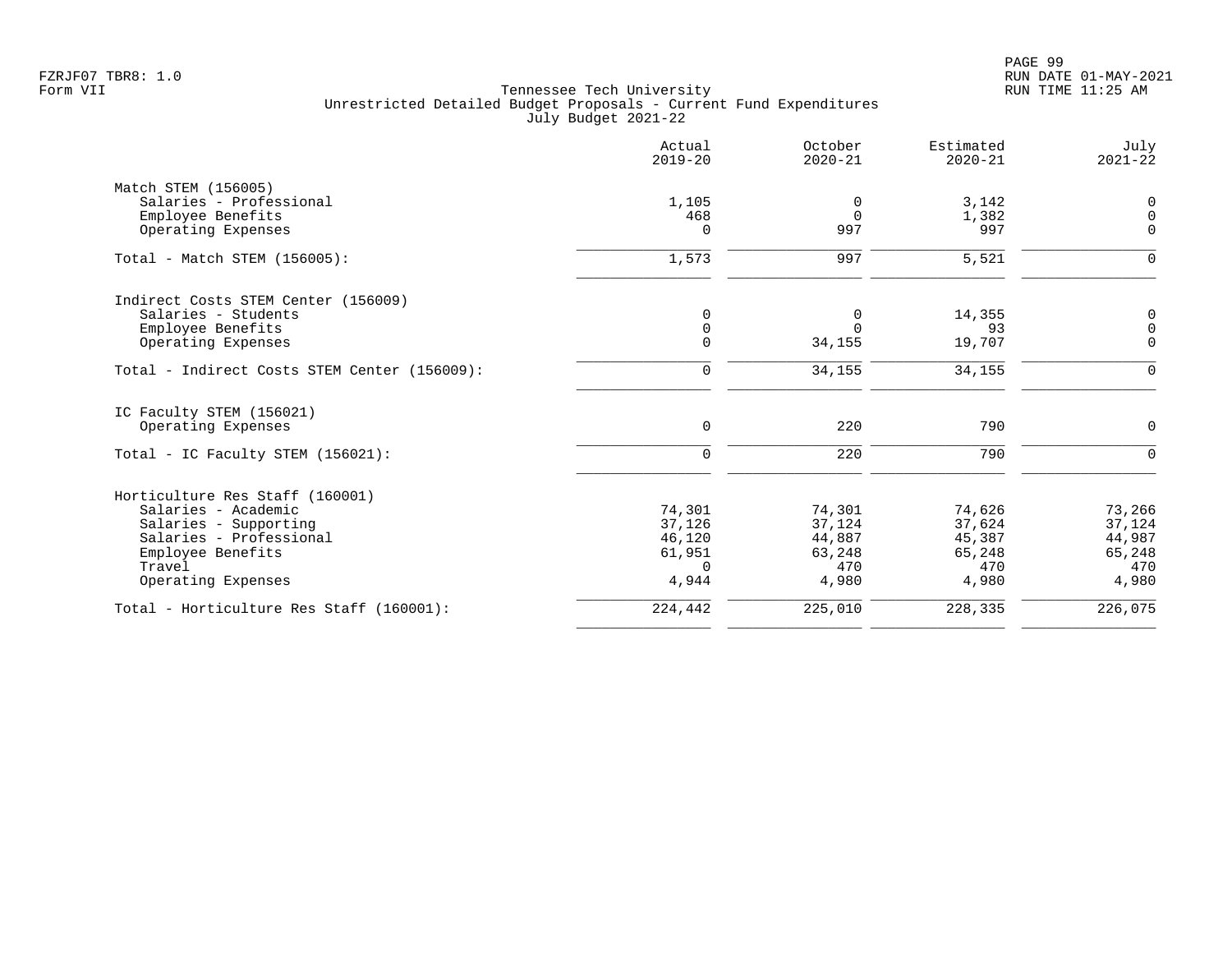PAGE 100 FZRJF07 TBR8: 1.0 RUN DATE 01-MAY-2021

|                                                                                  | Actual<br>$2019 - 20$ | October<br>$2020 - 21$ | Estimated<br>$2020 - 21$ | July<br>$2021 - 22$                |
|----------------------------------------------------------------------------------|-----------------------|------------------------|--------------------------|------------------------------------|
| Faculty Research Ag and Hum Ecol (160014)<br>Operating Expenses                  | $\mathbf 0$           | 10,000                 | 10,000                   | 0                                  |
| Total - Faculty Research Aq and Hum Ecol (160014):                               | $\Omega$              | 10,000                 | 10,000                   | $\Omega$                           |
| Indirect Cost Coll of Ag Hum Ecol (160029)<br>Travel<br>Operating Expenses       | 1,454<br>55           | $\Omega$<br>6,700      | $\Omega$<br>6,700        | $\boldsymbol{0}$<br>$\overline{0}$ |
| Total - Indirect Cost Coll of Aq Hum Ecol (160029):                              | 1,509                 | 6,700                  | 6,700                    | 0                                  |
| IC Faculty School of Gen Ag (163011)<br>Salaries - Academic<br>Employee Benefits | 3,875<br>646          | 0<br>$\mathbf 0$       | 3,781<br>629             | $\mathbf 0$<br>$\mathbf 0$         |
| Total - IC Faculty School of Gen Aq (163011):                                    | 4,521                 | 0                      | 4,410                    | $\Omega$                           |
| Indirect Cost Gen Aq (163029)<br>Travel<br>Operating Expenses                    | 308<br>0              | $\Omega$<br>13,999     | $\Omega$<br>13,999       | 0<br>$\mathbf 0$                   |
| Total - Indirect Cost Gen Aq (163029):                                           | 308                   | 13,999                 | 13,999                   | $\mathbf 0$                        |
| IC Faculty Human Ecology (165011)<br>Operating Expenses                          | 0                     | 5,690                  | 7,900                    | 0                                  |
| Total - IC Faculty Human Ecology (165011):                                       | $\Omega$              | 5,690                  | 7,900                    | $\mathbf 0$                        |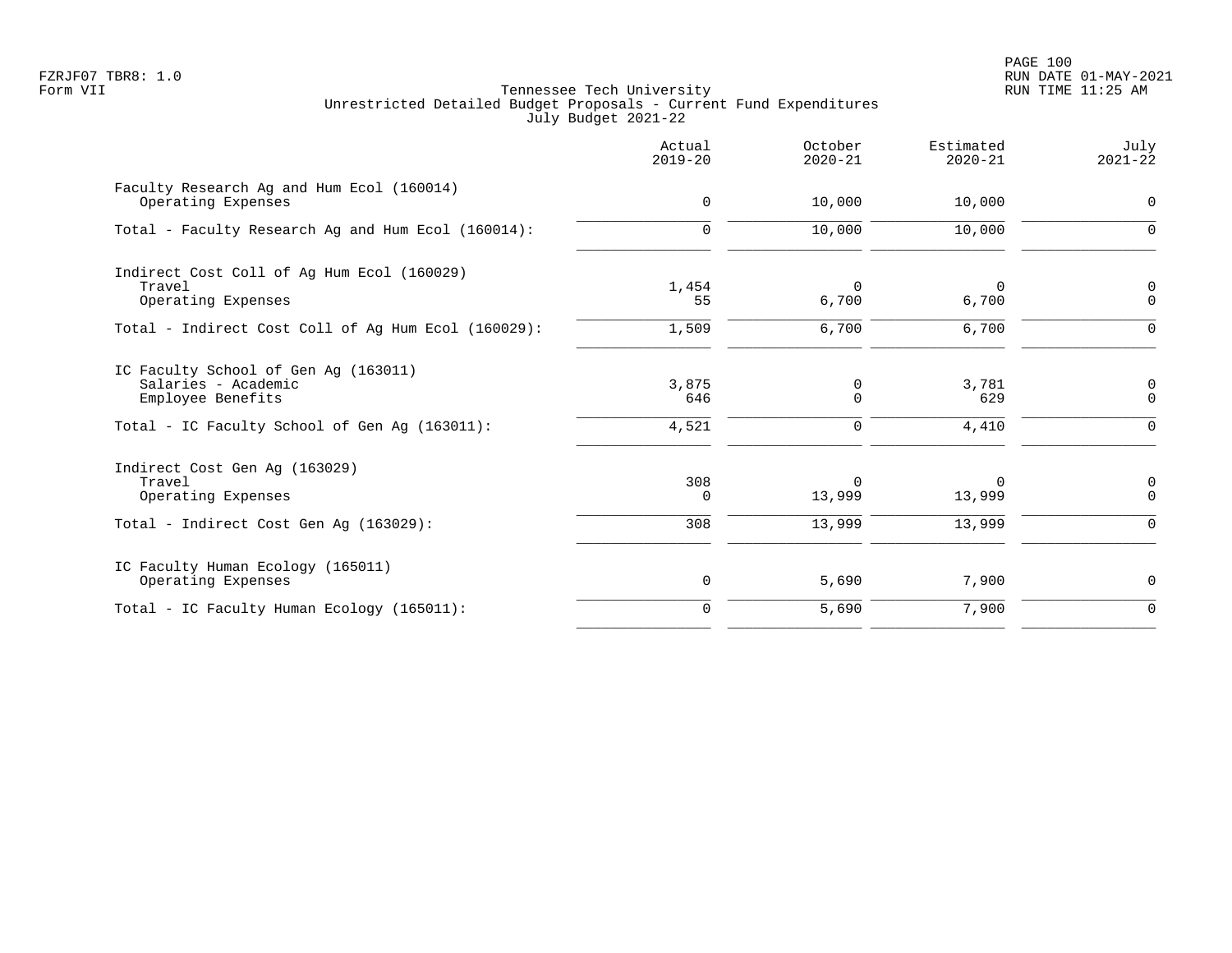|                                                                                                                                                       | Actual<br>$2019 - 20$                                          | October<br>$2020 - 21$                             | Estimated<br>$2020 - 21$                                | July<br>$2021 - 22$                                                            |
|-------------------------------------------------------------------------------------------------------------------------------------------------------|----------------------------------------------------------------|----------------------------------------------------|---------------------------------------------------------|--------------------------------------------------------------------------------|
| Indirect Cost Human Ecology (165029)<br>Operating Expenses                                                                                            | 0                                                              | 6,440                                              | 6,440                                                   | $\mathbf 0$                                                                    |
| Total - Indirect Cost Human Ecology (165029):                                                                                                         | $\mathbf 0$                                                    | 6,440                                              | 6,440                                                   | $\overline{0}$                                                                 |
| IC Faculty Nursing (166011)<br>Salaries - Academic<br>Employee Benefits                                                                               | 369<br>101                                                     | 0<br>0                                             | 751<br>199                                              | $\mathbf 0$<br>$\mathbf 0$                                                     |
| Total - IC Faculty Nursing (166011):                                                                                                                  | 470                                                            | 0                                                  | 950                                                     | $\Omega$                                                                       |
| Faculty Research Nursing (166014)<br>Salaries - Academic<br>Salaries - Students<br>Travel<br>Operating Expenses<br>Capital Outlay                     | $\mathbf 0$<br>$\Omega$<br>$\Omega$<br>$\mathbf 0$<br>$\Omega$ | 1,900<br>500<br>1,800<br>3,000<br>5,800            | $\overline{0}$<br>500<br>1,800<br>3,000<br>5,800        | 0<br>$\Omega$<br>$\Omega$<br>$\overline{0}$<br>$\Omega$                        |
| Total - Faculty Research Nursing (166014):                                                                                                            | $\mathbf 0$                                                    | 13,000                                             | 11,100                                                  | $\overline{0}$                                                                 |
| Indirect Cost School of Nursing (166029)<br>Operating Expenses<br>Total - Indirect Cost School of Nursing (166029):                                   | $\mathbf 0$<br>$\Omega$                                        | 5,173<br>5,173                                     | 5,173<br>5,173                                          | $\Omega$<br>$\Omega$                                                           |
| Research Admin (170001)<br>Salaries - Academic<br>Salaries - Students<br>Salaries - Professional<br>Employee Benefits<br>Travel<br>Operating Expenses | 7,000<br>418<br>18,946<br>14,990<br>8,391<br>59,839            | 0<br>0<br>$\Omega$<br>11,925<br>16,600<br>$-2,270$ | $\mathbf 0$<br>120<br>964<br>11,925<br>16,600<br>36,146 | $\mathsf{O}\xspace$<br>$\mathbf 0$<br>$\Omega$<br>11,925<br>14,680<br>$\Omega$ |
| Total - Research Admin (170001):                                                                                                                      | 109,584                                                        | 26,255                                             | 65,755                                                  | 26,605                                                                         |
|                                                                                                                                                       |                                                                |                                                    |                                                         |                                                                                |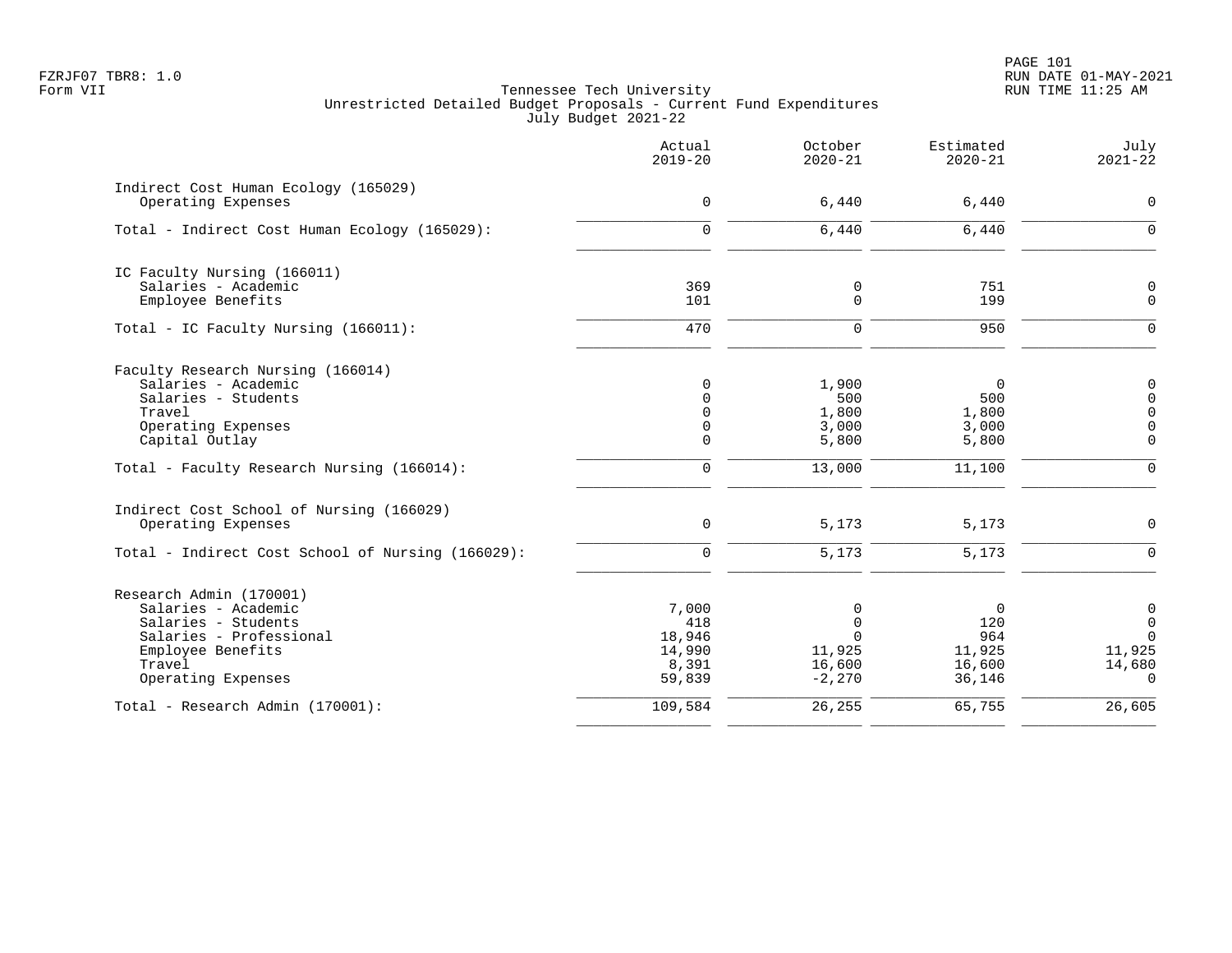PAGE 102 FZRJF07 TBR8: 1.0 RUN DATE 01-MAY-2021

|                                                                                 | Actual<br>$2019 - 20$ | October<br>$2020 - 21$ | Estimated<br>$2020 - 21$ | July<br>$2021 - 22$ |
|---------------------------------------------------------------------------------|-----------------------|------------------------|--------------------------|---------------------|
| TTU Matching Specific Projects (171005)<br>Operating Expenses<br>Capital Outlay | 5,376<br>36,000       | 6,810<br>35,000        | 6,810<br>35,000          | 0<br>$\Omega$       |
| Total - TTU Matching Specific Projects (171005):                                | 41,376                | 41,810                 | 41,810                   | $\Omega$            |
| Indirect Cost Pool 20 Percent (172000)<br>Operating Expenses                    | 0                     | $\mathsf{O}$           | $\mathbf 0$              | 396,501             |
| Total - Indirect Cost Pool 20 Percent (172000):                                 | $\Omega$              | $\mathbf 0$            | $\Omega$                 | 396,501             |
| Indirect Cost Pool Faculty 10 Per (172005)<br>Operating Expenses                | $\mathbf 0$           | 158,990                | 6,640                    | 127,439             |
| Total - Indirect Cost Pool Faculty 10 Per (172005):                             | $\Omega$              | 158,990                | 6,640                    | 127,439             |
| Faculty Research 30 Percent (174000)<br>Travel<br>Operating Expenses            | 1,000<br>0            | $\Omega$<br>262,137    | $\Omega$<br>217,392      | $\Omega$<br>218,315 |
| Total - Faculty Research 30 Percent (174000):                                   | 1,000                 | 262,137                | 217,392                  | 218,315             |
| Indirect Costs Extended Programs (180029)<br>Operating Expenses                 | 0                     | 3,570                  | 3,570                    | 0                   |
| Total - Indirect Costs Extended Programs (180029):                              | $\mathbf 0$           | 3,570                  | 3,570                    | $\mathbf 0$         |
|                                                                                 |                       |                        |                          |                     |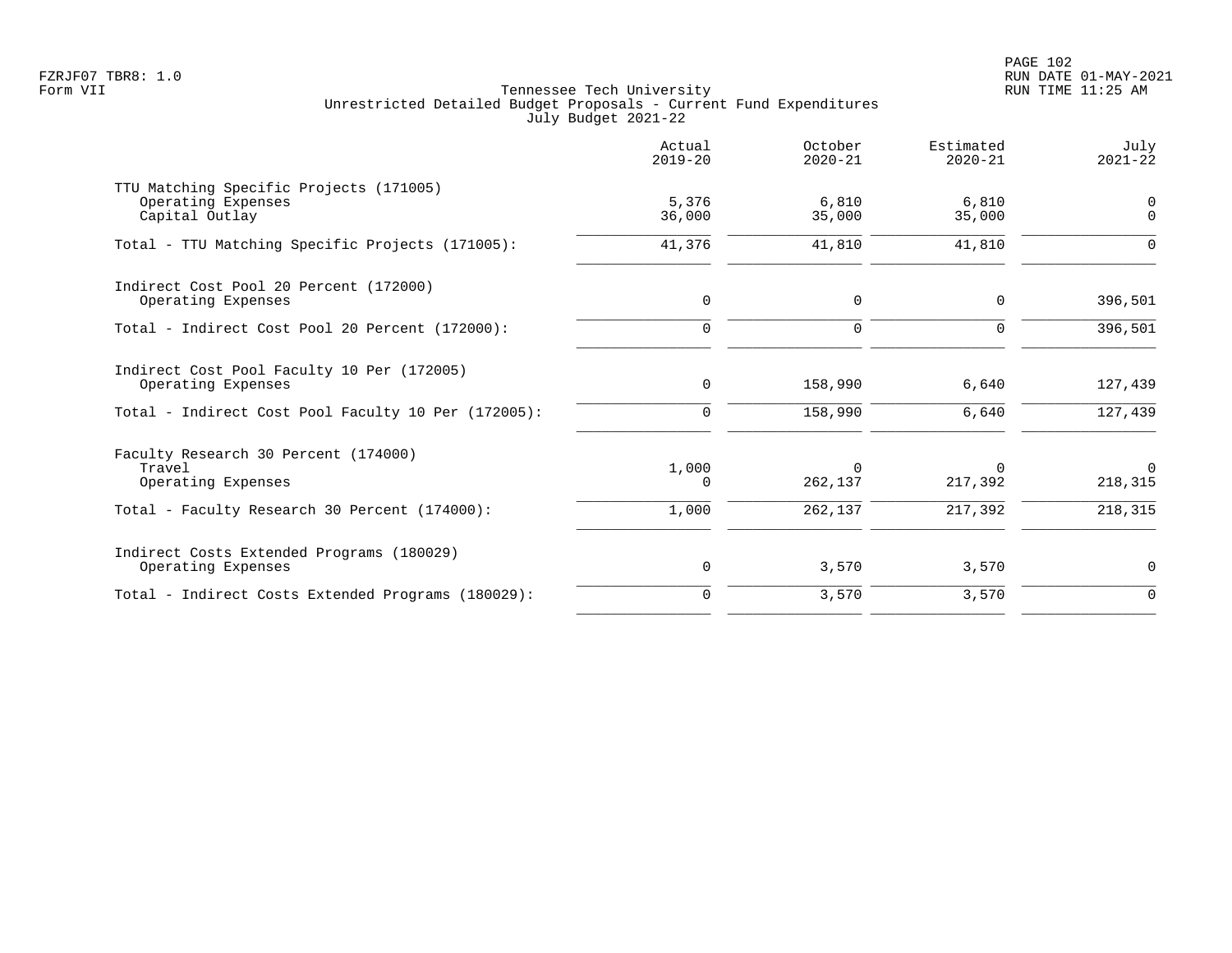PAGE 103 FZRJF07 TBR8: 1.0 RUN DATE 01-MAY-2021

|                                                                    | Actual<br>$2019 - 20$ | October<br>$2020 - 21$ | Estimated<br>$2020 - 21$ | July<br>$2021 - 22$  |
|--------------------------------------------------------------------|-----------------------|------------------------|--------------------------|----------------------|
| IC Faculty Environmental Studies (188011)<br>Salaries - Academic   | 480                   | 0                      | 518                      | $\mathbf 0$          |
| Employee Benefits                                                  | 85                    | 0                      | 92                       | $\mathbf 0$          |
| Total - IC Faculty Environmental Studies (188011):                 | 565                   | $\mathbf 0$            | 610                      | $\Omega$             |
| Match Environmental Studies (188015)                               |                       |                        |                          |                      |
| Salaries - Students                                                | 3,499                 | $\Omega$               | 3,499                    | 0                    |
| Salaries - Professional                                            | 14,000                | 21,000                 | 17,501                   | $\Omega$             |
| Employee Benefits<br>Operating Expenses                            | 7,297<br>$\Omega$     | 8,452<br>$\Omega$      | 8,452<br>4,192           | $\Omega$<br>$\Omega$ |
|                                                                    |                       |                        |                          |                      |
| Total - Match Environmental Studies (188015):                      | 24,796                | 29,452                 | 33,644                   | $\Omega$             |
| Indirect Cost Environmental Studies (188029)<br>Operating Expenses | $\mathbf 0$           | 2,153                  | 2,153                    | $\mathbf 0$          |
|                                                                    |                       |                        |                          |                      |
| Total - Indirect Cost Environmental Studies (188029):              | $\mathbf 0$           | 2,153                  | 2,153                    | $\Omega$             |
| TBR Spouse Dependent Discount (700000)                             |                       |                        |                          |                      |
| Employee Benefits                                                  | 20,998                | 23,599                 | 23,599                   | 23,599               |
| Total - TBR Spouse Dependent Discount (700000):                    | 20,998                | 23,599                 | 23,599                   | 23,599               |
| TBR Employ Remission PC191 (700001)                                |                       |                        |                          |                      |
| Employee Benefits                                                  | 16,209                | 23,120                 | 23,120                   | 23,120               |
| Total - TBR Employ Remission PC191 (700001):                       | 16,209                | 23,120                 | 23,120                   | 23,120               |
|                                                                    |                       |                        |                          |                      |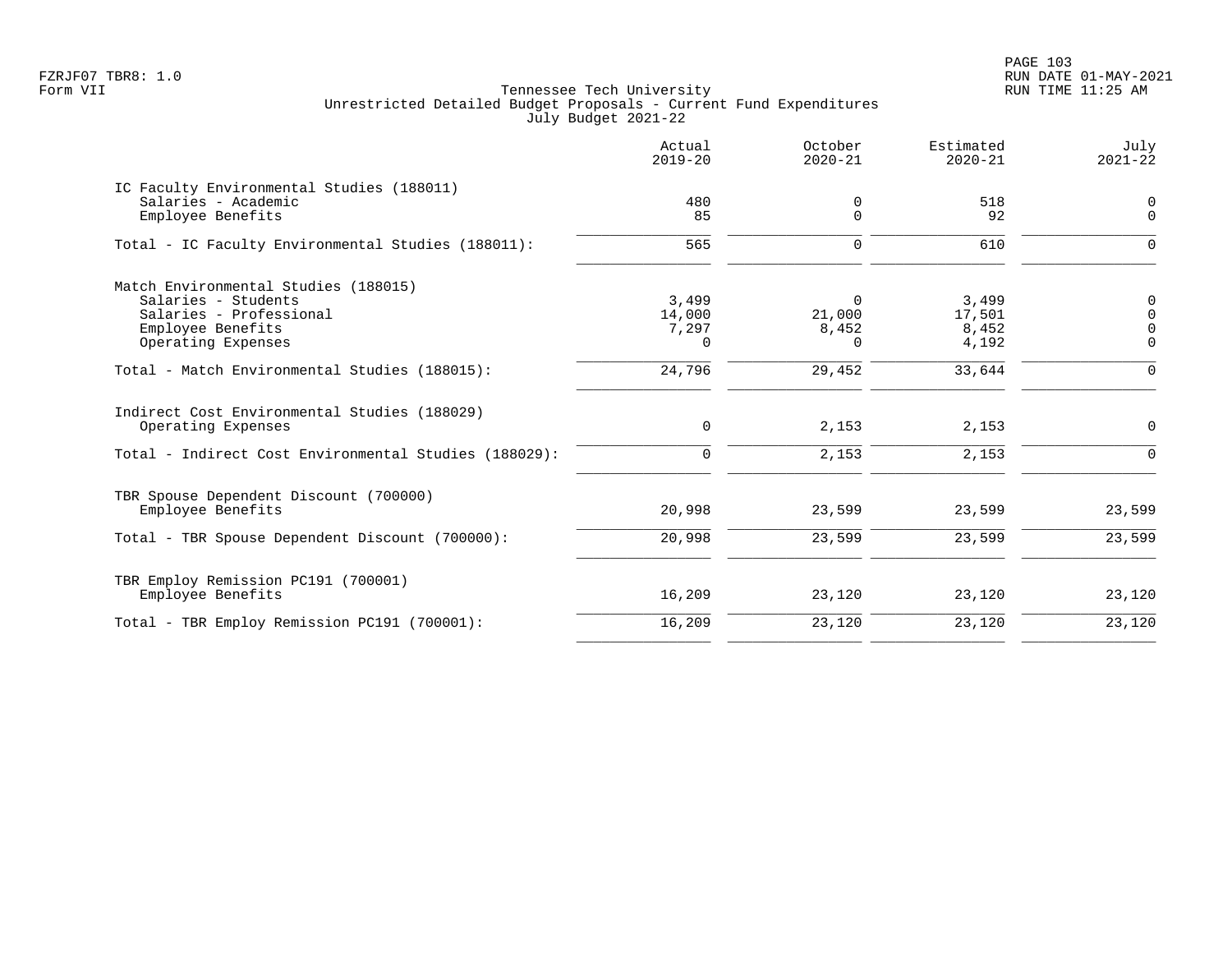|                                                                                                                                                                                                                       | Actual<br>$2019 - 20$                                                               | October<br>$2020 - 21$                                           | Estimated<br>$2020 - 21$                                           | July<br>$2021 - 22$                                              |
|-----------------------------------------------------------------------------------------------------------------------------------------------------------------------------------------------------------------------|-------------------------------------------------------------------------------------|------------------------------------------------------------------|--------------------------------------------------------------------|------------------------------------------------------------------|
| E and G Data Processing Allocation (700003)<br>Department Revenues                                                                                                                                                    | 274,099                                                                             | 322,745                                                          | 326,046                                                            | 306,204                                                          |
| Total - E and G Data Processing Allocation (700003):                                                                                                                                                                  | 274,099                                                                             | 322,745                                                          | 326,046                                                            | 306,204                                                          |
| E and G Claims Adjustment (700004)<br>Operating Expenses                                                                                                                                                              | 20,700                                                                              | 21,130                                                           | 21,130                                                             | 21,130                                                           |
| Total - E and G Claims Adjustment (700004):                                                                                                                                                                           | 20,700                                                                              | 21,130                                                           | 21,130                                                             | 21,130                                                           |
| $E$ and G Support (700005)<br>Salaries - Administrative<br>Salaries - Academic<br>Salaries - Supporting<br>Salaries - Professional<br>Employee Benefits<br>Operating Expenses<br>Total - E and G Support $(700005)$ : | $\Omega$<br>$\mathbf 0$<br>$\mathbf 0$<br>$\Omega$<br>4,444<br>$-9,134$<br>$-4,690$ | 742<br>44,387<br>4,810<br>4,540<br>89,549<br>$-9,847$<br>134,181 | 742<br>126,287<br>6,810<br>6,540<br>89,549<br>$-17,189$<br>212,739 | 742<br>6,739<br>8,119<br>7,934<br>94,643<br>$-17,422$<br>100,755 |
| E and G Salary Increase Pool (700010)<br>Salaries - Academic                                                                                                                                                          | 0                                                                                   | 1,800                                                            | 1,800                                                              | 1,800                                                            |
| Total - E and G Salary Increase Pool (700010):                                                                                                                                                                        | $\mathbf 0$                                                                         | 1,800                                                            | 1,800                                                              | 1,800                                                            |
| Horticulure Rest Staff Alloc (700050)<br>Operating Expenses                                                                                                                                                           | $-92,300$                                                                           | $-92,300$                                                        | $-92,300$                                                          | $-92,300$                                                        |
| Total - Horticulure Rest Staff Alloc (700050):                                                                                                                                                                        | $-92,300$                                                                           | $-92,300$                                                        | $-92,300$                                                          | $-92,300$                                                        |
|                                                                                                                                                                                                                       |                                                                                     |                                                                  |                                                                    |                                                                  |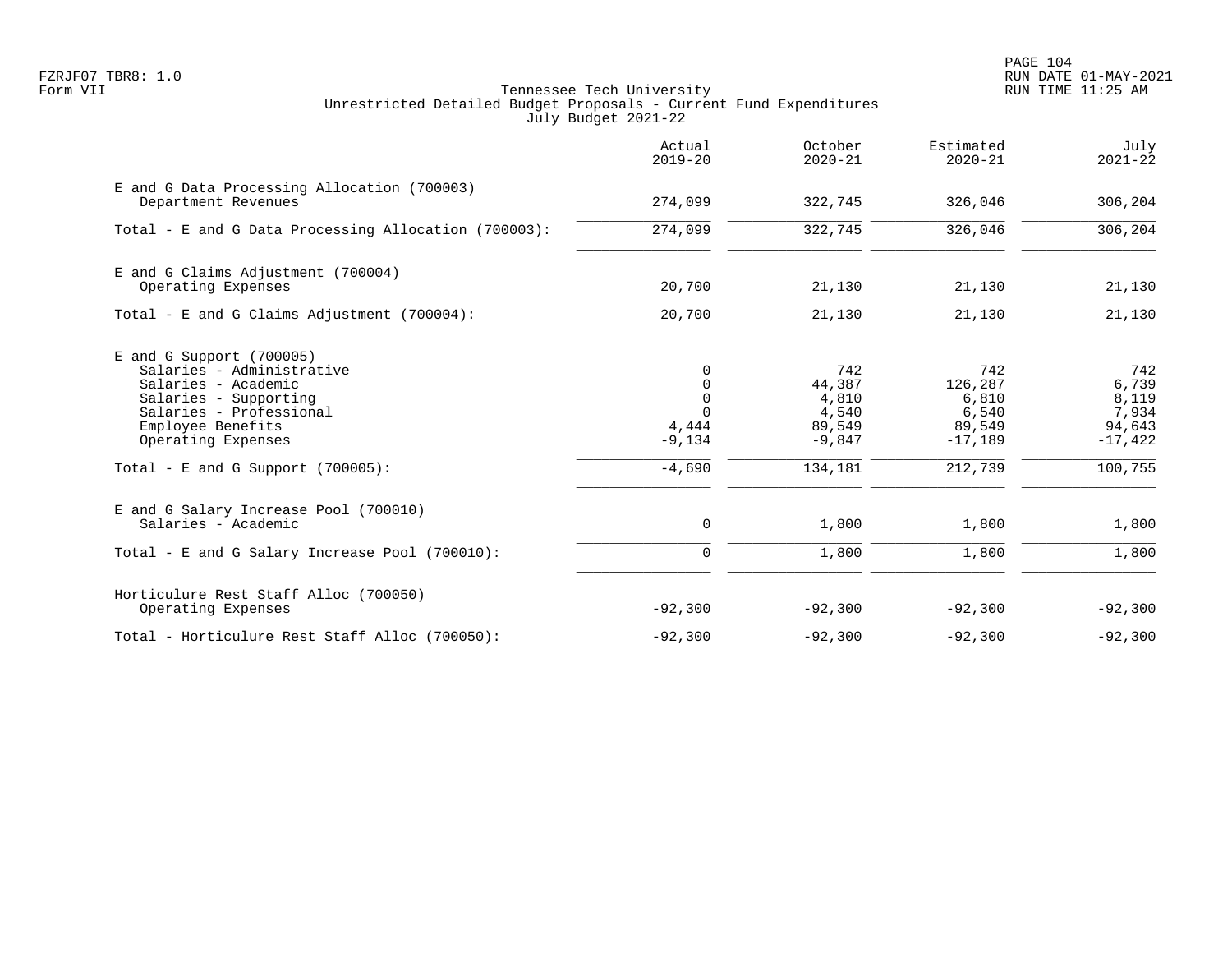|                                                                                                                                                                                                                           | Actual<br>$2019 - 20$                                                                                      | October<br>$2020 - 21$                                                                                | Estimated<br>$2020 - 21$                                                                               | July<br>$2021 - 22$                                                                                        |
|---------------------------------------------------------------------------------------------------------------------------------------------------------------------------------------------------------------------------|------------------------------------------------------------------------------------------------------------|-------------------------------------------------------------------------------------------------------|--------------------------------------------------------------------------------------------------------|------------------------------------------------------------------------------------------------------------|
| TTU Staff Tuit Maint Reimbursment (700068)<br>Employee Benefits                                                                                                                                                           | 15,471                                                                                                     | 7,612                                                                                                 | 15,112                                                                                                 | 7,500                                                                                                      |
| Total - TTU Staff Tuit Maint Reimbursment (700068):                                                                                                                                                                       | 15,471                                                                                                     | 7,612                                                                                                 | 15,112                                                                                                 | 7,500                                                                                                      |
| Total - Research (250):                                                                                                                                                                                                   |                                                                                                            |                                                                                                       |                                                                                                        |                                                                                                            |
| Salaries - Administrative<br>Salaries - Academic<br>Salaries - Supporting<br>Salaries - Students<br>Salaries - Professional<br>Employee Benefits<br>Travel<br>Operating Expenses<br>Capital Outlay<br>Department Revenues | $\Omega$<br>332,696<br>126,072<br>188,230<br>275,598<br>341,454<br>147,371<br>333,590<br>42,560<br>274,099 | 742<br>219,647<br>132,124<br>88,851<br>239,052<br>431,033<br>56,485<br>2,805,863<br>57,685<br>322,745 | 742<br>559,926<br>144,823<br>172,573<br>259,936<br>503,734<br>58,938<br>2,391,680<br>57,685<br>326,046 | 742<br>132,788<br>145,032<br>36,424<br>215,406<br>409,567<br>46,620<br>1,191,700<br>$\Omega$<br>$-193,796$ |
| Total                                                                                                                                                                                                                     | 2,061,670                                                                                                  | 4,354,227                                                                                             | 4,476,083                                                                                              | 1,984,483                                                                                                  |
| Total - Research $(25)$ :                                                                                                                                                                                                 |                                                                                                            |                                                                                                       |                                                                                                        |                                                                                                            |
| Salaries - Administrative<br>Salaries - Academic<br>Salaries - Supporting<br>Salaries - Students<br>Salaries - Professional<br>Employee Benefits<br>Travel<br>Operating Expense<br>Capital Outlay<br>Department Revenues  | $\Omega$<br>332,696<br>126,072<br>188,230<br>275,598<br>341,454<br>147,371<br>333,590<br>42,560<br>274,099 | 742<br>219,647<br>132,124<br>88,851<br>239,052<br>431,033<br>56,485<br>2,805,863<br>57,685<br>322,745 | 742<br>559,926<br>144,823<br>172,573<br>259,936<br>503,734<br>58,938<br>2,391,680<br>57,685<br>326,046 | 742<br>132,788<br>145,032<br>36,424<br>215,406<br>409,567<br>46,620<br>1,191,700<br>$\Omega$<br>$-193,796$ |
| Total                                                                                                                                                                                                                     | 2,061,670                                                                                                  | 4,354,227                                                                                             | 4,476,083                                                                                              | 1,984,483                                                                                                  |

 Public Service (30) Public Service (300)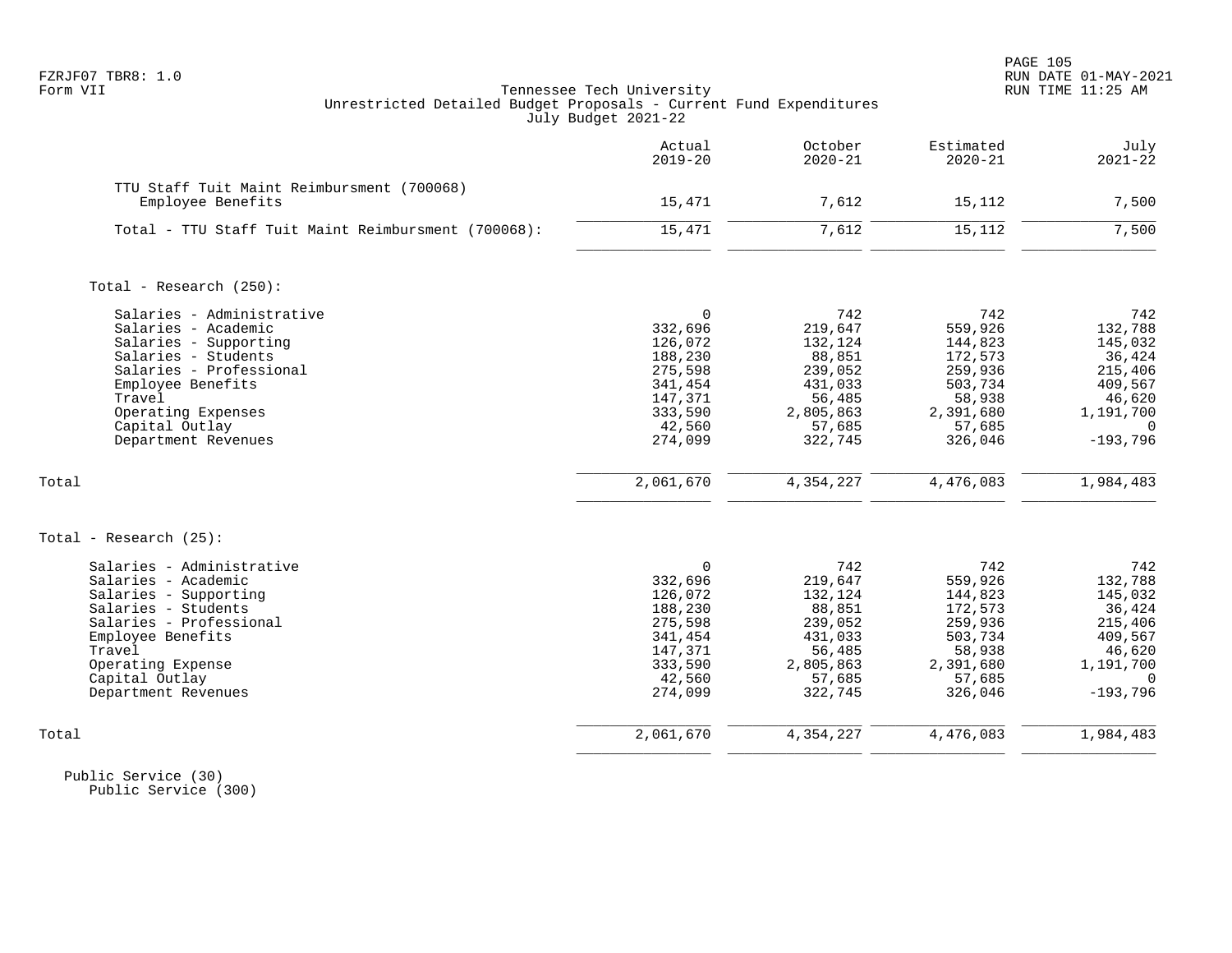|                                                      | Actual<br>$2019 - 20$ | October<br>$2020 - 21$ | Estimated<br>$2020 - 21$ | July<br>$2021 - 22$ |
|------------------------------------------------------|-----------------------|------------------------|--------------------------|---------------------|
| Craft Center Workshops (121762)                      |                       |                        |                          |                     |
| Salaries - Academic                                  | 5,600                 | 0                      |                          | 0                   |
| Salaries - Supporting                                | 3,375                 | 15,750                 |                          | 15,750              |
| Salaries - Students                                  | 1,843                 | 4,000                  | $\Omega$                 | 4,000               |
| Salaries - Professional                              | 48,556                | 46,861                 | 45,580                   | 46,961              |
| Employee Benefits                                    | 21,462                | 23,464                 | 23,464                   | 23,464              |
| Travel                                               | $\Omega$              | 600                    | 600                      | 600                 |
| Operating Expenses                                   | 36,981                | 45,240                 | 41,745                   | 45,240              |
| Total - Craft Center Workshops (121762):             | 117,817               | 135,915                | 111,389                  | 136,015             |
| Craft Center Workshops Transf In (121763)            |                       |                        |                          |                     |
| Operating Expenses                                   | $-50,000$             | $-50,000$              | $-50,000$                | $-50,000$           |
| Total - Craft Center Workshops Transf In (121763):   | $-50,000$             | $-50,000$              | $-50,000$                | $-50,000$           |
| Craft Center Exhibitions (121769)                    |                       |                        |                          |                     |
| Salaries - Supporting                                | 0                     | 1,000                  | 0                        | 1,000               |
| Travel                                               | $\Omega$              | 100                    | 200                      | 100                 |
| Operating Expenses                                   | 2,711                 | 2,180                  | 3,080                    | 2,180               |
| Total - Craft Center Exhibitions (121769):           | 2,711                 | 3,280                  | 3,280                    | 3,280               |
|                                                      |                       |                        |                          |                     |
| Federal College Work Study Program (122001)          |                       |                        |                          |                     |
| Salaries - Students                                  | 7,179                 | 12,080                 | 12,080                   | 12,080              |
| Total - Federal College Work Study Program (122001): | 7,179                 | 12,080                 | 12,080                   | 12,080              |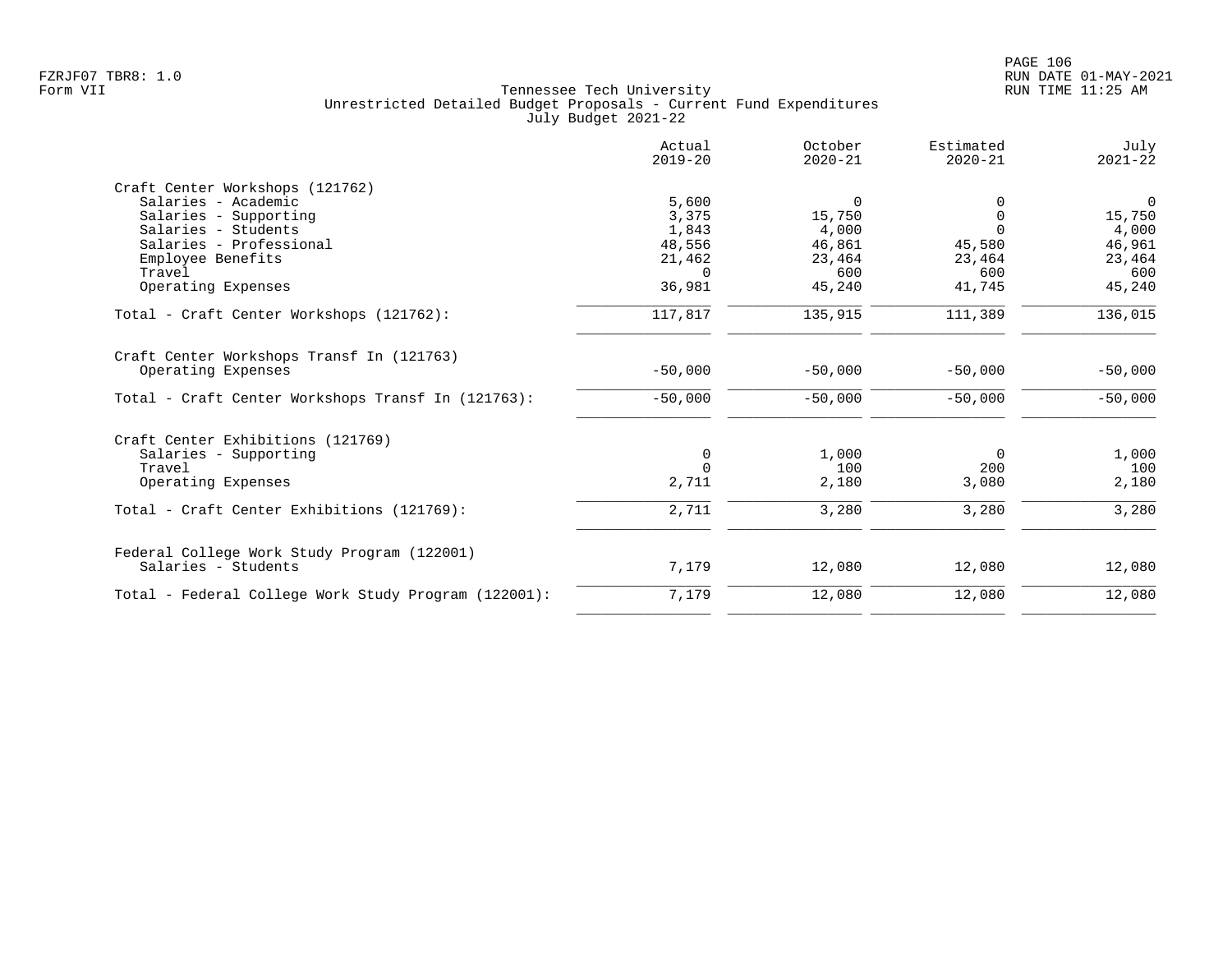|                                                                      | Actual<br>$2019 - 20$ | October<br>$2020 - 21$ | Estimated<br>$2020 - 21$ | July<br>$2021 - 22$           |
|----------------------------------------------------------------------|-----------------------|------------------------|--------------------------|-------------------------------|
| WTTU Tech Radio (127904)<br>Salaries - Students<br>Employee Benefits | 2,894<br>25           | 10,880<br>33           | 10,880<br>33             | 10,880<br>33                  |
| Operating Expenses                                                   | 3,033                 | 6,880                  | 6,880                    | 6,880                         |
| Total - WTTU Tech Radio (127904):                                    | 5,952                 | 17,793                 | 17,793                   | 17,793                        |
| COOP Fisheries Unit (131002)                                         |                       |                        |                          |                               |
| Salaries - Supporting<br>Employee Benefits                           | 36,970<br>16,032      | 37,139<br>16,822       | 37,639<br>17,422         | 37,139<br>17,422              |
| Total - COOP Fisheries Unit (131002):                                | 53,002                | 53,961                 | 55,061                   | 54,561                        |
| Match Physics (135004)<br>Salaries - Academic<br>Employee Benefits   | 7,621<br>1,828        | 0<br>$\Omega$          | 0<br>0                   | $\mathbf 0$<br>$\mathsf 0$    |
| Operating Expenses                                                   | $\Omega$              | 2,017                  | 0                        | $\mathbf 0$                   |
| Total - Match Physics (135004):                                      | 9,449                 | 2,017                  | $\mathbf 0$              | $\Omega$                      |
| Engineering MOE Funding (137020)<br>Employee Benefits                | 0                     | 2,500                  | 2,500                    | 2,500                         |
| Total - Engineering MOE Funding (137020):                            | 0                     | 2,500                  | 2,500                    | 2,500                         |
|                                                                      |                       |                        |                          |                               |
| iMakerSpace (137034)<br>Operating Expenses<br>Department Revenues    | 68<br>$-740$          | 1,228<br>$\Omega$      | 1,228<br>$\Omega$        | $\mathbf 0$<br>$\overline{0}$ |
| Total - iMakerSpace (137034):                                        | $-672$                | 1,228                  | 1,228                    | $\mathbf 0$                   |
|                                                                      |                       |                        |                          |                               |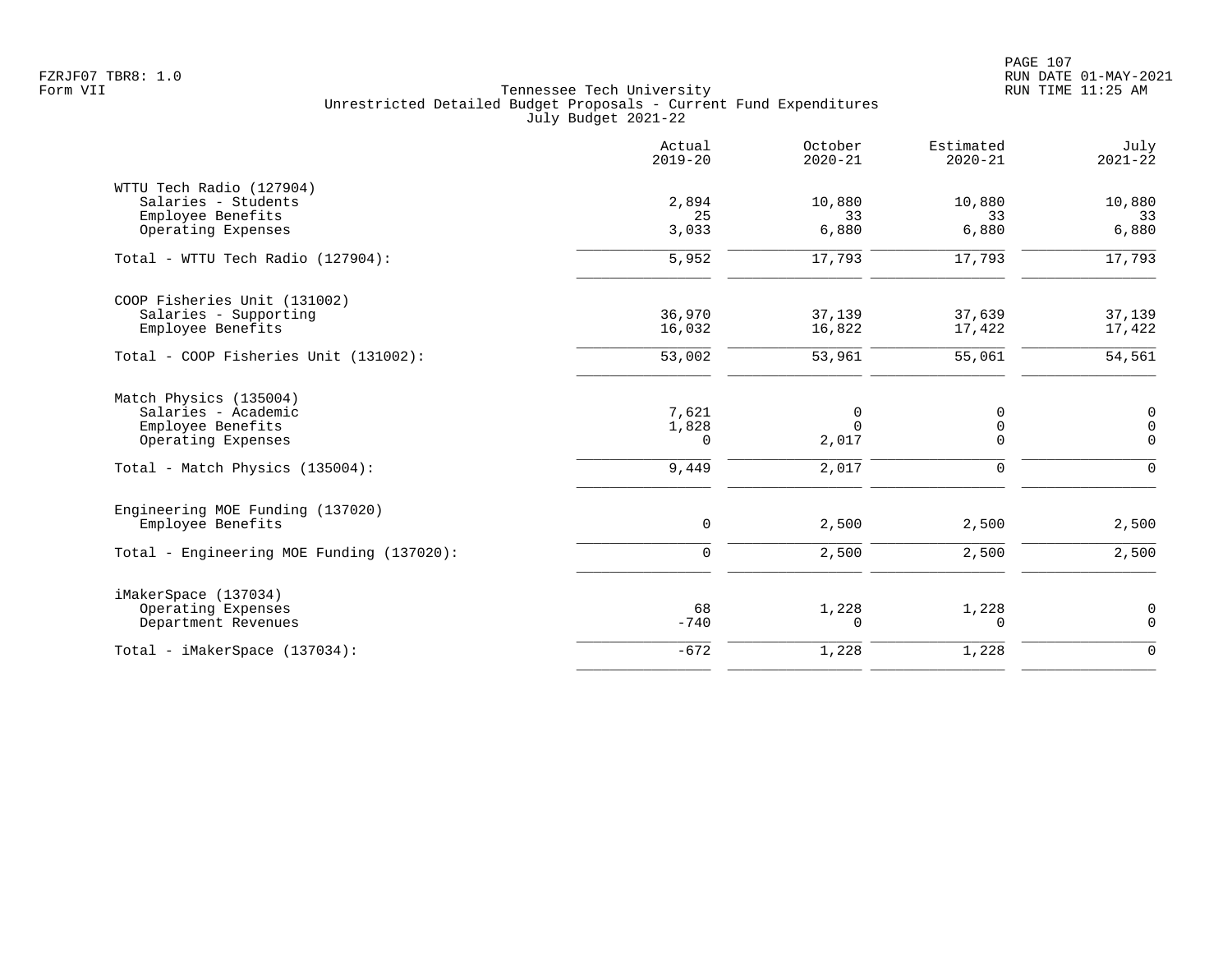PAGE 108 FZRJF07 TBR8: 1.0 RUN DATE 01-MAY-2021

|                                                 | Actual<br>$2019 - 20$ | October<br>$2020 - 21$ | Estimated<br>$2020 - 21$ | July<br>$2021 - 22$     |
|-------------------------------------------------|-----------------------|------------------------|--------------------------|-------------------------|
| Match Mechanical Engineering (138405)           |                       |                        |                          |                         |
| Salaries - Professional                         | 11,700                | 7,200                  | 14,400                   | $\Omega$                |
| Employee Benefits                               | 9,850                 | 6,780                  | 13,560                   | $\mathbf 0$             |
| Operating Expenses                              | $\Omega$              | $\Omega$               | 7,215                    | $\mathbf 0$             |
| Total - Match Mechanical Engineering (138405):  | 21,550                | 13,980                 | 35,175                   | ∩                       |
| Match College of Business (140035)              |                       |                        |                          |                         |
| Salaries - Students                             | 3,023                 | $\Omega$               | 0                        | $\mathbf 0$             |
| Salaries - Professional                         | $-11,571$             | $\Omega$               | $\Omega$                 | $\Omega$                |
| Employee Benefits                               | $-4, 343$             | $\Omega$               | $\Omega$                 | $\mathbf 0$             |
| Operating Expenses                              | 0                     | 18,712                 | 18,712                   | $\Omega$                |
| Total - Match College of Business (140035):     | $-12,891$             | 18,712                 | 18,712                   | $\Omega$                |
| TN eCampus Marketing Campaign (140100)          |                       |                        |                          |                         |
| Salaries - Supporting                           | 3,125                 | O                      | O                        | $\mathbf 0$             |
| Salaries - Students                             | 19,616                |                        |                          | $\Omega$                |
| Salaries - Professional                         | 476                   | U                      |                          | $\Omega$                |
| Employee Benefits                               | 1,534                 | U                      | $\Omega$                 | $\Omega$                |
| Travel<br>Operating Expenses                    | 106<br>2,580          | U<br>21,745            | $\Omega$<br>21,745       | $\mathbf 0$<br>$\Omega$ |
| Total - TN eCampus Marketing Campaign (140100): | 27,437                | 21,745                 | 21,745                   | $\Omega$                |
| iCube (140101)                                  |                       |                        |                          |                         |
| Salaries - Students                             | 810                   | $\Omega$               | $\Omega$                 | $\overline{0}$          |
| Salaries - Professional                         | $\Omega$              | $\Omega$               | 16,892                   | 596                     |
| Employee Benefits                               | $\Omega$              | $\Omega$               | 7,055                    | 7,055                   |
| Travel                                          | 2,017                 | $\cap$                 | $\Omega$                 | $\Omega$                |
| Operating Expenses                              | 31,180                | 35,000                 | 61,390                   | 27,349                  |
| Department Revenues                             | $-17,216$             |                        | $\Omega$                 | $\Omega$                |
| Total - $iCube (140101):$                       | 16,791                | 35,000                 | 85,337                   | 35,000                  |
|                                                 |                       |                        |                          |                         |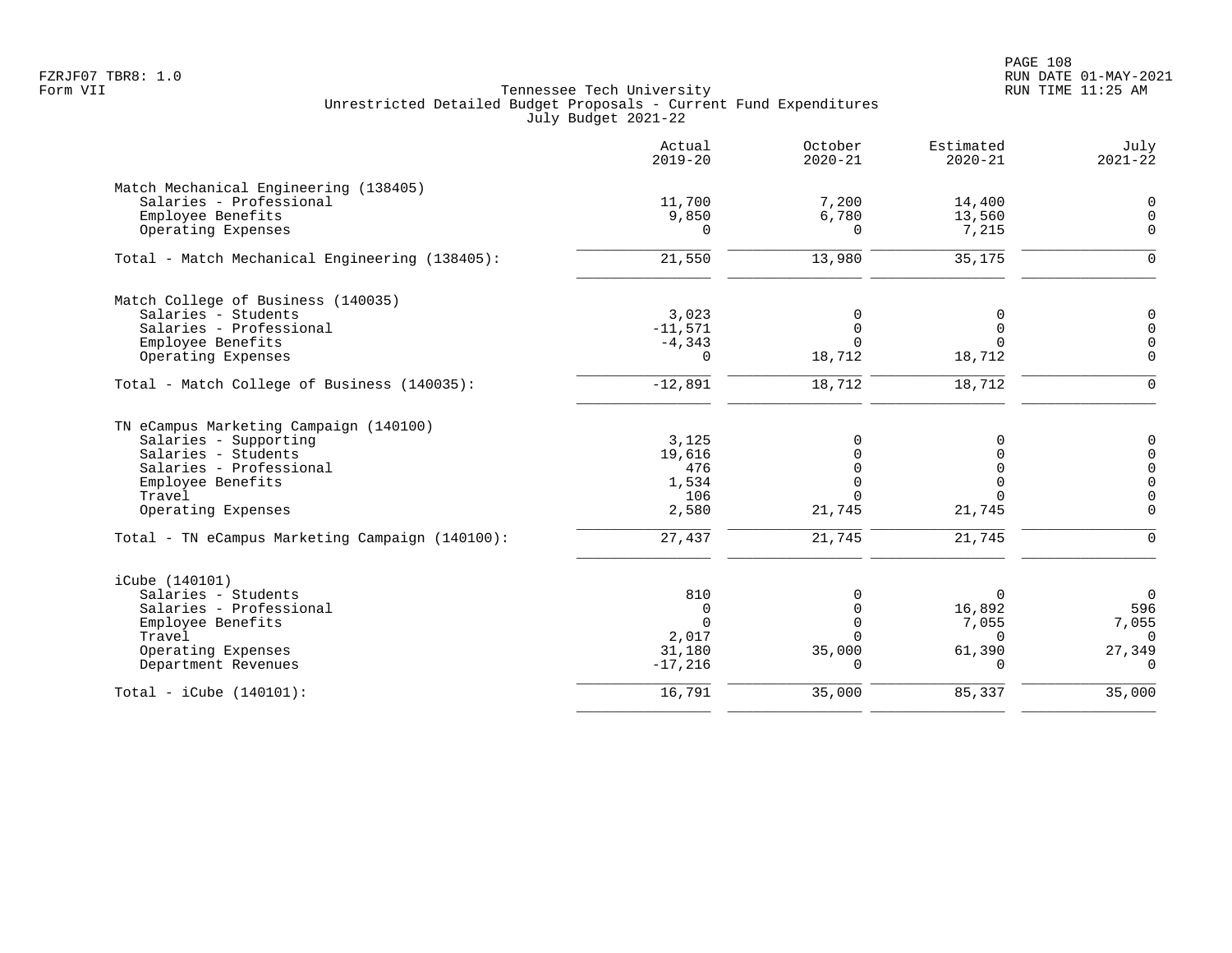|                                                   | Actual<br>$2019 - 20$ | October<br>$2020 - 21$ | Estimated<br>$2020 - 21$ | July<br>$2021 - 22$ |
|---------------------------------------------------|-----------------------|------------------------|--------------------------|---------------------|
| Match Econ Fin Marketing (142515)                 |                       |                        |                          |                     |
| Salaries - Academic                               | $\mathbf 0$           | 0                      | 10,783                   | $\Omega$            |
| Employee Benefits                                 | $\mathbf 0$           | $\Omega$               | 3,388                    | $\overline{0}$      |
| Total - Match Econ Fin Marketing (142515):        | 0                     | 0                      | 14,171                   | $\Omega$            |
| Match Basis Business (143015)                     |                       |                        |                          |                     |
| Salaries - Professional                           | 2,396                 | 0                      | 23,488                   | $\Omega$            |
| Employee Benefits                                 | 1,196                 | $\mathbf 0$            | 11,425                   | 0                   |
| Operating Expenses                                | $\Omega$              | 13                     | $\Omega$                 | $\mathbf 0$         |
| Total - Match Basis Business (143015):            | 3,592                 | 13                     | 34,913                   | $\Omega$            |
| Match Decisions Sciences & Mgmt (144015)          |                       |                        |                          |                     |
| Salaries - Academic                               | $\mathbf 0$           | $\mathbf 0$            | 10,405                   | $\Omega$            |
| Employee Benefits                                 | $\mathbf 0$           | $\Omega$               | 3,495                    | 0                   |
| Operating Expenses                                | $\Omega$              | 13,900                 | $\Omega$                 | $\Omega$            |
| Total - Match Decisions Sciences & Mqmt (144015): | $\mathbf 0$           | 13,900                 | 13,900                   | $\Omega$            |
| Match Child Development Lab (153405)              |                       |                        |                          |                     |
| Salaries - Academic                               | 2,001                 | $\Omega$               | <sup>0</sup>             | $\Omega$            |
| Salaries - Supporting                             | 9,998                 | 9,000                  | 9,000                    |                     |
| Salaries - Professional                           | 5,997                 | 10,000                 | 10,000                   | $\Omega$            |
| Employee Benefits                                 | 4,246                 | 2,953                  | 2,953                    | $\Omega$            |
| Travel                                            | 300                   | $\Omega$               | $\Omega$                 | $\Omega$            |
| Operating Expenses                                | 6,942                 | 11,219                 | 11,219                   | $\Omega$            |
| Total - Match Child Development Lab (153405):     | 29,484                | 33,172                 | 33,172                   | $\mathbf 0$         |
|                                                   |                       |                        |                          |                     |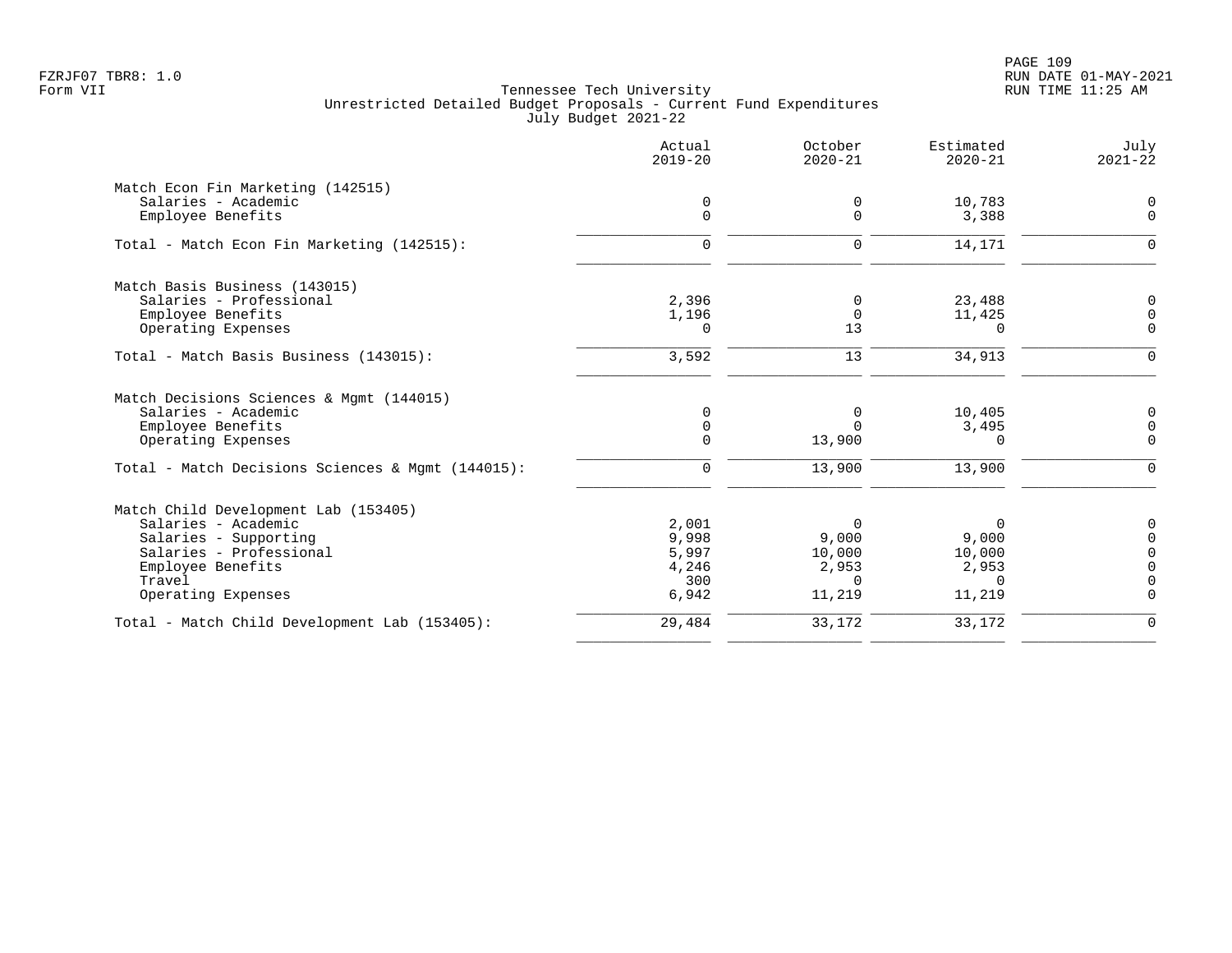|                                                                                                                                                                                                  | Actual<br>$2019 - 20$                                                         | October<br>$2020 - 21$                                                                  | Estimated<br>$2020 - 21$                                                                | July<br>$2021 - 22$                                                                        |
|--------------------------------------------------------------------------------------------------------------------------------------------------------------------------------------------------|-------------------------------------------------------------------------------|-----------------------------------------------------------------------------------------|-----------------------------------------------------------------------------------------|--------------------------------------------------------------------------------------------|
| Band Camps and Clinics (155002)<br>Operating Expenses                                                                                                                                            | $\mathbf 0$                                                                   | 33,330                                                                                  | 33,330                                                                                  | 33,330                                                                                     |
| Total - Band Camps and Clinics (155002):                                                                                                                                                         | $\mathbf 0$                                                                   | 33,330                                                                                  | 33,330                                                                                  | 33,330                                                                                     |
| Southeast Chamber Music (155007)<br>Operating Expenses                                                                                                                                           | $\mathsf{O}$                                                                  | 20,000                                                                                  | 20,000                                                                                  | 20,000                                                                                     |
| Total - Southeast Chamber Music (155007):                                                                                                                                                        | $\Omega$                                                                      | 20,000                                                                                  | 20,000                                                                                  | 20,000                                                                                     |
| Summer Music Institute (155018)<br>Salaries - Academic<br>Employee Benefits<br>Operating Expenses                                                                                                | 1,604<br>235<br>2,037                                                         | 0<br>842<br>0                                                                           | 0<br>842<br>$\mathbf 0$                                                                 | $\overline{0}$<br>842<br>$\Omega$                                                          |
| Total - Summer Music Institute (155018):                                                                                                                                                         | 3,876                                                                         | 842                                                                                     | 842                                                                                     | 842                                                                                        |
| Match Craft Center (155505)<br>Operating Expenses                                                                                                                                                | 0                                                                             | $\mathbf 0$                                                                             | 2,385                                                                                   | $\mathbf 0$                                                                                |
| Total - Match Craft Center (155505):                                                                                                                                                             | $\Omega$                                                                      | $\Omega$                                                                                | 2,385                                                                                   | $\Omega$                                                                                   |
| STEM Operating (156002)<br>Salaries - Academic<br>Salaries - Supporting<br>Salaries - Students<br>Salaries - Professional<br>Employee Benefits<br>Travel<br>Operating Expenses<br>Capital Outlay | 7,026<br>175,958<br>15,241<br>178,769<br>131,899<br>2,074<br>53,402<br>20,445 | $\Omega$<br>151,209<br>$\Omega$<br>161,083<br>138,794<br>$\Omega$<br>36,453<br>$\Omega$ | $\Omega$<br>153,209<br>$\Omega$<br>157,786<br>137,412<br>$\Omega$<br>52,062<br>$\Omega$ | $\mathbf 0$<br>144,320<br>$\Omega$<br>161,083<br>138,794<br>$\Omega$<br>50,907<br>$\Omega$ |
| Total - STEM Operating (156002):                                                                                                                                                                 | 584,814                                                                       | 487,539                                                                                 | 500,469                                                                                 | 495,104                                                                                    |
|                                                                                                                                                                                                  |                                                                               |                                                                                         |                                                                                         |                                                                                            |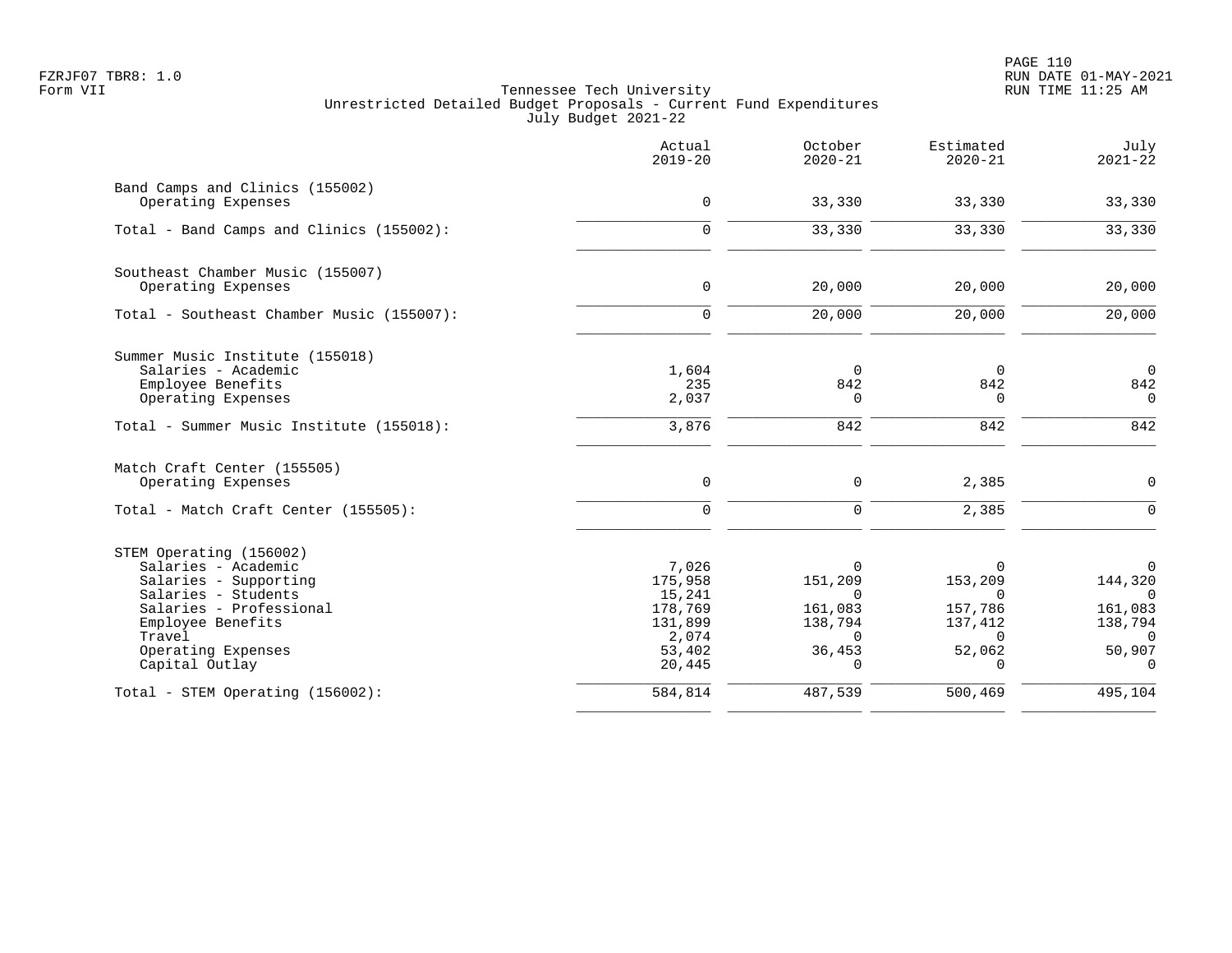PAGE 111 FZRJF07 TBR8: 1.0 RUN DATE 01-MAY-2021

|                                                                                                                | Actual<br>$2019 - 20$         | October<br>$2020 - 21$     | Estimated<br>$2020 - 21$       | July<br>$2021 - 22$                    |
|----------------------------------------------------------------------------------------------------------------|-------------------------------|----------------------------|--------------------------------|----------------------------------------|
| STEM Graduate Assistant (156003)<br>Employee Benefits                                                          | 22,379                        | 0                          | 0                              | $\mathbf 0$                            |
| Total - STEM Graduate Assistant (156003):                                                                      | 22,379                        | $\mathbf 0$                | 0                              | $\mathbf 0$                            |
| STEM Workshops (156004)<br>Travel<br>Operating Expenses                                                        | 106<br>15,541                 | $\Omega$<br>9,400          | 0<br>9,400                     | $\mathbf 0$<br>$\Omega$                |
| Total - STEM Workshops (156004):                                                                               | 15,647                        | 9,400                      | 9,400                          | $\Omega$                               |
| STEM Equip Rental (156006)<br>Operating Expenses                                                               | 1,858                         | 3,048                      | 3,048                          | 2,000                                  |
| Total - STEM Equip Rental (156006):                                                                            | 1,858                         | 3,048                      | 3,048                          | 2,000                                  |
| STEM Science Fair (156007)<br>Operating Expenses<br>Department Revenues<br>Total - STEM Science Fair (156007): | 5,327<br>$-8,000$<br>$-2,673$ | 2,673<br>$\Omega$<br>2,673 | 2,673<br>$\Omega$<br>2,673     | $\mathbf 0$<br>$\Omega$<br>$\Omega$    |
| STEM Mobile (156008)<br>Travel<br>Operating Expenses<br>Department Revenues                                    | 199<br>12,321<br>$-2,775$     | U<br>48,987<br>0           | $\Omega$<br>48,987<br>$\Omega$ | $\mathbf 0$<br>$\mathbf 0$<br>$\Omega$ |
| Total - STEM Mobile (156008):                                                                                  | 9,745                         | 48,987                     | 48,987                         | $\mathbf 0$                            |
|                                                                                                                |                               |                            |                                |                                        |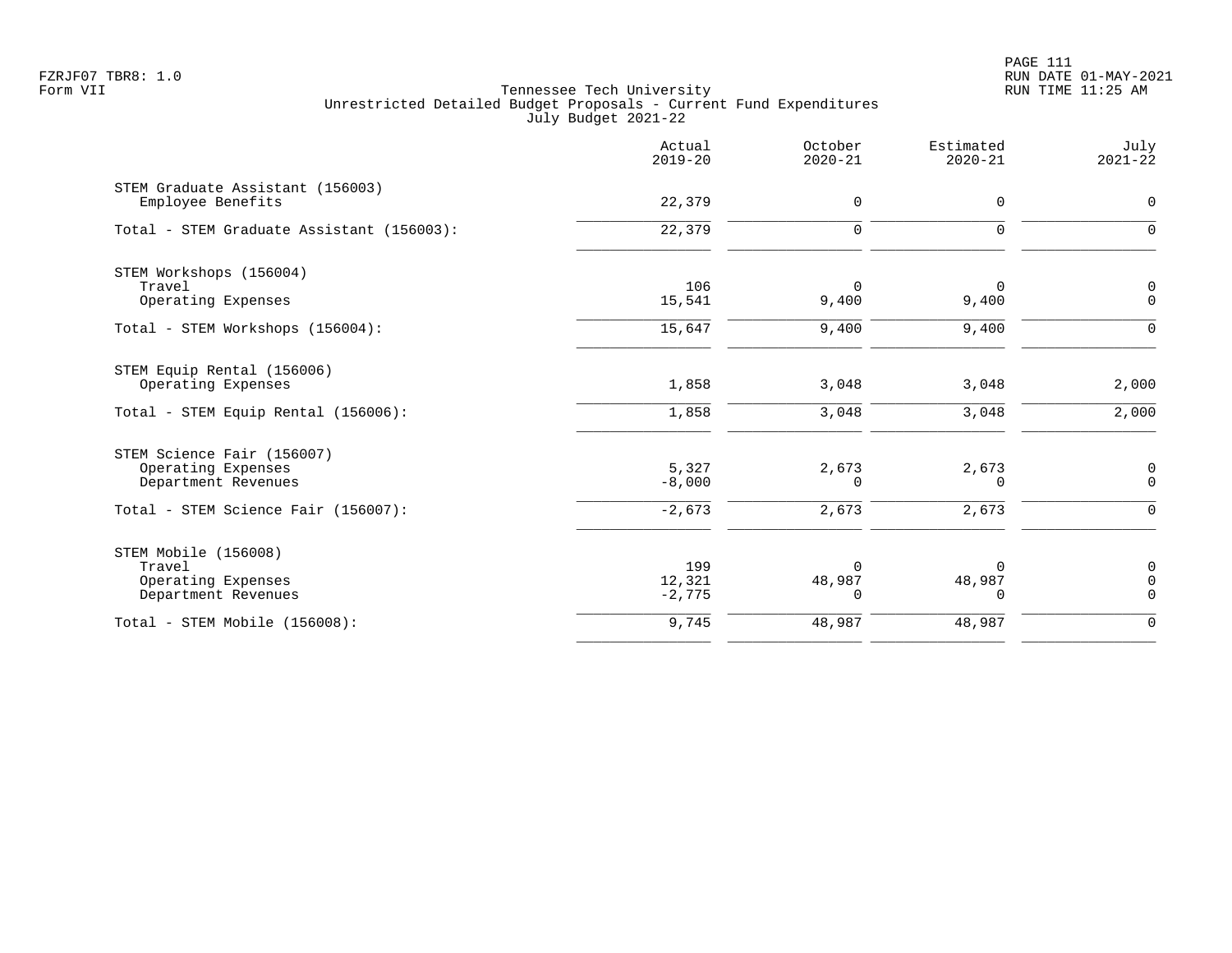| Actual<br>$2019 - 20$ | October<br>$2020 - 21$ | Estimated<br>$2020 - 21$ | July<br>$2021 - 22$ |
|-----------------------|------------------------|--------------------------|---------------------|
|                       |                        |                          |                     |
| 37,036                | 36,307                 | 36,807                   | 36,307              |
| 11,611                | 3,000                  | 12,000                   | 3,000               |
| 68,361                | 68,961                 | 69,461                   | 69,061              |
| 51,783                | 53,730                 | 53,730                   | 53,730              |
| 27,558                | 68,630                 | 59,630                   | 68,630              |
| $-500$                | 0                      | 0                        | 0                   |
| 195,849               | 230,628                | 231,628                  | 230,728             |
|                       |                        |                          |                     |
| 1,850                 | 0                      | 0                        | 0                   |
| 1,850                 | 0                      | $\mathbf 0$              | $\mathbf 0$         |
|                       |                        |                          |                     |
| $-21$                 | 0                      | 0                        | $\mathbf 0$         |
| $-21$                 | 0                      | 0                        | 0                   |
|                       |                        |                          |                     |
|                       |                        |                          | 0                   |
|                       |                        |                          | $\overline{0}$      |
| 0                     | 14,884                 | 17,745                   | $\overline{0}$      |
| 53,004                | 56,707                 | 74,452                   | 0                   |
|                       | 41,795<br>11,209       | 32,943<br>8,880          | 41,764<br>14,943    |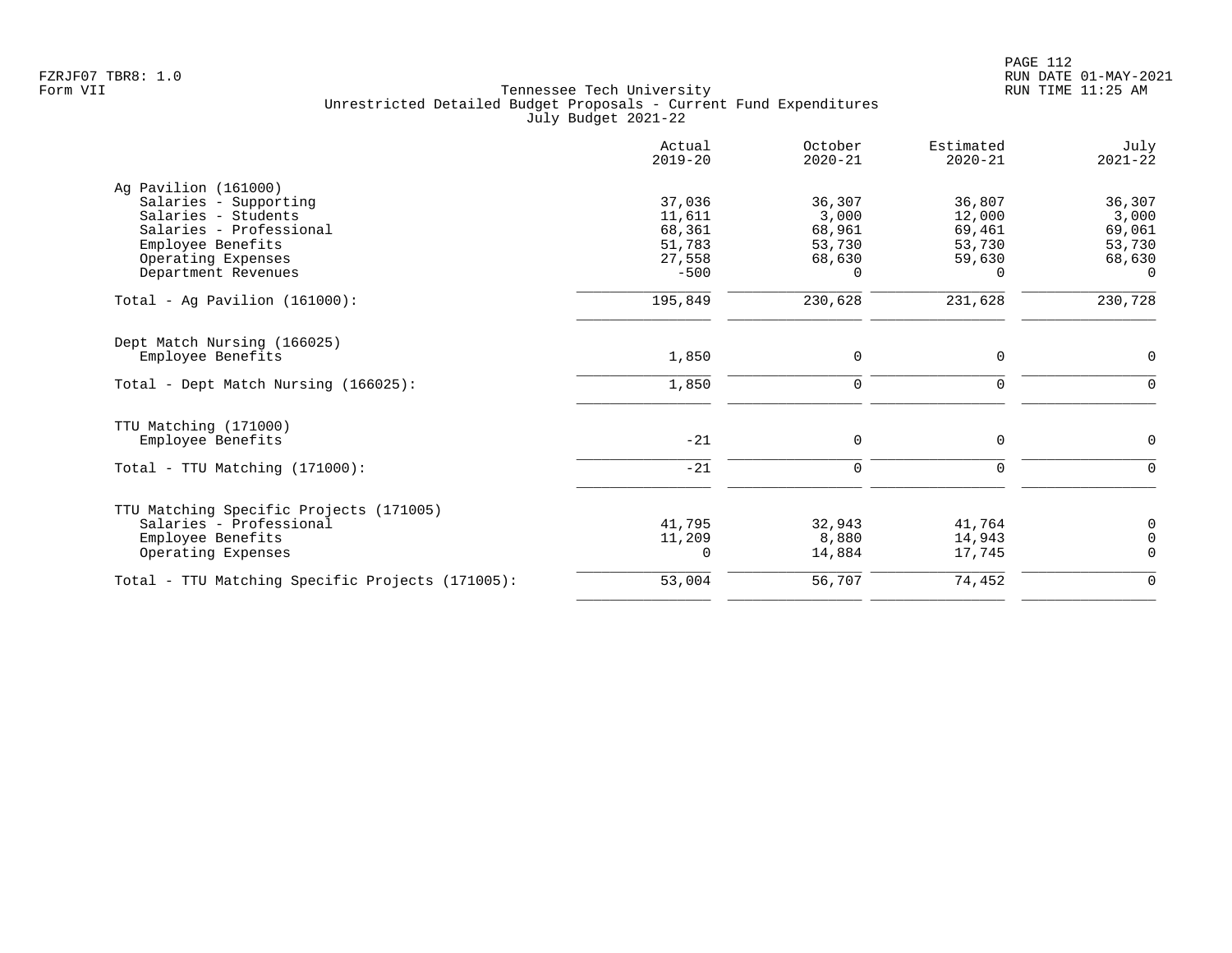PAGE 113 FZRJF07 TBR8: 1.0 RUN DATE 01-MAY-2021

|                                                   | Actual<br>$2019 - 20$ | October<br>$2020 - 21$ | Estimated<br>$2020 - 21$ | July<br>$2021 - 22$ |
|---------------------------------------------------|-----------------------|------------------------|--------------------------|---------------------|
| Ext Prog Vehicles (180007)                        | $\mathbf 0$           |                        |                          |                     |
| Operating Expenses                                |                       | 1,000                  | 1,000                    | 1,000               |
| Total - Ext Prog Vehicles (180007):               | $\Omega$              | 1,000                  | 1,000                    | 1,000               |
| Ext Prog Vehicles Transfer In (180008)            |                       |                        |                          |                     |
| Operating Expenses                                | $\mathbf 0$           | $-1,000$               | $-1,000$                 | $-1,000$            |
| Total - Ext Prog Vehicles Transfer In (180008):   | $\mathbf 0$           | $-1,000$               | $-1,000$                 | $-1,000$            |
| Economic Development (180200)                     |                       |                        |                          |                     |
| Salaries - Students                               | 840                   | 0                      | 0                        | $\overline{0}$      |
| Employee Benefits                                 | 64                    | $\mathbf 0$            | $\mathbf 0$              | $\mathbf 0$         |
| Total - Economic Development (180200):            | 904                   | $\mathbf 0$            | $\mathbf 0$              | $\mathbf 0$         |
| Highlands Workforce Development (180201)          |                       |                        |                          |                     |
| Operating Expenses                                | 35,288                | 40,000                 | 40,000                   | 0                   |
| Total - Highlands Workforce Development (180201): | 35,288                | 40,000                 | 40,000                   | $\mathbf 0$         |
| Service Learning Center (187000)                  |                       |                        |                          |                     |
| Salaries - Students                               | 3,988                 | $\Omega$               | 5,680                    | $\mathsf{O}$        |
| Salaries - Professional                           | 47,329                | 47,567                 | 48,067                   | 47,667              |
| Employee Benefits                                 | 27,503                | 30,212                 | 30,512                   | 30,512              |
| Travel<br>Operating Expenses                      | $\Omega$<br>3,127     | 2,000<br>5,000         | $\Omega$<br>2,650        | 2,000<br>5,000      |
| Total - Service Learning Center (187000):         | 81,947                | 84,779                 | 86,909                   | 85,179              |
|                                                   |                       |                        |                          |                     |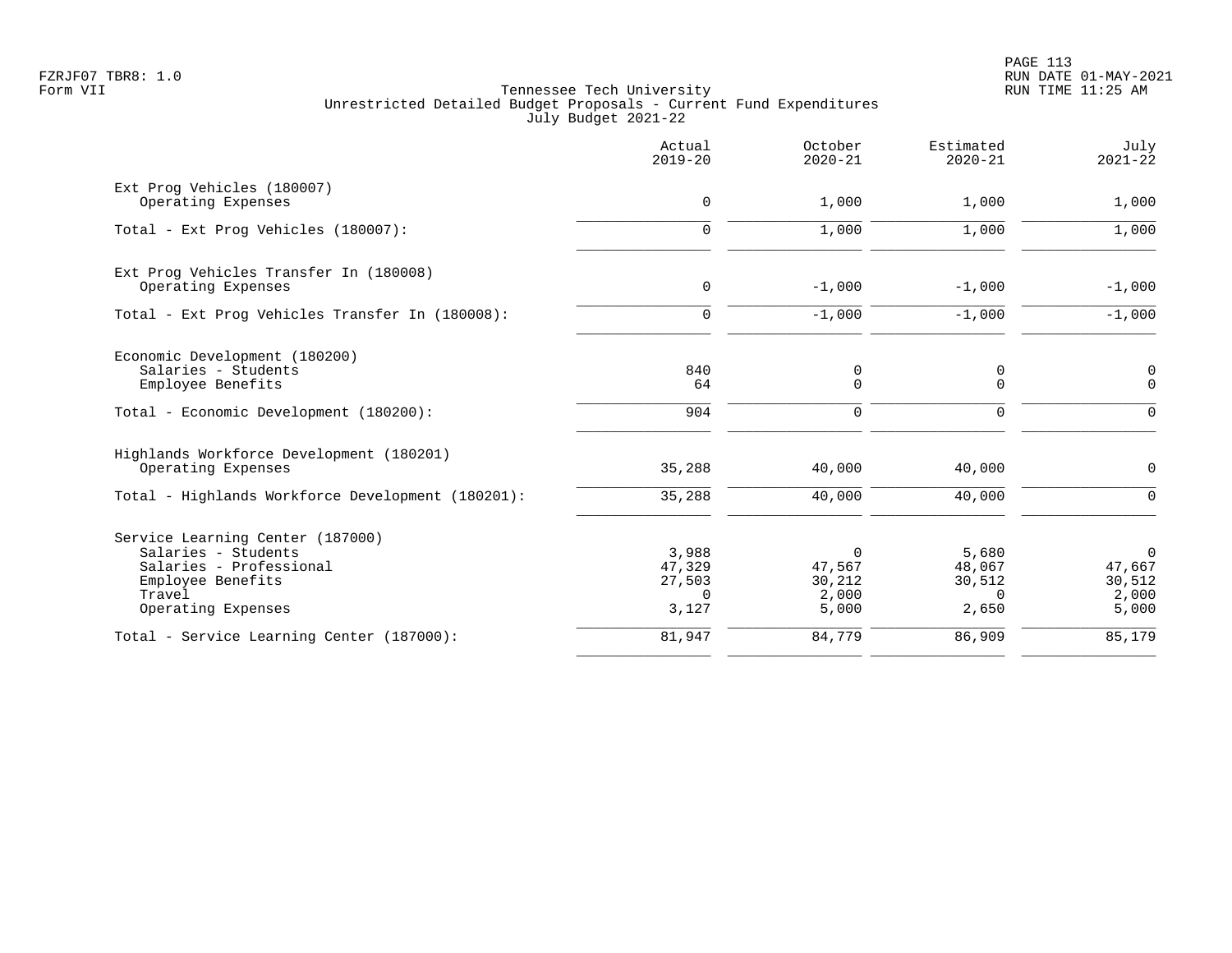PAGE 114 FZRJF07 TBR8: 1.0 RUN DATE 01-MAY-2021

|                                                                                                                                                  | Actual<br>$2019 - 20$                             | October<br>$2020 - 21$                         | Estimated<br>$2020 - 21$                         | July<br>$2021 - 22$                              |
|--------------------------------------------------------------------------------------------------------------------------------------------------|---------------------------------------------------|------------------------------------------------|--------------------------------------------------|--------------------------------------------------|
| TBR Spouse Dependent Discount (700000)<br>Employee Benefits                                                                                      | 45,098                                            | 22,256                                         | 32,256                                           | 32,256                                           |
| Total - TBR Spouse Dependent Discount (700000):                                                                                                  | 45,098                                            | 22,256                                         | 32,256                                           | 32,256                                           |
| TBR Employ Remission PC191 (700001)<br>Employee Benefits                                                                                         | 18,567                                            | 19,280                                         | 19,280                                           | 19,280                                           |
| Total - TBR Employ Remission PC191 (700001):                                                                                                     | 18,567                                            | 19,280                                         | 19,280                                           | 19,280                                           |
| E and G Data Processing Allocation (700003)<br>Department Revenues                                                                               | 710,306                                           | 836,385                                        | 844,939                                          | 793,520                                          |
| Total - E and G Data Processing Allocation (700003):                                                                                             | 710,306                                           | 836,385                                        | 844,939                                          | 793,520                                          |
| E and G Claims Adjustment (700004)<br>Operating Expenses                                                                                         | 16,701                                            | 17,090                                         | 17,090                                           | 17,090                                           |
| Total - E and G Claims Adjustment $(700004)$ :                                                                                                   | 16,701                                            | 17,090                                         | 17,090                                           | 17,090                                           |
| $E$ and G Support (700005)<br>Salaries - Academic<br>Salaries - Supporting<br>Salaries - Professional<br>Employee Benefits<br>Operating Expenses | 0<br>$\mathbf 0$<br>$\Omega$<br>9,425<br>$-6,948$ | 2,435<br>7,210<br>7,752<br>10,275<br>$-11,877$ | 2,435<br>10,210<br>11,157<br>10,275<br>$-18,746$ | 2,435<br>12,465<br>18,231<br>17,882<br>$-18,904$ |
| Total - E and G Support $(700005)$ :                                                                                                             | 2,477                                             | 15,795                                         | 15,331                                           | 32,109                                           |
|                                                                                                                                                  |                                                   |                                                |                                                  |                                                  |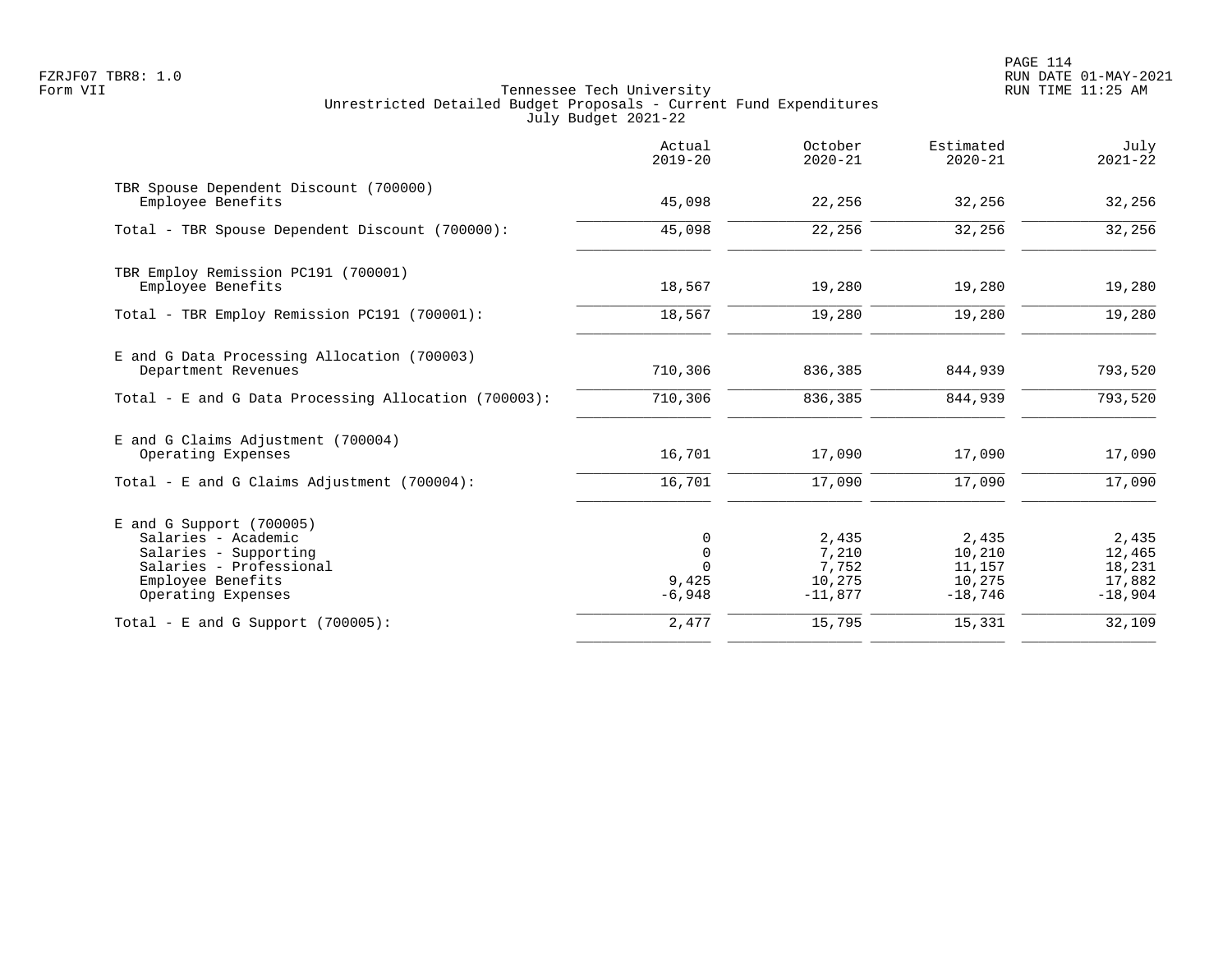|                                                                  | Actual<br>$2019 - 20$ | October<br>$2020 - 21$ | Estimated<br>$2020 - 21$ | July<br>$2021 - 22$ |
|------------------------------------------------------------------|-----------------------|------------------------|--------------------------|---------------------|
| E and G Salary Increase Pool (700010)<br>Salaries - Professional | 0                     | 38,400                 | 38,400                   | 38,400              |
|                                                                  |                       |                        |                          |                     |
| Total - E and G Salary Increase Pool (700010):                   | $\Omega$              | 38,400                 | 38,400                   | 38,400              |
| Post Office Allocation (700045)                                  |                       |                        |                          |                     |
| Operating Expenses                                               | $\Omega$              | 970                    | 970                      | 970                 |
| Department Revenues                                              | 972                   | 0                      | $\Omega$                 | $\Omega$            |
| Total - Post Office Allocation (700045):                         | 972                   | 970                    | 970                      | 970                 |
| TTU Staff Tuit Maint Reimbursment (700068)<br>Employee Benefits  | 6,273                 | 2,172                  | 4,344                    | 2,172               |
| Total - TTU Staff Tuit Maint Reimbursment (700068):              | 6,273                 | 2,172                  | 4,344                    | 2,172               |
| Total - Public Service (300):                                    |                       |                        |                          |                     |
| Salaries - Academic                                              | 23,852                | 2,435                  | 23,623                   | 2,435               |
| Salaries - Supporting                                            | 266,462               | 257,615                | 246,865                  | 246,981             |
| Salaries - Students                                              | 67,045                | 29,960                 | 40,640                   | 29,960              |
| Salaries - Professional                                          | 393,808               | 420,767                | 476,995                  | 381,999             |
| Employee Benefits                                                | 378,094               | 338,993                | 388,889                  | 345,942             |
| Travel                                                           | 4,802                 | 2,700                  | 800                      | 2,700               |
| Operating Expenses                                               | 199,707               | 396,722                | 414,438                  | 210,672             |
| Capital Outlay                                                   | 20,445                | $\Omega$               | $\Omega$                 | $\Omega$            |
| Department Revenues                                              | 682,047               | 836,385                | 844,939                  | 793,520             |
| Total                                                            | 2,036,262             | 2,285,577              | 2,437,189                | 2,014,209           |
|                                                                  |                       |                        |                          |                     |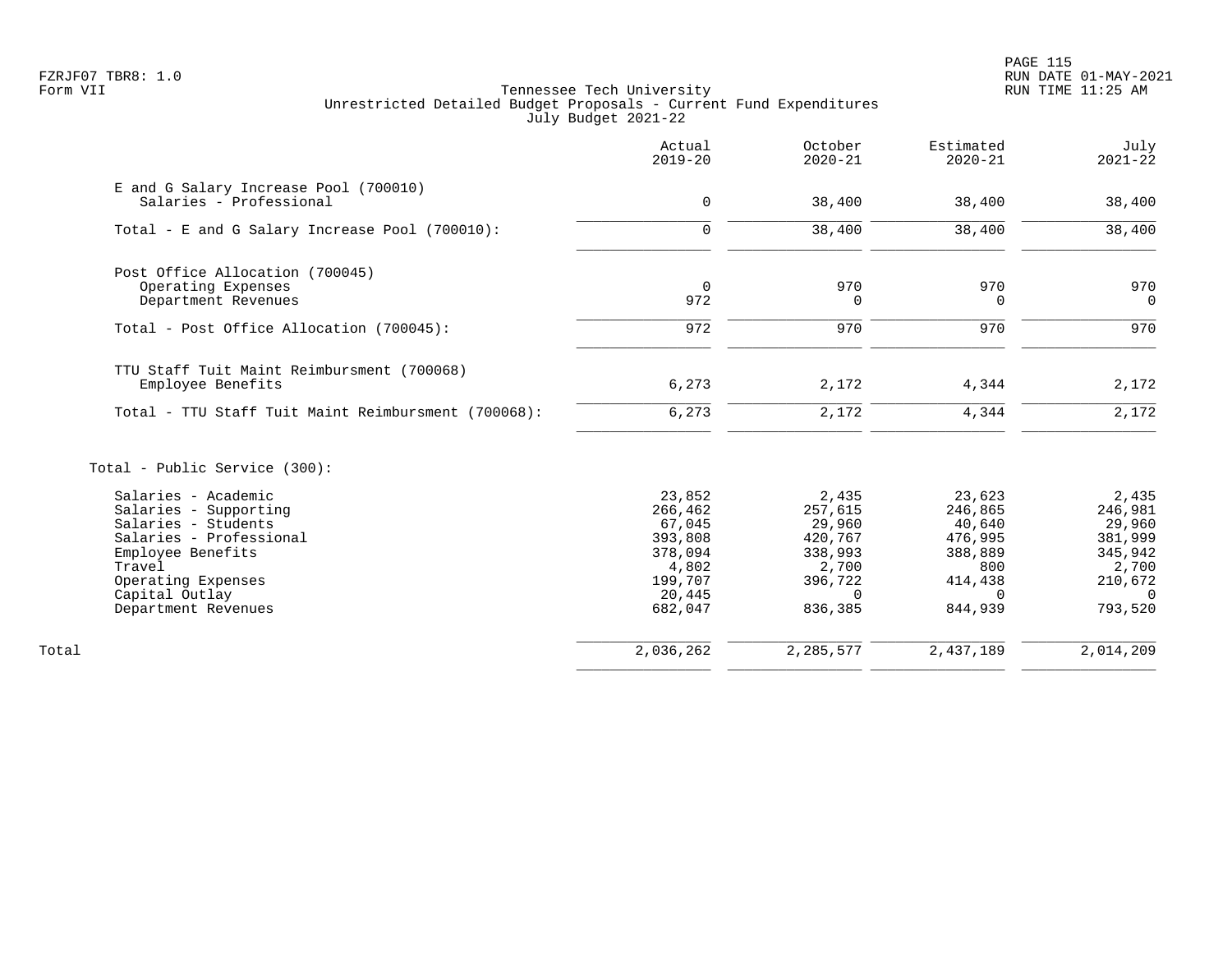|                                                                                                                                                                                             | Actual<br>$2019 - 20$                                                                      | October<br>$2020 - 21$                                                                      | Estimated<br>$2020 - 21$                                                                   | July<br>$2021 - 22$                                                                               |
|---------------------------------------------------------------------------------------------------------------------------------------------------------------------------------------------|--------------------------------------------------------------------------------------------|---------------------------------------------------------------------------------------------|--------------------------------------------------------------------------------------------|---------------------------------------------------------------------------------------------------|
| Total - Public Service (30):                                                                                                                                                                |                                                                                            |                                                                                             |                                                                                            |                                                                                                   |
| Salaries - Academic<br>Salaries - Supporting<br>Salaries - Students<br>Salaries - Professional<br>Employee Benefits<br>Travel<br>Operating Expense<br>Capital Outlay<br>Department Revenues | 23,852<br>266,462<br>67,045<br>393,808<br>378,094<br>4,802<br>199,707<br>20,445<br>682,047 | 2,435<br>257,615<br>29,960<br>420,767<br>338,993<br>2,700<br>396,722<br>$\Omega$<br>836,385 | 23,623<br>246,865<br>40,640<br>476,995<br>388,889<br>800<br>414,438<br>$\Omega$<br>844,939 | 2,435<br>246,981<br>29,960<br>381,999<br>345,942<br>2,700<br>210,672<br>$\overline{0}$<br>793,520 |
| Total                                                                                                                                                                                       | 2,036,262                                                                                  | 2,285,577                                                                                   | 2,437,189                                                                                  | 2,014,209                                                                                         |
| Academic Support (35)<br>Academic Support (350)<br>Indirect Cost Office of President (110029)<br>Operating Expenses                                                                         | 112,750                                                                                    | 123,000                                                                                     | 147,000                                                                                    | 147,000                                                                                           |
| Total - Indirect Cost Office of President (110029):                                                                                                                                         | 112,750                                                                                    | 123,000                                                                                     | 147,000                                                                                    | 147,000                                                                                           |
| Testing and Surveys (120006)<br>Operating Expenses<br>Total - Testing and Surveys (120006):                                                                                                 | 55,557<br>55,557                                                                           | 40,400<br>40,400                                                                            | 40,400<br>40,400                                                                           | 40,400<br>40,400                                                                                  |
|                                                                                                                                                                                             |                                                                                            |                                                                                             |                                                                                            |                                                                                                   |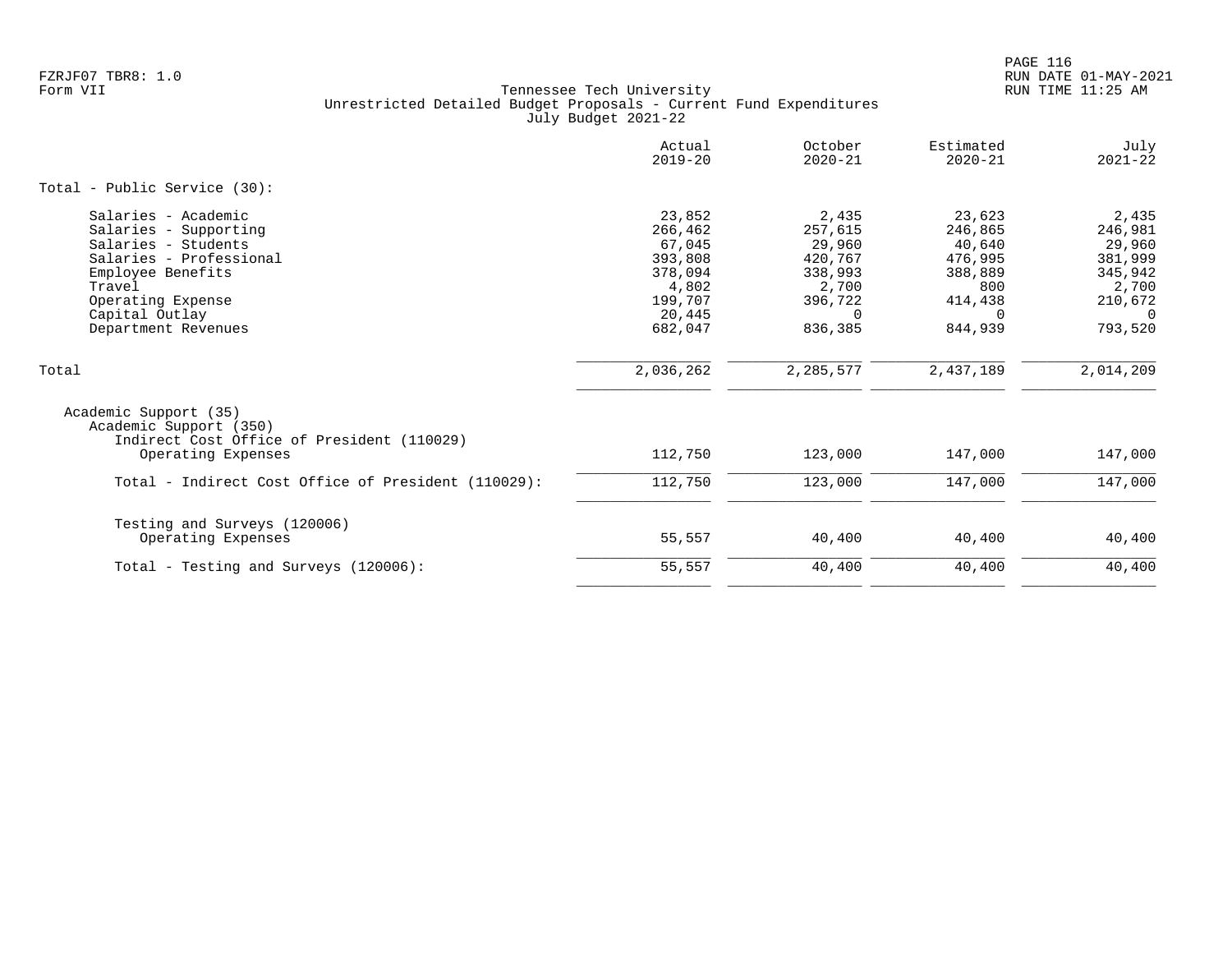|                                                | Actual<br>$2019 - 20$   | October<br>$2020 - 21$ | Estimated<br>$2020 - 21$ | July<br>$2021 - 22$ |
|------------------------------------------------|-------------------------|------------------------|--------------------------|---------------------|
| Provost Office Discretion (120010)             |                         |                        |                          |                     |
| Salaries - Academic                            | 0                       | 7,500                  |                          | 7,500               |
| Salaries - Supporting<br>Salaries - Students   | $\mathbf 0$<br>$\Omega$ | 11,111                 | $\Omega$                 | 11,111              |
| Travel                                         | 489                     | $\Omega$<br>$\Omega$   | 240<br>$\Omega$          | 0<br>$\mathbf 0$    |
| Operating Expenses                             | 78,572                  | 136,602                | 142,473                  | 61,024              |
| Total - Provost Office Discretion (120010):    | 79,061                  | 155,213                | 142,713                  | 79,635              |
| Faculty Development (120011)                   |                         |                        |                          |                     |
| Travel                                         | 10,168                  | 0                      | 0                        | 0                   |
| Operating Expenses                             | 1,926                   | $\mathbf 0$            | 0                        | $\mathbf 0$         |
| Total - Faculty Development (120011):          | 12,094                  | $\mathbf 0$            | $\mathbf 0$              | $\Omega$            |
| Non Instr Faculty Assignment (120012)          |                         |                        |                          |                     |
| Salaries - Academic                            | $\mathbf 0$             | $\mathbf 0$            | $\mathbf 0$              | 22,000              |
| Total - Non Instr Faculty Assignment (120012): | $\mathbf 0$             | $\mathbf 0$            | $\mathbf 0$              | 22,000              |
| Faculty Award (120016)                         |                         |                        |                          |                     |
| Salaries - Academic                            | 9,500                   | 0                      | $\Omega$                 | $\mathbf 0$         |
| Employee Benefits                              | 1,499                   | $\Omega$               | 1,500                    | $\Omega$            |
| Operating Expenses                             | 0                       | 7,740                  | 10,800                   | 7,740               |
| Total - Faculty Award (120016):                | 10,999                  | 7,740                  | 12,300                   | 7,740               |
|                                                |                         |                        |                          |                     |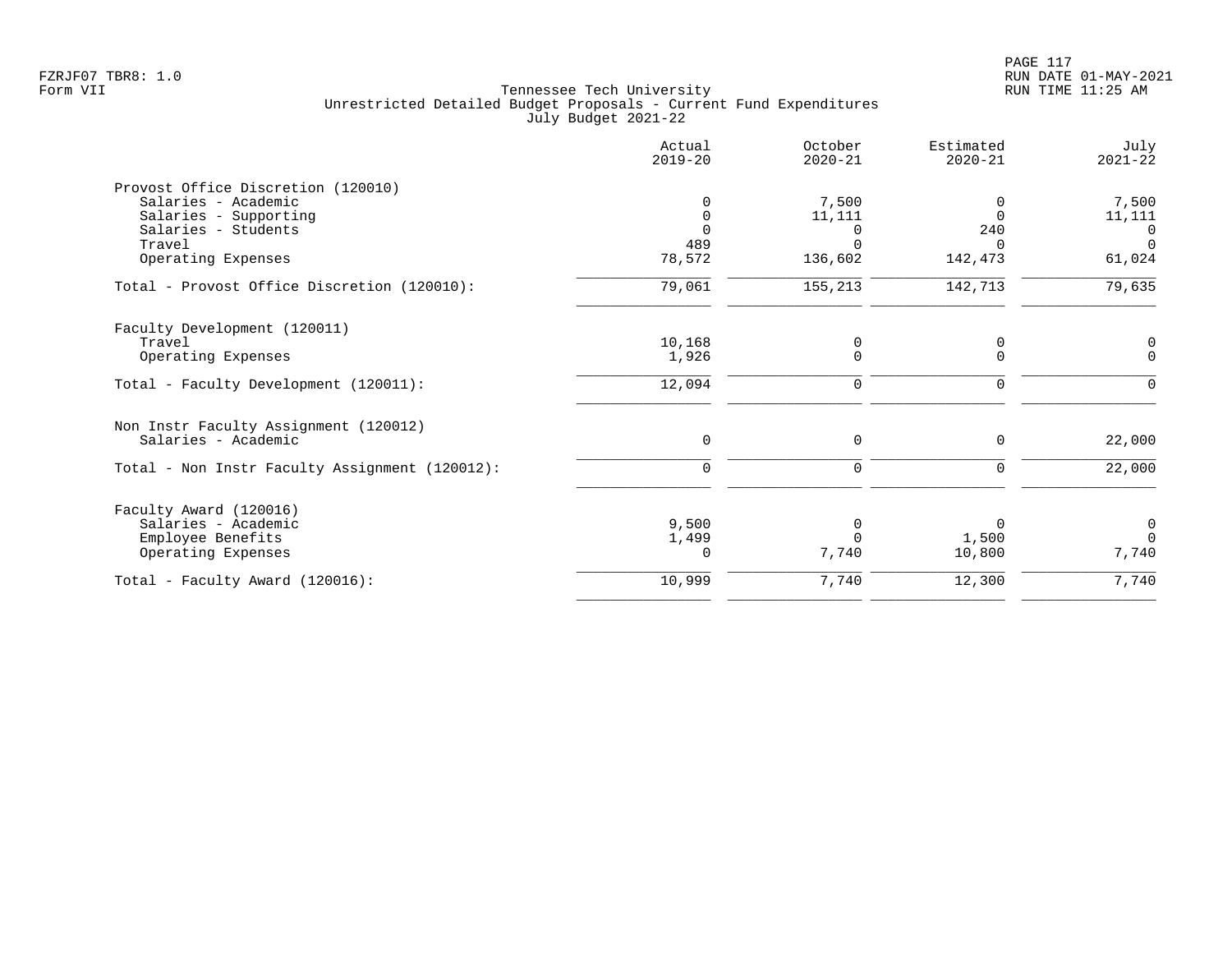|                                                      | Actual<br>$2019 - 20$ | October<br>$2020 - 21$ | Estimated<br>$2020 - 21$ | July<br>$2021 - 22$   |
|------------------------------------------------------|-----------------------|------------------------|--------------------------|-----------------------|
| Faculty Evaluations (120017)                         |                       |                        |                          |                       |
| Travel<br>Operating Expenses                         | 5,922<br>53,714       | $\Omega$<br>59,020     | 0<br>59,020              | $\mathbf 0$<br>59,020 |
| Total - Faculty Evaluations (120017):                | 59,636                | 59,020                 | 59,020                   | 59,020                |
| Provost Surplus Non Instruction (120021)             |                       |                        |                          |                       |
| Operating Expenses                                   | $\mathsf{O}$          | $\mathbf{1}$           | $\mathbf{1}$             | $\mathbf{1}$          |
| Total - Provost Surplus Non Instruction (120021):    | $\Omega$              | $\mathbf{1}$           | $\mathbf{1}$             | $\mathbf{1}$          |
| LSP-Provost & AA (120030)                            |                       |                        |                          |                       |
| Operating Expenses                                   | 0                     | 56,871                 | 16,301                   | $\mathbf 0$           |
| Total - LSP-Provost & AA $(120030)$ :                | $\mathbf 0$           | 56,871                 | 16,301                   | $\Omega$              |
| OA Fee-Provost & AA (120031)                         |                       |                        |                          |                       |
| Salaries - Administrative                            | $\mathbf 0$           | 130,000                | 37,826                   | 130,000               |
| Salaries - Academic                                  | $\Omega$              | $\Omega$               | 4,500                    | $\overline{0}$        |
| Salaries - Professional<br>Employee Benefits         | 19,122<br>8,555       | 93,880<br>84,830       | 123,647<br>90,993        | 95,228<br>84,830      |
| Operating Expenses                                   | 1,406                 | 743,148                | 531,084                  | 64,729                |
| Total - OA Fee-Provost & AA (120031):                | 29,083                | 1,051,858              | 788,050                  | 374,787               |
| Office of Senior Associate Provost (121700)          |                       |                        |                          |                       |
| Salaries - Administrative                            | 322,912               | 333,295                | 334,295                  | 333,395               |
| Salaries - Supporting                                | 23,353                | $\Omega$               | 1,296                    | 27,296                |
| Salaries - Professional<br>Employee Benefits         | 147,835<br>145,677    | 105,199<br>140,369     | 106,199<br>140,369       | 105,399<br>140,369    |
| Travel                                               | 2,645                 | 1,820                  | $\Omega$                 | 1,820                 |
| Operating Expenses                                   | 8,214                 | 6,600                  | 6,600                    | 6,600                 |
| Total - Office of Senior Associate Provost (121700): | 650,636               | 587,283                | 588,759                  | 614,879               |
|                                                      |                       |                        |                          |                       |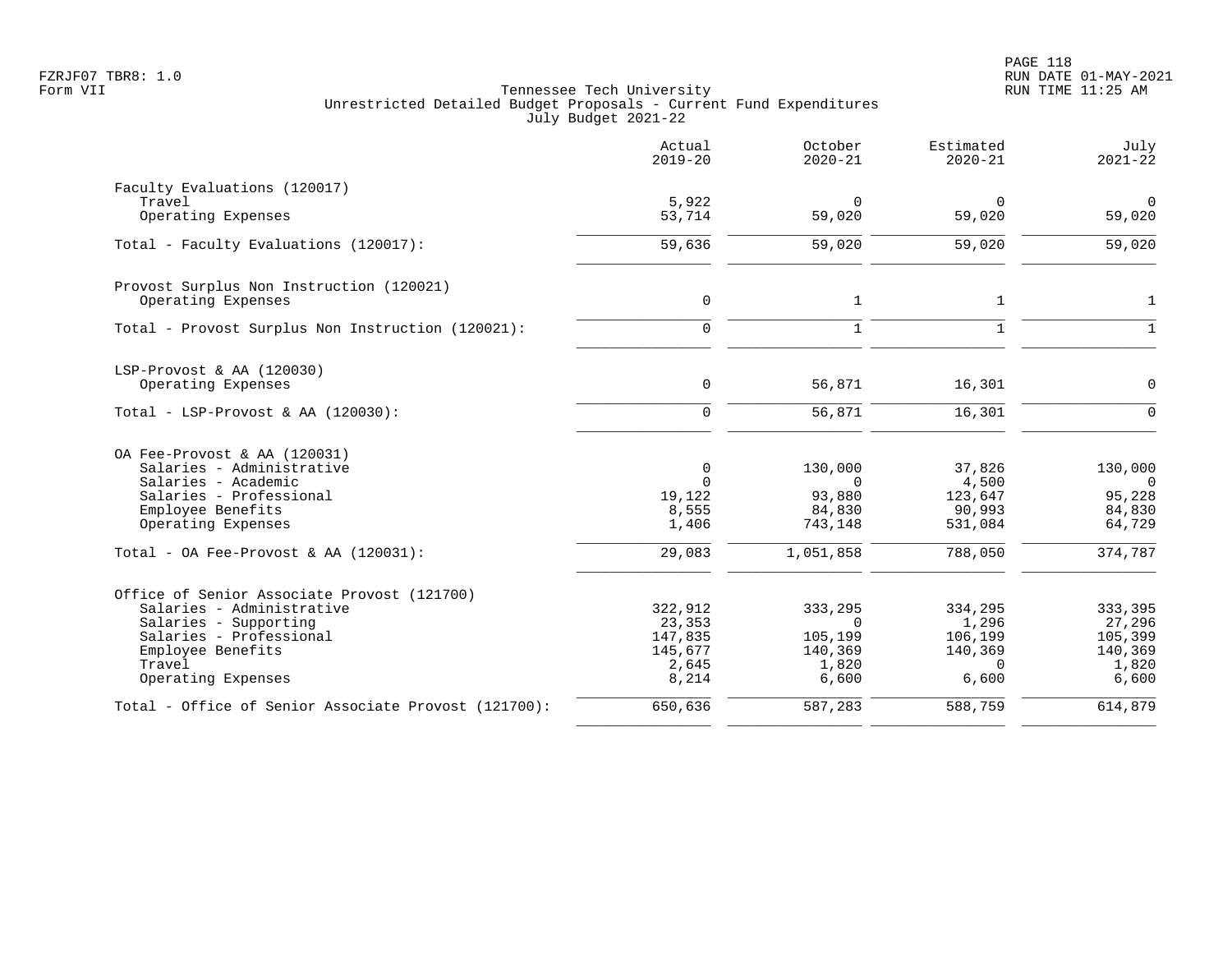| Actual<br>$2019 - 20$ | October<br>$2020 - 21$                             | Estimated<br>$2020 - 21$                    | July<br>$2021 - 22$                             |
|-----------------------|----------------------------------------------------|---------------------------------------------|-------------------------------------------------|
|                       |                                                    |                                             |                                                 |
| 15,815                | $\Omega$                                           | 13,555                                      | $\mathbf 0$                                     |
| 20,007                | 7,134                                              | 7,259                                       | 7,134                                           |
| 132,120               | 193,509                                            | 179,104                                     | 230,153                                         |
| 55,689                | 59,843                                             | 59,843                                      | 59,843                                          |
|                       | 4,186                                              | $\Omega$                                    | 4,186                                           |
| 34,103                | 6,244                                              | 10,430                                      | 6, 244                                          |
| 262,153               | 270,916                                            | 270,191                                     | 307,560                                         |
|                       |                                                    |                                             |                                                 |
|                       |                                                    |                                             | 25,784                                          |
|                       |                                                    |                                             | 10,870                                          |
|                       |                                                    |                                             | 48,492                                          |
|                       |                                                    |                                             | 71,701                                          |
|                       |                                                    |                                             | 672                                             |
| 60,738                | 71,631                                             | 66,781                                      | 71,631                                          |
| 308,911               | 255,220                                            | 255,080                                     | 229,150                                         |
|                       |                                                    |                                             |                                                 |
| 26,621                | 27,260                                             | 27,260                                      | 27,260                                          |
| 26,621                | 27,260                                             | 27,260                                      | 27,260                                          |
|                       |                                                    |                                             |                                                 |
| 41,387                | 0                                                  | 0                                           | 0                                               |
| 41,387                | $\mathbf 0$                                        | $\mathbf 0$                                 | $\mathbf{0}$                                    |
|                       | 4,419<br>45,157<br>100<br>132,117<br>70,089<br>710 | 30,513<br>10,870<br>69,833<br>71,701<br>672 | 31,013<br>$\Omega$<br>82,333<br>71,701<br>3,252 |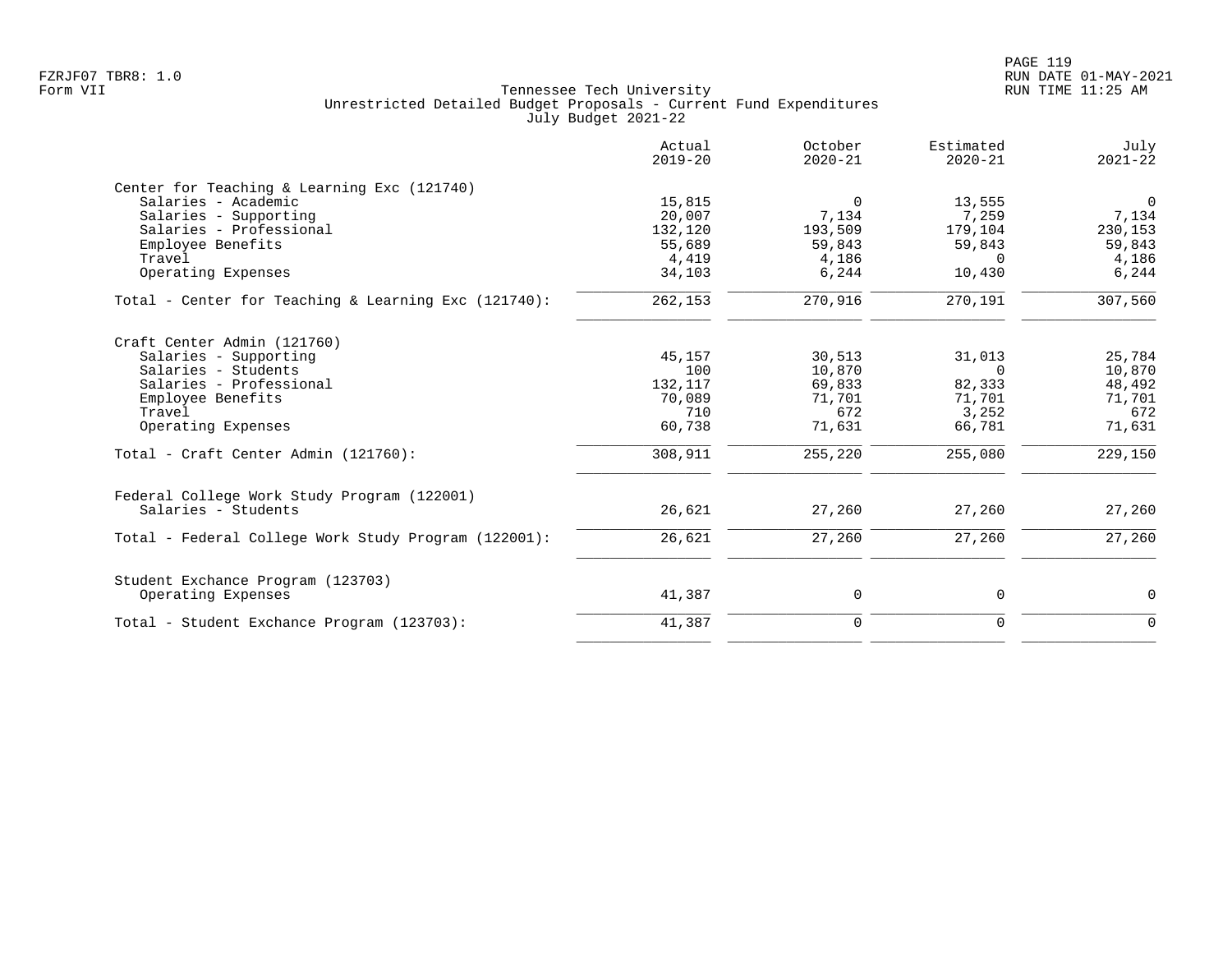|                                                           | Actual<br>$2019 - 20$ | October<br>$2020 - 21$ | Estimated<br>$2020 - 21$ | July<br>$2021 - 22$ |
|-----------------------------------------------------------|-----------------------|------------------------|--------------------------|---------------------|
| Exchange BA ENG Course Fee (123704)<br>Operating Expenses | 6,650                 | 2,500                  | 2,500                    | 2,500               |
| Total - Exchange BA ENG Course Fee (123704):              | 6,650                 | 2,500                  | 2,500                    | 2,500               |
|                                                           |                       |                        |                          |                     |
| Library Administration (124000)                           |                       |                        |                          |                     |
| Salaries - Administrative                                 | 143,005               | 143,655                | 144,155                  | 143,755             |
| Salaries - Supporting                                     | 72,560                | 71,499                 | 72,499                   | 71,499              |
| Employee Benefits                                         | 68,163                | 74,035                 | 74,035                   | 74,035              |
| Travel                                                    | 0                     | 1,750                  | $\Omega$                 | 1,750               |
| Total - Library Administration (124000):                  | 283,728               | 290,939                | 290,689                  | 291,039             |
| Library Operating (124001)                                |                       |                        |                          |                     |
| Salaries - Academic                                       | 538,940               | 541,452                | 547,452                  | 544,552             |
| Salaries - Supporting                                     | 273,297               | 282,302                | 286,802                  | 282,802             |
| Salaries - Students                                       | 36,400                | 65,907                 | 45,443                   | 65,907              |
| Salaries - Professional                                   | 86,407                | 107,326                | 108,326                  | 107,426             |
| Employee Benefits                                         | 379,789               | 402,540                | 402,540                  | 402,540             |
| Travel                                                    | 5,934                 | 343                    | 343                      | 343                 |
| Operating Expenses                                        | 413,070               | 255,663                | 272,807                  | 167,099             |
| Capital Outlay                                            | 28,440                | $\Omega$               | $\Omega$                 | $\Omega$            |
| Department Revenues                                       | $-85,985$             | $-88,564$              | $-88,564$                | $\Omega$            |
| Total - Library Operating (124001):                       | 1,676,292             | 1,566,969              | 1,575,149                | 1,570,669           |
| Library Scantron (124003)                                 |                       |                        |                          |                     |
| Operating Expenses                                        | 0                     | 0                      | 4,961                    | 0                   |
| Department Revenues                                       | $\mathbf 0$           | 0                      | $-335$                   | $\Omega$            |
| Total - Library Scantron (124003):                        | $\mathbf 0$           | $\mathbf 0$            | 4,626                    | $\Omega$            |
|                                                           |                       |                        |                          |                     |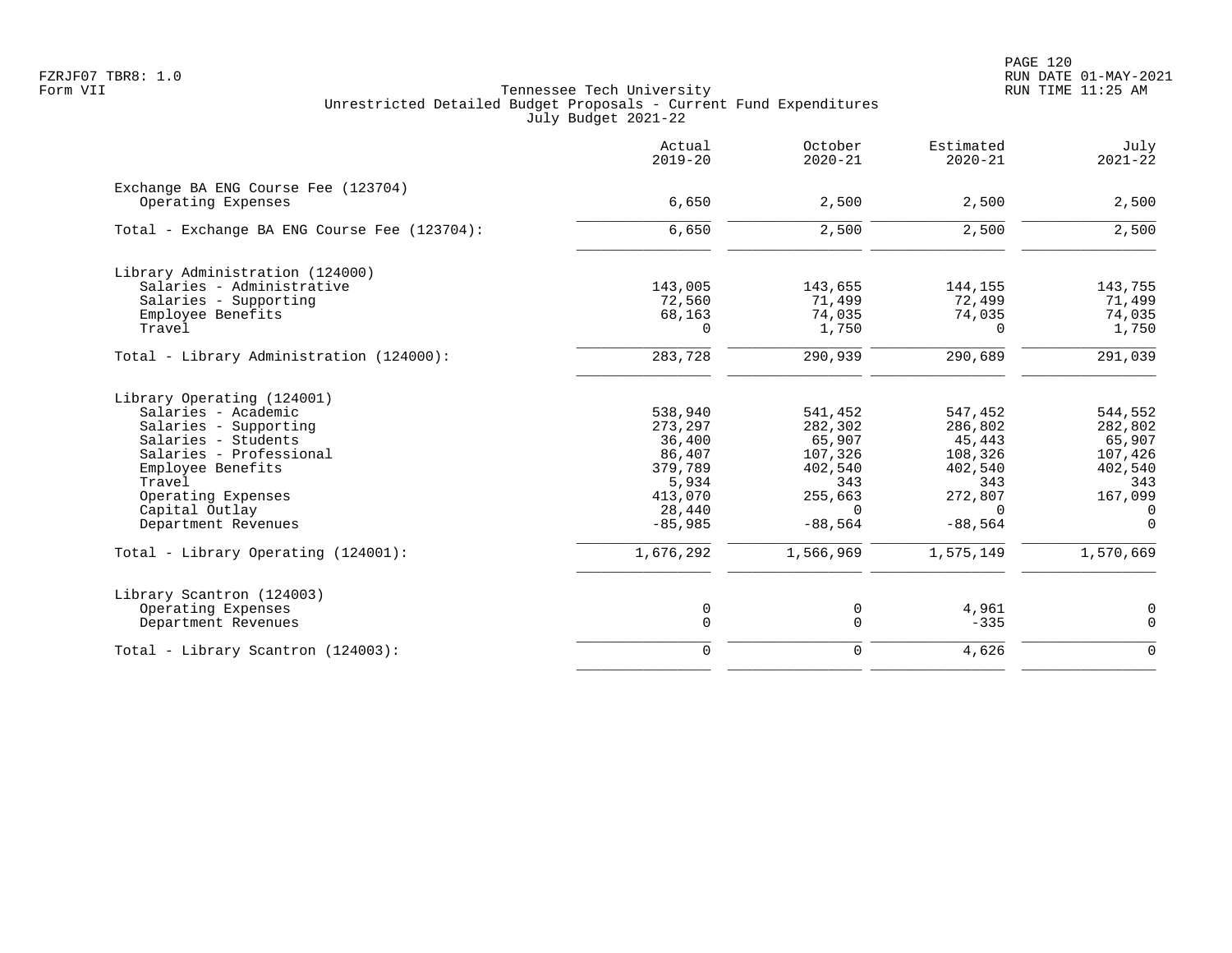|                                                       | Actual<br>$2019 - 20$ | October<br>$2020 - 21$ | Estimated<br>$2020 - 21$ | July<br>$2021 - 22$ |
|-------------------------------------------------------|-----------------------|------------------------|--------------------------|---------------------|
| Library Copying (124004)                              |                       |                        |                          |                     |
| Operating Expenses                                    | 109                   | 75                     | 861                      | 75                  |
| Total - Library Copying (124004):                     | 109                   | 75                     | 861                      | 75                  |
| Library Books and Periodicals (124008)                |                       |                        |                          |                     |
| Operating Expenses                                    | 479,325               | 439,249                | 583,359                  | 389,249             |
| Capital Outlay                                        | 119,944               | 220,000                | 75,890                   | 220,000             |
| Total - Library Books and Periodicals (124008):       | 599,269               | 659,249                | 659,249                  | 609,249             |
| Library Record Retention (124010)                     |                       |                        |                          |                     |
| Operating Expenses                                    | 6,102                 | 20,000                 | 20,000                   | 20,000              |
| Total - Library Record Retention (124010):            | 6,102                 | 20,000                 | 20,000                   | 20,000              |
| LSP-Dean Library (124017)                             |                       |                        |                          |                     |
| Operating Expenses                                    | 0                     | 100,000                | 100,000                  | 0                   |
| Total - LSP-Dean Library (124017):                    | $\mathbf 0$           | 100,000                | 100,000                  | $\mathbf 0$         |
| Testing & Learning Center - Library (124018)          |                       |                        |                          |                     |
| Operating Expenses                                    | 1,100                 | 0                      | 2,815                    | $\mathbf 0$         |
| Total - Testing & Learning Center - Library (124018): | 1,100                 | 0                      | 2,815                    | $\mathbf 0$         |
|                                                       |                       |                        |                          |                     |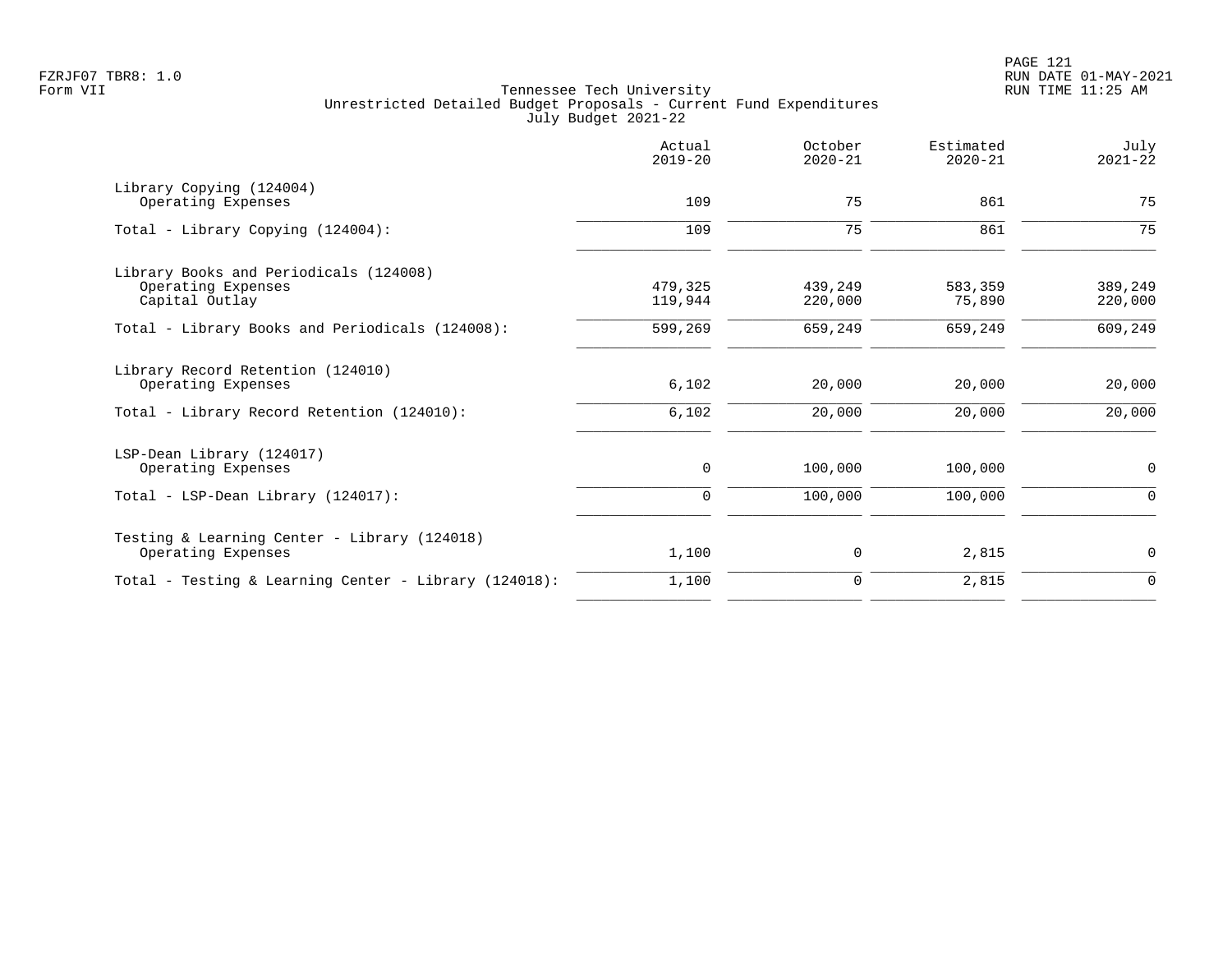|                                                       | Actual<br>$2019 - 20$ | October<br>$2020 - 21$ | Estimated<br>$2020 - 21$ | July<br>$2021 - 22$ |
|-------------------------------------------------------|-----------------------|------------------------|--------------------------|---------------------|
| Dean of Arts and Science Office (130000)              |                       |                        |                          |                     |
| Salaries - Administrative                             | 181,175               | 177,275                | 177,775                  | 177,275             |
| Salaries - Supporting                                 | 82,303                | 82,795                 | 83,795                   | 79,895              |
| Salaries - Professional                               | 98,997                | 113,186                | 116,238                  | 113,186             |
| Employee Benefits                                     | 88,411                | 122,280                | 122,280                  | 122,280             |
| Travel                                                | 21,263                | $\Omega$               | $-500$                   | $\Omega$            |
| Operating Expenses                                    | 28,317                | 28,256                 | 362,380                  | 25,000              |
| Total - Dean of Arts and Science Office (130000):     | 500,466               | 523,792                | 861,968                  | 517,636             |
| Match Arts & Sciences (130015)                        |                       |                        |                          |                     |
| Operating Expenses                                    | $\mathbf 0$           | 7,500                  | 7,500                    | 0                   |
| Total - Match Arts & Sciences (130015):               | $\mathbf 0$           | 7,500                  | 7,500                    | $\mathbf 0$         |
| Art&Sci Fixed Rate Contract Balance (130033)          |                       |                        |                          |                     |
| Operating Expenses                                    | $\mathbf 0$           | 90                     | 90                       | $\mathsf{O}$        |
| Total - Art&Sci Fixed Rate Contract Balance (130033): | $\mathbf 0$           | 90                     | 90                       | $\Omega$            |
| Arts and Sci Vehicles (131003)                        |                       |                        |                          |                     |
| Operating Expenses                                    | 4,093                 | 3,860                  | 3,860                    | 3,860               |
| Total - Arts and Sci Vehicles (131003):               | 4,093                 | 3,860                  | 3,860                    | 3,860               |
| Arts and Sci Vehicles Revenue (131004)                |                       |                        |                          |                     |
| Travel                                                | $-11,521$             | 0                      | 0                        | $\mathbf 0$         |
| Operating Expenses                                    | $-24$                 | $\cap$                 | $\cap$                   | $\Omega$            |
| Department Revenues                                   | $\Omega$              | $-13,860$              | $-13,860$                | $-13,860$           |
| Total - Arts and Sci Vehicles Revenue (131004):       | $-11,545$             | $-13,860$              | $-13,860$                | $-13,860$           |
|                                                       |                       |                        |                          |                     |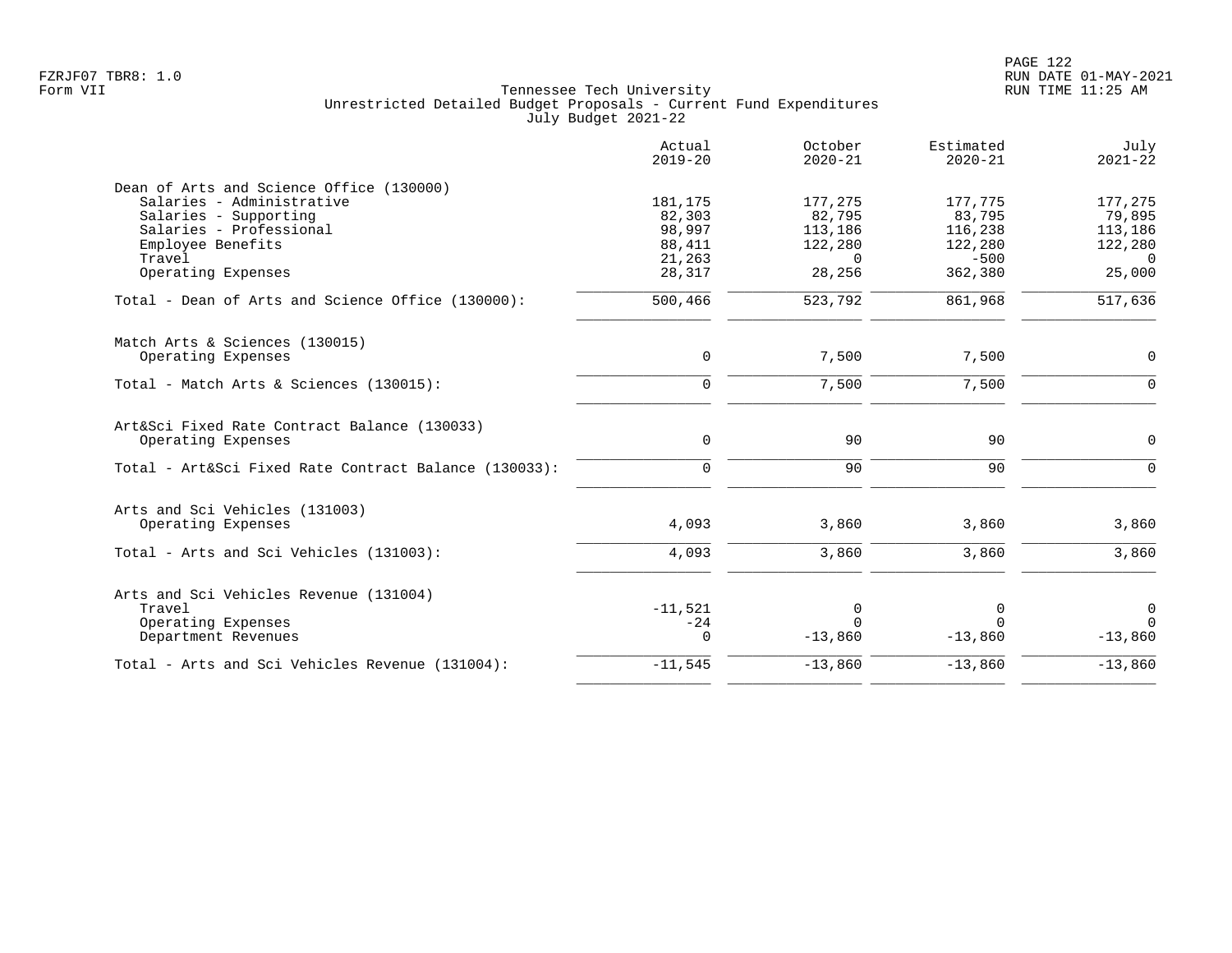| Actual<br>$2019 - 20$ | October<br>$2020 - 21$        | Estimated<br>$2020 - 21$ | July<br>$2021 - 22$ |
|-----------------------|-------------------------------|--------------------------|---------------------|
|                       |                               |                          |                     |
| 0                     | 16,345                        | 16,345                   | 0                   |
| $\mathbf 0$           | 7,130                         | 7,130                    | $\mathbf 0$         |
| $\mathbf 0$           | 23,475                        | 23,475                   | $\Omega$            |
|                       |                               |                          |                     |
| 261,683               | 230,000                       | 230,500                  | 230,000             |
|                       |                               |                          | 11,764              |
| 7,597                 | $\Omega$                      | 5,890                    | $\Omega$            |
|                       | 653,647                       | 639,432                  | 653,150             |
| 241,857               | 248,380                       | 247,203                  | 248,380             |
| 7,348                 | $\Omega$                      | $\Omega$                 | $\overline{0}$      |
| 97,367                | 60,160                        | 465,479                  | 14,172              |
| 545,604               | 24,848                        | 24,848                   | 0                   |
| 1,834,217             | 1,228,568                     | 1,625,762                | 1,157,466           |
|                       |                               |                          |                     |
|                       |                               |                          | 0                   |
| 1,525                 | $\Omega$                      | 419                      | $\Omega$            |
| $-50$                 | $\mathbf 0$                   | $\mathbf 0$              | $\Omega$            |
|                       |                               |                          |                     |
| 0                     | 15,198                        | 15,198                   | 0                   |
| 0                     | 15,198                        | 15,198                   | $\mathbf 0$         |
|                       | 34,078<br>638,683<br>$-1,575$ | 11,533<br>0              | 12,410<br>$-419$    |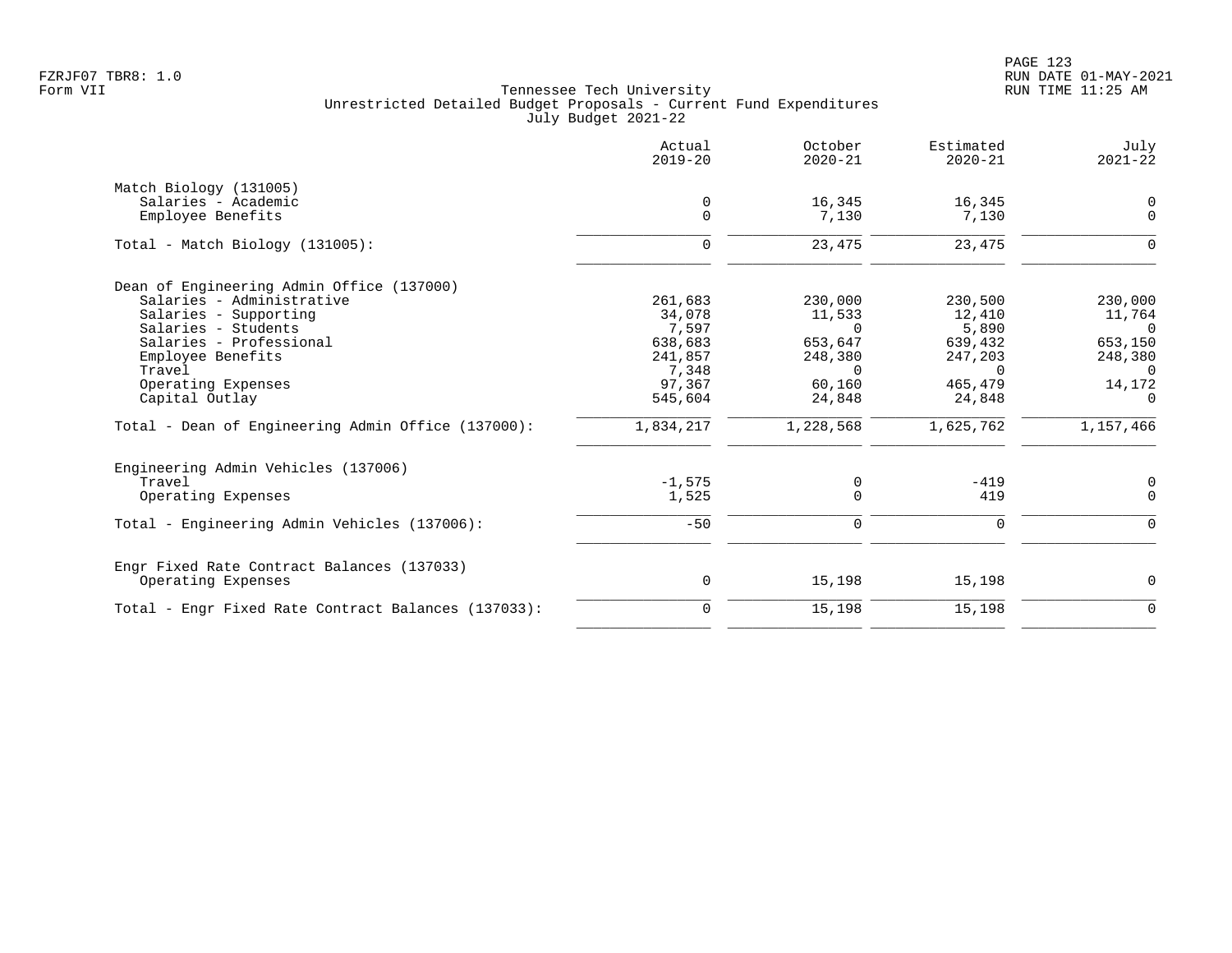|                                                      | Actual<br>$2019 - 20$ | October<br>$2020 - 21$ | Estimated<br>$2020 - 21$ | July<br>$2021 - 22$ |
|------------------------------------------------------|-----------------------|------------------------|--------------------------|---------------------|
| Dean College of Interdiscp Studies (139300)          |                       |                        |                          |                     |
| Salaries - Administrative                            | 137,650               | 133,300                | 133,800                  | 133,300             |
| Salaries - Supporting                                | 68,899                | 69,160                 | 70,160                   | 69,260              |
| Salaries - Students                                  | 128                   | $\Omega$               | $\Omega$                 | $\Omega$            |
| Salaries - Professional                              | 75,277                | 71,833                 | 72,333                   | 71,933              |
| Employee Benefits                                    | 106,819               | 113,983                | 113,983                  | 113,983             |
| Travel                                               | 7,126                 | 8,970                  | 4,470                    | 8,970               |
| Operating Expenses                                   | 47,008                | 23,620                 | 23,620                   | 21,604              |
| Total - Dean College of Interdiscp Studies (139300): | 442,907               | 420,866                | 418,366                  | 419,050             |
| Dean IDS Strategic Initiatives (139327)              |                       |                        |                          |                     |
| Operating Expenses                                   | 1,371                 | 20,000                 | 6,444                    | $\mathbf 0$         |
| Capital Outlay                                       | $\Omega$              | $\Omega$               | 11,799                   | $\Omega$            |
| Total - Dean IDS Strategic Initiatives (139327):     | 1,371                 | 20,000                 | 18,243                   | $\Omega$            |
| Interdiscp Fixed Rate Contract Bal (139334)          |                       |                        |                          |                     |
| Operating Expenses                                   | 0                     | 17,175                 | 17,175                   | 0                   |
| Total - Interdiscp Fixed Rate Contract Bal (139334): | $\mathbf 0$           | 17,175                 | 17,175                   | $\Omega$            |
| Water Ctr Vehicle (139401)                           |                       |                        |                          |                     |
| Operating Expenses                                   | 8,154                 | 13,000                 | 13,000                   | 13,000              |
| Total - Water Ctr Vehicle (139401):                  | 8,154                 | 13,000                 | 13,000                   | 13,000              |
|                                                      |                       |                        |                          |                     |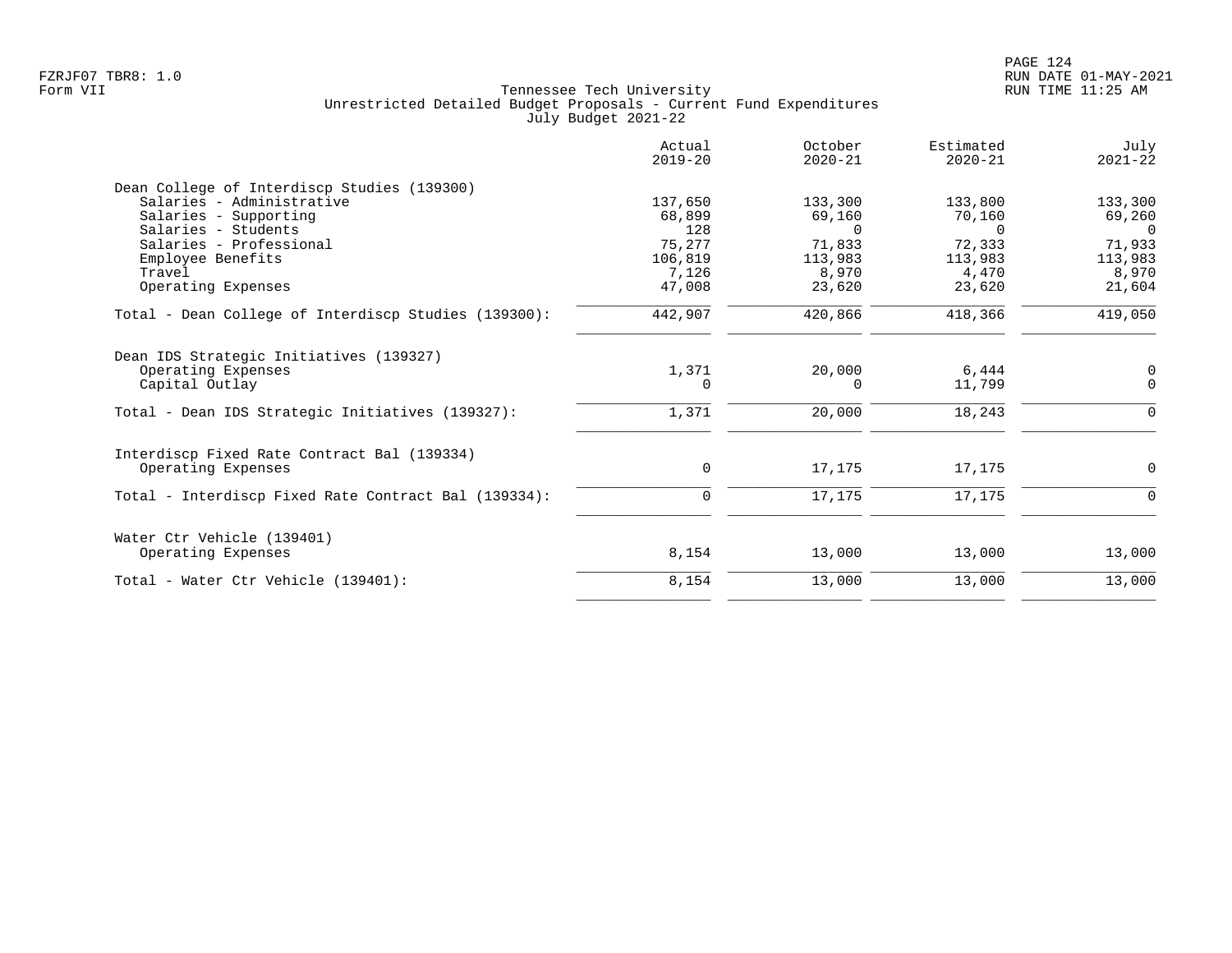| Actual<br>$2019 - 20$ | October<br>$2020 - 21$ | Estimated<br>$2020 - 21$      | July<br>$2021 - 22$           |
|-----------------------|------------------------|-------------------------------|-------------------------------|
|                       |                        |                               |                               |
| 0                     | $-13,000$              | $-13,000$                     | $\Omega$<br>$-13,000$         |
| $-25,078$             | $-13,000$              | $-13,000$                     | $-13,000$                     |
|                       |                        |                               |                               |
| 219,083               | 220,183                | 220,683                       | 220,283                       |
| 97,039                | 82,641                 | 83,891                        | 73,588                        |
| 314,917               | 295,015                | 299,020                       | 313,617                       |
| 180,953               | 186,328                | 186,328                       | 186,328                       |
|                       |                        |                               | 9,088                         |
| 819,785               | 793,255                | 799,010                       | 802,904                       |
|                       |                        |                               |                               |
| 2,405                 | 4,220                  | 4,220                         | 4,220                         |
| 2,405                 | 4,220                  | 4,220                         | 4,220                         |
|                       |                        |                               |                               |
| $-2,660$              | $\Omega$               | $\Omega$                      | $\Omega$                      |
| $-71$                 |                        |                               | $-4,220$                      |
| $-2,731$              | $-4,220$               | $-4,220$                      | $-4,220$                      |
|                       | $-25,078$<br>7,793     | $\Omega$<br>9,088<br>$-4,220$ | $\Omega$<br>9,088<br>$-4,220$ |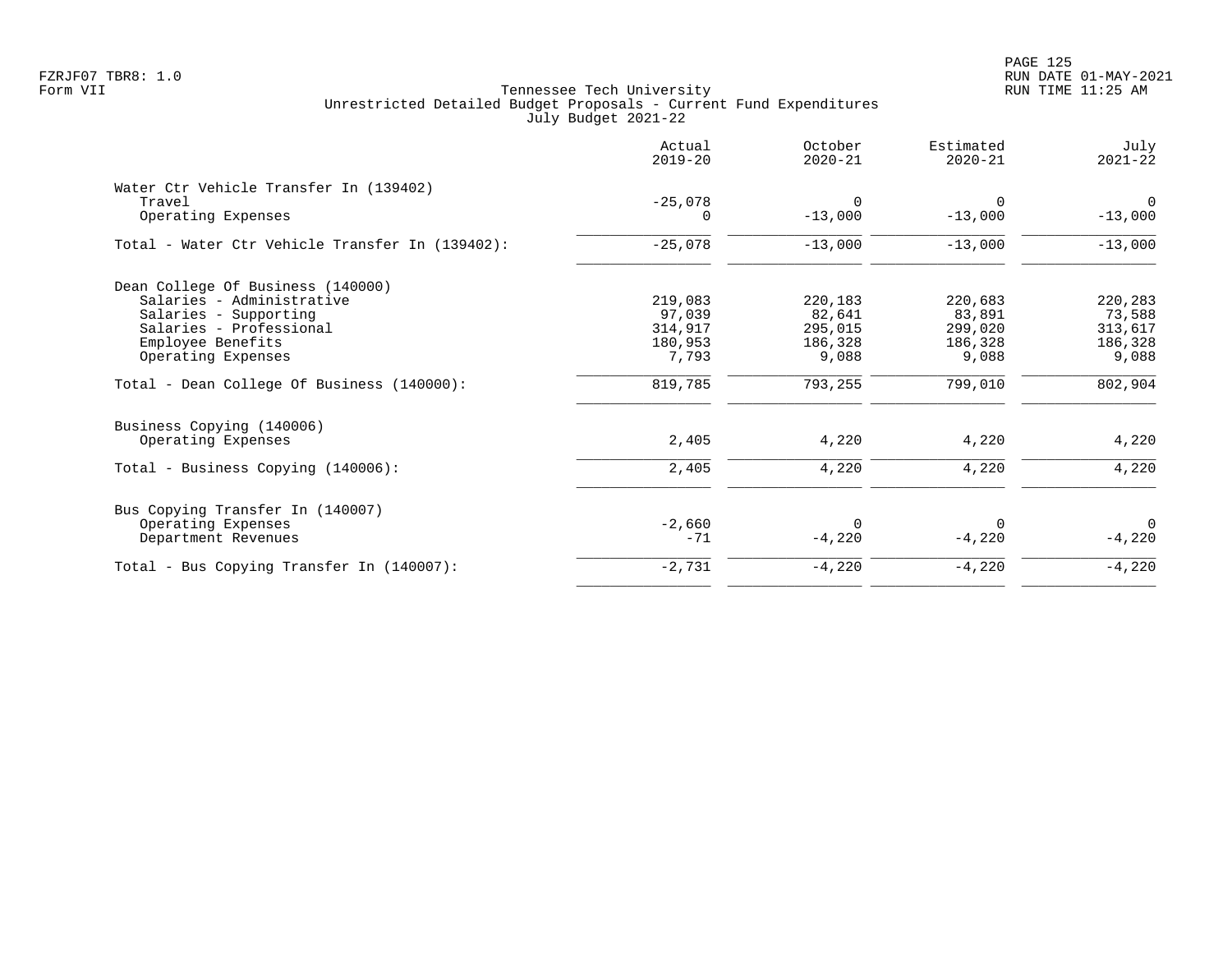|                                                       | Actual<br>$2019 - 20$ | October<br>$2020 - 21$ | Estimated<br>$2020 - 21$ | July<br>$2021 - 22$ |
|-------------------------------------------------------|-----------------------|------------------------|--------------------------|---------------------|
| Busi Fixed Rate Contract Balances (140032)            |                       |                        |                          |                     |
| Salaries - Supporting                                 | 142                   | 0                      | 0                        | $\overline{0}$      |
| Salaries - Professional                               | 21,060                | $\Omega$               | $\Omega$                 | $\Omega$            |
| Employee Benefits                                     | 5,175                 | 5,000                  | 5,000                    | 5,000               |
| Operating Expenses                                    | 5,255                 | 95,657                 | 95,657                   | $\Omega$            |
| Total - Busi Fixed Rate Contract Balances (140032):   | 31,632                | 100,657                | 100,657                  | 5,000               |
| Dean of College of Education Office (150000)          |                       |                        |                          |                     |
| Salaries - Administrative                             | 172,308               | 168,308                | 168,808                  | 168,408             |
| Salaries - Supporting                                 | 98,296                | 98,217                 | 99,217                   | 98,417              |
| Salaries - Professional                               | 274,234               | 156,487                | 157,987                  | 156,884             |
| Employee Benefits                                     | 167,871               | 162,968                | 162,968                  | 162,968             |
| Travel                                                | 14,148                | 1,226                  | $\Omega$                 | 1,226               |
| Operating Expenses                                    | 21,914                | 18,510                 | 19,733                   | 18,507              |
| Total - Dean of College of Education Office (150000): | 748,771               | 605,716                | 608,713                  | 606,410             |
| Educ Fixed Rate Contract Balances (150032)            |                       |                        |                          |                     |
| Salaries - Students                                   | 928                   | 0                      | 440                      | $\mathbf 0$         |
| Employee Benefits                                     | 0                     | $\Omega$               | 25                       | $\mathbf 0$         |
| Operating Expenses                                    | 3,022                 | 7,452                  | 6,987                    | $\mathbf 0$         |
| Total - Educ Fixed Rate Contract Balances (150032):   | 3,950                 | 7,452                  | 7,452                    | $\mathbf 0$         |
| Matching Curriculum Instruction (153005)              |                       |                        |                          |                     |
| Salaries - Academic                                   | $\mathbf 0$           | 7,452                  | 7,452                    | 423                 |
| Employee Benefits                                     | $\mathbf 0$           | 3,702                  | 3,702                    | $\Omega$            |
| Total - Matching Curriculum Instruction (153005):     | $\mathbf 0$           | 11,154                 | 11,154                   | 423                 |
|                                                       |                       |                        |                          |                     |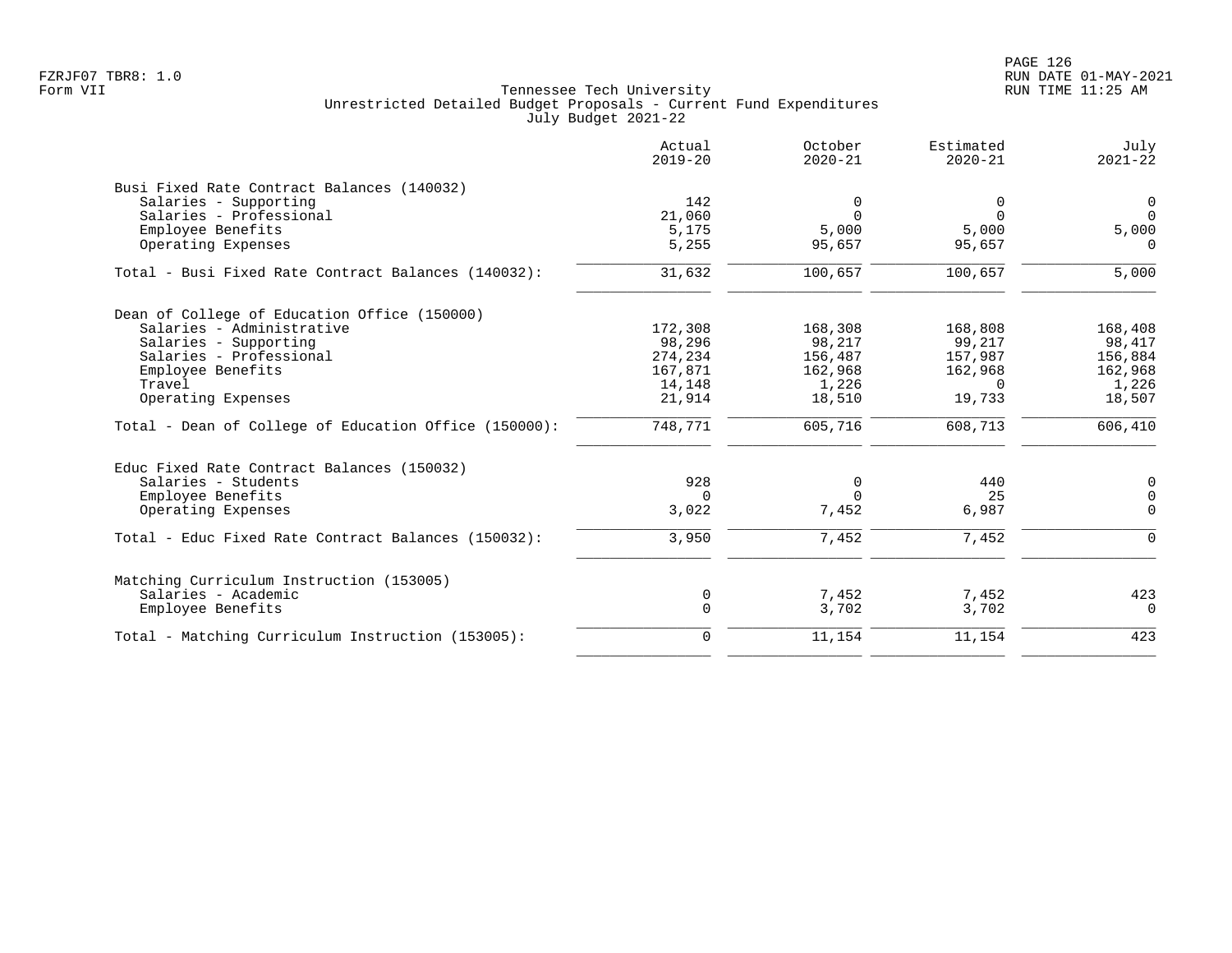|                                                       | Actual<br>$2019 - 20$ | October<br>$2020 - 21$ | Estimated<br>$2020 - 21$ | July<br>$2021 - 22$ |
|-------------------------------------------------------|-----------------------|------------------------|--------------------------|---------------------|
| Col of Education Student Success Ct (153058)          |                       |                        |                          |                     |
| Salaries - Supporting                                 | 21,262                | 25,274                 | 25,774                   | 25,274              |
| Salaries - Students                                   | 1,761                 | 4,450                  | 3,500                    | $\Omega$            |
| Salaries - Professional                               | 203,821               | 161,964                | 163,839                  | 160,864             |
| Employee Benefits                                     | 94,722                | 108,333                | 108,333                  | 108,333             |
| Operating Expenses                                    | 8,889                 | 5,645                  | 6,595                    | 10,095              |
| Total - Col of Education Student Success Ct (153058): | 330,455               | 305,666                | 308,041                  | 304,566             |
| Child Development Lab (153400)                        |                       |                        |                          |                     |
| Salaries - Supporting                                 | 182,336               | 159,253                | 214,170                  | 186,526             |
| Salaries - Students                                   | 55,214                | 11,586                 | 51,586                   | 17,586              |
| Salaries - Professional                               | 226,730               | 237,101                | 239,846                  | 242,588             |
| Employee Benefits                                     | 166,159               | 217,577                | 217,577                  | 220,530             |
| Travel                                                | $-835$                | $\Omega$               | $\Omega$                 | $\Omega$            |
| Operating Expenses                                    | 42,924                | 18,624                 | 53,141                   | 26,410              |
| Total - Child Development Lab (153400):               | 672,528               | 644,141                | 776,320                  | 693,640             |
| UC Joan Derryberry Art Gallery (155003)               |                       |                        |                          |                     |
| Operating Expenses                                    | 1,610                 | 1,810                  | 1,810                    | 1,810               |
| Total - UC Joan Derryberry Art Gallery (155003):      | 1,610                 | 1,810                  | 1,810                    | 1,810               |
| Learning Resource Center (157000)                     |                       |                        |                          |                     |
| Salaries - Academic                                   | 11,351                | 6,000                  | 12,050                   | 6,000               |
| Salaries - Supporting                                 | 17,010                | 10,792                 | 10,792                   | 10,792              |
| Salaries - Professional                               | 55,360                | 53,200                 | 53,700                   | 53,300              |
| Employee Benefits                                     | 29,196                | 46,300                 | 46,300                   | 46,300              |
| Operating Expenses                                    | 15,168                | 26,722                 | 20,672                   | 26,722              |
| Capital Outlay                                        | 194                   | $\Omega$               | $\Omega$                 | $\Omega$            |
| Total - Learning Resource Center (157000):            | 128,279               | 143,014                | 143,514                  | 143,114             |
|                                                       |                       |                        |                          |                     |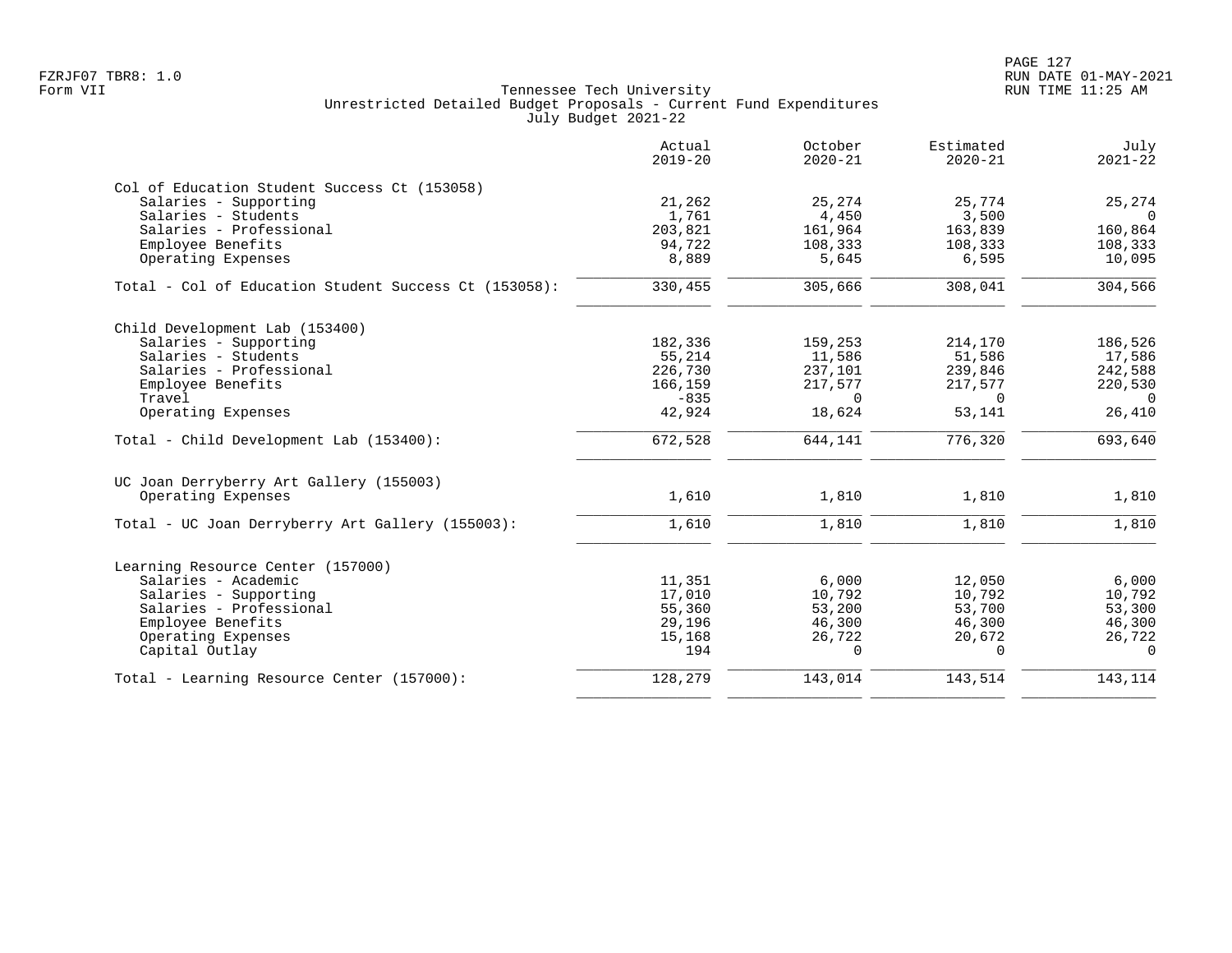PAGE 128 FZRJF07 TBR8: 1.0 RUN DATE 01-MAY-2021

|                                                 | Actual<br>$2019 - 20$ | October<br>$2020 - 21$ | Estimated<br>$2020 - 21$ | July<br>$2021 - 22$ |
|-------------------------------------------------|-----------------------|------------------------|--------------------------|---------------------|
| Education Media Grad Assist (157001)            |                       |                        |                          |                     |
| Employee Benefits                               | 20,377                | 17,230                 | 17,230                   | 17,230              |
| Total - Education Media Grad Assist (157001):   | 20,377                | 17,230                 | 17,230                   | 17,230              |
| Ag and Human Ecology Admin (160000)             |                       |                        |                          |                     |
| Salaries - Administrative                       | 185,000               | 170,000                | 170,500                  | 170,000             |
| Salaries - Academic                             | 13,500                | $\Omega$               | $\Omega$                 | $\Omega$            |
| Salaries - Supporting                           | 44,298                | 43,057                 | 43,557                   | 43,157              |
| Employee Benefits                               | 70,543                | 73,898                 | 73,898                   | 73,898              |
| Operating Expenses                              | 4,372                 | 28,542                 | 28,542                   | 8,542               |
| Total - Ag and Human Ecology Admin (160000):    | 317,713               | 315,497                | 316,497                  | 295,597             |
| Ag and Human Ecology Vehicles (160003)          |                       |                        |                          |                     |
| Travel                                          | $-59$                 | 0                      | 0                        | $\mathbf 0$         |
| Operating Expenses                              | 225                   | 0                      | 0                        | $\mathbf 0$         |
| Department Revenues                             | $-581$                | $\Omega$               | $\Omega$                 | $\Omega$            |
| Total - Ag and Human Ecology Vehicles (160003): | $-415$                | $\mathbf 0$            | $\mathbf 0$              | $\Omega$            |
| Farm Administration (162000)                    |                       |                        |                          |                     |
| Salaries - Supporting                           | 94,237                | 94,602                 | 91,725                   | 94,702              |
| Salaries - Professional                         | 55,917                | 54,648                 | 55,148                   | 54,748              |
| Employee Benefits                               | 73,210                | 77,390                 | 77,390                   | 77,390              |
| Travel                                          | $\Omega$              | 140                    | 140                      | 140                 |
| Total - Farm Administration (162000):           | 223,364               | 226,780                | 224,403                  | 226,980             |
|                                                 |                       |                        |                          |                     |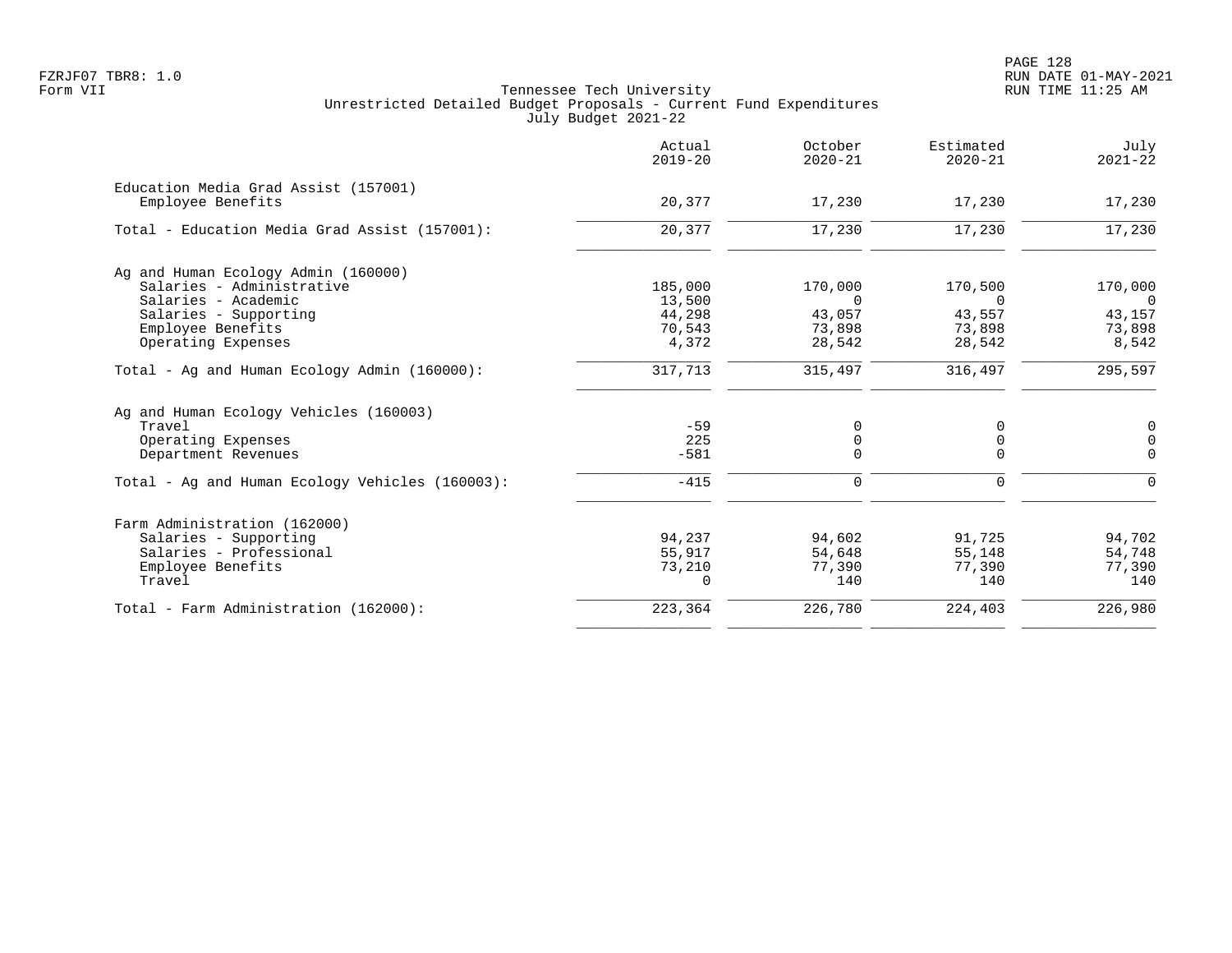|                                                     | Actual<br>$2019 - 20$ | October<br>$2020 - 21$ | Estimated<br>$2020 - 21$ | July<br>$2021 - 22$ |
|-----------------------------------------------------|-----------------------|------------------------|--------------------------|---------------------|
| Livestock and Dairy (162001)<br>Salaries - Students | 10,412                | 2,501                  | 5,821                    | 2,501               |
| Employee Benefits                                   | 1,270                 | 304                    | 304                      | 304                 |
| Operating Expenses                                  | 102,807               | 168,535                | 136,885                  | 168,535             |
| Capital Outlay                                      | 15,220                | $\Omega$               | $\Omega$                 | $\Omega$            |
| Total - Livestock and Dairy (162001):               | 129,709               | 171,340                | 143,010                  | 171,340             |
| Oakley Farm (162006)                                |                       |                        |                          |                     |
| Operating Expenses                                  | 59,600                | 60,000                 | 60,000                   | 60,000              |
| Total - Oakley Farm $(162006)$ :                    | 59,600                | 60,000                 | 60,000                   | 60,000              |
| Waters Organic Farm (162007)                        |                       |                        |                          |                     |
| Operating Expenses                                  | 0                     | 6,000                  | 6,000                    | 6,000               |
| Total - Waters Organic Farm (162007):               | $\mathbf 0$           | 6,000                  | 6,000                    | 6,000               |
| Oakley Produce (162009)                             |                       |                        |                          |                     |
| Operating Expenses                                  | 0                     | 15,000                 | 15,000                   | 15,000              |
| Total - Oakley Produce (162009):                    | $\mathbf 0$           | 15,000                 | 15,000                   | 15,000              |
| Agriculture Vehicles (163002)                       |                       |                        |                          |                     |
| Operating Expenses                                  | 196                   | 0                      | 0                        | $\mathbf 0$         |
| Department Revenues                                 | $-509$                | $\mathbf 0$            | $\mathbf 0$              | $\mathbf 0$         |
| Total - Agriculture Vehicles (163002):              | $-313$                | $\mathbf 0$            | $\mathbf 0$              | $\mathbf 0$         |
|                                                     |                       |                        |                          |                     |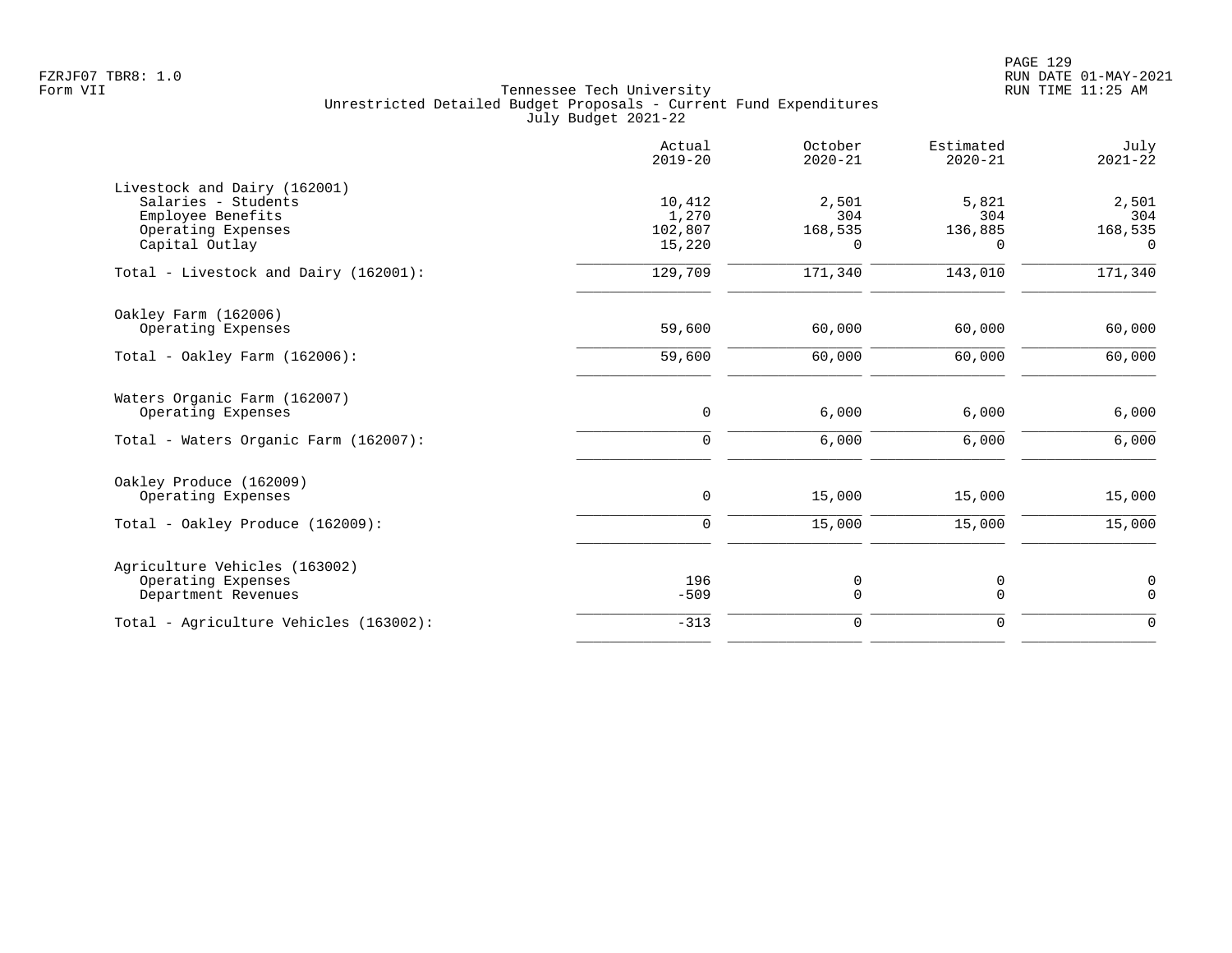|                                                       | Actual<br>$2019 - 20$ | October<br>$2020 - 21$ | Estimated<br>$2020 - 21$ | July<br>$2021 - 22$ |
|-------------------------------------------------------|-----------------------|------------------------|--------------------------|---------------------|
| Dean Hester School of Nursing (166004)                |                       |                        |                          |                     |
| Salaries - Administrative                             | 171,850               | 172,700                | 173,200                  | 172,700             |
| Salaries - Supporting                                 | 41,721                | 41,154                 | 41,654                   | 41,254              |
| Employee Benefits                                     | 61,794                | 66,768                 | 66,768                   | 66,768              |
| Travel                                                | 3,400                 | $\Omega$               | 2,601                    | $\overline{0}$      |
| Operating Expenses                                    | 25,110                | 26,061                 | 23,460                   | 26,061              |
| Total - Dean Hester School of Nursing (166004):       | 303,875               | 306,683                | 307,683                  | 306,783             |
| Dean Nursing Strategic Initiatives (166027)           |                       |                        |                          |                     |
| Operating Expenses                                    | 1                     | $\mathbf 0$            | 0                        | $\mathbf 0$         |
| Total - Dean Nursing Strategic Initiatives (166027):  | 1                     | $\Omega$               | $\mathbf 0$              | $\mathbf 0$         |
| Nursing Fixed Rate Contract Balance (166034)          |                       |                        |                          |                     |
| Operating Expenses                                    | 0                     | 94                     | 94                       | $\mathbf 0$         |
| Total - Nursing Fixed Rate Contract Balance (166034): | $\mathbf 0$           | 94                     | 94                       | $\Omega$            |
| Office of Sponsored Research (170000)                 |                       |                        |                          |                     |
| Salaries - Administrative                             | 178,049               | 179,049                | 179,549                  | 179,149             |
| Salaries - Supporting                                 | 32,487                | 32,814                 | 36,000                   | 32,814              |
| Salaries - Professional                               | 185,013               | 186,044                | 181,623                  | 184,924             |
| Employee Benefits                                     | 131,972               | 140,650                | 140,650                  | 140,650             |
| Travel                                                | 4,328                 | 2,000                  | 2,000                    | 2,000               |
| Operating Expenses                                    | 5,031                 | 8,050                  | 8,050                    | 8,050               |
| Total - Office of Sponsored Research (170000):        | 536,880               | 548,607                | 547,872                  | 547,587             |
|                                                       |                       |                        |                          |                     |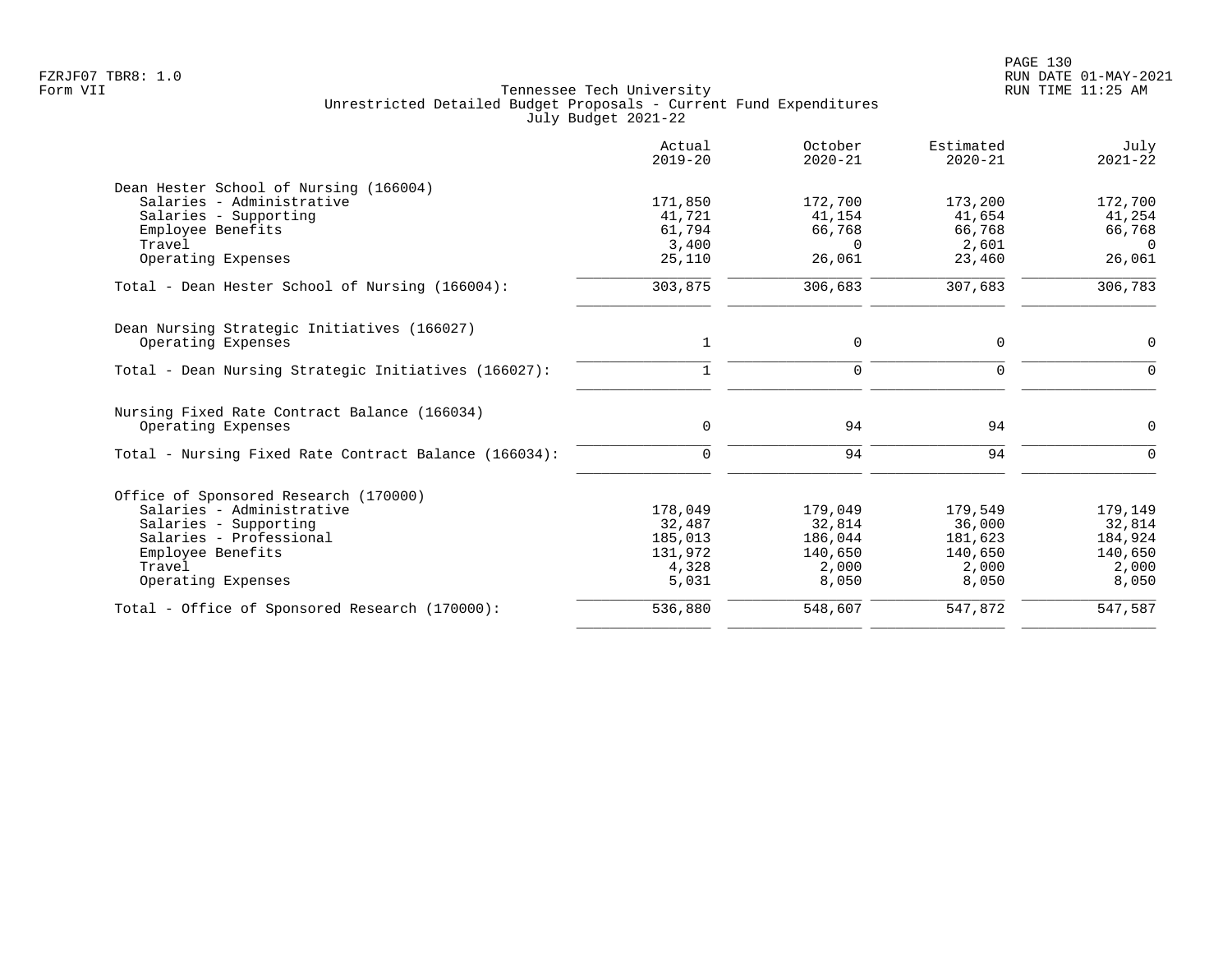PAGE 131 FZRJF07 TBR8: 1.0 RUN DATE 01-MAY-2021

|                                                  | Actual<br>$2019 - 20$ | October<br>$2020 - 21$ | Estimated<br>$2020 - 21$ | July<br>$2021 - 22$ |
|--------------------------------------------------|-----------------------|------------------------|--------------------------|---------------------|
| TTU Matching Specific Projects (171005)          |                       |                        |                          |                     |
| Operating Expenses                               | 0                     | 7,500                  | 7,500                    | $\mathbf 0$         |
| Total - TTU Matching Specific Projects (171005): | $\mathbf 0$           | 7,500                  | 7,500                    | $\Omega$            |
| Graduate Studies Admin (176000)                  |                       |                        |                          |                     |
| Salaries - Supporting                            | 65,589                | 72,292                 | 75,277                   | 104,485             |
| Salaries - Students                              | 2,613                 | $\Omega$               | $\Omega$                 | $\Omega$            |
| Salaries - Professional                          | 194,811               | 224,944                | 217,582                  | 225,144             |
| Employee Benefits                                | 121,049               | 129,467                | 145,329                  | 150,205             |
| Travel                                           | 6,029                 | 1,000                  | 1,000                    | 1,000               |
| Operating Expenses                               | 27,831                | 22,537                 | 25,706                   | 22,537              |
| Total - Graduate Studies Admin (176000):         | 417,922               | 450,240                | 464,894                  | 503,371             |
| Thesis Binding (176005)                          |                       |                        |                          |                     |
| Operating Expenses                               | 0                     | 2,000                  | 2,102                    | 2,000               |
| Total - Thesis Binding $(176005)$ :              | $\mathbf 0$           | 2,000                  | 2,102                    | 2,000               |
| Dean of College of Fine Arts (177000)            |                       |                        |                          |                     |
| Salaries - Administrative                        | 164,579               | 165,479                | 165,979                  | 165,579             |
| Salaries - Supporting                            | 58,662                | 39,300                 | 37,614                   | 40,486              |
| Employee Benefits                                | 61,274                | 63,027                 | 63,027                   | 63,027              |
| Travel                                           | 15,328                | 1,254                  | 1,068                    | 68                  |
| Operating Expenses                               | 54,707                | 37,694                 | 41,367                   | 56,339              |
| Total - Dean of College of Fine Arts (177000):   | 354,550               | 306,754                | 309,055                  | 325,499             |
|                                                  |                       |                        |                          |                     |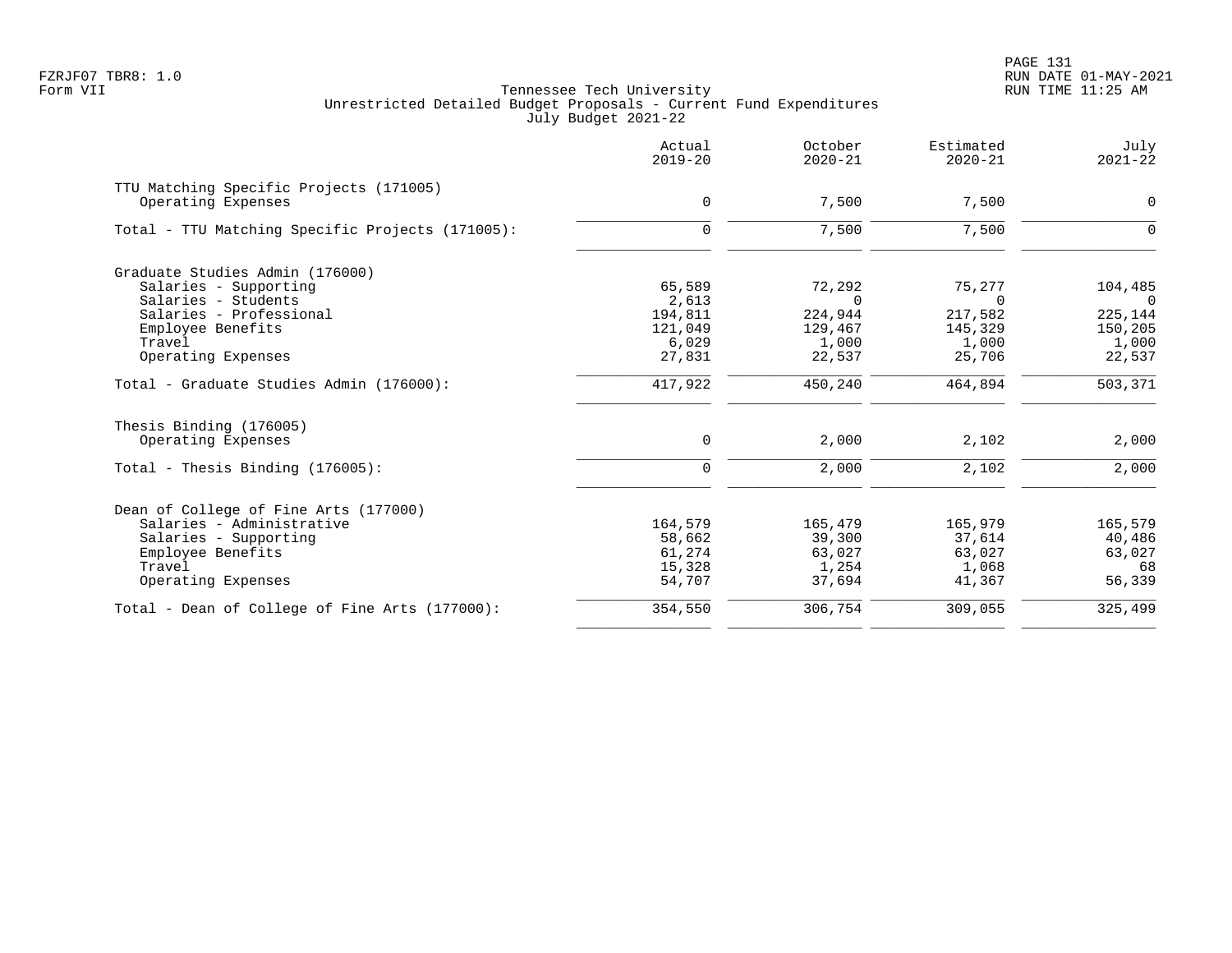PAGE 132 FZRJF07 TBR8: 1.0 RUN DATE 01-MAY-2021

|                                                       | Actual<br>$2019 - 20$ | October<br>$2020 - 21$ | Estimated<br>$2020 - 21$ | July<br>$2021 - 22$ |
|-------------------------------------------------------|-----------------------|------------------------|--------------------------|---------------------|
| Visions 5000 (180006)                                 |                       |                        |                          |                     |
| Operating Expenses                                    | $\mathbf 0$           | 30                     | 30                       | 30                  |
| Total - Visions 5000 (180006):                        | $\Omega$              | 30                     | 30                       | 30                  |
|                                                       |                       |                        |                          |                     |
| Extended Educ Grad Asst (180018)<br>Employee Benefits | 0                     | 510                    | 510                      | 510                 |
| Total - Extended Educ Grad Asst (180018):             | $\mathbf 0$           | 510                    | 510                      | 510                 |
| Information Technology Admin (190000)                 |                       |                        |                          |                     |
| Salaries - Supporting                                 | 1,720                 | 7,978                  | 7,978                    | 7,978               |
| Salaries - Students                                   | 509                   | 2,290                  | 2,290                    | 2,290               |
| Salaries - Professional                               | 220,410               | 241,799                | 243,299                  | 241,999             |
| Employee Benefits                                     | 100,181               | 97,358                 | 104,358                  | 104,358             |
| Travel                                                | 4,592                 | 13,000                 | 13,000                   | 13,000              |
| Operating Expenses<br>Department Revenues             | 44,365<br>450,000     | 66,120<br>450,000      | 66,120<br>450,000        | 65,000<br>450,000   |
| Total - Information Technology Admin (190000):        | 821,777               | 878,545                | 887,045                  | 884,625             |
| PC Maintenance (190004)                               |                       |                        |                          |                     |
| Operating Expenses                                    | 29,192                | 36,760                 | 36,760                   | 35,000              |
| Capital Outlay                                        | 6,005                 | 0                      | $\Omega$                 | $\Omega$            |
| Total - PC Maintenance (190004):                      | 35,197                | 36,760                 | 36,760                   | 35,000              |
|                                                       |                       |                        |                          |                     |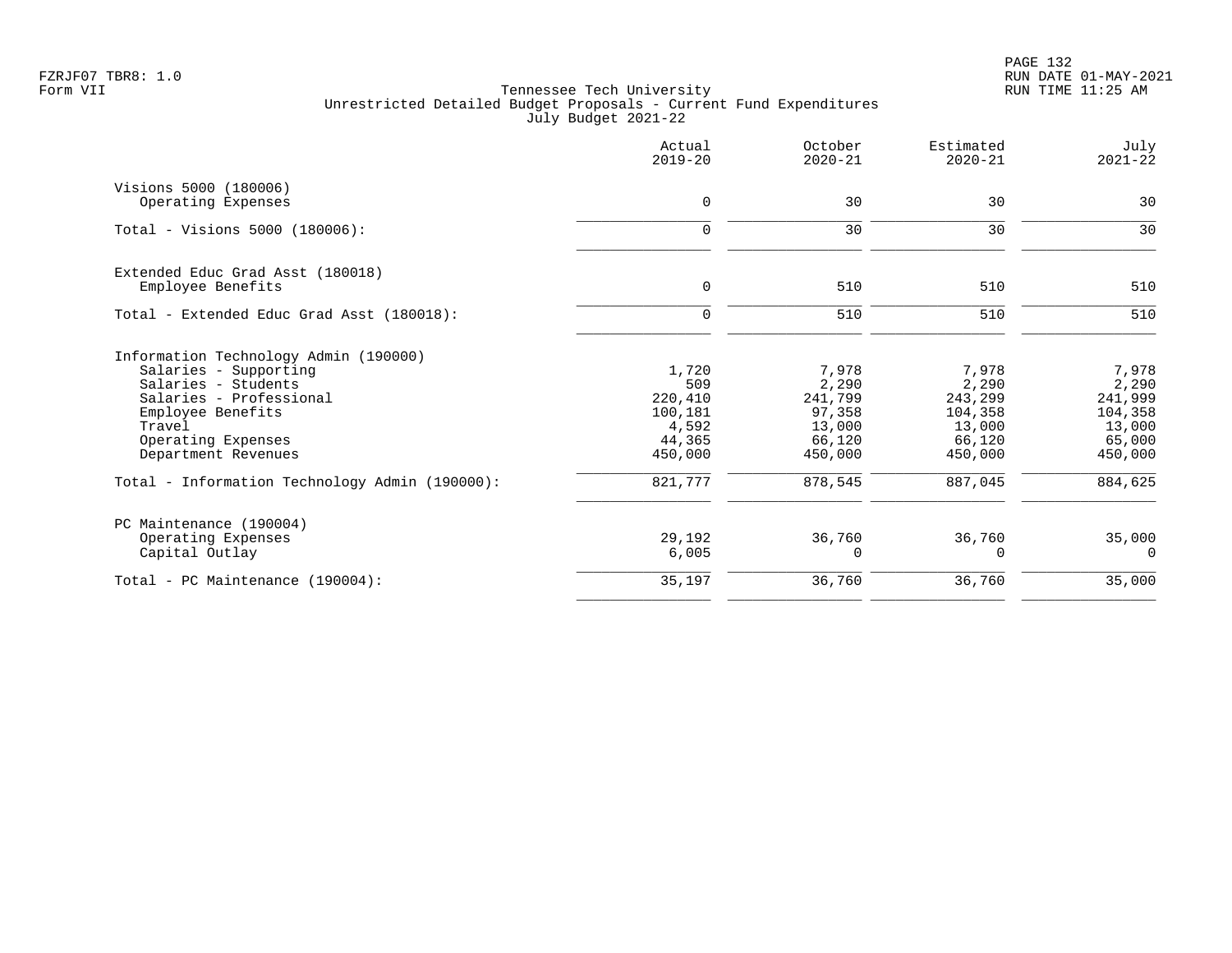|                                                              | Actual<br>$2019 - 20$ | October<br>$2020 - 21$ | Estimated<br>$2020 - 21$ | July<br>$2021 - 22$ |
|--------------------------------------------------------------|-----------------------|------------------------|--------------------------|---------------------|
| Innovation Institute (190005)<br>Operating Expenses          | 45                    | 0                      | 0                        | $\mathbf 0$         |
|                                                              |                       |                        |                          |                     |
| Total - Innovation Institute (190005):                       | 45                    | $\Omega$               | $\Omega$                 | $\Omega$            |
| TAF Acad Support Tech Access Fee (190007)                    |                       |                        |                          |                     |
| Salaries - Supporting                                        | $\mathbf 0$           | 95,634                 | 96,134                   | 95,634              |
| Salaries - Professional                                      | 234,359               | 231,054                | 233,054                  | 231,454             |
| Employee Benefits                                            | 103,692               | 165,966                | 165,966                  | 165,966             |
| Total - TAF Acad Support Tech Access Fee (190007):           | 338,051               | 492,654                | 495,154                  | 493,054             |
| ITS Equipment Loss and Damage (190009)<br>Operating Expenses | $\mathbf 0$           | 20,500                 | 20,500                   | 20,500              |
| Total - ITS Equipment Loss and Damage (190009):              | 0                     | 20,500                 | 20,500                   | 20,500              |
| Student Printing Cost Center (190010)                        |                       |                        |                          |                     |
| Operating Expenses                                           | 3,720                 | 5,460                  | 0                        | 5,460               |
| Total - Student Printing Cost Center (190010):               | 3,720                 | 5,460                  | $\Omega$                 | 5,460               |
| ITS COVID-19 (190020)                                        |                       |                        |                          |                     |
| Operating Expenses                                           | 0                     | 127,775                | 127,775                  | 0                   |
| Total - ITS COVID-19 (190020):                               | $\mathbf 0$           | 127,775                | 127,775                  | $\mathbf 0$         |
|                                                              |                       |                        |                          |                     |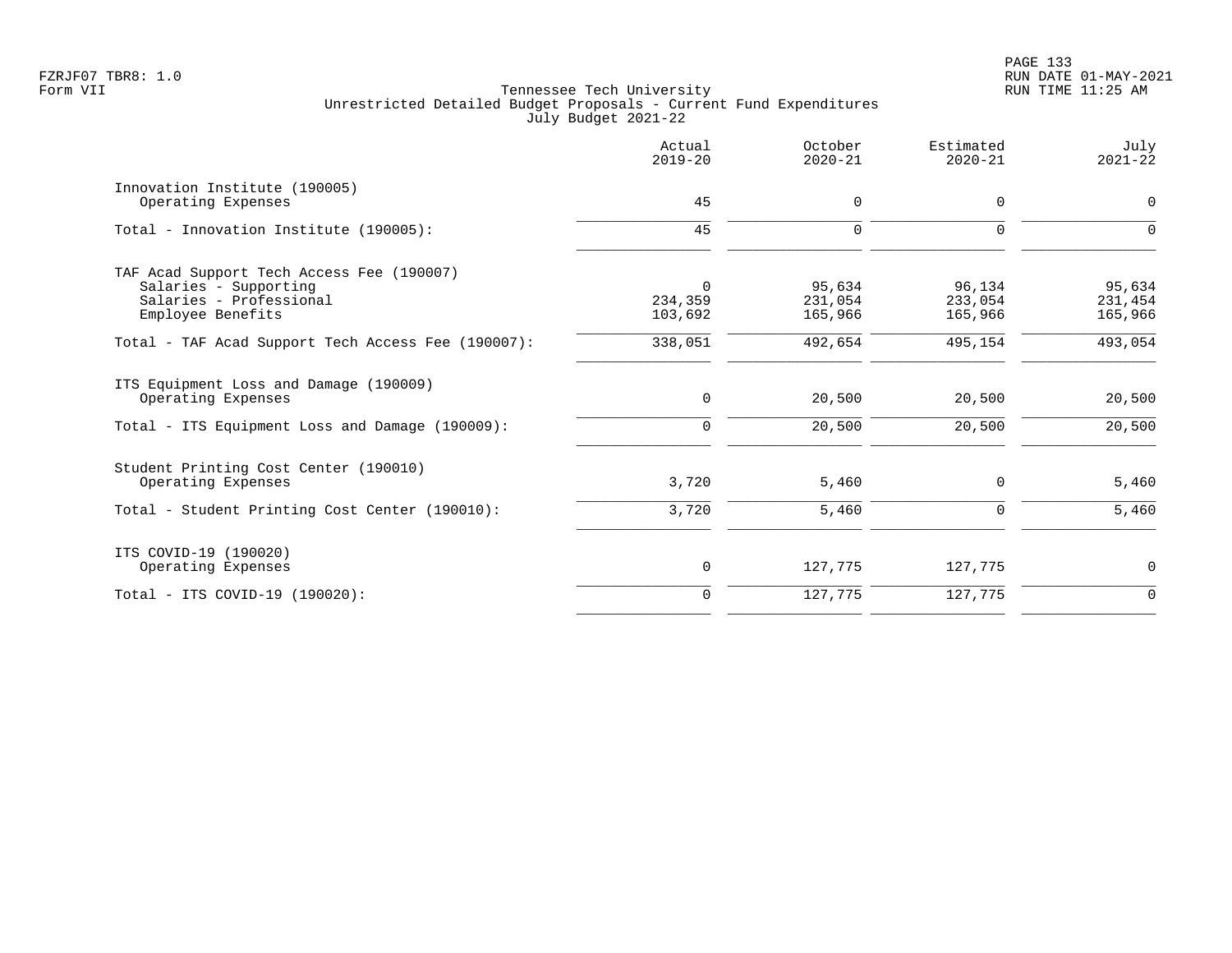| Actual<br>$2019 - 20$ | October<br>$2020 - 21$       | Estimated<br>$2020 - 21$ | July<br>$2021 - 22$ |
|-----------------------|------------------------------|--------------------------|---------------------|
|                       |                              |                          |                     |
| 193,666               | 140,224                      | 141,724                  | 139,947             |
| 559,169               | 682,834                      | 688,834                  | 683,634             |
| 289,123               | 309,397                      | 320,397                  | 320,397             |
| 4,163                 | 21,000                       | 21,000                   | 21,000              |
| 42,440                | 47,500                       | 47,500                   | 47,500              |
| 1,088,561             | 1,200,955                    | 1,219,455                | 1,212,478           |
|                       |                              |                          |                     |
|                       |                              |                          | 95,659              |
|                       |                              |                          | 195,030             |
|                       | 131,138                      | 133,138                  | 133,138             |
| 4,830                 | 10,000                       | 10,000                   | 10,000              |
| 115,490               | 168,587                      | 196,586                  | 168,587             |
| 0                     | 12,007                       | 12,007                   | 0                   |
| 574,689               | 611,921                      | 644,420                  | 602,414             |
|                       |                              |                          |                     |
| 452,674               | 455,609                      | 458,609                  | 456,109             |
| 161,481               | 165,628                      | 169,628                  | 169,628             |
| 45                    | 20,000                       | $\Omega$                 | 20,000              |
| 11,804                | 10,000                       | 30,000                   | 10,000              |
| 626,004               | 651,237                      | 658,237                  | 655,737             |
|                       | 94,599<br>223,841<br>135,929 | 95,459<br>194,730        | 96,459<br>196,230   |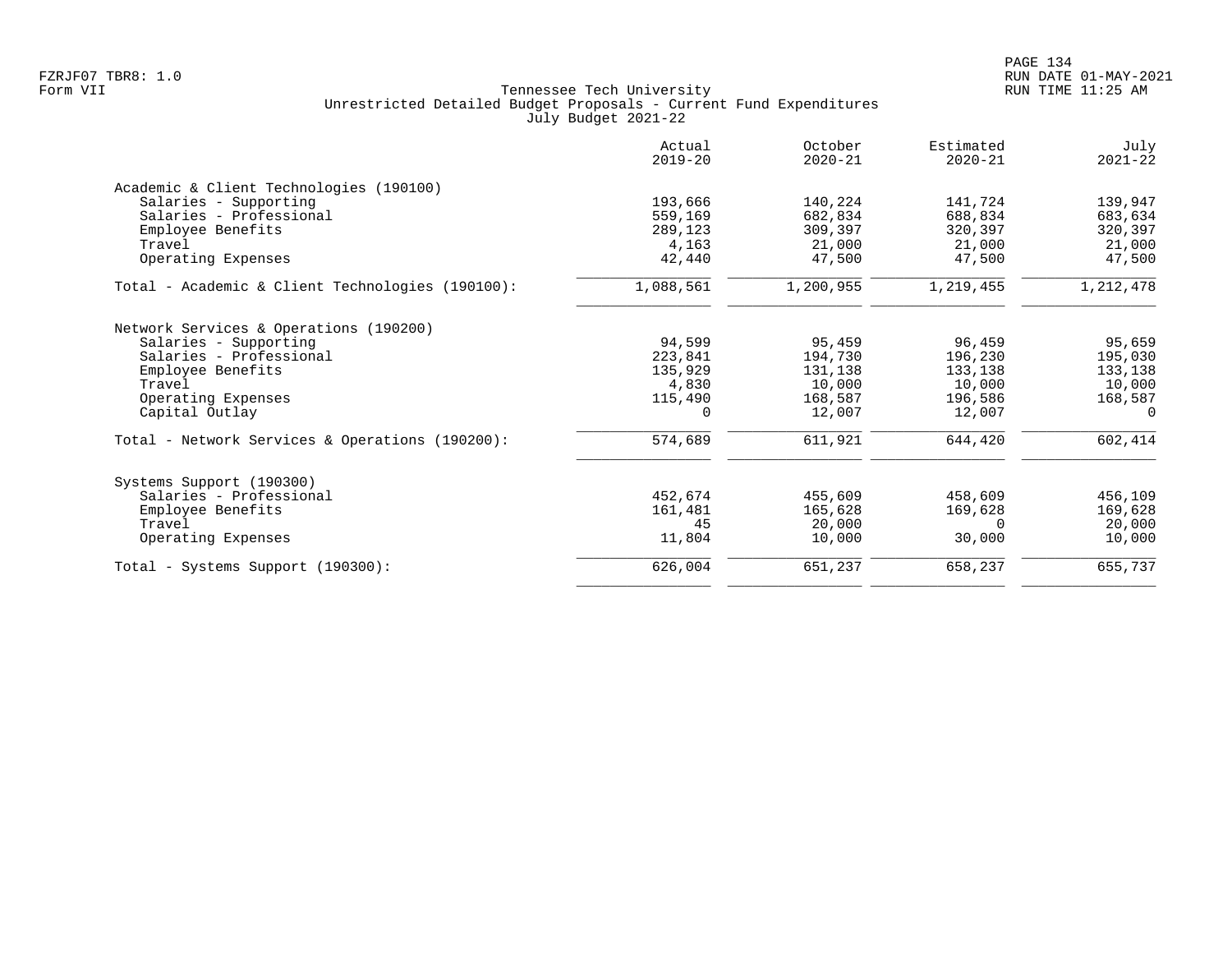PAGE 135 FZRJF07 TBR8: 1.0 RUN DATE 01-MAY-2021

| Actual<br>$2019 - 20$ | October<br>$2020 - 21$ | Estimated<br>$2020 - 21$ | July<br>$2021 - 22$ |
|-----------------------|------------------------|--------------------------|---------------------|
|                       |                        |                          |                     |
| 607,467               | 636,358                | 647,858                  | 642,358             |
| 224,838               | 260,750                | 260,750                  | 260,750             |
|                       | 25,000                 |                          | 25,000              |
|                       |                        |                          | 61,000              |
| 879,080               | 983,108                | 994,608                  | 989,108             |
|                       |                        |                          |                     |
| 222, 257              | 252,689                | 247,189                  | 245,989             |
| 88,293                | 92,470                 | 94,470                   | 94,470              |
| 770                   | 7,000                  | 7,000                    | 7,000               |
| 18,315                | 22,743                 | 22,743                   | 21,623              |
| 329,635               | 374,902                | 371,402                  | 369,082             |
|                       |                        |                          |                     |
| 1,832,394             | 2,548,122              | 2,548,122                | 2,163,699           |
| 1,832,394             | 2,548,122              | 2,548,122                | 2,163,699           |
|                       |                        |                          |                     |
| 0                     | 3,000                  | 3,000                    | 3,000               |
| $\Omega$              | 3,000                  | 3,000                    | 3,000               |
|                       | 6,720<br>40,055        | 61,000                   | 25,000<br>61,000    |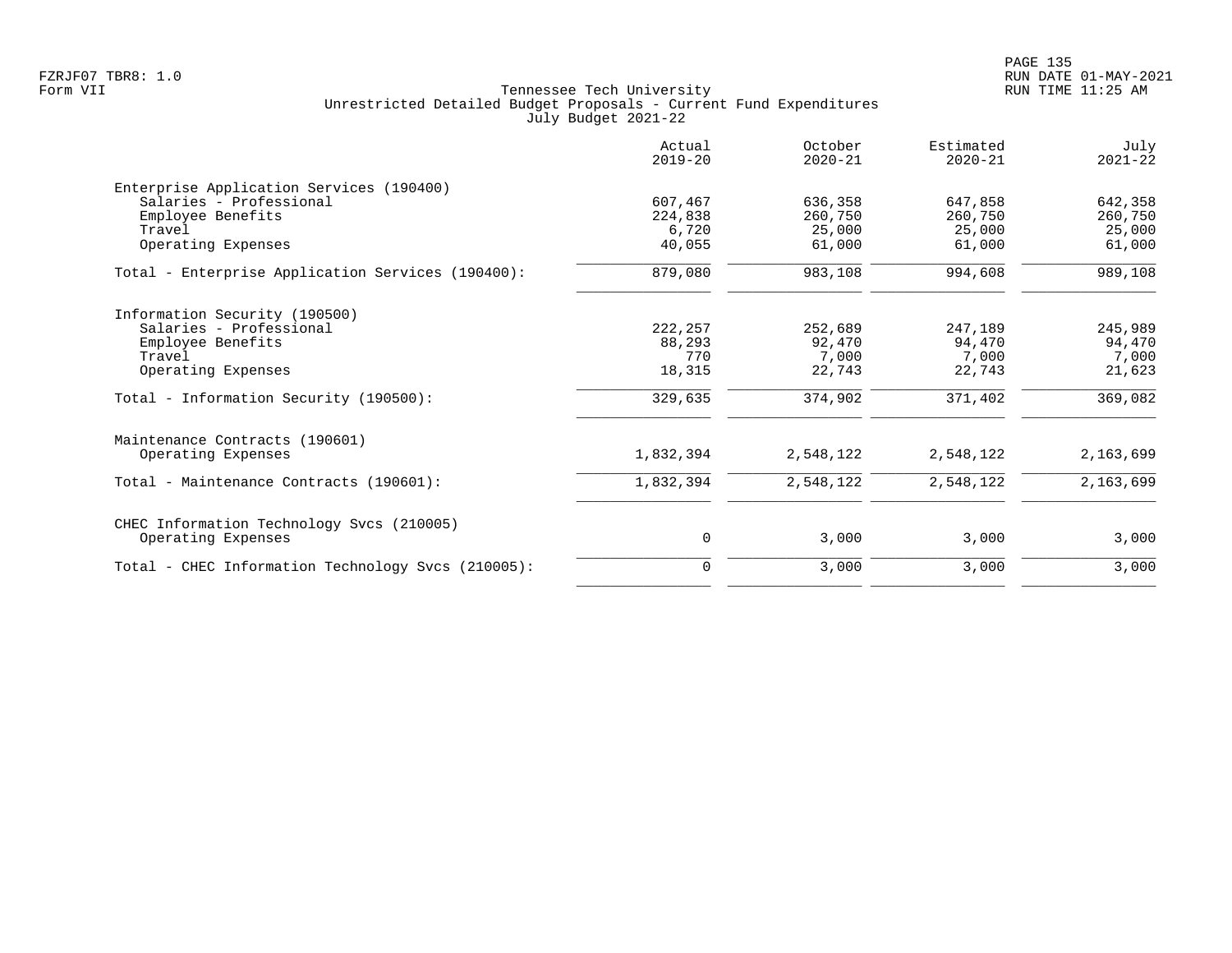|                                                                                                                                                                               | Actual<br>$2019 - 20$                                                     | October<br>$2020 - 21$                                        | Estimated<br>$2020 - 21$                                       | July<br>$2021 - 22$                                             |
|-------------------------------------------------------------------------------------------------------------------------------------------------------------------------------|---------------------------------------------------------------------------|---------------------------------------------------------------|----------------------------------------------------------------|-----------------------------------------------------------------|
| TBR Spouse Dependent Discount (700000)<br>Employee Benefits                                                                                                                   | 89,845                                                                    | 116,388                                                       | 116,388                                                        | 116,388                                                         |
| Total - TBR Spouse Dependent Discount (700000):                                                                                                                               | 89,845                                                                    | 116,388                                                       | 116,388                                                        | 116,388                                                         |
| TBR Employ Remission PC191 (700001)<br>Employee Benefits                                                                                                                      | 54,010                                                                    | 50,900                                                        | 50,900                                                         | 50,900                                                          |
| Total - TBR Employ Remission PC191 (700001):                                                                                                                                  | 54,010                                                                    | 50,900                                                        | 50,900                                                         | 50,900                                                          |
| E and G Data Processing Allocation (700003)<br>Department Revenues                                                                                                            | 30,937                                                                    | 36,432                                                        | 36,805                                                         | 34,565                                                          |
| Total - E and G Data Processing Allocation (700003):                                                                                                                          | 30,937                                                                    | 36,432                                                        | 36,805                                                         | 34,565                                                          |
| E and G Claims Adjustment (700004)<br>Operating Expenses                                                                                                                      | 42,045                                                                    | 62,310                                                        | 62,310                                                         | 62,310                                                          |
| Total - E and G Claims Adjustment $(700004)$ :                                                                                                                                | 42,045                                                                    | 62,310                                                        | 62,310                                                         | 62,310                                                          |
| $E$ and G Support (700005)<br>Salaries - Administrative<br>Salaries - Academic<br>Salaries - Supporting<br>Salaries - Professional<br>Employee Benefits<br>Operating Expenses | $\Omega$<br>$\mathbf 0$<br>$\mathbf 0$<br>$\Omega$<br>22,204<br>$-38,846$ | 25,774<br>15,899<br>64,018<br>103,852<br>246,305<br>$-55,007$ | 32,774<br>19,399<br>87,478<br>147,897<br>246,305<br>$-72, 353$ | 107,304<br>33,773<br>101,183<br>273,875<br>380,212<br>$-72,686$ |
| Total - E and G Support $(700005)$ :                                                                                                                                          | $-16,642$                                                                 | 400,841                                                       | 461,500                                                        | 823,661                                                         |
|                                                                                                                                                                               |                                                                           |                                                               |                                                                |                                                                 |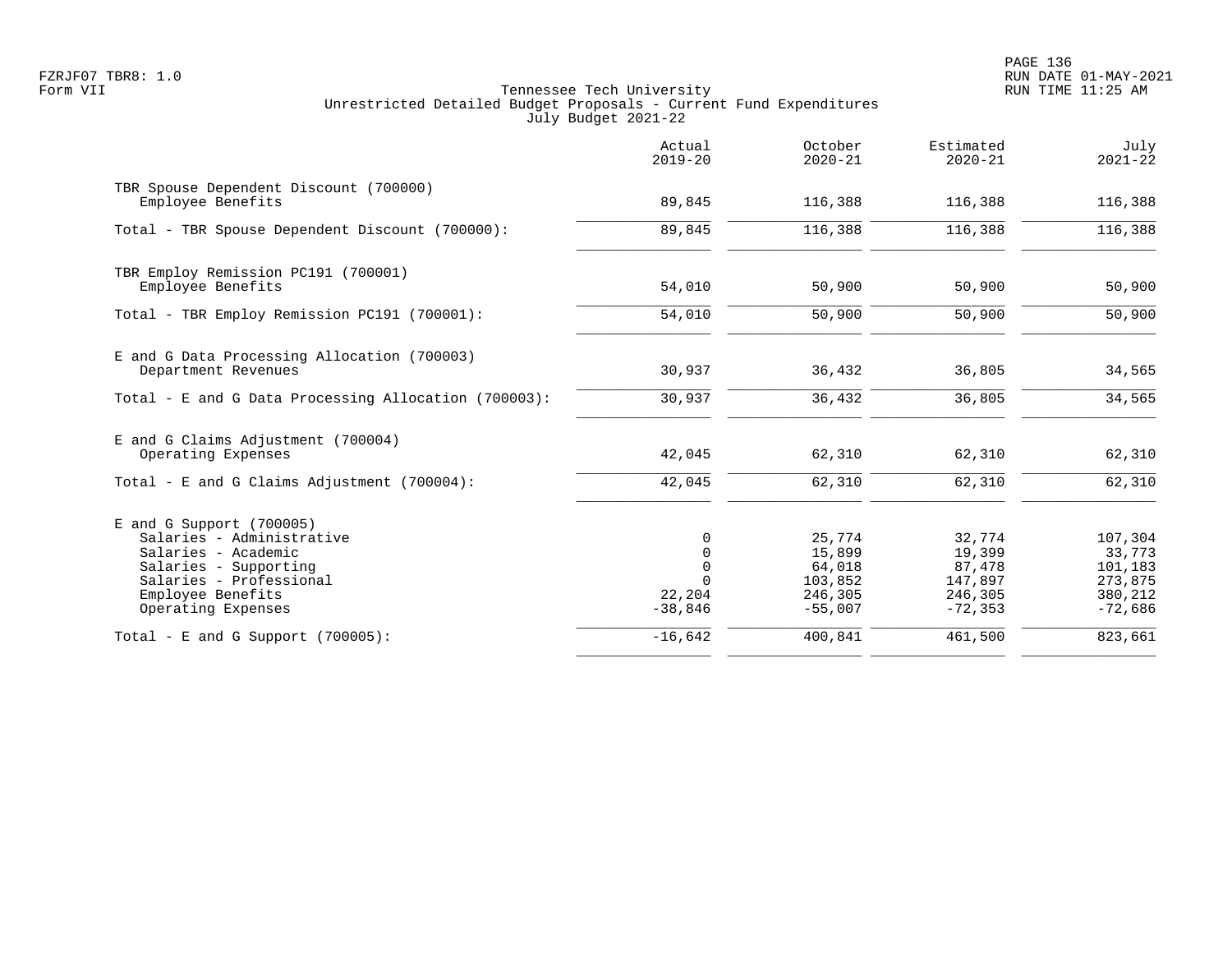|                                                                                          | Actual<br>$2019 - 20$    | October<br>$2020 - 21$   | Estimated<br>$2020 - 21$ | July<br>$2021 - 22$      |
|------------------------------------------------------------------------------------------|--------------------------|--------------------------|--------------------------|--------------------------|
| E and G Other Salary Pool (700009)<br>Salaries - Supporting<br>Salaries - Professional   | 0<br>$\mathbf 0$         | 20,670<br>12,380         | 20,670<br>12,380         | 20,670<br>12,380         |
| Total - E and G Other Salary Pool (700009):                                              | $\Omega$                 | 33,050                   | 33,050                   | 33,050                   |
| $C$ C Admin Trans (700014)<br>Operating Expenses<br>Total - C C Admin Trans $(700014)$ : | $-124,600$<br>$-124,600$ | $-124,600$<br>$-124,600$ | $-124,600$<br>$-124,600$ | $-124,600$<br>$-124,600$ |
|                                                                                          |                          |                          |                          |                          |
| Post Office Allocation (700045)<br>Operating Expenses<br>Department Revenues             | $\Omega$<br>3,014        | 4,030<br>0               | 4,030<br>$\Omega$        | 4,030<br>$\Omega$        |
| Total - Post Office Allocation (700045):                                                 | 3,014                    | 4,030                    | 4,030                    | 4,030                    |
| Computing Alloc to Other Function (700051)<br>Department Revenues                        | $-6, 187, 338$           | $-7,003,270$             | $-7,360,049$             | $-6, 912, 133$           |
| Total - Computing Alloc to Other Function (700051):                                      | $-6, 187, 338$           | $-7,003,270$             | $-7, 360, 049$           | $-6, 912, 133$           |
| TTU Staff Tuit Maint Reimbursment (700068)<br>Employee Benefits                          | 66,933                   | 13,743                   | 17,743                   | 4,000                    |
| Total - TTU Staff Tuit Maint Reimbursment (700068):                                      | 66,933                   | 13,743                   | 17,743                   | 4,000                    |
|                                                                                          |                          |                          |                          |                          |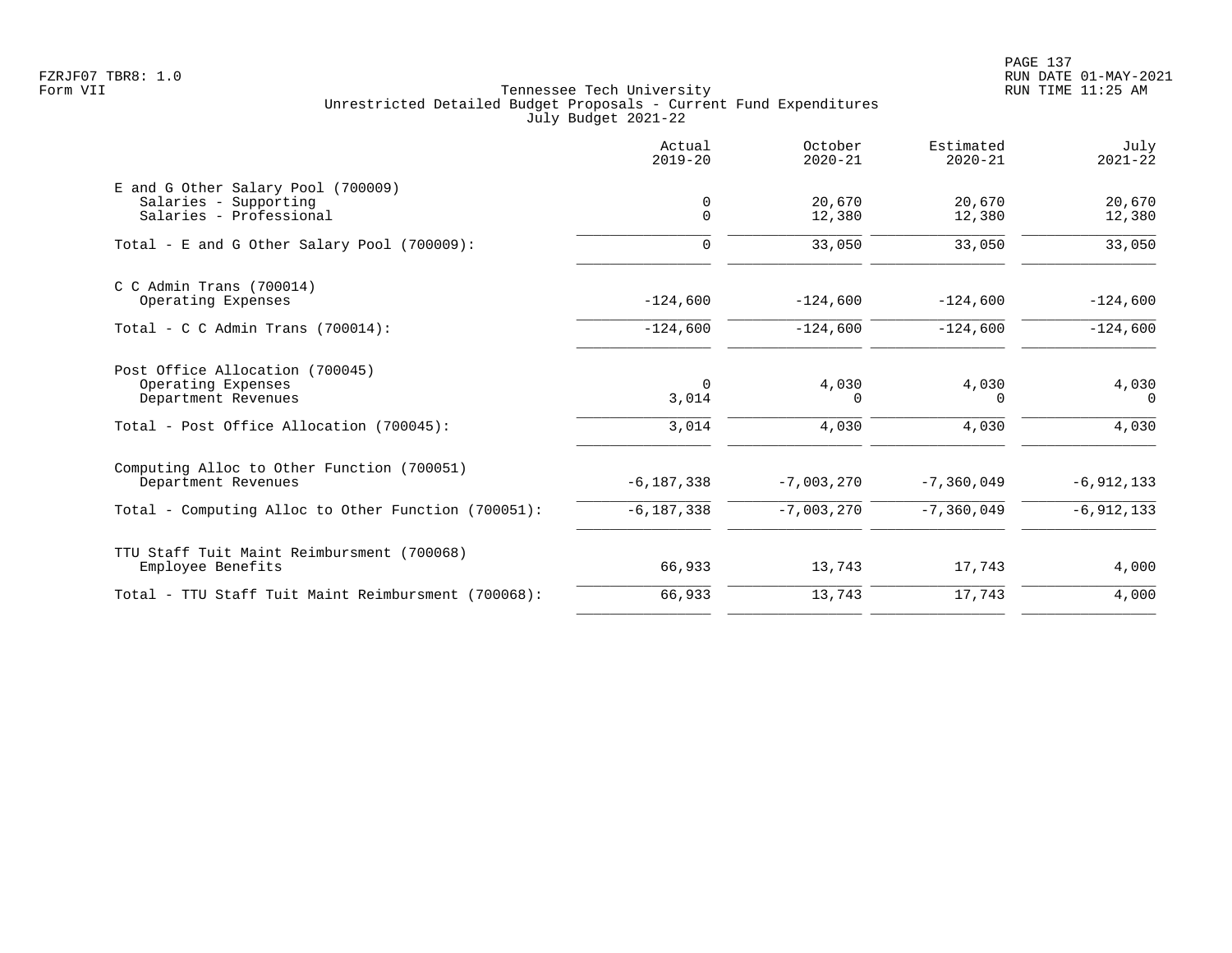# FZRJF07 TBR8: 1.0 RUN DATE 01-MAY-2021 Tennessee Tech University Unrestricted Detailed Budget Proposals - Current Fund Expenditures July Budget 2021-22

|                                 | Actual<br>$2019 - 20$ | October<br>$2020 - 21$ | Estimated<br>$2020 - 21$ | July<br>$2021 - 22$ |
|---------------------------------|-----------------------|------------------------|--------------------------|---------------------|
| Total - Academic Support (350): |                       |                        |                          |                     |
| Salaries - Administrative       | 2,137,294             | 2,249,018              | 2,169,844                | 2,331,148           |
| Salaries - Academic             | 589,106               | 594,648                | 620,753                  | 614,248             |
| Salaries - Supporting           | 1,662,718             | 1,689,426              | 1,775,348                | 1,799,111           |
| Salaries - Students             | 142,283               | 124,864                | 142,470                  | 126,414             |
| Salaries - Professional         | 5,382,598             | 5,589,121              | 5,671,707                | 5,799,864           |
| Employee Benefits               | 3,688,642             | 4,274,586              | 4,326,959                | 4,437,609           |
| Travel                          | 91,309                | 119,361                | 89,955                   | 118,175             |
| Operating Expenses              | 3,945,153             | 5,818,674              | 6,522,490                | 4,048,317           |
| Capital Outlay                  | 715,407               | 256,855                | 124,544                  | 220,000             |
| Department Revenues             | $-5,790,533$          | $-6,623,482$           | $-6,980,223$             | $-6,445,648$        |
| Total                           | 12,563,977            | 14,093,071             | 14,463,847               | 13,049,238          |
|                                 |                       |                        |                          |                     |
| Total - Academic Support (35):  |                       |                        |                          |                     |
| Salaries - Administrative       | 2,137,294             | 2,249,018              | 2,169,844                | 2,331,148           |
| Salaries - Academic             | 589,106               | 594,648                | 620,753                  | 614,248             |
| Salaries - Supporting           | 1,662,718             | 1,689,426              | 1,775,348                | 1,799,111           |
| Salaries - Students             | 142,283               | 124,864                | 142,470                  | 126,414             |
| Salaries - Professional         | 5,382,598             | 5,589,121              | 5,671,707                | 5,799,864           |
| Employee Benefits               | 3,688,642             | 4,274,586              | 4,326,959                | 4,437,609           |
| Travel                          | 91,309                | 119,361                | 89,955                   | 118,175             |
| Operating Expense               | 3,945,153             | 5,818,674              | 6,522,490                | 4,048,317           |
| Capital Outlay                  | 715,407               | 256,855                | 124,544                  | 220,000             |
| Department Revenues             | $-5,790,533$          | $-6,623,482$           | $-6,980,223$             | $-6, 445, 648$      |
| Total                           | 12,563,977            | 14,093,071             | 14,463,847               | 13,049,238          |
|                                 |                       |                        |                          |                     |

 Student Services (40) Student Services (400)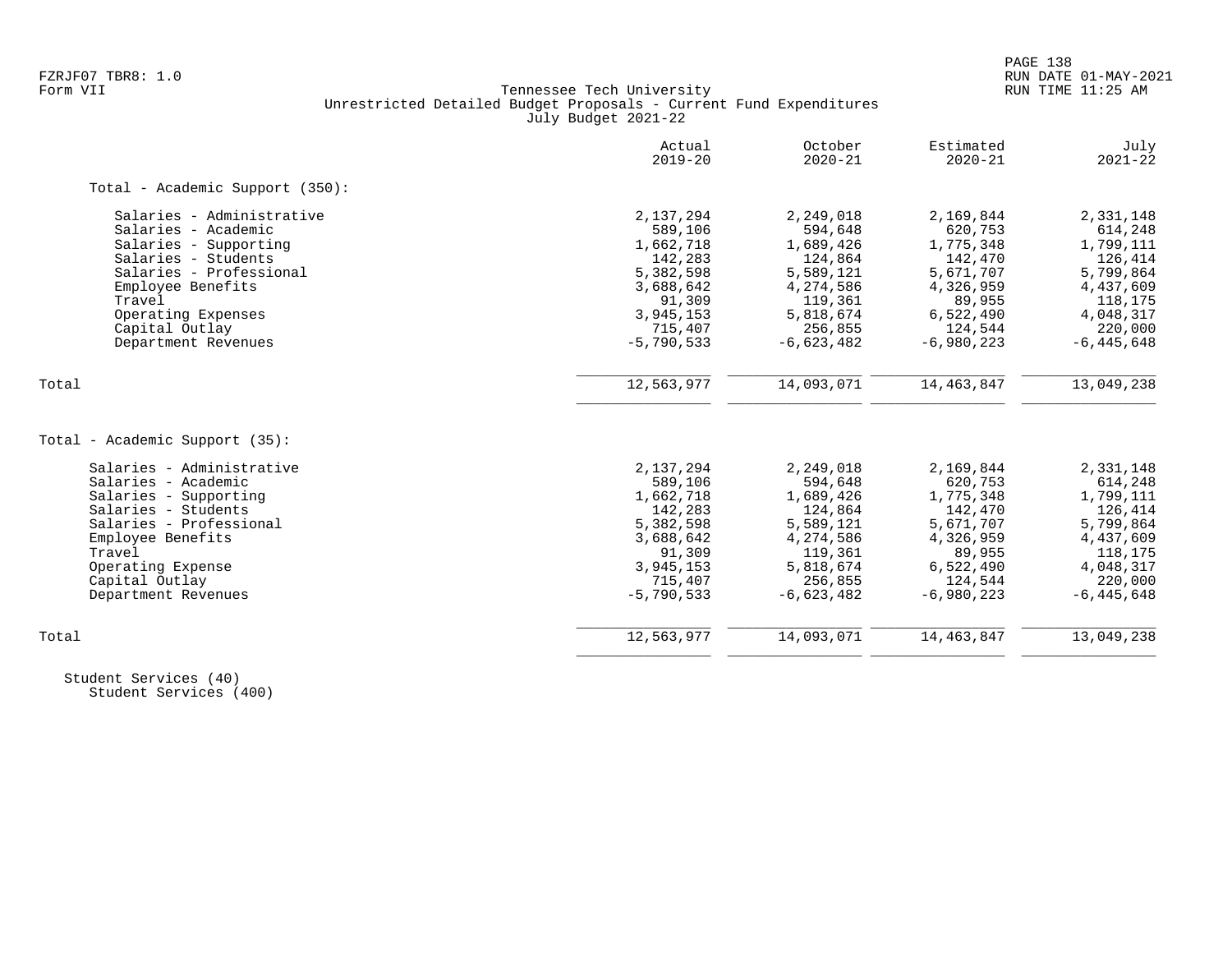|                                                     | Actual<br>$2019 - 20$ | October<br>$2020 - 21$ | Estimated<br>$2020 - 21$ | July<br>$2021 - 22$ |
|-----------------------------------------------------|-----------------------|------------------------|--------------------------|---------------------|
| Seminars and Forums (110013)                        |                       |                        |                          |                     |
| Salaries - Academic                                 | $\mathbf 0$           | 750                    | 750                      | 0                   |
| Salaries - Students                                 | 176                   | $\Omega$               | $\Omega$                 | $\mathsf{O}$        |
| Salaries - Professional                             | $\mathbf 0$           | 750                    | 750                      | $\Omega$            |
| Employee Benefits                                   | $\Omega$              | 2,415                  | 2,415                    | 2,000               |
| Operating Expenses                                  | 43,416                | 31,726                 | 31,456                   | 32,141              |
| Total - Seminars and Forums (110013):               | 43,592                | 35,641                 | 35,371                   | 34,141              |
| NCAA Certification and Compliance (110015)          |                       |                        |                          |                     |
| Salaries - Professional                             | 120,046               | 77,879                 | 75,379                   | 74,979              |
| Employee Benefits                                   | 37,052                | 24,305                 | 24,305                   | 24,305              |
| Travel                                              | 245                   | 6,720                  | 6,720                    | 6,720               |
| Operating Expenses                                  | 471                   | 652                    | 652                      | 652                 |
| Total - NCAA Certification and Compliance (110015): | 157,814               | 109,556                | 107,056                  | 106,656             |
| Scholarship Office (120003)                         |                       |                        |                          |                     |
| Salaries - Supporting                               | 30,511                | 31,036                 | 30,691                   | 29,115              |
| Salaries - Professional                             | 40,252                | 40,752                 | 41,252                   | 40,852              |
| Employee Benefits                                   | 18,931                | 19,439                 | 19,439                   | 19,439              |
| Operating Expenses                                  | 2,199                 | 2,860                  | 3,236                    | 2,860               |
| Total - Scholarship Office (120003):                | 91,893                | 94,087                 | 94,618                   | 92,266              |
| Womens Center (121500)                              |                       |                        |                          |                     |
| Salaries - Academic                                 | 3,020                 | $\Omega$               | 8,700                    | $\mathbf 0$         |
| Salaries - Supporting                               | 27,366                | 27,641                 | 28,141                   | 27,741              |
| Salaries - Students                                 | 4,729                 | $\Omega$               | 4,700                    | $\Omega$            |
| Salaries - Professional                             | $\Omega$              | 5,000                  | 5,000                    | 16,000              |
| Employee Benefits                                   | 14,474                | 19,598                 | 19,598                   | 19,598              |
|                                                     |                       |                        |                          | $\Omega$            |
| Operating Expenses                                  | 9,963                 | 10,002                 | 10,602                   | 10,002              |
|                                                     | 59,874                | 62,241                 | 76,741                   | 73,341              |
| Travel<br>Total - Womens Center (121500):           | 322                   | $\Omega$               | $\Omega$                 |                     |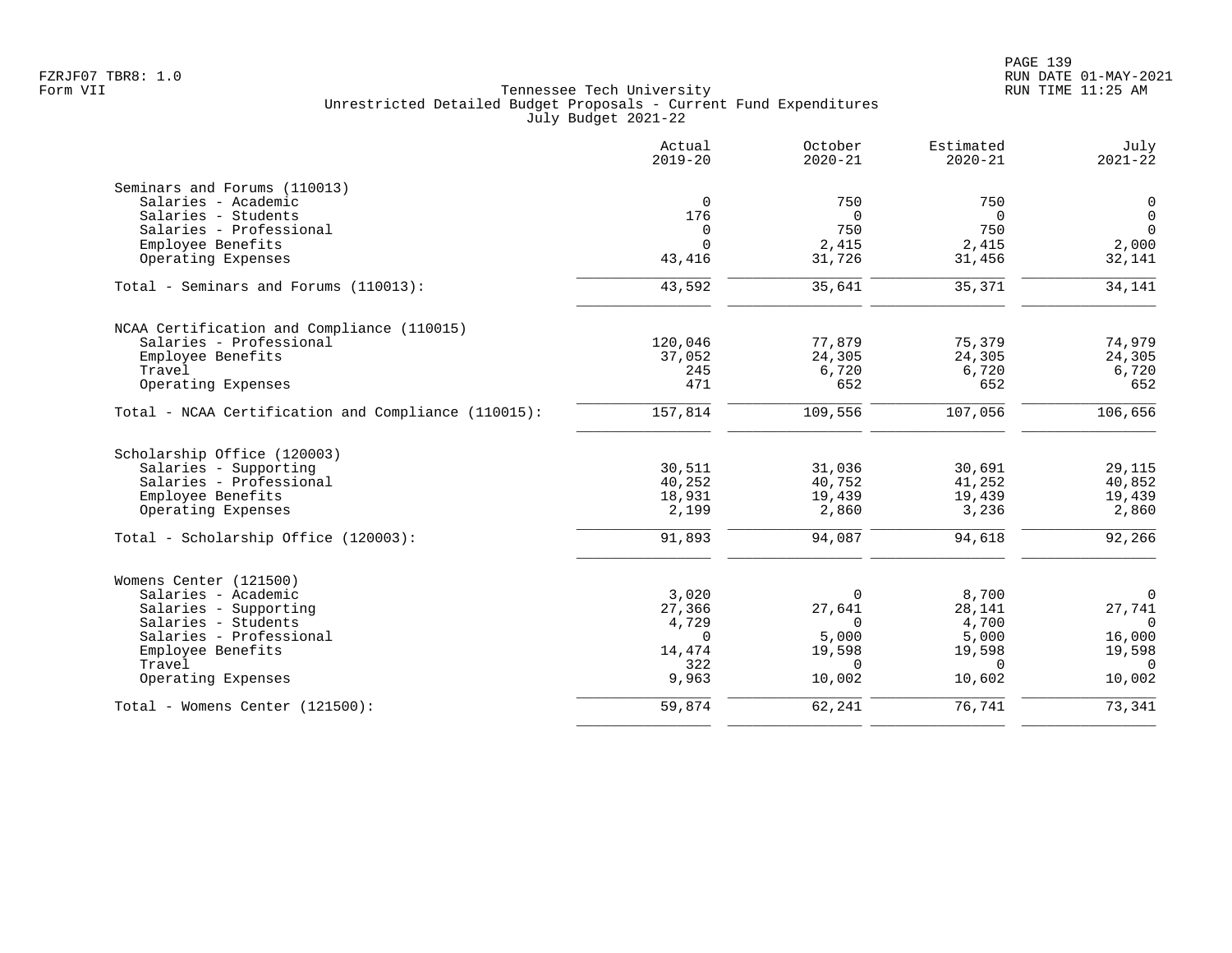|                                                 | Actual<br>$2019 - 20$ | October<br>$2020 - 21$ | Estimated<br>$2020 - 21$ | July<br>$2021 - 22$ |
|-------------------------------------------------|-----------------------|------------------------|--------------------------|---------------------|
| SAF Internaltional Educ Fee (121704)            |                       |                        |                          |                     |
| Salaries - Academic                             | 800                   | 0                      | $\mathbf 0$              | $\mathbf 0$         |
| Employee Benefits                               | 62                    | $\Omega$               | $\Omega$                 | $\mathbf 0$         |
| Travel                                          | 195,788               | 356,980                | 356,980                  | 305,655             |
| Operating Expenses                              | 4,042                 | 155,136                | 155,136                  | $\Omega$            |
| Total - SAF Internaltional Educ Fee (121704):   | 200,692               | $\overline{512}$ , 116 | 512,116                  | 305,655             |
| Craft Center Promo and Dev (121761)             |                       |                        |                          |                     |
| Salaries - Students                             | 287                   | $\Omega$               | $\Omega$                 | $\Omega$            |
| Travel                                          | 4,187                 | 500                    | 500                      | 500                 |
| Operating Expenses                              | 23,674                | 22,600                 | 22,600                   | 22,600              |
| Total - Craft Center Promo and Dev (121761):    | 28,148                | 23,100                 | 23,100                   | 23,100              |
| Center for Career Development (121800)          |                       |                        |                          |                     |
| Salaries - Supporting                           | 29,641                | 29,852                 | 30,352                   | 29,952              |
| Salaries - Students                             | 20,499                | 17,000                 | 17,000                   | 17,000              |
| Salaries - Professional                         | 124,166               | 124,971                | 113,947                  | 119,880             |
| Employee Benefits                               | 72,324                | 75,608                 | 75,608                   | 75,608              |
| Travel<br>Operating Expenses                    | 5,037<br>95,056       | 3,000<br>65,034        | 500<br>67,534            | 3,000<br>17,356     |
|                                                 |                       |                        |                          |                     |
| Total - Center for Career Development (121800): | 346,723               | 315,465                | 304,941                  | 262,796             |
| Student Financial Aid Office (122000)           |                       |                        |                          |                     |
| Salaries - Supporting                           | 237,185               | 272,034                | 268,057                  | 262,318             |
| Salaries - Students                             | 10,274                | 14,500                 | 14,500                   | 14,500              |
| Salaries - Professional                         | 298,403               | 300,362                | 316,039                  | 302,362             |
| Employee Benefits                               | 220,942               | 234,992                | 234,992                  | 234,992             |
| Travel                                          | 5,203                 | 7,850                  | 7,850                    | 7,850               |
| Operating Expenses                              | 114,080               | 127,106                | 157,106                  | 232,066             |
| Total - Student Financial Aid Office (122000):  | 886,087               | 956,844                | 998,544                  | 1,054,088           |
|                                                 |                       |                        |                          |                     |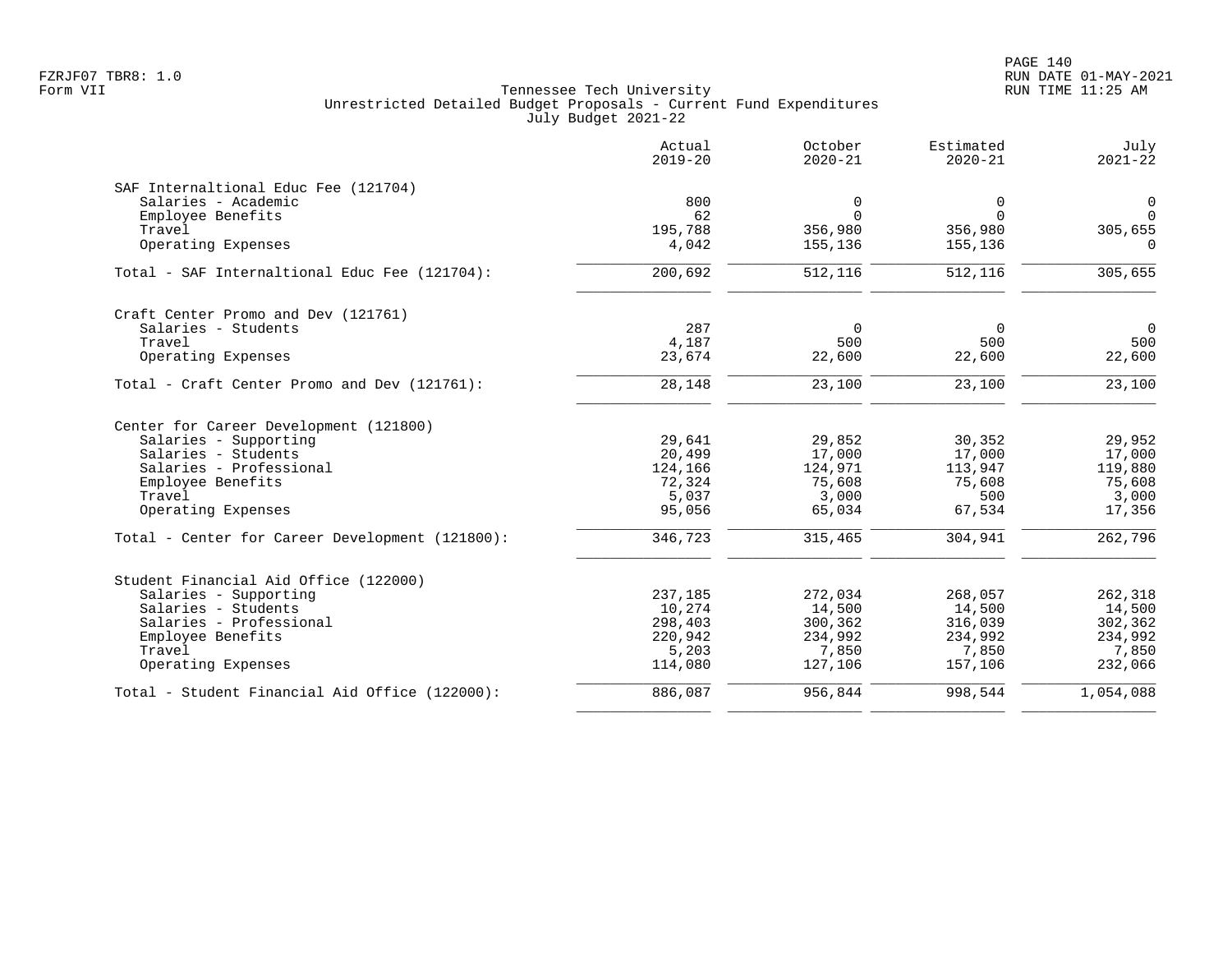|                                                                    | Actual<br>$2019 - 20$ | October<br>$2020 - 21$ | Estimated<br>$2020 - 21$ | July<br>$2021 - 22$ |
|--------------------------------------------------------------------|-----------------------|------------------------|--------------------------|---------------------|
| Federal College Work Study Program (122001)<br>Salaries - Students | 26,147                | 28,490                 | 28,490                   | 28,490              |
| Total - Federal College Work Study Program (122001):               | 26,147                | 28,490                 | 28,490                   | 28,490              |
| Student Fin Aid Grad Asst (122017)                                 |                       |                        |                          |                     |
| Employee Benefits                                                  | 5,000                 | 0                      | 0                        | $\mathbf 0$         |
| Total - Student Fin Aid Grad Asst (122017):                        | 5,000                 | $\mathbf 0$            | $\Omega$                 | $\Omega$            |
| Admissions Office (123000)                                         |                       |                        |                          |                     |
| Salaries - Supporting                                              | 113,099               | 134,865                | 137,385                  | 134,765             |
| Salaries - Professional                                            | 551,515               | 579,149                | 518,062                  | 511,362             |
| Employee Benefits                                                  | 248,210               | 283,505                | 257,410                  | 257,410             |
| Travel<br>Operating Expenses                                       | 590<br>17,613         | $\Omega$<br>14,507     | $\Omega$<br>8,229        | $\Omega$<br>14,357  |
| Total - Admissions Office (123000):                                | 931,027               | 1,012,026              | 921,086                  | 917,894             |
| Admiss Counsel Athlet Tickets (123001)                             |                       |                        |                          |                     |
| Operating Expenses                                                 | 10,440                | 10,440                 | 10,440                   | 10,440              |
| Total - Admiss Counsel Athlet Tickets (123001):                    | 10,440                | 10,440                 | 10,440                   | 10,440              |
| Enrollment Management (123002)                                     |                       |                        |                          |                     |
| Salaries - Administrative                                          | 185,100               | 186,000                | 186,500                  | 186,100             |
| Salaries - Supporting                                              | 91,535                | 94,216                 | 96,716                   | 95,416              |
| Salaries - Professional                                            | 196,998               | 195,181                | 264,418                  | 263,118             |
| Employee Benefits                                                  | 163,221               | 171,546                | 198,641                  | 198,641             |
| Travel<br>Operating Expenses                                       | 1,110<br>267,945      | $\Omega$<br>287,063    | 675<br>314,150           | $\Omega$<br>294,107 |
| Total - Enrollment Management (123002):                            | 905,909               | 934,006                | 1,061,100                | 1,037,382           |
|                                                                    |                       |                        |                          |                     |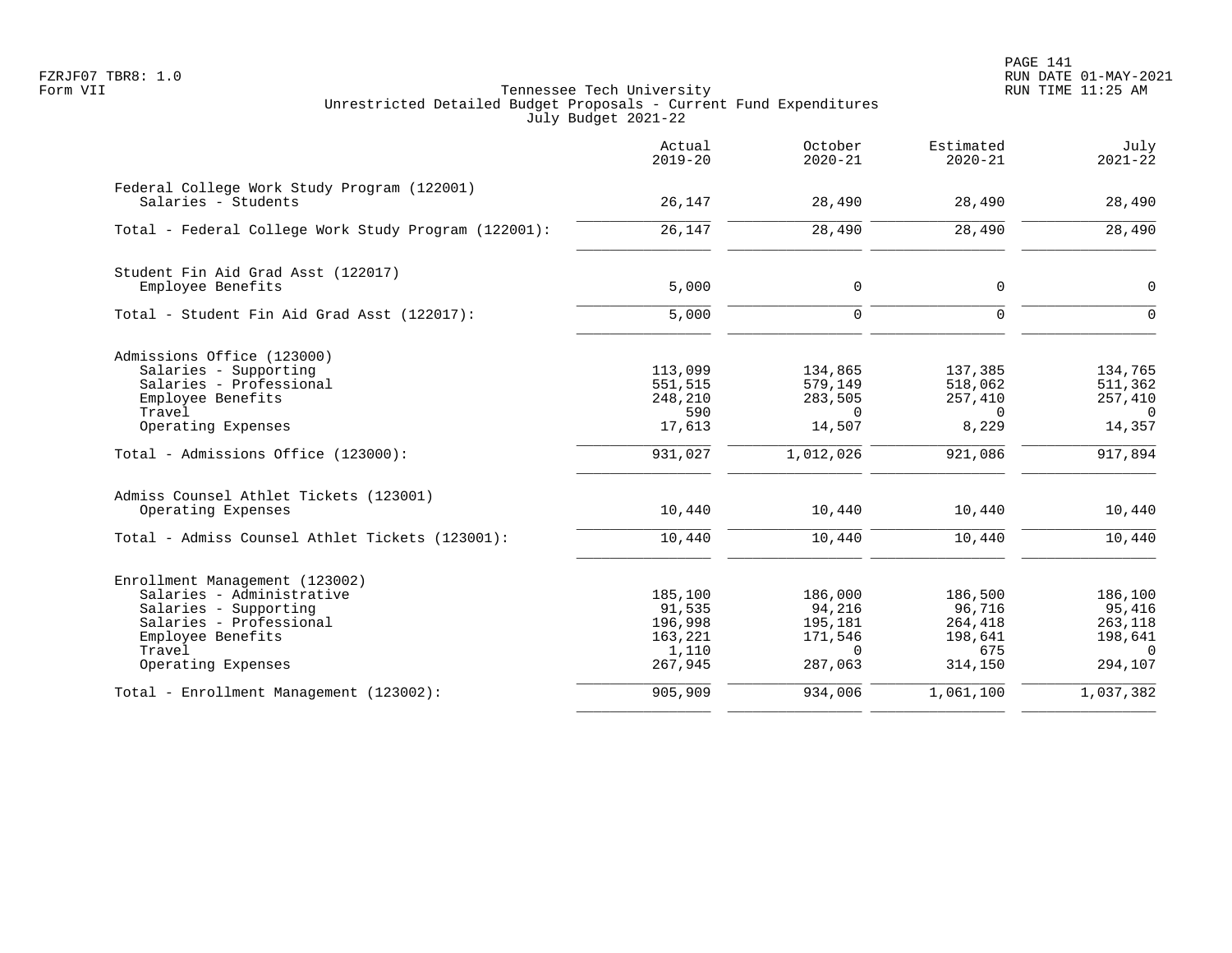PAGE 142 FZRJF07 TBR8: 1.0 RUN DATE 01-MAY-2021

|                                                  | Actual<br>$2019 - 20$ | October<br>$2020 - 21$ | Estimated<br>$2020 - 21$ | July<br>$2021 - 22$ |
|--------------------------------------------------|-----------------------|------------------------|--------------------------|---------------------|
| Admissions Athletic Recruiting (123003)          |                       |                        |                          |                     |
| Salaries - Professional                          | 357,298               | 0                      | 0                        | $\mathsf{O}$        |
| Employee Benefits                                | 111,611               | $\mathbf 0$            | $\Omega$                 | $\Omega$            |
| Operating Expenses                               | $\Omega$              | 300                    | 300                      | 300                 |
| Total - Admissions Athletic Recruiting (123003): | 468,909               | 300                    | 300                      | 300                 |
| Admissions Publicatins (123004)                  |                       |                        |                          |                     |
| Operating Expenses                               | 72,079                | 69,280                 | 111,643                  | 54,280              |
| Total - Admissions Publicatins (123004):         | 72,079                | 69,280                 | 111,643                  | 54,280              |
| Career College Fair (123007)                     |                       |                        |                          |                     |
| Salaries - Supporting                            | 122                   | 0                      | 69                       | 0                   |
| Employee Benefits                                | 35                    | $\Omega$               | 12                       | $\Omega$            |
| Operating Expenses                               | 5,571                 | 5,880                  | 5,799                    | 5,880               |
| Total - Career College Fair (123007):            | 5,728                 | 5,880                  | 5,880                    | 5,880               |
| Campus Visitation (123008)                       |                       |                        |                          |                     |
| Salaries - Supporting                            | 411                   | 0                      | $\Omega$                 | $\Omega$            |
| Salaries - Students                              | 7,227                 | 10,000                 | 13,349                   | 10,000              |
| Employee Benefits                                | 113                   | 38                     | 58                       | 58                  |
| Operating Expenses                               | 52,451                | 138,000                | 66,176                   | 18,000              |
| Total - Campus Visitation (123008):              | 60,202                | 148,038                | 79,583                   | 28,058              |
|                                                  |                       |                        |                          |                     |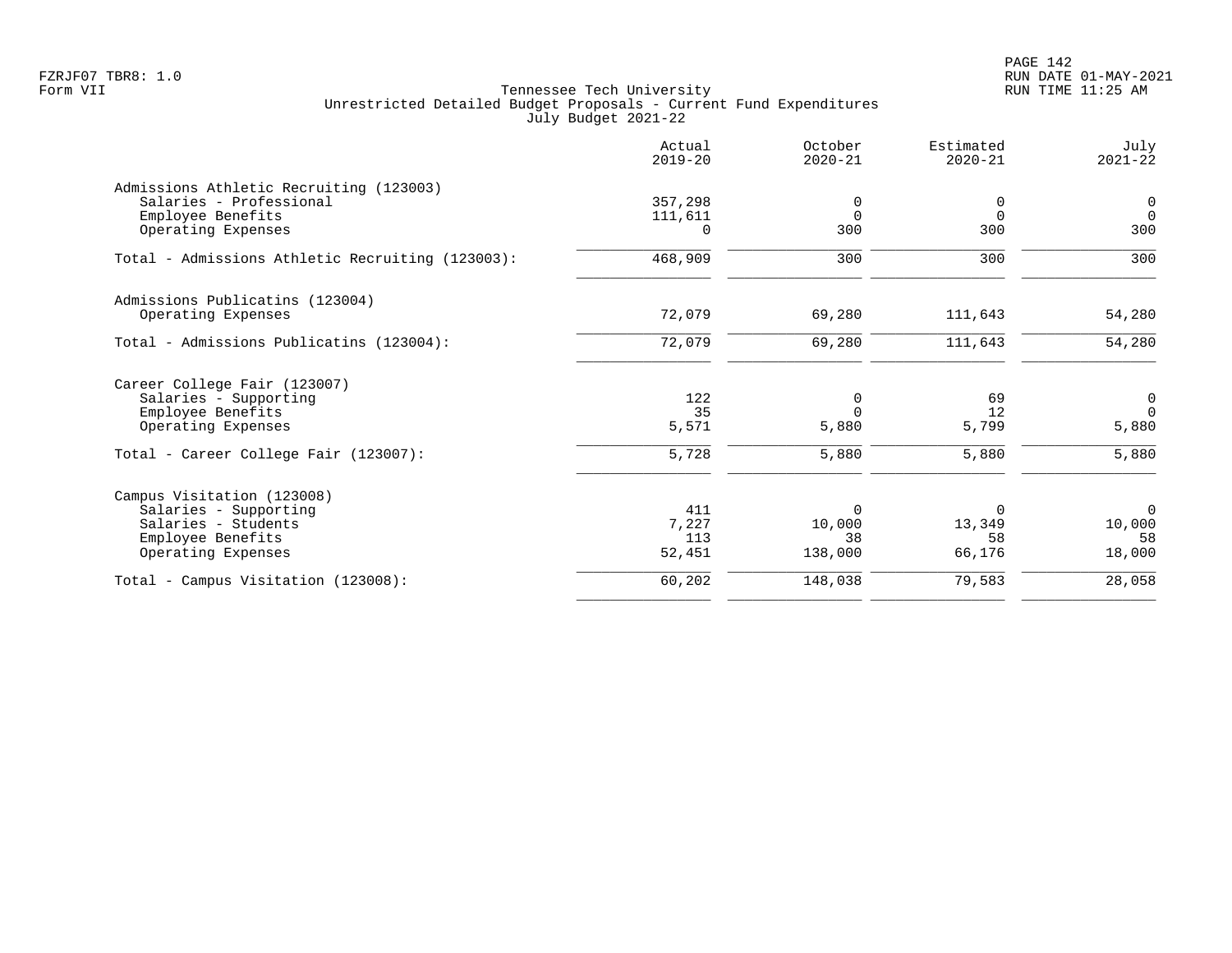|                                                       | Actual<br>$2019 - 20$ | October<br>$2020 - 21$ | Estimated<br>$2020 - 21$ | July<br>$2021 - 22$ |
|-------------------------------------------------------|-----------------------|------------------------|--------------------------|---------------------|
| Undergrad Recruitment (123009)                        |                       |                        |                          |                     |
| Salaries - Supporting                                 | $\Omega$              | $\Omega$               | 1,203                    | $\mathbf 0$         |
| Salaries - Students                                   | 7,966                 | 26,000                 | 22,113                   | 26,000              |
| Employee Benefits                                     | 1,520                 | 937                    | 937                      | 937                 |
| Travel                                                | 33,989                | 20,970                 | 32,980                   | 20,970              |
| Operating Expenses                                    | 204,513               | 221,696                | 185,970                  | 202,721             |
| Total - Undergrad Recruitment (123009):               | 247,988               | 269,603                | 243,203                  | 250,628             |
| Student Success-College Based Reten (123030)          |                       |                        |                          |                     |
| Operating Expenses                                    | 0                     | 0                      | $\Omega$                 | 60,000              |
| Total - Student Success-College Based Reten (123030): | $\mathbf 0$           | 0                      | $\mathbf 0$              | 60,000              |
| Student Success Center (123400)                       |                       |                        |                          |                     |
| Salaries - Professional                               | 624,096               | 749,384                | 739,866                  | 855,862             |
| Employee Benefits                                     | 234,210               | 302,080                | 302,080                  | 333,710             |
| Travel                                                | 2,967                 | $\Omega$               | $\Omega$                 | 0                   |
| Operating Expenses                                    | 9,116                 | 17,260                 | 27,255                   | 17,255              |
| Total - Student Success Center (123400):              | 870,389               | 1,068,724              | 1,069,201                | 1,206,827           |
| Student Success (123401)                              |                       |                        |                          |                     |
| Travel                                                | 1,292                 | $\Omega$               | $\Omega$                 | $\Omega$            |
| Operating Expenses                                    | 3,831                 | 3,100                  | 3,100                    | 3,100               |
| Total - Student Success (123401):                     | 5,123                 | 3,100                  | 3,100                    | 3,100               |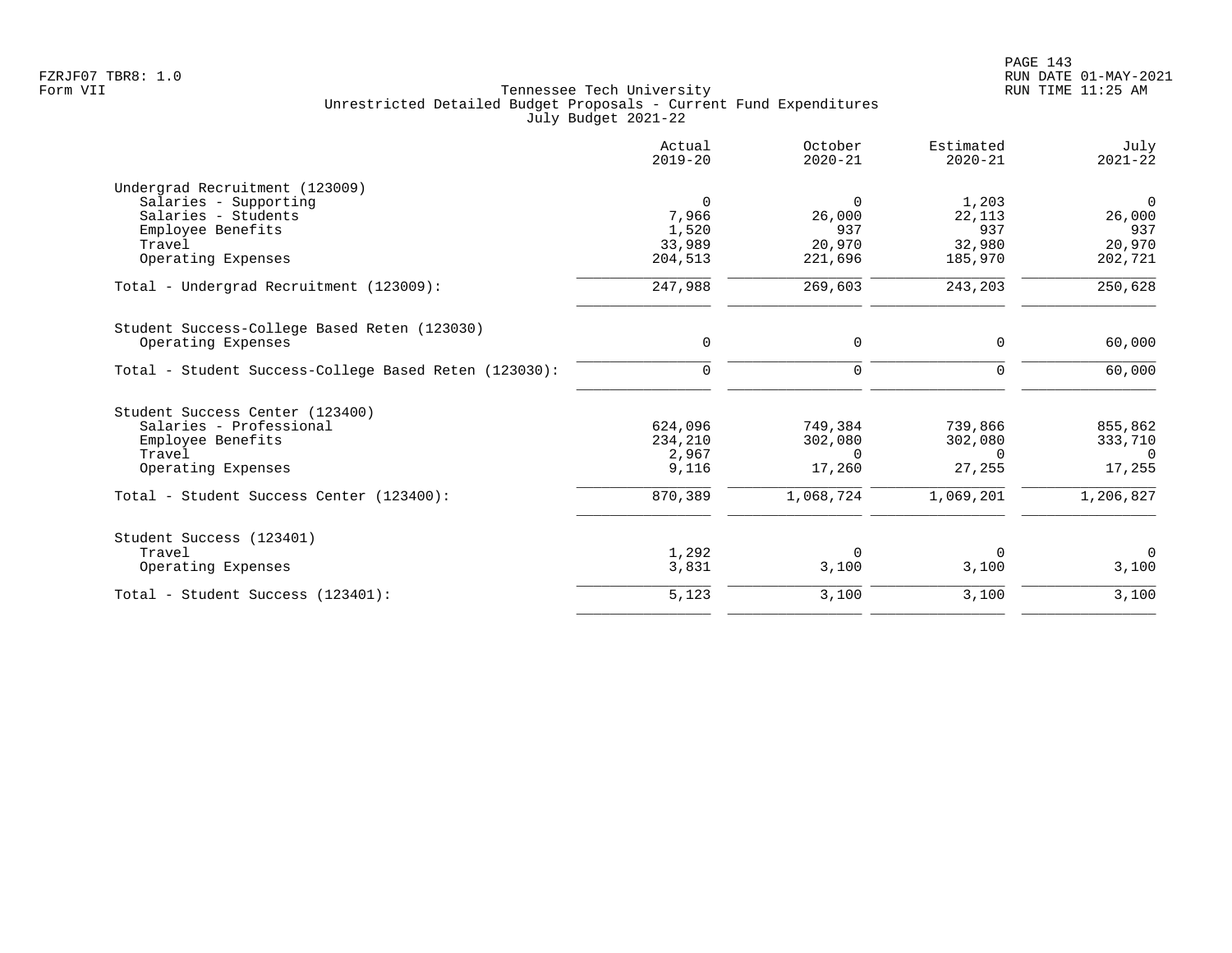|                                                 | Actual<br>$2019 - 20$ | October<br>$2020 - 21$ | Estimated<br>$2020 - 21$ | July<br>$2021 - 22$ |
|-------------------------------------------------|-----------------------|------------------------|--------------------------|---------------------|
| Military & Veterans Affairs (123402)            |                       |                        |                          |                     |
| Salaries - Students                             | 5,697                 | 10,220                 | 6,644                    | 6,644               |
| Salaries - Professional                         | 72,015                | 80,924                 | 80,531                   | 84,500              |
| Employee Benefits                               | 28,947                | 39,767                 | 39,767                   | 39,767              |
| Travel                                          | 648                   | 3,000                  | 3,000                    | 3,000               |
| Operating Expenses                              | 6,763                 | 7,004                  | 7,004                    | 7,004               |
| Total - Military & Veterans Affairs (123402):   | 114,070               | 140,915                | 136,946                  | 140,915             |
| Records & Registration (123500)                 |                       |                        |                          |                     |
| Salaries - Supporting                           | 181,017               | 151,110                | 153,610                  | 151,410             |
| Salaries - Students                             | 1,754                 | $\Omega$               | $\Omega$                 | $\Omega$            |
| Salaries - Professional                         | 139,167               | 140,017                | 141,017                  | 140,217             |
| Employee Benefits                               | 175,448               | 160,773                | 168,773                  | 168,773             |
| Travel                                          | 1,576                 | 3,460                  | 3,460                    | 3,460               |
| Operating Expenses                              | 24,174                | 26,735                 | 26,735                   | 26,735              |
| Total - Records & Registration (123500):        | 523,136               | 482,095                | 493,595                  | 490,595             |
| Academic Services (123600)                      |                       |                        |                          |                     |
| Operating Expenses                              | 1,378                 | $\mathbf 0$            | $\mathbf 0$              | $\mathbf 0$         |
| Total - Academic Services (123600):             | 1,378                 | $\Omega$               | $\Omega$                 | $\Omega$            |
| International Education Admin (123700)          |                       |                        |                          |                     |
| Salaries - Supporting                           | 43,084                | 10,065                 | 10,065                   | 1,900               |
| Salaries - Professional                         | 86,997                | 143,709                | 144,709                  | 143,909             |
| Employee Benefits                               | 45,488                | 63,420                 | 63,420                   | 63,420              |
| Travel                                          | $\Omega$              | 8,000                  | 8,000                    | 56,513              |
| Operating Expenses                              | 28,174                | 109,541                | 109,541                  | 53,196              |
| Total - International Education Admin (123700): | 203,743               | 334,735                | 335,735                  | 318,938             |
|                                                 |                       |                        |                          |                     |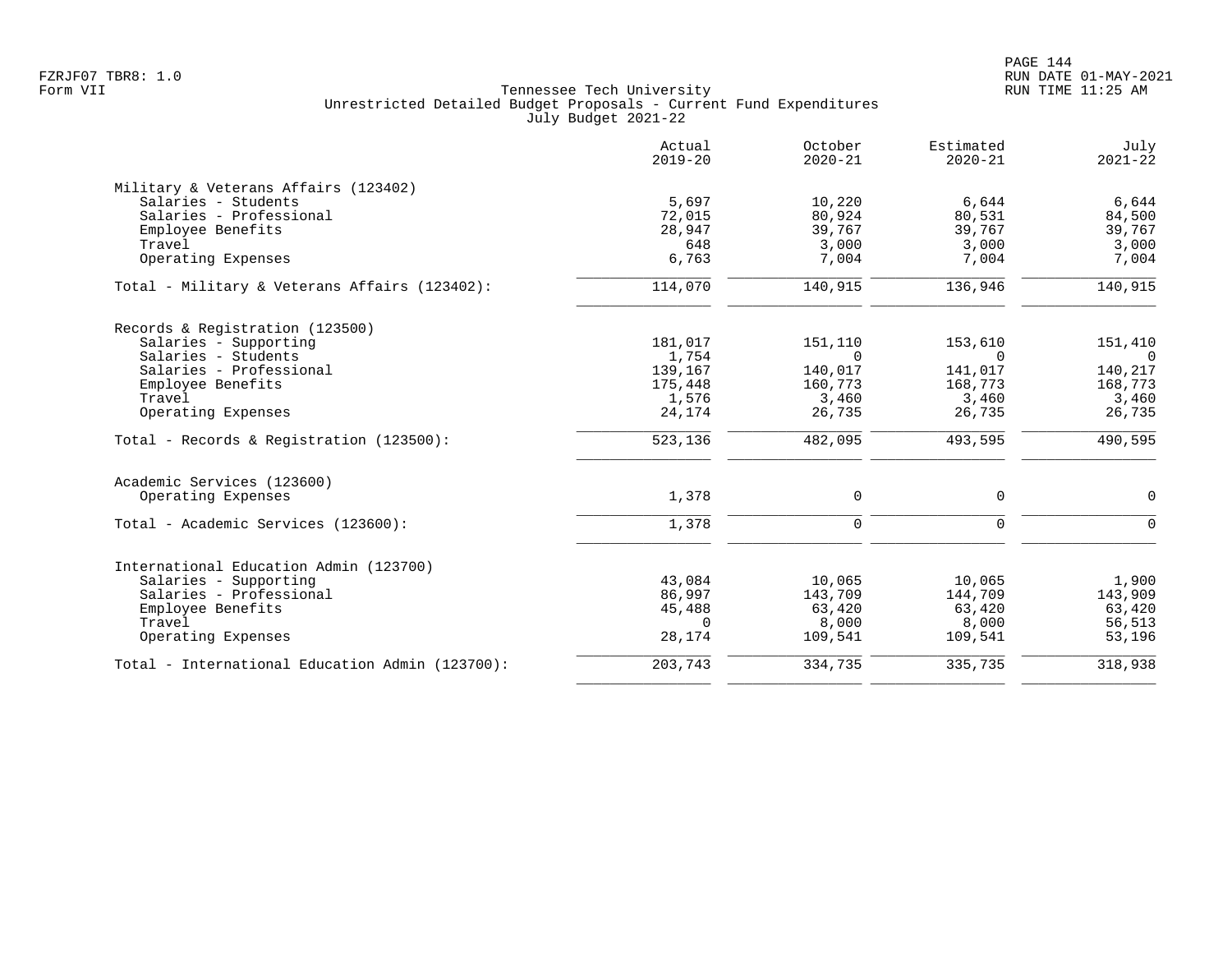|                                                    | Actual<br>$2019 - 20$ | October<br>$2020 - 21$ | Estimated<br>$2020 - 21$ | July<br>$2021 - 22$ |
|----------------------------------------------------|-----------------------|------------------------|--------------------------|---------------------|
| International Insurance (123701)                   |                       |                        |                          |                     |
| Operating Expenses                                 | $-1,240$              | $\mathbf 0$            | $\mathbf 0$              | $\Omega$            |
| Total - International Insurance (123701):          | $-1,240$              | $\Omega$               | $\Omega$                 |                     |
| Intern Student Registration Fees (123702)          |                       |                        |                          |                     |
| Salaries - Students                                | 3,660                 | 18,300                 | 18,300                   | 18,300              |
| Salaries - Professional                            | 54,916                | 0                      | $\Omega$                 | $\Omega$            |
| Employee Benefits                                  | 2,255                 | $\Omega$               | $\Omega$                 | $\Omega$            |
| Operating Expenses                                 | $\Omega$              | 16,700                 | 16,700                   | 16,700              |
| Total - Intern Student Registration Fees (123702): | 60,831                | 35,000                 | 35,000                   | 35,000              |
| FLS International ESL (123711)                     |                       |                        |                          |                     |
| Operating Expenses                                 | $-343$                | 343                    | 343                      | $\Omega$            |
| Total - FLS International ESL (123711):            | $-343$                | 343                    | 343                      |                     |
| International Student SOAR (123712)                |                       |                        |                          |                     |
| Salaries - Students                                | 2,353                 | $\Omega$               |                          |                     |
| Salaries - Professional                            | 4,400                 | <sup>n</sup>           |                          | $\Omega$            |
| Employee Benefits                                  | 12,693                | 750                    |                          | $\Omega$            |
| Travel                                             | 9                     | $\Omega$               |                          | $\Omega$            |
| Operating Expenses                                 | 2,055                 | 1,334                  | 2,084                    | 2,084               |
| Total - International Student SOAR (123712):       | 21,510                | 2,084                  | 2,084                    | 2,084               |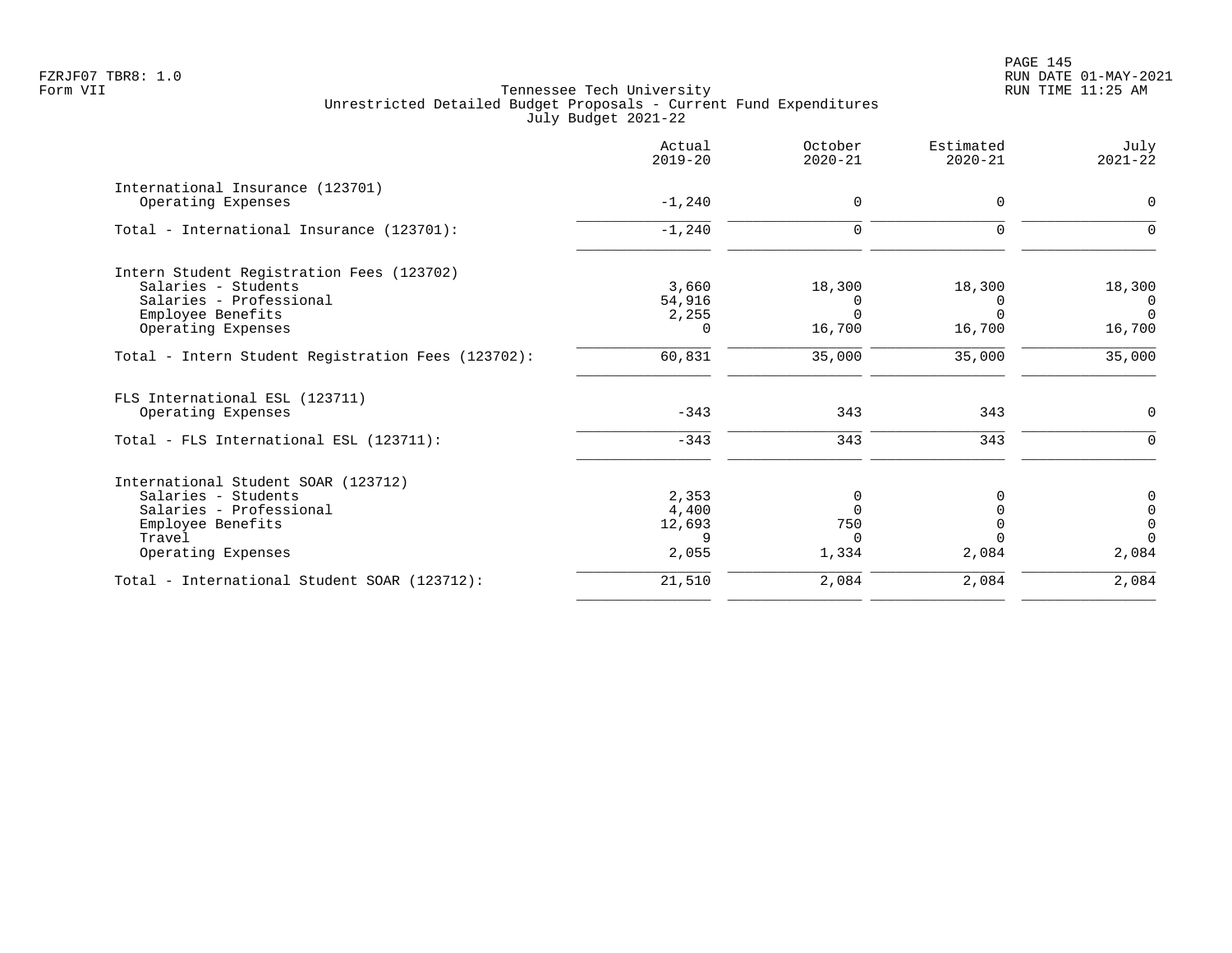|                                                                                    | Actual<br>$2019 - 20$ | October<br>$2020 - 21$ | Estimated<br>$2020 - 21$ | July<br>$2021 - 22$           |
|------------------------------------------------------------------------------------|-----------------------|------------------------|--------------------------|-------------------------------|
| International Recruitment (123715)<br>Salaries - Professional<br>Employee Benefits | 66,916<br>36,186      | 16,976<br>$\Omega$     | 16,376<br>5,456          | 600<br>$\Omega$               |
| Travel<br>Operating Expenses                                                       | 52,632<br>73,800      | $\mathbf 0$<br>844     | $\Omega$<br>$\Omega$     | $\overline{0}$<br>$\mathbf 0$ |
| Total - International Recruitment (123715):                                        | 229,534               | 17,820                 | 21,832                   | 600                           |
| Student Svc Publications (127003)                                                  |                       |                        |                          |                               |
| Operating Expenses                                                                 | 7,873                 | 14,081                 | 2,756                    | 14,081                        |
| Total - Student Svc Publications (127003):                                         | 7,873                 | 14,081                 | 2,756                    | 14,081                        |
| Student Government Association (127005)                                            |                       |                        |                          |                               |
| Salaries - Students<br>Travel                                                      | 5,192<br>$\Omega$     | 3,520<br>140           | 5,650<br>$\Omega$        | 3,520<br>140                  |
| Operating Expenses                                                                 | 648                   | 2,050                  | 60                       | 2,050                         |
| Total - Student Government Association (127005):                                   | 5,840                 | 5,710                  | 5,710                    | 5,710                         |
| Student Gov Assoc (127006)                                                         |                       |                        |                          |                               |
| Operating Expenses                                                                 | 7,942                 | 9,000                  | 9,000                    | 9,000                         |
| Total - Student Gov Assoc (127006):                                                | 7,942                 | 9,000                  | 9,000                    | 9.000                         |
| SAF General Educ Student Affairs (127007)                                          |                       |                        |                          |                               |
| Salaries - Supporting                                                              | 28,866                | 29,041                 | 29,591                   | 29,141                        |
| Employee Benefits<br>Operating Expenses                                            | 14,358<br>1,709       | 14,840<br>2,973        | 14,840<br>2,923          | 14,840<br>365                 |
| Total - SAF General Educ Student Affairs (127007):                                 | 44,933                | 46,854                 | 47,354                   | 44,346                        |
|                                                                                    |                       |                        |                          |                               |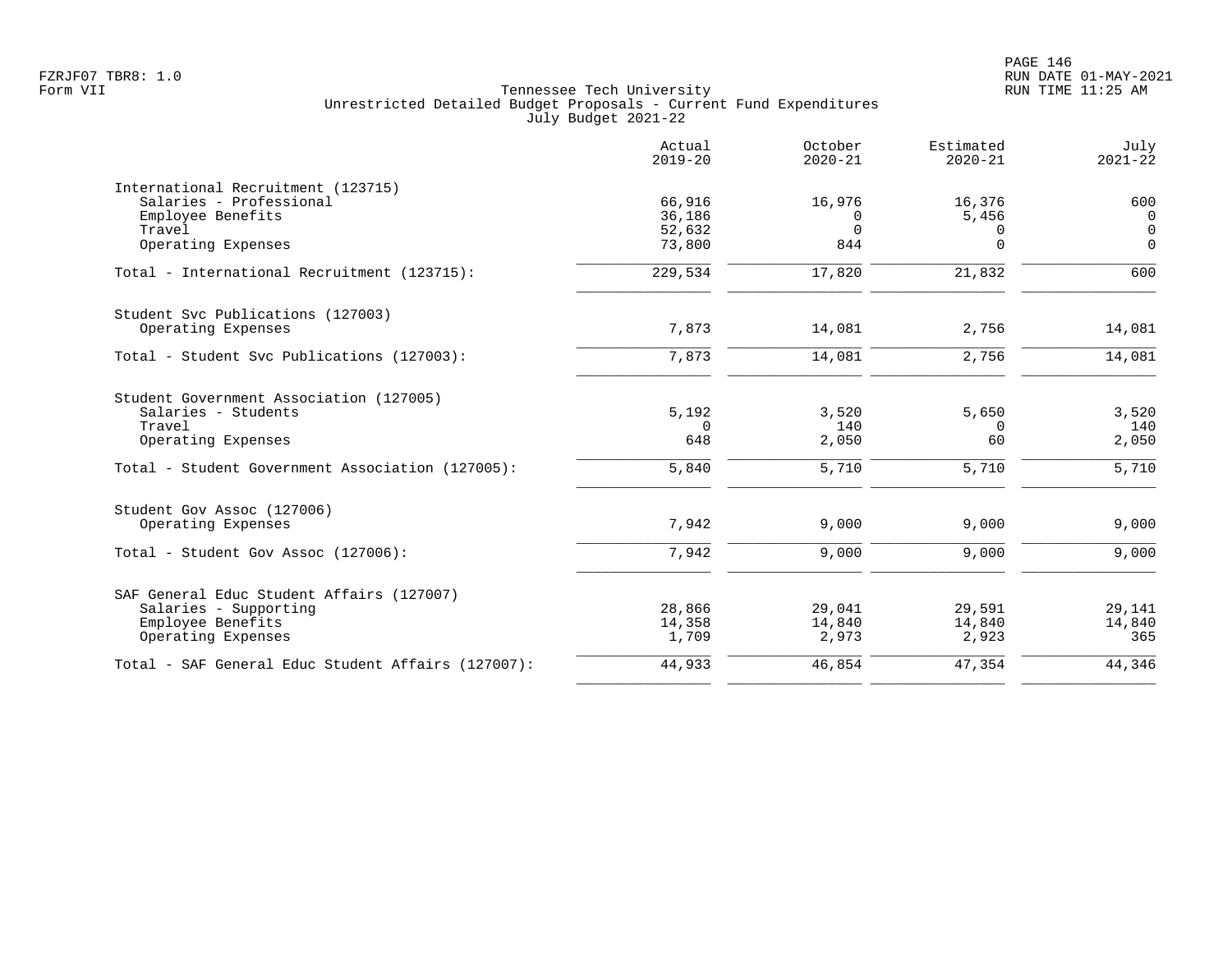|                                              | Actual<br>$2019 - 20$ | October<br>$2020 - 21$ | Estimated<br>$2020 - 21$ | July<br>$2021 - 22$ |
|----------------------------------------------|-----------------------|------------------------|--------------------------|---------------------|
| SAF University Programming (127008)          |                       |                        |                          |                     |
| Salaries - Supporting                        | 800                   | $\Omega$               | 0                        | $\overline{0}$      |
| Salaries - Professional                      | 33,288                | 29,575                 | 34,075                   | 29,325              |
| Employee Benefits                            | 24,017                | 12,962                 | 24,162                   | 12,962              |
| Operating Expenses                           | 21,598                | 131,831                | 116,631                  | 64,625              |
| Total - SAF University Programming (127008): | 79,703                | 174,368                | 174,868                  | 106,912             |
| Student Gov Assoc GAs (127010)               |                       |                        |                          |                     |
| Salaries - Professional                      | 4,000                 | 4,500                  | 4,500                    | 4,500               |
| Employee Benefits                            | 10,632                | 9,055                  | 9,055                    | 9,055               |
| Total - Student Gov Assoc GAs (127010):      | 14,632                | 13,555                 | 13,555                   | 13,555              |
| Counseling Center (127200)                   |                       |                        |                          |                     |
| Salaries - Supporting                        | 26,090                | 26,318                 | 26,818                   | 26,418              |
| Salaries - Students                          | 668                   | $\Omega$               | $\Omega$                 | $\Omega$            |
| Salaries - Professional                      | 307,256               | 306,712                | 306,066                  | 304,112             |
| Employee Benefits                            | 138,549               | 151,281                | 151,281                  | 151,281             |
| Operating Expenses                           | 65,342                | 68,304                 | 62,655                   | 66,720              |
| Total - Counseling Center (127200):          | 537,905               | 552,615                | 546,820                  | 548,531             |
| Counseling Center GAs (127210)               |                       |                        |                          |                     |
| Salaries - Professional                      | 3,900                 | 4,000                  | 4,800                    | 4,000               |
| Employee Benefits                            | 10,219                | 8,665                  | 12,326                   | 8,665               |
| Total - Counseling Center GAs (127210):      | 14,119                | 12,665                 | 17,126                   | 12,665              |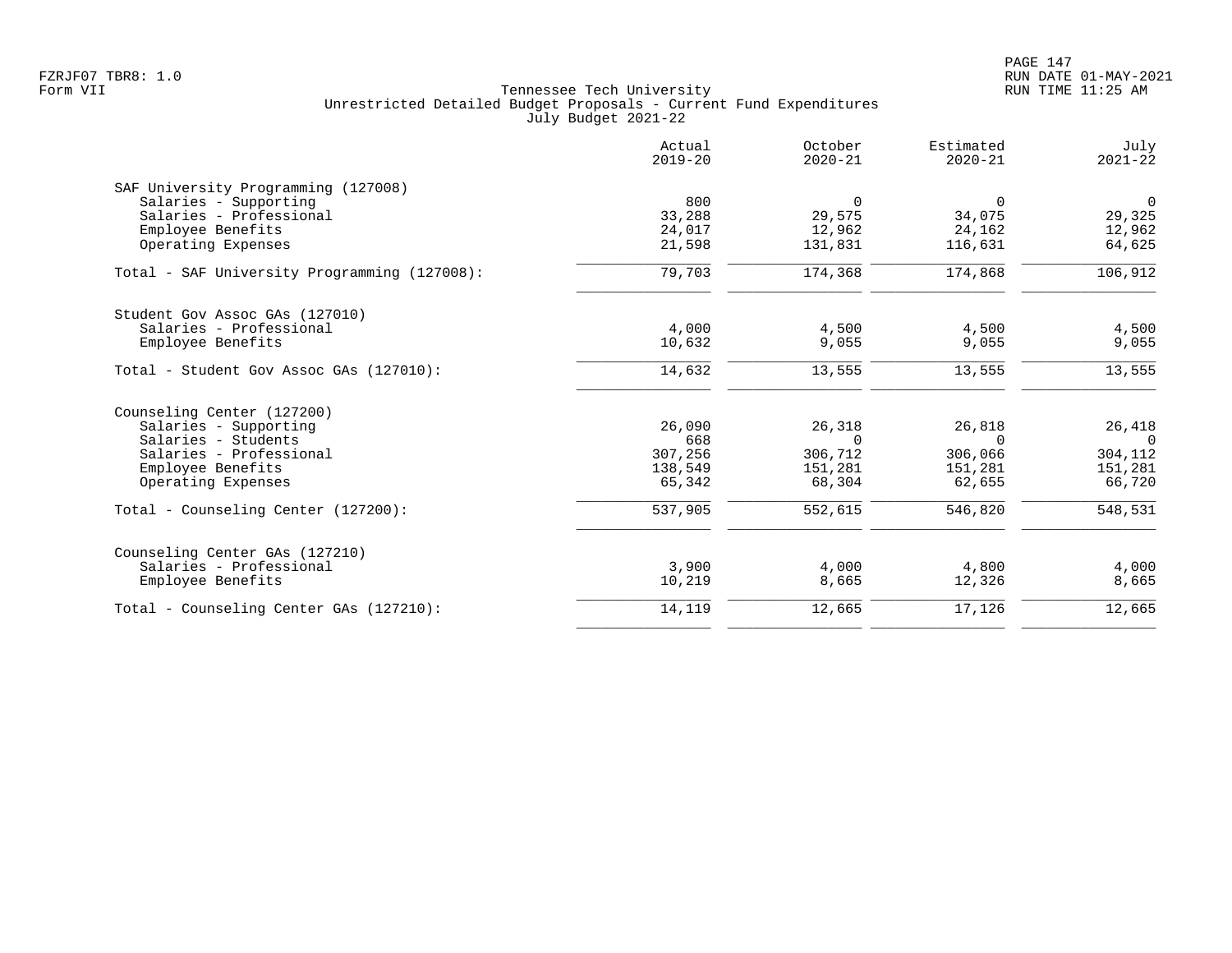|                                                     | Actual<br>$2019 - 20$ | October<br>$2020 - 21$ | Estimated<br>$2020 - 21$ | July<br>$2021 - 22$ |
|-----------------------------------------------------|-----------------------|------------------------|--------------------------|---------------------|
| Student Orientation (127302)                        |                       |                        |                          |                     |
| Operating Expenses                                  | 6,703                 | 10,000                 | 10,000                   | 10,000              |
| Total - Student Orientation (127302):               | 6,703                 | 10,000                 | 10,000                   | 10,000              |
| New Student & Family Programs (127303)              |                       |                        |                          |                     |
| Salaries - Supporting                               | 164                   | $\Omega$               | $\Omega$                 | $\overline{0}$      |
| Salaries - Students                                 | 7,847                 | 10,050                 | 12,550                   | 10,050              |
| Salaries - Professional                             | 161,903               | 162,908                | 164,408                  | 163,108             |
| Employee Benefits                                   | 65,740                | 66,312                 | 68,312                   | 68,312              |
| Travel                                              | 6,220                 | $\Omega$               | 150                      | $\Omega$            |
| Operating Expenses                                  | 34,845                | 36,287                 | 33,637                   | 36,287              |
| Total - New Student & Family Programs (127303):     | 276,719               | 275,557                | 279,057                  | 277,757             |
| Student Orient Advis Registration (127304)          |                       |                        |                          |                     |
| Salaries - Students                                 | 28,035                | 60,000                 | 60,000                   | 60,000              |
| Employee Benefits                                   | 491                   | 6,000                  | 6,000                    | 6,000               |
| Travel                                              | 4,614                 | $\Omega$               | 766                      | $\Omega$            |
| Operating Expenses                                  | 104,444               | 285,855                | 285,089                  | 183,550             |
| Total - Student Orient Advis Registration (127304): | 137,584               | 351,855                | 351,855                  | 249,550             |
| Accessible Education Center (127400)                |                       |                        |                          |                     |
| Salaries - Supporting                               | 28,131                | 28,708                 | 29,208                   | 28,808              |
| Salaries - Professional                             | 161,604               | 160,574                | 162,074                  | 160,774             |
| Employee Benefits                                   | 75,936                | 87,723                 | 88,123                   | 88,123              |
| Travel                                              | 5,244                 | $\Omega$               | $\Omega$                 | $\Omega$            |
| Operating Expenses                                  | 131,070               | 111,880                | 107,304                  | 111,880             |
| Capital Outlay                                      | $\Omega$              | $\Omega$               | 7,600                    | $\Omega$            |
| Total - Accessible Education Center (127400):       | 401,985               | 388,885                | 394,309                  | 389,585             |
|                                                     |                       |                        |                          |                     |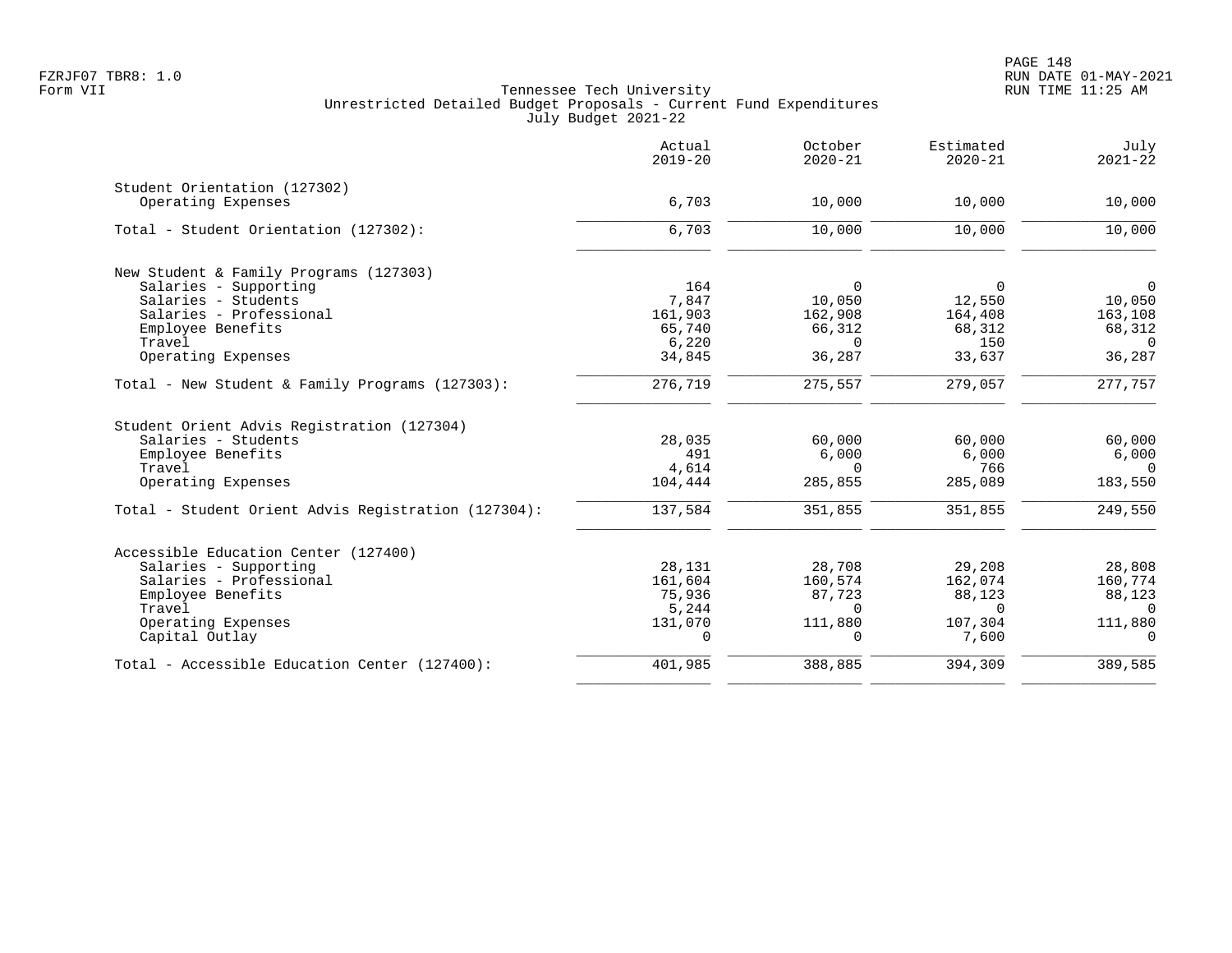| Actual<br>$2019 - 20$ | October<br>$2020 - 21$ | Estimated<br>$2020 - 21$ | July<br>$2021 - 22$ |
|-----------------------|------------------------|--------------------------|---------------------|
|                       |                        |                          |                     |
| 694                   | $\Omega$               | 730                      | $\mathbf 0$         |
| 4,800                 | 4,500                  |                          | 4,500               |
| 1,204                 |                        | $\Omega$                 | $\Omega$            |
| 6,698                 | 4,500                  | 5,230                    | 4,500               |
|                       |                        |                          |                     |
| 101,608               | 101,586                | 103,086                  | 101,886             |
| 85,730                | 53,025                 | 53,525                   | 49,200              |
| 79,408                | 60,974                 | 60,974                   | 60,974              |
| 14,284                | 5,852                  | 11,625                   | 5,852               |
| 281,030               | 221,437                | 229,210                  | 217,912             |
|                       |                        |                          |                     |
| 10,664                | 19,970                 | 20,220                   | 19,970              |
| 1,491                 | 2,400                  | 2,400                    | 2,400               |
| 24,807                | 41,564                 | 41,564                   | 41,430              |
| 36,962                | 63,934                 | 64,184                   | 63,800              |
|                       |                        |                          |                     |
| 11,627                | 32,806                 | 32,806                   | 27,000              |
| 11,627                | 32,806                 | 32,806                   | 27,000              |
|                       |                        |                          | 4,500               |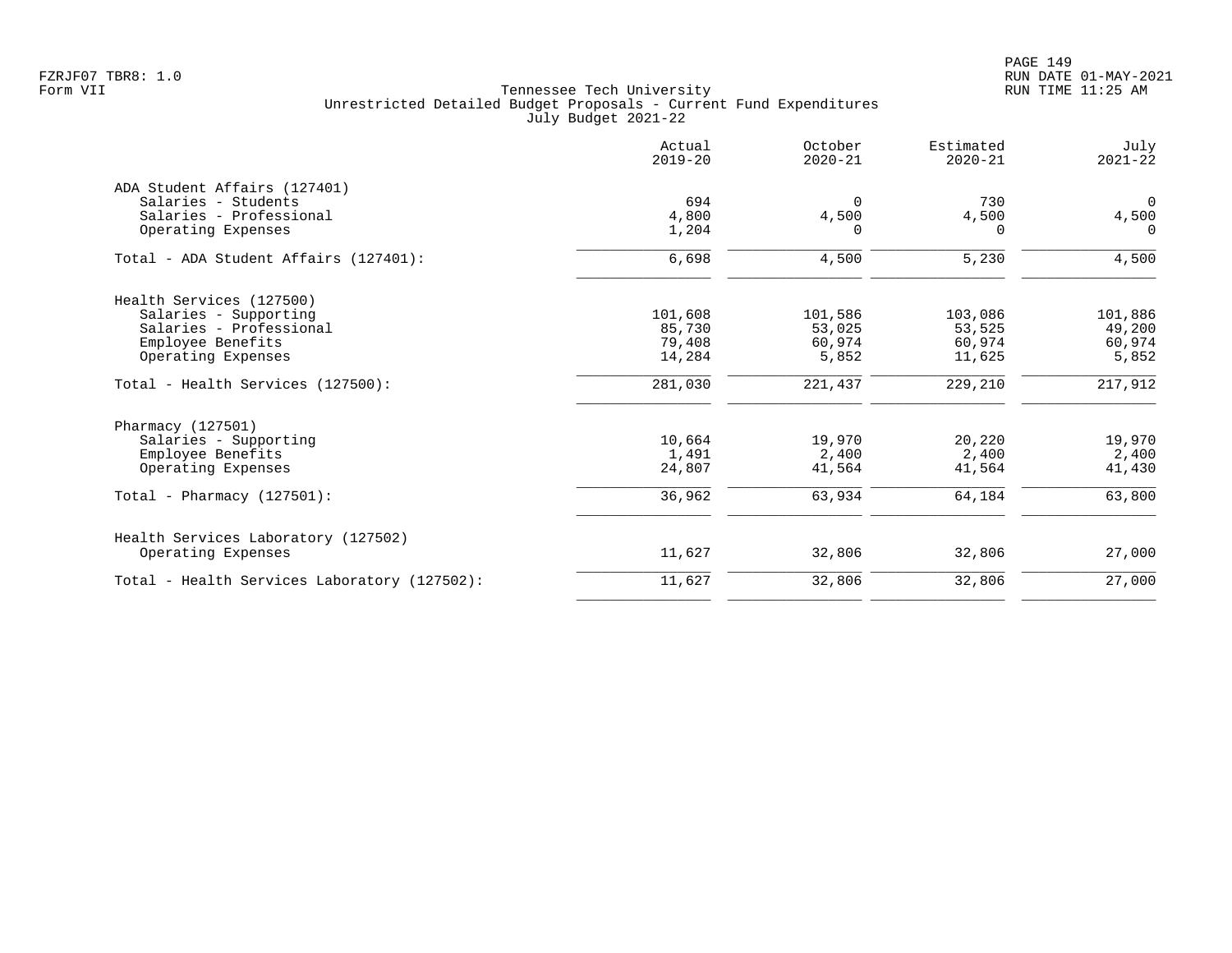PAGE 150 FZRJF07 TBR8: 1.0 RUN DATE 01-MAY-2021

|                                            | Actual<br>$2019 - 20$ | October<br>$2020 - 21$ | Estimated<br>$2020 - 21$ | July<br>$2021 - 22$ |
|--------------------------------------------|-----------------------|------------------------|--------------------------|---------------------|
| Health Services COVID-19 (127503)          |                       |                        |                          |                     |
| Salaries - Professional                    | 0                     | 79,520                 | 79,520                   | 0                   |
| Operating Expenses                         | $\mathbf 0$           | 891                    | 891                      | $\mathsf{O}$        |
| Total - Health Services COVID-19 (127503): | $\mathbf 0$           | 80,411                 | 80,411                   | $\mathbf 0$         |
| SAF Health Services (127504)               |                       |                        |                          |                     |
| Salaries - Supporting                      | 59,245                | $\overline{0}$         | 57,000                   | $\mathbf 0$         |
| Salaries - Students                        | 3,132                 | $\Omega$               | 3,150                    | $\Omega$            |
| Salaries - Professional                    | 407,298               | 394,242                | 420,462                  | 393,856             |
| Employee Benefits                          | 155,448               | 119,070                | 158,600                  | 119,070             |
| Operating Expenses                         | 23,723                | 197,625                | 74,675                   | 140,615             |
| Total - SAF Health Services (127504):      | 648,846               | 710,937                | 713,887                  | 653,541             |
| Dean of Students (127600)                  |                       |                        |                          |                     |
| Salaries - Administrative                  | 89,488                | 90,013                 | 103,583                  | 103,183             |
| Salaries - Supporting                      | 73,143                | 75,372                 | 76,372                   | 75,476              |
| Salaries - Professional                    | 27,054                | 38,600                 | 39,425                   | 38,950              |
| Employee Benefits                          | 74,988                | 85,580                 | 85,580                   | 85,580              |
| Operating Expenses                         | 4,154                 | 4,475                  | 6,352                    | 4,475               |
| Total - Dean of Students (127600):         | 268,827               | 294,040                | 311,312                  | 307,664             |
| Social Development UPC (127602)            |                       |                        |                          |                     |
| Salaries - Supporting                      | 0                     | 0                      | 52                       | $\mathbf 0$         |
| Employee Benefits                          | $\Omega$              | $\Omega$               | 16                       | 5                   |
| Operating Expenses                         | 6,863                 | 5,080                  | 5,017                    | 5,080               |
| Total - Social Development UPC (127602):   | 6,863                 | 5,080                  | 5,085                    | 5,085               |
|                                            |                       |                        |                          |                     |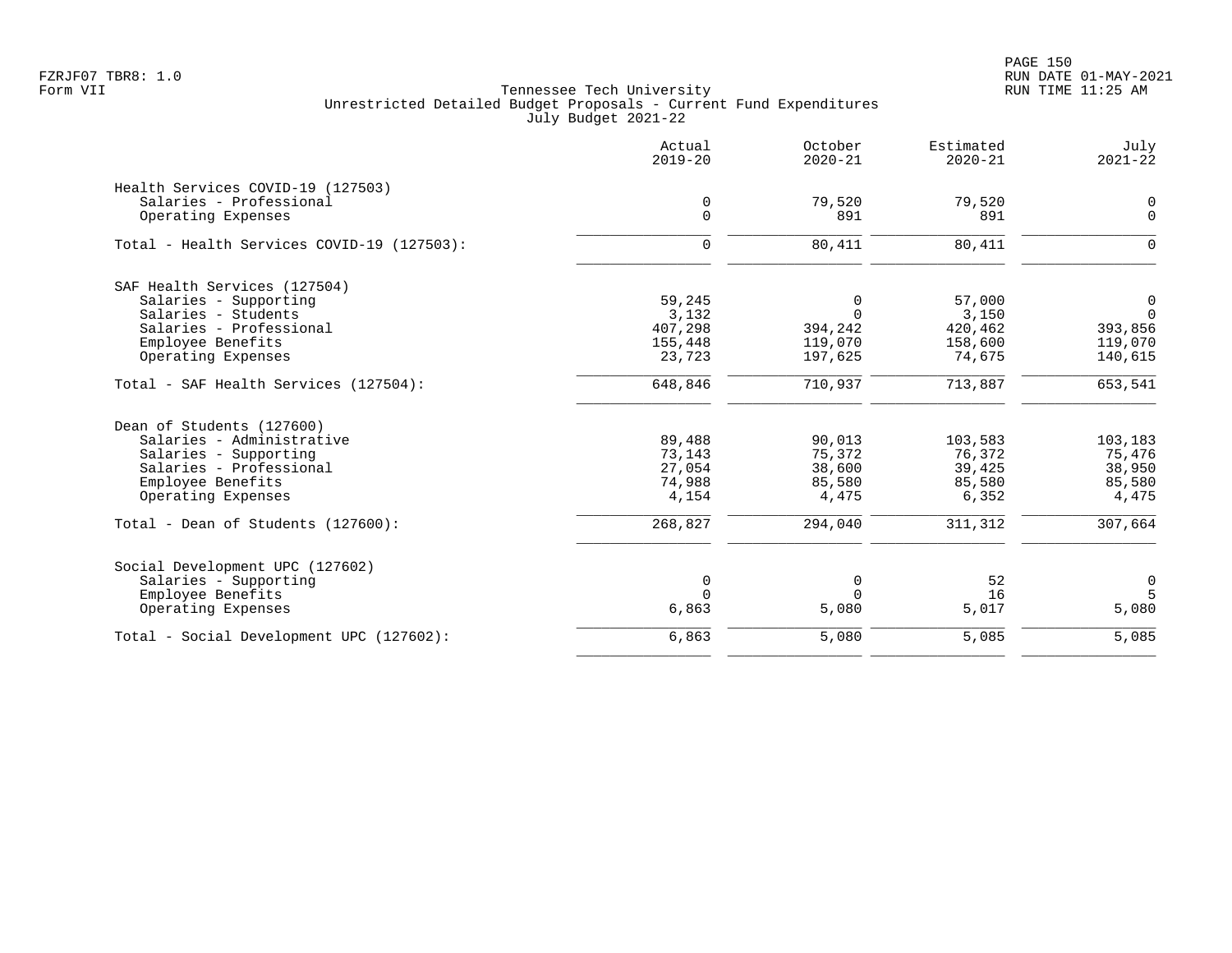PAGE 151 FZRJF07 TBR8: 1.0 RUN DATE 01-MAY-2021

|                                                 | Actual<br>$2019 - 20$ | October<br>$2020 - 21$ | Estimated<br>$2020 - 21$ | July<br>$2021 - 22$ |
|-------------------------------------------------|-----------------------|------------------------|--------------------------|---------------------|
| Student Act Grad Assist (127603)                |                       |                        |                          |                     |
| Salaries - Professional<br>Employee Benefits    | 6,000<br>15,204       | 8,690<br>18,000        | 8,690<br>18,000          | 8,690<br>18,000     |
| Total - Student Act Grad Assist (127603):       | 21,204                | 26,690                 | 26,690                   | 26,690              |
|                                                 |                       |                        |                          |                     |
| Multicultural Affairs (127700)                  |                       |                        |                          |                     |
| Salaries - Administrative                       | 85,383                | 85,908                 | 60,719                   | 1,500               |
| Salaries - Professional<br>Employee Benefits    | 63,964<br>56,069      | 64,214<br>57,626       | 64,714<br>53,750         | 64,214<br>53,750    |
| Travel                                          | 1,921                 | 3,000                  | 3,000                    | 3,000               |
| Operating Expenses                              | 8,400                 | 11,392                 | 13,133                   | 5,120               |
| Total - Multicultural Affairs (127700):         | 215,737               | 222,140                | 195,316                  | 127,584             |
| Chief Diversity Officer Admin (127710)          |                       |                        |                          |                     |
| Salaries - Administrative                       | 0                     | 0                      | 67,256                   | 126,500             |
| Employee Benefits                               | $\mathbf 0$           | $\Omega$               | 3,976                    | 3,976               |
| Total - Chief Diversity Officer Admin (127710): | $\mathbf 0$           | $\Omega$               | 71,232                   | 130,476             |
| Eagle Card Office (127800)                      |                       |                        |                          |                     |
| Salaries - Supporting                           | 36,751                | 37,386                 | 37,896                   | 36,986              |
| Salaries - Students                             | 4,726                 | 3,267                  | 10,981                   | $\Omega$            |
| Salaries - Professional                         | 48,347                | 48,540                 | 49,790                   | 55,590              |
| Employee Benefits                               | 39,563                | 44,256                 | 44,256                   | 44,256              |
| Operating Expenses                              | 9,679                 | 53,065                 | 46,019                   | 38,660              |
| Total - Eagle Card Office (127800):             | 139,066               | 186,514                | 188,942                  | 175,492             |
|                                                 |                       |                        |                          |                     |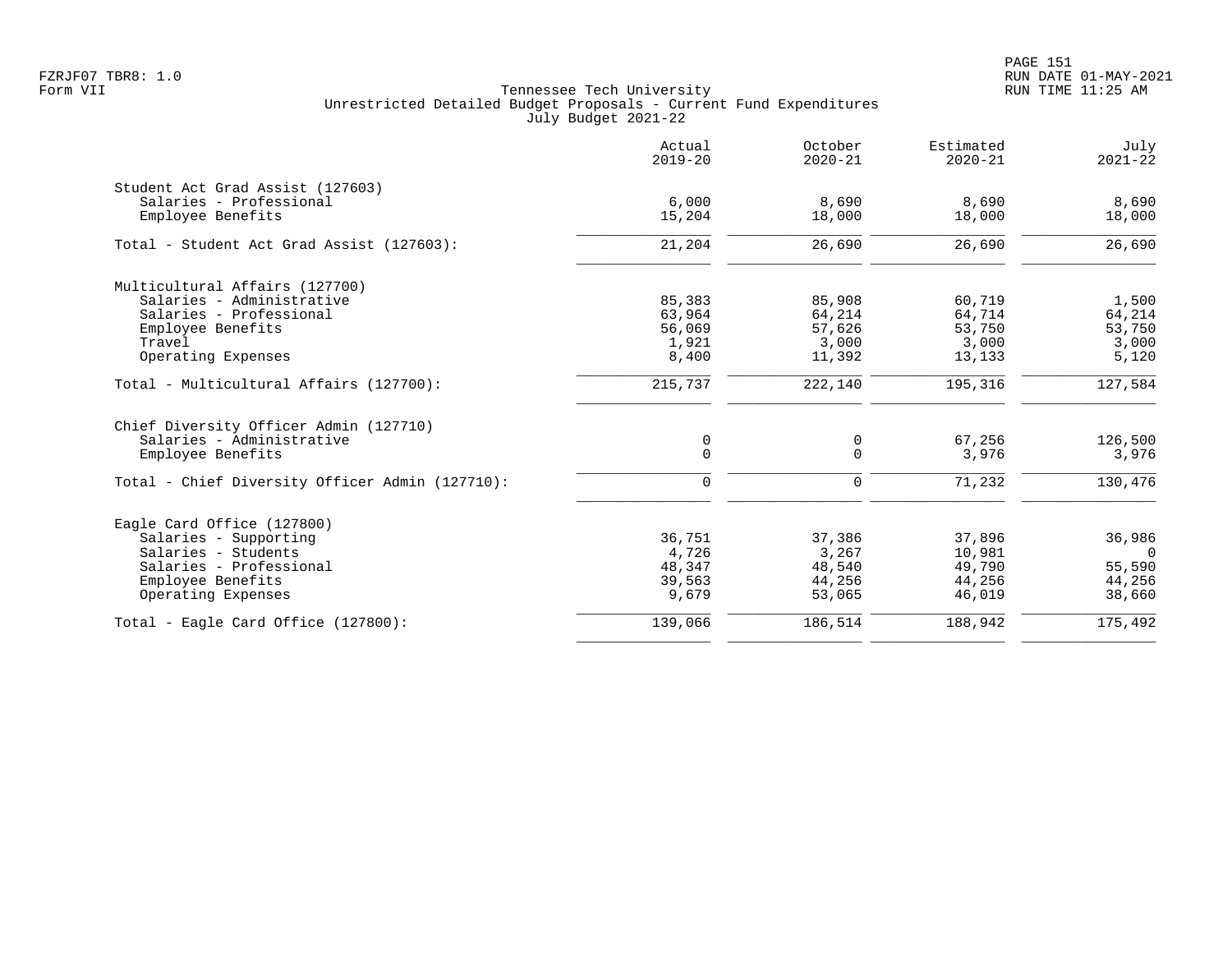|                                    | Actual<br>$2019 - 20$ | October<br>$2020 - 21$ | Estimated<br>$2020 - 21$ | July<br>$2021 - 22$ |
|------------------------------------|-----------------------|------------------------|--------------------------|---------------------|
| The Eagle (127900)                 |                       |                        |                          |                     |
| Salaries - Students                | 1,704                 | 7,840                  | 7,840                    | 7,840               |
| Travel                             | $\Omega$              | 400                    | 400                      | 400                 |
| Operating Expenses                 | 2,367                 | 13,454                 | 13,454                   | 7,810               |
| Department Revenues                | $-96$                 | $\Omega$               | $\Omega$                 | $\Omega$            |
| Total - The Eagle $(127900)$ :     | 3,975                 | 21,694                 | 21,694                   | 16,050              |
| Tenn Tech Oracle (127902)          |                       |                        |                          |                     |
| Salaries - Students                | 3,750                 | 11,990                 | 11,990                   | 11,990              |
| Operating Expenses                 | 6,936                 | 8,810                  | 8,810                    | 8,810               |
| Department Revenues                | $-1,314$              | 0                      | $\Omega$                 | $\Omega$            |
| Total - Tenn Tech Oracle (127902): | 9,372                 | 20,800                 | 20,800                   | 20,800              |
| SAF Intramurals (129001)           |                       |                        |                          |                     |
| Salaries - Students                | 26,565                | 45,520                 | 45,520                   | 45,520              |
| Salaries - Professional            | 83,154                | 85,113                 | 87,613                   | 86,713              |
| Employee Benefits                  | 43,761                | 47,330                 | 47,330                   | 47,330              |
| Travel                             | 1,490                 | 1,500                  | 1,500                    | 1,500               |
| Operating Expenses                 | 35,381                | 175,134                | 175,134                  | 38,401              |
| Total - SAF Intramurals (129001):  | 190,351               | 354,597                | 357,097                  | 219,464             |
| Cheerleaders (129003)              |                       |                        |                          |                     |
| Salaries - Professional            | 43,307                | 52,379                 | 25,579                   | 52,379              |
| Employee Benefits                  | 18,890                | 24,884                 | 24,884                   | 24,884              |
| Travel                             | 29,336                | 4,490                  | 4,490                    | 4,490               |
| Operating Expenses                 | 23,714                | 16,450                 | 15,230                   | 16,450              |
| Total - Cheerleaders (129003):     | 115,247               | 98,203                 | 70,183                   | 98,203              |
|                                    |                       |                        |                          |                     |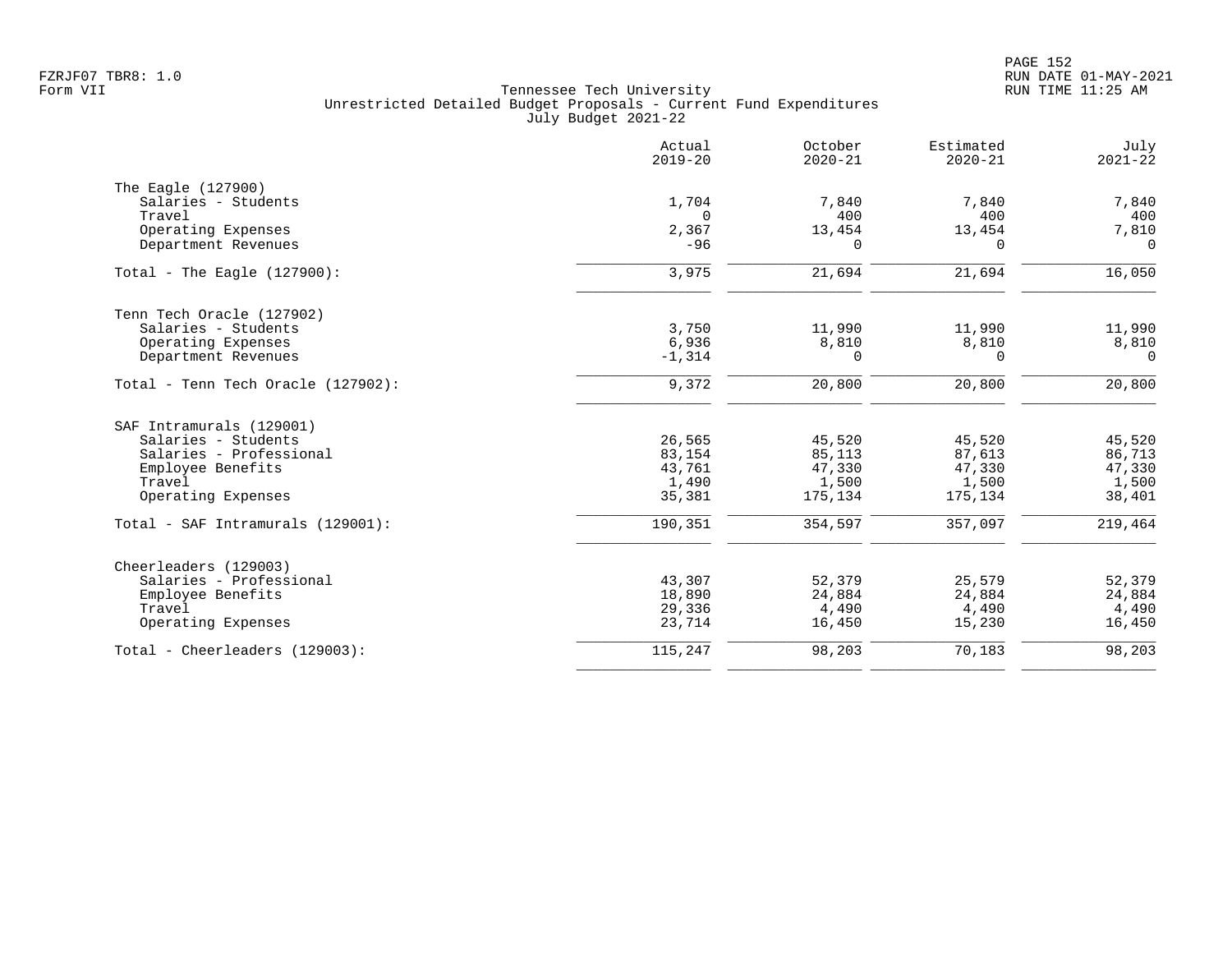|                                                         | Actual<br>$2019 - 20$ | October<br>$2020 - 21$ | Estimated<br>$2020 - 21$ | July<br>$2021 - 22$ |
|---------------------------------------------------------|-----------------------|------------------------|--------------------------|---------------------|
| Cheerleaders Housing Sch (129004)<br>Operating Expenses | 16,200                | 25,390                 | 25,390                   | 25,390              |
|                                                         |                       |                        |                          |                     |
| Total - Cheerleaders Housing Sch (129004):              | 16,200                | 25,390                 | 25,390                   | 25,390              |
| Dance Team (129007)                                     |                       |                        |                          |                     |
| Travel                                                  | 17,165                | 14,600                 | 14,600                   | 14,600              |
| Operating Expenses                                      | 6,586                 | 6,000                  | 6,000                    | 6,000               |
| Total - Dance Team $(129007)$ :                         | 23,751                | 20,600                 | 20,600                   | 20,600              |
| Rugby (129010)                                          |                       |                        |                          |                     |
| Travel                                                  | 6,367                 | $-5,000$               | 0                        | $\mathbf 0$         |
| Operating Expenses                                      | 875                   | 16,000                 | 11,000                   | 11,000              |
| Total - Rugby $(129010)$ :                              | 7,242                 | 11,000                 | 11,000                   | 11,000              |
| SAF General Education Acad Affrs (130002)               |                       |                        |                          |                     |
| Salaries - Academic                                     | 1,303                 |                        |                          | $\overline{0}$      |
| Salaries - Supporting                                   | 7,067                 | $\Omega$               | $\Omega$                 | $\mathsf{O}\xspace$ |
| Salaries - Students                                     | 2,921                 |                        | U                        | $\Omega$            |
| Salaries - Professional                                 | 35,555                | 36,960                 | 37,460                   | 37,060              |
| Employee Benefits                                       | 19,765                | 21,510                 | 21,510                   | 21,510              |
| Travel                                                  | 662                   | $\Omega$               | $\Omega$                 | $\Omega$            |
| Operating Expenses                                      | 117,969               | 350,375                | 350,375                  | 147,324             |
| Total - SAF General Education Acad Affrs (130002):      | 185,242               | 408,845                | 409,345                  | 205,894             |
|                                                         |                       |                        |                          |                     |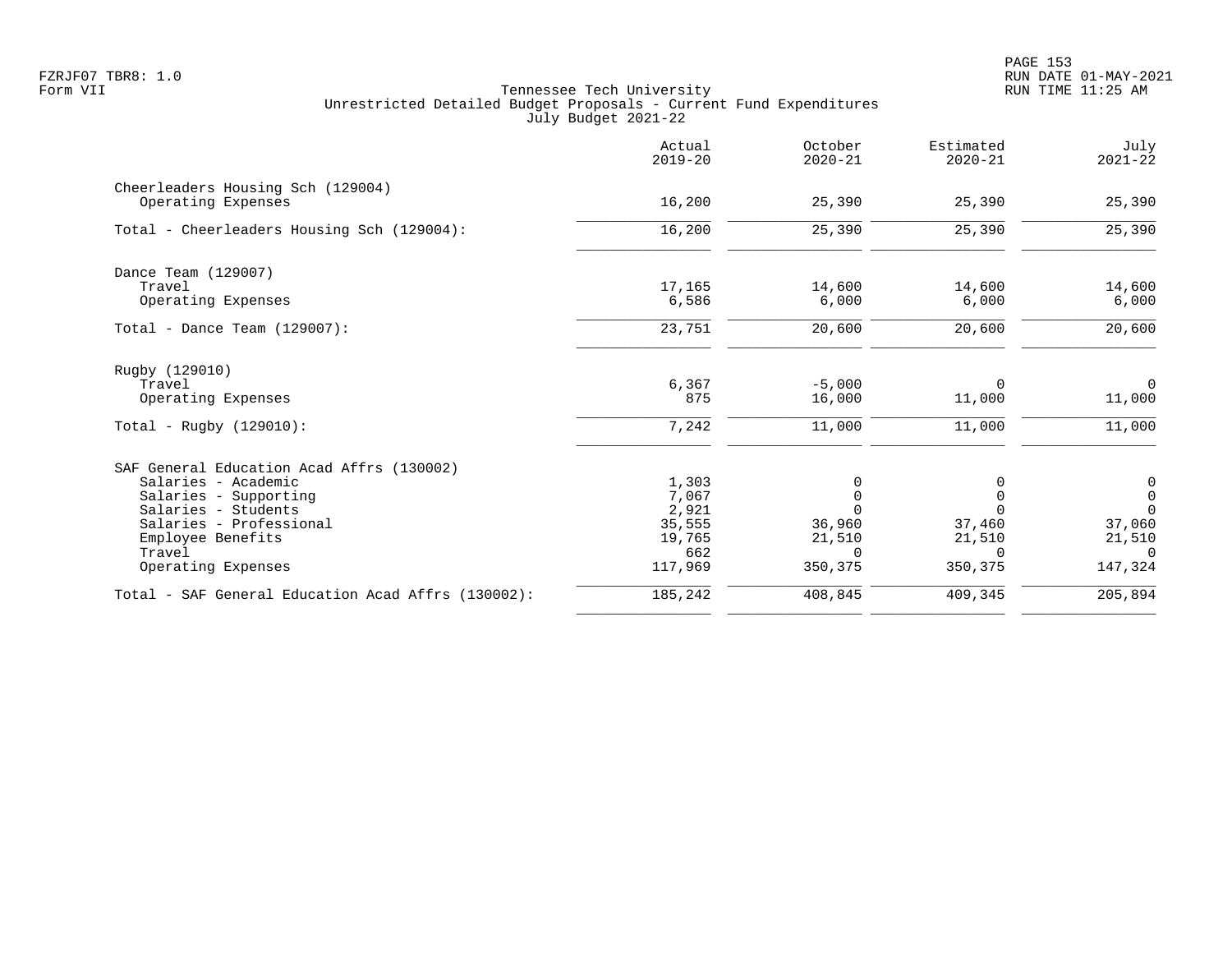|                                                   | Actual<br>$2019 - 20$ | October<br>$2020 - 21$ | Estimated<br>$2020 - 21$ | July<br>$2021 - 22$ |
|---------------------------------------------------|-----------------------|------------------------|--------------------------|---------------------|
| Band (155004)                                     |                       |                        |                          |                     |
| Salaries - Academic                               | 4,300                 |                        |                          | 0                   |
| Salaries - Supporting                             | 783                   | $\mathbf 0$            | 0                        | $\,0\,$             |
| Salaries - Students                               | 343                   | $\Omega$               |                          | $\Omega$            |
| Employee Benefits                                 | 389                   | 508                    | 808                      | 808                 |
| Travel                                            | 102                   | 1,536                  | 1,536                    | 1,536               |
| Operating Expenses                                | 39,719                | 55,131                 | 85,131                   | 50,358              |
| Capital Outlay                                    | 12,054                | 17,922                 | 17,922                   | $\overline{0}$      |
| Total - Band $(155004)$ :                         | 57,690                | 75,097                 | 105,397                  | 52,702              |
| Pep Band Scholarships (155006)                    |                       |                        |                          |                     |
| Operating Expenses                                | 84,625                | 148,010                | 127,010                  | 148,010             |
| Total - Pep Band Scholarships (155006):           | 84,625                | 148,010                | 127,010                  | 148,010             |
| Band Uniforms and Shoes (155009)                  |                       |                        |                          |                     |
| Operating Expenses                                | 2,057                 | 3,500                  | 3,500                    | 1,400               |
| Total - Band Uniforms and Shoes (155009):         | 2,057                 | 3,500                  | 3,500                    | 1,400               |
| College of Ag & HEC Career Fair (160004)          |                       |                        |                          |                     |
| Operating Expenses                                | 0                     | 1,600                  | 1,600                    | 1,600               |
| Total - College of Ag & HEC Career Fair (160004): | 0                     | 1,600                  | 1,600                    | 1,600               |
|                                                   |                       |                        |                          |                     |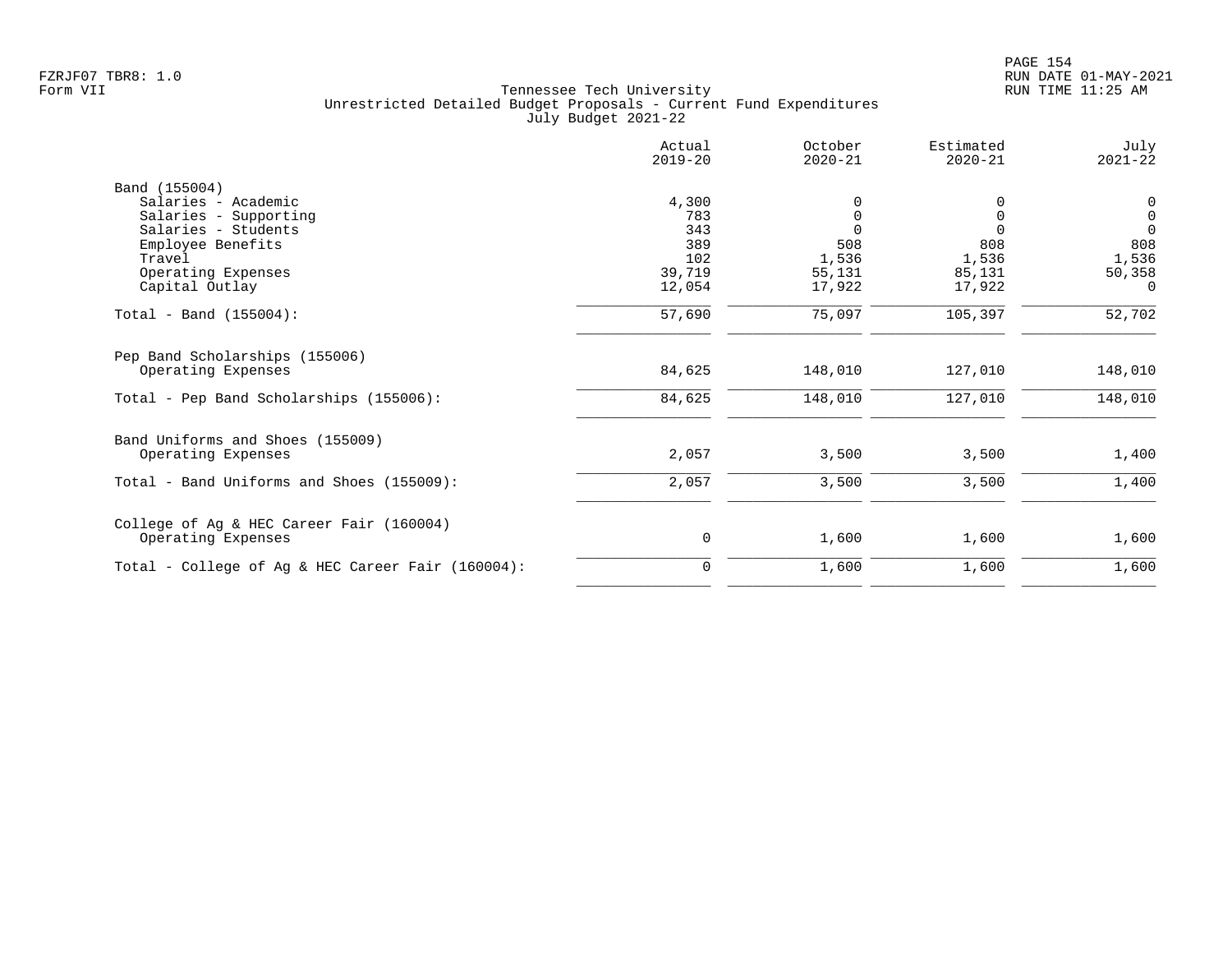|                                                     | Actual<br>$2019 - 20$ | October<br>$2020 - 21$ | Estimated<br>$2020 - 21$ | July<br>$2021 - 22$ |
|-----------------------------------------------------|-----------------------|------------------------|--------------------------|---------------------|
| Parking & Transportation Services (203026)          |                       |                        |                          |                     |
| Salaries - Supporting                               | 92,770                | 105,499                | 106,999                  | 105,699             |
| Salaries - Students                                 | 123                   | $\Omega$               |                          | $\Omega$            |
| Employee Benefits                                   | 46,514                | 52,999                 | 52,999                   | 52,999              |
| Operating Expenses                                  | 223,374               | 195,025                | 195,025                  | 195,025             |
| Capital Outlay                                      | 14,804                | 0                      | $\Omega$                 | 0                   |
| Total - Parking & Transportation Services (203026): | 377,585               | 353,523                | 355,023                  | 353,723             |
| Marketing and Promotions (305000)                   |                       |                        |                          |                     |
| Salaries - Students                                 | 3,815                 | 0                      |                          | 0                   |
| Travel                                              | 1,741                 | $\Omega$               |                          | $\Omega$            |
| Operating Expenses                                  | 457,613               | 382,693                | 466,663                  | 239,018             |
| Total - Marketing and Promotions (305000):          | 463,169               | 382,693                | 466,663                  | 239,018             |
| Athletic Director (600050)                          |                       |                        |                          |                     |
| Salaries - Administrative                           | 89,660                | 175,337                | 175,837                  | 175,437             |
| Salaries - Supporting                               | 108,609               | 122,413                | 140,498                  | 156,496             |
| Salaries - Professional                             | 363,748               | 564,874                | 516,917                  | 541,474             |
| Employee Benefits                                   | 226,033               | 316,911                | 316,911                  | 316,911             |
| Travel                                              | 16,301                | 15,000                 | 2,000                    | 15,000              |
| Operating Expenses                                  | 223,884               | 87,518                 | 393,216                  | 75,716              |
| Capital Outlay                                      | 30,686                | 0                      |                          | $\Omega$            |
| Department Revenues                                 | $-1$                  | $\Omega$               | $\Omega$                 | $\Omega$            |
| Total - Athletic Director (600050):                 | 1,058,920             | 1,282,053              | 1,545,379                | 1,281,034           |
|                                                     |                       |                        |                          |                     |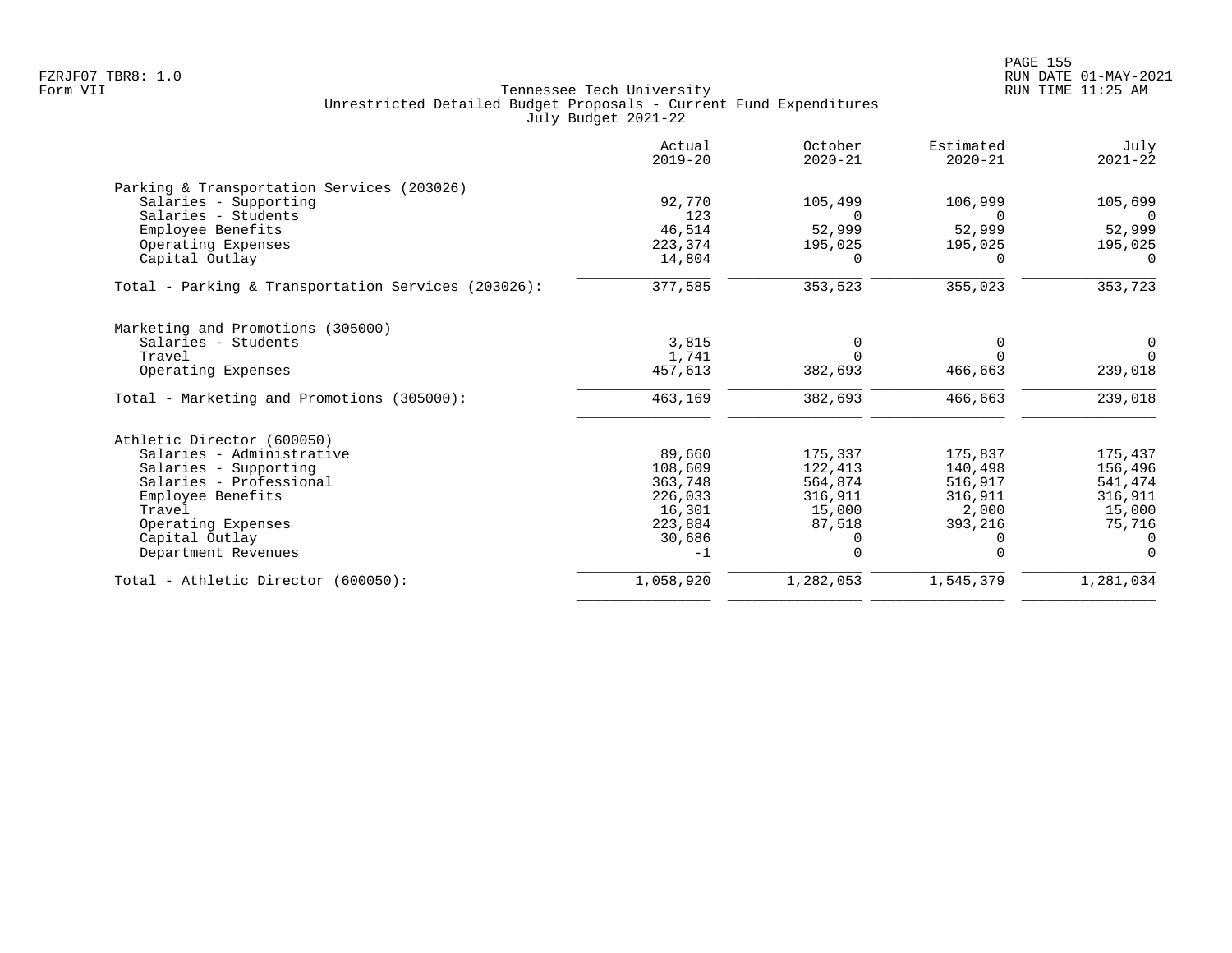|                                                      | Actual<br>$2019 - 20$ | October<br>$2020 - 21$ | Estimated<br>$2020 - 21$ | July<br>$2021 - 22$ |
|------------------------------------------------------|-----------------------|------------------------|--------------------------|---------------------|
| Athletic Grad Assistant (600051)                     |                       |                        |                          |                     |
| Employee Benefits                                    | 22,205                | 22,180                 | 22,180                   | 22,180              |
| Total - Athletic Grad Assistant (600051):            | 22,205                | 22,180                 | 22,180                   | 22,180              |
| Marketing and Promotion Management (600052)          |                       |                        |                          |                     |
| Salaries - Supporting                                | 13,440                | 13,000                 | 13,000                   | 13,000              |
| Salaries - Students                                  | 12,100                | $\Omega$               | 5,000                    | $\overline{0}$      |
| Salaries - Professional                              | 63,413                | 73,852                 | 35,572                   | 73,852              |
| Employee Benefits                                    | 15,447                | 19,000                 | 19,000                   | 19,000              |
| Travel                                               | 100                   | $\Omega$               | $\Omega$                 | $\overline{0}$      |
| Operating Expenses                                   | 154,184               | 18,983                 | 118,983                  | 18,983              |
| Total - Marketing and Promotion Management (600052): | 258,684               | 124,835                | 191,555                  | 124,835             |
| Athletic Medical and Insurance (600054)              |                       |                        |                          |                     |
| Operating Expenses                                   | 337,000               | 62,319                 | 162,319                  | 62,319              |
| Total - Athletic Medical and Insurance (600054):     | 337,000               | 62,319                 | 162,319                  | 62,319              |
| Athletic Awards (600055)                             |                       |                        |                          |                     |
| Operating Expenses                                   | 13,226                | 0                      | 5,000                    | 0                   |
| Total - Athletic Awards (600055):                    | 13,226                | 0                      | 5,000                    | $\mathbf 0$         |
| Athletic Comp Tickets (600056)                       |                       |                        |                          |                     |
| Operating Expenses                                   | 25,360                | 16,890                 | 16,890                   | 16,890              |
| Total - Athletic Comp Tickets (600056):              | 25,360                | 16,890                 | 16,890                   | 16,890              |
|                                                      |                       |                        |                          |                     |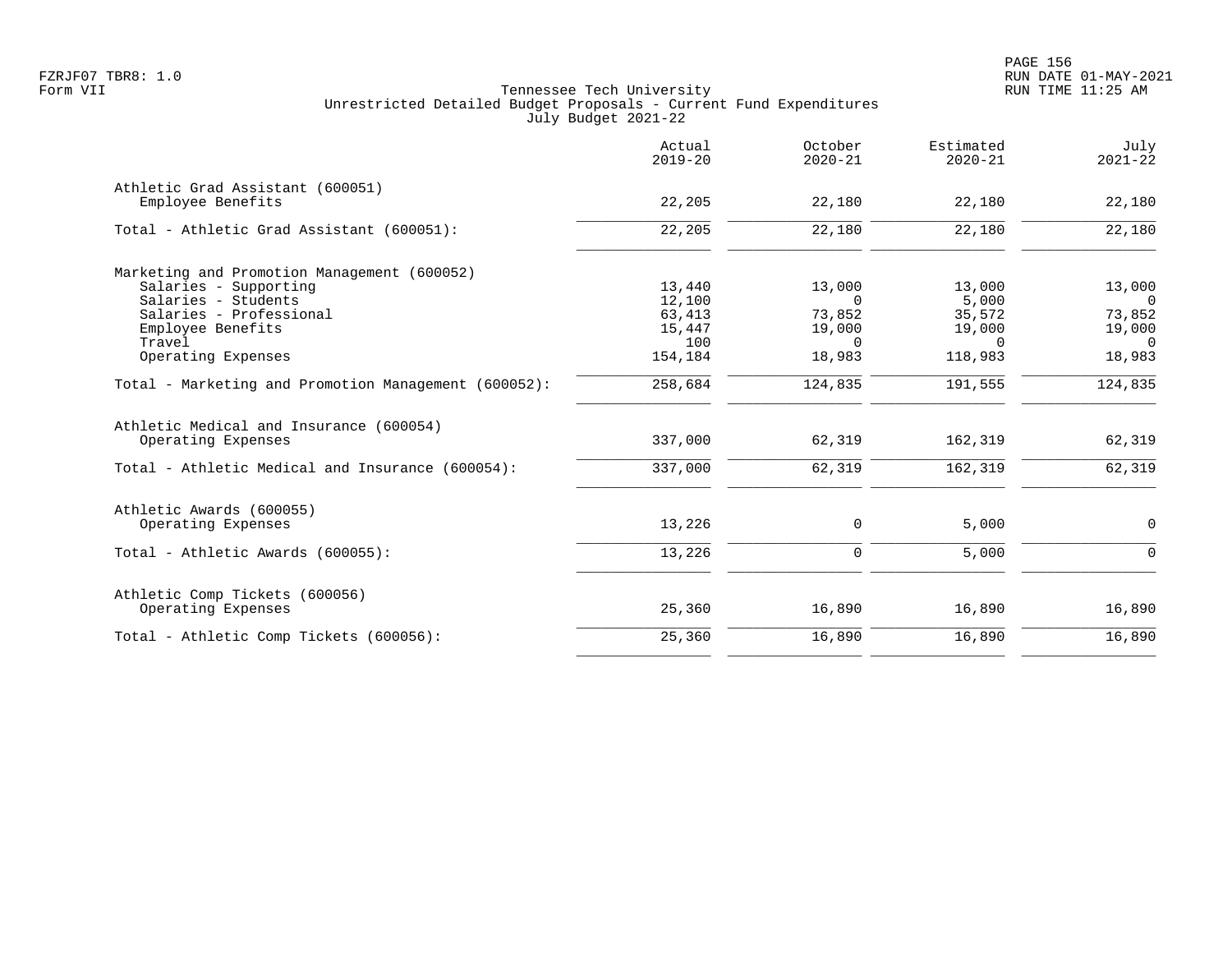|                                                       | Actual<br>$2019 - 20$ | October<br>$2020 - 21$ | Estimated<br>$2020 - 21$ | July<br>$2021 - 22$ |
|-------------------------------------------------------|-----------------------|------------------------|--------------------------|---------------------|
| Sports Information (600059)                           |                       |                        |                          |                     |
| Salaries - Professional                               | 160,279               | 156,463                | 135,928                  | 156,663             |
| Employee Benefits                                     | 45,556                | 42,000                 | 42,000                   | 42,000              |
| Travel                                                | 3,278                 | 3,920                  | 1,920                    | 3,920               |
| Operating Expenses                                    | 31,087                | 34,280                 | 16,280                   | 34,280              |
| Total - Sports Information (600059):                  | 240,200               | 236,663                | 196,128                  | 236,863             |
| Athletic Academic Counseling (600060)                 |                       |                        |                          |                     |
| Salaries - Supporting                                 | 13,212                | 14,643                 | 2,603                    | 14,743              |
| Salaries - Professional                               | 134,353               | 160,730                | 162,065                  | 161,130             |
| Employee Benefits                                     | 71,483                | 77,795                 | 77,795                   | 77,795              |
| Operating Expenses                                    | 5,874                 | 12,330                 | 8,330                    | 12,330              |
| Total - Athletic Academic Counseling (600060):        | 224,922               | 265,498                | 250,793                  | 265,998             |
| Athletic Student Therapy Center (600062)              |                       |                        |                          |                     |
| Salaries - Students                                   | 2,000                 | $\Omega$               | 3,500                    | $\overline{0}$      |
| Salaries - Professional                               | 305,607               | 337,521                | 347,510                  | 337,021             |
| Employee Benefits                                     | 106,371               | 120,781                | 121,781                  | 121,781             |
| Travel                                                | 134                   | 3,010                  | 1,010                    | 3,010               |
| Operating Expenses                                    | 80,781                | 46,593                 | 67,893                   | 46,593              |
| Total - Athletic Student Therapy Center (600062):     | 494,893               | 507,905                | 541,694                  | 508,405             |
| Athletic Training Graduate Teaching (600064)          |                       |                        |                          |                     |
| Employee Benefits                                     | 20,139                | 24,990                 | 24,990                   | 24,990              |
| Total - Athletic Training Graduate Teaching (600064): | 20,139                | 24,990                 | 24,990                   | 24,990              |
|                                                       |                       |                        |                          |                     |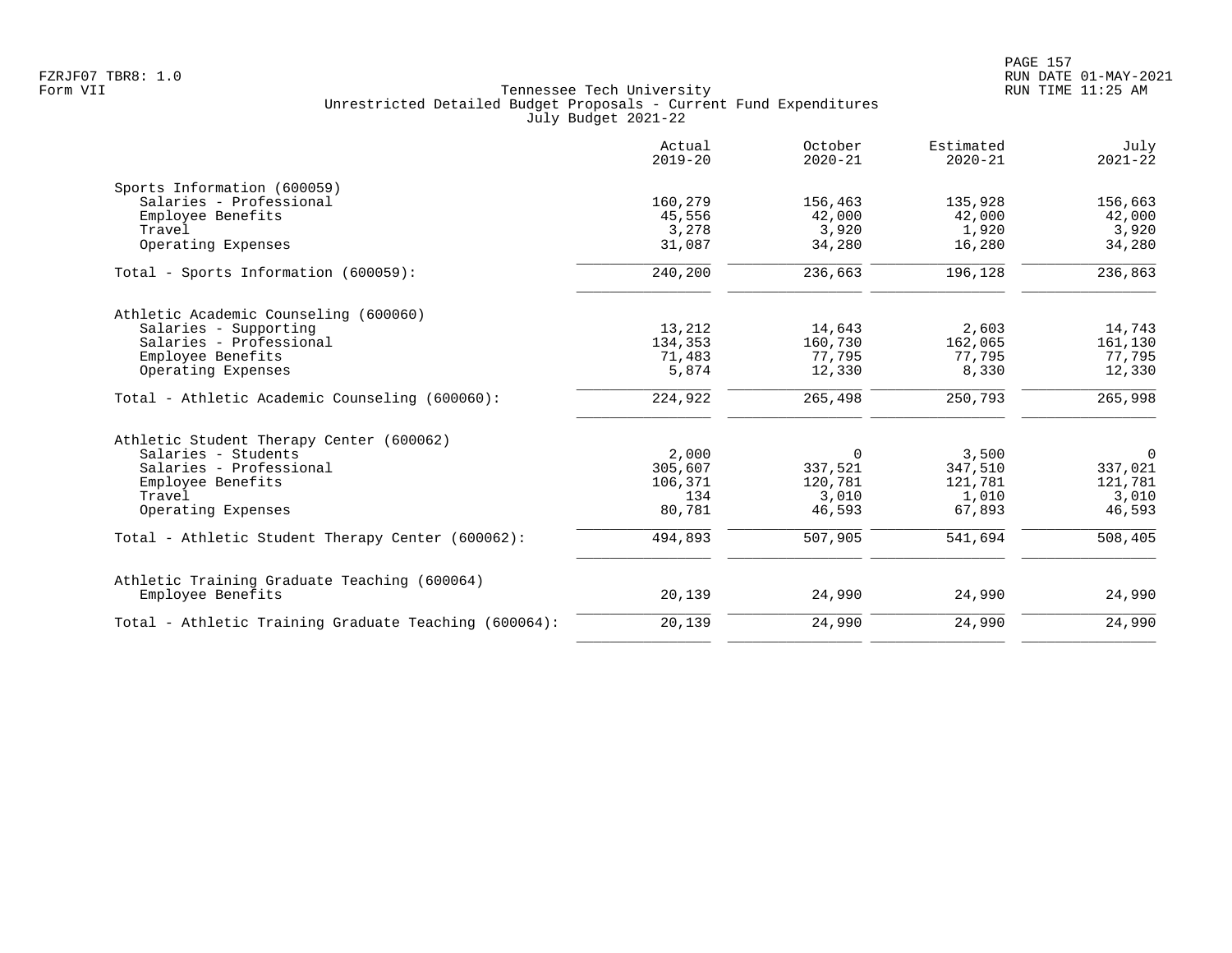|                                              | Actual<br>$2019 - 20$ | October<br>$2020 - 21$ | Estimated<br>$2020 - 21$ | July<br>$2021 - 22$ |
|----------------------------------------------|-----------------------|------------------------|--------------------------|---------------------|
| Strength and Conditioning (600066)           |                       |                        |                          |                     |
| Salaries - Academic                          | $\Omega$              | $\Omega$               | $\Omega$                 | 100                 |
| Salaries - Students                          | 2,466                 | 3,000                  | 3,000                    | 3,000               |
| Salaries - Professional                      | 137,587               | 135,971                | 148,340                  | 135,771             |
| Employee Benefits                            | 44,130                | 46,938                 | 48,938                   | 48,938              |
| Travel                                       | 207                   | 3,000                  | $\Omega$                 | 3,000               |
| Operating Expenses                           | 24,294                | 11,280                 | 19,280                   | 11,280              |
| Total - Strength and Conditioning (600066):  | 208,684               | 200,189                | 219,558                  | 202,089             |
| Video Production (600067)                    |                       |                        |                          |                     |
| Salaries - Students                          | 18,321                | $\Omega$               | 16,000                   | $\overline{0}$      |
| Salaries - Professional                      | 130,544               | 120,374                | 121,874                  | 120,074             |
| Employee Benefits                            | 51,655                | 51,000                 | 52,000                   | 52,000              |
| Travel                                       | 86                    | $\Omega$               | $\cap$                   | $\Omega$            |
| Operating Expenses                           | 82,935                | $-720$                 | 29,280                   | $-720$              |
| Capital Outlay                               | 54,330                | $\mathbf 0$            | 0                        | $\mathbf 0$         |
| Department Revenues                          | $-5,000$              | $\Omega$               | $\Omega$                 | $\Omega$            |
| Total - Video Production (600067):           | 332,871               | 170,654                | 219,154                  | 171,354             |
| Athletic General Operating (600069)          |                       |                        |                          |                     |
| Operating Expenses                           | $\mathbf 0$           | 511,340                | 317,256                  | 511,340             |
| Total - Athletic General Operating (600069): | $\Omega$              | 511,340                | 317,256                  | 511,340             |
| Football (601000)                            |                       |                        |                          |                     |
| Salaries - Supporting                        | 30,301                | 33,783                 | 2,700                    | $\overline{0}$      |
| Salaries - Professional                      | 641,118               | 771,639                | 757,294                  | 771,239             |
| Employee Benefits                            | 252,500               | 276,356                | 276,356                  | 276,356             |
| Travel                                       | 220,436               | 156,030                | 234,275                  | 156,030             |
| Operating Expenses                           | 290,358               | 203,850                | 203,950                  | 203,850             |
| Department Revenues                          | $-207$                | $\Omega$               | $\Omega$                 | $\Omega$            |
| Total - Football (601000):                   | 1,434,506             | 1,441,658              | 1,474,575                | 1,407,475           |
|                                              |                       |                        |                          |                     |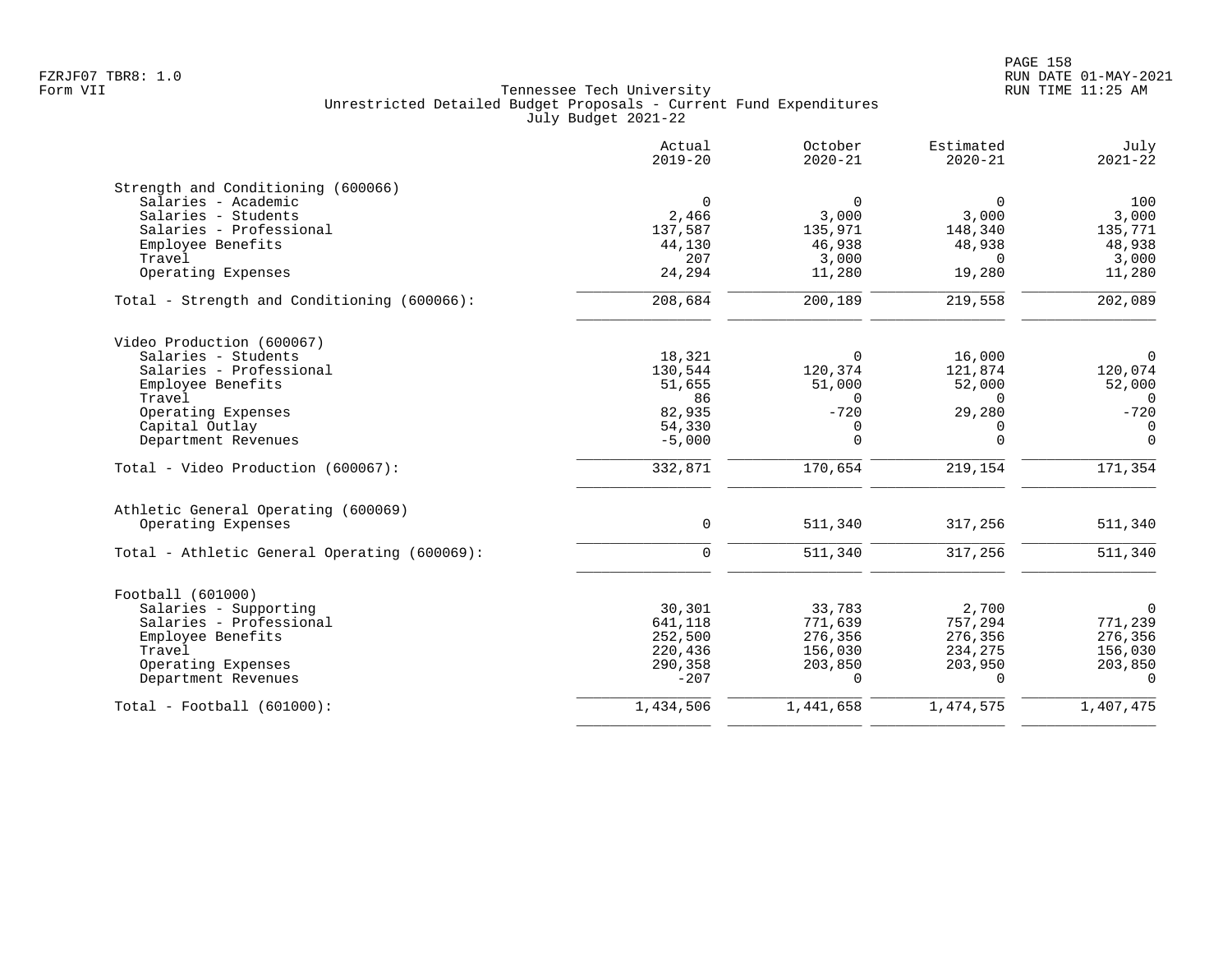|                                      | Actual<br>$2019 - 20$ | October<br>$2020 - 21$ | Estimated<br>$2020 - 21$ | July<br>$2021 - 22$ |
|--------------------------------------|-----------------------|------------------------|--------------------------|---------------------|
| Mens Basketball (601001)             |                       |                        |                          |                     |
| Salaries - Supporting                | 10,848                | 12,697                 | 1,862                    | 12,697              |
| Salaries - Professional              | 316,467               | 563,255                | 569,070                  | 569,255             |
| Employee Benefits                    | 99,482                | 151,221                | 151,221                  | 151,221             |
| Travel                               | 106,915               | 134,649                | 122,534                  | 134,649             |
| Operating Expenses                   | 142,088               | 112,392                | 111,153                  | 112,392             |
| Capital Outlay                       | 3,105                 | $\Omega$               | $\Omega$                 | $\Omega$            |
| Total - Mens Basketball (601001):    | 678,905               | 974,214                | 955,840                  | 980,214             |
| Baseball (601003)                    |                       |                        |                          |                     |
| Salaries - Professional              | 172,466               | 183,100                | 202,235                  | 203,200             |
| Employee Benefits                    | 49,190                | 66,000                 | 66,000                   | 66,000              |
| Travel                               | 45,730                | 57,420                 | 69,678                   | 57,420              |
| Operating Expenses                   | 133,922               | 61,770                 | 82,593                   | 61,770              |
| Total - Baseball (601003):           | 401,308               | 368,290                | 420,506                  | 388,390             |
| Mens Cross Country (601005)          |                       |                        |                          |                     |
| Salaries - Professional              | 45,134                | 48,350                 | 49,375                   | 47,750              |
| Employee Benefits                    | 16,013                | 22,400                 | 22,400                   | 22,400              |
| Travel                               | 3,522                 | 16,740                 | 12,664                   | 16,740              |
| Operating Expenses                   | 22,960                | 6,522                  | 8,272                    | 6,522               |
| Total - Mens Cross Country (601005): | 87,629                | 94,012                 | 92,711                   | 93,412              |
| Mens Golf (601006)                   |                       |                        |                          |                     |
| Salaries - Professional              | 34,318                | 41,369                 | 43,869                   | 41,469              |
| Employee Benefits                    | 11,455                | 15,961                 | 15,961                   | 15,961              |
| Travel                               | 19,440                | 24,615                 | 22,153                   | 24,615              |
| Operating Expenses                   | 18,327                | 11,580                 | 10,422                   | 11,580              |
| Total - Mens Golf $(601006)$ :       | 83,540                | 93,525                 | 92,405                   | 93,625              |
|                                      |                       |                        |                          |                     |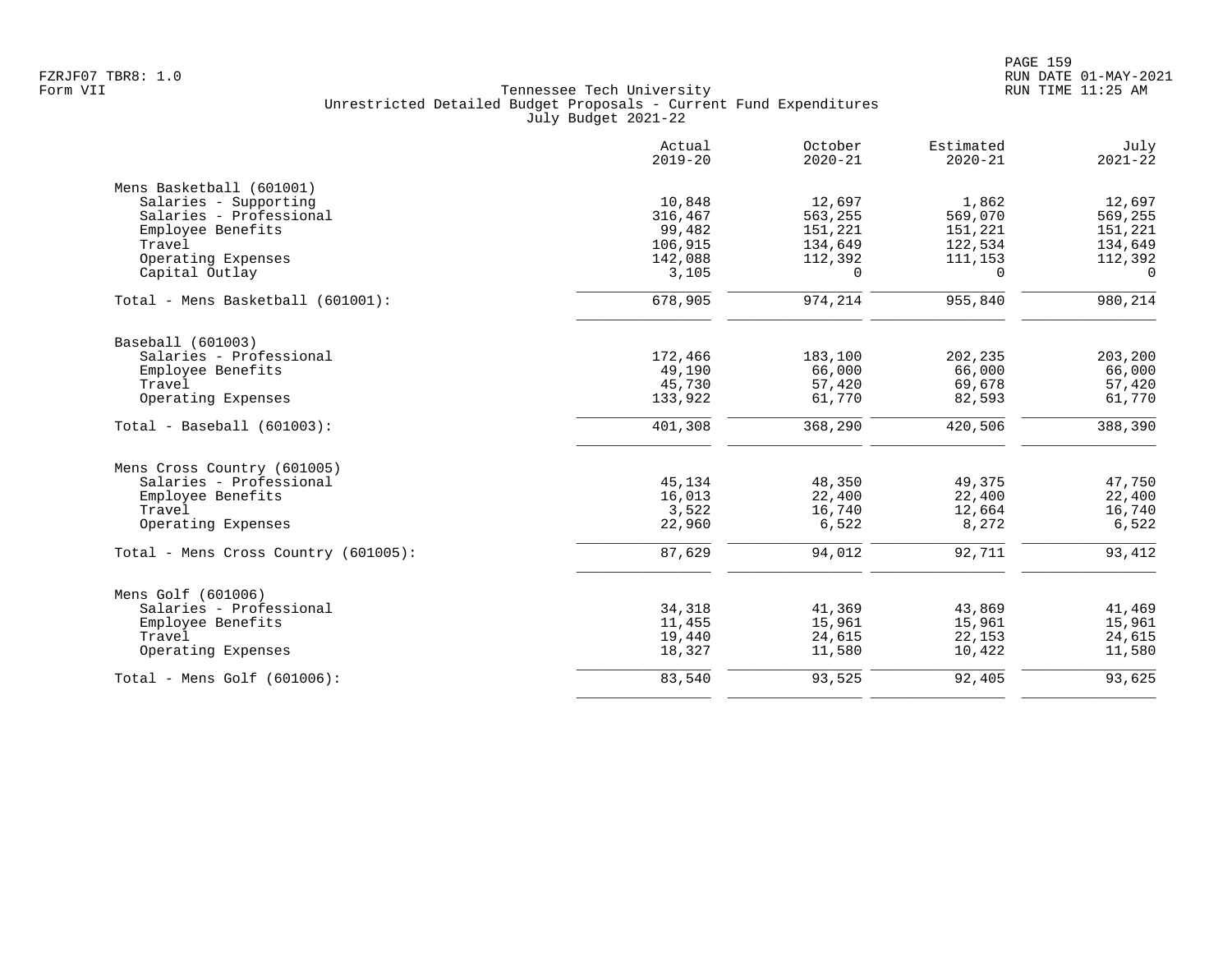|                                                                                                      | Actual<br>$2019 - 20$                | October<br>$2020 - 21$               | Estimated<br>$2020 - 21$             | July<br>$2021 - 22$                  |
|------------------------------------------------------------------------------------------------------|--------------------------------------|--------------------------------------|--------------------------------------|--------------------------------------|
| Mens Tennis (601007)<br>Salaries - Professional<br>Employee Benefits<br>Travel<br>Operating Expenses | 60,624<br>15,999<br>27,179<br>34,029 | 92,870<br>27,079<br>35,100<br>22,430 | 92,835<br>29,079<br>31,590<br>20,187 | 92,970<br>29,079<br>35,100<br>22,430 |
| Total - Mens Tennis (601007):                                                                        | 137,831                              | 177,479                              | 173,691                              | 179,579                              |
| Mens Tennis Tournaments (601008)<br>Travel                                                           | 0                                    | 0                                    | 8,000                                | 0                                    |
| Total - Mens Tennis Tournaments (601008):                                                            | $\mathbf 0$                          | $\mathbf 0$                          | 8,000                                | $\mathbf 0$                          |
| Mens OVC Golf (601012)<br>Travel                                                                     | $\mathbf 0$                          | 0                                    | 6,000                                | 0                                    |
| Total - Mens OVC Golf (601012):                                                                      | $\mathbf 0$                          | $\mathbf 0$                          | 6,000                                | $\Omega$                             |
| Mens OVC Baseball Tourney (601014)<br>Travel                                                         | $\mathbf 0$                          | 0                                    | 20,000                               | 0                                    |
| Total - Mens OVC Baseball Tourney (601014):                                                          | $\mathbf 0$                          | $\mathbf 0$                          | 20,000                               | $\Omega$                             |
| Mens OVC Cross Country Tourney (601016)<br>Travel                                                    | 3,087                                | 0                                    | 5,000                                | 0                                    |
| Total - Mens OVC Cross Country Tourney (601016):                                                     | 3,087                                | $\mathbf 0$                          | 5,000                                | $\mathbf 0$                          |
|                                                                                                      |                                      |                                      |                                      |                                      |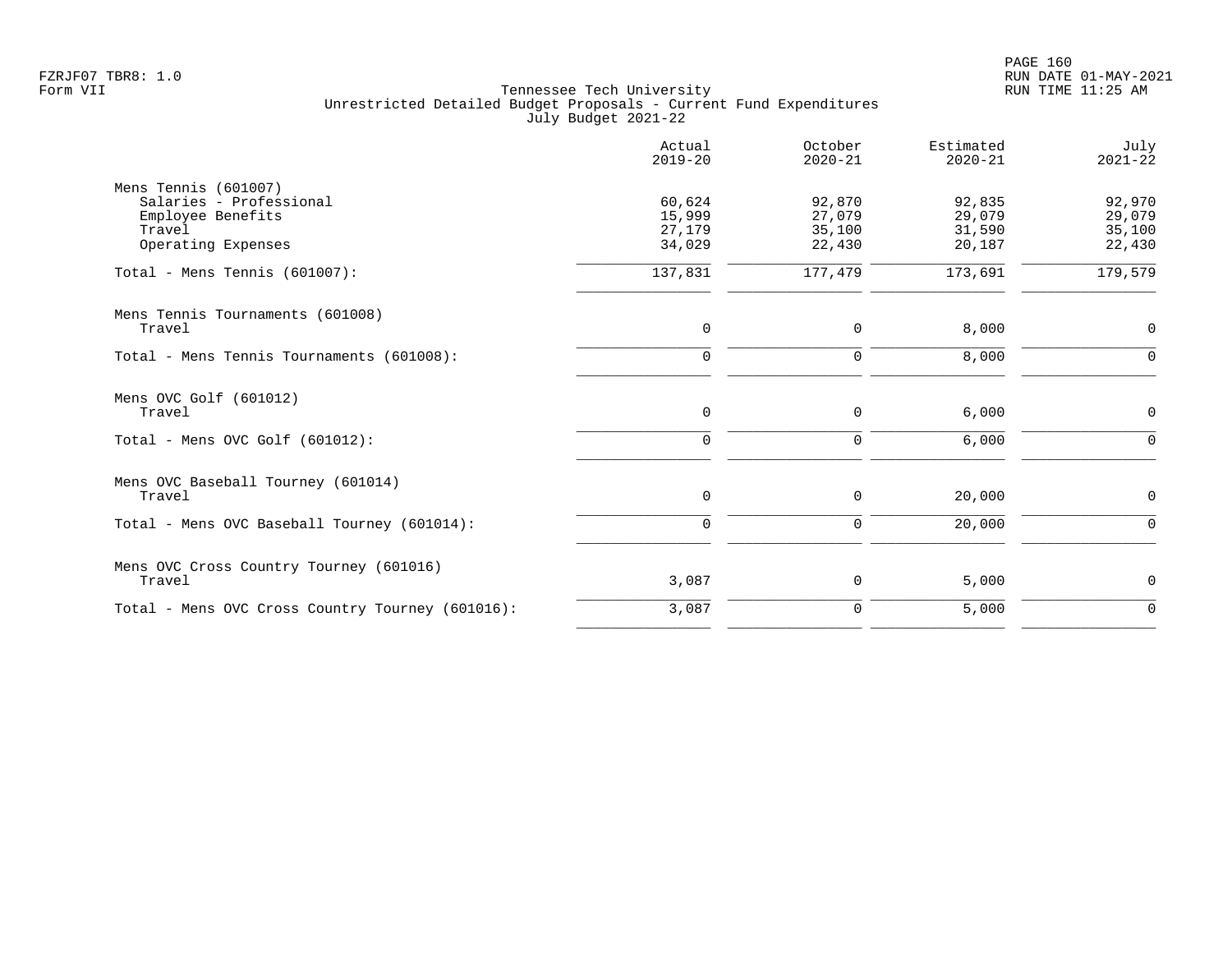PAGE 161 FZRJF07 TBR8: 1.0 RUN DATE 01-MAY-2021

|                                                                                                                                                                                              | Actual<br>$2019 - 20$                                                | October<br>$2020 - 21$                                                   | Estimated<br>$2020 - 21$                                               | July<br>$2021 - 22$                                                      |
|----------------------------------------------------------------------------------------------------------------------------------------------------------------------------------------------|----------------------------------------------------------------------|--------------------------------------------------------------------------|------------------------------------------------------------------------|--------------------------------------------------------------------------|
| Baseball Strategic Initiatives (601018)<br>Operating Expenses                                                                                                                                | $\mathbf 0$                                                          | 50,000                                                                   | $\Omega$                                                               | 50,000                                                                   |
| Total - Baseball Strategic Initiatives (601018):                                                                                                                                             | $\mathbf 0$                                                          | 50,000                                                                   | $\mathbf 0$                                                            | 50,000                                                                   |
| Mens Tennis Grad Asst (601050)<br>Employee Benefits                                                                                                                                          | 10,971                                                               | $\mathbf 0$                                                              | 0                                                                      | $\mathbf 0$                                                              |
| Total - Mens Tennis Grad Asst (601050):                                                                                                                                                      | 10,971                                                               | $\mathbf 0$                                                              | $\Omega$                                                               | $\Omega$                                                                 |
| Womens Basketball (602000)<br>Salaries - Supporting<br>Salaries - Professional<br>Employee Benefits<br>Travel<br>Operating Expenses<br>Capital Outlay<br>Total - Womens Basketball (602000): | 10,098<br>283,051<br>97,368<br>87,211<br>103,926<br>3,105<br>584,759 | 12,697<br>362,360<br>124,994<br>101,430<br>84,294<br>$\Omega$<br>685,775 | 1,862<br>362,727<br>124,994<br>91,285<br>75,865<br>$\Omega$<br>656,733 | 12,697<br>362,360<br>124,994<br>101,430<br>84,294<br>$\Omega$<br>685,775 |
| Womens Bball OVC Tournaments (602001)<br>Travel<br>Operating Expenses                                                                                                                        | 12,172<br>415                                                        | 0<br>$\mathbf 0$                                                         | 20,000<br>500                                                          | 0<br>$\Omega$                                                            |
| Total - Womens Bball OVC Tournaments (602001):                                                                                                                                               | 12,587                                                               | $\mathbf 0$                                                              | 20,500                                                                 | 0                                                                        |
|                                                                                                                                                                                              |                                                                      |                                                                          |                                                                        |                                                                          |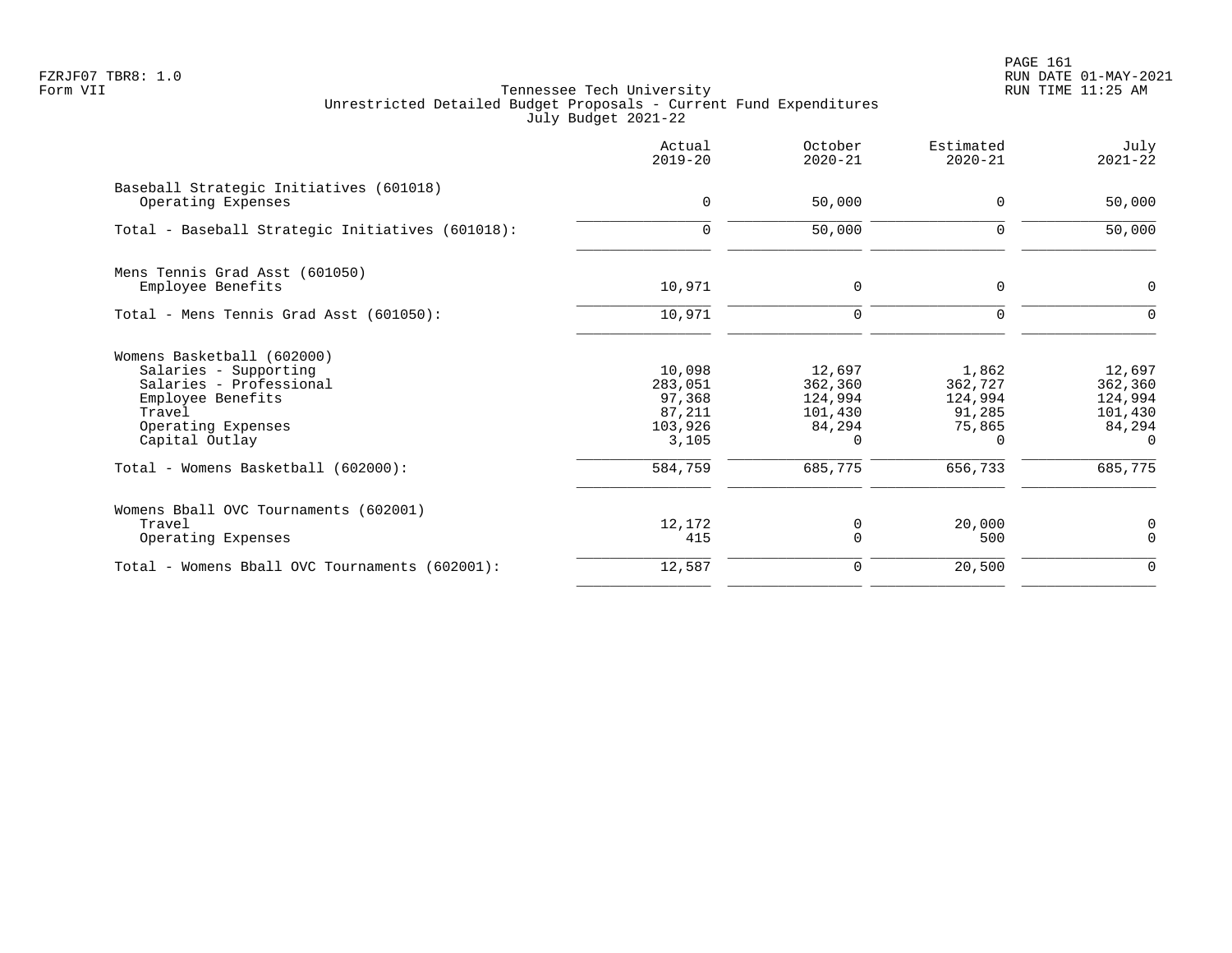| 140,915<br>143,165<br>54,951<br>54,951<br>35,640<br>26,292 | 142,615<br>54,951                                                                                                                                              |
|------------------------------------------------------------|----------------------------------------------------------------------------------------------------------------------------------------------------------------|
|                                                            |                                                                                                                                                                |
|                                                            |                                                                                                                                                                |
|                                                            |                                                                                                                                                                |
|                                                            | 35,640                                                                                                                                                         |
|                                                            | 24,840                                                                                                                                                         |
| 254,248                                                    | 258,046                                                                                                                                                        |
|                                                            |                                                                                                                                                                |
| 8,000                                                      | $\mathbf 0$                                                                                                                                                    |
| 8,000                                                      | $\Omega$                                                                                                                                                       |
|                                                            |                                                                                                                                                                |
| 43,168                                                     | 40,668                                                                                                                                                         |
| 15,400                                                     | 15,400                                                                                                                                                         |
| 24,017                                                     | 26,685                                                                                                                                                         |
| 10,962                                                     | 12,180                                                                                                                                                         |
| 93,547                                                     | 94,933                                                                                                                                                         |
|                                                            |                                                                                                                                                                |
|                                                            | 85,950                                                                                                                                                         |
| 36,130                                                     | 36,130                                                                                                                                                         |
| 47,348                                                     | 44,775                                                                                                                                                         |
| 13,959                                                     | 15,510                                                                                                                                                         |
| 184,662                                                    | 182,365                                                                                                                                                        |
|                                                            | 29,840<br>24,840<br>256,346<br>0<br>$\mathbf 0$<br>40,668<br>15,400<br>26,685<br>12,180<br>94,933<br>85,250<br>87,225<br>33,130<br>44,775<br>15,510<br>178,665 |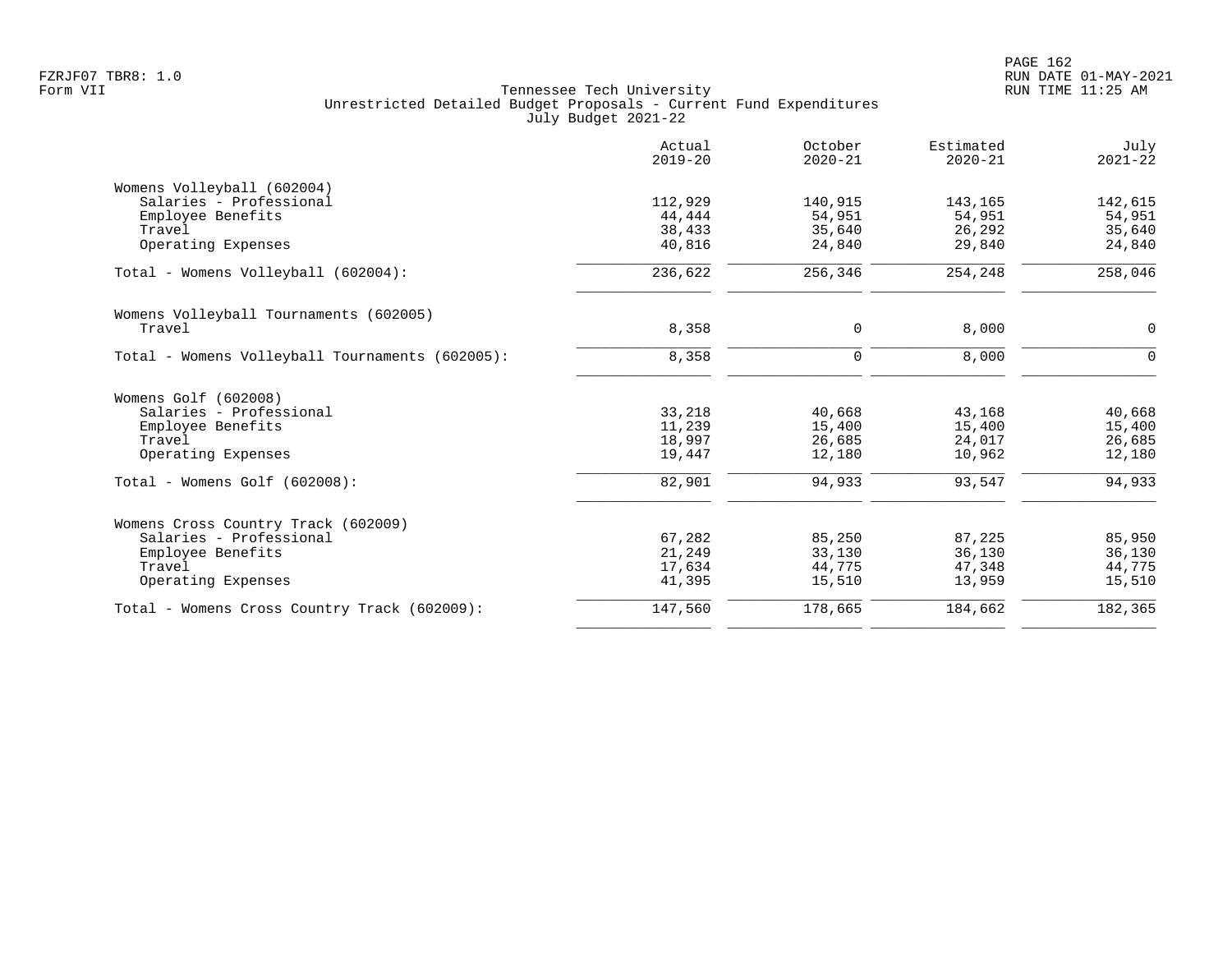|                                                   | Actual<br>$2019 - 20$ | October<br>$2020 - 21$ | Estimated<br>$2020 - 21$ | July<br>$2021 - 22$ |
|---------------------------------------------------|-----------------------|------------------------|--------------------------|---------------------|
| Womens Track Tournaments (602010)<br>Travel       | 13,643                | $\mathbf 0$            | 15,000                   | $\mathbf 0$         |
|                                                   |                       |                        |                          |                     |
| Total - Womens Track Tournaments (602010):        | 13,643                | $\mathbf 0$            | 15,000                   | $\mathbf 0$         |
| Womens Softball (602011)                          |                       |                        |                          |                     |
| Salaries - Professional                           | 111,156               | 135,415                | 127,953                  | 135,515             |
| Employee Benefits                                 | 31,194                | 38,383                 | 42,383                   | 42,383              |
| Travel                                            | 46,037                | 44,612                 | 40,148                   | 44,612              |
| Operating Expenses                                | 42,137                | 38,058                 | 34,253                   | 38,058              |
| Total - Womens Softball (602011):                 | 230,524               | 256,468                | 244,737                  | 260,568             |
| Womens Soccer (602012)                            |                       |                        |                          |                     |
| Salaries - Professional                           | 125,778               | 144,615                | 145,790                  | 144,915             |
| Employee Benefits                                 | 45,062                | 48,495                 | 51,495                   | 51,495              |
| Travel                                            | 55,261                | 42,435                 | 38,192                   | 42,435              |
| Operating Expenses                                | 36,722                | 35,244                 | 31,720                   | 35,244              |
| Total - Womens Soccer (602012):                   | 262,823               | 270,789                | 267,197                  | 274,089             |
| Womens OVC Softball Tournaments (602013)          |                       |                        |                          |                     |
| Travel                                            | 0                     | 0                      | 10,000                   | 0                   |
| Total - Womens OVC Softball Tournaments (602013): | $\Omega$              | $\mathbf 0$            | 10,000                   | $\mathbf 0$         |
|                                                   |                       |                        |                          |                     |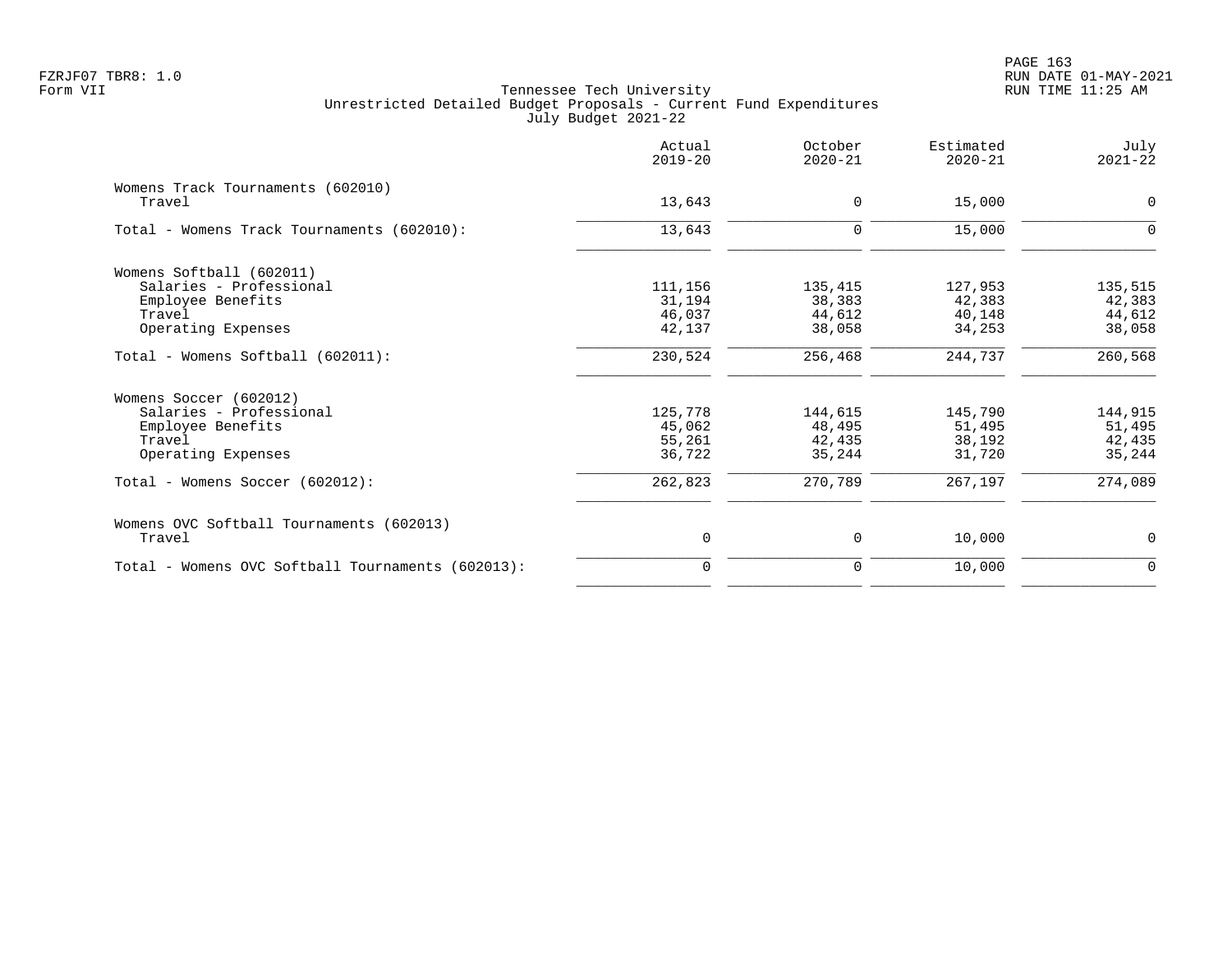PAGE 164 FZRJF07 TBR8: 1.0 RUN DATE 01-MAY-2021

|                                                                                                                           | Actual<br>$2019 - 20$              | October<br>$2020 - 21$    | Estimated<br>$2020 - 21$   | July<br>$2021 - 22$                                            |
|---------------------------------------------------------------------------------------------------------------------------|------------------------------------|---------------------------|----------------------------|----------------------------------------------------------------|
| Womens OVC Golf (602014)<br>Travel                                                                                        | 0                                  | 0                         | 6,000                      | 0                                                              |
| Total - Womens OVC Golf (602014):                                                                                         | $\Omega$                           | 0                         | 6,000                      | $\Omega$                                                       |
| Womens Soccer OVC Tourney (602015)<br>Travel                                                                              | 9,316                              | 0                         | 8,000                      | $\mathbf 0$                                                    |
| Total - Womens Soccer OVC Tourney (602015):                                                                               | 9,316                              | $\mathbf 0$               | 8,000                      | $\mathbf 0$                                                    |
| Athletic Motor Pool (650000)<br>Salaries - Professional<br>Operating Expenses                                             | $\Omega$<br>13,434                 | 4,000<br>13,000           | 4,000<br>13,000            | 4,000<br>13,000                                                |
| Total - Athletic Motor Pool (650000):                                                                                     | 13,434                             | 17,000                    | 17,000                     | 17,000                                                         |
| Athletic Motor Pool Revenue (650001)<br>Travel<br>Operating Expenses                                                      | $-3,319$<br>$-428$                 | $\Omega$<br>$-19,000$     | 0<br>$-17,000$             | 0<br>$-17,000$                                                 |
| Total - Athletic Motor Pool Revenue (650001):                                                                             | $-3,747$                           | $-19,000$                 | $-17,000$                  | $-17,000$                                                      |
| Student Sports Comp (650002)<br>Salaries - Professional<br>Employee Benefits<br>Operating Expenses<br>Department Revenues | 52,702<br>14,599<br>25,485<br>$-1$ | 0<br>$\Omega$<br>249<br>0 | 0<br>0<br>0<br>$\mathbf 0$ | $\mathbf 0$<br>$\overline{0}$<br>$\mathbf 0$<br>$\overline{0}$ |
| Total - Student Sports Comp (650002):                                                                                     | 92,785                             | 249                       | 0                          | $\mathbf 0$                                                    |
|                                                                                                                           |                                    |                           |                            |                                                                |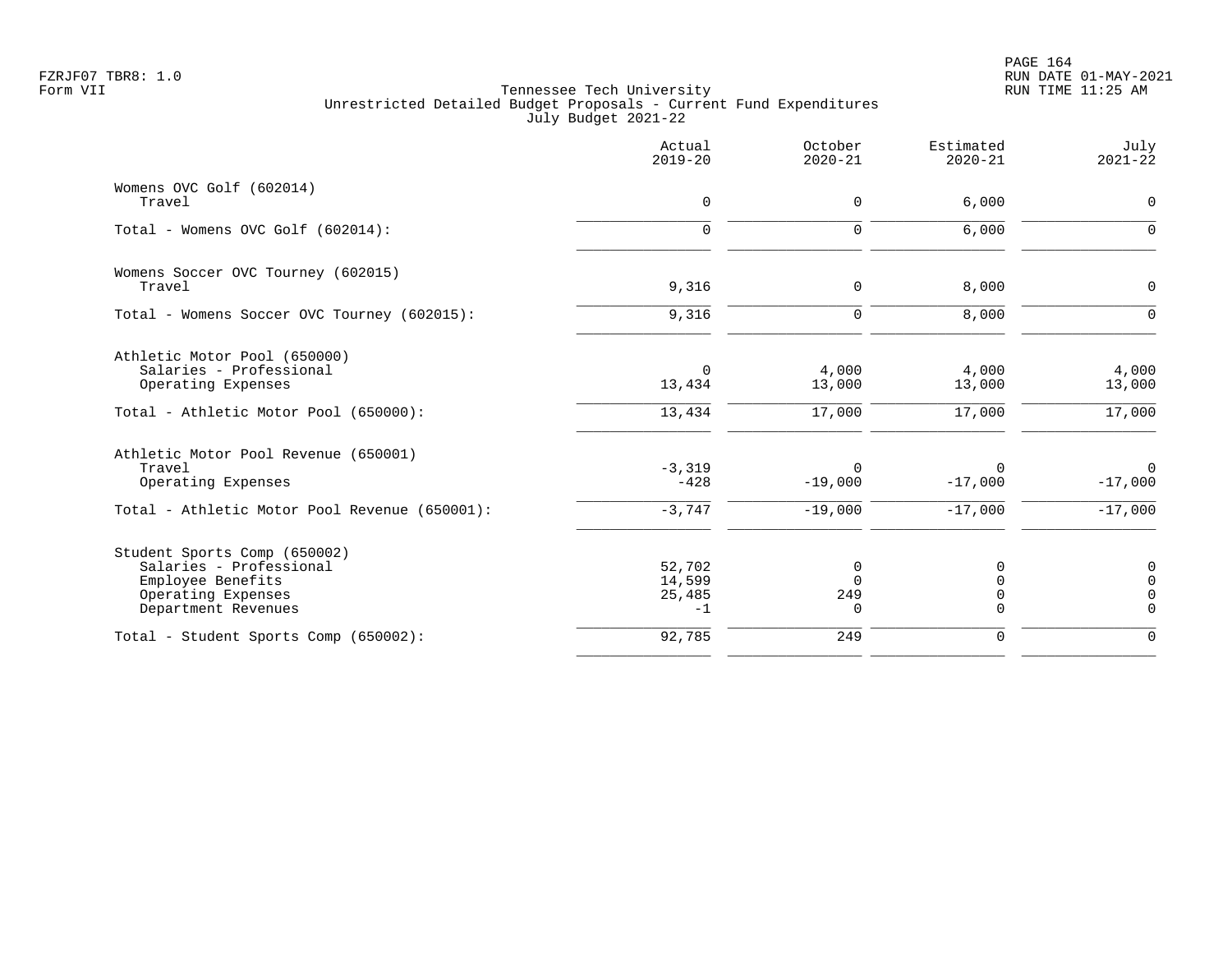|                                                                                         | Actual<br>$2019 - 20$ | October<br>$2020 - 21$ | Estimated<br>$2020 - 21$ | July<br>$2021 - 22$ |
|-----------------------------------------------------------------------------------------|-----------------------|------------------------|--------------------------|---------------------|
| Student Sports Comp Grad Assist (650003)<br>Employee Benefits                           | $\mathbf 0$           | 2,780                  | 2,780                    | 2,780               |
| Total - Student Sports Comp Grad Assist (650003):                                       | $\mathbf 0$           | 2,780                  | 2,780                    | 2,780               |
| Tennis Center (650004)<br>Salaries - Professional<br>Employee Benefits                  | 13,175<br>3,475       | 0<br>0                 | 0<br>$\mathbf 0$         | 0<br>$\mathbf 0$    |
| Total - Tennis Center (650004):                                                         | 16,650                | $\mathbf 0$            | $\mathbf 0$              | $\Omega$            |
| Athletic Facilities & Events (650008)<br>Salaries - Students<br>Salaries - Professional | 0<br>$\mathbf 0$      | 2,000<br>1,000         | 2,000<br>1,000           | 2,000<br>1,000      |
| Total - Athletic Facilities & Events (650008):                                          | 0                     | 3,000                  | 3,000                    | 3,000               |
| TBR Spouse Dependent Discount (700000)<br>Employee Benefits                             | 101,920               | 102,431                | 102,431                  | 102,431             |
| Total - TBR Spouse Dependent Discount (700000):                                         | 101,920               | 102,431                | 102,431                  | 102,431             |
| TBR Employ Remission PC191 (700001)<br>Employee Benefits                                | 108,834               | 108,044                | 108,044                  | 108,044             |
| Total - TBR Employ Remission PC191 (700001):                                            | 108,834               | 108,044                | 108,044                  | 108,044             |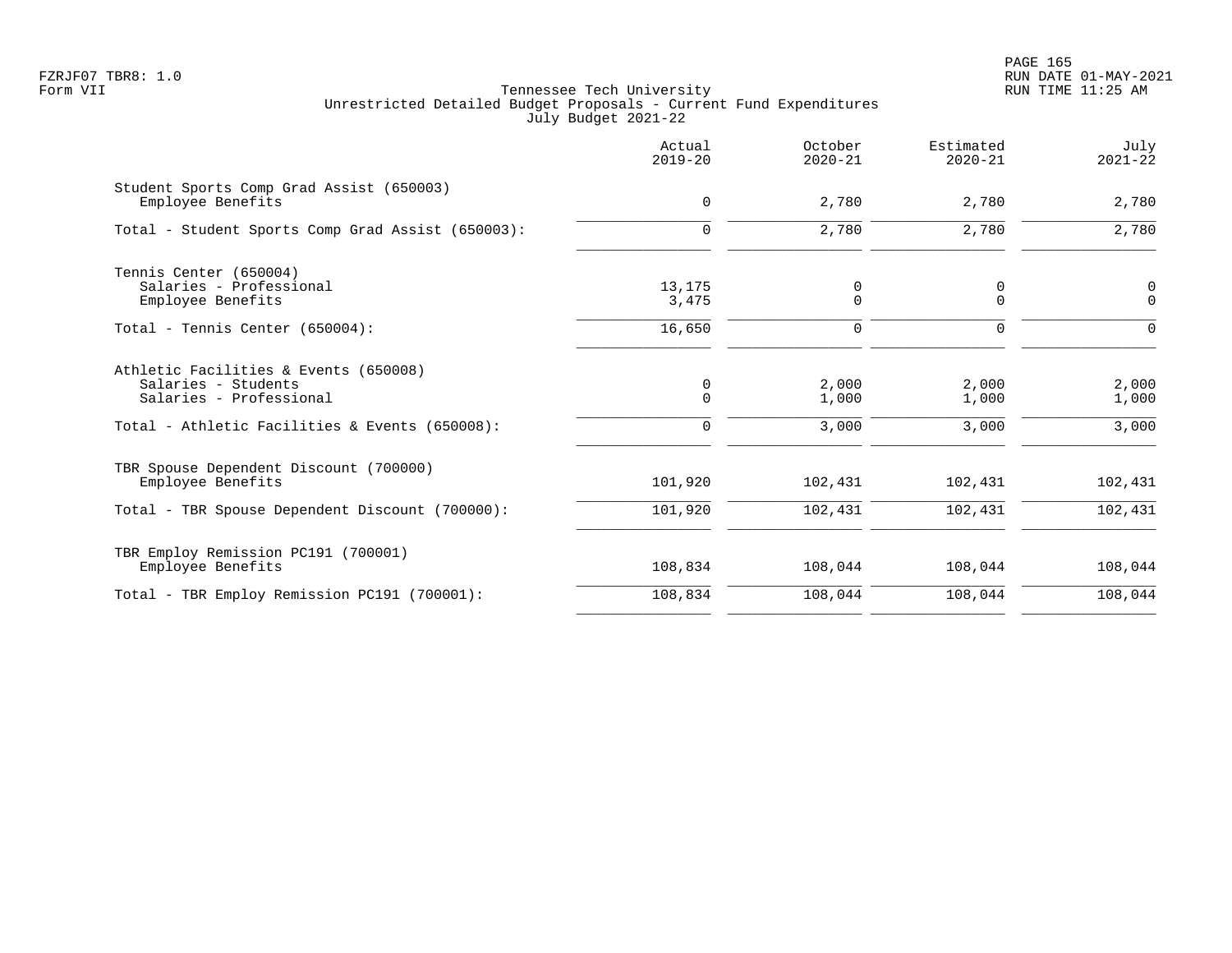PAGE 166 FZRJF07 TBR8: 1.0 RUN DATE 01-MAY-2021

| Actual<br>$2019 - 20$                                                 | October<br>$2020 - 21$                                                  | Estimated<br>$2020 - 21$                                                 | July<br>$2021 - 22$                                                         |
|-----------------------------------------------------------------------|-------------------------------------------------------------------------|--------------------------------------------------------------------------|-----------------------------------------------------------------------------|
| 559,335                                                               | 658,618                                                                 | 665,354                                                                  | 624,863                                                                     |
| 559,335                                                               | 658,618                                                                 | 665,354                                                                  | 624,863                                                                     |
| 41,326                                                                | 62,840                                                                  | 62,840                                                                   | 62,840                                                                      |
| 41,326                                                                | 62,840                                                                  | 62,840                                                                   | 62,840                                                                      |
| 0<br>0<br>$\mathbf 0$<br>$\Omega$<br>20,968<br>$-39,809$<br>$-18,841$ | 10,864<br>500<br>35,597<br>136,885<br>158,690<br>$-126, 107$<br>216,429 | 12,864<br>1,500<br>61,347<br>219,635<br>158,690<br>$-187.967$<br>266,069 | 32,305<br>$\Omega$<br>63,824<br>370,194<br>292,732<br>$-188.795$<br>570,260 |
| 0<br>$\mathbf 0$<br>$\Omega$                                          | 21,350<br>21,520                                                        | 21,350<br>21,520                                                         | 21,350<br>21,520<br>42,870                                                  |
|                                                                       |                                                                         | 42,870                                                                   | 42,870                                                                      |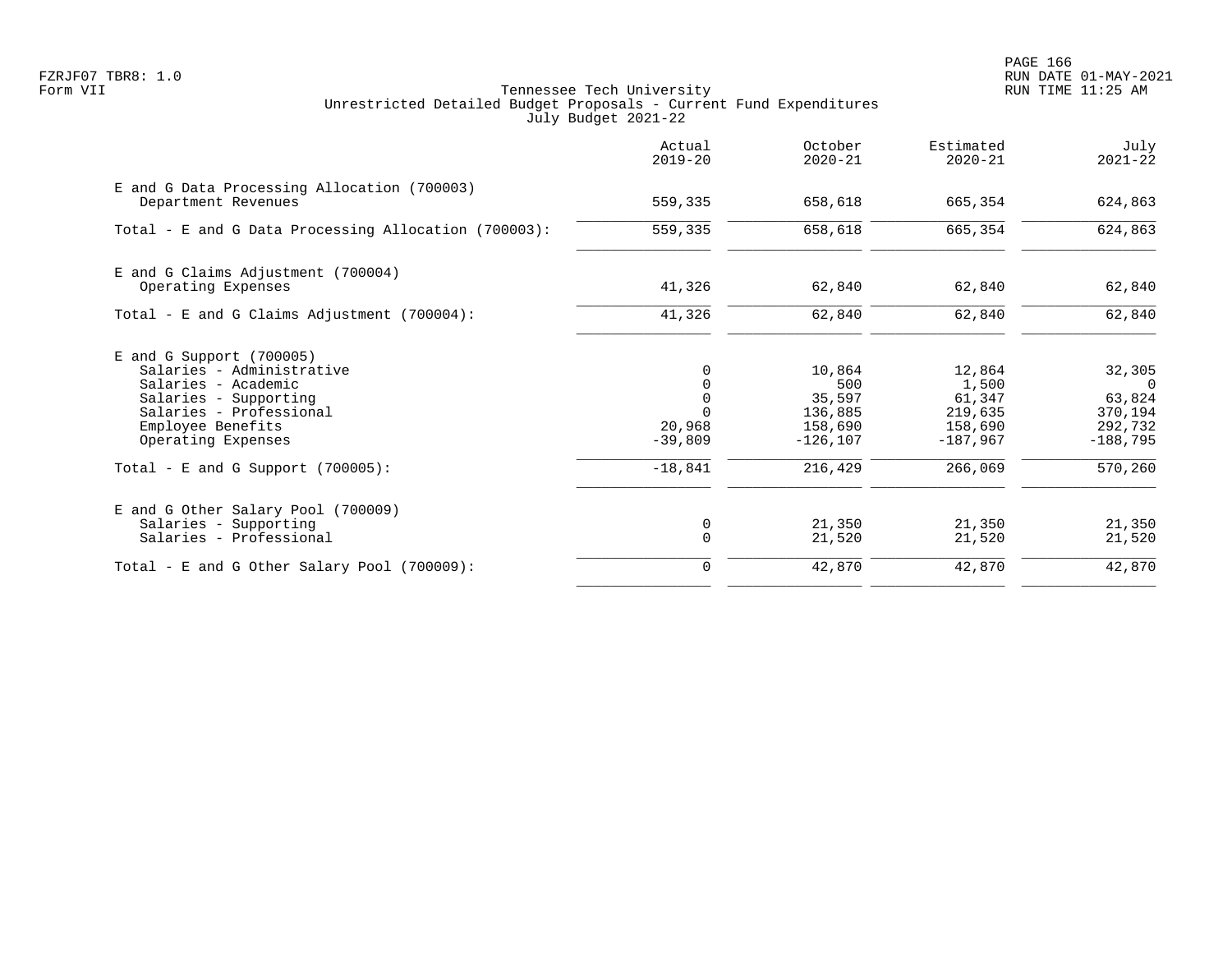|                                                     | Actual<br>$2019 - 20$  | October<br>$2020 - 21$ | Estimated<br>$2020 - 21$ | July<br>$2021 - 22$    |
|-----------------------------------------------------|------------------------|------------------------|--------------------------|------------------------|
| Post Office Allocation (700045)                     |                        |                        |                          |                        |
| Operating Expenses<br>Department Revenues           | $\Omega$<br>22,640     | 1,200<br>$\Omega$      | 1,200<br>$\Omega$        | 1,200<br>$\Omega$      |
| Total - Post Office Allocation (700045):            | 22,640                 | 1,200                  | 1,200                    | 1,200                  |
| TTU Staff Tuit Maint Reimbursment (700068)          |                        |                        |                          |                        |
| Employee Benefits                                   | 82,886                 | 19,201                 | 35,701                   | 16,500                 |
| Total - TTU Staff Tuit Maint Reimbursment (700068): | 82,886                 | 19,201                 | 35,701                   | 16,500                 |
| Total - Student Services (400):                     |                        |                        |                          |                        |
| Salaries - Administrative                           | 449,631                | 548,122                | 606,759                  | 625,025                |
| Salaries - Academic                                 | 9,423                  | 1,250                  | 10,950                   | 100                    |
| Salaries - Supporting                               | 1,406,561              | 1,440,879              | 1,488,753                | 1,451,808              |
| Salaries - Students                                 | 215,171                | 271,697                | 313,007                  | 264,854                |
| Salaries - Professional<br>Employee Benefits        | 7,579,294<br>3,962,021 | 8,312,102<br>4,278,259 | 8,343,614<br>4,381,704   | 8,571,217<br>4,467,890 |
| Travel                                              | 1,130,615              | 1,176,207              | 1,318,213                | 1,178,395              |
| Operating Expenses                                  | 4,520,727              | 5,179,391              | 5,350,726                | 4,106,148              |
| Capital Outlay                                      | 118,084                | 17,922                 | 25,522                   | $\Omega$               |
| Department Revenues                                 | 575,356                | 658,618                | 665,354                  | 624,863                |
| Total                                               | 19,966,883             | 21,884,447             | 22,504,602               | 21,290,300             |
|                                                     |                        |                        |                          |                        |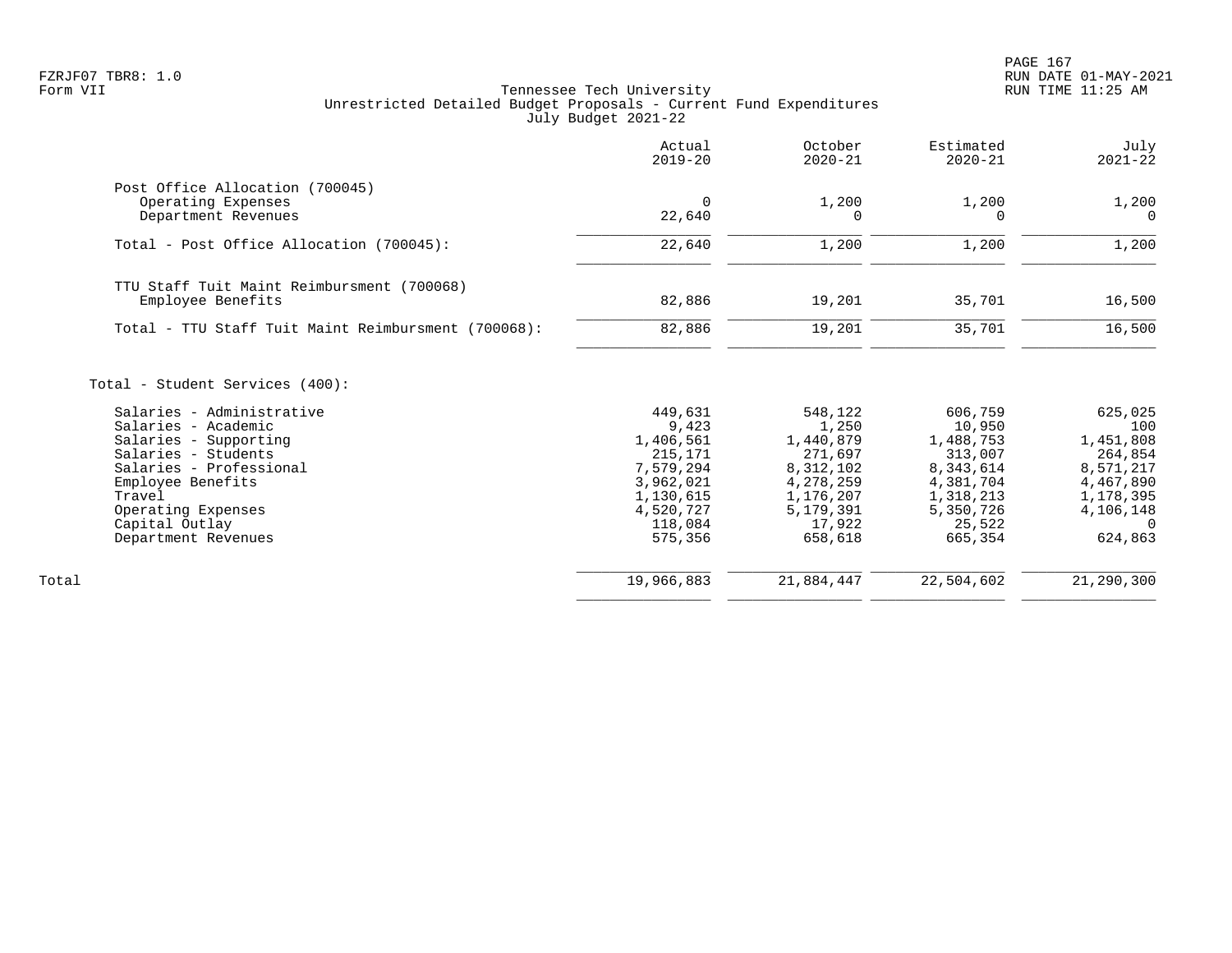| $2019 - 20$<br>$2020 - 21$<br>$2020 - 21$                                                                                                                                        |                        |
|----------------------------------------------------------------------------------------------------------------------------------------------------------------------------------|------------------------|
| Total - Student Services (40):                                                                                                                                                   |                        |
| Salaries - Administrative<br>449,631<br>548,122<br>606,759                                                                                                                       | 625,025                |
| 9,423<br>1,250<br>10,950<br>Salaries - Academic                                                                                                                                  | 100                    |
| Salaries - Supporting<br>1,406,561<br>1,440,879<br>1,488,753                                                                                                                     | 1,451,808              |
| Salaries - Students<br>215,171<br>271,697<br>313,007                                                                                                                             | 264,854                |
| Salaries - Professional<br>7,579,294<br>8,312,102<br>8,343,614                                                                                                                   | 8,571,217              |
| Employee Benefits<br>3,962,021<br>4,278,259<br>4,381,704<br>Travel<br>1,130,615<br>1,176,207<br>1,318,213                                                                        | 4,467,890<br>1,178,395 |
| 4,520,727<br>5,179,391<br>5,350,726<br>Operating Expense                                                                                                                         | 4,106,148              |
| 25,522<br>Capital Outlay<br>118,084<br>17,922                                                                                                                                    | $\Omega$               |
| 575,356<br>658,618<br>665,354<br>Department Revenues                                                                                                                             | 624,863                |
|                                                                                                                                                                                  |                        |
| 19,966,883<br>21,884,447<br>22,504,602<br>Total                                                                                                                                  | 21,290,300             |
| Institutional Support (45)<br>Institutional Support (450)<br>Board of Trustees (101000)<br>6,843<br>5,000<br>Travel<br>2,404<br>Operating Expenses<br>26,156<br>37,528<br>40,124 | $\mathbf 0$<br>42,528  |
| 32,999<br>42,528<br>42,528<br>Total - Board of Trustees (101000):                                                                                                                | 42,528                 |
| Presidents Office (110000)                                                                                                                                                       |                        |
| Salaries - Administrative<br>487,864<br>472,678<br>487,362                                                                                                                       | 487,564                |
| 42,195<br>45,503<br>46,003<br>Salaries - Supporting                                                                                                                              | 45,603                 |
| 824<br>3,816<br>3,190<br>Salaries - Students                                                                                                                                     | 3,190                  |
| 88,693<br>Salaries - Professional<br>84,244<br>88,193                                                                                                                            | 86,709                 |
| 145,515<br>Employee Benefits<br>155,833<br>155,833                                                                                                                               | 155,833                |
| Travel<br>3,840<br>500<br>4,147                                                                                                                                                  | 3,840                  |
| Operating Expenses<br>32,900<br>57,306<br>60,644                                                                                                                                 | 57,304                 |
| 782,503<br>841,227<br>843,353<br>Total - Presidents Office (110000):                                                                                                             | 840,043                |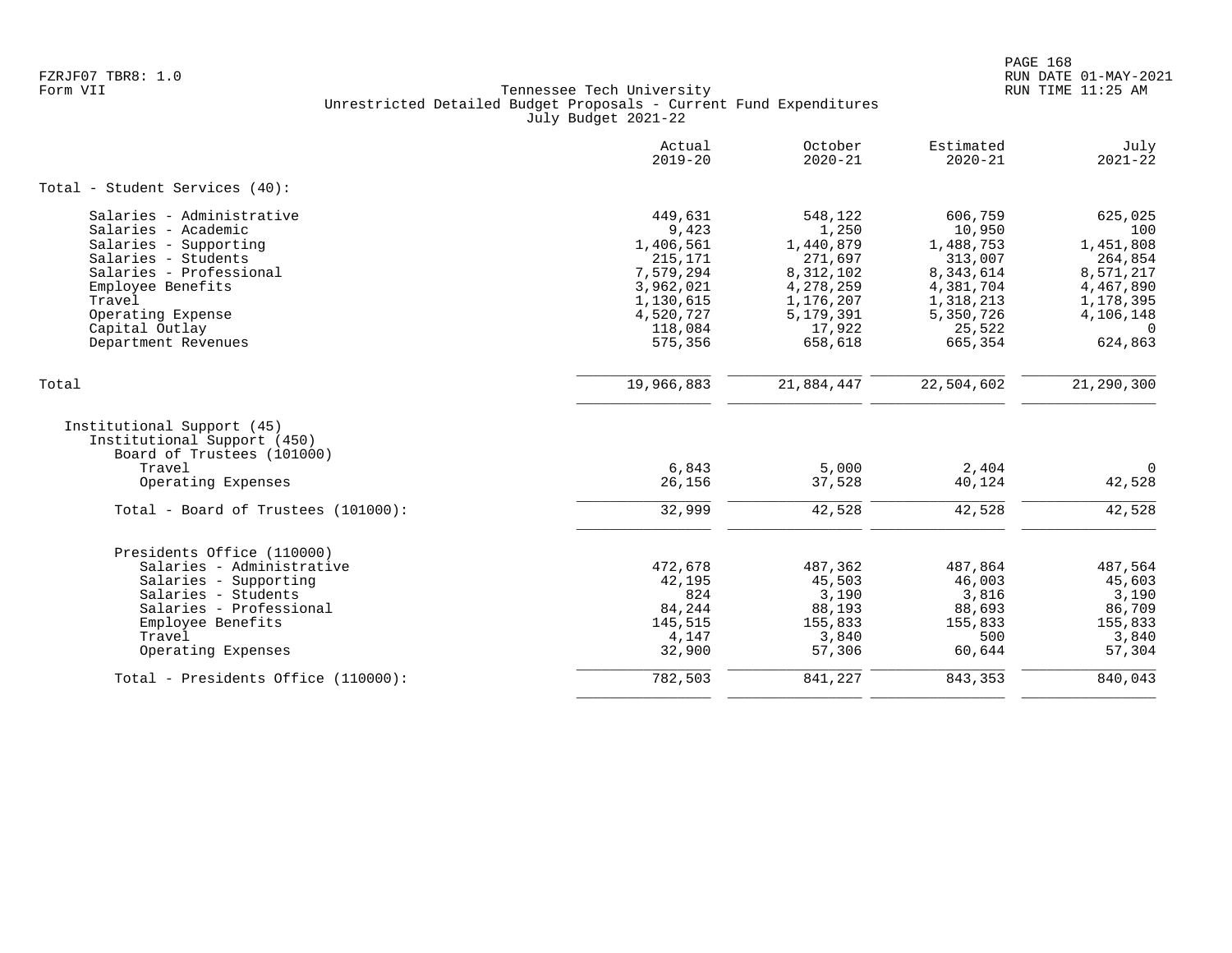PAGE 169 FZRJF07 TBR8: 1.0 RUN DATE 01-MAY-2021

|                                                                                                             | Actual<br>$2019 - 20$         | October<br>$2020 - 21$        | Estimated<br>$2020 - 21$      | July<br>$2021 - 22$                        |
|-------------------------------------------------------------------------------------------------------------|-------------------------------|-------------------------------|-------------------------------|--------------------------------------------|
| University Support (110001)<br>Operating Expenses                                                           | $\mathbf 0$                   | 24,021                        | 19,221                        | 24,266                                     |
| Total - University Support (110001):                                                                        | $\mathbf 0$                   | 24,021                        | 19,221                        | 24,266                                     |
| President Emeritus (110002)<br>Salaries - Professional<br>Employee Benefits<br>Travel<br>Operating Expenses | 77,918<br>1,130<br>499<br>253 | 77,920<br>1,130<br>0<br>1,040 | 77,920<br>1,130<br>188<br>352 | 77,920<br>1,130<br>$\overline{0}$<br>1,040 |
| Total - President Emeritus (110002):                                                                        | 79,800                        | 80,090                        | 79,590                        | 80,090                                     |
| Faculty Senate (110003)<br>Salaries - Academic<br>Employee Benefits<br>Travel<br>Operating Expenses         | 4,974<br>1,338<br>896<br>95   | 0<br>872<br>384<br>365        | 4,800<br>872<br>384<br>365    | $\overline{0}$<br>872<br>384<br>365        |
| Total - Faculty Senate (110003):                                                                            | 7,303                         | 1,621                         | 6,421                         | 1,621                                      |
| Staff Development (110005)<br>Operating Expenses                                                            | 2,068                         | 1,745                         | 1,745                         | 1,500                                      |
| Total - Staff Development (110005):                                                                         | 2,068                         | 1,745                         | 1,745                         | 1,500                                      |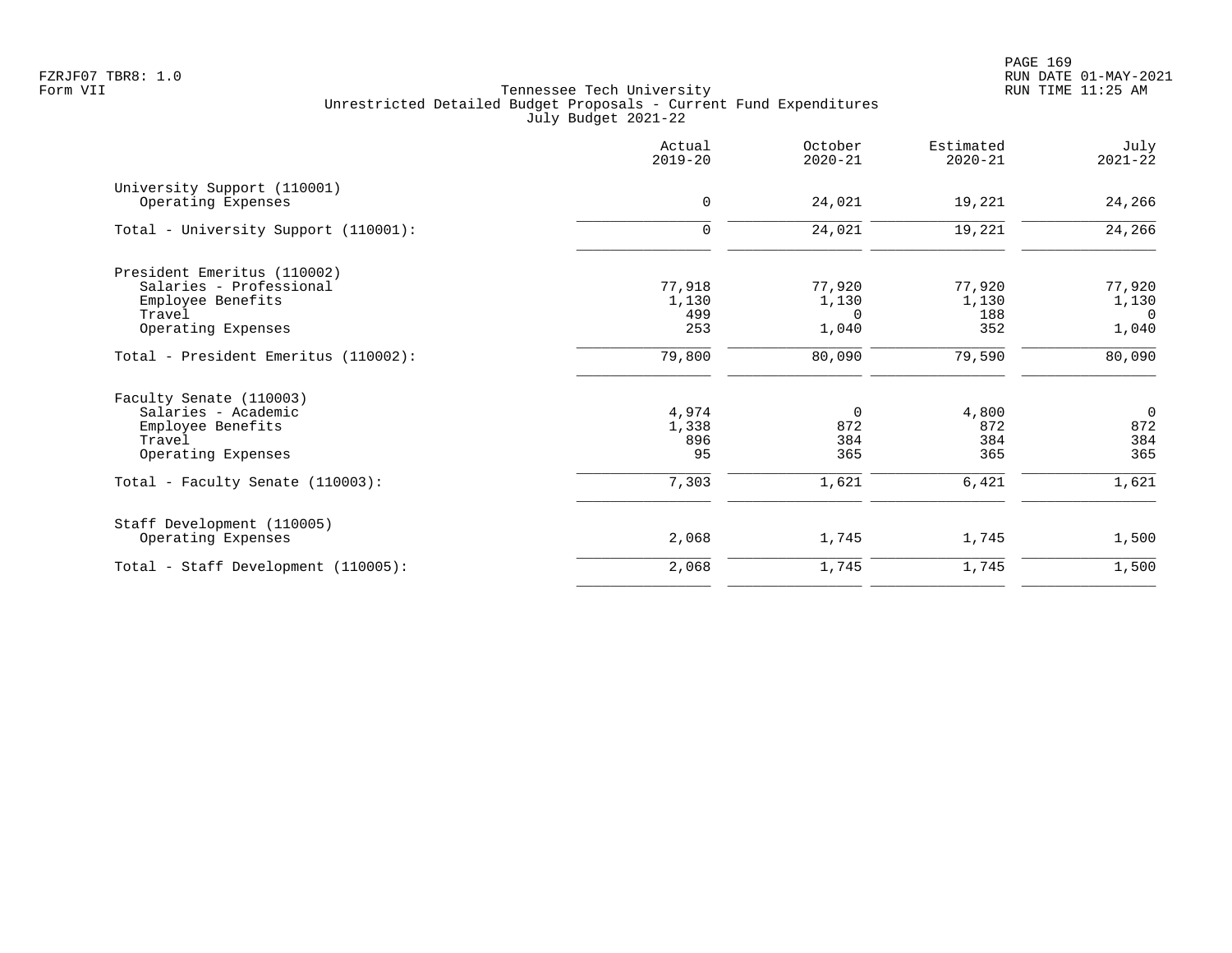|                                                        | Actual<br>$2019 - 20$ | October<br>$2020 - 21$ | Estimated<br>$2020 - 21$ | July<br>$2021 - 22$ |
|--------------------------------------------------------|-----------------------|------------------------|--------------------------|---------------------|
| President Grad Assistant (110006)<br>Employee Benefits | 18,336                | 16,670                 | 16,044                   | 16,670              |
| Total - President Grad Assistant (110006):             | 18,336                | 16,670                 | 16,044                   | 16,670              |
| Staff Awards (110008)                                  |                       |                        |                          |                     |
| Salaries - Supporting                                  | 1,000                 | 4,000                  | 4,000                    | 4,000               |
| Employee Benefits                                      | 90                    | $\Omega$               | $\Omega$                 | $\Omega$            |
| Operating Expenses                                     | $\mathbf 0$           | 2,200                  | 2,200                    | 2,200               |
| Total - Staff Awards (110008):                         | 1,090                 | 6,200                  | 6,200                    | 6,200               |
| Professional Awards (110009)                           |                       |                        |                          |                     |
| Salaries - Professional                                | 1,000                 | 1,000                  | 1,000                    | 1,000               |
| Employee Benefits                                      | 77                    | 0                      | $\mathbf 0$              | $\Omega$            |
| Operating Expenses                                     | $\Omega$              | 50                     | 50                       | 50                  |
| Total - Professional Awards (110009):                  | 1,077                 | 1,050                  | 1,050                    | 1,050               |
| Performance Awards (110010)                            |                       |                        |                          |                     |
| Operating Expenses                                     | 0                     | 11,520                 | 11,520                   | 11,520              |
| Total - Performance Awards (110010):                   | $\mathbf 0$           | 11,520                 | 11,520                   | 11,520              |
| Graduation Experience (110012)                         |                       |                        |                          |                     |
| Salaries - Students                                    | 7,052                 | 15,000                 | 15,000                   | $\mathbf 0$         |
| Employee Benefits                                      | 23                    | 31                     | 31                       | 31                  |
| Operating Expenses                                     | 151,246               | 154,397                | 154,397                  | 155,505             |
| Total - Graduation Experience (110012):                | 158,321               | 169,428                | 169,428                  | 155,536             |
|                                                        |                       |                        |                          |                     |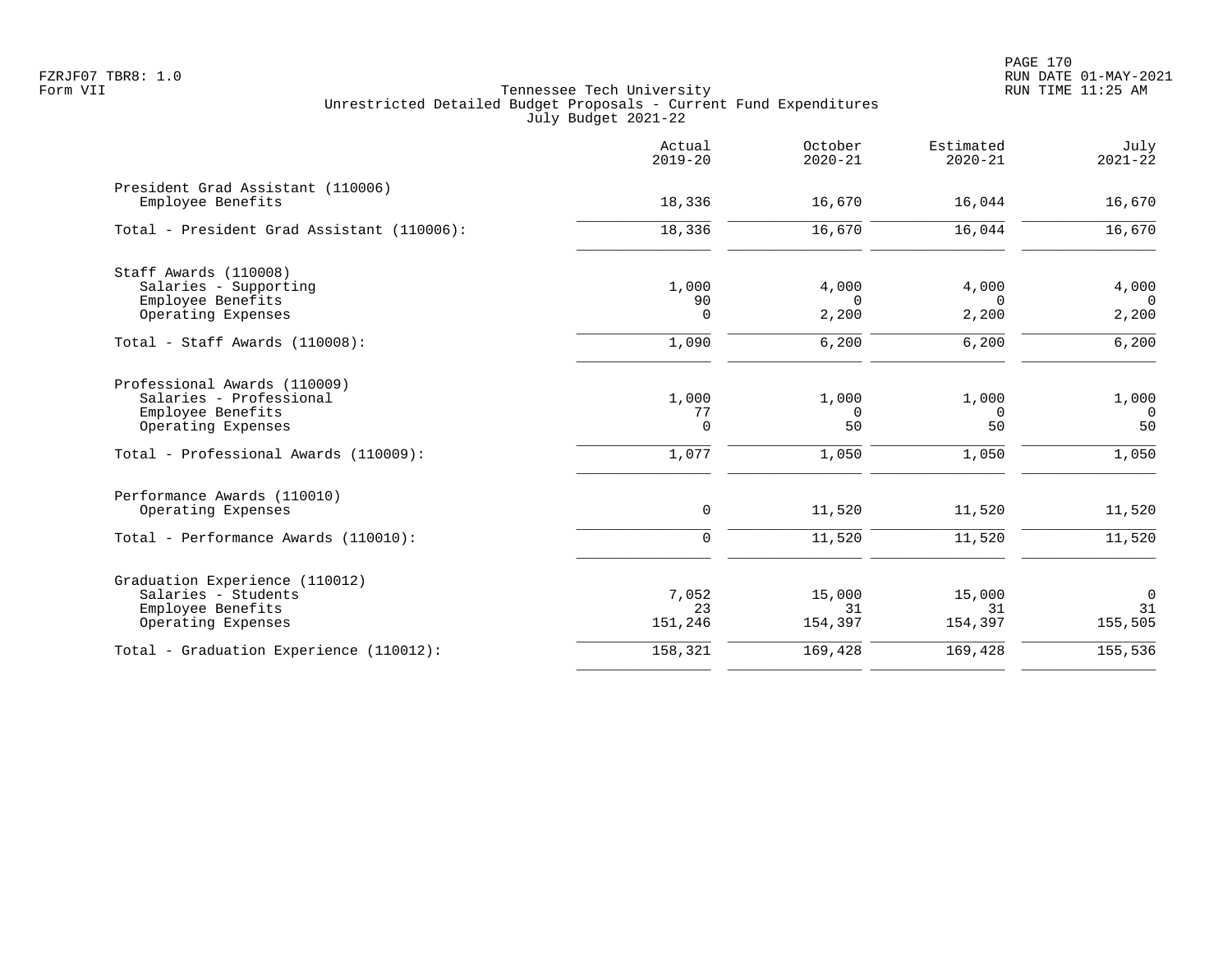PAGE 171 FZRJF07 TBR8: 1.0 RUN DATE 01-MAY-2021

|                                                          | Actual<br>$2019 - 20$ | October<br>$2020 - 21$ | Estimated<br>$2020 - 21$ | July<br>$2021 - 22$ |
|----------------------------------------------------------|-----------------------|------------------------|--------------------------|---------------------|
| Exec Mgt Strategic Initiatives (110016)                  |                       |                        |                          |                     |
| Operating Expenses<br>Capital Outlay                     | 115,486<br>18,314     | 412,556                | 302,371<br>8,310         | 521,301<br>$\Omega$ |
| Total - Exec Mgt Strategic Initiatives (110016):         | 133,800               | 412,556                | 310,681                  | 521,301             |
|                                                          |                       |                        |                          |                     |
| Marketing Strategic Plans (110017)<br>Operating Expenses | 704,666               | 750,000                | 737,937                  | 450,000             |
| Total - Marketing Strategic Plans (110017):              | 704,666               | 750,000                | 737,937                  | 450,000             |
| LSP-President (110027)                                   |                       |                        |                          |                     |
| Operating Expenses                                       | 0                     | 1,655                  | 1,655                    | $\mathbf 0$         |
| Total - LSP-President (110027):                          | $\mathbf 0$           | 1,655                  | 1,655                    | $\mathbf 0$         |
| University Counsel (110100)                              |                       |                        |                          |                     |
| Salaries - Administrative                                | 170,600               | 122,450                | 156,675                  | 170,800             |
| Salaries - Students                                      | 134                   | $\Omega$               | $\Omega$                 | $\Omega$            |
| Salaries - Professional                                  | 80,189                | 97,374                 | 131,024                  | 48,374              |
| Employee Benefits<br>Travel                              | 75,526<br>827         | 74,056<br>5,850        | 74,056<br>5,850          | 74,056<br>4,800     |
| Operating Expenses                                       | 3,818                 | 4,938                  | 4,938                    | 4,838               |
| Total - University Counsel (110100):                     | 331,094               | 304,668                | 372,543                  | 302,868             |
|                                                          |                       |                        |                          |                     |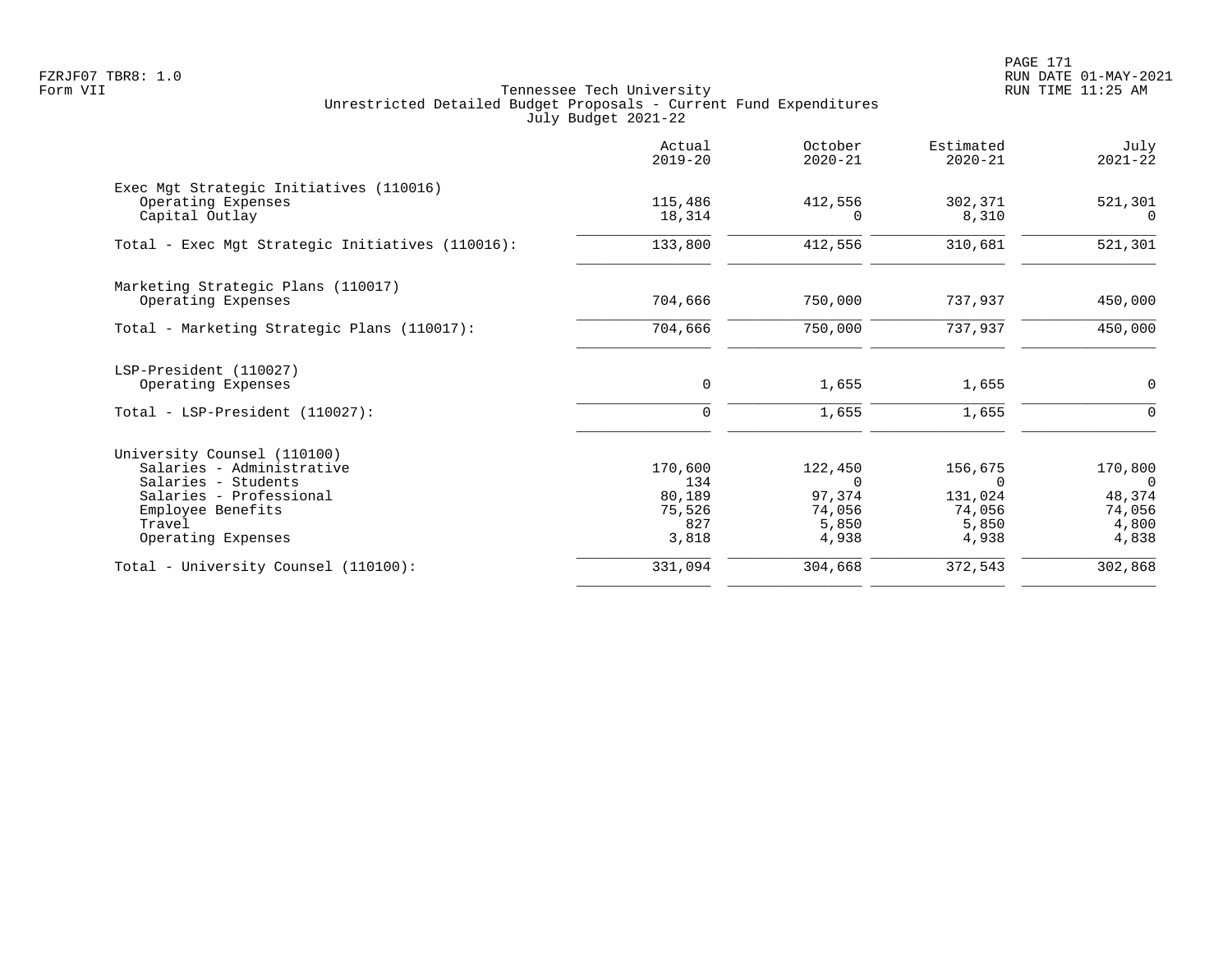| $2019 - 20$ | October<br>$2020 - 21$                                             | Estimated<br>$2020 - 21$                                              | July<br>$2021 - 22$                                                    |
|-------------|--------------------------------------------------------------------|-----------------------------------------------------------------------|------------------------------------------------------------------------|
|             |                                                                    |                                                                       |                                                                        |
| 199,350     | 195,700                                                            | 196,200                                                               | 195,800                                                                |
| 66,870      | 70,449                                                             | 70,449                                                                | 70,449                                                                 |
| 9,266       | 9,000                                                              | 8,000                                                                 | 9,000                                                                  |
| 4,218       | 3,000                                                              | 4,000                                                                 | 3,000                                                                  |
| 279,704     | 278,149                                                            | 278,649                                                               | 278,249                                                                |
|             |                                                                    |                                                                       |                                                                        |
|             |                                                                    |                                                                       | 114,179                                                                |
|             |                                                                    |                                                                       | 102,923                                                                |
|             |                                                                    |                                                                       | 84,792                                                                 |
|             |                                                                    |                                                                       | 13,185                                                                 |
| 9,418       | 3,504                                                              | 4,504                                                                 | 3,504                                                                  |
| 273,242     | 310,383                                                            | 319,983                                                               | 318,583                                                                |
|             |                                                                    |                                                                       |                                                                        |
| 711         | 2,925                                                              | 2,925                                                                 | 2,000                                                                  |
| 711         | 2,925                                                              | 2,925                                                                 | 2,000                                                                  |
|             |                                                                    |                                                                       |                                                                        |
|             |                                                                    |                                                                       | 225,000                                                                |
|             |                                                                    |                                                                       | 44,266                                                                 |
|             |                                                                    |                                                                       | 203,420                                                                |
| 56,553      | 98,037                                                             | 134,555                                                               | 142,310                                                                |
| 254,559     | 453,211                                                            | 529,823                                                               | 614,996                                                                |
|             | 107,479<br>81,732<br>73,177<br>1,436<br>65,392<br>45,736<br>86,878 | 108,079<br>102,823<br>82,792<br>13,185<br>225,000<br>44,166<br>86,008 | 114,679<br>103,823<br>84,792<br>12,185<br>226,055<br>44,666<br>124,547 |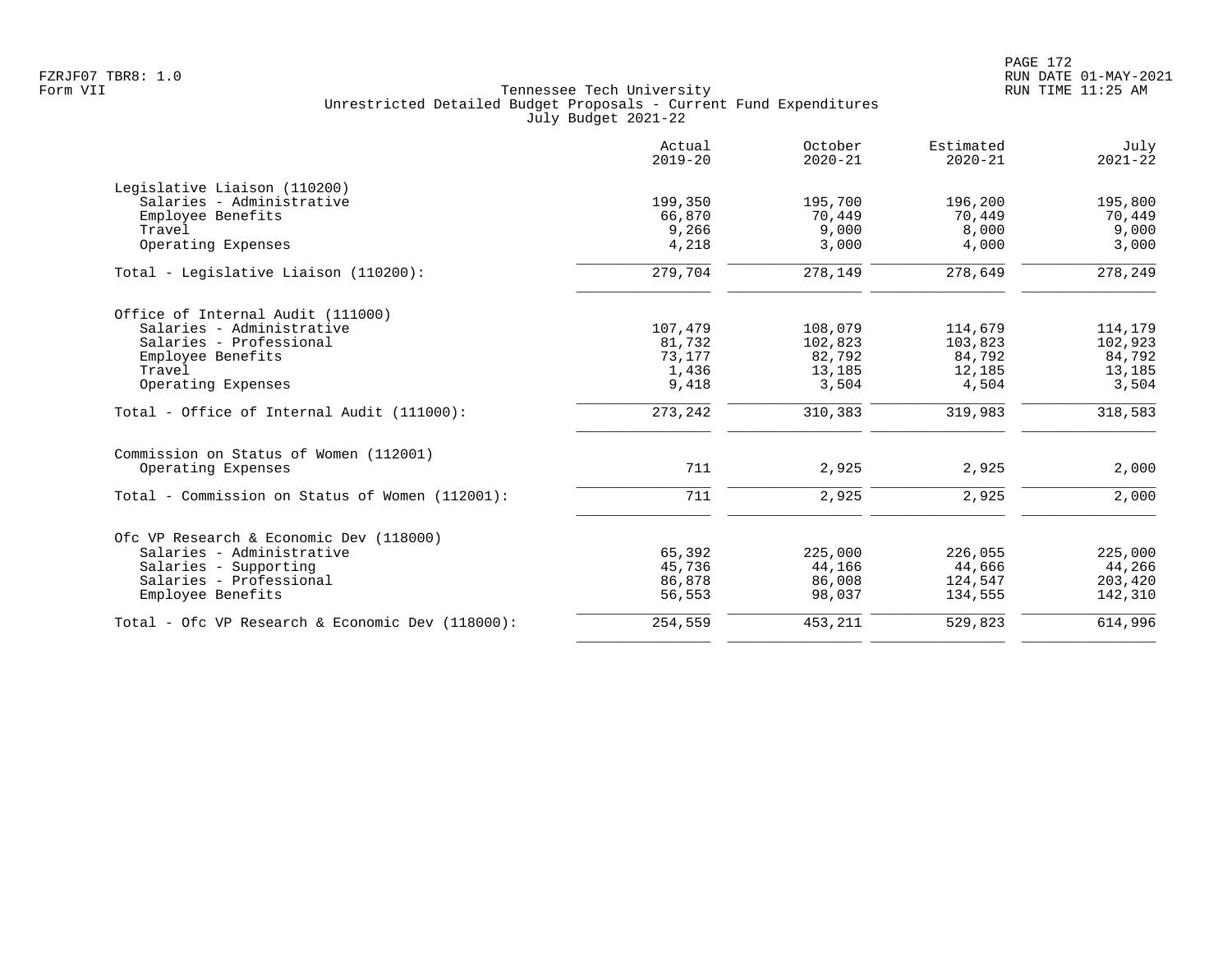PAGE 173 FZRJF07 TBR8: 1.0 RUN DATE 01-MAY-2021

|                                                      | Actual<br>$2019 - 20$ | October<br>$2020 - 21$ | Estimated<br>$2020 - 21$ | July<br>$2021 - 22$ |
|------------------------------------------------------|-----------------------|------------------------|--------------------------|---------------------|
| LSP-VP Research (118002)                             |                       |                        |                          |                     |
| Employee Benefits                                    | 0                     | $\Omega$               | $-1, 125$                | $\mathbf 0$         |
| Operating Expenses                                   | $\mathbf 0$           | 34,293                 | 17,708                   | $\mathbf 0$         |
| Total - LSP-VP Research (118002):                    | $\mathbf 0$           | 34,293                 | 16,583                   | $\Omega$            |
| Office of the Provost (120000)                       |                       |                        |                          |                     |
| Salaries - Administrative                            | 261,300               | 260,400                | 260,900                  | 260,500             |
| Salaries - Supporting                                | 31,500                | 31,754                 | 32,254                   | 31,854              |
| Salaries - Professional                              | 183,632               | 182,912                | 184,412                  | 183,112             |
| Employee Benefits                                    | 139,346               | 147,979                | 147,979                  | 147,979             |
| Travel                                               | 5,743                 | 1,920                  | $\Omega$                 | 1,920               |
| Operating Expenses                                   | 6,747                 | 11,536                 | 13,456                   | 11,536              |
| Department Revenues                                  | $-1$                  | $\Omega$               | $\Omega$                 | $\Omega$            |
| Total - Office of the Provost $(120000)$ :           | 628,267               | 636,501                | 639,001                  | 636,901             |
| Self Study (120001)                                  |                       |                        |                          |                     |
| Salaries - Professional                              | 0                     | 0                      | 9,000                    | $\overline{0}$      |
| Employee Benefits                                    | $\Omega$              | $\Omega$               | 2,700                    | $\overline{0}$      |
| Travel                                               | 6,484                 | 3,700                  | 3,700                    | 3,700               |
| Operating Expenses                                   | 17,419                | 71,960                 | 60,260                   | 71,960              |
| Total - Self Study $(120001)$ :                      | 23,903                | 75,660                 | 75,660                   | 75,660              |
| Federal College Work Study Program (122001)          |                       |                        |                          |                     |
| Salaries - Students                                  | 9,949                 | 20,410                 | 20,410                   | 20,410              |
| Total - Federal College Work Study Program (122001): | 9,949                 | 20,410                 | 20,410                   | 20,410              |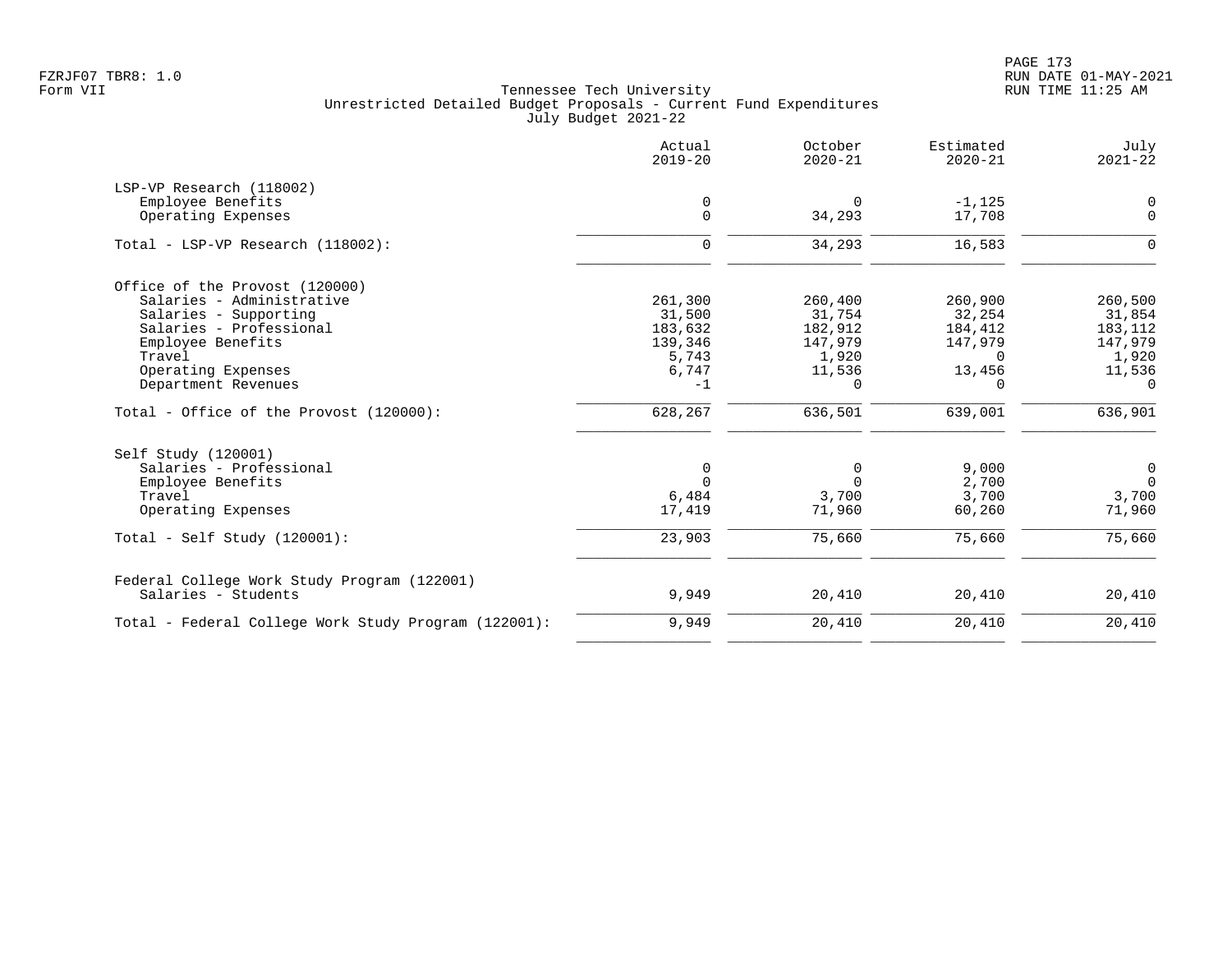|                                                     | Actual<br>$2019 - 20$ | October<br>$2020 - 21$ | Estimated<br>$2020 - 21$ | July<br>$2021 - 22$ |
|-----------------------------------------------------|-----------------------|------------------------|--------------------------|---------------------|
| African Am Undergrad Sch (123017)                   |                       |                        |                          |                     |
| Employee Benefits                                   | 7,032                 | $\mathbf 0$            | $\mathbf 0$              | $\mathbf 0$         |
| Total - African Am Undergrad Sch (123017):          | 7,032                 | $\mathbf 0$            | $\mathbf 0$              | $\Omega$            |
| Institutional Research Office (125000)              |                       |                        |                          |                     |
| Salaries - Administrative                           | $\Omega$              | 116,207                | 116,707                  | 106,207             |
| Salaries - Professional                             | 228,358               | 260,695                | 256,695                  | 258,135             |
| Employee Benefits                                   | 65,257                | 87,446                 | 97,446                   | 97,446              |
| Travel                                              | 1,937                 | 2,208                  | 2,208                    | 2,208               |
| Operating Expenses                                  | 12,329                | 28,477                 | 28,477                   | 28,477              |
| Total - Institutional Research Office (125000):     | 307,881               | 495,033                | 501,533                  | 492,473             |
| Institutional Res Graduate Assist (125001)          |                       |                        |                          |                     |
| Employee Benefits                                   | $\mathsf{O}$          | 9,640                  | 9,640                    | 9,640               |
| Total - Institutional Res Graduate Assist (125001): | $\mathbf 0$           | 9,640                  | 9,640                    | 9,640               |
| Student Affairs Administration (127000)             |                       |                        |                          |                     |
| Salaries - Administrative                           | 94,658                | 2,540                  | 176,300                  | 167,000             |
| Salaries - Supporting                               | 51,884                | 39,493                 | 37,620                   | 42,145              |
| Salaries - Students                                 | 669                   | 1,200                  | 2,400                    | 1,200               |
| Salaries - Professional                             | 49,757                | 51,039                 | 54,289                   | 55,589              |
| Employee Benefits                                   | 70,896                | 43,340                 | 43,340                   | 43,340              |
| Travel                                              | 2,436                 | 480                    | 7,460                    | 480                 |
| Operating Expenses                                  | 37,651                | 33,068                 | 26,226                   | 21,568              |
| Total - Student Affairs Administration (127000):    | 307,951               | 171,160                | 347,635                  | 331,322             |
|                                                     |                       |                        |                          |                     |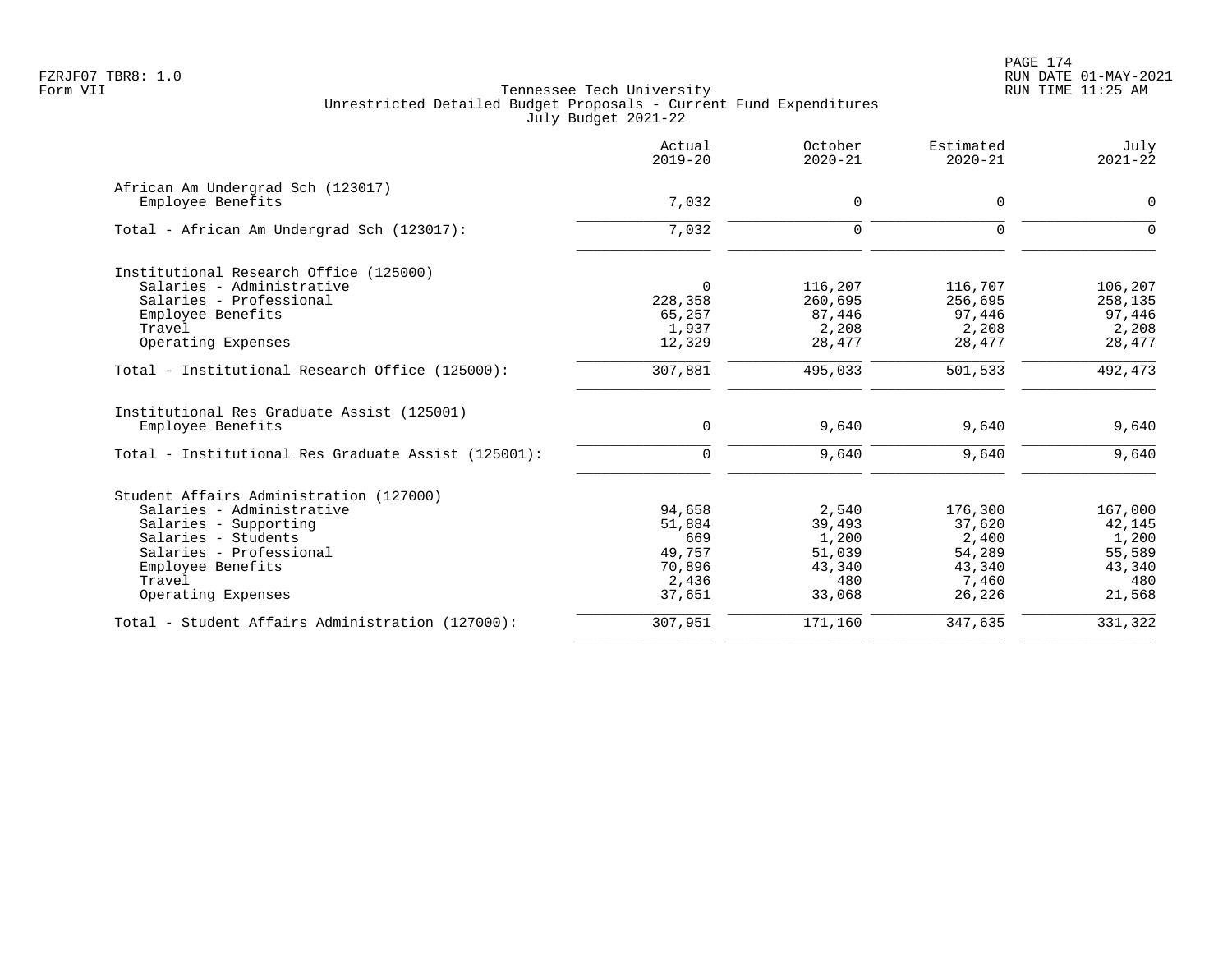PAGE 175 FZRJF07 TBR8: 1.0 RUN DATE 01-MAY-2021

|                                                                                                                                                                                                              | Actual<br>$2019 - 20$                                                         | October<br>$2020 - 21$                                                      | Estimated<br>$2020 - 21$                                                             | July<br>$2021 - 22$                                                                        |
|--------------------------------------------------------------------------------------------------------------------------------------------------------------------------------------------------------------|-------------------------------------------------------------------------------|-----------------------------------------------------------------------------|--------------------------------------------------------------------------------------|--------------------------------------------------------------------------------------------|
| Student Affairs Grad Assist (127001)<br>Employee Benefits                                                                                                                                                    | 45,423                                                                        | 47,370                                                                      | 47,370                                                                               | 47,370                                                                                     |
| Total - Student Affairs Grad Assist (127001):                                                                                                                                                                | 45,423                                                                        | 47,370                                                                      | 47,370                                                                               | 47,370                                                                                     |
| Commission on Status of Blacks (127002)<br>Operating Expenses                                                                                                                                                | 1,629                                                                         | 2,010                                                                       | 2,010                                                                                | 2,010                                                                                      |
| Total - Commission on Status of Blacks (127002):                                                                                                                                                             | 1,629                                                                         | 2,010                                                                       | 2,010                                                                                | 2,010                                                                                      |
| Vice Pres for Planning and Finance (200000)<br>Salaries - Administrative<br>Salaries - Professional<br>Employee Benefits<br>Travel<br>Operating Expenses                                                     | 225,450<br>61,000<br>53,372<br>2,997<br>4,793                                 | 223,800<br>65,410<br>51,705<br>750<br>2,800                                 | 224,300<br>65,910<br>51,905<br>750<br>2,800                                          | 223,900<br>65,510<br>51,905<br>750<br>2,800                                                |
| Total - Vice Pres for Planning and Finance (200000):                                                                                                                                                         | 347,612                                                                       | 344,465                                                                     | 345,665                                                                              | 344,865                                                                                    |
| Business Office (200001)<br>Salaries - Administrative<br>Salaries - Supporting<br>Salaries - Students<br>Salaries - Professional<br>Employee Benefits<br>Travel<br>Operating Expenses<br>Department Revenues | 149,917<br>303,632<br>7,108<br>800,984<br>526,398<br>25,461<br>57,954<br>$-1$ | 142,800<br>295,351<br>23,412<br>908,903<br>575,847<br>27,424<br>81,310<br>0 | 143,300<br>338,238<br>20,317<br>1,066,496<br>630,847<br>27,163<br>84,036<br>$\Omega$ | 142,900<br>347,980<br>20,317<br>1,096,901<br>630,847<br>27,424<br>84,704<br>$\overline{0}$ |
| Total - Business Office (200001):                                                                                                                                                                            | 1,871,453                                                                     | 2,055,047                                                                   | 2,310,397                                                                            | 2,351,073                                                                                  |
|                                                                                                                                                                                                              |                                                                               |                                                                             |                                                                                      |                                                                                            |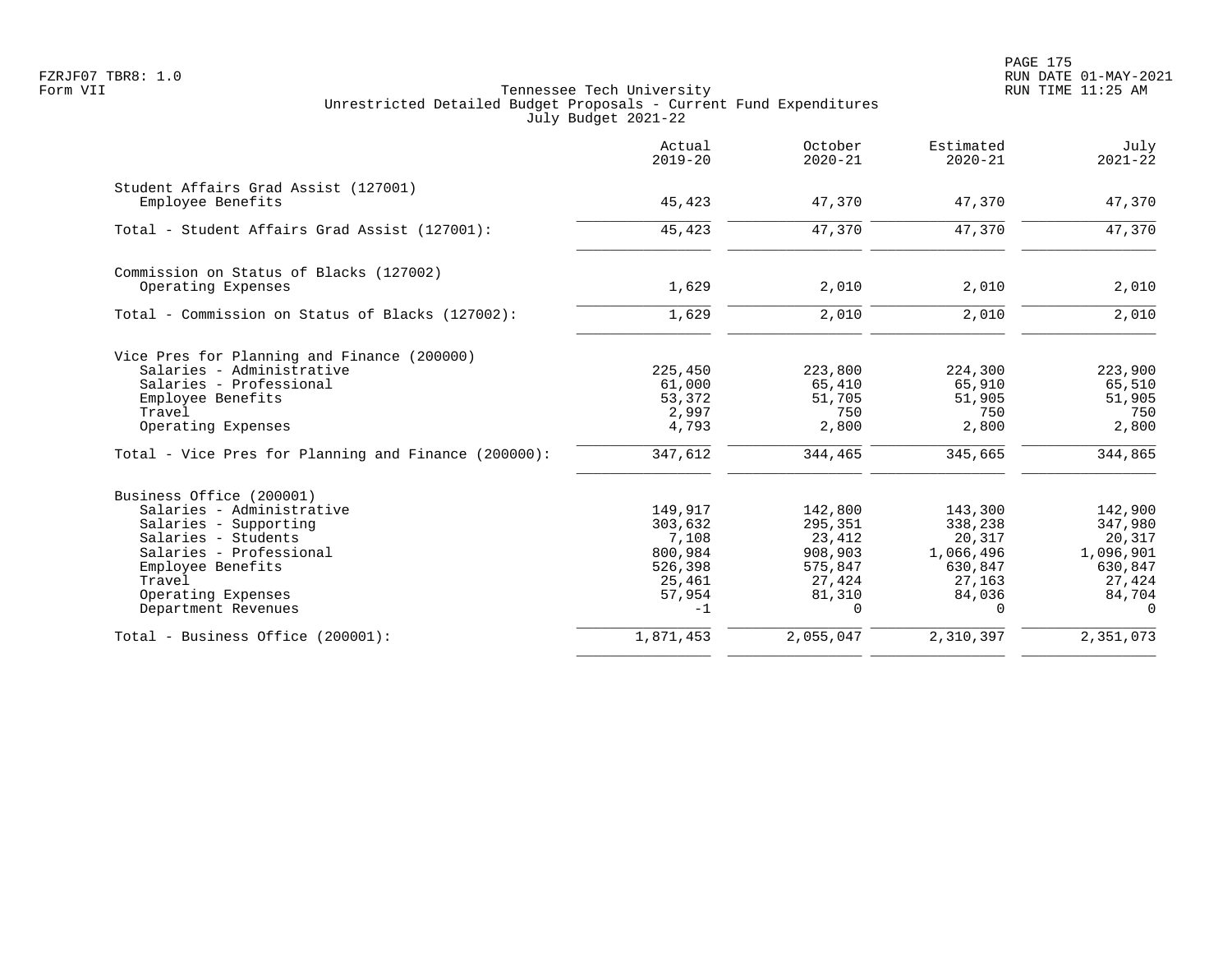|                                                  | Actual<br>$2019 - 20$ | October<br>$2020 - 21$ | Estimated<br>$2020 - 21$ | July<br>$2021 - 22$ |
|--------------------------------------------------|-----------------------|------------------------|--------------------------|---------------------|
| Human Resources (200002)                         |                       |                        |                          |                     |
| Salaries - Administrative                        | 135,886               | 137,436                | 120,819                  | 136,936             |
| Salaries - Supporting                            | 123,015               | 134,518                | 108,383                  | 88,956              |
| Salaries - Students                              | $\Omega$              | $\Omega$               | 4,200                    | $\Omega$            |
| Salaries - Professional                          | 649,419               | 596,151                | 381,149                  | 342,303             |
| Employee Benefits                                | 292,318               | 293,038                | 273,038                  | 273,038             |
| Travel                                           | 10,052                | 920                    | 920                      | 6,545               |
| Operating Expenses                               | 54,629                | 49,751                 | 42,725                   | 52,732              |
| Total - Human Resources (200002):                | 1,265,319             | 1,211,814              | 931,234                  | 900,510             |
| University Police (200004)                       |                       |                        |                          |                     |
| Operating Expenses                               | 14                    | 0                      | 0                        | $\Omega$            |
| Total - University Police (200004):              | 14                    | $\mathbf 0$            | $\mathbf 0$              | $\Omega$            |
| Business Office GA (200008)                      |                       |                        |                          |                     |
| Employee Benefits                                | 16,044                | 25,254                 | 25,254                   | 25,254              |
| Total - Business Office GA (200008):             | 16,044                | 25,254                 | 25,254                   | 25,254              |
| Planning Strategic Initiatives (200009)          |                       |                        |                          |                     |
| Salaries - Academic                              | 17,506                | $\Omega$               | $\Omega$                 | $\Omega$            |
| Salaries - Professional                          | 60,039                | 76,379                 | 76,879                   | 76,479              |
| Employee Benefits                                | 62,910                | 130,074                | 130,074                  | 22,422              |
| Travel                                           | 1,755                 | 0                      | 0                        | 0                   |
| Operating Expenses                               | 189,543               | $\Omega$               | $\Omega$                 | $\Omega$            |
| Total - Planning Strategic Initiatives (200009): | 331,753               | 206,453                | 206,953                  | 98,901              |
|                                                  |                       |                        |                          |                     |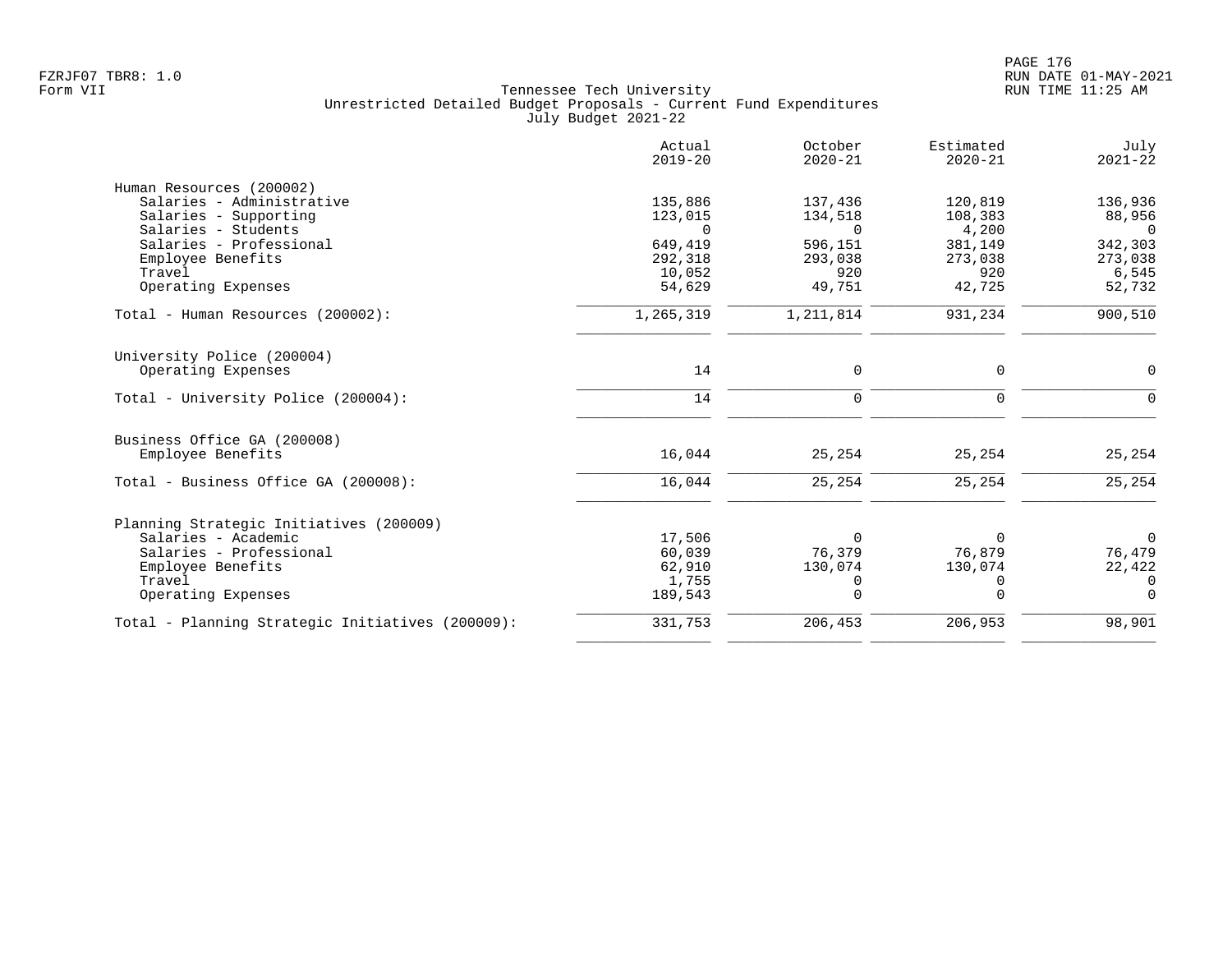|                                                | Actual<br>$2019 - 20$ | October<br>$2020 - 21$ | Estimated<br>$2020 - 21$ | July<br>$2021 - 22$ |
|------------------------------------------------|-----------------------|------------------------|--------------------------|---------------------|
| Facilities Rental (200011)                     |                       |                        |                          |                     |
| Salaries - Supporting                          | 270                   | 0                      | 222                      | $\mathbf 0$         |
| Salaries - Students                            | $\Omega$              | 450                    | $\Omega$                 | $\Omega$            |
| Salaries - Professional                        | 1,647                 | $\Omega$               | $\Omega$                 | $\mathsf{O}$        |
| Employee Benefits                              | 409                   | 227                    | 53                       | $\Omega$            |
| Operating Expenses                             | 0                     | 4,323                  | 1,930                    | $\mathbf 0$         |
| Total - Facilities Rental (200011):            | 2,326                 | 5,000                  | 2,205                    | $\Omega$            |
| CHEC Management (200012)                       |                       |                        |                          |                     |
| Operating Expenses                             | 105,986               | 96,320                 | 96,320                   | 93,820              |
| Total - CHEC Management (200012):              | 105,986               | 96,320                 | 96,320                   | 93,820              |
| LSP-VP Finance (200020)                        |                       |                        |                          |                     |
| Operating Expenses                             | 0                     | 64,938                 | 59,366                   | 24,124              |
| Total - LSP-VP Finance $(200020)$ :            | $\mathbf 0$           | 64,938                 | 59,366                   | 24,124              |
| University Budget & Planning (200025)          |                       |                        |                          |                     |
| Salaries - Professional                        | 125,208               | 145,569                | 211,385                  | 210,485             |
| Employee Benefits                              | 45,219                | 49,827                 | 54,827                   | 54,827              |
| Operating Expenses                             | $\Omega$              | 5,172                  | 5,172                    | 5,172               |
| Total - University Budget & Planning (200025): | 170,427               | 200,568                | 271,384                  | 270,484             |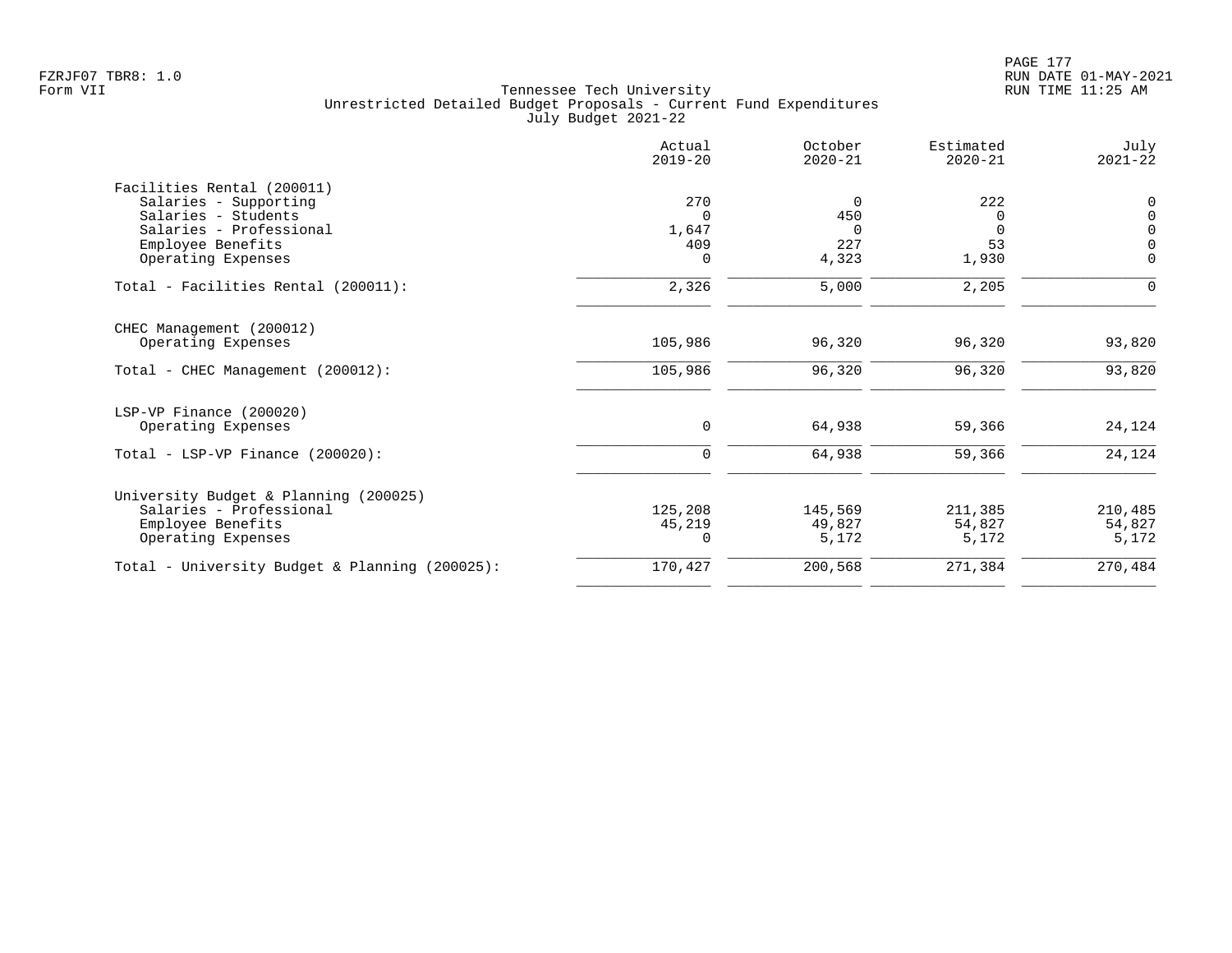|                                                      | Actual<br>$2019 - 20$ | October<br>$2020 - 21$ | Estimated<br>$2020 - 21$ | July<br>$2021 - 22$ |
|------------------------------------------------------|-----------------------|------------------------|--------------------------|---------------------|
| Compliance Office (200026)                           |                       |                        |                          |                     |
| Salaries - Administrative                            | 107,111               | 107,656                | 113,769                  | 107,756             |
| Salaries - Supporting                                | 35,963                | 36,525                 | 41,036                   | 39,886              |
| Salaries - Professional                              | 58,800                | 17,985                 | 17,985                   | 300                 |
| Employee Benefits                                    | 73,597                | 75,972                 | 75,972                   | 75,972              |
| Travel                                               | 1,932                 | 3,000                  | 3,000                    | 3,000               |
| Operating Expenses                                   | 6,993                 | 36,600                 | 36,600                   | 36,600              |
| Total - Compliance Office (200026):                  | 284,396               | 277,738                | 288,362                  | 263,514             |
| PCI Compliance (200030)                              |                       |                        |                          |                     |
| Operating Expenses                                   | 0                     | 5,000                  | 5,000                    | 5,000               |
| Total - PCI Compliance (200030):                     | $\Omega$              | 5,000                  | 5,000                    | 5,000               |
| Accommodations - Faculty and Staff (200032)          |                       |                        |                          |                     |
| Operating Expenses                                   | 0                     | 150,000                | 150,000                  | 150,000             |
| Total - Accommodations - Faculty and Staff (200032): | $\Omega$              | 150,000                | 150,000                  | 150,000             |
| Postage and Mailing (203007)                         |                       |                        |                          |                     |
| Operating Expenses                                   | 124,194               | 170,000                | 170,000                  | 170,000             |
| Total - Postage and Mailing (203007):                | 124,194               | 170,000                | 170,000                  | 170,000             |
| Postage and Mailing Transfer In (203008)             |                       |                        |                          |                     |
| Operating Expenses                                   | $-140,534$            | $\Omega$               | $\Omega$                 | $\mathbf 0$         |
| Department Revenues                                  | $-162$                | $-170,000$             | $-170,000$               | $-170,000$          |
| Total - Postage and Mailing Transfer In (203008):    | $-140,696$            | $-170,000$             | $-170,000$               | $-170,000$          |
|                                                      |                       |                        |                          |                     |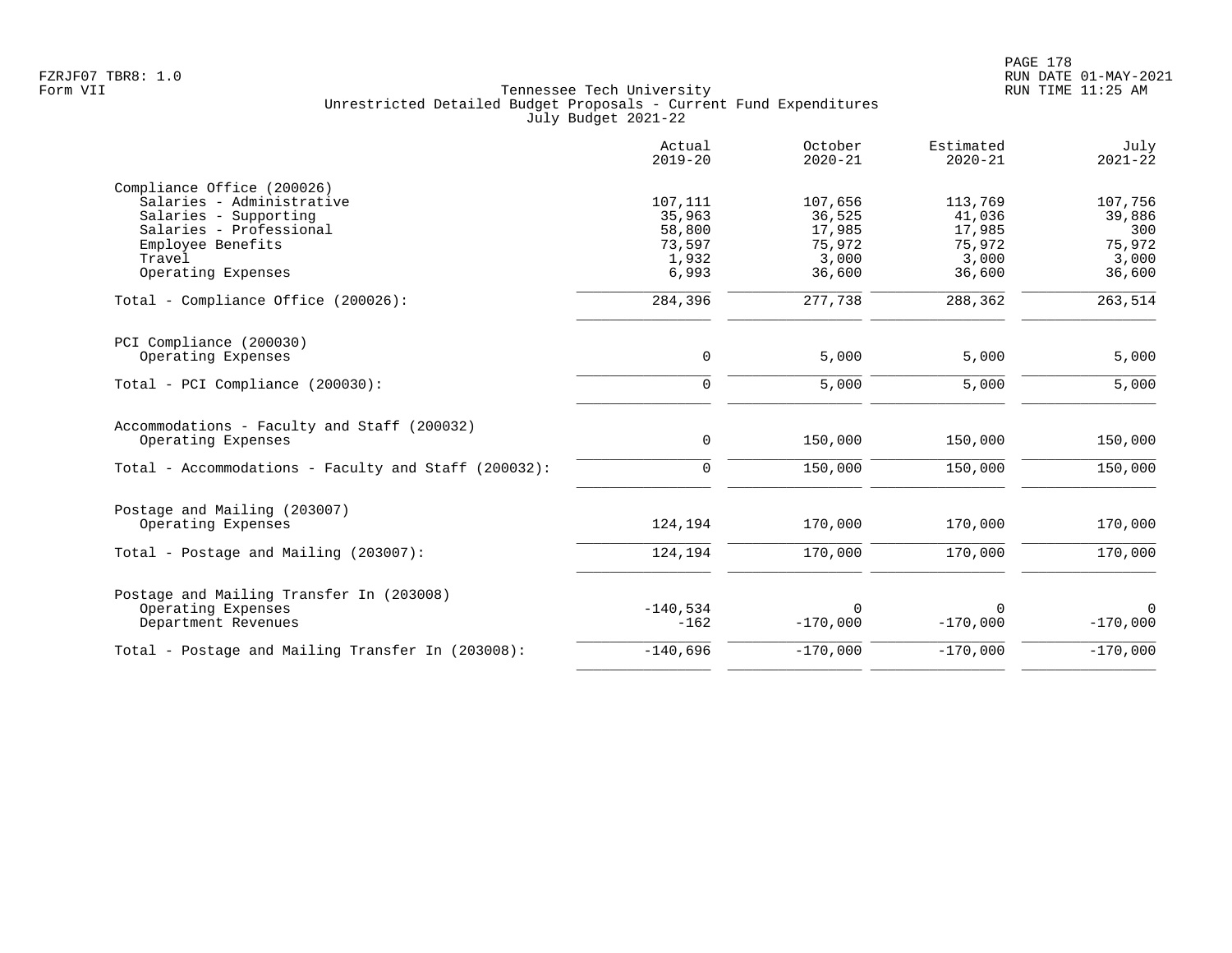|                                                   | Actual<br>$2019 - 20$ | October<br>$2020 - 21$ | Estimated<br>$2020 - 21$ | July<br>$2021 - 22$ |
|---------------------------------------------------|-----------------------|------------------------|--------------------------|---------------------|
| Printing Services (203009)                        |                       |                        |                          |                     |
| Salaries - Supporting                             | 0                     | 2,610                  | 2,610                    | 2,610               |
| Salaries - Students                               | $\mathbf 0$           | 2,120                  | 2,120                    | 2,120               |
| Travel                                            | $\Omega$              | 140                    | 140                      | 140                 |
| Operating Expenses                                | 454,454               | 315,615                | 315,615                  | 313,320             |
| Capital Outlay                                    | 71,723                | $\Omega$               | $\Omega$                 | 0                   |
| Department Revenues                               | 8,000                 | 8,300                  | 8,300                    | 8,300               |
| Total - Printing Services (203009):               | 534,177               | 328,785                | 328,785                  | 326,490             |
| Printing Serv Transf In (203010)                  |                       |                        |                          |                     |
| Operating Expenses                                | $-398,915$            | $\Omega$               | $\Omega$                 | $\Omega$            |
| Department Revenues                               | 0                     | $-235,520$             | $-235,520$               | $-235,520$          |
| Total - Printing Serv Transf In (203010):         | $-398,915$            | $-235,520$             | $-235,520$               | $-235,520$          |
| Printing Serv Allocation Offset (203011)          |                       |                        |                          |                     |
| Operating Expenses                                | $-5,008$              | $\mathbf 0$            | 0                        | $\overline{0}$      |
| Department Revenues                               | 0                     | 3,894                  | 3,895                    | 6,190               |
| Total - Printing Serv Allocation Offset (203011): | $-5,008$              | 3,894                  | 3,895                    | 6,190               |
| Mail Services Spouse Dependent (203014)           |                       |                        |                          |                     |
| Employee Benefits                                 | 5,786                 | 10,830                 | 10,830                   | 10,830              |
| Total - Mail Services Spouse Dependent (203014):  | 5,786                 | 10,830                 | 10,830                   | 10,830              |
|                                                   |                       |                        |                          |                     |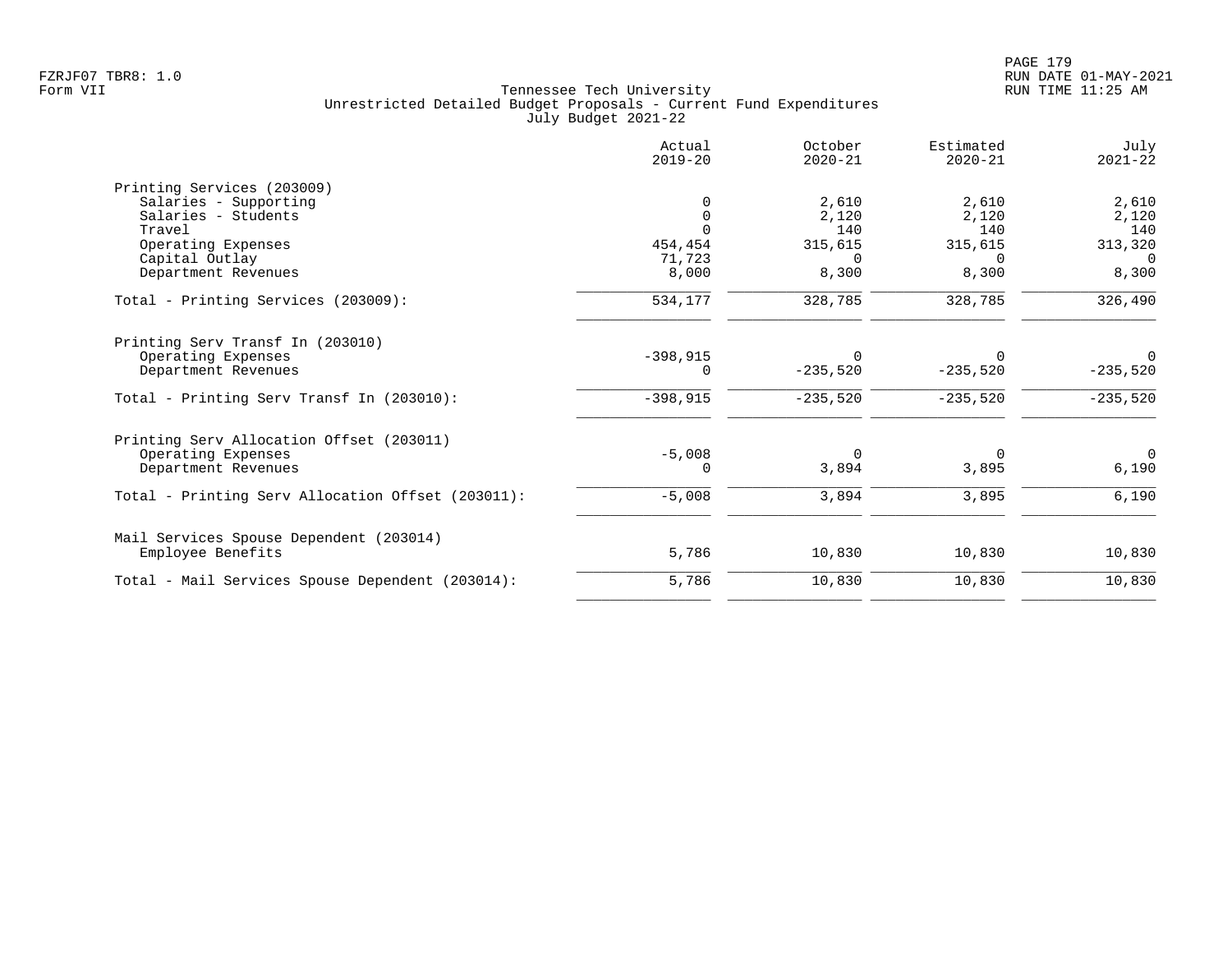| $\mathbf 0$ | 3,300                        | 3,300                  | 3,300        |
|-------------|------------------------------|------------------------|--------------|
| $\Omega$    | 3,300                        | 3,300                  | 3,300        |
|             |                              |                        |              |
| 352,372     | 297,826                      | 297,826                | 297,826      |
| $\Omega$    | 20,058                       | 20,057                 | 20,057       |
| 352,372     | 317,884                      | 317,883                | 317,883      |
|             |                              |                        |              |
|             |                              |                        | $\mathbf 0$  |
| $-54,000$   | $\Omega$                     | $\Omega$               | $\Omega$     |
| 15,259      | 0                            | $\Omega$               | $\Omega$     |
|             |                              |                        |              |
|             |                              |                        | 89,074       |
|             |                              | 78,991                 | 74,161       |
| 61,030      | 60,602                       | 89,272                 | 107,528      |
| 128,036     | 132,786                      | 132,786                | 132,786      |
| 44          | 1,943                        | $\Omega$               | 1,943        |
| 10,871      | 10,762                       | 25,651                 | 10,762       |
| 413,682     | 424,256                      | 432,289                | 416,254      |
|             | 69,259<br>101,461<br>112,240 | 0<br>90,774<br>127,389 | 0<br>105,589 |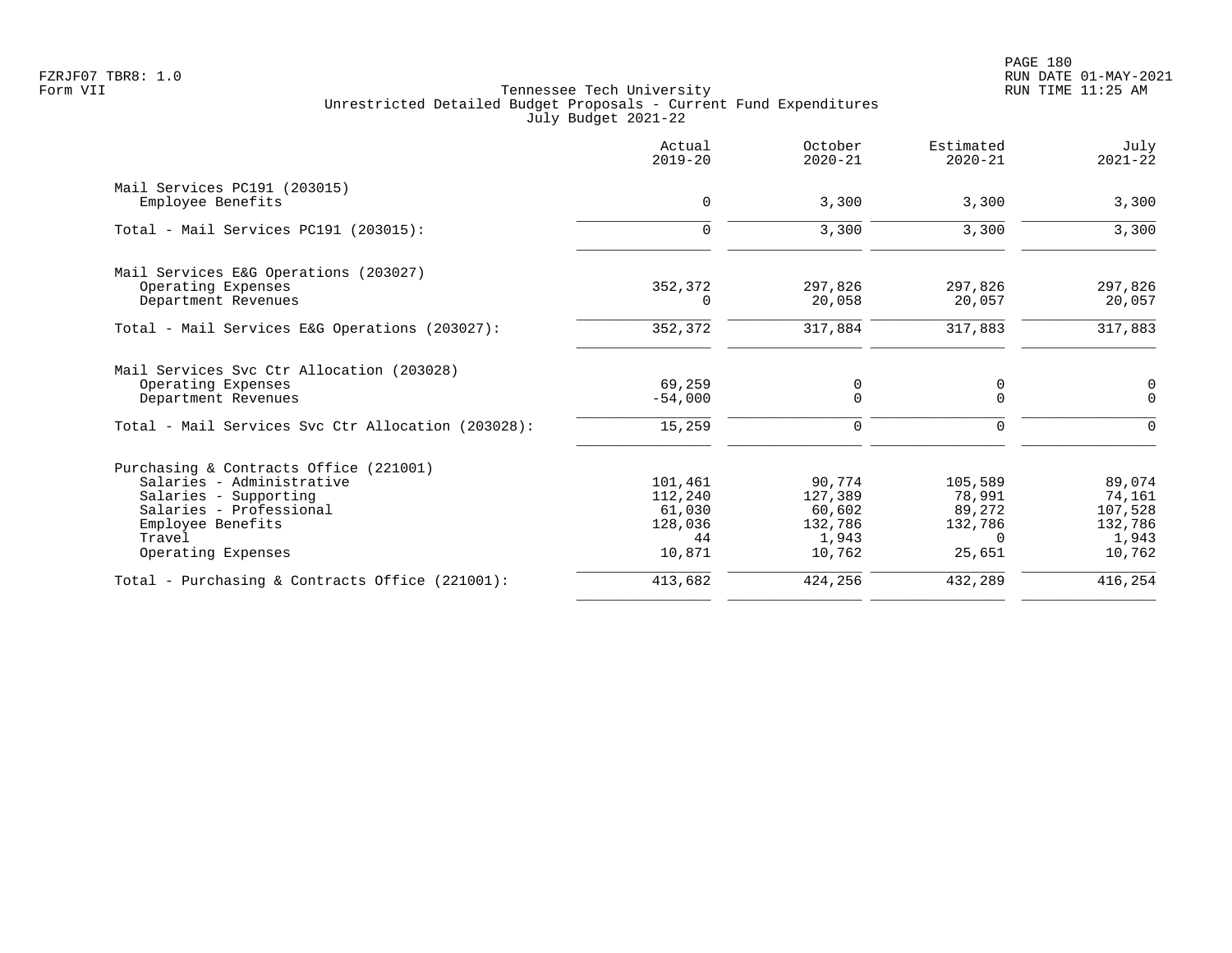|                                                   | Actual<br>$2019 - 20$ | October<br>$2020 - 21$ | Estimated<br>$2020 - 21$ | July<br>$2021 - 22$ |
|---------------------------------------------------|-----------------------|------------------------|--------------------------|---------------------|
| Environmental Health and Safety (221003)          |                       |                        |                          |                     |
| Salaries - Students                               | 2,539                 | 11,000                 | 5,000                    | 11,000              |
| Salaries - Professional                           | 110,494               | 114,618                | 205,796                  | 204,896             |
| Employee Benefits                                 | 36,597                | 36,024                 | 75,961                   | 75,961              |
| Travel                                            | 2,052                 | $\Omega$               | $\Omega$                 | $\Omega$            |
| Operating Expenses                                | 47,139                | 31,661                 | 40,161                   | 31,661              |
| Total - Environmental Health and Safety (221003): | 198,821               | 193,303                | 326,918                  | 323,518             |
| Motor Pool Fuel (221006)                          |                       |                        |                          |                     |
| Operating Expenses                                | 68,021                | 150,000                | 150,000                  | 150,000             |
| Total - Motor Pool Fuel (221006):                 | 68,021                | 150,000                | 150,000                  | 150,000             |
| Motor Pool Fuel Transfer In (221007)              |                       |                        |                          |                     |
| Operating Expenses                                | $-68,021$             | $-150,000$             | $-150.000$               | $-150,000$          |
| Total - Motor Pool Fuel Transfer In (221007):     | $-68,021$             | $-150,000$             | $-150,000$               | $-150,000$          |
| Telephone Services (231000)                       |                       |                        |                          |                     |
| Salaries - Supporting                             | 69,882                | 78,353                 | 79,353                   | 78,553              |
| Salaries - Students                               | 667                   | 5,140                  | 5,140                    | 5,140               |
| Salaries - Professional                           | 87,659                | 156,529                | 72,029                   | 71,529              |
| Employee Benefits                                 | 86,253                | 81,458                 | 82,458                   | 82,458              |
| Travel                                            | $\Omega$              | 1,000                  | 1,000                    | 1,000               |
| Operating Expenses                                | 129,014               | 552,550                | 552,550                  | 552,550             |
| Department Revenues                               | 100,000               | 100,000                | 100,000                  | 100,000             |
| Total - Telephone Services (231000):              | 473, 475              | 975,030                | 892,530                  | 891,230             |
|                                                   |                       |                        |                          |                     |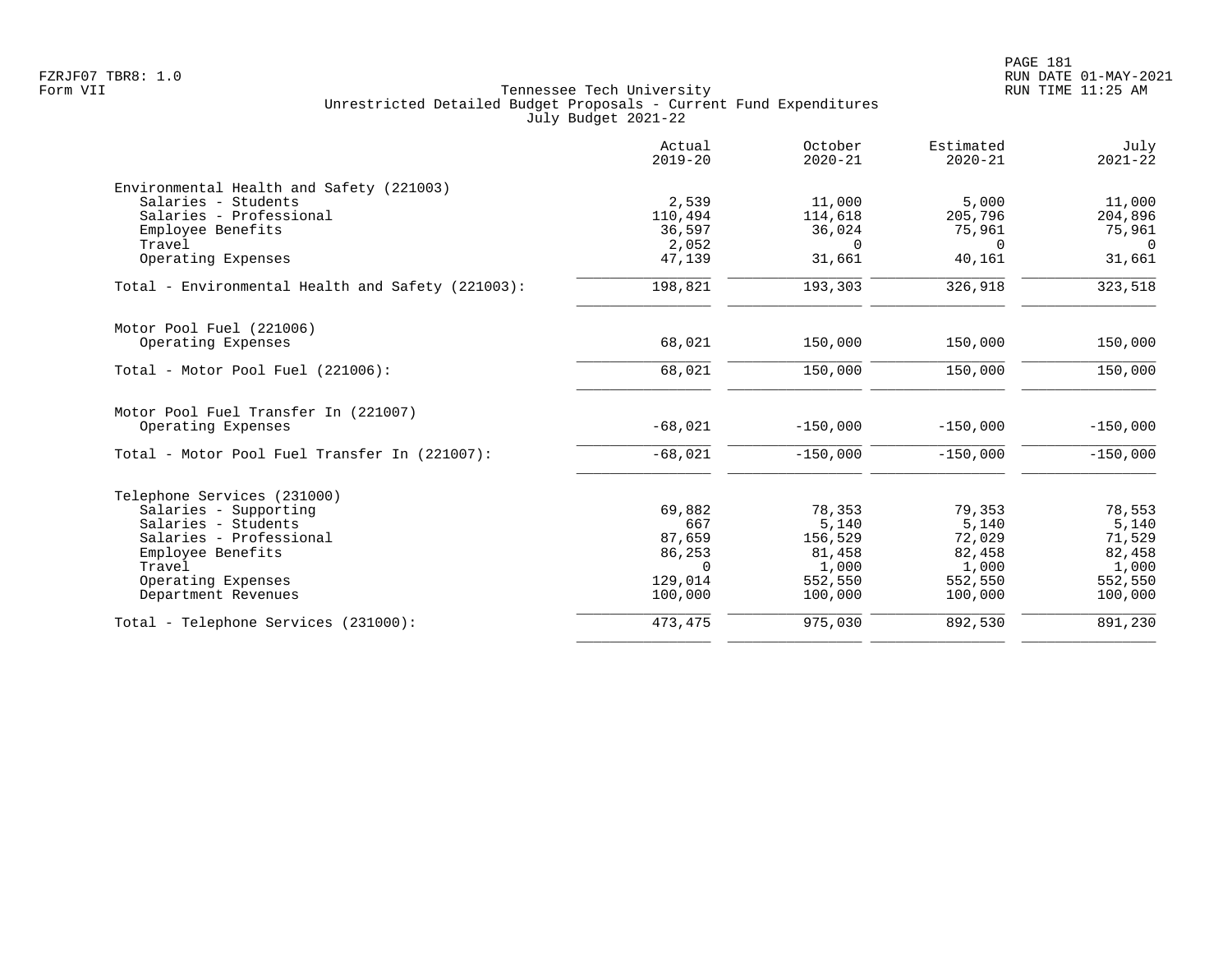|                                                  | Actual<br>$2019 - 20$  | October<br>$2020 - 21$ | Estimated<br>$2020 - 21$ | July<br>$2021 - 22$           |
|--------------------------------------------------|------------------------|------------------------|--------------------------|-------------------------------|
| Telephone Transfer In (231001)                   |                        |                        |                          |                               |
| Operating Expenses<br>Department Revenues        | $-463,651$<br>$\Omega$ | $\Omega$<br>$-954,031$ | $\Omega$<br>$-871,530$   | $\overline{0}$<br>$-870, 230$ |
| Total - Telephone Transfer In (231001):          | $-463,651$             | $-954,031$             | $-871,530$               | $-870, 230$                   |
| Cable TV (231002)                                |                        |                        |                          |                               |
| Operating Expenses                               | 125,167                | 127,000                | 127,000                  | 127,000                       |
| Total - Cable TV $(231002)$ :                    | 125,167                | 127,000                | 127,000                  | 127,000                       |
| Cable TV Transfer In (231003)                    |                        |                        |                          |                               |
| Operating Expenses<br>Department Revenues        | $-195,746$<br>$\Omega$ | $\Omega$<br>$-127,000$ | $\Omega$<br>$-127,000$   | $\mathbf 0$<br>$-127,000$     |
| Total - Cable TV Transfer In (231003):           | $-195,746$             | $-127,000$             | $-127,000$               | $-127,000$                    |
| Regulated Waste Disposal (255001)                |                        |                        |                          |                               |
| Operating Expenses                               | 38,018                 | 42,500                 | 40,000                   | 42,500                        |
| Total - Regulated Waste Disposal (255001):       | 38,018                 | 42,500                 | 40,000                   | 42,500                        |
| VP for Univ Advancement Office (300000)          |                        |                        |                          |                               |
| Salaries - Administrative                        | 302,302                | 218,800                | 219,300                  | 218,900                       |
| Salaries - Supporting<br>Salaries - Students     | 173,959<br>9,699       | 196,598<br>9,940       | 189,668<br>9,040         | 197,098<br>9,940              |
| Salaries - Professional                          | 1,008,714              | 1,032,016              | 1,020,849                | 1,027,116                     |
| Employee Benefits                                | 491,683                | 557,490                | 567,490                  | 535,825                       |
| Travel                                           | 14,082                 | 12,310                 | 2,310                    | 12,310                        |
| Operating Expenses                               | 104,255                | 98,567                 | 82,397                   | 97,533                        |
| Total - VP for Univ Advancement Office (300000): | 2,104,694              | 2,125,721              | 2,091,054                | 2,098,722                     |
|                                                  |                        |                        |                          |                               |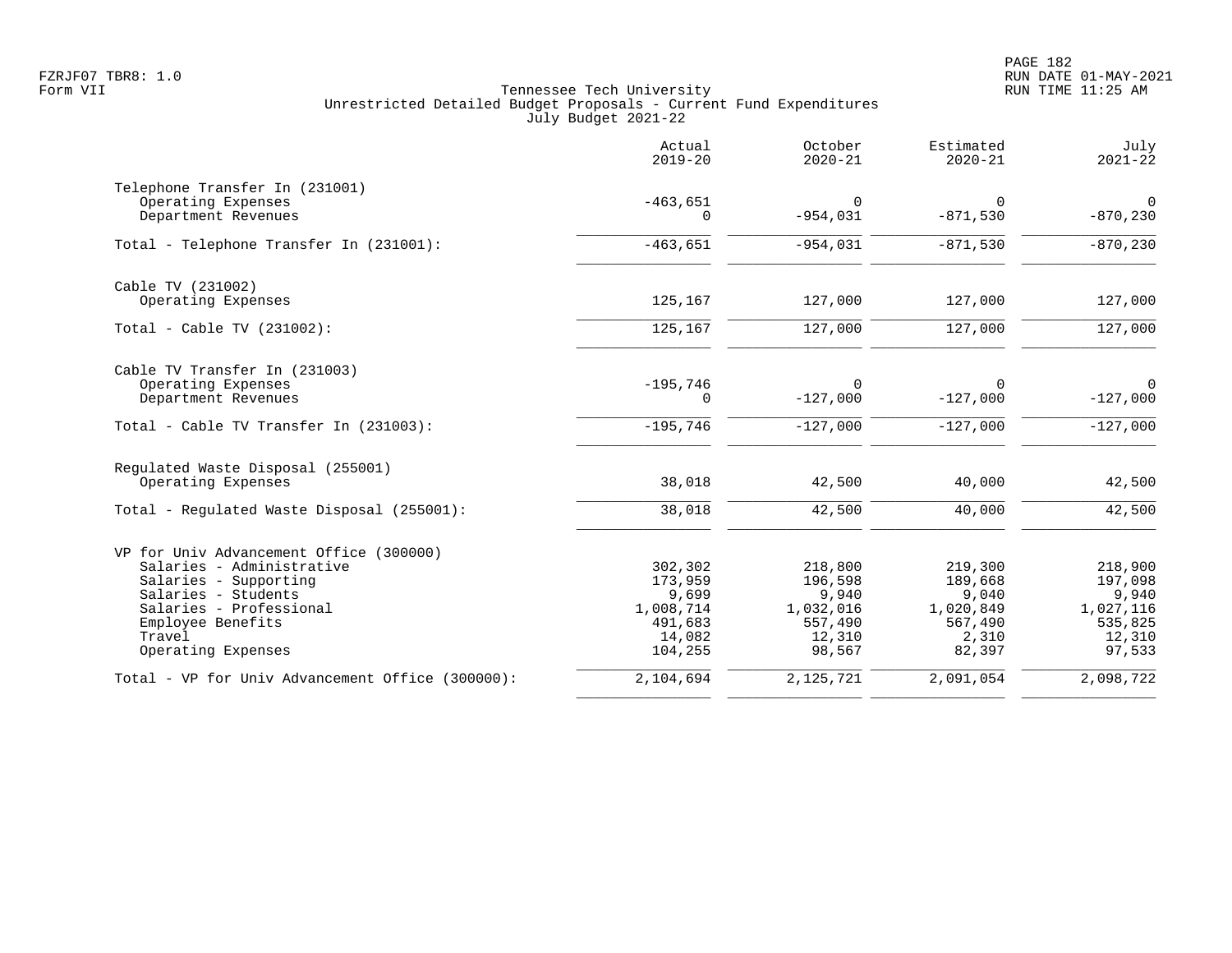|                                                                                                             | Actual<br>$2019 - 20$        | October<br>$2020 - 21$         | Estimated<br>$2020 - 21$        | July<br>$2021 - 22$          |
|-------------------------------------------------------------------------------------------------------------|------------------------------|--------------------------------|---------------------------------|------------------------------|
| LSP-VP Advancement (300005)<br>Operating Expenses                                                           | 0                            | $\mathbf 0$                    | 6,667                           | $\mathbf 0$                  |
| Total - LSP-VP Advancement (300005):                                                                        | $\mathbf 0$                  | $\Omega$                       | 6,667                           | $\Omega$                     |
| Univ Advancement Athletic Tickets (301001)<br>Operating Expenses                                            | 114,561                      | 114,560                        | 114,560                         | 114,560                      |
| Total - Univ Advancement Athletic Tickets (301001):                                                         | 114,561                      | 114,560                        | 114,560                         | 114,560                      |
| Univ Adv Graduate Assistant (301003)<br>Employee Benefits                                                   | 14,040                       | 25,440                         | 25,440                          | 25,440                       |
| Total - Univ Adv Graduate Assistant (301003):                                                               | 14,040                       | 25,440                         | 25,440                          | 25,440                       |
| Special Activity Fundraising (301004)<br>Salaries - Professional<br>Employee Benefits<br>Operating Expenses | 71,588<br>19,144<br>$\Omega$ | 2,200<br>$\Omega$<br>$-4, 111$ | 0<br>$\overline{0}$<br>$\Omega$ | 0<br>$\mathbf 0$<br>$\Omega$ |
| Total - Special Activity Fundraising (301004):                                                              | 90,732                       | $-1,911$                       | $\mathbf 0$                     | $\Omega$                     |
| Univ Develop and Alumni Engagement (302000)<br>Travel<br>Operating Expenses                                 | 22,848<br>26,220             | 21,670<br>20,311               | 9,670<br>37,311                 | 21,670<br>18,670             |
| Total - Univ Develop and Alumni Engagement (302000):                                                        | 49,068                       | 41,981                         | 46,981                          | 40,340                       |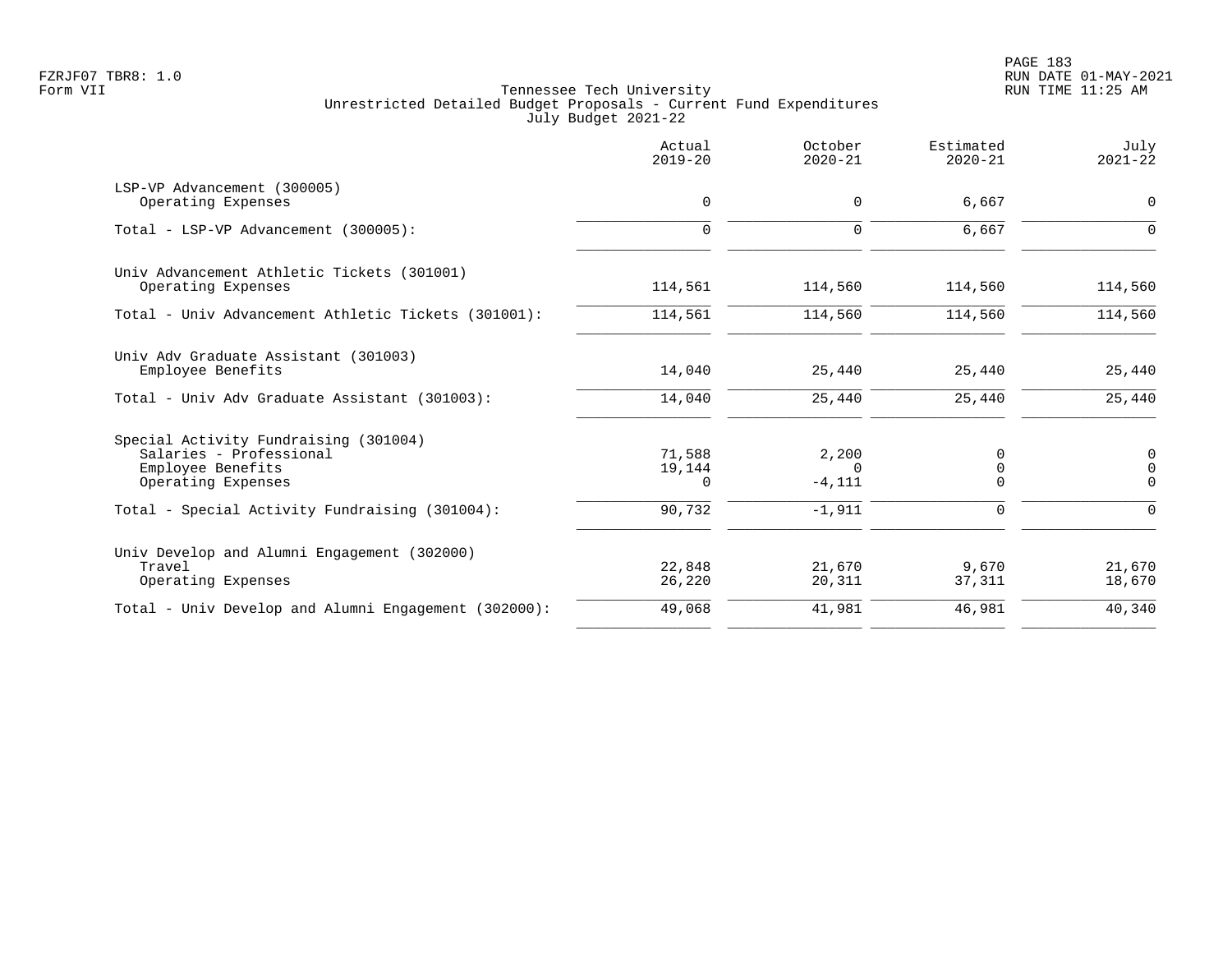|                                                      | Actual<br>$2019 - 20$ | October<br>$2020 - 21$ | Estimated<br>$2020 - 21$ | July<br>$2021 - 22$ |
|------------------------------------------------------|-----------------------|------------------------|--------------------------|---------------------|
| Alumni Engagement & Annual Giving (302004)           |                       |                        |                          |                     |
| Operating Expenses                                   | 24,607                | 2,500                  | 10,876                   | 2,500               |
| Total - Alumni Engagement & Annual Giving (302004):  | 24,607                | 2,500                  | 10,876                   | 2,500               |
| Communications & Marketing (303000)                  |                       |                        |                          |                     |
| Salaries - Administrative                            | 135,700               | 131,700                | 132,200                  | 131,800             |
| Salaries - Supporting                                | 153,646               | 137,999                | 181,002                  | 179,302             |
| Salaries - Students                                  | 9,774                 | 17,740                 | 17,740                   | $\overline{0}$      |
| Salaries - Professional                              | 522,744               | 554,003                | 545,878                  | 543,539             |
| Employee Benefits                                    | 324,028               | 352,654                | 375,614                  | 375,614             |
| Travel                                               | 99                    | $\Omega$               | $\Omega$                 | $\Omega$            |
| Operating Expenses                                   | 26,564                | 29,430                 | 72,430                   | 72,430              |
| Total - Communications & Marketing (303000):         | 1,172,555             | 1,223,526              | 1,324,864                | 1,302,685           |
| Communications & Mrktg Transfer In (303001)          |                       |                        |                          |                     |
| Operating Expenses                                   | $-31,453$             | $\Omega$               | $\Omega$                 | $\overline{0}$      |
| Department Revenues                                  | 0                     | $-4,120$               | $-97,620$                | $-97,620$           |
| Total - Communications & Mrktq Transfer In (303001): | $-31,453$             | $-4,120$               | $-97,620$                | $-97,620$           |
| Web & Digital Media (303003)                         |                       |                        |                          |                     |
| Employee Benefits                                    | 466                   | 50                     | 50                       | 50                  |
| Operating Expenses                                   | 10,234                | 0                      | 20,000                   | 20,000              |
| Total - Web & Digital Media $(303003)$ :             | 10,700                | 50                     | 20,050                   | 20,050              |
|                                                      |                       |                        |                          |                     |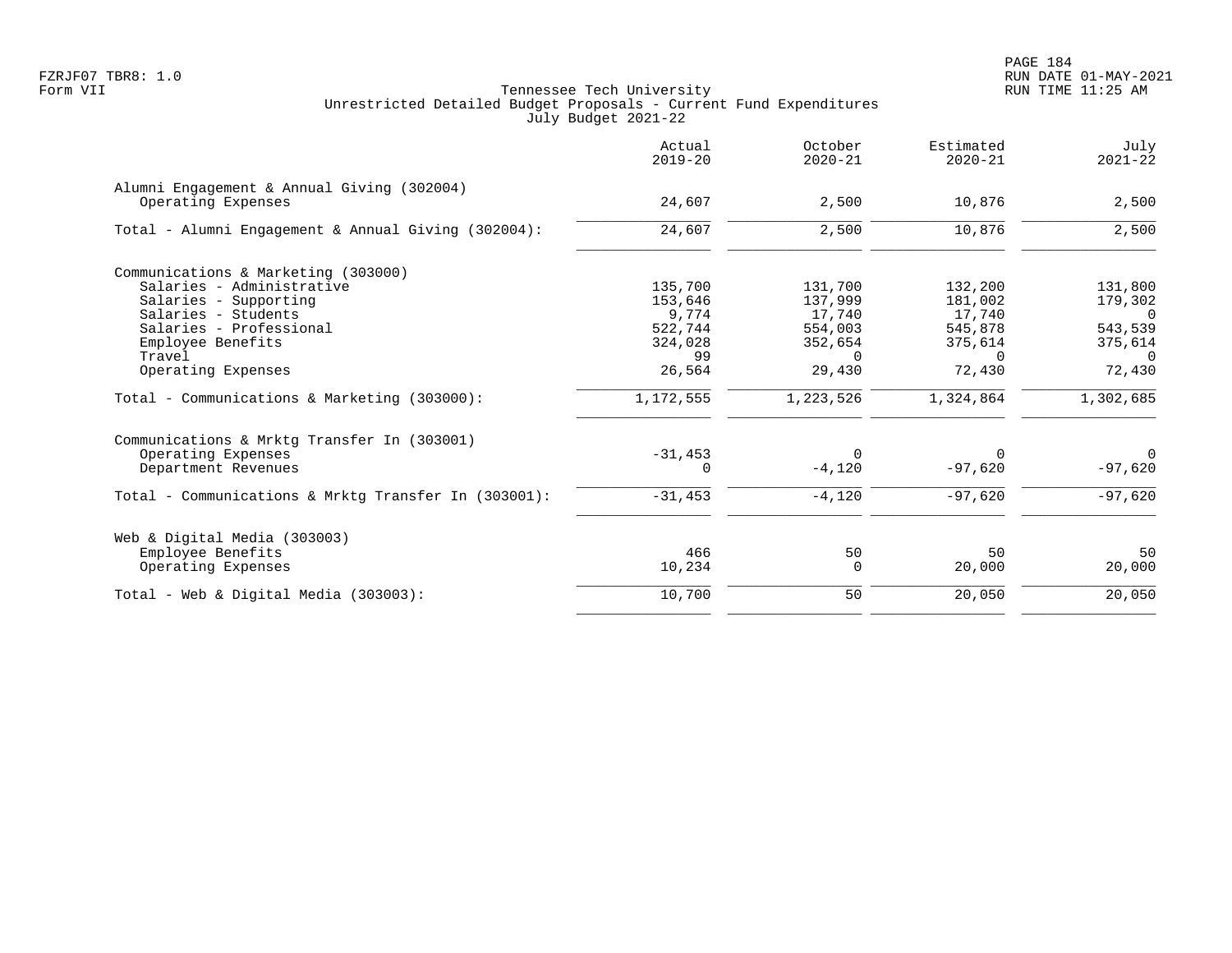|                                                 | Actual<br>$2019 - 20$ | October<br>$2020 - 21$ | Estimated<br>$2020 - 21$ | July<br>$2021 - 22$ |
|-------------------------------------------------|-----------------------|------------------------|--------------------------|---------------------|
| LSP-OCM (303005)                                |                       |                        |                          |                     |
| Operating Expenses                              | $\mathbf 0$           | $\mathbf 0$            | 5,050                    | $\mathbf 0$         |
| Total - LSP-OCM (303005):                       | $\mathbf 0$           | $\mathbf 0$            | 5,050                    | 0                   |
| Photo Services Office (304000)                  |                       |                        |                          |                     |
| Salaries - Supporting                           | 39,801                | 40,303                 | 800                      | 0                   |
| Salaries - Professional                         | 10,559                | $\Omega$               | O                        | $\mathsf{O}$        |
| Employee Benefits                               | 13,789                | 22,960                 | 0                        | $\mathbf 0$         |
| Travel                                          | 19                    | $\cap$                 | $\Omega$                 | $\Omega$            |
| Operating Expenses                              | 11,697                | 24,268                 | 24,268                   | 9,000               |
| Department Revenues                             | 1,500                 | 1,500                  | 1,500                    | $\Omega$            |
| Total - Photo Services Office (304000):         | 77,365                | 89,031                 | 26,568                   | 9,000               |
| Photo Svc Transfer In Revenue (304001)          |                       |                        |                          |                     |
| Operating Expenses                              | $-21,090$             | $-22.500$              | $-16,000$                | $-3,000$            |
| Department Revenues                             | $\Omega$              | $-580$                 | $-580$                   | 0                   |
| Total - Photo Svc Transfer In Revenue (304001): | $-21,090$             | $-23,080$              | $-16,580$                | $-3,000$            |
| Photo Svc Allocation Offset (304002)            |                       |                        |                          |                     |
| Operating Expenses                              | $-39,366$             | 28,250                 | 28,250                   | $\mathbf 0$         |
| Department Revenues                             | 0                     | $-61,711$              | $-5,748$                 | $\mathbf 0$         |
| Total - Photo Svc Allocation Offset (304002):   | $-39,366$             | $-33,461$              | 22,502                   | $\mathbf 0$         |
|                                                 |                       |                        |                          |                     |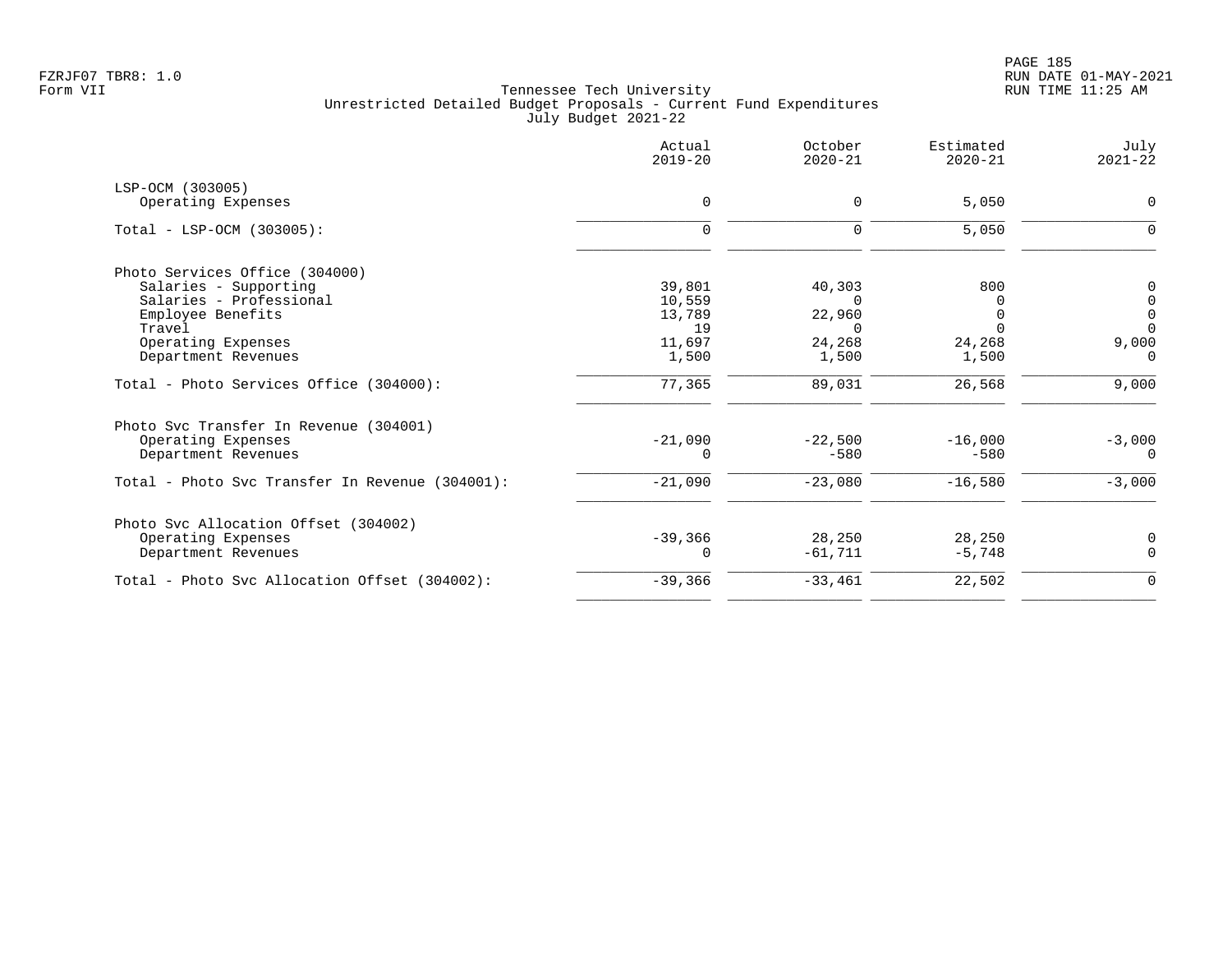|                                                                                                                                                        | Actual<br>$2019 - 20$                                 | October<br>$2020 - 21$                                | Estimated<br>$2020 - 21$                               | July<br>$2021 - 22$                                      |
|--------------------------------------------------------------------------------------------------------------------------------------------------------|-------------------------------------------------------|-------------------------------------------------------|--------------------------------------------------------|----------------------------------------------------------|
| TBR Spouse Dependent Discount (700000)<br>Employee Benefits                                                                                            | 98,734                                                | 104,389                                               | 104,389                                                | 104,389                                                  |
| Total - TBR Spouse Dependent Discount (700000):                                                                                                        | 98,734                                                | 104,389                                               | 104,389                                                | 104,389                                                  |
| TBR Employ Remission PC191 (700001)<br>Employee Benefits                                                                                               | 39,489                                                | 34,392                                                | 34,392                                                 | 34,392                                                   |
| Total - TBR Employ Remission PC191 (700001):                                                                                                           | 39,489                                                | 34,392                                                | 34,392                                                 | 34,392                                                   |
| E and G Data Processing Allocation (700003)<br>Department Revenues                                                                                     | 494,987                                               | 582,842                                               | 588,803                                                | 552,971                                                  |
| Total - E and G Data Processing Allocation (700003):                                                                                                   | 494,987                                               | 582,842                                               | 588,803                                                | 552,971                                                  |
| E and G Claims Adjustment (700004)<br>Operating Expenses                                                                                               | 35,247                                                | 56,480                                                | 56,480                                                 | 56,480                                                   |
| Total - E and G Claims Adjustment $(700004)$ :                                                                                                         | 35,247                                                | 56,480                                                | 56,480                                                 | 56,480                                                   |
| $E$ and G Support (700005)<br>Salaries - Administrative<br>Salaries - Supporting<br>Salaries - Professional<br>Employee Benefits<br>Operating Expenses | 0<br>$\mathbf 0$<br>$\Omega$<br>18,383<br>$-156, 317$ | 36,398<br>28,037<br>67,515<br>1,950,540<br>$-151,395$ | 44,398<br>46,037<br>104,515<br>1,950,540<br>$-159.471$ | 139,215<br>57,869<br>214,490<br>2,412,833<br>$-160, 411$ |
| Total - E and G Support $(700005)$ :                                                                                                                   | $-137,934$                                            | 1,931,095                                             | 1,986,019                                              | 2,663,996                                                |
|                                                                                                                                                        |                                                       |                                                       |                                                        |                                                          |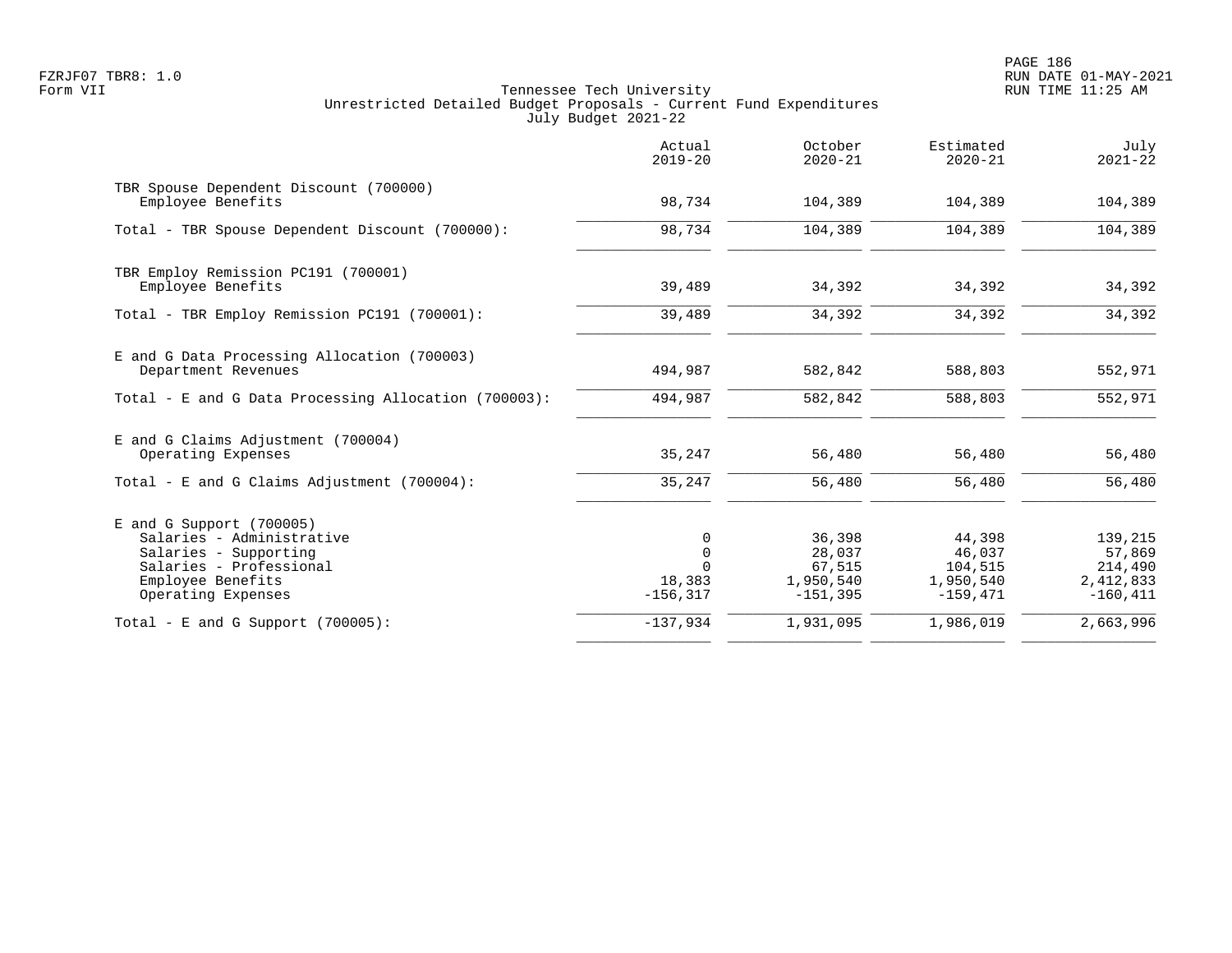PAGE 187 FZRJF07 TBR8: 1.0 RUN DATE 01-MAY-2021

|                                                                              | Actual<br>$2019 - 20$ | October<br>$2020 - 21$ | Estimated<br>$2020 - 21$ | July<br>$2021 - 22$ |
|------------------------------------------------------------------------------|-----------------------|------------------------|--------------------------|---------------------|
| E and G Other Salary Pool (700009)<br>Salaries - Supporting                  | 0                     | 15,220                 | 15,220                   | 15,220              |
| Total - E and G Other Salary Pool (700009):                                  | $\mathbf 0$           | 15,220                 | 15,220                   | 15,220              |
| TBR Chargeback non TN eCampus (700017)<br>Operating Expenses                 | 37,737                | 52,740                 | 52,740                   | 52,740              |
| Total - TBR Chargeback non TN eCampus (700017):                              | 37,737                | 52,740                 | 52,740                   | 52,740              |
| Legal Fees (700023)<br>Operating Expenses<br>Total - Legal Fees $(700023)$ : | 172,514<br>172,514    | 594,000<br>594,000     | 594,000<br>594,000       | 119,000<br>119,000  |
| License Fees (700024)<br>Operating Expenses                                  | 13,211                | 20,000                 | 20,000                   | 20,000              |
| Total - License Fees (700024):                                               | 13,211                | 20,000                 | 20,000                   | 20,000              |
| Membership Fees (700025)<br>Operating Expenses                               | 161,005               | 162,607                | 162,607                  | 159,632             |
| Total - Membership Fees (700025):                                            | 161,005               | 162,607                | 162,607                  | 159,632             |
|                                                                              |                       |                        |                          |                     |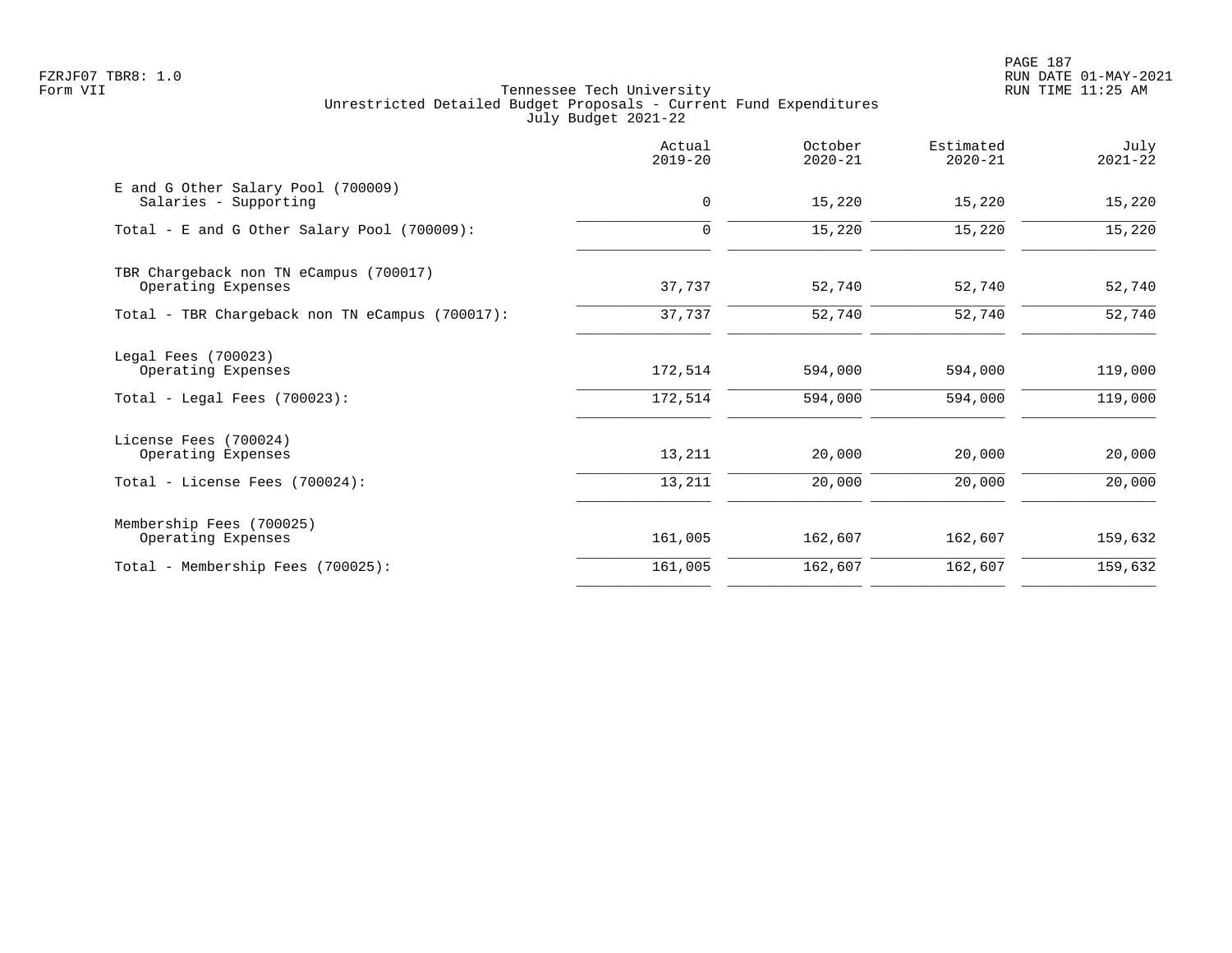|                                                             | Actual<br>$2019 - 20$ | October<br>$2020 - 21$ | Estimated<br>$2020 - 21$ | July<br>$2021 - 22$ |
|-------------------------------------------------------------|-----------------------|------------------------|--------------------------|---------------------|
| Consultation Services (700026)<br>Operating Expenses        | 11,548                | 7,800                  | 7,800                    | 7,800               |
| Total - Consultation Services (700026):                     | 11,548                | 7,800                  | 7,800                    | 7,800               |
| Banking Services (700027)<br>Operating Expenses             | 86,807                | 97,700                 | 97,700                   | 97,700              |
| Total - Banking Services (700027):                          | 86,807                | 97,700                 | 97,700                   | 97,700              |
| Collection of Debts (700028)<br>Operating Expenses          | 29,918                | 26,770                 | 26,770                   | 26,770              |
| Total - Collection of Debts (700028):                       | 29,918                | 26,770                 | 26,770                   | 26,770              |
| Provision for Doubtful Accts (700029)<br>Operating Expenses | 19,718                | 80,000                 | 80,000                   | 80,000              |
| Total - Provision for Doubtful Accts (700029):              | 19,718                | 80,000                 | 80,000                   | 80,000              |
| External Audit (700030)<br>Operating Expenses               | 0                     | 75,000                 | 75,000                   | 75,000              |
| Total - External Audit (700030):                            | $\Omega$              | 75,000                 | 75,000                   | 75,000              |
|                                                             |                       |                        |                          |                     |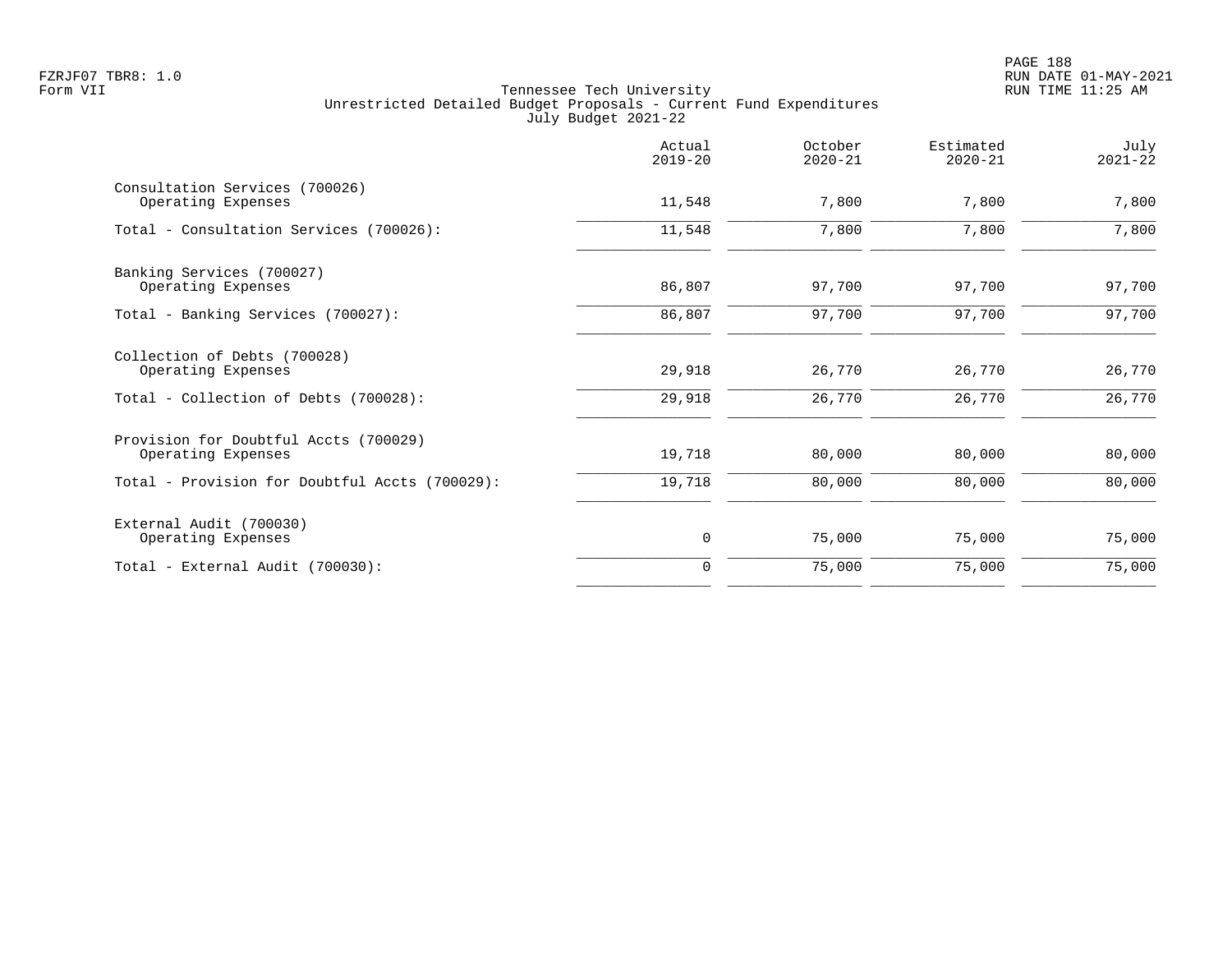|                                                                              | Actual<br>$2019 - 20$ | October<br>$2020 - 21$ | Estimated<br>$2020 - 21$ | July<br>$2021 - 22$ |
|------------------------------------------------------------------------------|-----------------------|------------------------|--------------------------|---------------------|
| Training (700031)<br>Operating Expenses                                      | 0                     | 1,360                  | 1,360                    | 1,360               |
| Total - Training $(700031)$ :                                                | $\mathbf 0$           | 1,360                  | 1,360                    | 1,360               |
| Cafeteria Benefits (700032)<br>Operating Expenses                            | 5,029                 | 15,000                 | 15,000                   | 15,000              |
| Total - Cafeteria Benefits (700032):                                         | 5,029                 | 15,000                 | 15,000                   | 15,000              |
| Background Checks (700033)<br>Operating Expenses                             | 21,404                | 22,700                 | 22,700                   | 22,700              |
| Total - Background Checks (700033):                                          | 21,404                | 22,700                 | 22,700                   | 22,700              |
| Allocation to Aux Ent (700037)<br>Department Revenues                        | $-303,806$            | $-437,230$             | $-458,938$               | $-459,708$          |
| Total - Allocation to Aux Ent (700037):                                      | $-303,806$            | $-437,230$             | $-458,938$               | $-459,708$          |
| Post Office Allocation (700045)<br>Operating Expenses<br>Department Revenues | $\Omega$<br>23,726    | 6,650<br>$\Omega$      | 6,650<br>$\Omega$        | 6,650<br>$\Omega$   |
| Total - Post Office Allocation (700045):                                     | 23,726                | 6,650                  | 6,650                    | 6,650               |
|                                                                              |                       |                        |                          |                     |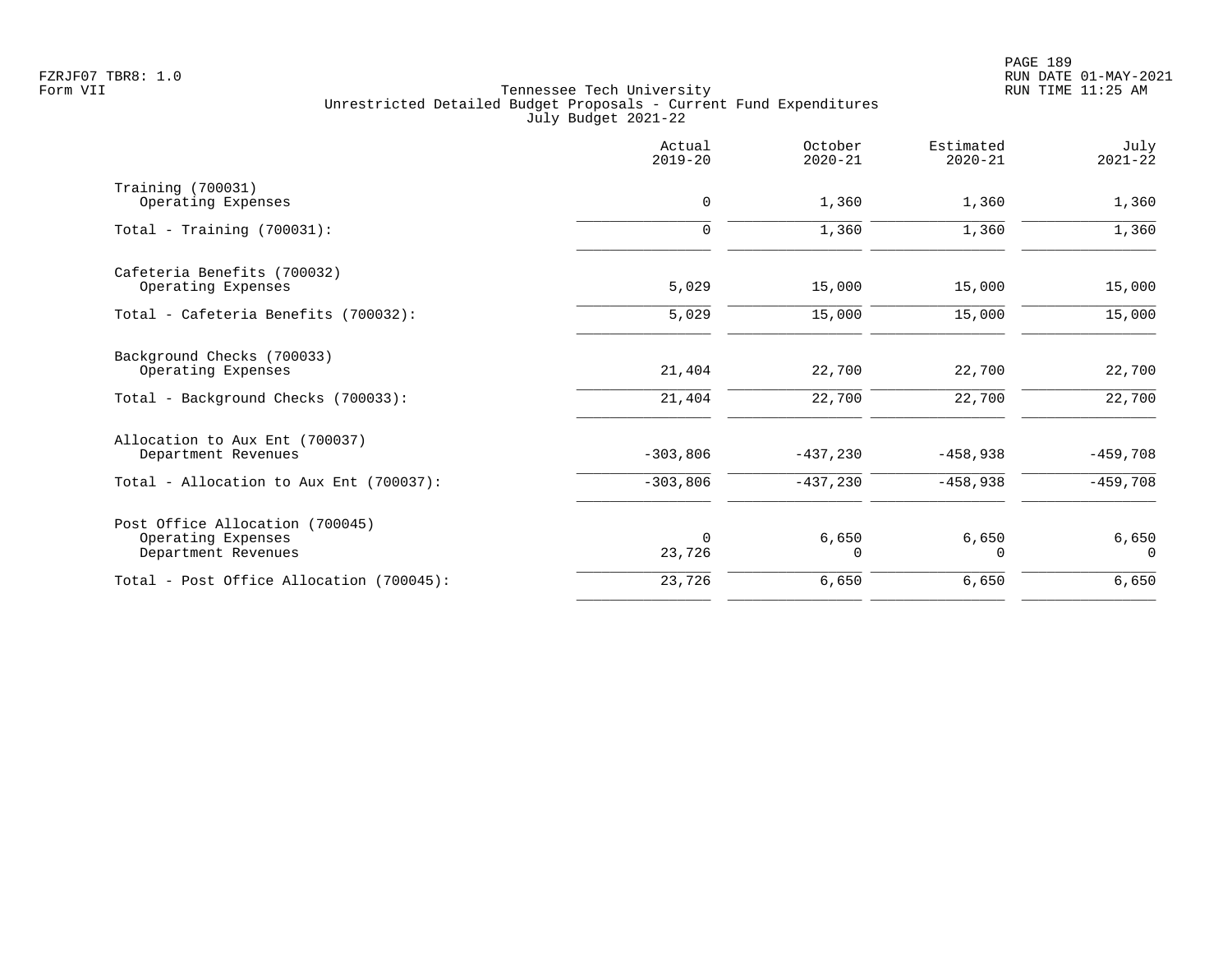# FZRJF07 TBR8: 1.0 RUN DATE 01-MAY-2021 Tennessee Tech University Unrestricted Detailed Budget Proposals - Current Fund Expenditures July Budget 2021-22

|                                                     | Actual<br>$2019 - 20$ | October<br>$2020 - 21$ | Estimated<br>$2020 - 21$ | July<br>$2021 - 22$ |
|-----------------------------------------------------|-----------------------|------------------------|--------------------------|---------------------|
| TTU Staff Tuit Maint Reimbursment (700068)          |                       |                        |                          |                     |
| Employee Benefits                                   | 44,055                | 9,812                  | 18,412                   | 8,600               |
| Total - TTU Staff Tuit Maint Reimbursment (700068): | 44,055                | 9,812                  | 18,412                   | 8,600               |
| Total - Institutional Support (450):                |                       |                        |                          |                     |
| Salaries - Administrative                           | 2,529,284             | 2,607,102              | 2,839,055                | 2,917,531           |
| Salaries - Academic                                 | 22,480                | $\Omega$               | 4,800                    |                     |
| Salaries - Supporting                               | 1,184,723             | 1,257,819              | 1,246,103                | 1,249,503           |
| Salaries - Students                                 | 48,415                | 109,602                | 105,183                  | 73,317              |
| Salaries - Professional                             | 4,503,593             | 4,745,844              | 4,889,546                | 4,978,258           |
| Employee Benefits                                   | 3, 157, 339           | 5,359,714              | 5,508,744                | 5,828,661           |
| Travel                                              | 121,855               | 114,724                | 87,832                   | 114,299             |
| Operating Expenses                                  | 2,357,406             | 5,052,909              | 4,994,982                | 4,329,157           |
| Capital Outlay                                      | 90,037                | $\Omega$               | 8,310                    | $\Omega$            |
| Department Revenues                                 | 270,243               | $-1, 273, 598$         | $-1, 244, 381$           | $-1, 272, 560$      |
|                                                     |                       |                        |                          |                     |
| Total                                               | 14, 285, 375          | 17,974,116             | 18,440,174               | 18, 218, 166        |
| Total - Institutional Support (45):                 |                       |                        |                          |                     |
| Salaries - Administrative                           | 2,529,284             | 2,607,102              | 2,839,055                | 2,917,531           |
| Salaries - Academic                                 | 22,480                | $\Omega$               | 4,800                    | $\Omega$            |
| Salaries - Supporting                               | 1,184,723             | 1,257,819              | 1,246,103                | 1,249,503           |
| Salaries - Students                                 | 48,415                | 109,602                | 105,183                  | 73,317              |
| Salaries - Professional                             | 4,503,593             | 4,745,844              | 4,889,546                | 4,978,258           |
| Employee Benefits                                   | 3, 157, 339           | 5,359,714              | 5,508,744                | 5,828,661           |
| Travel                                              | 121,855               | 114,724                | 87,832                   | 114,299             |
| Operating Expense                                   | 2,357,406             | 5,052,909              | 4,994,982                | 4,329,157           |
| Capital Outlay                                      | 90,037                | $\Omega$               | 8,310                    | $\Omega$            |
| Department Revenues                                 | 270,243               | $-1, 273, 598$         | $-1, 244, 381$           | $-1, 272, 560$      |
| Total                                               | 14, 285, 375          | 17,974,116             | 18,440,174               | 18, 218, 166        |
|                                                     |                       |                        |                          |                     |

 Physical Plant (50) Physical Plant (500)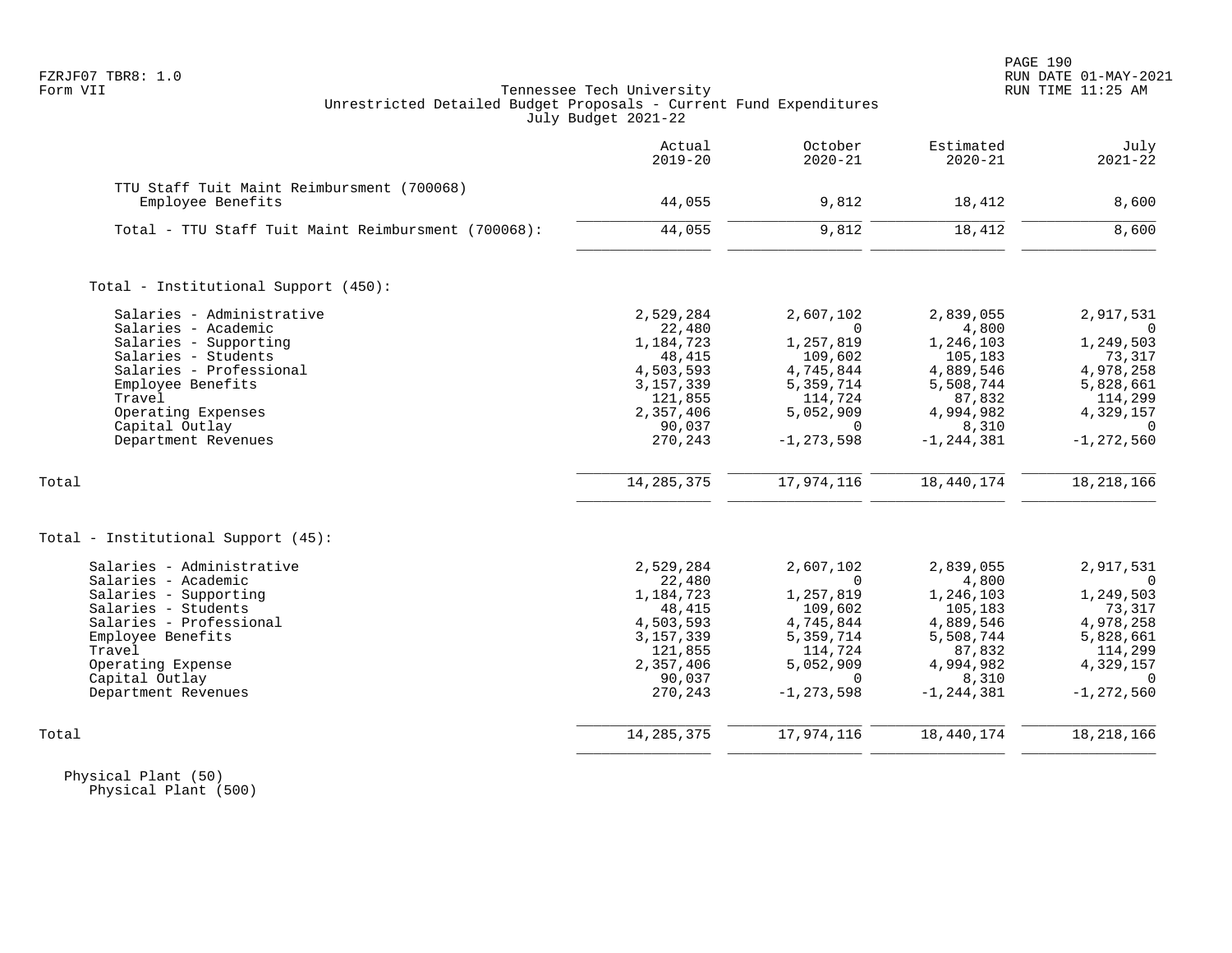|                                                       | Actual<br>$2019 - 20$ | October<br>$2020 - 21$ | Estimated<br>$2020 - 21$ | July<br>$2021 - 22$ |
|-------------------------------------------------------|-----------------------|------------------------|--------------------------|---------------------|
| Craft Center Security (121771)                        |                       |                        |                          |                     |
| Salaries - Supporting                                 | 28,764                | 25,154                 | 25,953                   | 25,790              |
| Salaries - Students                                   | 5,172                 | 4,000                  | 1,110                    | 4,000               |
| Salaries - Professional                               | 18,717                | $\Omega$               | 29,750                   | $\overline{0}$      |
| Employee Benefits                                     | 14,520                | 17,978                 | 20,978                   | 20,978              |
| Operating Expenses                                    | 1,790                 | 100                    | 1,280                    | 100                 |
| Total - Craft Center Security (121771):               | 68,963                | 47,232                 | 79,071                   | 50,868              |
| Craft Center Property Insur (121772)                  |                       |                        |                          |                     |
| Operating Expenses                                    | 10,891                | 37,700                 | 37,700                   | 37,700              |
| Total - Craft Center Property Insur (121772):         | 10,891                | 37,700                 | 37,700                   | 37,700              |
| M and R Craft Center (121773)                         |                       |                        |                          |                     |
| Salaries - Supporting                                 | 135,279               | 123,370                | 115,145                  | 121,670             |
| Salaries - Students                                   | $\Omega$              | 3,400                  | 3,400                    | 3,400               |
| Salaries - Professional                               | 57,222                | 55,165                 | 55,665                   | 54,000              |
| Employee Benefits                                     | 84,316                | 90,604                 | 90,604                   | 90,604              |
| Travel                                                | $\Omega$              | 200                    | $\Omega$                 | 200                 |
| Operating Expenses                                    | 46,256                | 43,050                 | 48,130                   | 43,050              |
| Total - M and R Craft Center $(121773)$ :             | 323,073               | 315,789                | 312,944                  | 312,924             |
| Utilities Craft Center (121774)<br>Operating Expenses | 223,251               | 260,000                | 260,000                  | 260,000             |
|                                                       |                       |                        |                          |                     |
| Total - Utilities Craft Center (121774):              | 223,251               | 260,000                | 260,000                  | 260,000             |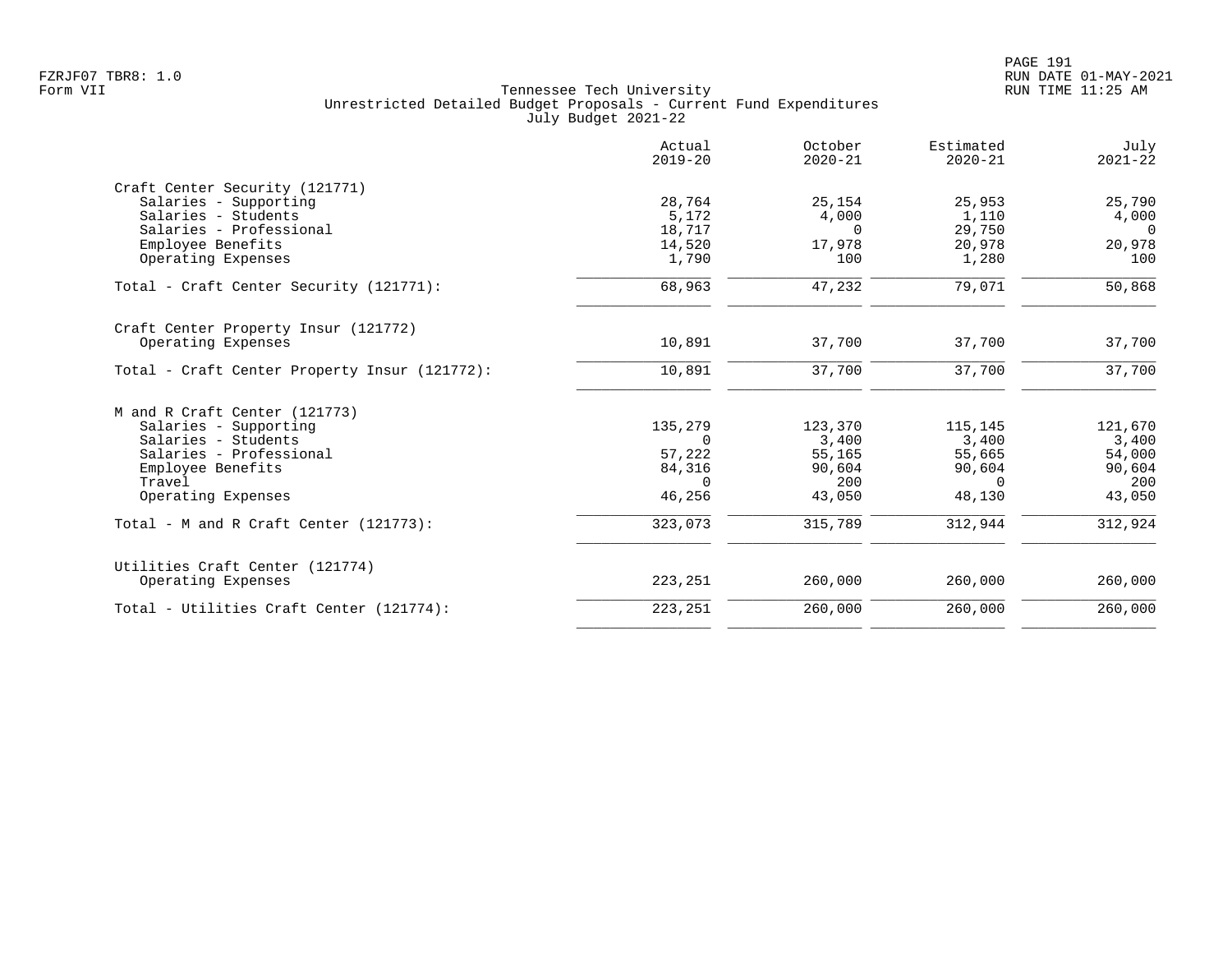PAGE 192 FZRJF07 TBR8: 1.0 RUN DATE 01-MAY-2021

|                                                                                                         | Actual<br>$2019 - 20$   | October<br>$2020 - 21$  | Estimated<br>$2020 - 21$ | July<br>$2021 - 22$ |
|---------------------------------------------------------------------------------------------------------|-------------------------|-------------------------|--------------------------|---------------------|
| Craft Center Repairs and Renov (121775)<br>Operating Expenses                                           | $\mathbf 0$             | 47,422                  | 40,172                   | 47,422              |
| Total - Craft Center Repairs and Renov (121775):                                                        | $\mathbf 0$             | 47,422                  | 40,172                   | 47,422              |
| Federal College Work Study Program (122001)<br>Salaries - Students                                      | 0                       | 550                     | 550                      | 550                 |
| Total - Federal College Work Study Program (122001):                                                    | $\mathbf 0$             | 550                     | 550                      | 550                 |
| M and R University Progrms (127604)<br>Salaries - Supporting<br>Employee Benefits<br>Operating Expenses | 0<br>$\Omega$<br>12,322 | 0<br>$\Omega$<br>10,000 | 53<br>21<br>9,931        | 0<br>5<br>10,000    |
| Total - M and R University Progrms (127604):                                                            | 12,322                  | 10,000                  | 10,005                   | 10,005              |
| Match Dean Engineering (137005)<br>Operating Expenses<br>Capital Outlay                                 | 1,307<br>42,370         | 0<br>$\Omega$           | 0<br>$\Omega$            | 0<br>$\Omega$       |
| Total - Match Dean Engineering (137005):                                                                | 43,677                  | 0                       | 0                        | $\Omega$            |
| Match Ag and Human Ecology (160025)<br>Operating Expenses<br>Capital Outlay                             | 28,095<br>11,300        | 0<br>$\mathbf 0$        | 0<br>$\overline{0}$      | 0<br>$\mathbf 0$    |
| Total - Match Ag and Human Ecology (160025):                                                            | 39,395                  | $\mathbf 0$             | $\mathbf 0$              | $\Omega$            |
|                                                                                                         |                         |                         |                          |                     |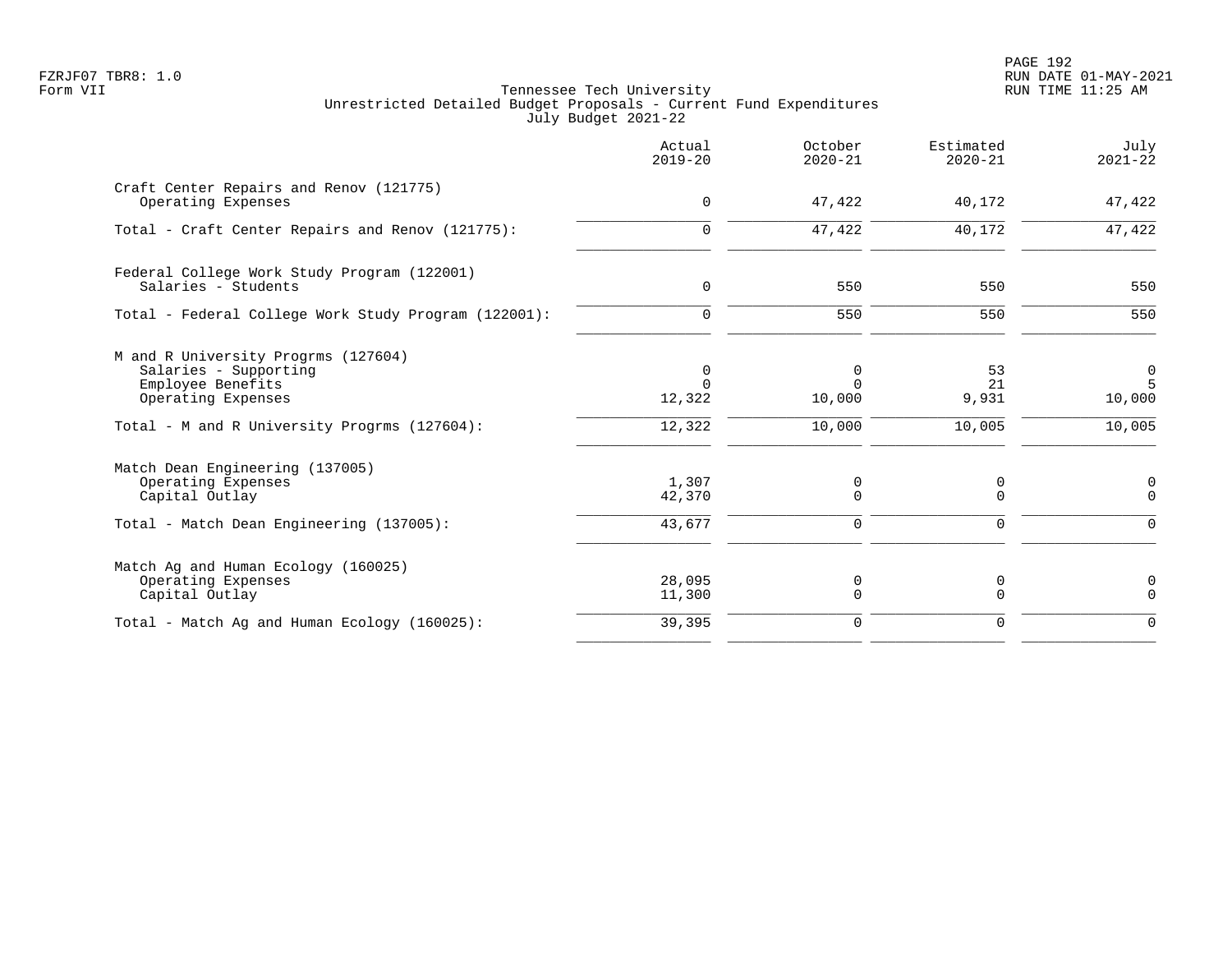PAGE 193 FZRJF07 TBR8: 1.0 RUN DATE 01-MAY-2021

|                                          | Actual<br>$2019 - 20$ | October<br>$2020 - 21$ | Estimated<br>$2020 - 21$ | July<br>$2021 - 22$ |
|------------------------------------------|-----------------------|------------------------|--------------------------|---------------------|
| M and R Ag Pavilion (161001)             |                       |                        |                          |                     |
| Salaries - Supporting                    | 65,830                | 66,615                 | 54,533                   | 65,627              |
| Employee Benefits                        | 40,240                | 30,584                 | 30,584                   | 30,584              |
| Operating Expenses                       | $\Omega$              | $\Omega$               | 1,530                    | $\Omega$            |
| Total - M and R Ag Pavilion $(161001)$ : | 106,070               | 97,199                 | 86,647                   | 96,211              |
| Greenhouse (162002)                      |                       |                        |                          |                     |
| Salaries - Students                      | 545                   | 668                    | 668                      | 668                 |
| Travel                                   | 99                    | $\Omega$               | $\Omega$                 | $\overline{0}$      |
| Operating Expenses                       | 3,248                 | 3,552                  | 3,552                    | 3,552               |
| Total - Greenhouse (162002):             | 3,892                 | 4,220                  | 4,220                    | 4,220               |
| M and R Farm (162004)                    |                       |                        |                          |                     |
| Operating Expenses                       | 6,650                 | 6,650                  | 6,650                    | 6,650               |
| Total - M and R Farm $(162004)$ :        | 6,650                 | 6,650                  | 6,650                    | 6,650               |
| University Police (200004)               |                       |                        |                          |                     |
| Salaries - Supporting                    | 522,873               | 519,984                | 527,484                  | 509,208             |
| Salaries - Professional                  | 79,317                | 77,677                 | 78,177                   | 77,777              |
| Employee Benefits                        | 275,938               | 355,100                | 355,100                  | 355,100             |
| Travel                                   | 4,572                 | 2,710                  | 2,710                    | 2,710               |
| Operating Expenses                       | 76,693                | 90,617                 | 188,514                  | 104,617             |
| Total - University Police (200004):      | 959,393               | 1,046,088              | 1,151,985                | 1,049,412           |
|                                          |                       |                        |                          |                     |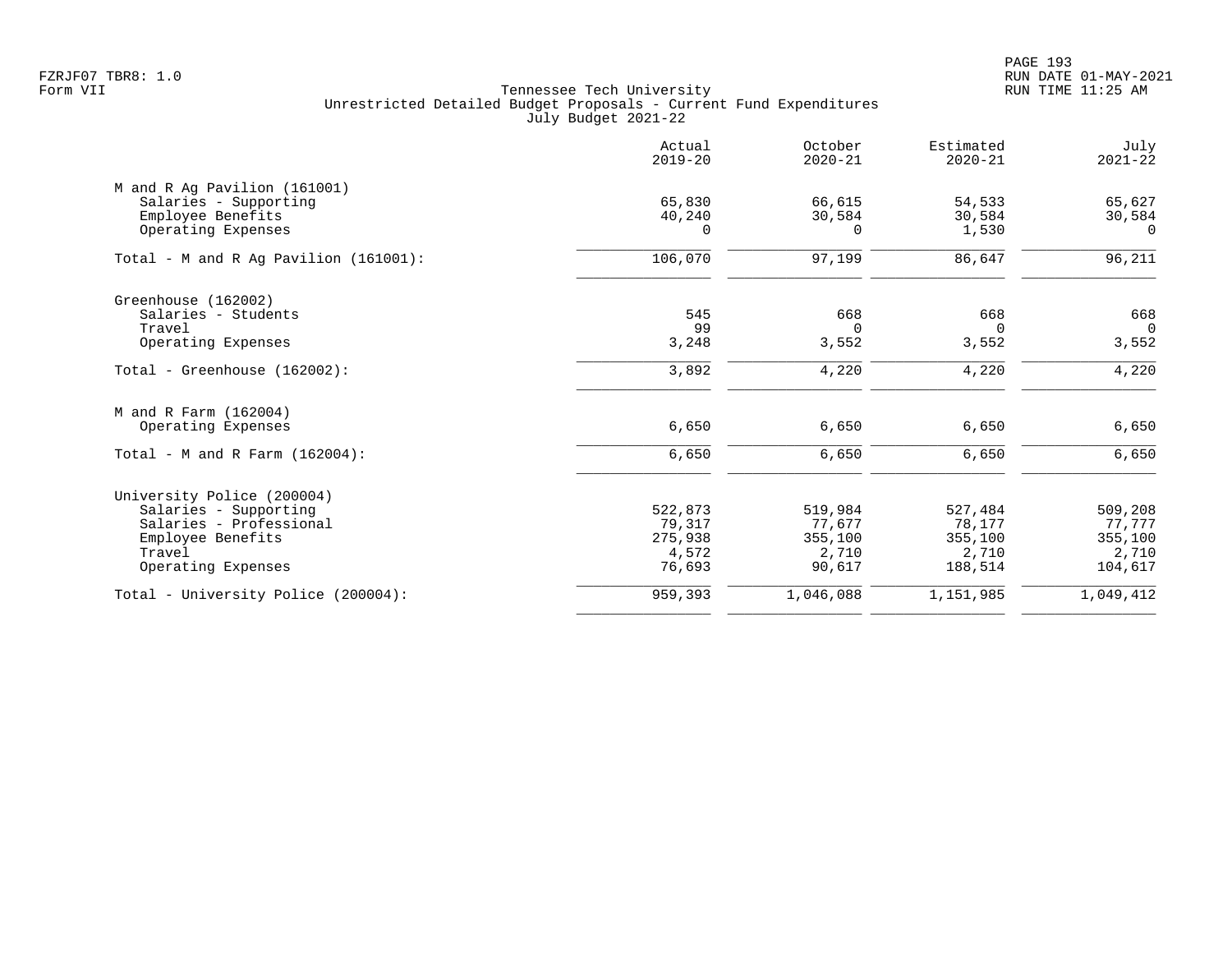|                                                                 | Actual<br>$2019 - 20$ | October<br>$2020 - 21$ | Estimated<br>$2020 - 21$ | July<br>$2021 - 22$ |
|-----------------------------------------------------------------|-----------------------|------------------------|--------------------------|---------------------|
| CHEC Security Services (210010)                                 |                       |                        |                          |                     |
| Operating Expenses                                              | $\mathbf 0$           | 1,500                  | 1,500                    | 1,500               |
| Total - CHEC Security Services (210010):                        | $\mathbf 0$           | 1,500                  | 1,500                    | 1,500               |
| CHEC Bldg Maintenance and Repairs (210012)                      |                       |                        |                          |                     |
| Operating Expenses                                              | $\mathsf{O}\xspace$   | 1,200                  | 1,200                    | 1,200               |
| Total - CHEC Bldg Maintenance and Repairs (210012):             | $\Omega$              | 1,200                  | 1,200                    | 1,200               |
| CHEC Utilities (210017)                                         |                       |                        |                          |                     |
| Operating Expenses                                              | $\mathbf 0$           | 5,000                  | 5,000                    | 5,000               |
| Total - CHEC Utilities (210017):                                | $\mathbf 0$           | 5,000                  | 5,000                    | 5,000               |
| Central Receiving (221005)                                      |                       |                        |                          |                     |
| Salaries - Supporting                                           | 30,739                | 31,264                 | 31,274                   | 31,364              |
| Salaries - Students                                             | $\overline{0}$        | 6,000                  | 6,000                    | 6,000               |
| Employee Benefits<br>Operating Expenses                         | 14,929<br>9,466       | 18,600<br>3,680        | 18,600<br>4,847          | 18,600<br>3,680     |
| Department Revenues                                             | $-835$                | $\Omega$               | $-677$                   | $\mathbf 0$         |
| Total - Central Receiving (221005):                             | 54,299                | 59,544                 | 60,044                   | 59,644              |
|                                                                 |                       |                        |                          |                     |
| Facilities Administration (241000)<br>Salaries - Administrative | 97,676                | 141,100                | 112,557                  | 130,000             |
| Salaries - Supporting                                           | 75,575                | 66,884                 | 66,858                   | 62,284              |
| Salaries - Students                                             | 3,707                 | 4,820                  | $\Omega$                 | 6,820               |
| Salaries - Professional                                         | 66,058                | 92,141                 | 178,141                  | 177,341             |
| Employee Benefits                                               | 94,034                | 99,384                 | 132,451                  | 133,384             |
| Travel                                                          | 1,986                 | 1,232                  | 986                      | 1,232               |
| Operating Expenses                                              | 18,173                | 62,168                 | 71,814                   | 49,303              |
| Total - Facilities Administration (241000):                     | 357,209               | 467,729                | 562,807                  | 560,364             |
|                                                                 |                       |                        |                          |                     |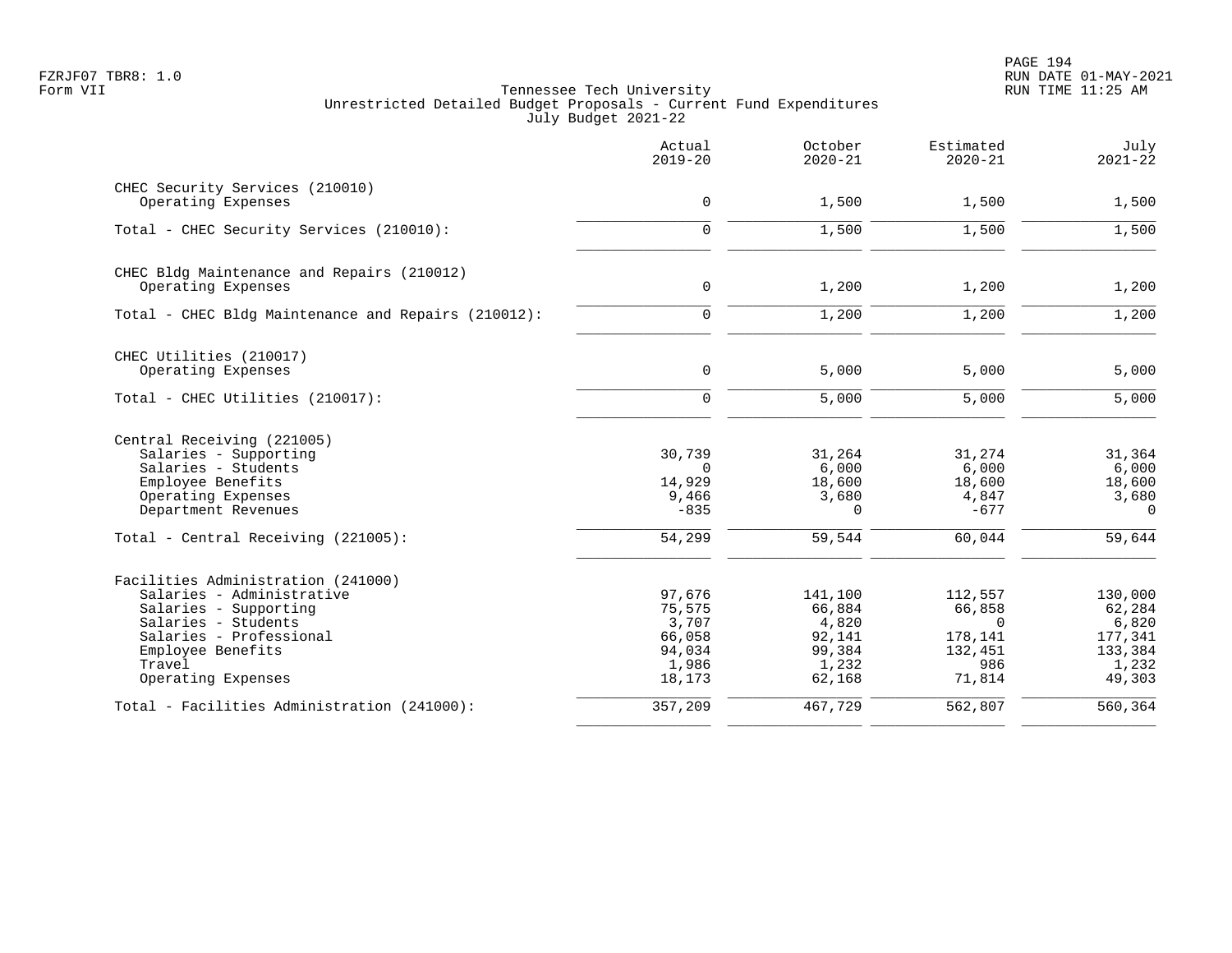|                                                                                                                              | Actual<br>$2019 - 20$                      | October<br>$2020 - 21$                        | Estimated<br>$2020 - 21$          | July<br>$2021 - 22$                 |
|------------------------------------------------------------------------------------------------------------------------------|--------------------------------------------|-----------------------------------------------|-----------------------------------|-------------------------------------|
| Vehicle Maintenance (241001)<br>Operating Expenses                                                                           | 39,895                                     | 22,500                                        | 38,500                            | 22,500                              |
| Total - Vehicle Maintenance (241001):                                                                                        | 39,895                                     | 22,500                                        | 38,500                            | 22,500                              |
| Property Insurance (241002)<br>Operating Expenses                                                                            | 406,609                                    | 632,050                                       | 632,050                           | 632,050                             |
| Total - Property Insurance (241002):                                                                                         | 406,609                                    | 632,050                                       | 632,050                           | 632,050                             |
| Facilities Development Fee (241003)<br>Operating Expenses<br>Total - Facilities Development Fee (241003):                    | 136,200<br>136,200                         | 157,900<br>157,900                            | 157,900<br>157,900                | 157,900<br>157,900                  |
| Project Managers (241005)<br>Salaries - Administrative<br>Salaries - Professional<br>Employee Benefits<br>Operating Expenses | $\mathbf 0$<br>254,516<br>102,206<br>1,900 | $\overline{0}$<br>256,008<br>104,374<br>1,760 | 2,230<br>$\Omega$<br>1,333<br>703 | 0<br>$\overline{0}$<br>400<br>1,760 |
| Total - Project Managers (241005):                                                                                           | 358,622                                    | 362,142                                       | 4,266                             | 2,160                               |
| Facilities COVID-19 (241006)<br>Operating Expenses                                                                           | 0                                          | 121,023                                       | 121,023                           | $\mathbf 0$                         |
| Total - Facilities COVID-19 (241006):                                                                                        | $\mathbf 0$                                | 121,023                                       | 121,023                           | $\mathbf 0$                         |
|                                                                                                                              |                                            |                                               |                                   |                                     |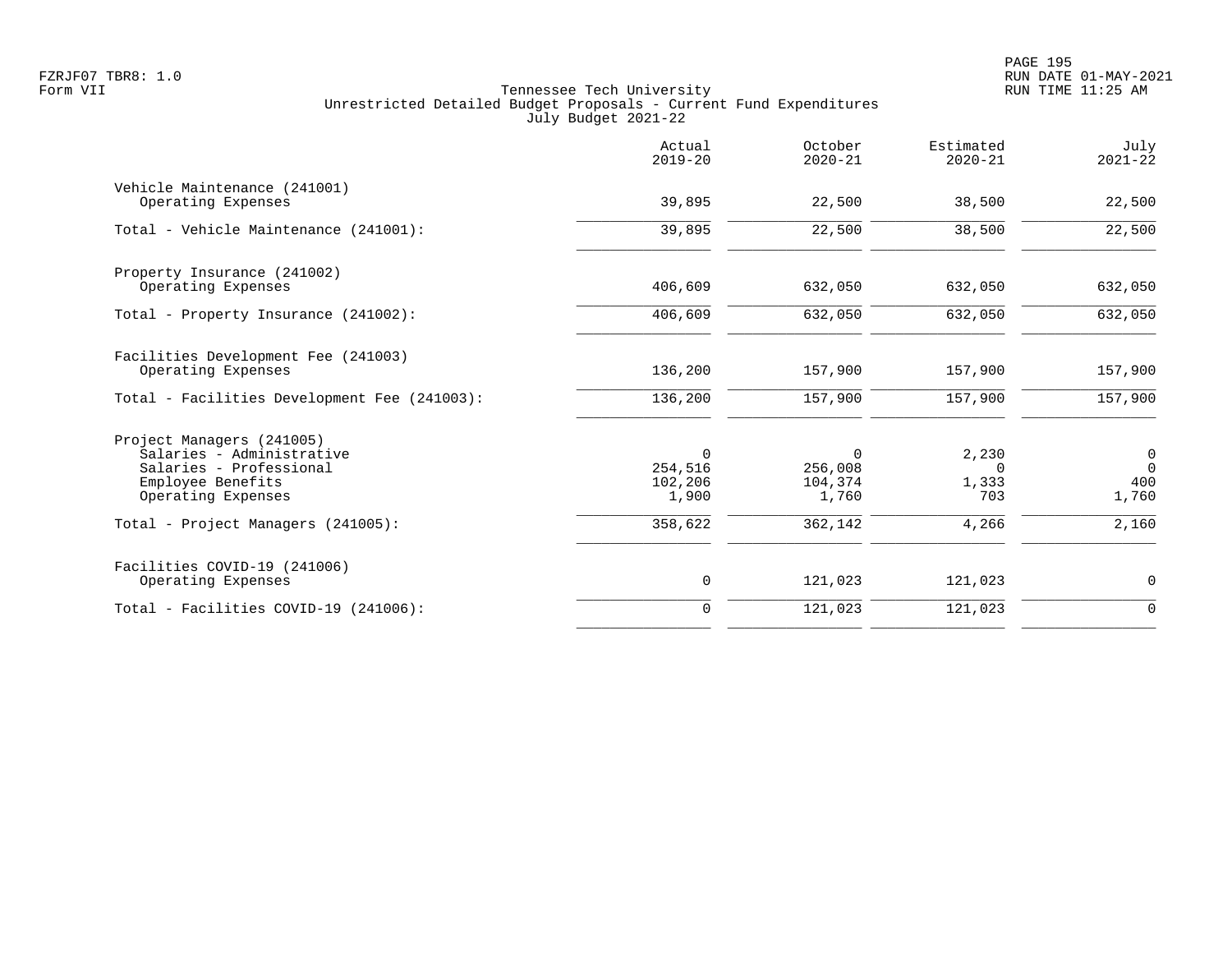PAGE 196 FZRJF07 TBR8: 1.0 RUN DATE 01-MAY-2021

|                                                                                                                                           | Actual<br>$2019 - 20$                              | October<br>$2020 - 21$                    | Estimated<br>$2020 - 21$                       | July<br>$2021 - 22$                              |
|-------------------------------------------------------------------------------------------------------------------------------------------|----------------------------------------------------|-------------------------------------------|------------------------------------------------|--------------------------------------------------|
| Facilities Property Rental (241017)<br>Operating Expenses                                                                                 | 17,044                                             | 0                                         | 20,000                                         | $\mathbf 0$                                      |
| Total - Facilities Property Rental (241017):                                                                                              | 17,044                                             | $\mathbf 0$                               | 20,000                                         | $\Omega$                                         |
| Sustainable Campus Recycle Program (242001)<br>Operating Expenses                                                                         | $\mathbf 0$                                        | 450                                       | 450                                            | $\mathbf 0$                                      |
| Total - Sustainable Campus Recycle Program (242001):                                                                                      | $\Omega$                                           | 450                                       | 450                                            | $\Omega$                                         |
| Maintenance and Repairs (251000)<br>Salaries - Supporting<br>Salaries - Professional<br>Employee Benefits<br>Travel<br>Operating Expenses | $\Omega$<br>70,477<br>35,985<br>$\Omega$<br>63,939 | 43,290<br>69,416<br>103,605<br>1,000<br>0 | $\Omega$<br>69,916<br>103,605<br>0<br>$\Omega$ | 43,290<br>69,516<br>103,605<br>1,000<br>$\Omega$ |
| Total - Maintenance and Repairs (251000):                                                                                                 | 170,401                                            | 217,311                                   | 173,521                                        | 217,411                                          |
| M and R Projects (251001)<br>Operating Expenses                                                                                           | 132                                                | 0                                         | 0                                              | 0                                                |
| Total - M and R Projects (251001):                                                                                                        | 132                                                | $\mathbf 0$                               | 0                                              | $\Omega$                                         |
| American Disability Act (251002)<br>Operating Expenses                                                                                    | 0                                                  | 10,000                                    | 10,000                                         | 10,000                                           |
| Total - American Disability Act (251002):                                                                                                 | $\Omega$                                           | 10,000                                    | 10,000                                         | 10,000                                           |
|                                                                                                                                           |                                                    |                                           |                                                |                                                  |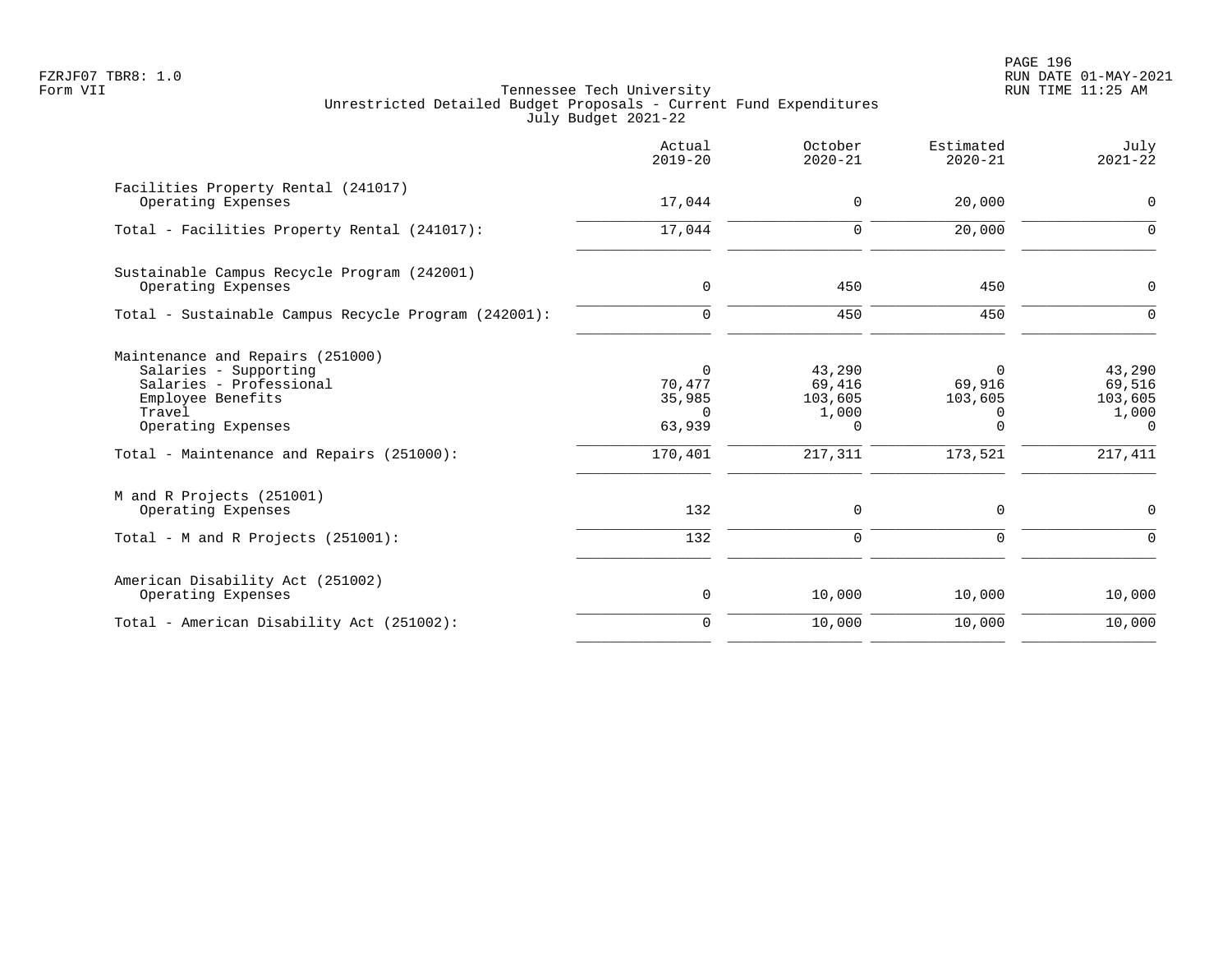|                                      | Actual<br>$2019 - 20$ | October<br>$2020 - 21$ | Estimated<br>$2020 - 21$ | July<br>$2021 - 22$ |
|--------------------------------------|-----------------------|------------------------|--------------------------|---------------------|
| Fire Alarm System (251004)           |                       |                        |                          |                     |
| Operating Expenses                   | 89,375                | 87,800                 | 87,800                   | 87,800              |
| Total - Fire Alarm System (251004):  | 89,375                | 87,800                 | 87,800                   | 87,800              |
| Building Controls (251005)           |                       |                        |                          |                     |
| Salaries - Students                  | 749                   | 0                      | $\Omega$                 | $\mathbf 0$         |
| Salaries - Professional              | $\Omega$              | $\Omega$               | 85,000                   | 85,000              |
| Employee Benefits                    | 222                   | $-664$                 | 33,336                   | 33,336              |
| Operating Expenses                   | 12,467                | 74,040                 | 34,040                   | 74,040              |
| Total - Building Controls (251005):  | 13,438                | 73,376                 | 152,376                  | 192,376             |
| M and R HVAC (251006)                |                       |                        |                          |                     |
| Salaries - Supporting                | 258,909               | 244,803                | 330,239                  | 342,625             |
| Salaries - Students                  | 1,267                 | $\Omega$               | $\Omega$                 | $\Omega$            |
| Salaries - Professional              | 40,737                | 40,131                 | 40,381                   | 41,481              |
| Employee Benefits                    | 150,728               | 150,888                | 181,240                  | 181,240             |
| Travel                               | 1,910                 | $\Omega$               | $\Omega$                 | $\Omega$            |
| Operating Expenses                   | 256,142               | 139,800                | 231,800                  | 139,800             |
| Department Revenues                  | $-755$                | $\Omega$               | $\Omega$                 | $\Omega$            |
| Total - M and R HVAC (251006):       | 708,938               | 575,622                | 783,660                  | 705,146             |
| Stores for Reissue (251007)          |                       |                        |                          |                     |
| Operating Expenses                   | 186,216               | 290,000                | 290,000                  | 290,000             |
| Total - Stores for Reissue (251007): | 186,216               | 290,000                | 290,000                  | 290,000             |
|                                      |                       |                        |                          |                     |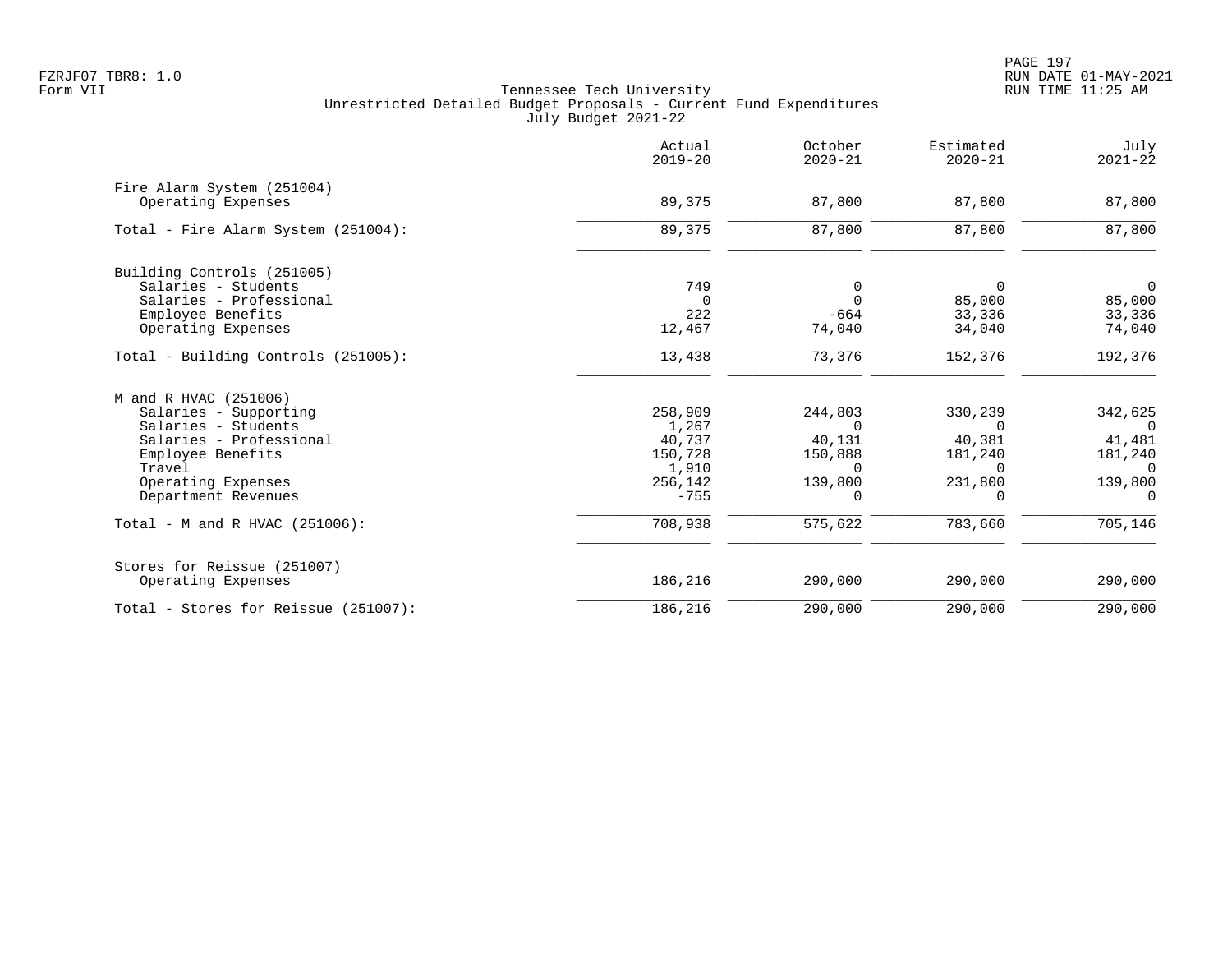|                                                  | Actual<br>$2019 - 20$  | October<br>$2020 - 21$ | Estimated<br>$2020 - 21$ | July<br>$2021 - 22$    |
|--------------------------------------------------|------------------------|------------------------|--------------------------|------------------------|
| Stores for Reissue Transfer In (251008)          |                        |                        |                          |                        |
| Operating Expenses<br>Department Revenues        | $-179,795$<br>$\Omega$ | $\Omega$<br>$-290,000$ | $\Omega$<br>$-290,000$   | $\Omega$<br>$-290,000$ |
| Total - Stores for Reissue Transfer In (251008): | $-179,795$             | $-290,000$             | $-290,000$               | $-290,000$             |
| M&R PO Ortly Reportg (251014)                    |                        |                        |                          |                        |
| Salaries - Supporting                            | 3,681                  | $\Omega$               | - 0                      | $\overline{0}$         |
| Employee Benefits                                | 281                    | 357                    | 357                      | 357                    |
| Operating Expenses                               | 8,991                  | $\Omega$               | 8,225                    | $\mathbf 0$            |
| Total - M&R PO Ortly Reportq (251014):           | 12,953                 | 357                    | 8,582                    | 357                    |
| $M & R - Carpentry (251015)$                     |                        |                        |                          |                        |
| Salaries - Supporting                            | 190,490                | 176,554                | 175,783                  | 173,435                |
| Employee Benefits                                | 105,771                | 99,213                 | 99,213                   | 99,213                 |
| Operating Expenses                               | 65,880                 | 92,840                 | 73,291                   | 92,840                 |
| Department Revenues                              | $-11,308$              | $\Omega$               | $\cap$                   | $\Omega$               |
| Total - M & R - Carpentry $(251015)$ :           | 350,833                | 368,607                | 348,287                  | 365,488                |
| $M & R - Electrical (251016)$                    |                        |                        |                          |                        |
| Salaries - Supporting                            | 187,752                | 179,663                | 222,657                  | 215,382                |
| Employee Benefits                                | 100,072                | 105,297                | 120,473                  | 120,473                |
| Operating Expenses                               | 77,140                 | 39,350                 | 134,350                  | 39,350                 |
| Department Revenues                              | $-14,561$              | $\Omega$               | $-10,002$                | $\Omega$               |
| Total - $M & R - Electrical (251016)$ :          | 350,403                | 324,310                | 467,478                  | 375,205                |
|                                                  |                        |                        |                          |                        |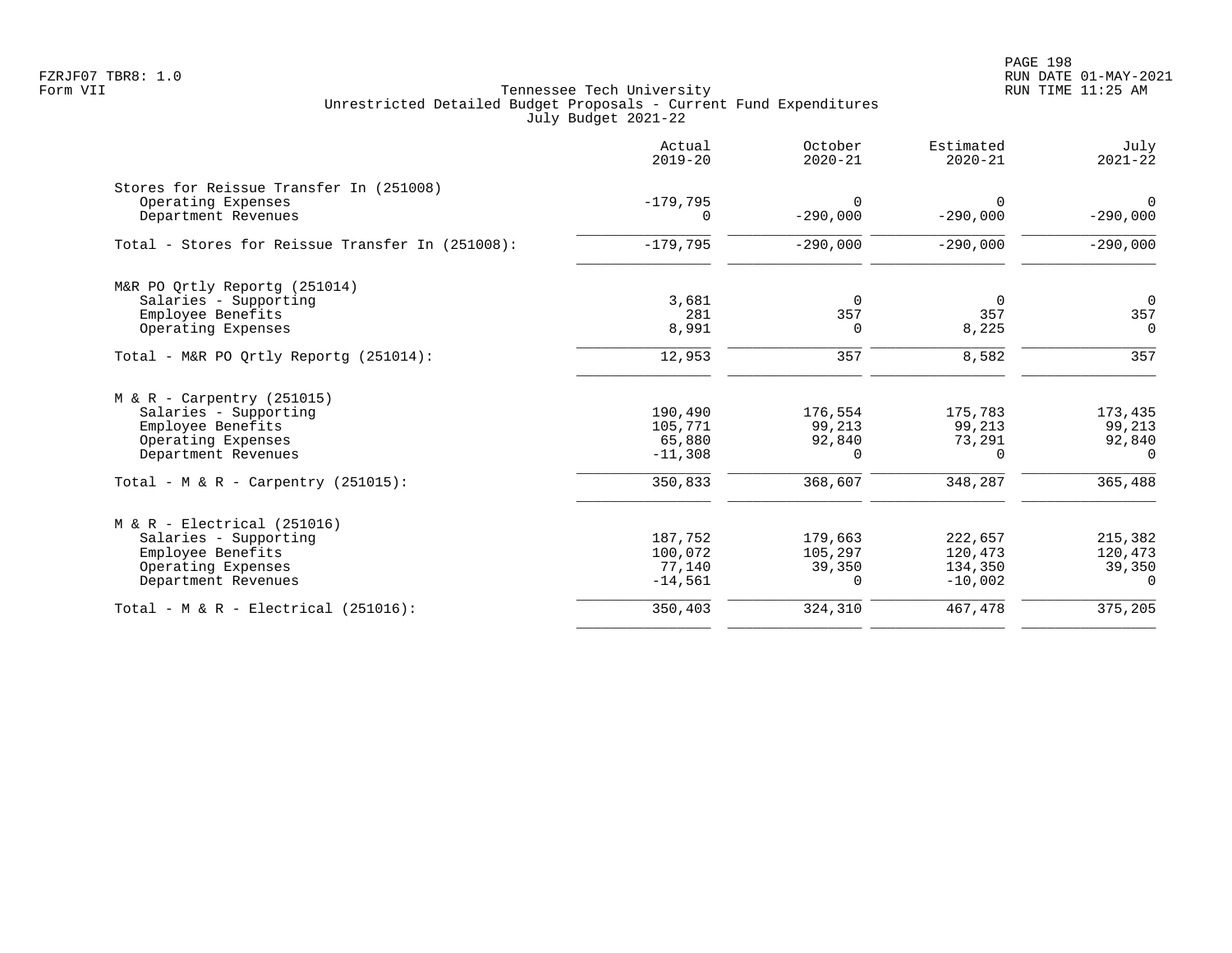| Actual<br>$2019 - 20$ | October<br>$2020 - 21$                                                                            | Estimated<br>$2020 - 21$                                                                             | July<br>$2021 - 22$                                                                                  |
|-----------------------|---------------------------------------------------------------------------------------------------|------------------------------------------------------------------------------------------------------|------------------------------------------------------------------------------------------------------|
|                       |                                                                                                   |                                                                                                      |                                                                                                      |
| 38,000                | 64,880                                                                                            | 65,985                                                                                               | 64,980                                                                                               |
| 27,218                | 49,448                                                                                            | 49,448                                                                                               | 49,448                                                                                               |
| 36,447                | 32,540                                                                                            | 32,435                                                                                               | 32,540                                                                                               |
| $-2,691$              | $\Omega$                                                                                          | $\Omega$                                                                                             | $\Omega$                                                                                             |
| 98,974                | 146,868                                                                                           | 147,868                                                                                              | 146,968                                                                                              |
|                       |                                                                                                   |                                                                                                      |                                                                                                      |
|                       |                                                                                                   |                                                                                                      | 42,045                                                                                               |
|                       |                                                                                                   |                                                                                                      | 21,704                                                                                               |
|                       |                                                                                                   |                                                                                                      | 66,400                                                                                               |
| $-690$                | $\Omega$                                                                                          | $\Omega$                                                                                             | $\Omega$                                                                                             |
| 154,220               | 129,149                                                                                           | 130,649                                                                                              | 130, 149                                                                                             |
|                       |                                                                                                   |                                                                                                      |                                                                                                      |
|                       |                                                                                                   |                                                                                                      | 132,027                                                                                              |
|                       |                                                                                                   |                                                                                                      | $\overline{0}$                                                                                       |
|                       |                                                                                                   |                                                                                                      | 63,426                                                                                               |
|                       |                                                                                                   |                                                                                                      | 33,500                                                                                               |
| $-6,620$              | $\Omega$                                                                                          | $\Omega$                                                                                             | $\Omega$                                                                                             |
| 209,702               | 227,053                                                                                           | 228,553                                                                                              | 228,953                                                                                              |
|                       |                                                                                                   |                                                                                                      |                                                                                                      |
|                       |                                                                                                   |                                                                                                      | 150,059                                                                                              |
|                       |                                                                                                   |                                                                                                      | 78,104                                                                                               |
|                       |                                                                                                   |                                                                                                      | 73,700                                                                                               |
| $-2,870$              | $\Omega$                                                                                          | $\Omega$                                                                                             | $\Omega$                                                                                             |
| 289,873               | 298,463                                                                                           | 303,463                                                                                              | 301,863                                                                                              |
|                       | 41,859<br>20,279<br>92,772<br>132,579<br>1,199<br>61,137<br>21,407<br>147,540<br>72,383<br>72,820 | 42,045<br>20,704<br>66,400<br>130,127<br>$\Omega$<br>63,426<br>33,500<br>149,659<br>75,104<br>73,700 | 42,545<br>21,704<br>66,400<br>131,757<br>$\Omega$<br>63,426<br>33,370<br>152,009<br>78,104<br>73,350 |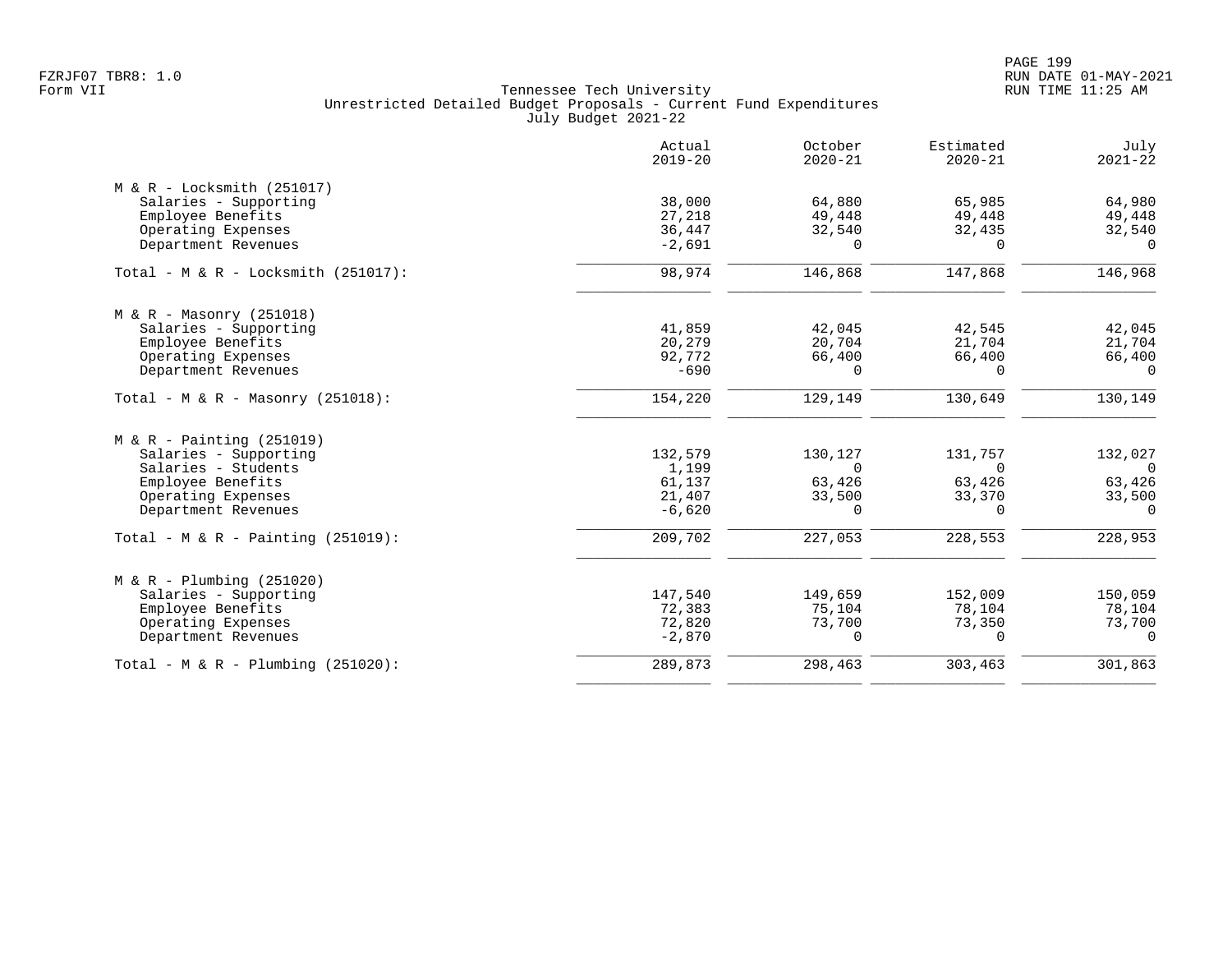PAGE 200 FZRJF07 TBR8: 1.0 RUN DATE 01-MAY-2021

|                                             | Actual<br>$2019 - 20$ | October<br>$2020 - 21$ | Estimated<br>$2020 - 21$ | July<br>$2021 - 22$ |
|---------------------------------------------|-----------------------|------------------------|--------------------------|---------------------|
| $M & R - Heat Plant (251021)$               |                       |                        |                          |                     |
| Salaries - Supporting                       | 264,104               | 245,209                | 262,601                  | 246,020             |
| Employee Benefits                           | 147,752               | 154,574                | 159,574                  | 159,574             |
| Operating Expenses                          | 66,118                | 99,040                 | 84,648                   | 99,040              |
| Total - $M & R$ - Heat Plant (251021):      | 477,974               | 498,823                | 506,823                  | 504,634             |
| Campus Lighting (251025)                    |                       |                        |                          |                     |
| Operating Expenses                          | 17,545                | 0                      | 0                        | $\mathbf 0$         |
| Total - Campus Lighting (251025):           | 17,545                | 0                      | 0                        | $\mathbf 0$         |
| Custodial Services (255000)                 |                       |                        |                          |                     |
| Salaries - Supporting                       | 33,809                | 31,982                 | 32,161                   | 28,261              |
| Salaries - Students                         | 1,437                 | $\Omega$               | $\Omega$                 | $\Omega$            |
| Employee Benefits                           | 16,020<br>1,426,400   | 19,546                 | 19,546<br>1,688,653      | 19,546              |
| Operating Expenses                          |                       | 1,344,306              |                          | 1,692,253           |
| Total - Custodial Services (255000):        | 1,477,666             | 1,395,834              | 1,740,360                | 1,740,060           |
| Recycling (255003)                          |                       |                        |                          |                     |
| Operating Expenses                          | 4,911                 | 22,000                 | 22,000                   | 22,000              |
| Total - Recycling $(255003)$ :              | 4,911                 | 22,000                 | 22,000                   | 22,000              |
| Special Event Cost Center (255004)          |                       |                        |                          |                     |
| Operating Expenses                          | 46,273                | 142,850                | 142,850                  | 142,850             |
| Total - Special Event Cost Center (255004): | 46,273                | 142,850                | 142,850                  | 142,850             |
|                                             |                       |                        |                          |                     |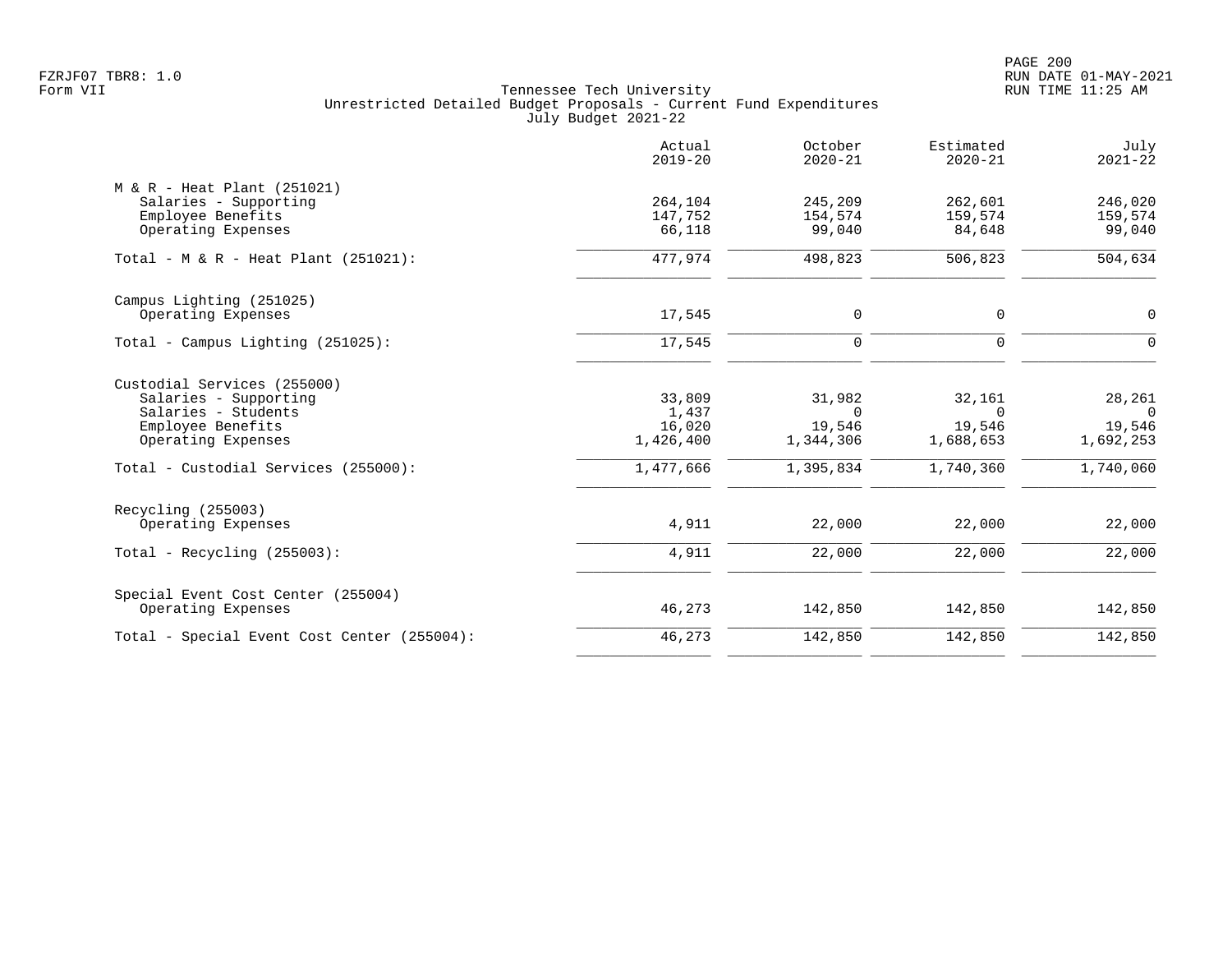| Actual<br>$2019 - 20$ | October<br>$2020 - 21$ | Estimated<br>$2020 - 21$ | July<br>$2021 - 22$ |
|-----------------------|------------------------|--------------------------|---------------------|
| 3,289                 | 10,000                 | 15,000                   | 5,000               |
| 3,289                 | 10,000                 | 15,000                   | 5,000               |
|                       |                        |                          |                     |
| 80,723                | 81,311                 | 82,311                   | 81,511              |
| 166,229               | 166,734                | 420,159                  | 499,096             |
| 77,236                | 78,519                 | 182,893                  | 215,768             |
| 452                   | $\Omega$               | $\Omega$                 | $\Omega$            |
| 15,075                | 28,413                 | 34,413                   | 28,965              |
| 339,715               | 354,977                | 719,776                  | 825,340             |
|                       |                        |                          |                     |
| $\Omega$              |                        | $\Omega$                 | 16,689              |
| 43,238                | 42,731                 | 42,981                   | 41,481              |
| 15,479                | 154,350                | 134,350                  | 134,350             |
| 3,052                 | 500                    | $\Omega$                 | 500                 |
| 1,364                 | 28,540                 | 12,540                   | 28,540              |
| 63,133                | 247,011                | 189,871                  | 221,560             |
|                       |                        |                          |                     |
|                       |                        |                          | 6,191,007           |
| 4,110,297             | 6,728,678              | 5,977,507                | 6,191,007           |
|                       | 4,110,297              | 20,890<br>6,728,678      | 5,977,507           |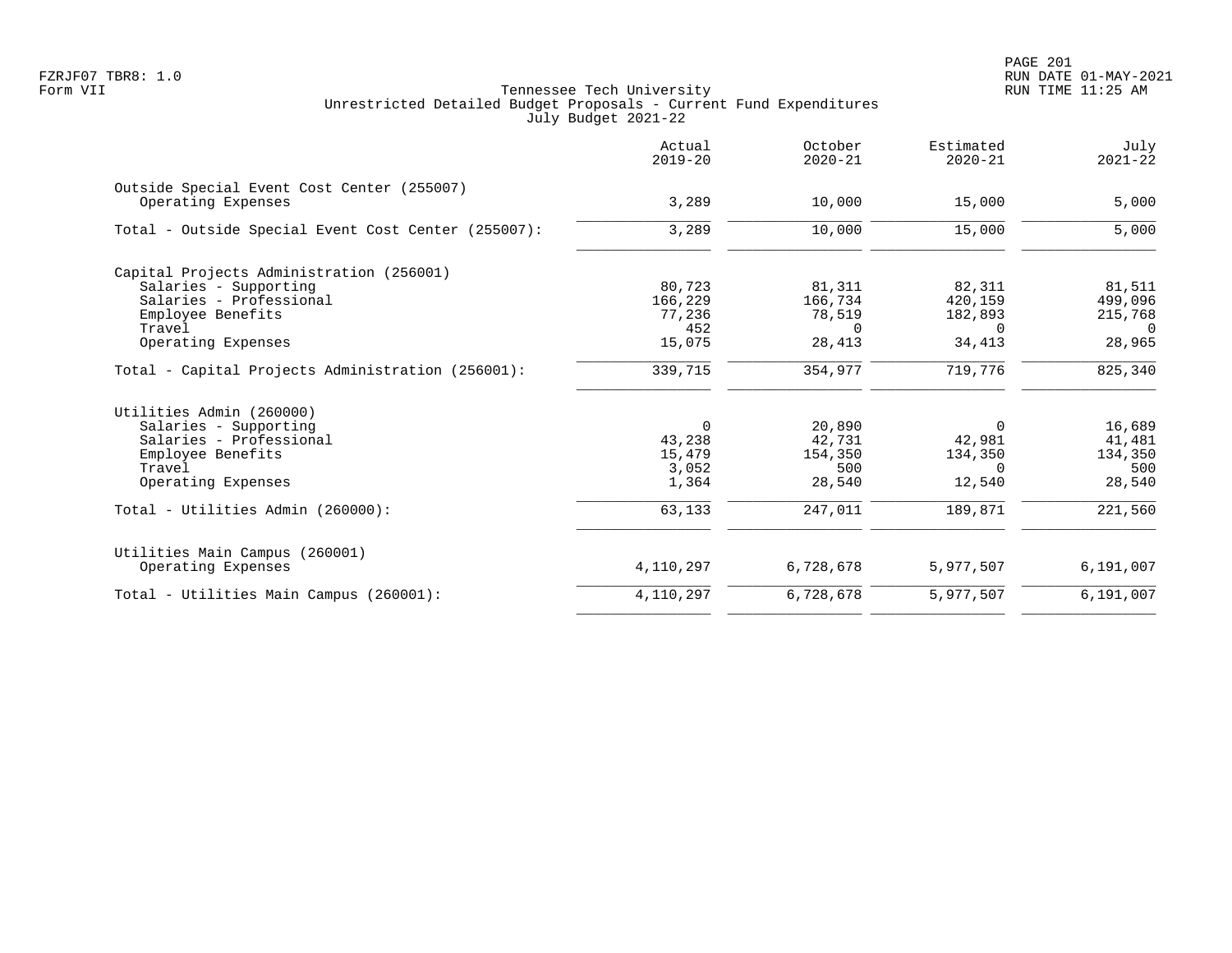|                                                                                                                                                                                            | Actual<br>$2019 - 20$                               | October<br>$2020 - 21$                             | Estimated<br>$2020 - 21$                              | July<br>$2021 - 22$                                    |
|--------------------------------------------------------------------------------------------------------------------------------------------------------------------------------------------|-----------------------------------------------------|----------------------------------------------------|-------------------------------------------------------|--------------------------------------------------------|
| Utilities Farm (260002)<br>Operating Expenses                                                                                                                                              | 63,794                                              | 69,680                                             | 69,680                                                | 69,680                                                 |
| Total - Utilities Farm (260002):                                                                                                                                                           | 63,794                                              | 69,680                                             | 69,680                                                | 69,680                                                 |
| Utilities Ag Pavilion (260003)<br>Operating Expenses                                                                                                                                       | 50,861                                              | 88,600                                             | 88,600                                                | 88,600                                                 |
| Total - Utilities Aq Pavilion (260003):                                                                                                                                                    | 50,861                                              | 88,600                                             | 88,600                                                | 88,600                                                 |
| SAF Sustainable Campus Fee (260004)<br>Salaries - Students<br>Salaries - Professional<br>Employee Benefits<br>Travel<br>Operating Expenses<br>Total - SAF Sustainable Campus Fee (260004): | 30,590<br>4,800<br>7,943<br>903<br>48,791<br>93,027 | $\Omega$<br>0<br>$\Omega$<br>U<br>72,987<br>72,987 | 0<br>0<br>$\mathbf 0$<br>$\Omega$<br>72,987<br>72,987 | 0<br>$\Omega$<br>700<br>$\Omega$<br>153,427<br>154,127 |
| Utilities TVA Energy Reimb (260005)<br>Operating Expenses                                                                                                                                  | $-295, 433$                                         | $-260,000$                                         | $-260,000$                                            | $-260,000$                                             |
| Total - Utilities TVA Energy Reimb (260005):                                                                                                                                               | $-295, 433$                                         | $-260,000$                                         | $-260,000$                                            | $-260,000$                                             |
| Utilities TVA Energy Exp (260006)<br>Operating Expenses                                                                                                                                    | 78,950                                              | 111,800                                            | 111,800                                               | 111,800                                                |
| Total - Utilities TVA Energy Exp (260006):                                                                                                                                                 | 78,950                                              | 111,800                                            | 111,800                                               | 111,800                                                |
|                                                                                                                                                                                            |                                                     |                                                    |                                                       |                                                        |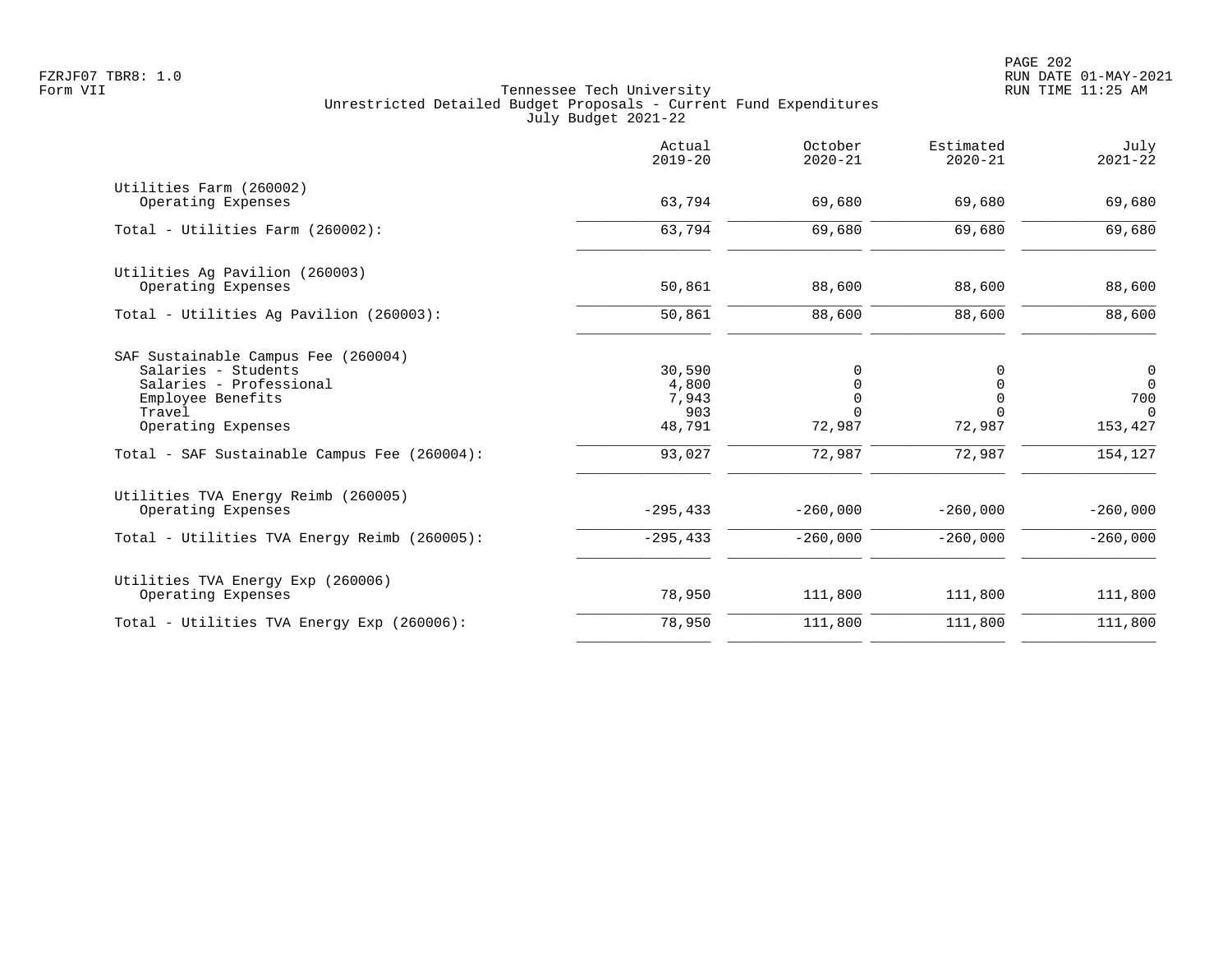|                                                           | Actual<br>$2019 - 20$ | October<br>$2020 - 21$ | Estimated<br>$2020 - 21$ | July<br>$2021 - 22$ |
|-----------------------------------------------------------|-----------------------|------------------------|--------------------------|---------------------|
| Sustainability Office (260008)<br>Salaries - Professional | 77,315                | 77,605                 | 78,105                   | 77,705              |
| Employee Benefits<br>Operating Expenses                   | 31,078<br>774         | 32,335<br>900          | 32,335<br>900            | 32,335<br>900       |
| Total - Sustainability Office (260008):                   | 109,167               | 110,840                | 111,340                  | 110,940             |
| Grounds Roads and Walks (265000)                          |                       |                        |                          |                     |
| Salaries - Supporting                                     | $\overline{0}$        | 12,620                 | $\Omega$                 | 12,620              |
| Salaries - Professional<br>Employee Benefits              | 46,814<br>17,192      | 50,504<br>62,019       | 51,004<br>62,019         | 50,604<br>62,019    |
| Operating Expenses                                        | 55                    | $\Omega$               | $\Omega$                 | $\Omega$            |
| Total - Grounds Roads and Walks (265000):                 | 64,061                | 125,143                | 113,023                  | 125,243             |
| Grounds Refuse Disposal (265001)                          |                       |                        |                          |                     |
| Operating Expenses                                        | 44,163                | 57,500                 | 41,500                   | 57,500              |
| Total - Grounds Refuse Disposal (265001):                 | 44,163                | 57,500                 | 41,500                   | 57,500              |
| $M & R -$ Landscape (265002)                              |                       |                        |                          |                     |
| Salaries - Supporting                                     | 143,411               | 139,626                | 136,514                  | 131,022             |
| Salaries - Students                                       | 5,231                 | $\Omega$               | $\Omega$                 | $\Omega$            |
| Employee Benefits                                         | 71,291                | 60,743                 | 78,743                   | 78,743              |
| Travel<br>Operating Expenses                              | 1,938<br>19,116       | $\Omega$<br>15,500     | $\Omega$<br>15,400       | $\Omega$<br>15,500  |
| Department Revenues                                       | $-80$                 | $\Omega$               | $\Omega$                 | $\Omega$            |
| Total - M & R - Landscape $(265002)$ :                    | 240,907               | 215,869                | 230,657                  | 225,265             |
|                                                           |                       |                        |                          |                     |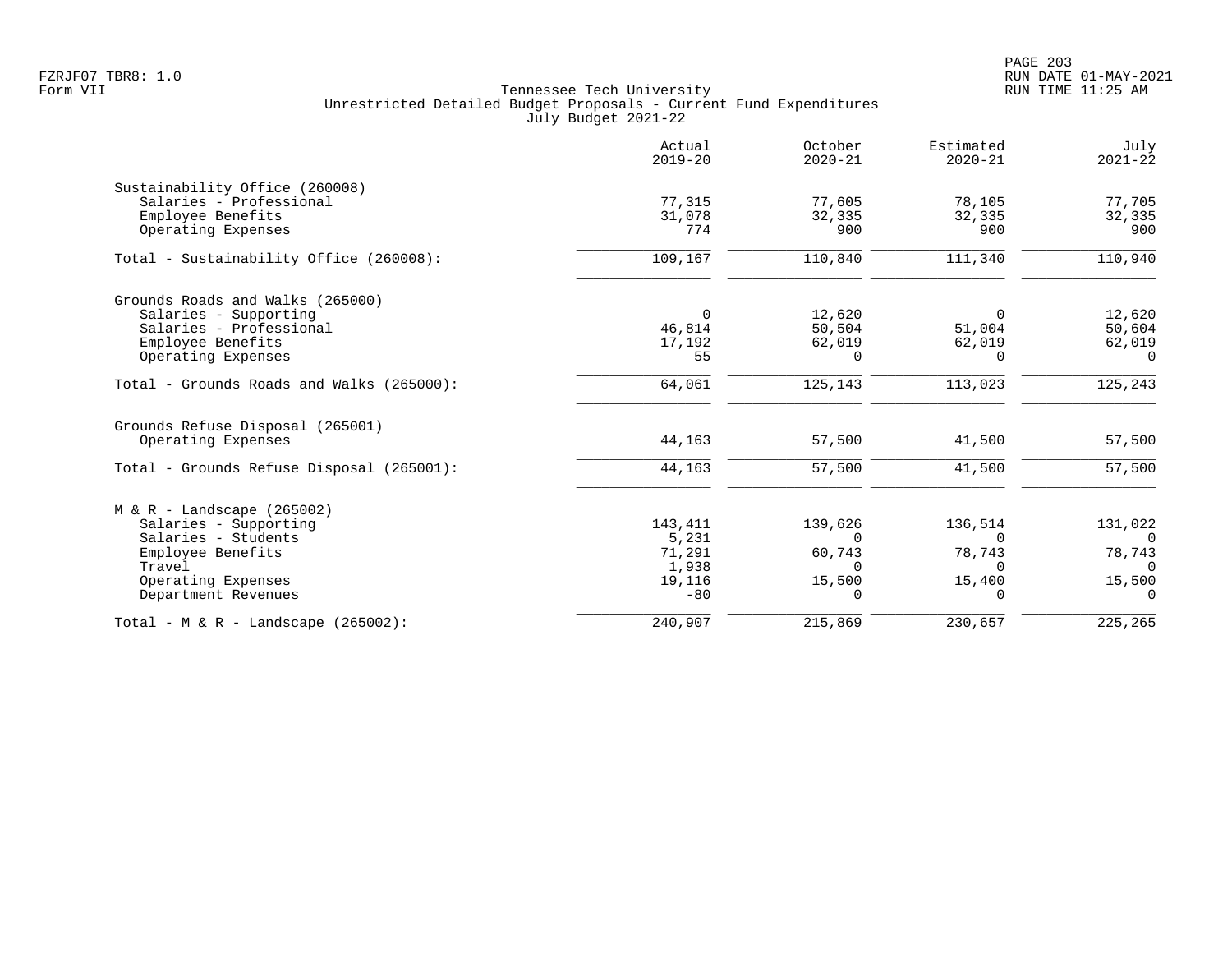|                                                 | Actual<br>$2019 - 20$ | October<br>$2020 - 21$ | Estimated<br>$2020 - 21$ | July<br>$2021 - 22$ |
|-------------------------------------------------|-----------------------|------------------------|--------------------------|---------------------|
| $M & R -$ Logistics (265003)                    |                       |                        |                          |                     |
| Salaries - Supporting                           | 136,292               | 115,160                | 121,098                  | 117,741             |
| Employee Benefits                               | 86,463                | 91,119                 | 91,119                   | 91,119              |
| Operating Expenses                              | 14,518                | 19,840                 | 23,240                   | 19,840              |
| Department Revenues                             | $-1,771$              | $\Omega$               | $\Omega$                 | $\Omega$            |
| Total - M & R - Logistics (265003):             | 235,502               | 226,119                | 235,457                  | 228,700             |
| $M & R - Parking$ and Paving (265004)           |                       |                        |                          |                     |
| Operating Expenses                              | 12,901                | 12,780                 | 7,780                    | 12,780              |
| Total - $M & R$ - Parking and Paving (265004):  | 12,901                | 12,780                 | 7,780                    | 12,780              |
| M & R - Turf (265005)                           |                       |                        |                          |                     |
| Salaries - Supporting                           | 125,238               | 181,134                | 176,048                  | 170,932             |
| Employee Benefits                               | 50,296                | 64,990                 | 64,990                   | 64,990              |
| Travel                                          | 354                   | $\Omega$               | $\Omega$                 | $\Omega$            |
| Operating Expenses                              | 35,581                | 13,340                 | 17,685                   | 13,340              |
| Department Revenues                             | $-450$                | $\Omega$               |                          | $\Omega$            |
| Total - M & R - Turf $(265005)$ :               | 211,019               | 259,464                | 258,723                  | 249,262             |
| Major Repairs and Renovations (270000)          |                       |                        |                          |                     |
| Salaries - Professional                         | 1,720                 | $\Omega$               | $\Omega$                 | $\Omega$            |
| Employee Benefits                               | 134                   | 178                    | 178                      | 178                 |
| Operating Expenses                              | 99,419                | 160,120                | 107,100                  | 160,120             |
| Total - Major Repairs and Renovations (270000): | 101,273               | 160,298                | 107,278                  | 160,298             |
|                                                 |                       |                        |                          |                     |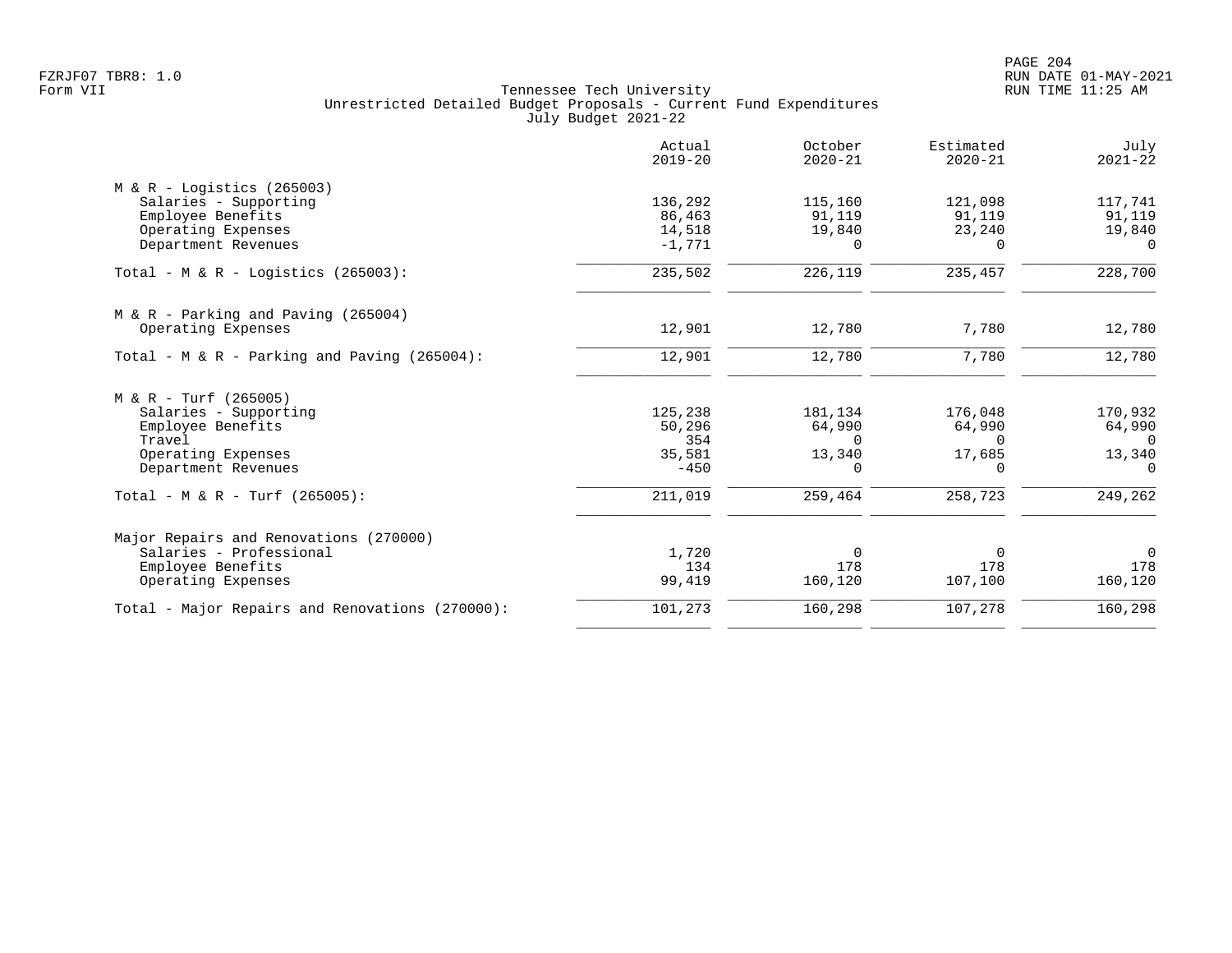|                                                             | Actual<br>$2019 - 20$ | October<br>$2020 - 21$ | Estimated<br>$2020 - 21$ | July<br>$2021 - 22$ |
|-------------------------------------------------------------|-----------------------|------------------------|--------------------------|---------------------|
| TBR Reimbursed Projects (270002)<br>Operating Expenses      | $\mathbf 0$           | 238,552                | 238,552                  | $\mathbf 0$         |
| Capital Outlay                                              | $\Omega$              | 764,958                | 764,958                  | $\Omega$            |
| Total - TBR Reimbursed Projects (270002):                   | $\mathbf 0$           | 1,003,510              | 1,003,510                | 0                   |
| TBR Spouse Dependent Discount (700000)<br>Employee Benefits | 85,945                | 118,853                | 118,853                  | 118,853             |
| Total - TBR Spouse Dependent Discount (700000):             | 85,945                | 118,853                | 118,853                  | 118,853             |
|                                                             |                       |                        |                          |                     |
| TBR Employ Remission PC191 (700001)<br>Employee Benefits    | 8,122                 | 7,933                  | 7,933                    | 7,933               |
| Total - TBR Employ Remission PC191 (700001):                | 8,122                 | 7,933                  | 7,933                    | 7,933               |
| E and G Data Processing Allocation (700003)                 |                       |                        |                          |                     |
| Department Revenues                                         | 39,599                | 46,627                 | 47,104                   | 44,237              |
| Total - E and G Data Processing Allocation (700003):        | 39,599                | 46,627                 | 47,104                   | 44,237              |
| E and G Claims Adjustment (700004)                          |                       |                        |                          |                     |
| Operating Expenses                                          | 16,272                | 24,410                 | 24,410                   | 24,410              |
| Total - E and G Claims Adjustment $(700004)$ :              | 16,272                | 24,410                 | 24,410                   | 24,410              |
|                                                             |                       |                        |                          |                     |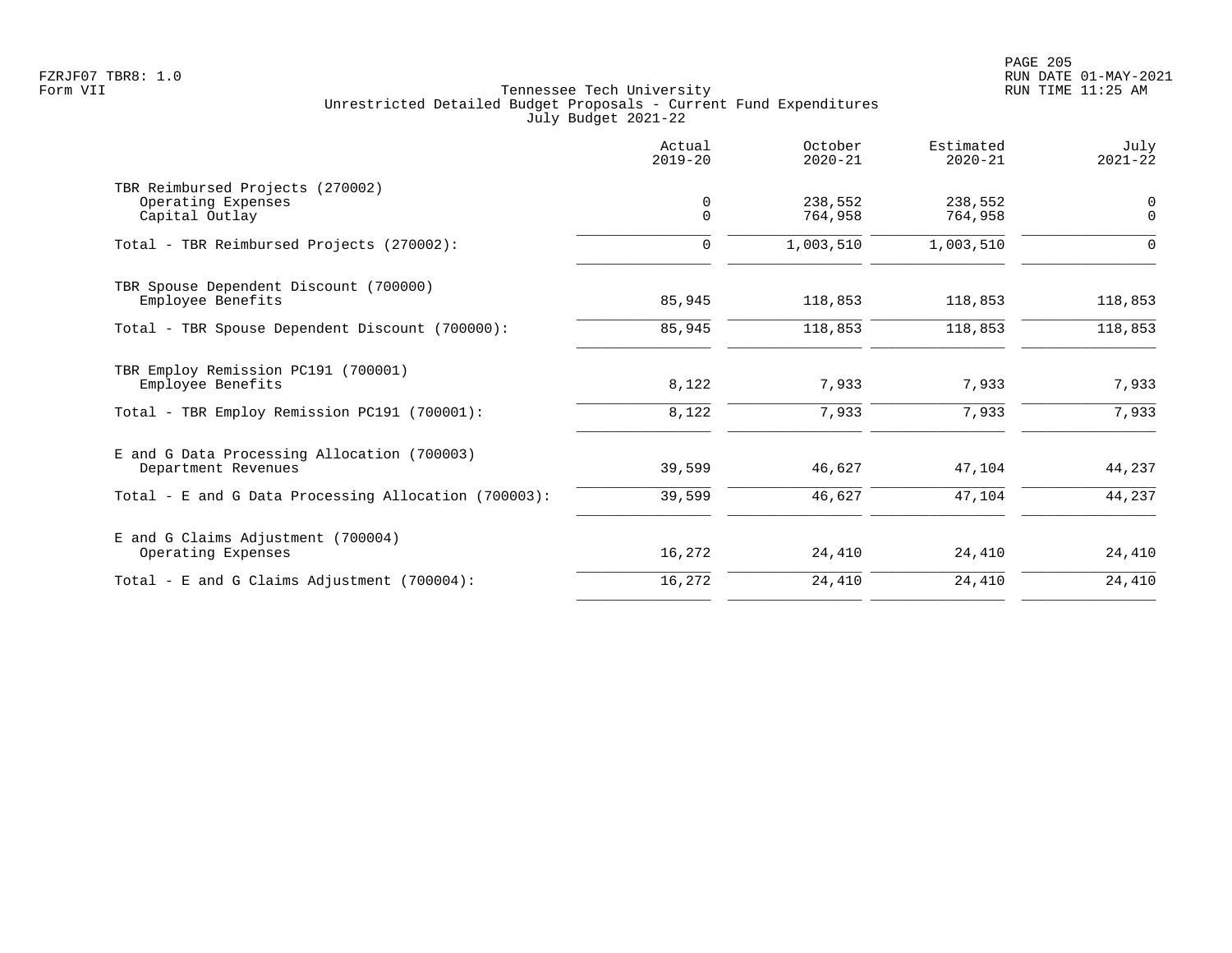|                                                                                                                                                        | Actual<br>$2019 - 20$                               | October<br>$2020 - 21$                           | Estimated<br>$2020 - 21$                           | July<br>$2021 - 22$                                |
|--------------------------------------------------------------------------------------------------------------------------------------------------------|-----------------------------------------------------|--------------------------------------------------|----------------------------------------------------|----------------------------------------------------|
| $E$ and G Support (700005)<br>Salaries - Administrative<br>Salaries - Supporting<br>Salaries - Professional<br>Employee Benefits<br>Operating Expenses | 0<br>$\mathbf 0$<br>$\Omega$<br>11,284<br>$-20,853$ | 2,815<br>96,848<br>17,900<br>273,865<br>$-9,581$ | 3,315<br>139,948<br>25,900<br>273,865<br>$-12,949$ | 7,515<br>162,781<br>53,688<br>327,912<br>$-13,015$ |
| Total - E and G Support $(700005)$ :                                                                                                                   | $-9,569$                                            | 381,847                                          | 430,079                                            | 538,881                                            |
| E and G Other Salary Pool (700009)<br>Salaries - Supporting                                                                                            | 0                                                   | 19,520                                           | 19,520                                             | 19,520                                             |
| Total - E and G Other Salary Pool (700009):                                                                                                            | $\mathbf 0$                                         | 19,520                                           | 19,520                                             | 19,520                                             |
| C C Security Trans (700015)<br>Operating Expenses                                                                                                      | $-60,000$                                           | $-60,000$                                        | $-60,000$                                          | $-60,000$                                          |
| Total - C C Security Trans (700015):                                                                                                                   | $-60,000$                                           | $-60,000$                                        | $-60,000$                                          | $-60,000$                                          |
| App Plant Non Utility Allocation (700038)<br>Department Revenues                                                                                       | $-820,580$                                          | $-1,065,360$                                     | $-1, 123, 470$                                     | $-1, 191, 310$                                     |
| Total - App Plant Non Utility Allocation (700038):                                                                                                     | $-820,580$                                          | $-1,065,360$                                     | $-1, 123, 470$                                     | $-1, 191, 310$                                     |
| App Plant Utilities Allocation (700039)<br>Department Revenues                                                                                         | $-623, 310$                                         | $-1,056,160$                                     | $-935,590$                                         | $-969,860$                                         |
| Total - App Plant Utilities Allocation (700039):                                                                                                       | $-623, 310$                                         | $-1,056,160$                                     | $-935,590$                                         | $-969, 860$                                        |
|                                                                                                                                                        |                                                     |                                                  |                                                    |                                                    |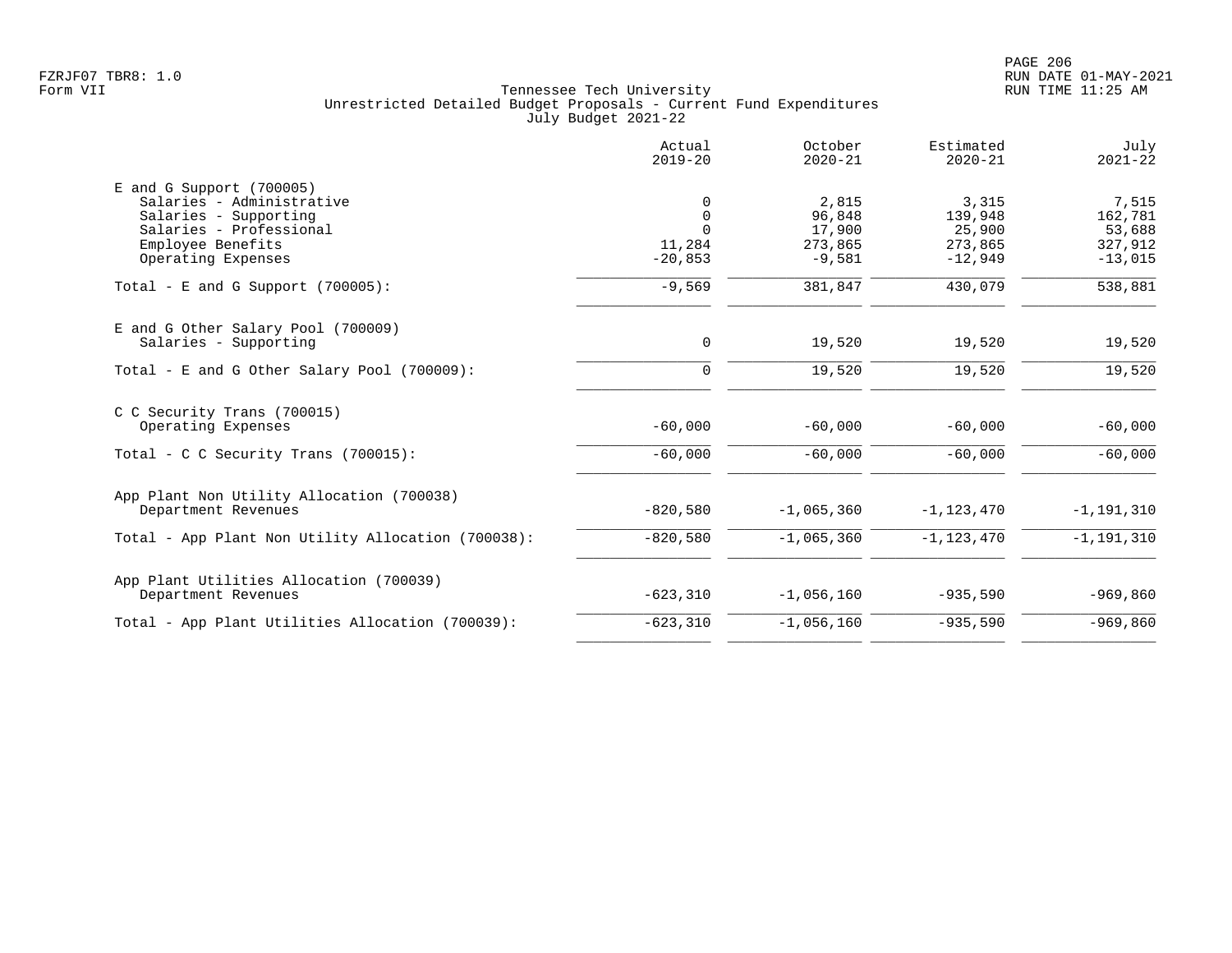PAGE 207 FZRJF07 TBR8: 1.0 RUN DATE 01-MAY-2021

|                                                     | Actual<br>$2019 - 20$ | October<br>$2020 - 21$ | Estimated<br>$2020 - 21$ | July<br>$2021 - 22$ |
|-----------------------------------------------------|-----------------------|------------------------|--------------------------|---------------------|
| App Plant CC Utility Alloc (700042)                 |                       |                        |                          |                     |
| Department Revenues                                 | $-17,100$             | $-21,340$              | $-21,340$                | $-21,340$           |
| Total - App Plant CC Utility Alloc (700042):        | $-17,100$             | $-21,340$              | $-21,340$                | $-21,340$           |
| App Plant CC Non Utility Alloc (700043)             |                       |                        |                          |                     |
| Department Revenues                                 | $-63,070$             | $-66,200$              | $-69,060$                | $-69,060$           |
| Total - App Plant CC Non Utility Alloc (700043):    | $-63,070$             | $-66,200$              | $-69,060$                | $-69,060$           |
| Post Office Allocation (700045)                     |                       |                        |                          |                     |
| Operating Expenses                                  | 0                     | 4,810                  | 4,810                    | 4,810               |
| Department Revenues                                 | 56                    | 0                      | 0                        | $\overline{0}$      |
| Total - Post Office Allocation (700045):            | 56                    | 4,810                  | 4,810                    | 4,810               |
| TTU Staff Tuit Maint Reimbursment (700068)          |                       |                        |                          |                     |
| Employee Benefits                                   | $-1,161$              | 1,708                  | 2,708                    | 1,000               |
| Total - TTU Staff Tuit Maint Reimbursment (700068): | $-1,161$              | 1,708                  | 2,708                    | 1,000               |
| Total - Physical Plant (500):                       |                       |                        |                          |                     |
| Salaries - Administrative                           | 97,676                | 143,915                | 118,102                  | 137,515             |
| Salaries - Supporting                               | 2,643,447             | 2,808,592              | 2,912,476                | 2,966,883           |
| Salaries - Students                                 | 49,897                | 19,438                 | 11,728                   | 21,438              |
| Salaries - Professional                             | 927,160               | 946,012                | 1,155,179                | 1,227,689           |
| Employee Benefits<br>Travel                         | 1,825,333             | 2,504,734<br>5,642     | 2,629,683                | 2,715,581           |
| Operating Expenses                                  | 15,266<br>7,643,904   | 11, 413, 357           | 3,696<br>11, 196, 613    | 5,642<br>10,937,301 |
| Capital Outlay                                      | 53,670                | 764,958                | 764,958                  | $\Omega$            |
| Department Revenues                                 | $-1,527,036$          | $-2, 452, 433$         | $-2,403,035$             | $-2,497,333$        |
| Total                                               | 11,729,317            | 16, 154, 215           | 16,389,400               | 15, 514, 716        |
|                                                     |                       |                        |                          |                     |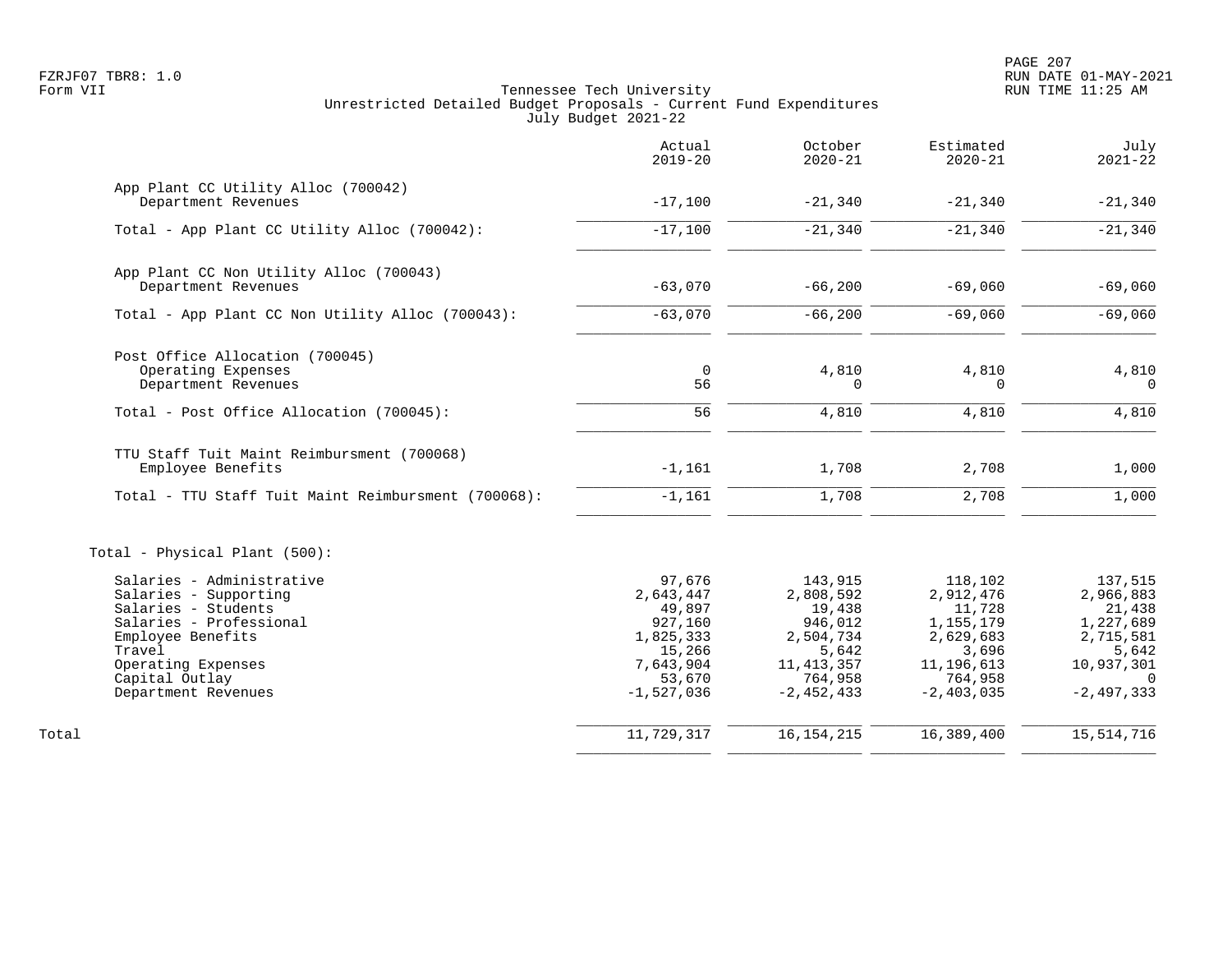|                                                                                                                                                                                                   | Actual<br>$2019 - 20$                                                                                  | October<br>$2020 - 21$                                                                                       | Estimated<br>$2020 - 21$                                                                                   | July<br>$2021 - 22$                                                                                  |
|---------------------------------------------------------------------------------------------------------------------------------------------------------------------------------------------------|--------------------------------------------------------------------------------------------------------|--------------------------------------------------------------------------------------------------------------|------------------------------------------------------------------------------------------------------------|------------------------------------------------------------------------------------------------------|
| Total - Physical Plant (50):                                                                                                                                                                      |                                                                                                        |                                                                                                              |                                                                                                            |                                                                                                      |
| Salaries - Administrative<br>Salaries - Supporting<br>Salaries - Students<br>Salaries - Professional<br>Employee Benefits<br>Travel<br>Operating Expense<br>Capital Outlay<br>Department Revenues | 97,676<br>2,643,447<br>49,897<br>927,160<br>1,825,333<br>15,266<br>7,643,904<br>53,670<br>$-1,527,036$ | 143,915<br>2,808,592<br>19,438<br>946,012<br>2,504,734<br>5,642<br>11, 413, 357<br>764,958<br>$-2, 452, 433$ | 118,102<br>2,912,476<br>11,728<br>1,155,179<br>2,629,683<br>3,696<br>11,196,613<br>764,958<br>$-2,403,035$ | 137,515<br>2,966,883<br>21,438<br>1,227,689<br>2,715,581<br>5,642<br>10,937,301<br>0<br>$-2,497,333$ |
| Total                                                                                                                                                                                             | 11,729,317                                                                                             | 16, 154, 215                                                                                                 | 16,389,400                                                                                                 | 15,514,716                                                                                           |
| Scholarships and Fellowships (55)<br>Scholarships and Fellowships (550)<br>Alumni Scholarships (120019)<br>Operating Expenses                                                                     | 3,000                                                                                                  | 12,780                                                                                                       | 12,780                                                                                                     | 12,780                                                                                               |
| Total - Alumni Scholarships (120019):                                                                                                                                                             | 3,000                                                                                                  | 12,780                                                                                                       | 12,780                                                                                                     | 12,780                                                                                               |
| Honors Scholarship (121901)<br>Operating Expenses                                                                                                                                                 | 179,252                                                                                                | 210,640                                                                                                      | 210,640                                                                                                    | 210,640                                                                                              |
| Total - Honors Scholarship (121901):                                                                                                                                                              | 179,252                                                                                                | 210,640                                                                                                      | 210,640                                                                                                    | 210,640                                                                                              |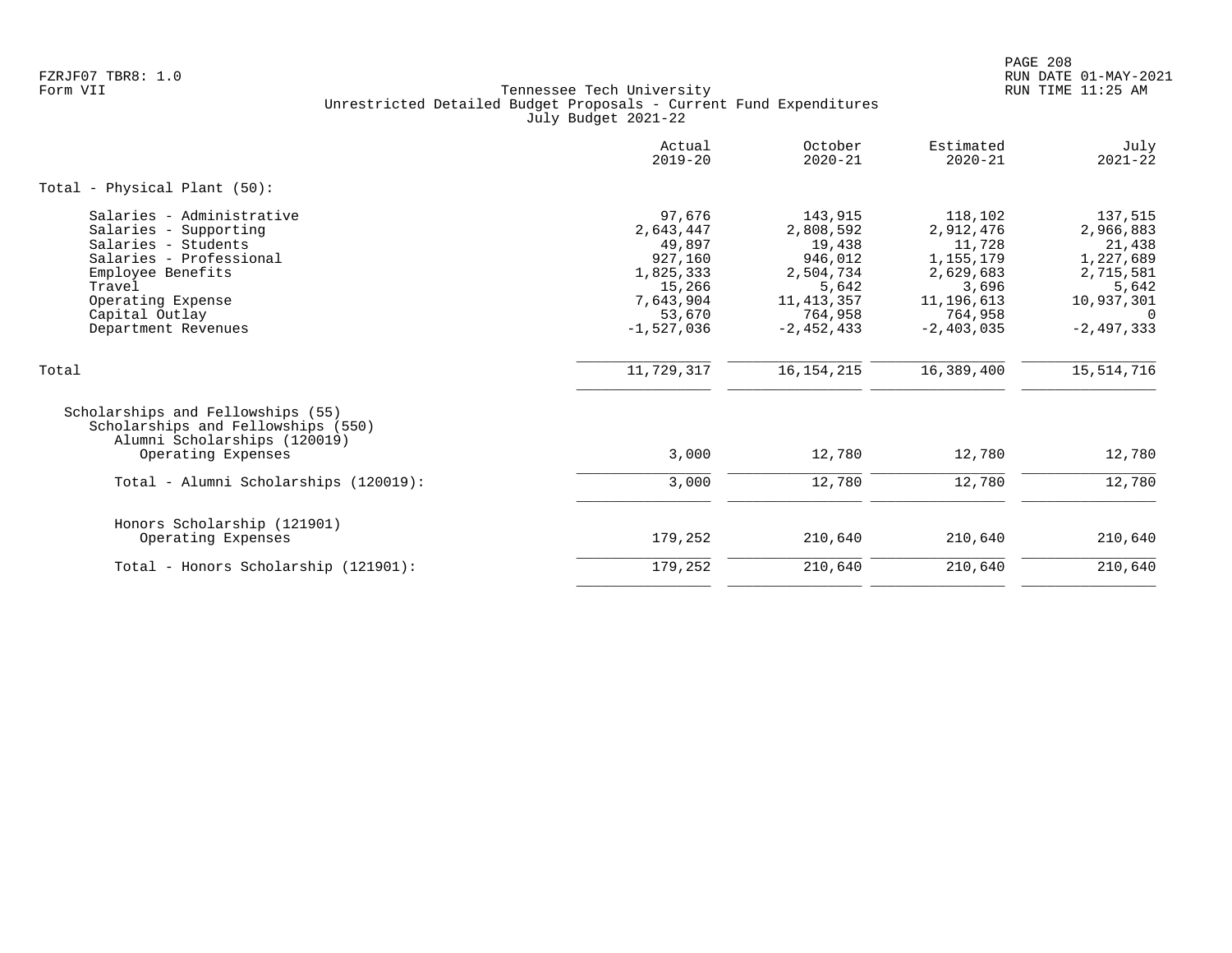|                                                                                 | Actual<br>$2019 - 20$ | October<br>$2020 - 21$ | Estimated<br>$2020 - 21$ | July<br>$2021 - 22$ |
|---------------------------------------------------------------------------------|-----------------------|------------------------|--------------------------|---------------------|
| Comm Coll Scholarship (121902)<br>Operating Expenses                            | 328,750               | 801,730                | 528,230                  | 1,019,230           |
| Total - Comm Coll Scholarship (121902):                                         | 328,750               | 801,730                | 528,230                  | 1,019,230           |
| Financial Aid Housing Scholarship (122003)<br>Operating Expenses                | 27,500                | 39,600                 | 39,600                   | 39,600              |
| Total - Financial Aid Housing Scholarship (122003):                             | 27,500                | 39,600                 | 39,600                   | 39,600              |
| SEOG Matching (122004)<br>Operating Expenses<br>Total - SEOG Matching (122004): | 120,018<br>120,018    | 64,690<br>64,690       | 98,690<br>98,690         | 64,690<br>64,690    |
| UAS (122005)<br>Operating Expenses                                              | 4,852,549             | 5,602,330              | 5,602,330                | 5,602,330           |
| $Total - UAS (122005):$                                                         | 4,852,549             | 5,602,330              | 5,602,330                | 5,602,330           |
| TTU Promise Scholarship (122022)<br>Operating Expenses                          | 0                     | 80,000                 | 80,000                   | 80,000              |
| Total - TTU Promise Scholarship (122022):                                       | $\Omega$              | 80,000                 | 80,000                   | 80,000              |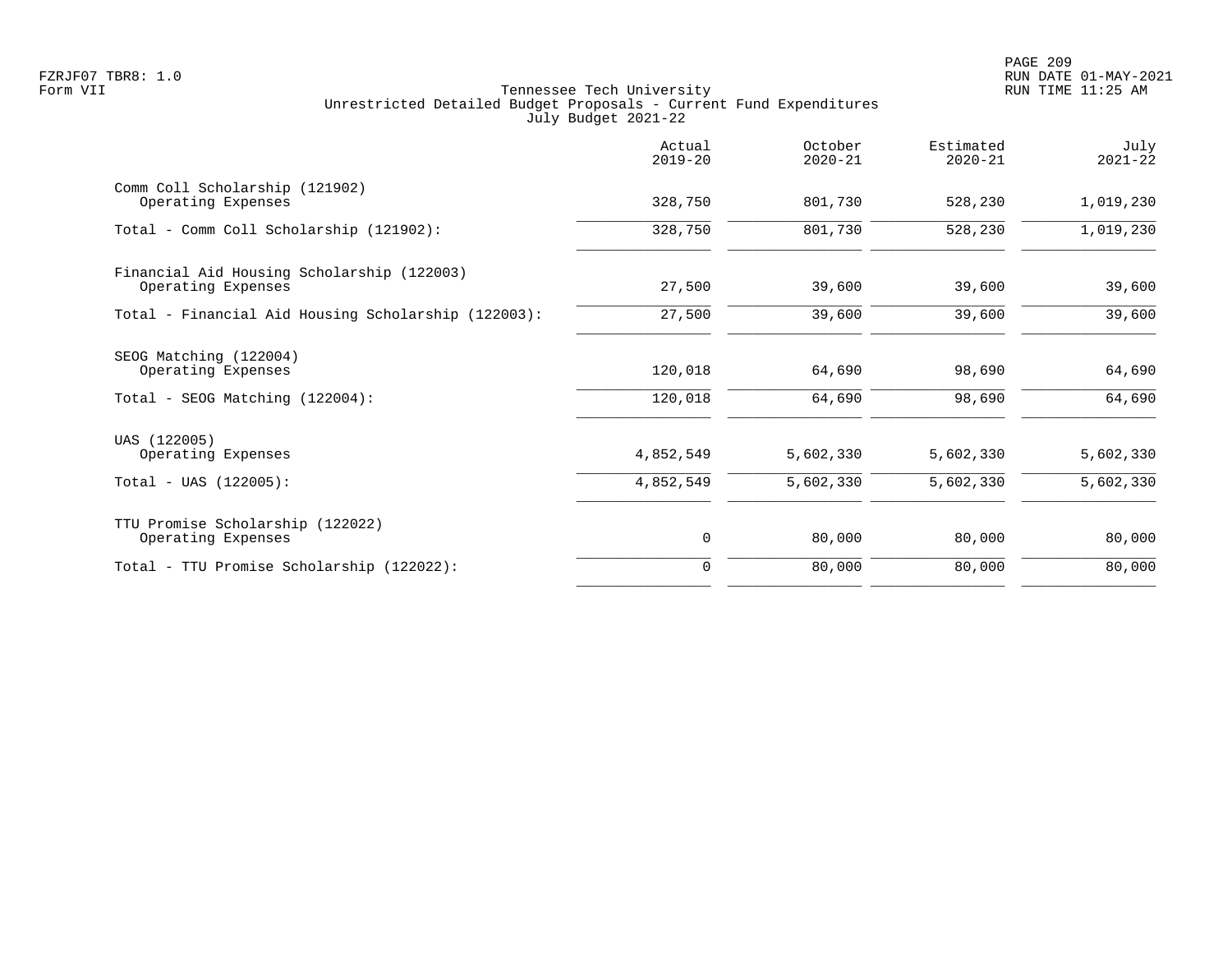PAGE 210 FZRJF07 TBR8: 1.0 RUN DATE 01-MAY-2021

|                                                         | Actual<br>$2019 - 20$ | October<br>$2020 - 21$ | Estimated<br>$2020 - 21$ | July<br>$2021 - 22$ |
|---------------------------------------------------------|-----------------------|------------------------|--------------------------|---------------------|
| Science Fair Scholarship (123011)<br>Operating Expenses | 3,000                 | 31,650                 | 31,650                   | 31,650              |
| Total - Science Fair Scholarship (123011):              | 3,000                 | 31,650                 | 31,650                   | 31,650              |
| Alumni OST Scholarship (123012)<br>Operating Expenses   | $\mathbf 0$           | 38,310                 | 38,310                   | 38,310              |
| Total - Alumni OST Scholarship (123012):                | $\mathbf 0$           | 38,310                 | 38,310                   | 38,310              |
| Boys Girls State Sch (123014)<br>Operating Expenses     | $\mathbf 0$           | 11,780                 | 11,780                   | 11,780              |
| Total - Boys Girls State Sch (123014):                  | $\mathbf 0$           | 11,780                 | 11,780                   | 11,780              |
| Admissions Hounsing Sch (123015)<br>Operating Expenses  | 199,982               | 267,440                | 267,440                  | 267,440             |
| Total - Admissions Hounsing Sch (123015):               | 199,982               | 267,440                | 267,440                  | 267,440             |
| African Am Undergrad Sch (123017)<br>Operating Expenses | 0                     | 251,300                | 251,300                  | 251,300             |
| Total - African Am Undergrad Sch (123017):              | $\Omega$              | 251,300                | 251,300                  | 251,300             |
|                                                         |                       |                        |                          |                     |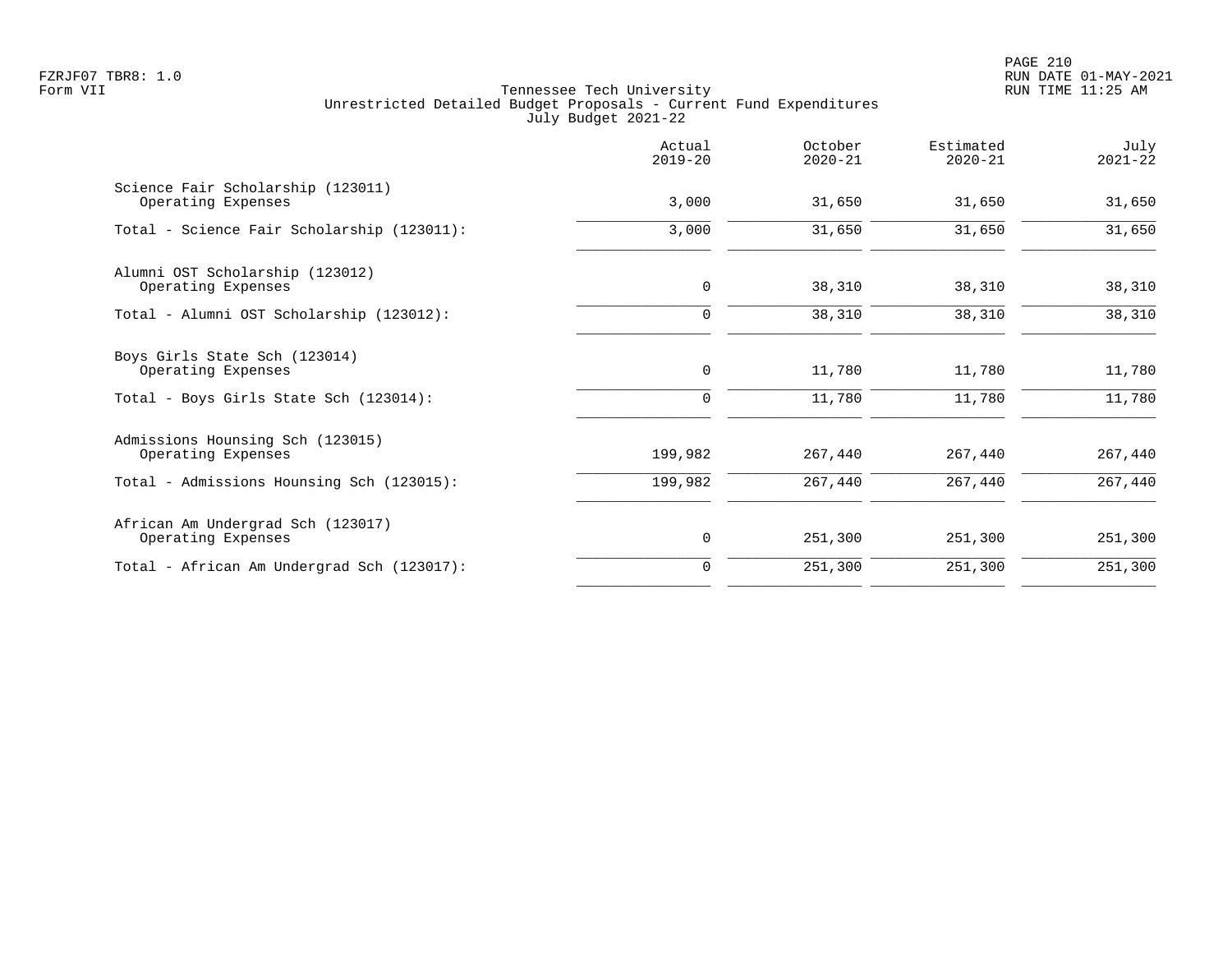|                                                                 | Actual<br>$2019 - 20$ | October<br>$2020 - 21$ | Estimated<br>$2020 - 21$ | July<br>$2021 - 22$ |
|-----------------------------------------------------------------|-----------------------|------------------------|--------------------------|---------------------|
| Minority Housing Sch (123018)<br>Operating Expenses             | $\mathbf 0$           | 810                    | 810                      | 810                 |
| Total - Minority Housing Sch (123018):                          | $\mathbf 0$           | 810                    | 810                      | 810                 |
| Veterans Yellow Ribbon Program (123020)<br>Operating Expenses   | $\mathbf 0$           | 44,542                 | 44,542                   | 44,542              |
| Total - Veterans Yellow Ribbon Program (123020):                | $\Omega$              | 44,542                 | 44,542                   | 44,542              |
| University Summer Scholarships (123021)<br>Operating Expenses   | 115,950               | 115,000                | 115,000                  | 115,000             |
| Total - University Summer Scholarships (123021):                | 115,950               | 115,000                | 115,000                  | 115,000             |
| International Merit Scholarship (123721)<br>Operating Expenses  | 398,966               | 166,000                | 356,000                  | 432,000             |
| Total - International Merit Scholarship (123721):               | 398,966               | 166,000                | 356,000                  | 432,000             |
| International Legacy Scholarship (123722)<br>Operating Expenses | 8,000                 | 3,500                  | 7,000                    | 7,000               |
| Total - International Legacy Scholarship (123722):              | 8,000                 | 3,500                  | 7,000                    | 7,000               |
|                                                                 |                       |                        |                          |                     |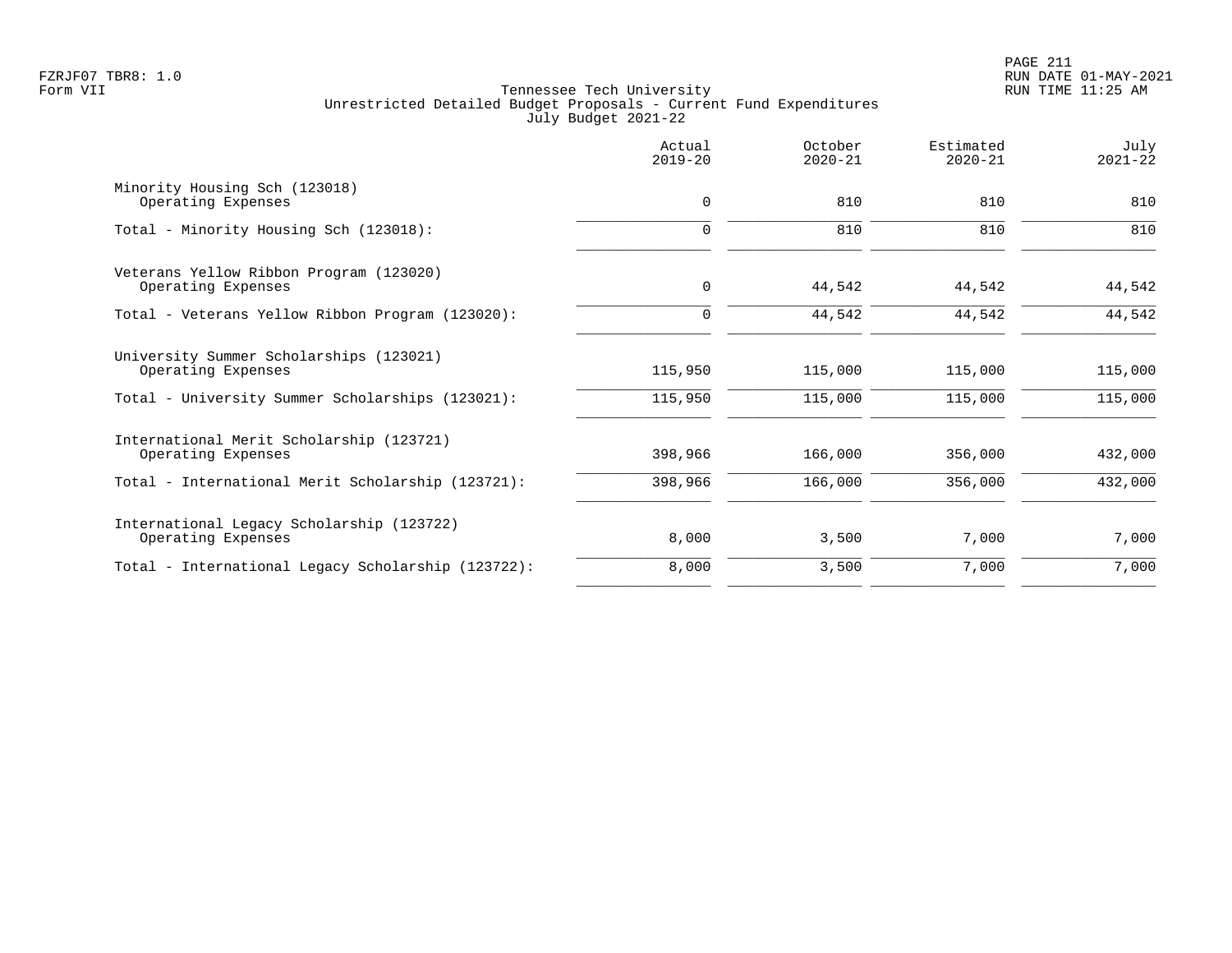| Actual<br>$2019 - 20$ | October<br>$2020 - 21$ | Estimated<br>$2020 - 21$ | July<br>$2021 - 22$ |
|-----------------------|------------------------|--------------------------|---------------------|
| 115,000               | 48,000                 | 94,000                   | 94,000              |
| 115,000               | 48,000                 | 94,000                   | 94,000              |
| 67,455                | 118,200                | 118,200                  | 118,200             |
| 67,455                | 118,200                | 118,200                  | 118,200             |
| 26,610                | 20,000                 | 20,000                   | 20,000              |
| 26,610                | 20,000                 | 20,000                   | 20,000              |
| 94,265                | 123,810                | 123,810                  | 123,810             |
| 94,265                | 123,810                | 123,810                  | 123,810             |
| 97,461                | 100,000                | 100,000                  | 100,000             |
| 97,461                | 100,000                | 100,000                  | 100,000             |
|                       |                        |                          |                     |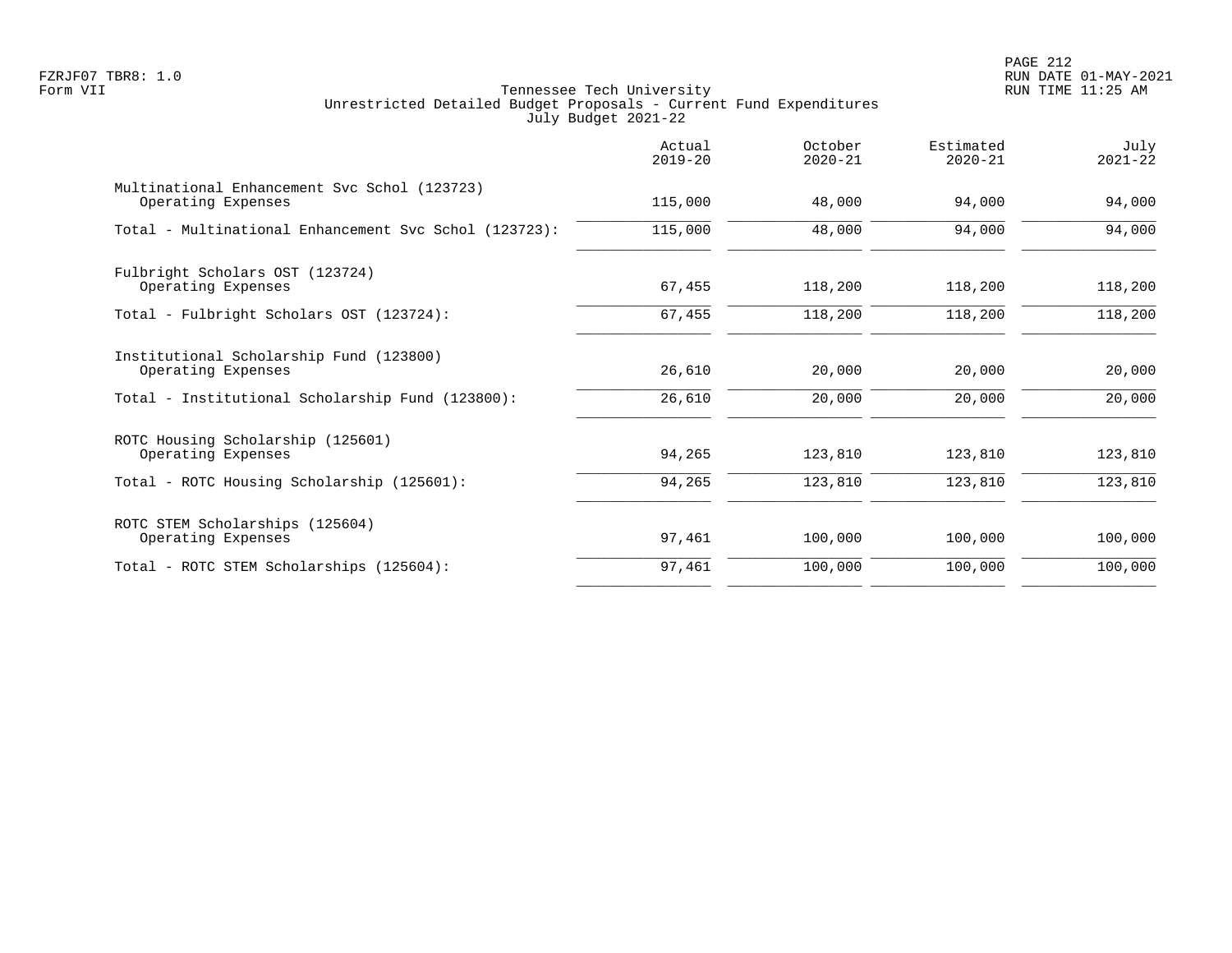PAGE 213 FZRJF07 TBR8: 1.0 RUN DATE 01-MAY-2021

|                                                             | Actual<br>$2019 - 20$ | October<br>$2020 - 21$ | Estimated<br>$2020 - 21$ | July<br>$2021 - 22$ |
|-------------------------------------------------------------|-----------------------|------------------------|--------------------------|---------------------|
| Varsity Spirit Scholarship (129008)<br>Operating Expenses   | $\mathbf 0$           | 5,000                  | 5,000                    | 5,000               |
| Total - Varsity Spirit Scholarship (129008):                | 0                     | 5,000                  | 5,000                    | 5,000               |
| Chemistry LM Scholarships (131509)<br>Operating Expenses    | 14,650                | 45,579                 | 45,579                   | 12,613              |
| Total - Chemistry LM Scholarships (131509):                 | 14,650                | 45,579                 | 45,579                   | 12,613              |
| Physics LM Scholarships (135009)<br>Operating Expenses      | 7,819                 | 7,115                  | 7,115                    | 3,005               |
| Total - Physics LM Scholarships (135009):                   | 7,819                 | 7,115                  | 7,115                    | 3,005               |
| Don Cook Scholarship (140020)<br>Operating Expenses         | $\mathbf 0$           | 500                    | 500                      | 500                 |
| Total - Don Cook Scholarship (140020):                      | $\mathbf 0$           | 500                    | 500                      | 500                 |
| Restricted Ext Prog Regl Dev (180013)<br>Operating Expenses | $\mathbf 0$           | 910                    | 910                      | 910                 |
| Total - Restricted Ext Prog Regl Dev (180013):              | $\Omega$              | 910                    | 910                      | 910                 |
|                                                             |                       |                        |                          |                     |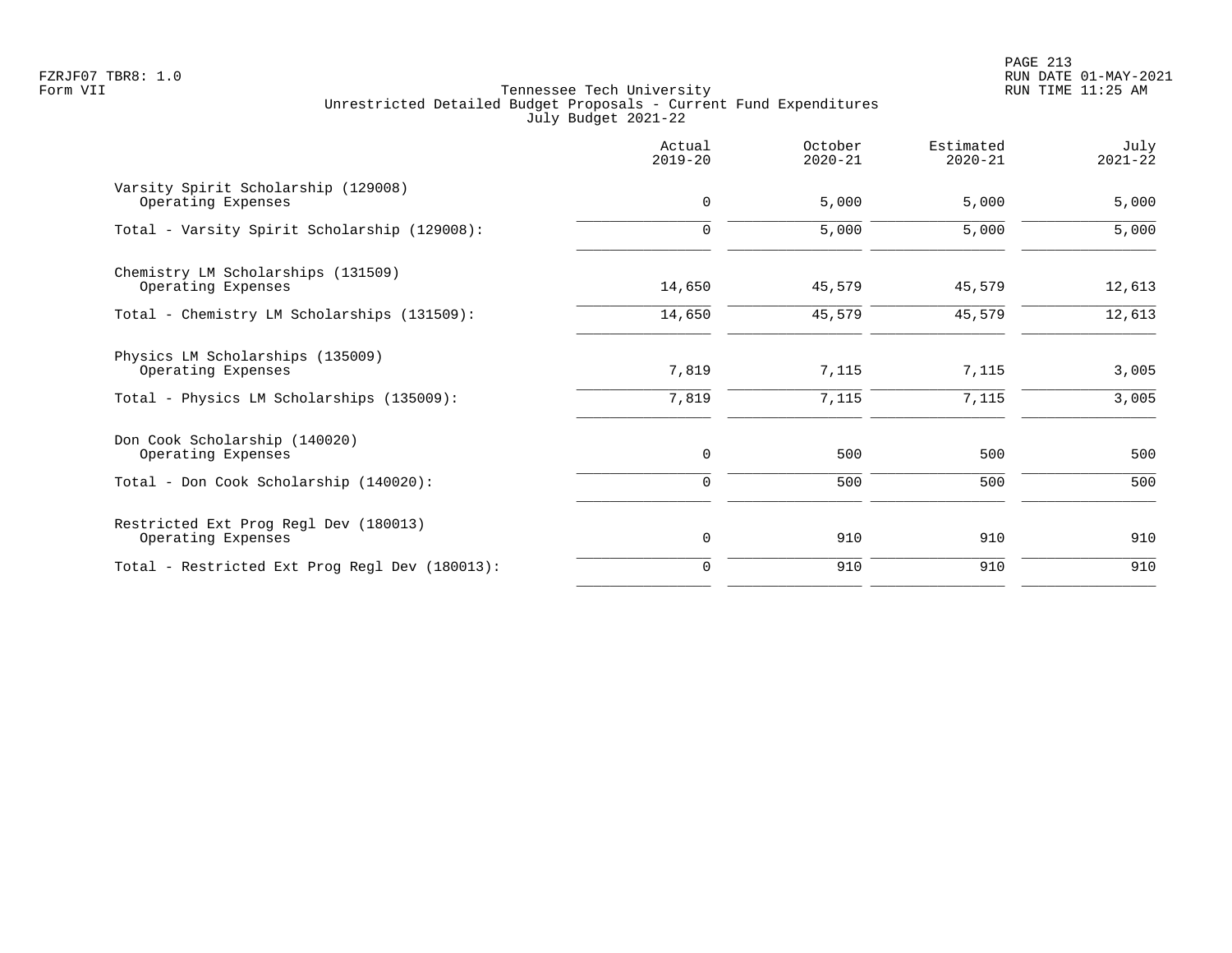|                                                             | Actual<br>$2019 - 20$ | October<br>$2020 - 21$ | Estimated<br>$2020 - 21$ | July<br>$2021 - 22$ |
|-------------------------------------------------------------|-----------------------|------------------------|--------------------------|---------------------|
| Athletic Book Account (600057)<br>Operating Expenses        | 161,509               | 125,000                | 125,000                  | $\mathbf 0$         |
| Total - Athletic Book Account (600057):                     | 161,509               | 125,000                | 125,000                  | $\mathbf 0$         |
| Athletic Book Trans Out (600058)<br>Operating Expenses      | $-161,509$            | $-125,000$             | $-125,000$               | $\mathbf 0$         |
| Total - Athletic Book Trans Out (600058):                   | $-161,509$            | $-125,000$             | $-125,000$               | 0                   |
| Graduation Incentive (600065)<br>Operating Expenses         | 0                     | 84,767                 | 60,280                   | 146,530             |
| Total - Graduation Incentive (600065):                      | 0                     | 84,767                 | 60,280                   | 146,530             |
| Football Scholarships (601060)<br>Operating Expenses        | 1,833,595             | 1,519,914              | 1,769,254                | 1,519,914           |
| Total - Football Scholarships (601060):                     | 1,833,595             | 1,519,914              | 1,769,254                | 1,519,914           |
| Mens Basketball Scholarships (601061)<br>Operating Expenses | 443,414               | 354,734                | 403,559                  | 354,734             |
| Total - Mens Basketball Scholarships (601061):              | 443,414               | 354,734                | 403,559                  | 354,734             |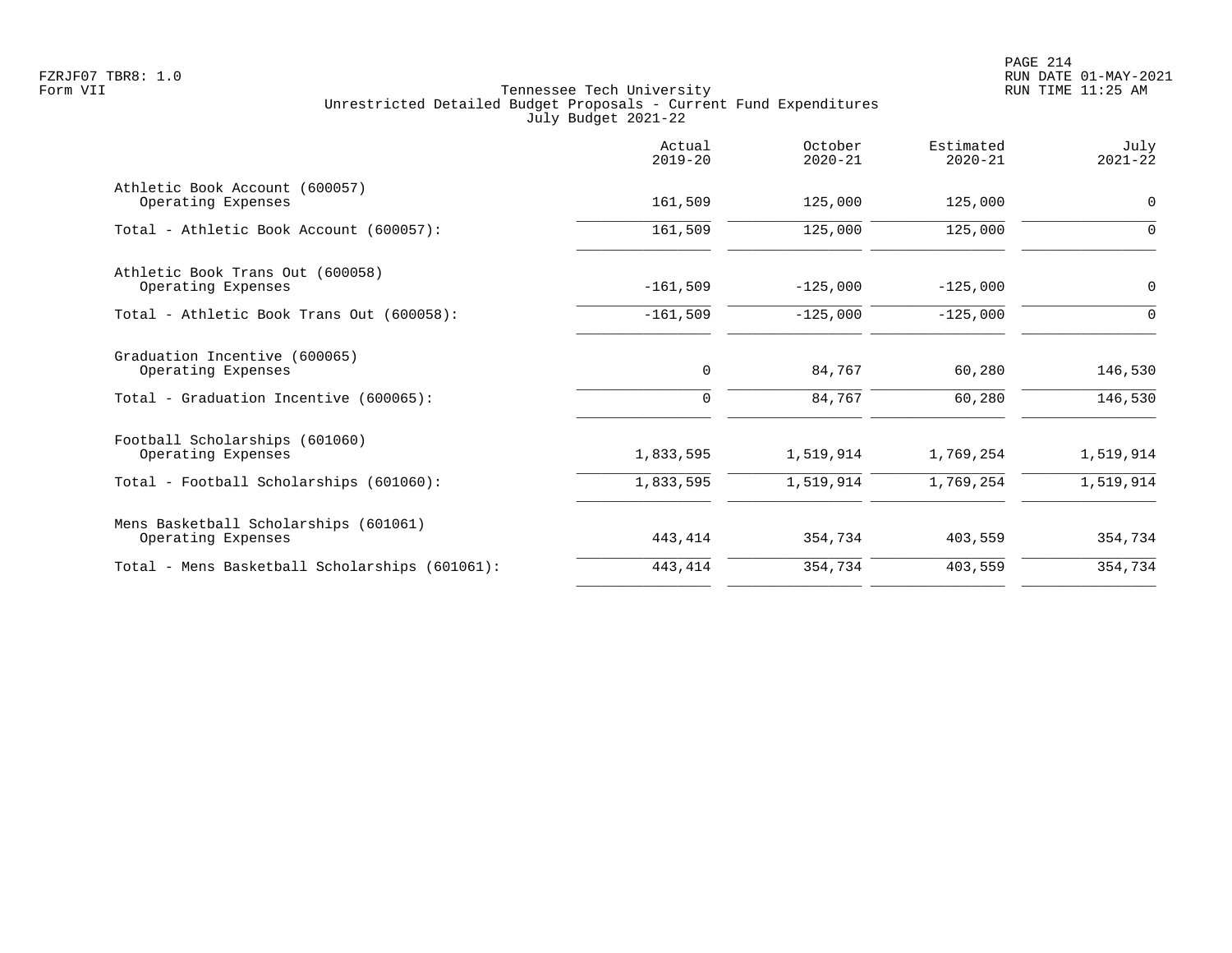|                                                                | Actual<br>$2019 - 20$ | October<br>$2020 - 21$ | Estimated<br>$2020 - 21$ | July<br>$2021 - 22$ |
|----------------------------------------------------------------|-----------------------|------------------------|--------------------------|---------------------|
| Baseball Scholarships (601062)<br>Operating Expenses           | 321,091               | 287,909                | 303,944                  | 287,909             |
| Total - Baseball Scholarships (601062):                        | 321,091               | 287,909                | 303,944                  | 287,909             |
| Mens Tennis Scholarships (601064)<br>Operating Expenses        | 148,358               | 169,167                | 144,957                  | 169,167             |
| Total - Mens Tennis Scholarships (601064):                     | 148,358               | 169,167                | 144,957                  | 169,167             |
| Mens Golf Scholarships (601065)<br>Operating Expenses          | 103,241               | 98,859                 | 108,209                  | 98,859              |
| Total - Mens Golf Scholarships (601065):                       | 103,241               | 98,859                 | 108,209                  | 98,859              |
| Mens Cross Country Scholarships (601066)<br>Operating Expenses | 172,456               | 173,086                | 139,676                  | 173,086             |
| Total - Mens Cross Country Scholarships (601066):              | 172,456               | 173,086                | 139,676                  | 173,086             |
| Womens Basketball Scholarships (602060)<br>Operating Expenses  | 410,656               | 377,850                | 389,820                  | 377,850             |
| Total - Womens Basketball Scholarships (602060):               | 410,656               | 377,850                | 389,820                  | 377,850             |
|                                                                |                       |                        |                          |                     |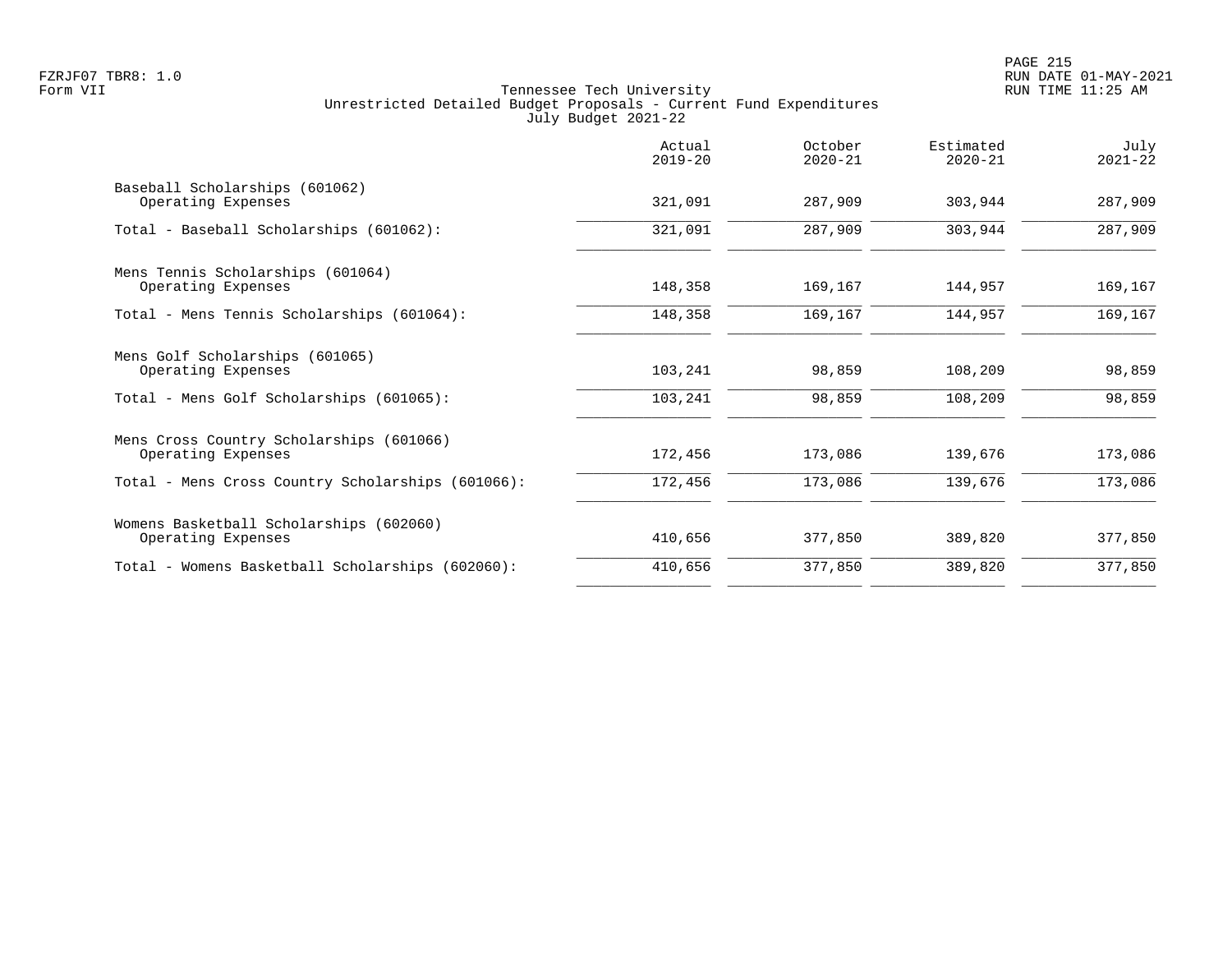PAGE 216 FZRJF07 TBR8: 1.0 RUN DATE 01-MAY-2021

|                                                                  | Actual<br>$2019 - 20$ | October<br>$2020 - 21$ | Estimated<br>$2020 - 21$ | July<br>$2021 - 22$ |
|------------------------------------------------------------------|-----------------------|------------------------|--------------------------|---------------------|
| Womens Volleyball Scholarships (602061)<br>Operating Expenses    | 395,434               | 302,484                | 325,249                  | 302,484             |
| Total - Womens Volleyball Scholarships (602061):                 | 395,434               | 302,484                | 325,249                  | 302,484             |
| Womens Golf Scholarships (602063)<br>Operating Expenses          | 170,598               | 177,180                | 178,630                  | 177,180             |
| Total - Womens Golf Scholarships (602063):                       | 170,598               | 177,180                | 178,630                  | 177,180             |
| Womens Softball Scholarships (602064)<br>Operating Expenses      | 284,222               | 302,484                | 256,839                  | 302,484             |
| Total - Womens Softball Scholarships (602064):                   | 284,222               | 302,484                | 256,839                  | 302,484             |
| Womens Cross Country Scholarships (602065)<br>Operating Expenses | 477,937               | 541,104                | 423,314                  | 541,104             |
| Total - Womens Cross Country Scholarships (602065):              | 477,937               | 541,104                | 423,314                  | 541,104             |
| Womens Soccer Scholarships (602066)<br>Operating Expenses        | 325,621               | 401,284                | 347,554                  | 401,284             |
| Total - Womens Soccer Scholarships (602066):                     | 325,621               | 401,284                | 347,554                  | 401,284             |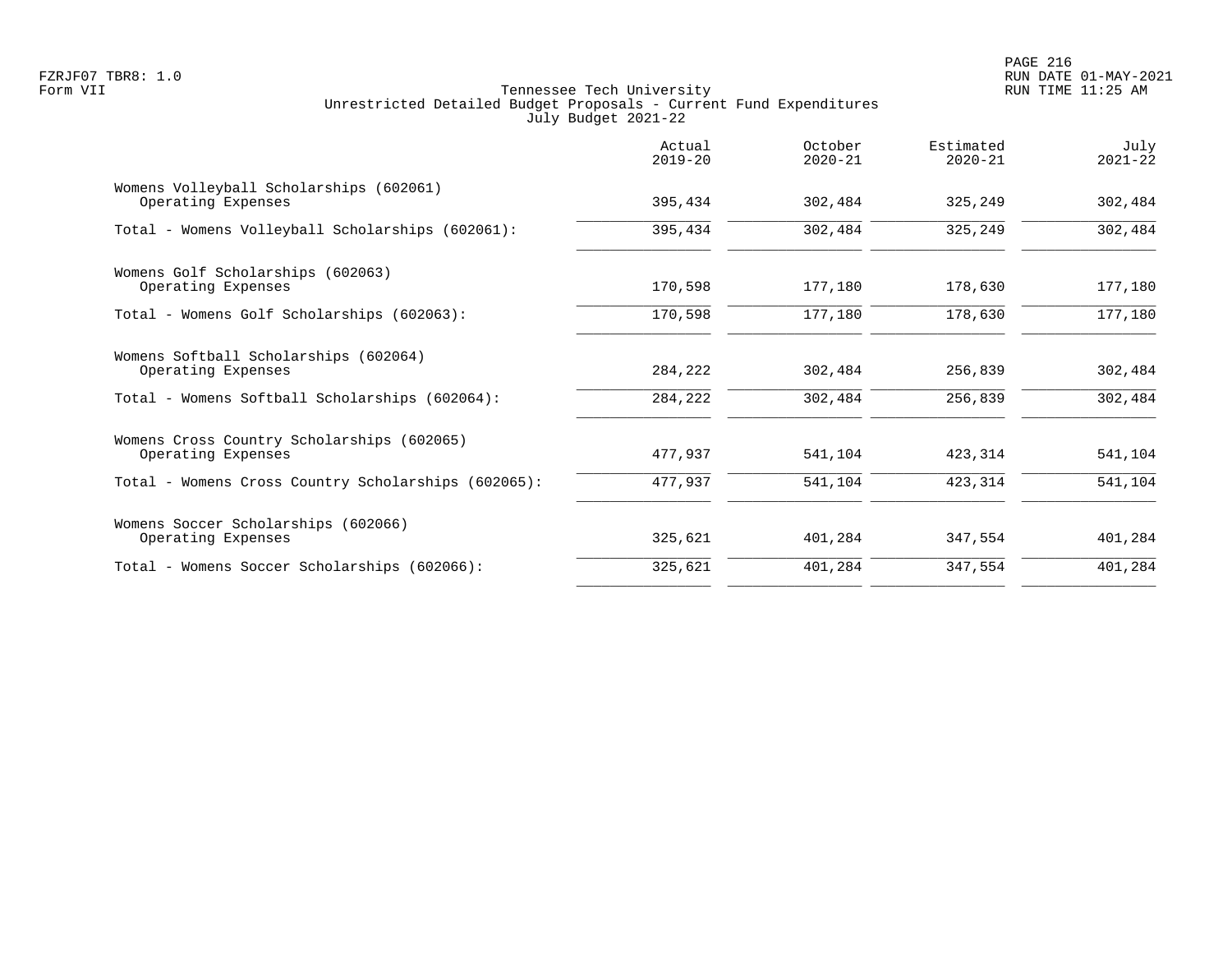|                                                                  | Actual<br>$2019 - 20$ | October<br>$2020 - 21$ | Estimated<br>$2020 - 21$ | July<br>$2021 - 22$ |
|------------------------------------------------------------------|-----------------------|------------------------|--------------------------|---------------------|
| Graduation Incentive Sch (650006)<br>Operating Expenses          | 144,715               | 61,763                 | 0                        | $\mathbf 0$         |
| Total - Graduation Incentive Sch (650006):                       | 144,715               | 61,763                 | 0                        | $\Omega$            |
| TBR Spouse Dependent Discount (700000)<br>Operating Expenses     | 4,069                 | 8,960                  | 8,960                    | 8,960               |
| Total - TBR Spouse Dependent Discount (700000):                  | 4,069                 | 8,960                  | 8,960                    | 8,960               |
| TBR Employ Remission PC191 (700001)<br>Operating Expenses        | 183,850               | 137,216                | 137,216                  | 137,216             |
| Total - TBR Employ Remission PC191 (700001):                     | 183,850               | 137,216                | 137,216                  | 137,216             |
| Non TTU Staff Scholarships (700053)<br>Operating Expenses        | 0                     | 2,148                  | 2,148                    | 2,148               |
| Total - Non TTU Staff Scholarships (700053):                     | 0                     | 2,148                  | 2,148                    | 2,148               |
| Armed Forces Dependent Schoarship (700054)<br>Operating Expenses | 0                     | 12,410                 | 12,410                   | 12,410              |
| Total - Armed Forces Dependent Schoarship (700054):              | $\Omega$              | 12,410                 | 12,410                   | 12,410              |
|                                                                  |                       |                        |                          |                     |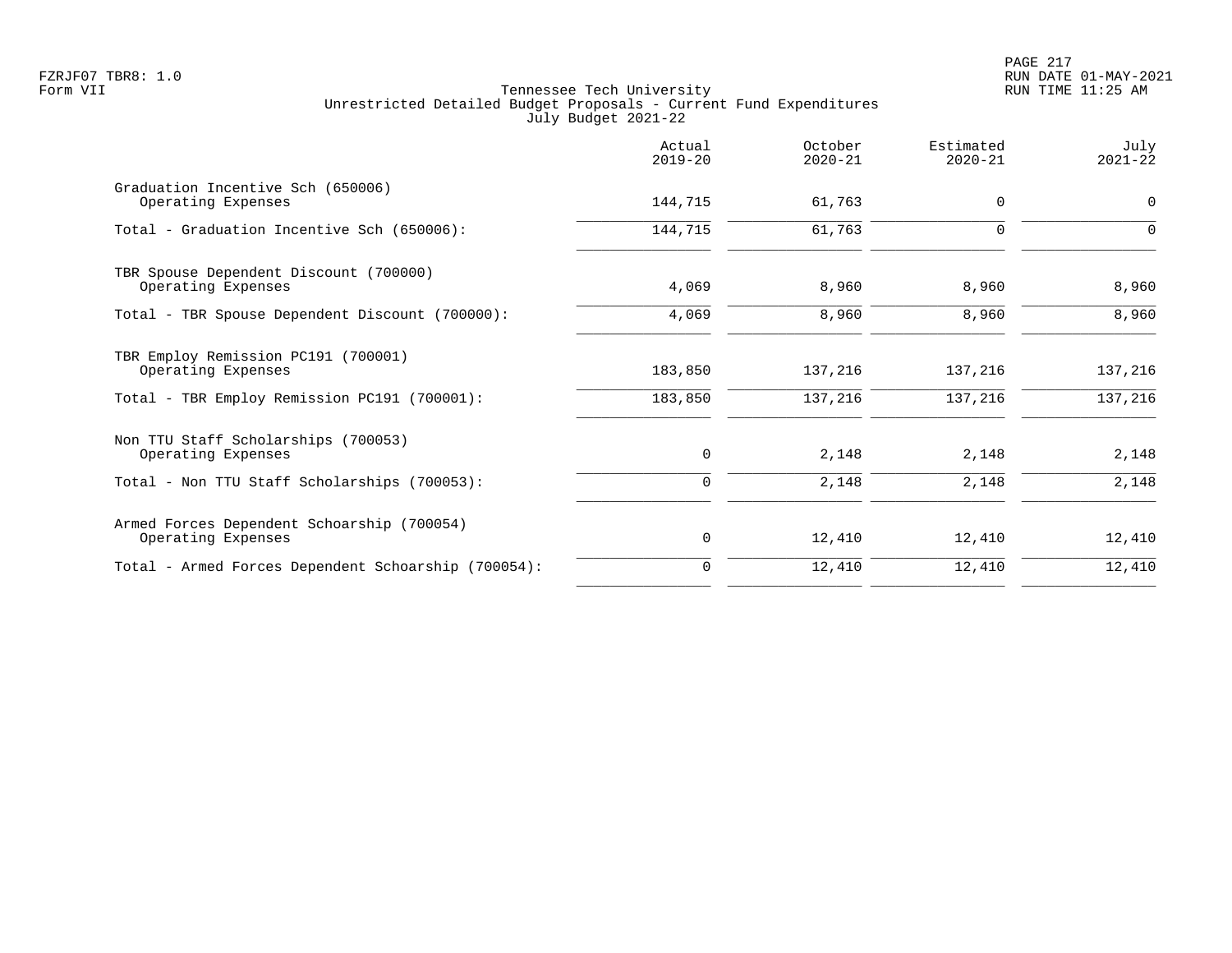|                                                               | Actual<br>$2019 - 20$ | October<br>$2020 - 21$ | Estimated<br>$2020 - 21$ | July<br>$2021 - 22$ |
|---------------------------------------------------------------|-----------------------|------------------------|--------------------------|---------------------|
| TSAC Scholarship Match (700055)<br>Operating Expenses         | $\mathbf 0$           | 6,270                  | 6,270                    | 6,270               |
| Total - TSAC Scholarship Match (700055):                      | $\mathbf 0$           | 6,270                  | 6,270                    | 6,270               |
| State Employee Fee Waiver (700056)<br>Operating Expenses      | 419,110               | 341,049                | 341,049                  | 341,049             |
| Total - State Employee Fee Waiver (700056):                   | 419,110               | 341,049                | 341,049                  | 341,049             |
| Public Schl Teach Dep Discount (700057)<br>Operating Expenses | 1,665,478             | 1,597,735              | 1,597,735                | 1,597,735           |
| Total - Public Schl Teach Dep Discount (700057):              | 1,665,478             | 1,597,735              | 1,597,735                | 1,597,735           |
| State Employee Dep Discount (700058)<br>Operating Expenses    | 554,408               | 528,778                | 528,778                  | 528,778             |
| Total - State Employee Dep Discount (700058):                 | 554,408               | 528,778                | 528,778                  | 528,778             |
| RIF Educ Assistance MOE Funds (700065)<br>Operating Expenses  | 2,784                 | 0                      | 0                        | 0                   |
| Total - RIF Educ Assistance MOE Funds (700065):               | 2,784                 | $\mathbf 0$            | 0                        | $\mathbf 0$         |
|                                                               |                       |                        |                          |                     |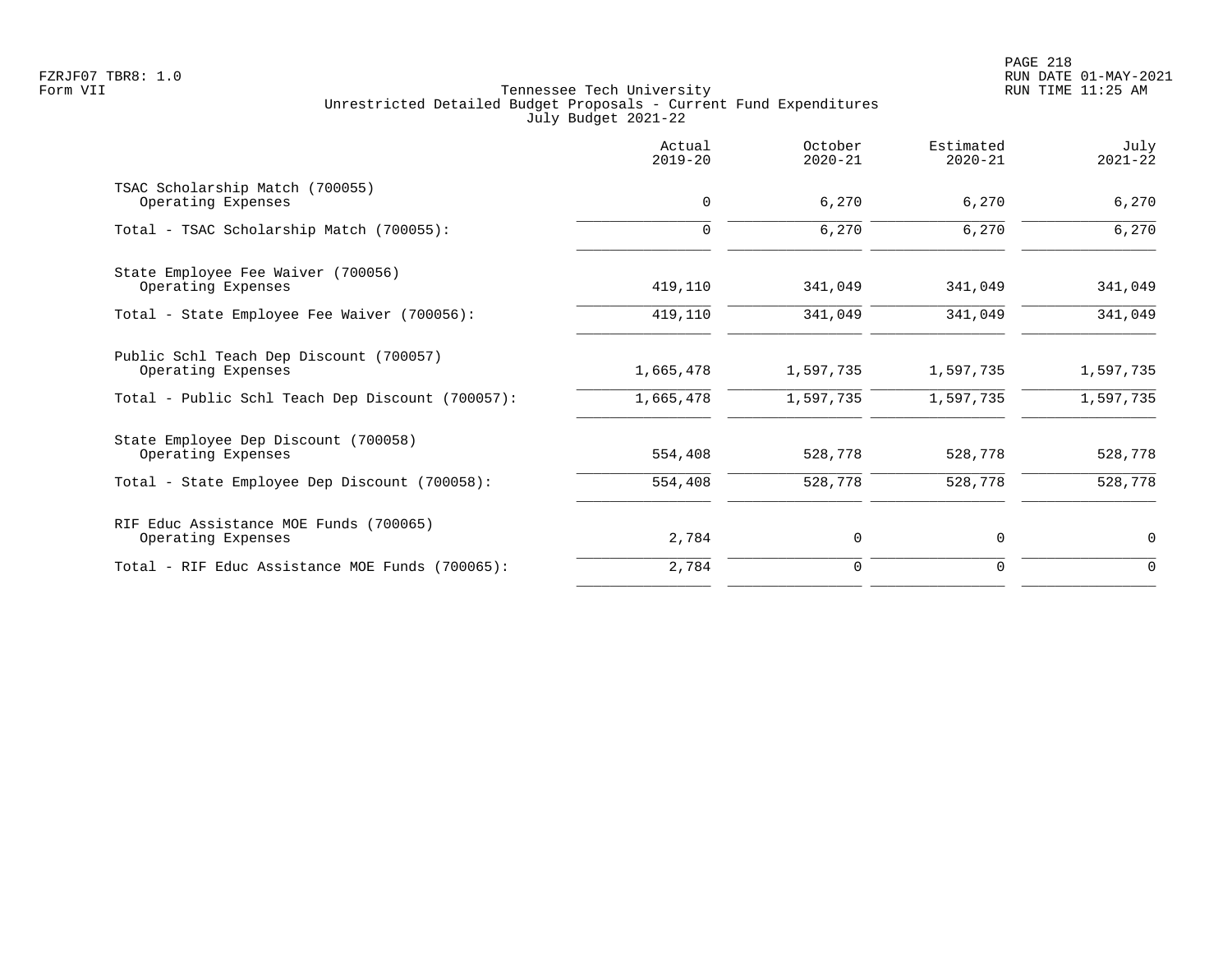| FZRJF07 TBR8: 1.0<br>Form VII                                                                                                                                                                                                                           | Tennessee Tech University<br>Unrestricted Detailed Budget Proposals - Current Fund Expenditures<br>July Budget 2021-22                  |                                                                                                                                         |                                                                                                                                        | PAGE 219<br>RUN DATE 01-MAY-2021<br>RUN TIME 11:25 AM                                                                                |
|---------------------------------------------------------------------------------------------------------------------------------------------------------------------------------------------------------------------------------------------------------|-----------------------------------------------------------------------------------------------------------------------------------------|-----------------------------------------------------------------------------------------------------------------------------------------|----------------------------------------------------------------------------------------------------------------------------------------|--------------------------------------------------------------------------------------------------------------------------------------|
|                                                                                                                                                                                                                                                         | Actual<br>$2019 - 20$                                                                                                                   | October<br>$2020 - 21$                                                                                                                  | Estimated<br>$2020 - 21$                                                                                                               | July<br>$2021 - 22$                                                                                                                  |
| Total - Scholarships and Fellowships (550):                                                                                                                                                                                                             |                                                                                                                                         |                                                                                                                                         |                                                                                                                                        |                                                                                                                                      |
| Operating Expenses                                                                                                                                                                                                                                      | 14,721,264                                                                                                                              | 15,698,367                                                                                                                              | 15,697,067                                                                                                                             | 16, 194, 291                                                                                                                         |
| Total                                                                                                                                                                                                                                                   | 14,721,264                                                                                                                              | 15,698,367                                                                                                                              | 15,697,067                                                                                                                             | 16,194,291                                                                                                                           |
| Total - Scholarships and Fellowships (55):                                                                                                                                                                                                              |                                                                                                                                         |                                                                                                                                         |                                                                                                                                        |                                                                                                                                      |
| Operating Expense                                                                                                                                                                                                                                       | 14,721,264                                                                                                                              | 15,698,367                                                                                                                              | 15,697,067                                                                                                                             | 16, 194, 291                                                                                                                         |
| Total                                                                                                                                                                                                                                                   | 14,721,264                                                                                                                              | 15,698,367                                                                                                                              | 15,697,067                                                                                                                             | 16, 194, 291                                                                                                                         |
| Total Education and General<br>Salaries - Administrative<br>Salaries - Academic<br>Salaries - Supporting<br>Salaries - Students<br>Salaries - Professional<br>Employee Benefits<br>Travel<br>Operating Expense<br>Capital Outlay<br>Department Revenues | 5, 213, 885<br>39,452,874<br>9,440,211<br>1,496,341<br>21,666,022<br>31,481,245<br>1,751,953<br>38,034,949<br>1,227,270<br>$-1,471,583$ | 5,556,534<br>38,764,495<br>9,877,188<br>1,190,111<br>22,972,585<br>35,520,336<br>1,652,380<br>65, 278, 842<br>1,230,993<br>$-3,773,578$ | 5,742,137<br>39,918,010<br>10,102,608<br>1,464,276<br>23,968,197<br>35,920,977<br>1,664,524<br>61,054,253<br>1,630,243<br>$-3,984,463$ | 6,019,596<br>40,638,843<br>10,065,546<br>1,097,963<br>24,027,262<br>36,609,849<br>1,638,892<br>49,710,637<br>331,500<br>$-4,476,655$ |
| Total                                                                                                                                                                                                                                                   | 148, 293, 167                                                                                                                           | 178,269,886                                                                                                                             | 177,480,762                                                                                                                            | 165,663,433                                                                                                                          |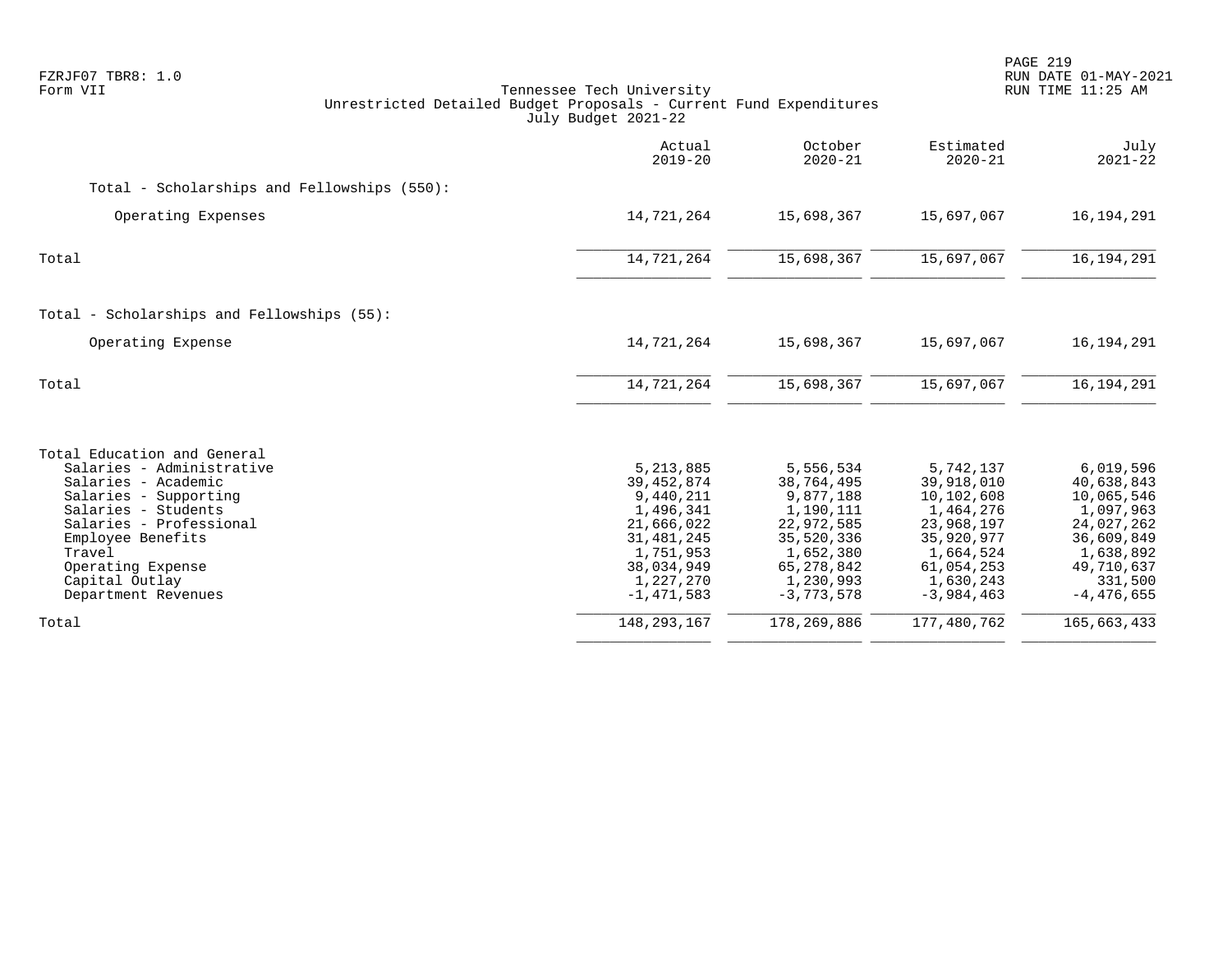|                                                               | Actual<br>$2019 - 20$ | October<br>$2020 - 21$ | Estimated<br>$2020 - 21$ | July<br>$2021 - 22$ |
|---------------------------------------------------------------|-----------------------|------------------------|--------------------------|---------------------|
| E & G Transfers                                               |                       |                        |                          |                     |
| Mandatory Transfers                                           |                       |                        |                          |                     |
| ROI Energy Perf 2014B 08B 915                                 | 284,037               | 284,038                | 292,038                  | 292,038             |
| ROI Energy Perf 2014B 09A 918                                 | 197,036               | 197,036                | 199,036                  | 199,036             |
| ROI Parking & Transportation P927                             | 233,764               | 860,935                | 860,935                  | 860,935             |
| ROI Lab Science Building P928                                 | 212,552               | 646,673                | 646,673                  | 646,673             |
| ROI Fitness Center 2019A 927                                  | 771,447               | 1,630,000              | 1,630,000                | 1,630,000           |
|                                                               |                       |                        |                          |                     |
| Total E & G Mandatory Transfers:                              | 1,698,836             | 3,618,682              | 3,628,682                | 3,628,682           |
| Non-Mandatory Transfers                                       |                       |                        |                          |                     |
| Transfers to Unexpended Plant                                 | 769,273               | 413,973                | 745,010                  | $\Omega$            |
| Transf to Un Ex Plant Extra Maint                             | 90,000                | 90,000                 | 90,000                   | 90,000              |
| Trf to Un Ex Plt Prescott 414                                 | $\Omega$              | $\Omega$               | 5,824                    | $\Omega$            |
| Trf to Un Ex Plt Presc 313 BIM Lab                            | $\Omega$              | $\Omega$               | 4,190                    | $\mathbf 0$         |
| Trf to Un Ex Plt PRSC 413 21-002                              | $\Omega$              | $\Omega$               | 41,318                   | $\Omega$            |
| Transf to Un Ex Plant Parkg Paving                            | 214,800               | 200,805                | 200,805                  | 200,805             |
| Transf to Un Ex Plant Landscaping                             | $\Omega$              | 325,000                | 325,000                  | $\Omega$            |
| Trf to Un Ex Plt DBRY 146A HR                                 | $\Omega$              | $\Omega$               | 23,170                   | $\Omega$            |
| Trf to Un Ex Plt Hlth Svcs rooms                              | 1,570                 | $\Omega$               | $\mathbf 0$              | $\mathbf 0$         |
| Trf to Un Ex Plnt Advising Ctr                                | 610,000               | $\Omega$               | $\Omega$                 | $\mathbf 0$         |
| Trf to Un Ex Plt Band Practice Fld                            | $\Omega$              | $\Omega$               | 150,000                  | $\mathbf 0$         |
| Trf to Un Ex Plnt Tucker Stad Turf                            | $\cap$                | $\Omega$               | 773,409                  | $\Omega$            |
| Trf to Un Ex Plt Extra Maint Local                            | 560,000               | 560,000                | 560,000                  | 560,000             |
| Trf to CLEM Chiller Install<br>Trf to Un Ex Plt Var Acad Bldg | $\Omega$<br>$\Omega$  | 800,000                | 37,599<br>800,000        | 0<br>345,890        |
| Trf to Un Ex Plt Quillen Lighting                             | $\Omega$              | $\Omega$               | 870,000                  | $\Omega$            |
| Trf to Un Ex Plt BFA 202 Lobby Ligh                           | 1,500                 | $\Omega$               | $\mathbf 0$              | $\Omega$            |
| Trf to Un Ex Plt Facilities Develop                           | 720,639               | 468,589                | 290,115                  | 269,115             |
| Trf to Un Ex Plt DBRY 314 19-024                              | 16,591                | $\Omega$               | $\Omega$                 | $\Omega$            |
| Trf to Un Ex Plt Jere Whitson 20009                           | 1,588                 | $\Omega$               | $\Omega$                 | $\mathbf 0$         |
| Trf to Un Ex Plt W TV Dixie Prkg Pr                           | 482,192               | $\Omega$               | $\Omega$                 | $\mathbf 0$         |
| Trf to Un Ex Plt LH Lab Upgrades                              | 21,775                | $\Omega$               | $\Omega$                 | $\mathbf 0$         |
| Transfers to RR Computer Ctr                                  | 300,000               | 300,000                | 300,000                  | 300,000             |
| Transfers to RR Computer TAF                                  | 858,385               | $\Omega$               | $\Omega$                 | $\mathbf 0$         |
| Transfers to RR Motor Pool                                    | $\Omega$              | $\Omega$               | 100,000                  | $\mathbf 0$         |
| Transfers to RR Ag Pavilion                                   | 6,000                 | $\Omega$               | 0                        | $\mathbf 0$         |
| Transfers to RR MP Athletics                                  | 0                     | 2,000                  | 2,000                    | 2,000               |
| Transfers to RR MP Ext Educ                                   | $\Omega$              | 1,000                  | 1,000                    | 1,000               |
| Transfers to RR MP Arts n Sci                                 | 7,452                 | 10,000                 | 10,000                   | 10,000              |
| Transfers to RR MP Water Ctr                                  | 16,925                | 10,000                 | 25,265                   | 10,000              |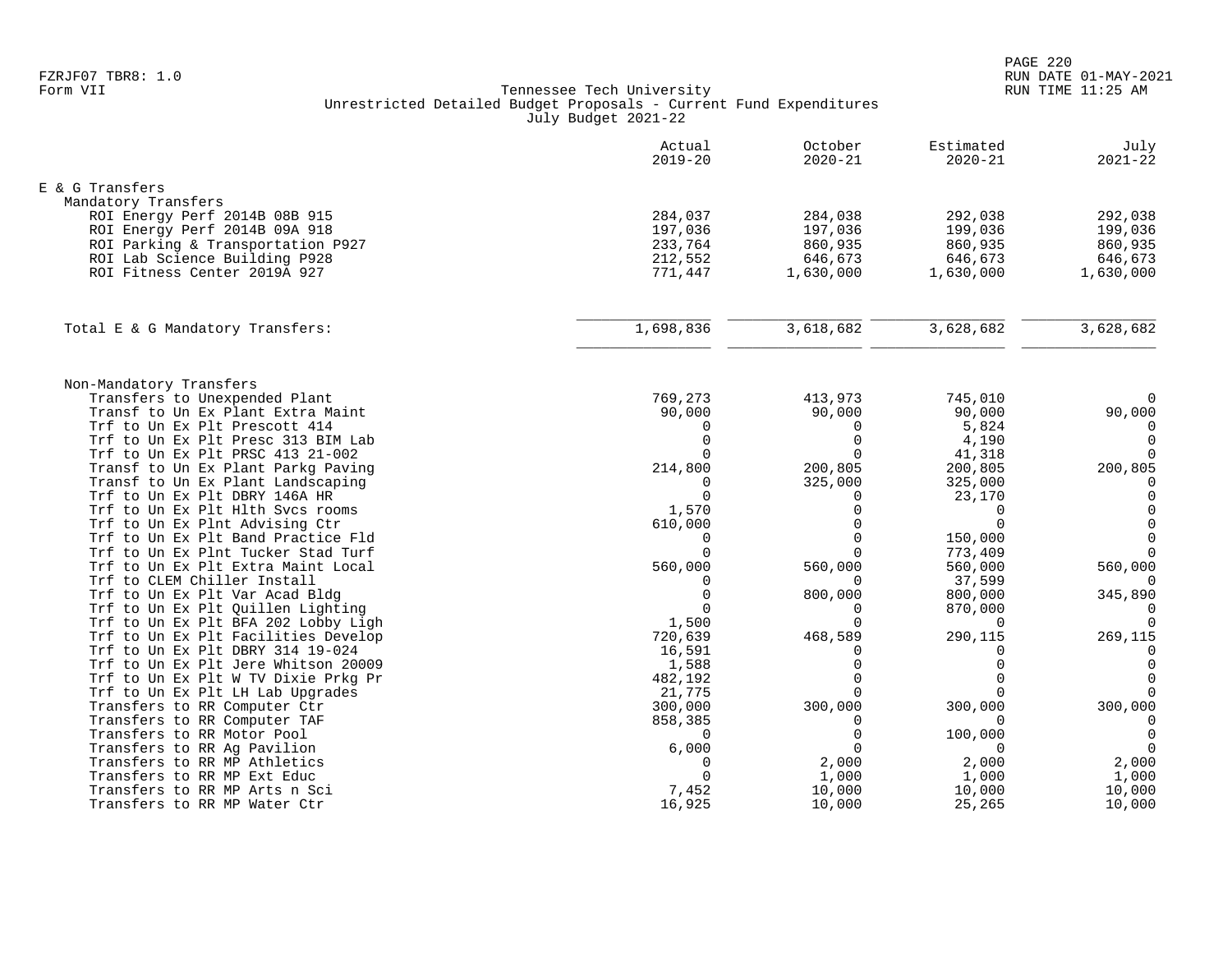|                                      | Actual<br>$2019 - 20$ | October<br>$2020 - 21$ | Estimated<br>$2020 - 21$ | July<br>$2021 - 22$ |
|--------------------------------------|-----------------------|------------------------|--------------------------|---------------------|
| Transfers to RR Post Office          | 69,259                | 30,000                 | 30,000                   | 30,000              |
| Transfers to RR Reserves             | 419,343               | 939,376                | 744,765                  |                     |
| Transfers to RR Athletic Fund        | 93,387                | 0                      | $\cap$                   |                     |
| Transfers to RR Eblen Center         | $\cap$                | 152,320                | 152,320                  | 152,320             |
| Transfers to RR Com Equipment Repl   | 77,110                | 77,110                 | 77,110                   | 77,110              |
| Transfers to RR University Police    | 13,787                | $\Omega$               | $\Omega$                 | $\cap$              |
| Transfers to RR Electronic Updates   | 350,000               | 350,000                | 350,000                  | 350,000             |
| Transfers to RR MP Engineering       | 50                    |                        |                          |                     |
| Transfers to RR MP Aq HEC            | 728                   |                        |                          |                     |
| Transfer to RR Online Fee            | 851,126               | 824,150                | 260,290                  | 337,472             |
| Transfer to RR Library               | 157,125               |                        |                          |                     |
| Transfers to RR ITS Comp Refresh     | 646,849               |                        |                          |                     |
| Tfr to RR Strat Invest Maint & Beau  |                       |                        | 3,000,000                |                     |
| Transfer to RR Anticipate Early Grd  |                       |                        | 1,133,986                | 1,133,986           |
| Transfer to RR ERP System Replaceme  |                       |                        | 1,000,000                |                     |
| Transfers to Restricted              | $-53,261$             |                        |                          |                     |
| Transfers to ROI Fitness Center      | 1,268,639             | 150,916                |                          |                     |
| Transfers to ROI Univ Center         | 90,269                | 133,774                | 89,460                   | 89,460              |
| Transfers to ROI Eblen Center        | 198,592               | 196,810                | 196,810                  | 196,810             |
| Trnsfe to ROI Str Cond 2012A 919     |                       | 96,000                 | 96,000                   | 96,000              |
| ROI Str Cond 2017B 919 12A 076132    |                       | 25,000                 | 25,000                   | 25,000              |
| Transfers from Restricted            | 20,189                | <sup>n</sup>           |                          |                     |
| Total E & G Non-Mandatory Transfers: | 8,881,882             | 6,156,823              | 12,510,446               | 4,276,968           |
|                                      |                       |                        |                          |                     |
| Total E & G Transfers                | 10,580,718            | 9,775,505              | 16, 139, 128             | 7,905,650           |
|                                      |                       |                        |                          |                     |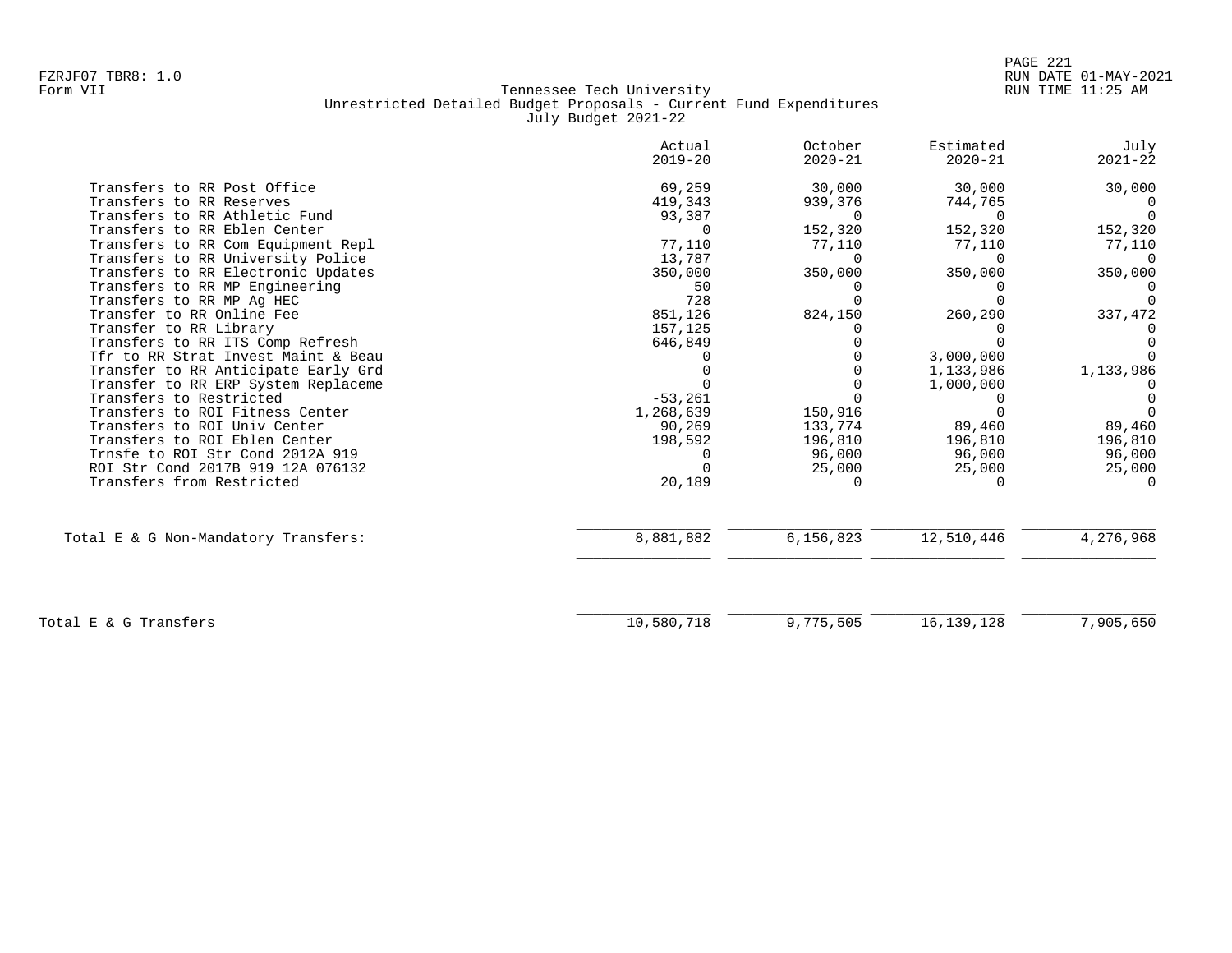|                                                        | Actual<br>$2019 - 20$ | October<br>$2020 - 21$ | Estimated<br>$2020 - 21$ | July<br>$2021 - 22$ |
|--------------------------------------------------------|-----------------------|------------------------|--------------------------|---------------------|
| Total Education and General (Expenditures & Transfers) |                       |                        |                          |                     |
| Salaries - Administrative                              | 5, 213, 885           | 5,556,534              | 5,742,137                | 6,019,596           |
| Salaries - Academic                                    | 39,452,874            | 38,764,495             | 39,918,010               | 40,638,843          |
| Salaries - Supporting                                  | 9,440,211             | 9,877,188              | 10,102,608               | 10,065,546          |
| Salaries - Students                                    | 1,496,341             | 1,190,111              | 1,464,276                | 1,097,963           |
| Salaries - Professional                                | 21,666,022            | 22,972,585             | 23,968,197               | 24,027,262          |
| Employee Benefits                                      | 31,481,245            | 35,520,336             | 35,920,977               | 36,609,849          |
| Travel                                                 | 1,751,953             | 1,652,380              | 1,664,524                | 1,638,892           |
| Operating Expense                                      | 38,034,949            | 65, 278, 842           | 61,054,253               | 49,710,637          |
| Capital Outlay                                         | 1,227,270             | 1,230,993              | 1,630,243                | 331,500             |
| Department Revenues                                    | $-1,471,583$          | $-3,773,578$           | $-3,984,463$             | $-4,476,655$        |
| E & G Transfers                                        | 10,580,718            | 9,775,505              | 16, 139, 128             | 7,905,650           |
| Total                                                  | 158,873,885           | 188,045,391            | 193,619,890              | 173,569,083         |
|                                                        |                       |                        |                          |                     |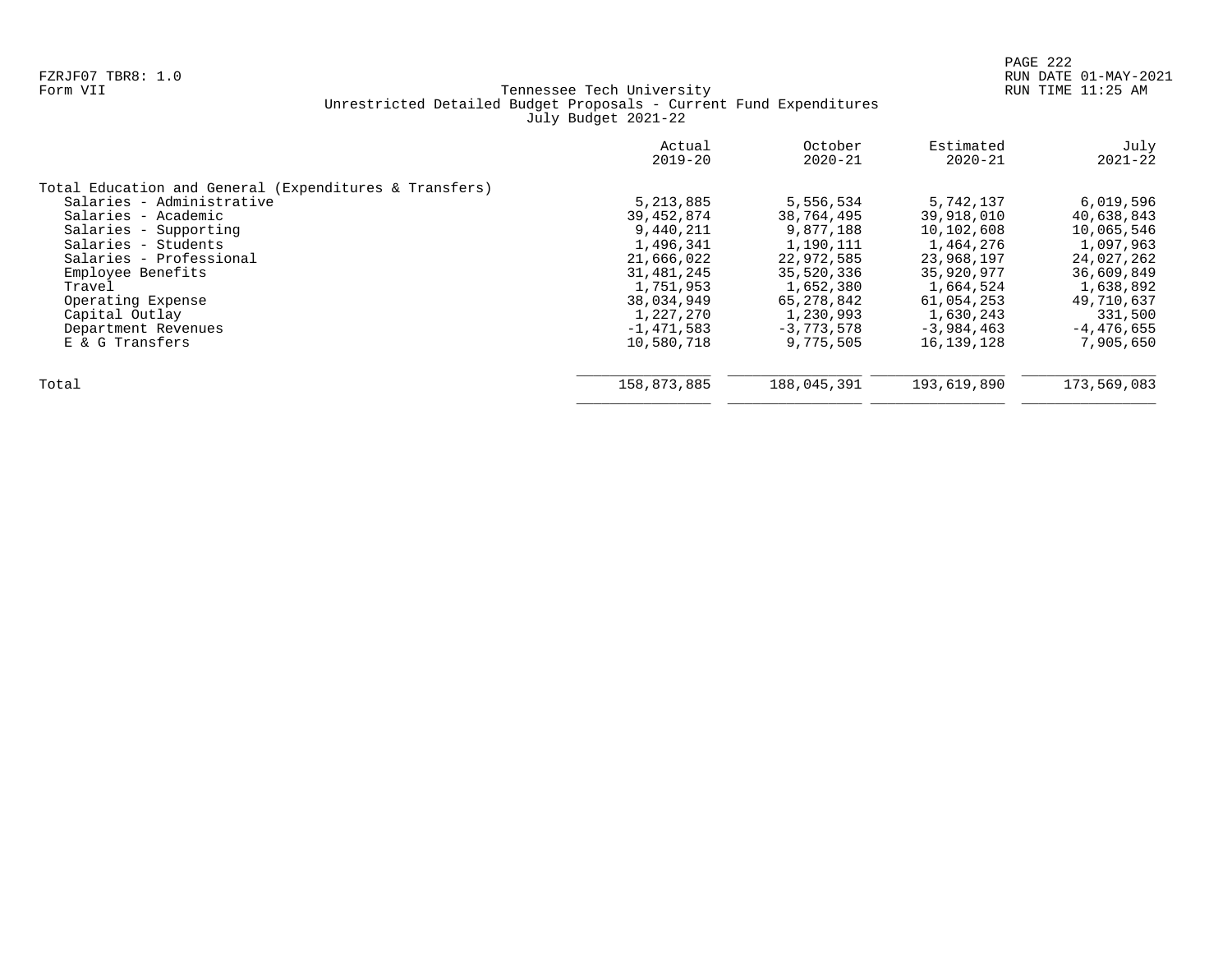|                                                                           | Actual<br>$2019 - 20$ | October<br>$2020 - 21$ | Estimated<br>$2020 - 21$ | July<br>$2021 - 22$ |
|---------------------------------------------------------------------------|-----------------------|------------------------|--------------------------|---------------------|
| Auxiliaries                                                               |                       |                        |                          |                     |
| Auxiliary Expenditures                                                    |                       |                        |                          |                     |
| Auxiliary Enterprises Expenditures (710)<br>Craft Center Gallery (121776) |                       |                        |                          |                     |
| Salaries - Supporting                                                     | 30,573                | 36,025                 | 37,025                   | 36,754              |
| Salaries - Students                                                       | 2,610                 | 4,000                  | 4,000                    | 4,000               |
| Salaries - Professional                                                   | $\Omega$              | 360                    | 360                      | 360                 |
| Employee Benefits                                                         | 7,490                 | 13,960                 | 13,960                   | 14,390              |
| Operating Expenses                                                        | 46,148                | 75,682                 | 75,682                   | 75,682              |
| Total - Craft Center Gallery (121776):                                    | 86,821                | 130,027                | 131,027                  | 131,186             |
| Craft Center Housing (121777)                                             |                       |                        |                          |                     |
| Operating Expenses                                                        | 2,185                 | 3,832                  | 3,883                    | 3,833               |
| Department Revenues                                                       | 5,089                 | $-74$                  | 0                        | 170                 |
| Total - Craft Center Housing (121777):                                    | 7,274                 | 3,758                  | 3,883                    | 4,003               |
| Craft Center Food Svc (121780)                                            |                       |                        |                          |                     |
| Operating Expenses                                                        | 300                   | $\mathbf 0$            | 0                        | $\Omega$            |
| Total - Craft Center Food Svc (121780):                                   | 300                   | $\Omega$               | $\mathbf 0$              | $\Omega$            |
| Housing Administration (128000)                                           |                       |                        |                          |                     |
| Salaries - Supporting                                                     | 103,478               | 107,697                | 111,697                  | 124,951             |
| Salaries - Students                                                       | 5,331                 | 14,690                 | 3,947                    | 14,690              |
| Salaries - Professional                                                   | 167,189               | 177,785                | 180,785                  | 199,471             |
| Employee Benefits                                                         | 119,510               | 91,570                 | 91,570                   | 106,178             |
| Travel                                                                    | $\Omega$              | 500                    | 500                      | 500                 |
| Operating Expenses                                                        | 25,975                | 63,842                 | 33,842                   | 63,842              |
| Total - Housing Administration (128000):                                  | 421,483               | 456,084                | 422,341                  | 509,632             |
|                                                                           |                       |                        |                          |                     |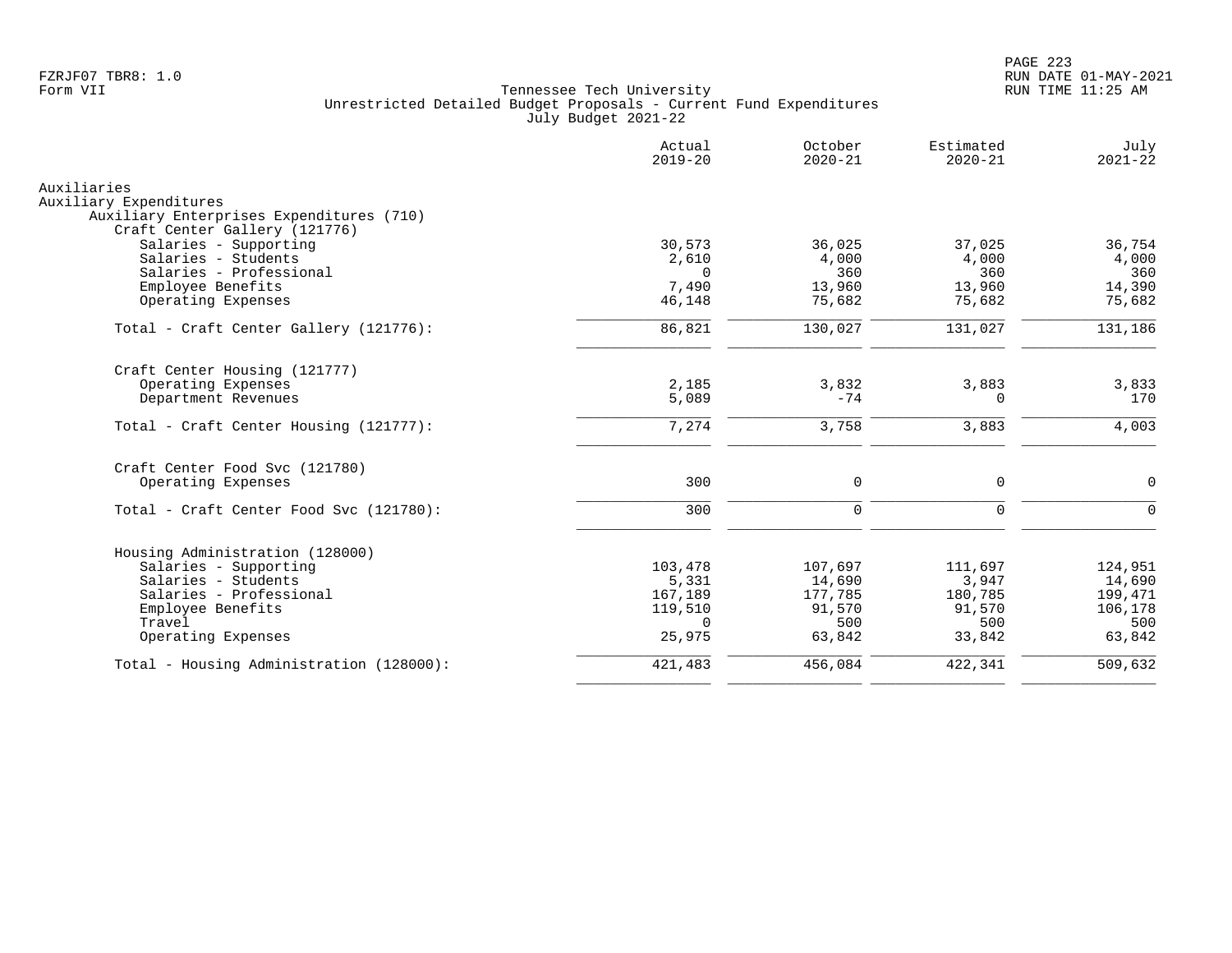|                                               | Actual<br>$2019 - 20$ | October<br>$2020 - 21$ | Estimated<br>$2020 - 21$ | July<br>$2021 - 22$ |
|-----------------------------------------------|-----------------------|------------------------|--------------------------|---------------------|
| Housing Admin Allocation (128001)             |                       |                        |                          |                     |
| Operating Expenses                            | $-408, 205$           | $-456.084$             | $-489.827$               | $-460,685$          |
| Total - Housing Admin Allocation (128001):    | $-408, 205$           | $-456,084$             | $-489,827$               | $-460,685$          |
| Residential Halls General (128002)            |                       |                        |                          |                     |
| Salaries - Students                           | $\Omega$              | 19,385                 | $\Omega$                 | 19,385              |
| Salaries - Professional                       | 325,149               | 353,442                | 469,521                  | 391,110             |
| Employee Benefits                             | 109,054               | 97,830                 | 97,830                   | 97,830              |
| Travel                                        | 3,929                 | 13,500                 | 13,500                   | 13,500              |
| Operating Expenses                            | 603,047               | 572,671                | 601,378                  | 576,294             |
| Department Revenues                           | 20,357                | $-296$                 | $\Omega$                 | 681                 |
| Total - Residential Halls General (128002):   | 1,061,536             | 1,056,532              | 1,182,229                | 1,098,800           |
| Residential Halls Telephone (128003)          |                       |                        |                          |                     |
| Operating Expenses                            | 395,584               | 419,900                | 431,900                  | 431,900             |
| Total - Residential Halls Telephone (128003): | 395,584               | 419,900                | 431,900                  | 431,900             |
| Counselor Fees (128009)                       |                       |                        |                          |                     |
| Salaries - Students                           | 444,784               | 441,753                | 478,753                  | 441,753             |
| Employee Benefits                             | 76                    | 2,880                  | 2,880                    | 2,880               |
| Total - Counselor Fees (128009):              | 444,860               | 444,633                | 481,633                  | 444,633             |
|                                               |                       |                        |                          |                     |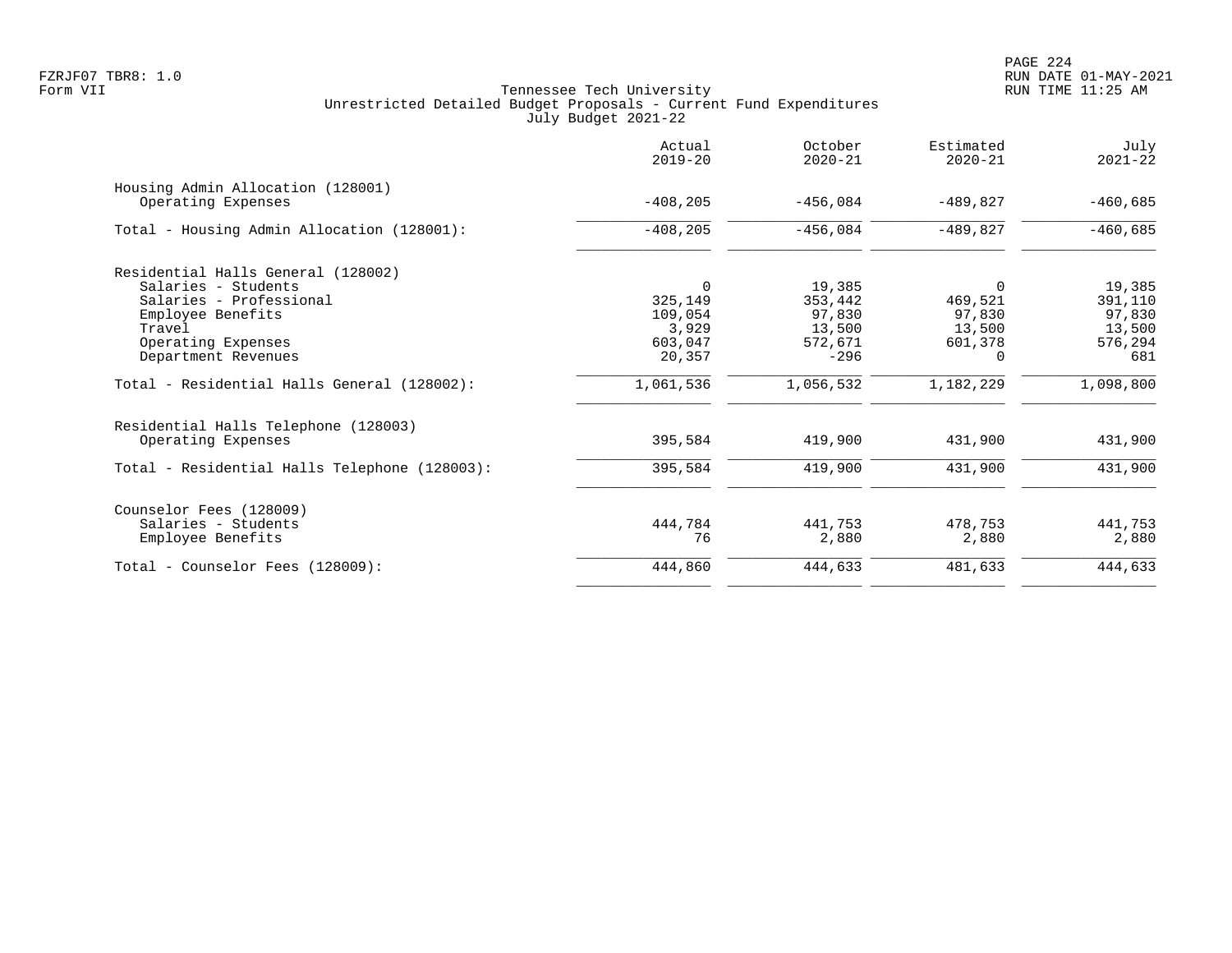|                                                 | Actual<br>$2019 - 20$ | October<br>$2020 - 21$ | Estimated<br>$2020 - 21$ | July<br>$2021 - 22$ |
|-------------------------------------------------|-----------------------|------------------------|--------------------------|---------------------|
| Summer Conferences (128010)                     |                       |                        |                          |                     |
| Salaries - Students                             | 6,912                 | 22,400                 | 22,400                   | 22,400              |
| Employee Benefits                               | 528                   | 900                    | 900                      | 900                 |
| Operating Expenses                              | $\Omega$              | 52,500                 | 52,500                   | 52,500              |
| Total - Summer Conferences (128010):            | 7,440                 | 75,800                 | 75,800                   | 75,800              |
| Residential Halls Sp Dep Disc (128011)          |                       |                        |                          |                     |
| Employee Benefits                               | 29,368                | 3,640                  | 14,640                   | 5,640               |
| Total - Residential Halls Sp Dep Disc (128011): | 29,368                | 3,640                  | 14,640                   | 5,640               |
| Residential Hall PC 191 (128012)                |                       |                        |                          |                     |
| Employee Benefits                               | 7,769                 | 7,260                  | 7,260                    | 7,260               |
| Total - Residential Hall PC 191 (128012):       | 7,769                 | 7,260                  | 7,260                    | 7,260               |
| Tech Village Administration (128100)            |                       |                        |                          |                     |
| Salaries - Supporting                           | $\mathbf 0$           | 480                    | 480                      | 1,884               |
| Salaries - Students                             | 81,199                | 87,407                 | 80,407                   | 87,407              |
| Salaries - Professional                         | 28,276                | 39,250                 | 40,250                   | 40,308              |
| Employee Benefits                               | 8,053                 | 35,600                 | 35,600                   | 36,625              |
| Operating Expenses                              | 90,229                | 82,030                 | 86,981                   | 82,673              |
| Department Revenues                             | 5,089                 | $-74$                  | $\Omega$                 | 170                 |
| Total - Tech Village Administration (128100):   | 212,846               | 244,693                | 243,718                  | 249,067             |
|                                                 |                       |                        |                          |                     |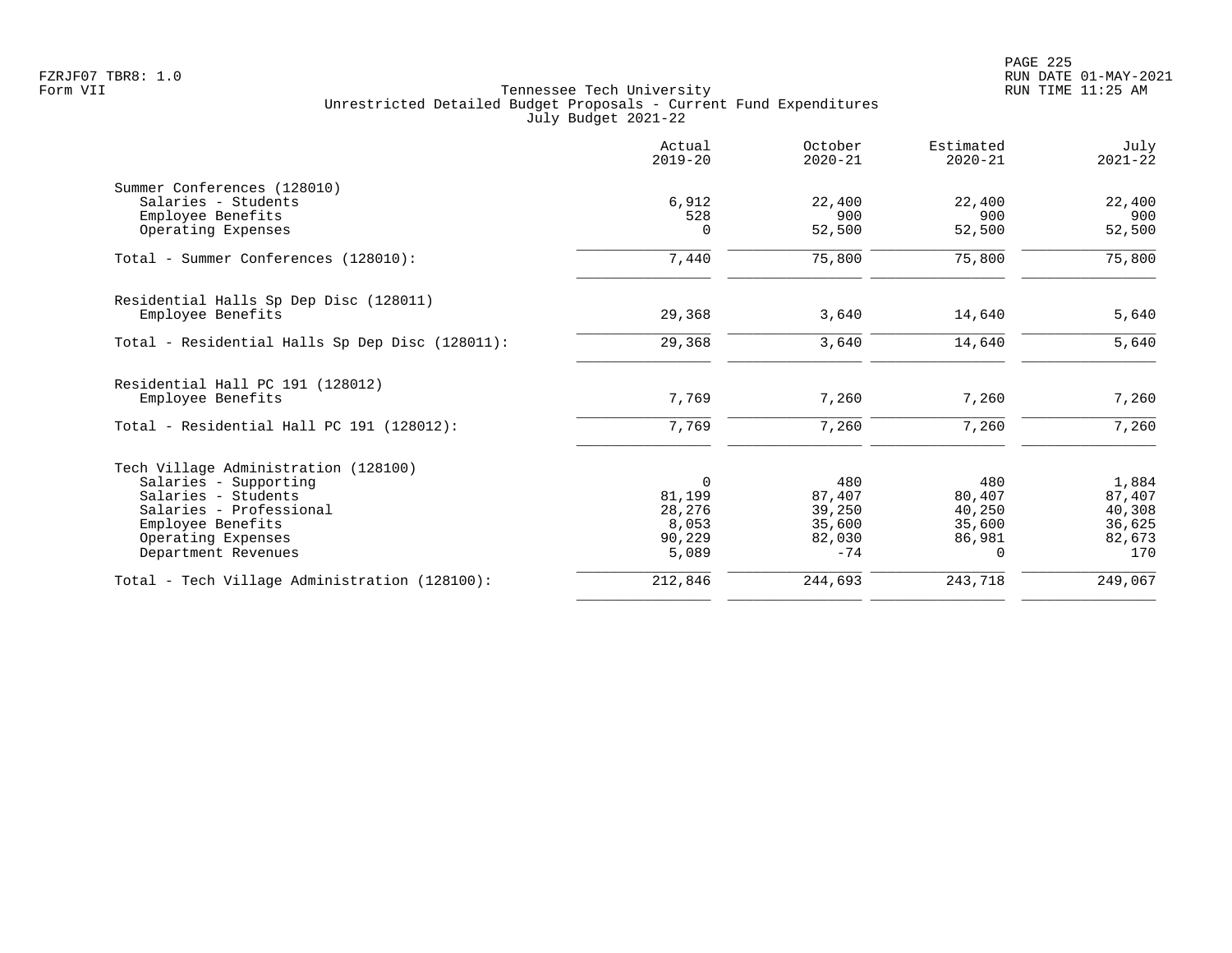|                                                     | Actual<br>$2019 - 20$ | October<br>$2020 - 21$ | Estimated<br>$2020 - 21$ | July<br>$2021 - 22$ |
|-----------------------------------------------------|-----------------------|------------------------|--------------------------|---------------------|
| Tech Village Telephone (128102)                     |                       |                        |                          |                     |
| Operating Expenses                                  | 75,822                | 90,200                 | 77,200                   | 78,200              |
| Total - Tech Village Telephone (128102):            | 75,822                | 90,200                 | 77,200                   | 78,200              |
| University Recreation Fitness Ctr (128500)          |                       |                        |                          |                     |
| Salaries - Academic                                 | $\Omega$              | 1,000                  | 688                      | 1,000               |
| Salaries - Supporting                               | 117,781               | 132,189                | 129,399                  | 138,106             |
| Salaries - Students                                 | 99,387                | 109,770                | 109,770                  | 109,770             |
| Salaries - Professional                             | 178,568               | 230,352                | 210,910                  | 230,102             |
| Employee Benefits                                   | 141,445               | 175,127                | 175,127                  | 180,542             |
| Travel                                              | 321                   | $\Omega$               | $\Omega$                 | $\Omega$            |
| Operating Expenses                                  | 55,276                | 29,142                 | 53,191                   | 25,041              |
| Department Revenues                                 | 4,505                 | $-74$                  | $\Omega$                 | 170                 |
| Total - University Recreation Fitness Ctr (128500): | 597,283               | 677,506                | 679,085                  | 684,731             |
| Fitness Ctr Spouse Dep Disc (128501)                |                       |                        |                          |                     |
| Employee Benefits                                   | 0                     | 2,160                  | 2,160                    | 2,160               |
| Total - Fitness Ctr Spouse Dep Disc (128501):       | $\mathbf 0$           | 2,160                  | 2,160                    | 2,160               |
| Fitness Ctr PC191 (128502)                          |                       |                        |                          |                     |
| Employee Benefits                                   | 12,546                | 0                      | 3,792                    | $\mathbf 0$         |
| Total - Fitness Ctr PC191 $(128502)$ :              | 12,546                | $\mathbf 0$            | 3,792                    | $\mathbf 0$         |
|                                                     |                       |                        |                          |                     |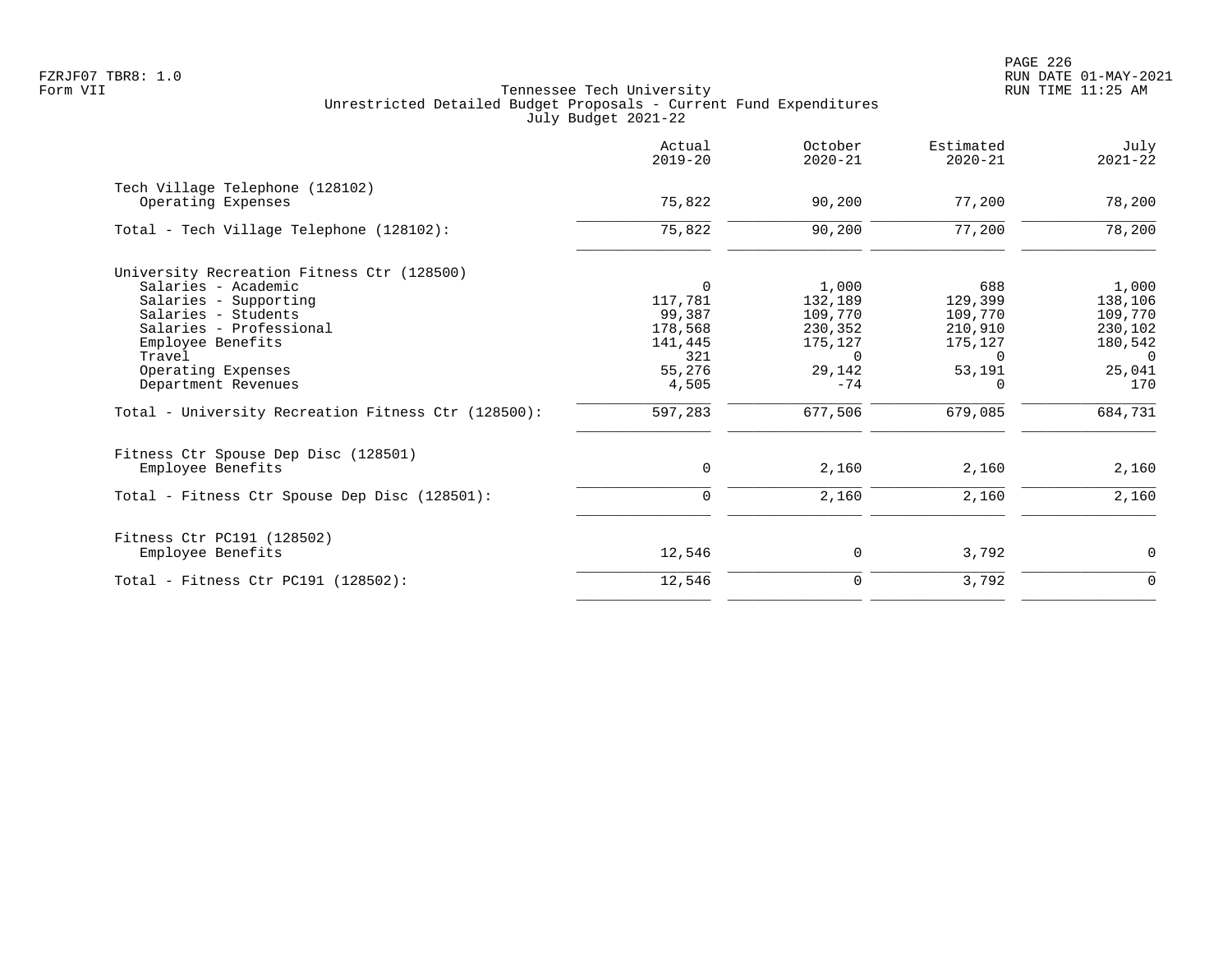| Actual<br>$2019 - 20$ | October<br>$2020 - 21$              | Estimated<br>$2020 - 21$            | July<br>$2021 - 22$                  |
|-----------------------|-------------------------------------|-------------------------------------|--------------------------------------|
|                       |                                     |                                     |                                      |
| 26,788                | 19,781                              | 18,781                              | 19,936                               |
| 4,652                 | 26,850                              | 26,850                              | 26,850                               |
| 18,808                | 40,382                              | 47,244                              | 39,982                               |
| 12,290                | 40,957                              | 40,957                              | 40,957                               |
| $\Omega$              | 2,000                               | 2,000                               | 2,000                                |
| 130,603               | 201,596                             | 201,596                             | 201,596                              |
| $\Omega$              | 2,500                               | 2,500                               | 2,500                                |
| 193,141               | 334,066                             | 339,928                             | 333,821                              |
|                       |                                     |                                     |                                      |
| 21,054                | 41,400                              | 110,258                             | 41,400                               |
|                       |                                     |                                     | 41,400                               |
|                       |                                     |                                     |                                      |
|                       |                                     |                                     |                                      |
| 60,715                | 62,793                              | 64,793                              | 61,893                               |
| 26,505                | 43,670                              | 43,670                              | 43,670                               |
| 7,455                 | 8,530                               | 8,530                               | 8,530                                |
| 94,675                | 114,993                             | 116,993                             | 114,093                              |
|                       |                                     |                                     |                                      |
|                       |                                     |                                     | 75,991                               |
|                       |                                     |                                     | 16,497                               |
|                       |                                     |                                     | 4,010                                |
| 4,419                 | 1,760                               | 1,760                               | 1,760                                |
| 98,840                | 93,354                              | 95,854                              | 98,258                               |
|                       | 21,054<br>70,434<br>21,627<br>2,360 | 41,400<br>72,099<br>15,485<br>4,010 | 110,258<br>74,599<br>15,485<br>4,010 |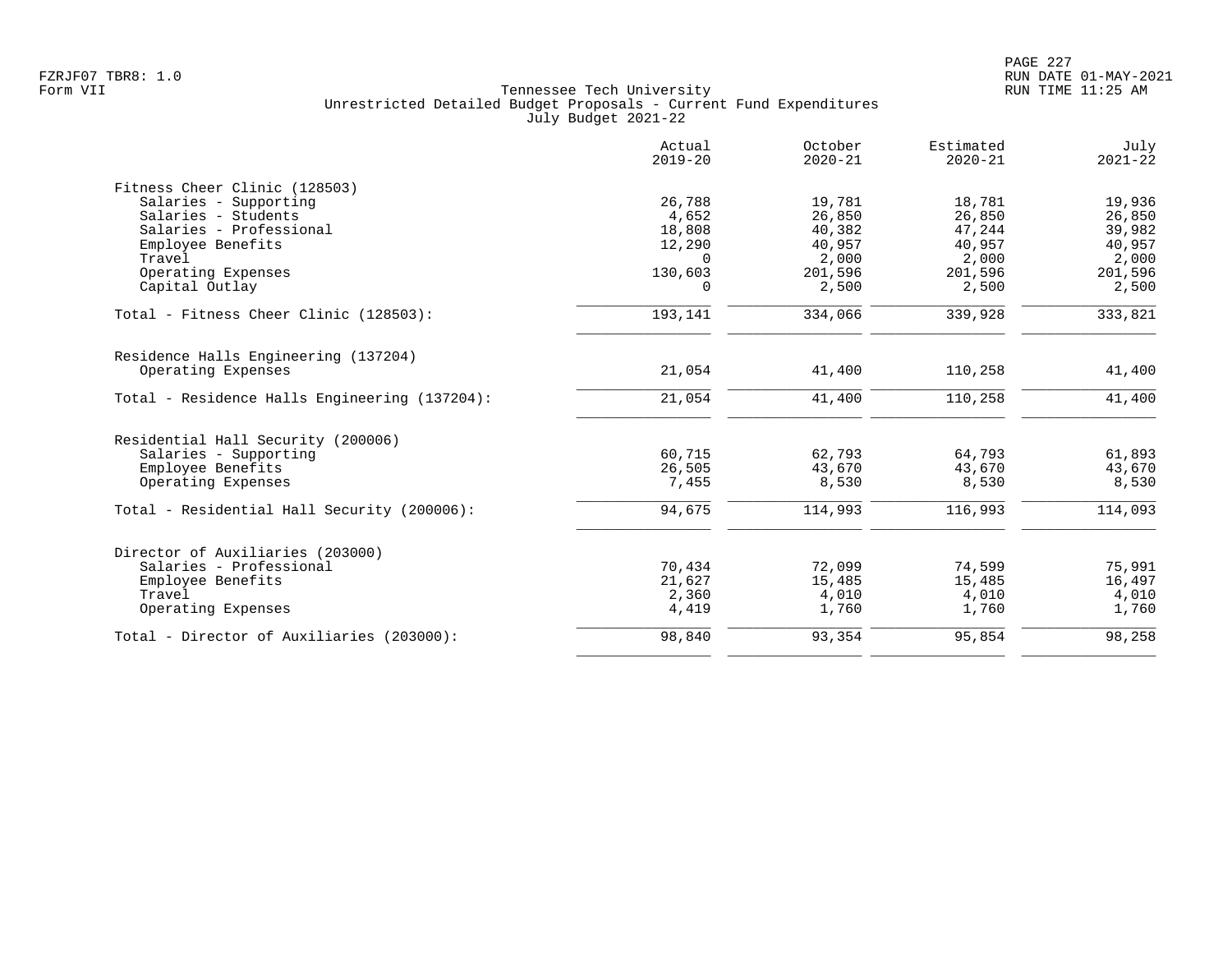PAGE 228 FZRJF07 TBR8: 1.0 RUN DATE 01-MAY-2021

|                                                                                                                                       | Actual<br>$2019 - 20$                        | October<br>$2020 - 21$                | Estimated<br>$2020 - 21$           | July<br>$2021 - 22$                         |
|---------------------------------------------------------------------------------------------------------------------------------------|----------------------------------------------|---------------------------------------|------------------------------------|---------------------------------------------|
| Director of Auxil Transfers (203001)<br>Operating Expenses<br>Department Revenues                                                     | $\Omega$<br>$-101,786$                       | $-94,835$<br>1,480                    | $-95,854$<br>$\Omega$              | $-98,258$<br>$\Omega$                       |
| Total - Director of Auxil Transfers (203001):                                                                                         | $-101,786$                                   | $-93, 355$                            | $-95,854$                          | $-98,258$                                   |
| Dining Services (203002)<br>Salaries - Supporting<br>Employee Benefits<br>Operating Expenses<br>Capital Outlay<br>Department Revenues | 0<br>$\Omega$<br>185,048<br>11,130<br>30,536 | 70<br>16,815<br>47,946<br>0<br>$-444$ | 70<br>16,815<br>48,251<br>0<br>370 | 70<br>16,815<br>47,951<br>$\Omega$<br>1,021 |
| Total - Dining Services (203002):                                                                                                     | 226,714                                      | 64,387                                | 65,506                             | 65,857                                      |
| Cafeteria Insurance (203003)<br>Operating Expenses<br>Total - Cafeteria Insurance (203003):                                           | $\mathsf{O}$<br>$\mathbf 0$                  | 10<br>10                              | 10<br>10                           | 10<br>10                                    |
| Cafe Spouse Depend Discount (203004)<br>Employee Benefits<br>Total - Cafe Spouse Depend Discount (203004):                            | $\mathsf{O}$<br>0                            | 5,820<br>5,820                        | 3,820<br>3,820                     | 3,820<br>3,820                              |
| Mail Services Administration (203012)<br>Operating Expenses                                                                           | $\mathsf{O}$                                 | 650                                   | 650                                | 650                                         |
| Total - Mail Services Administration (203012):                                                                                        | $\overline{0}$                               | 650                                   | 650                                | 650                                         |
|                                                                                                                                       |                                              |                                       |                                    |                                             |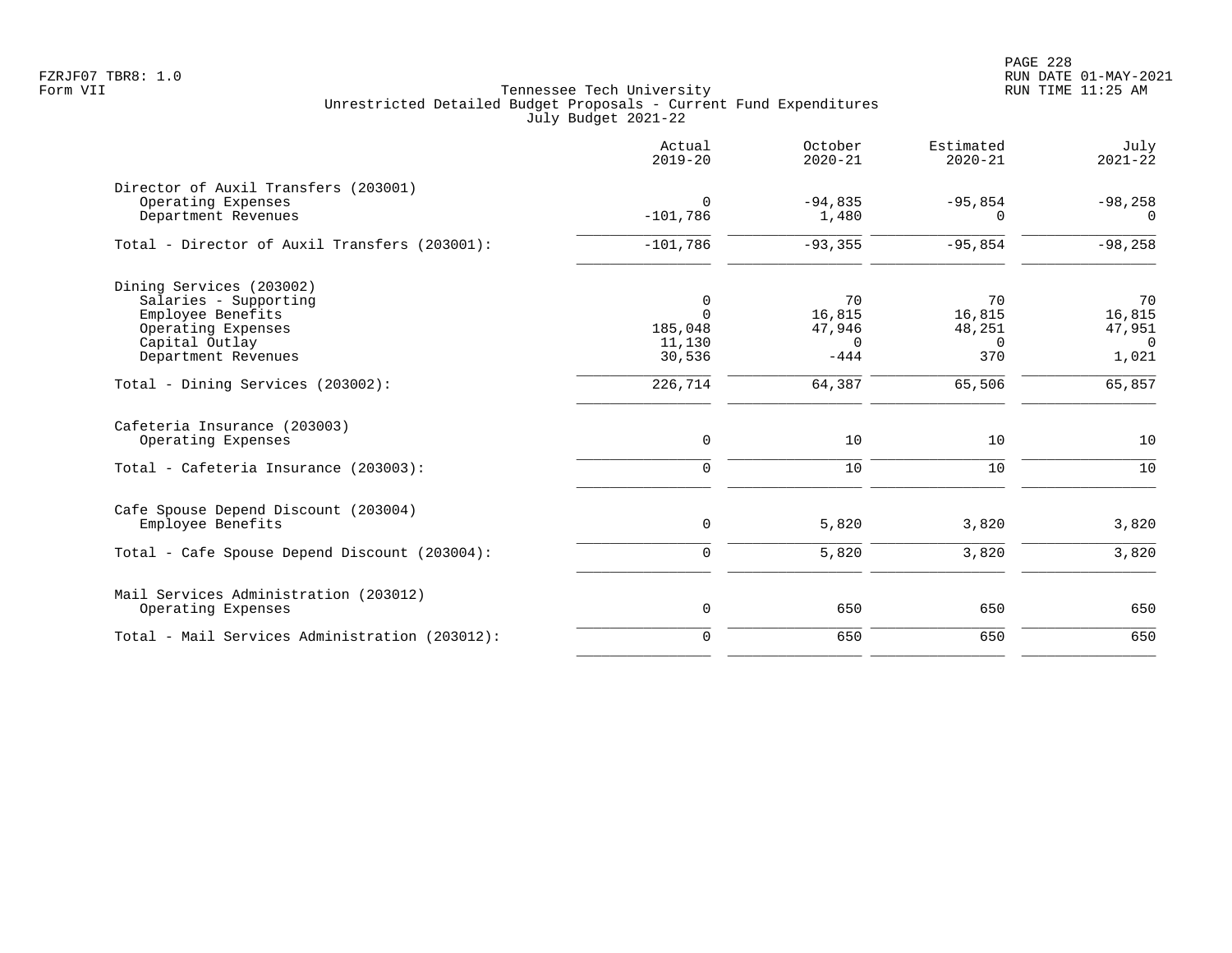PAGE 229 FZRJF07 TBR8: 1.0 RUN DATE 01-MAY-2021

| Actual<br>$2019 - 20$ | October<br>$2020 - 21$ | Estimated<br>$2020 - 21$ | July<br>$2021 - 22$ |
|-----------------------|------------------------|--------------------------|---------------------|
|                       |                        |                          |                     |
| 2,645                 | 28,800                 | 29,055                   | 28,805              |
| 25,446                | $-370$                 | $-370$                   | 851                 |
| 28,091                | 28,430                 | 28,685                   | 29,656              |
|                       |                        |                          |                     |
|                       |                        |                          | 20,515              |
| 10,179                | $-148$                 | $\Omega$                 | 340                 |
| 23,273                | 20,365                 | 20,615                   | 20,855              |
|                       |                        |                          |                     |
| 40,273                | 58,925                 | 63,925                   | 23,359              |
| 26,872                | 58,875                 | 58,875                   | 58,875              |
| 80,623                | 85,000                 | 81,500                   | 85,000              |
| 147,768               | 202,800                | 204,300                  | 167,234             |
|                       |                        |                          |                     |
| 318,033               | 319,890                | 330,030                  | 364,291             |
| 4,674                 | $\Omega$               | $\Omega$                 | $\Omega$            |
| 174,865               | 120,775                | 120,775                  | 120,775             |
| 224,868               | 124,040                | 124,040                  | 124,040             |
| $-20$                 | $\Omega$               | $\Omega$                 | $\Omega$            |
| 722,420               | 564,705                | 574,845                  | 609,106             |
|                       | 13,094                 | 20,513                   | 20,615              |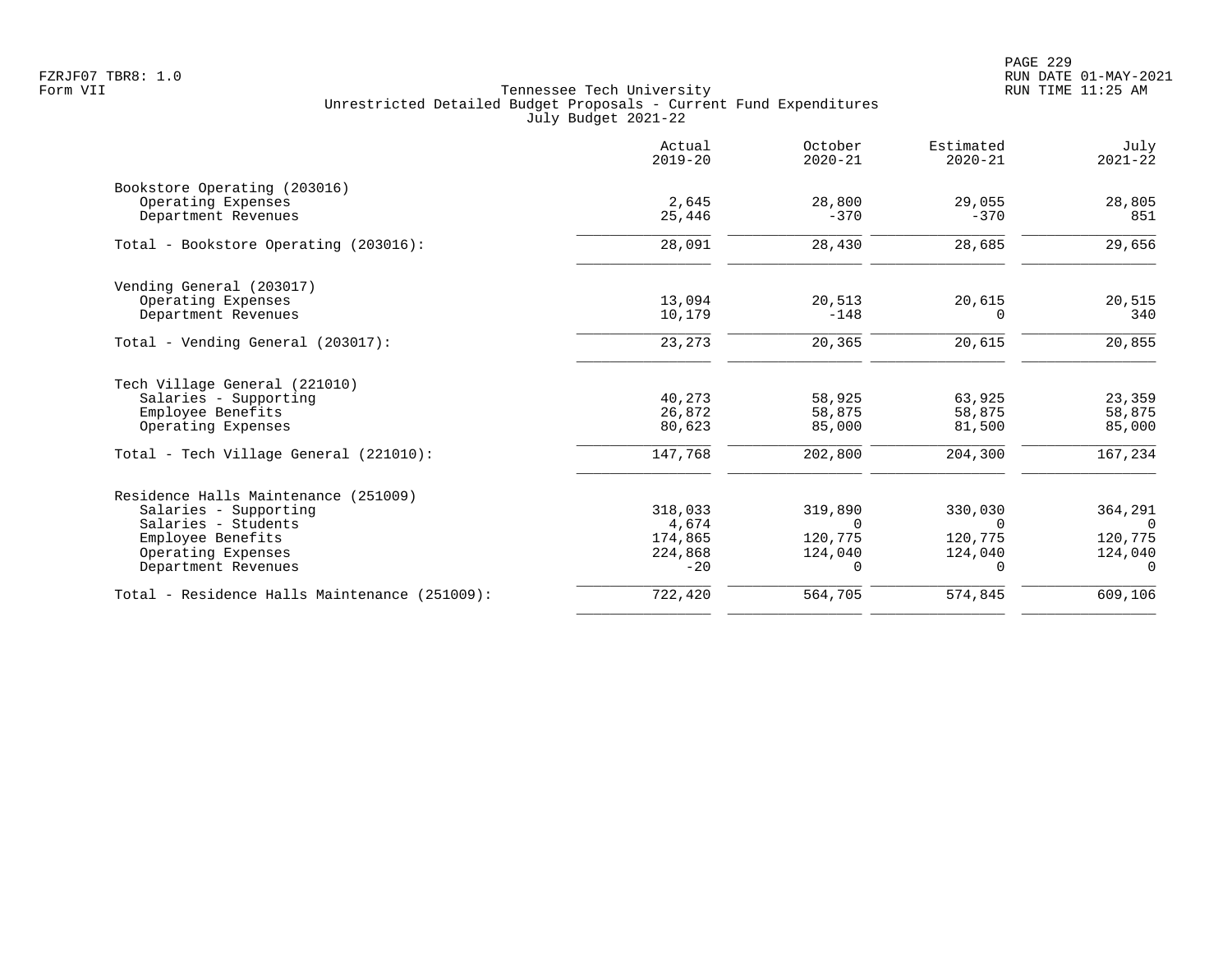PAGE 230 FZRJF07 TBR8: 1.0 RUN DATE 01-MAY-2021

|                                                                                                                                                     | Actual<br>$2019 - 20$                | October<br>$2020 - 21$                | Estimated<br>$2020 - 21$              | July<br>$2021 - 22$                   |
|-----------------------------------------------------------------------------------------------------------------------------------------------------|--------------------------------------|---------------------------------------|---------------------------------------|---------------------------------------|
| Residential Life Lighting (251026)<br>Operating Expenses                                                                                            | 6,636                                | $\mathbf 0$                           | $\mathbf 0$                           | $\Omega$                              |
| Total - Residential Life Lighting (251026):                                                                                                         | 6,636                                | $\mathbf 0$                           | $\Omega$                              | $\Omega$                              |
| Tech Village Lighting (251027)<br>Operating Expenses                                                                                                | 2,215                                | 0                                     | $\mathbf 0$                           | 0                                     |
| Total - Tech Village Lighting (251027):                                                                                                             | 2,215                                | 0                                     | $\mathbf 0$                           | $\mathbf 0$                           |
| Residence Hall Custodial (255002)<br>Salaries - Supporting<br>Employee Benefits<br>Operating Expenses<br>Total - Residence Hall Custodial (255002): | 7,928<br>2,844<br>405,366<br>416,138 | 9,711<br>65,210<br>238,750<br>313,671 | 9,675<br>65,210<br>458,207<br>533,092 | 8,456<br>65,210<br>458,207<br>531,873 |
| Tech Village Custodial (255005)<br>Operating Expenses<br>Total - Tech Village Custodial (255005):                                                   | 13,735<br>13,735                     | 29,000<br>29,000                      | 13,467<br>13,467                      | 13,467<br>13,467                      |
| Fitness Center Custodial (255006)<br>Operating Expenses                                                                                             | 58,430                               | 75,000                                | 75,000                                | 75,000                                |
| Total - Fitness Center Custodial (255006):                                                                                                          | 58,430                               | 75,000                                | 75,000                                | 75,000                                |
|                                                                                                                                                     |                                      |                                       |                                       |                                       |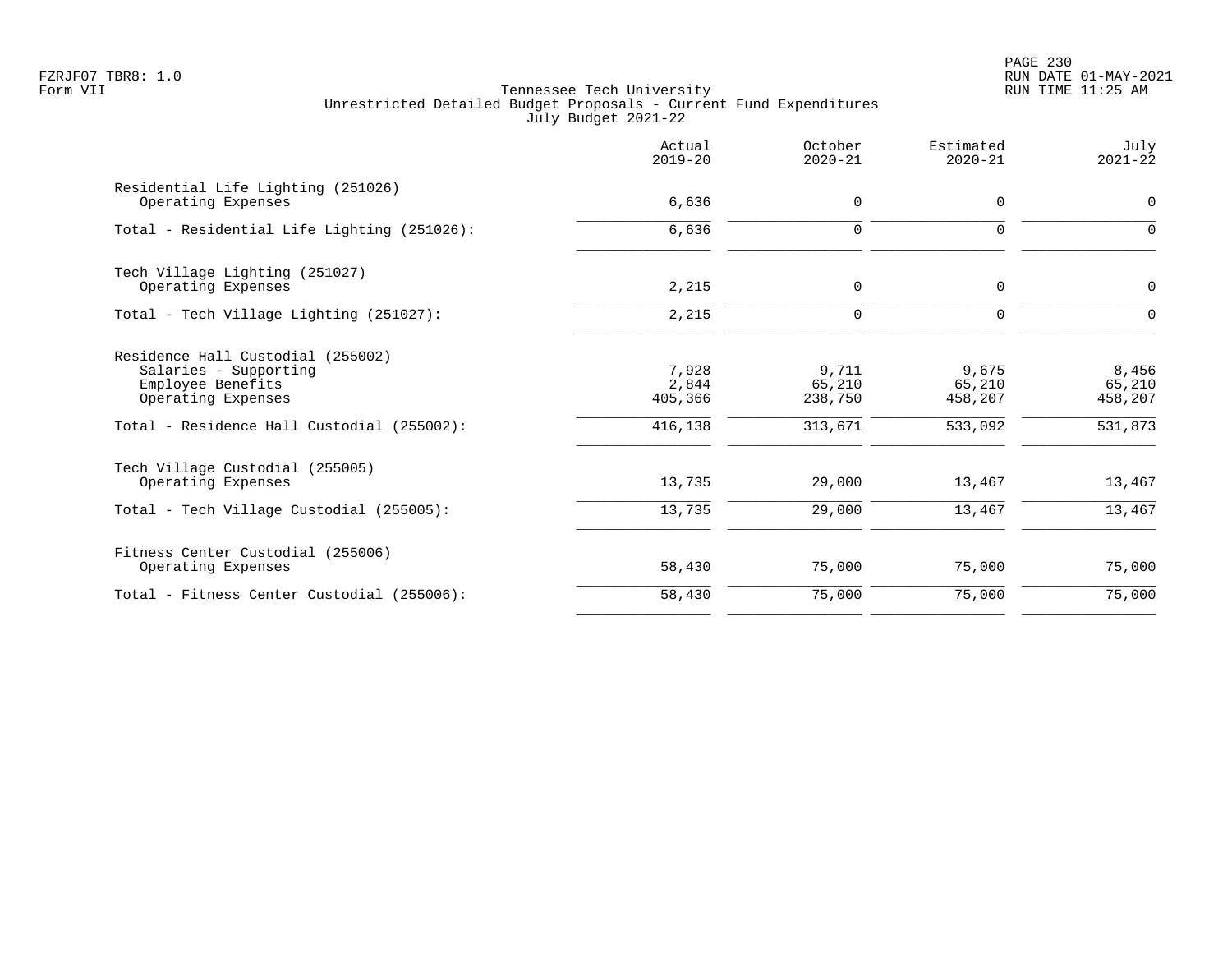|                                                                  | Actual<br>$2019 - 20$ | October<br>$2020 - 21$ | Estimated<br>$2020 - 21$ | July<br>$2021 - 22$ |
|------------------------------------------------------------------|-----------------------|------------------------|--------------------------|---------------------|
| Auxil Inst Supp Allocation (700046)<br>Department Revenues       | 303,806               | 437,232                | 458,940                  | 459,710             |
| Total - Auxil Inst Supp Allocation (700046):                     | 303,806               | 437,232                | 458,940                  | 459,710             |
| Auxil Data Processing Allocation (700047)<br>Department Revenues | 37,124                | $-238,566$             | 44,161                   | 41,474              |
| Total - Auxil Data Processing Allocation (700047):               | 37,124                | $-238,566$             | 44,161                   | 41,474              |
| Auxil Pro Rata Allocation (700048)<br>Department Revenues        | 1,524,060             | 2,205,710              | 2,149,460                | 2, 251, 570         |
| Total - Auxil Pro Rata Allocation (700048):                      | 1,524,060             | 2,205,710              | 2,149,460                | 2,251,570           |
| Auxil Insurance Allocation (700049)<br>Operating Expenses        | 8,830                 | 10,790                 | 10,790                   | 10,790              |
| Total - Auxil Insurance Allocation (700049):                     | 8,830                 | 10,790                 | 10,790                   | 10,790              |
| TTU Staff Tuit Maint Reimbursment (700068)<br>Employee Benefits  | 2,172                 | 0                      | 0                        | 0                   |
| Total - TTU Staff Tuit Maint Reimbursment (700068):              | 2,172                 | $\mathbf 0$            | 0                        | $\Omega$            |
|                                                                  |                       |                        |                          |                     |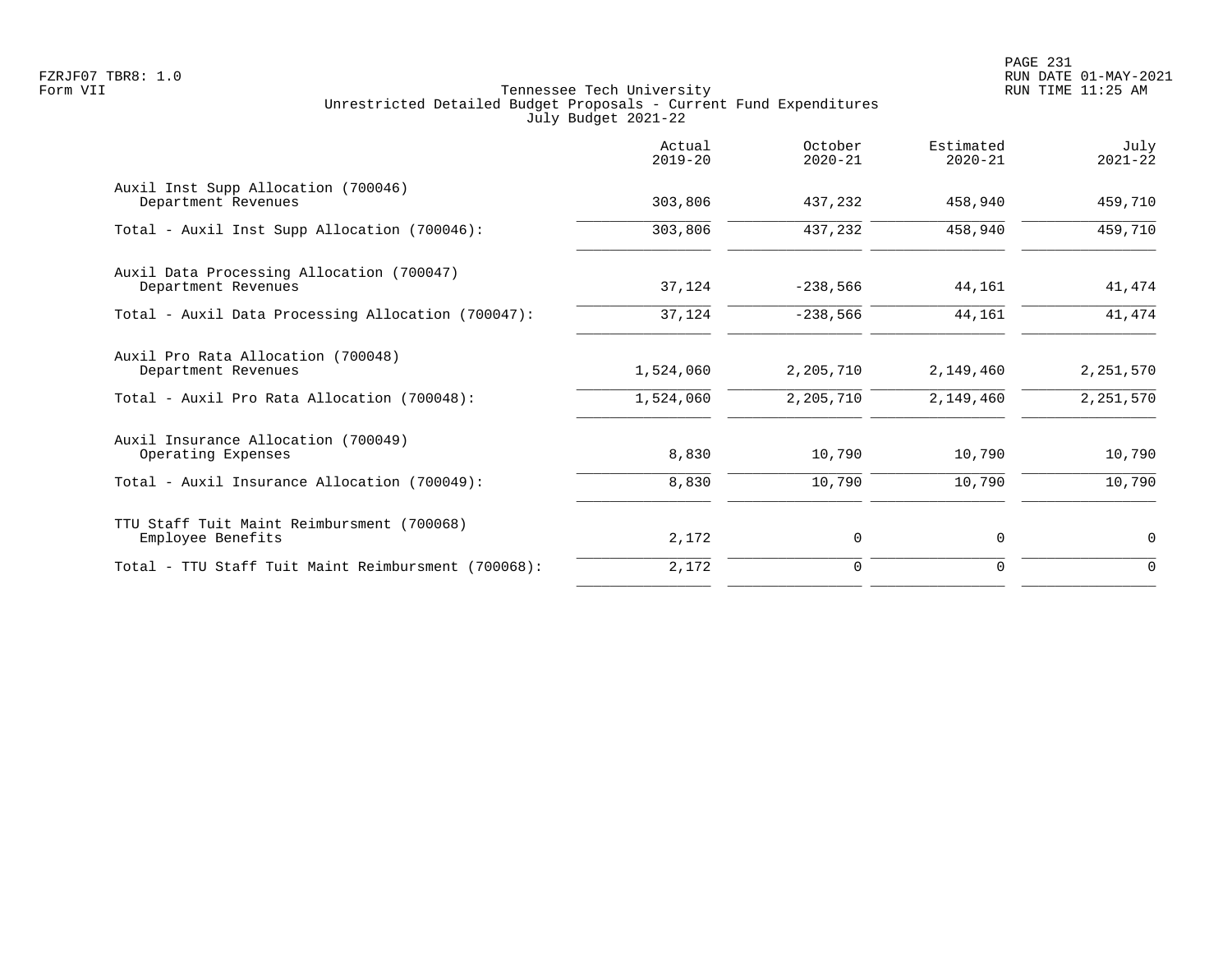### FZRJF07 TBR8: 1.0 RUN DATE 01-MAY-2021 Tennessee Tech University Unrestricted Detailed Budget Proposals - Current Fund Expenditures July Budget 2021-22

|                                                   | Actual<br>$2019 - 20$ | October<br>$2020 - 21$ | Estimated<br>$2020 - 21$ | July<br>$2021 - 22$ |
|---------------------------------------------------|-----------------------|------------------------|--------------------------|---------------------|
| Total - Auxiliary Enterprises Expenditures (710): |                       |                        |                          |                     |
| Salaries - Academic                               |                       | 1,000                  | 688                      | 1,000               |
| Salaries - Supporting                             | 705,569               | 747.561                | 765,875                  | 779,700             |
| Salaries - Students                               | 649,549               | 726,255                | 726,127                  | 726,255             |
| Salaries - Professional                           | 788,424               | 913,670                | 1,023,669                | 977,324             |
| Employee Benefits                                 | 703,014               | 798,534                | 811,326                  | 821,024             |
| Travel                                            | 6,610                 | 20,010                 | 20,010                   | 20,010              |
| Operating Expenses                                | 2,051,382             | 1,752,665              | 2,014,605                | 1,948,743           |
| Capital Outlay                                    | 11,130                | 2,500                  | 2,500                    | 2,500               |
| Department Revenues                               | 1,864,385             | 2,404,376              | 2,652,561                | 2,756,157           |
| Total                                             | 6,780,063             | 7,366,571              | 8,017,361                | 8,032,713           |

# Auxiliary Mandatory Transfers (720)

Auxiliary Nonmandatory Transfers (730)

| Total Auxiliary Expenditures |           |           |           |           |
|------------------------------|-----------|-----------|-----------|-----------|
| Salaries - Academic          |           | 1,000     | 688       | 1,000     |
| Salaries - Supporting        | 705,569   | 747,561   | 765,875   | 779,700   |
| Salaries - Students          | 649,549   | 726,255   | 726,127   | 726,255   |
| Salaries - Professional      | 788,424   | 913,670   | 1,023,669 | 977,324   |
| Employee Benefits            | 703,014   | 798,534   | 811,326   | 821,024   |
| Travel                       | 6,610     | 20,010    | 20,010    | 20,010    |
| Operating Expense            | 2,051,382 | 1,752,665 | 2,014,605 | 1,948,743 |
| Capital Outlay               | 11,130    | 2,500     | 2,500     | 2,500     |
| Department Revenues          | 1,864,385 | 2,404,376 | 2,652,561 | 2,756,157 |
| Total                        | 6,780,063 | 7,366,571 | 8,017,361 | 8,032,713 |
|                              |           |           |           |           |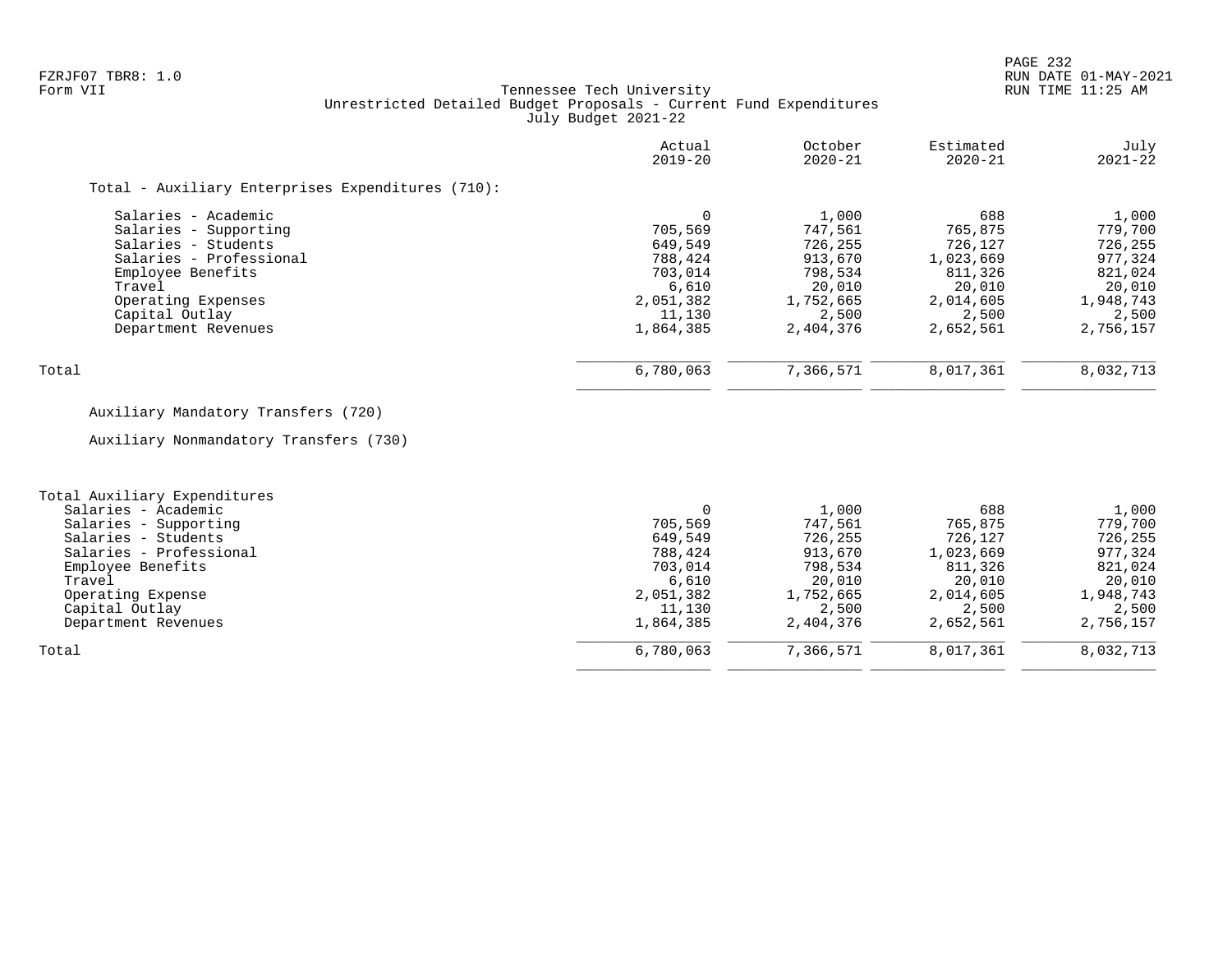|                                          | Actual<br>$2019 - 20$ | October<br>$2020 - 21$ | Estimated<br>$2020 - 21$ | July<br>$2021 - 22$ |
|------------------------------------------|-----------------------|------------------------|--------------------------|---------------------|
| Auxiliary Transfers                      |                       |                        |                          |                     |
| Mandatory Transfers                      |                       |                        |                          |                     |
| ROI Dorms 10TH D 2012C 914 (2004B)       | 344,995               | 347,820                | 348,120                  | 321,120             |
| ROI TV Apts 2012A 920                    | 339,813               | 344,570                | 344,570                  | 300,570             |
| ROI TV Apts Renov PH2 P921               | 405,327               | 413,770                | 413,770                  | 370,770             |
| ROI Warf Ellington P922                  | 91,487                | 391,420                | 354,000                  | 354,000             |
| ROI Jobe Murphy RH P924                  | 200,551               | 753,560                | 710,560                  | 710,560             |
| ROI TV P3 2017A P923 390250 76121        | 423,751               | 580,517                | 608,517                  | 583,517             |
| ROI RH 2015A 914 07C 076125 390252       | 236,663               | 236,663                | 240,000                  | 590,000             |
| ROI RH 2015B 917 10A 076126 390253       | 1,574,684             | 1,596,685              | 1,596,685                | 1,546,685           |
| ROI M McCord B Evans P926                | 399,655               | 1,357,634              | 1,357,634                | 1,357,634           |
| ROI RH 2017B 914 07C 076128 390255       | 84,203                | 85,910                 | 85,910                   | 85,910              |
| ROI RH 2017B 917 10A 076129 390256       | 92,452                | 292,780                | 92,780                   | 121,780             |
| ROI TV1 2017B 920 12A 076130 390257      | 105,181               | 105,900                | 105,900                  | 105,900             |
| ROI TV2 2017B 921 13A 076131 390258      | 45,278                | 47,120                 | 47,120                   | 47,120              |
| ROI Cpr Dunn P930                        | 35,632                | 165,000                | 762,700                  | 586,558             |
|                                          |                       |                        |                          |                     |
| Total Auxiliary Mandatory Transfers:     | 4,379,672             | 6,719,349              | 7,068,266                | 7,082,124           |
| Non-Mandatory Transfers                  |                       |                        |                          |                     |
| Transfers to RR Housing                  | 3,932,599             | 677,726                | 319,976                  | $\mathbf 0$         |
| Transfers to RR Aptments                 | 98,964                | $\Omega$               | $\Omega$                 | $\mathbf 0$         |
| Transfers to RR Bookstore                | 365,401               | 403,749                | 406,634                  | 404,773             |
| Transfers to RR Cafeteria                | 2,854,474             | 3,059,372              | 2,736,885                | 2,736,534           |
| Transfers to RR Vending                  | 85,013                | 83,235                 | 85,325                   | 83,285              |
| Transfers to RR Post Office              | $\cap$                | 4,100                  | 4,100                    | 4,100               |
| Transfers to RR Fitness Center           | 83,360                | 348,590                | 96,500                   | 62,981              |
| Transfers to RR CC Housing               | 55                    | 44,845                 | 36,760                   | 22,571              |
|                                          |                       |                        |                          |                     |
| Total Auxiliary Non-Mandatory Transfers: | 7,419,866             | 4,621,617              | 3,686,180                | 3, 314, 244         |
|                                          |                       |                        |                          |                     |
| Total Auxiliary Transfers                | 11,799,538            | 11,340,966             | 10,754,446               | 10,396,368          |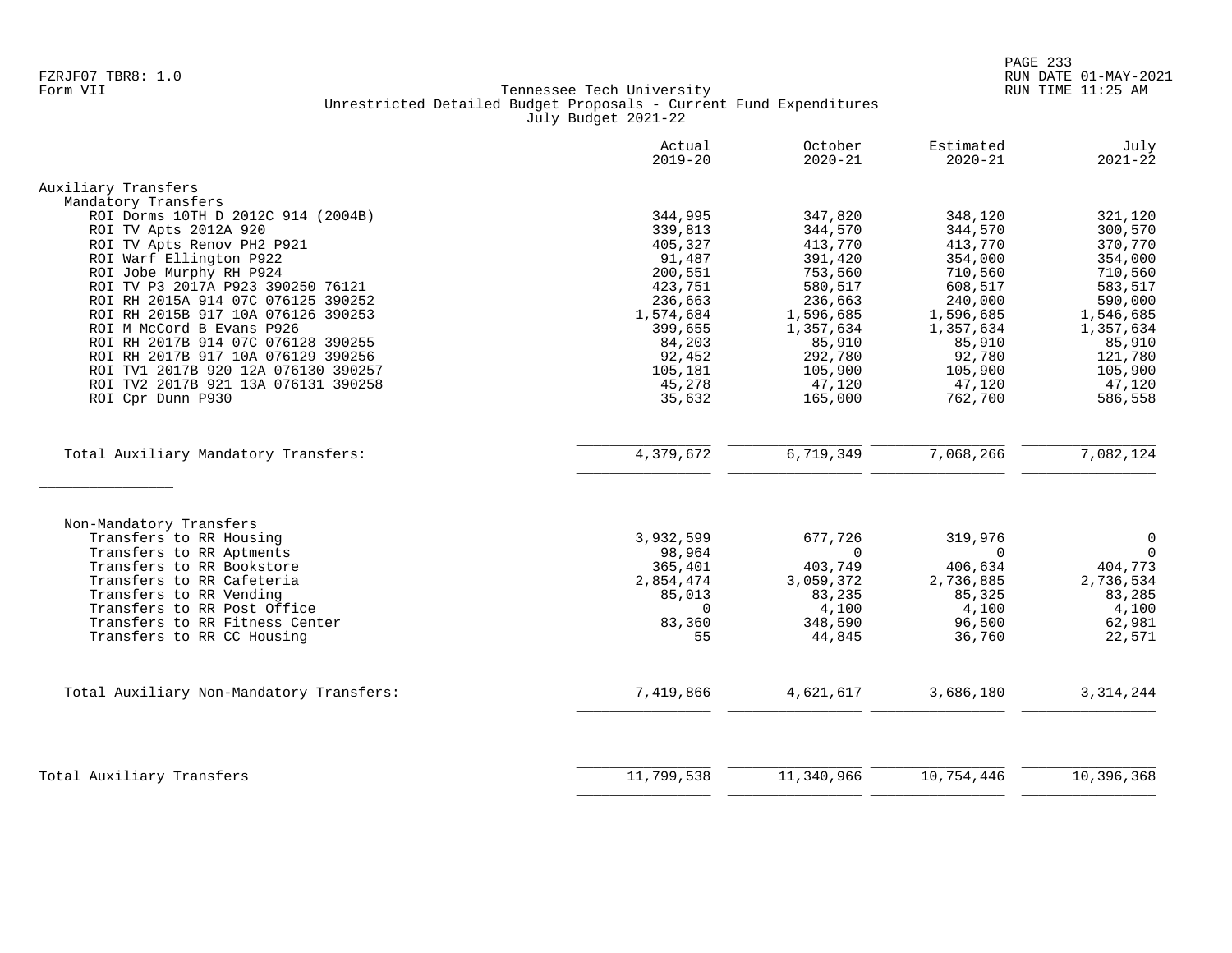|                                                        | Actual<br>$2019 - 20$ | October<br>$2020 - 21$ | Estimated<br>$2020 - 21$ | July<br>$2021 - 22$ |
|--------------------------------------------------------|-----------------------|------------------------|--------------------------|---------------------|
| Total Auxiliary Enterprises (Expenditures & Transfers) |                       |                        |                          |                     |
| Salaries - Academic                                    | $\Omega$              | 1,000                  | 688                      | 1,000               |
| Salaries - Supporting                                  | 705,569               | 747,561                | 765,875                  | 779,700             |
| Salaries - Students                                    | 649,549               | 726,255                | 726,127                  | 726,255             |
| Salaries - Professional                                | 788,424               | 913,670                | 1,023,669                | 977,324             |
| Employee Benefits                                      | 703,014               | 798,534                | 811,326                  | 821,024             |
| Travel                                                 | 6,610                 | 20,010                 | 20,010                   | 20,010              |
| Operating Expense                                      | 2,051,382             | 1,752,665              | 2,014,605                | 1,948,743           |
| Capital Outlay                                         | 11,130                | 2,500                  | 2,500                    | 2,500               |
| Department Revenues                                    | 1,864,385             | 2,404,376              | 2,652,561                | 2,756,157           |
| Auxiliary Transfers                                    | 11,799,538            | 11,340,966             | 10,754,446               | 10,396,368          |
| Total                                                  | 18,579,601            | 18,707,537             | 18,771,807               | 18,429,081          |
|                                                        |                       |                        |                          |                     |
| Total Unrestricted                                     |                       |                        |                          |                     |
| Salaries - Administrative                              | 5, 213, 885           | 5,556,534              | 5,742,137                | 6,019,596           |
| Salaries - Academic                                    | 39, 452, 874          | 38,765,495             | 39,918,698               | 40,639,843          |
| Salaries - Supporting                                  | 10,145,780            | 10,624,749             | 10,868,483               | 10,845,246          |
| Salaries - Students                                    | 2,145,890             | 1,916,366              | 2,190,403                | 1,824,218           |
| Salaries - Professional                                | 22,454,446            | 23,886,255             | 24,991,866               | 25,004,586          |
| Employee Benefits                                      | 32, 184, 259          | 36, 318, 870           | 36,732,303               | 37,430,873          |
| Travel                                                 | 1,758,563             | 1,672,390              | 1,684,534                | 1,658,902           |
| Operating Expenses                                     | 40,086,331            | 67,031,507             | 63,068,858               | 51,659,380          |
| Capital Outlay                                         | 1,238,400             | 1,233,493              | 1,632,743                | 334,000             |
| Department Revenues                                    | 392,802               | $-1, 369, 202$         | $-1, 331, 902$           | $-1,720,498$        |
| E & G Transfers and Auxiliary Transfers                | 22,380,256            | 21, 116, 471           | 26,893,574               | 18,302,018          |
| Total                                                  | 177, 453, 486         | 206, 752, 928          | 212,391,697              | 191,998,164         |
|                                                        |                       |                        |                          |                     |